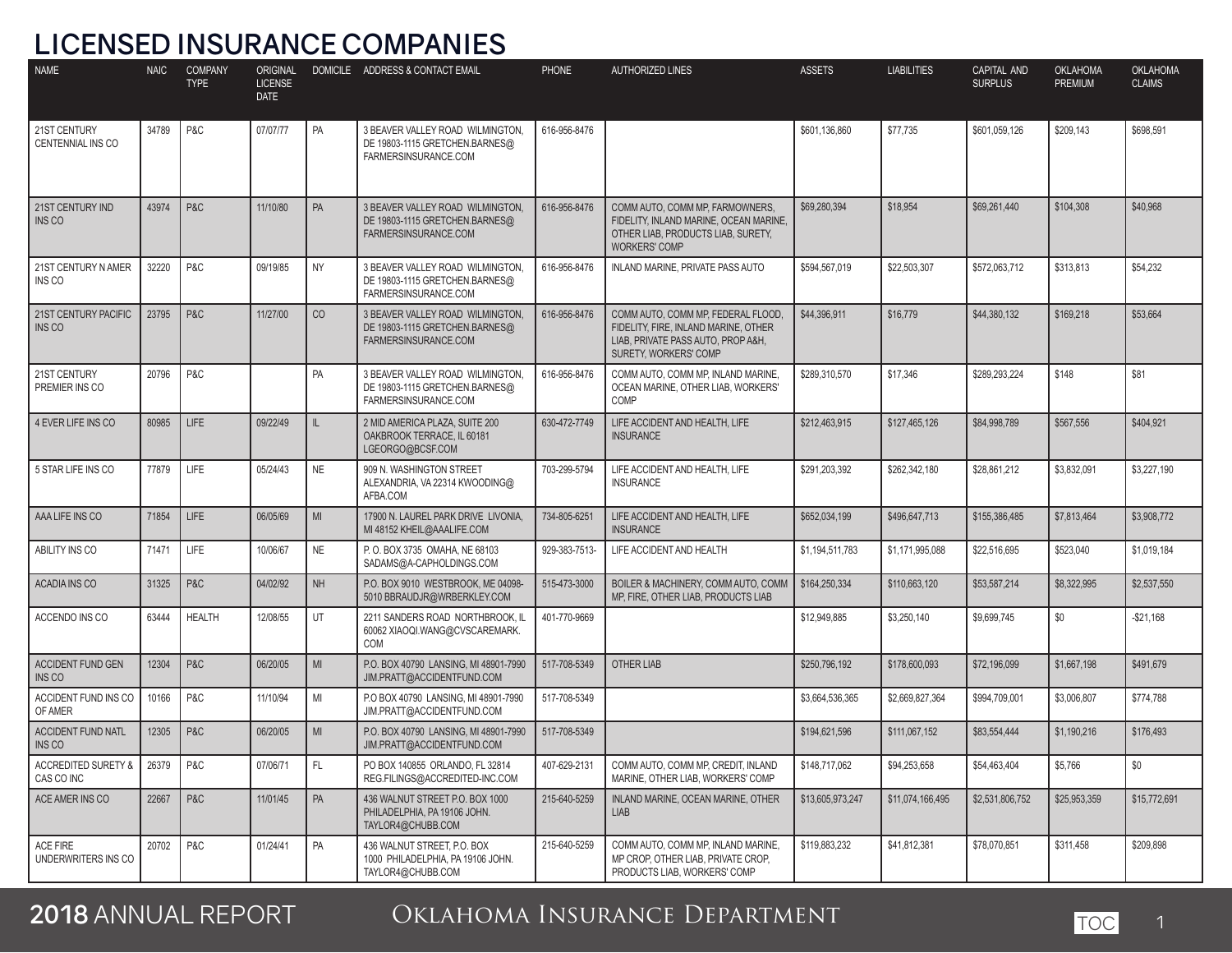| ACE LIFE INS CO                            | 60348 | LIFE          | 07/09/65 | <b>CT</b>      | 436 WALNUT STREET PHILADELPHIA, PA<br>19106 JOSEPH.FORREST@CHUBB.COM                          | 215-640-4874          |                                                                                                | \$46,848,793     | \$40,315,101     | \$6,533,692      | \$0           | \$0             |
|--------------------------------------------|-------|---------------|----------|----------------|-----------------------------------------------------------------------------------------------|-----------------------|------------------------------------------------------------------------------------------------|------------------|------------------|------------------|---------------|-----------------|
| ACE PROP & CAS<br>INS CO                   | 20699 | P&C           |          | PA             | 436 WALNUT STREET. P.O. BOX<br>1000 PHILADELPHIA, PA 19106 JOHN.<br>TAYLOR4@CHUBB.COM         | 215-640-5259          | OTHER LIAB                                                                                     | \$8,693,129,945  | \$6,722,809,798  | \$1,970,320,147  | \$12,135,535  | \$6,386,127     |
| ACIG INS CO                                | 19984 | P&C           | 01/25/85 | IL.            | 2600 N. CENTRAL EXPRESSWAY,<br>SUITE 800 RICHARDSON, TX 75080<br>ACIGREGULATORY@ACIG.COM      | 972-702-9004          | EARTHQUAKE, FIRE, HOMEOWNERS,<br>INLAND MARINE, OCEAN MARINE, OTHER<br>LIAB, PRIVATE PASS AUTO | \$503,401,695    | \$360,430,787    | \$142,970,908    | \$372,886     | \$14,240        |
| ACSTAR INS CO                              | 22950 | P&C           | 11/23/70 | IL.            | 30 SOUTH ROAD FARMINGTON, CT<br>06032 BMARSHALL@ACSTARINS.COM                                 | 860-415-8400          |                                                                                                | \$52,610,323     | \$29,014,251     | \$23,596,072     | \$2.056       | \$0             |
| ADM INS CO                                 | 33987 | P&C           | 06/17/86 | AZ             | 76 ST. PAUL STREET. SUITE 500<br>BURLINGTON, VT 05401 KYLE.<br>METAYER@AON.COM                | 802-264-4710          | FIRE, HOMEOWNERS, INLAND MARINE,<br>OTHER LIAB, PROP A&H, SURETY                               | \$103,096,916    | \$79,952,531     | \$23,144,385     | \$1,712,200   | \$11,949,587    |
| ADMIRAL INS CO                             | 24856 | P&C           | 11/26/52 | DE             | 7233 EAST BUTHERUS DRIVE<br>SCOTTSDALE, AZ 85260-2410<br>NICACCTG@NAUTILUS-INS.COM            | 480-951-0905          | <b>FIRE</b>                                                                                    | \$749,376,572    | \$83,340,581     | \$666,035,990    | \$8,090,587   | \$3,762,300     |
| ADRIATIC INS CO                            | 39381 | P&C           | 06/12/79 | <b>ND</b>      | 3501 N. CAUSEWAY BLVD., SUITE 1000<br>METAIRIE, LA 70002-3675 STEVE@<br>ADRIATICINSURANCE.COM | (504) 838-8100        | <b>INLAND MARINE</b>                                                                           | \$95,357,773     | \$20,137,070     | \$75,220,703     | \$5,765       | \$0             |
| ADVANTAGE WORKERS<br>COMP INS CO           | 40517 | P&C           | 09/04/81 | $\mathsf{IN}$  | P.O. BOX 571918 SALT LAKE CITY. UT<br>84157-1918 SWESTRA@WCF.COM                              | 385-351-8003          |                                                                                                | \$508.062.490    | \$292.568.896    | \$215,493,594    | \$213,640     | \$28.873        |
| <b>AEGIS SECURITY</b><br>INS <sub>CO</sub> | 33898 | P&C           | 05/25/77 | PA             | P.O. BOX 3153 HARRISBURG, PA 17105<br>BCRISE@AEGISFIRST.COM                                   | 717-657-9671-<br>3059 |                                                                                                | \$148,678,800    | \$94,940,232     | \$53,738,568     | \$605,723     | \$11,489        |
| <b>AETNA BETTER HLTH</b><br>OF OK INC      | 15919 | <b>HEALTH</b> | 01/01/16 | OK             | 1425 UNION MEETING ROAD.<br>U23S BLUE BELL, PA 19422 AETNA.<br>HMOREPORTING@AETNA.COM         | 215-775-6508          |                                                                                                | \$2,008.280      | \$1.516          | \$2.006.764      | \$0           | \$0             |
| AETNA HLTH & LIFE<br>INS CO                | 78700 | LIFE          | 08/19/71 | <b>CT</b>      | 151 FARMINGTON AVENUE, RT21<br>HARTFORD, CT 06156 THOMPSONB8@<br>AETNA.COM                    | 860-273-7297          | LIFE ACCIDENT AND HEALTH                                                                       | \$388,412,462    | \$81,156,988     | \$307,255,473    | \$9,594,769   | \$8,436,246     |
| AETNA HLTH INS CO                          | 72052 | <b>HEALTH</b> | 07/08/38 | PA             | 1425 UNION MEETING ROAD,<br>U23S BLUE BELL. PA 19422<br>STATUTORYREPORTING@AETNA.COM          | 717-541-5742          |                                                                                                | \$43,808,967     | \$8,672,676      | \$35,136,291     | \$0           | \$0             |
| AETNA LIFE INS CO                          | 60054 | LIFE          |          | <b>CT</b>      | 151 FARMINGTON AVENUE.<br>RT21 HARTFORD, CT 06156<br>STATUTORYREPORTING@AETNA.COM             | 860-273-7297          | LIFE ACCIDENT AND HEALTH, LIFE<br><b>INSURANCE</b>                                             | \$19,894,783,930 | \$16,990,787,055 | \$2,903,996,875  | \$257,165,743 | \$1,957,414,073 |
| AF&L INS CO                                | 35963 | P&C           | 08/19/87 | PA             | 580 VIRGINIA DRIVE, SUITE 330 FORT<br>WASHINGTON, PA 19034 BIACOVETTI@<br>AFLLTC.COM          | 215-918-0515          | FIRE, HOMEOWNERS, OTHER LIAB,<br>PRIVATE FLOOD, PRIVATE PASS AUTO                              | \$126,588,319    | \$133,637,892    | $-$7,049,573$    | \$348,838     | \$345,126       |
| AFFILIATED FM INS CO                       | 10014 | P&C           | 05/06/49 | R <sub>l</sub> | P.O. BOX 7500 JOHNSTON, RI 02919-0750<br>JEFFREY.BLACK@FMGLOBAL.COM                           | 401-415-1559          | <b>AGG WI</b>                                                                                  | \$3,163,024,048  | \$1,383,151,582  | \$1,779,872,466  | \$5,413,136   | \$2,524.299     |
| AG SECURITY INS CO                         | 21571 | P&C           | 07/02/68 | OK             | 2501 N STILES AVE. OKLAHOMA CITY, OK<br>73105-3126 BOB.SHEEHAN@OKFB.COM                       | 405-523-2300          | FARMOWNERS, FIRE, HOMEOWNERS,<br>INLAND MARINE, OTHER LIAB, PRIVATE<br>PASS AUTO, PROP A&H     | \$57,446,673     | \$25,342,743     | \$32,103,930     | \$28,983,377  | \$16,742,921    |
| AGC LIFE INS CO                            | 97780 | <b>LIFE</b>   | 09/01/82 | <b>MO</b>      | P.O. BOX 1591, 3-D1 HOUSTON, TX 77251<br>AIGL&RSTATEMENTS@AIG.COM                             | 713-831-3283          |                                                                                                | \$12,758,856,311 | \$610,080,409    | \$12,148,775,902 | \$0           | \$0             |
| AGCS MARINE INS CO                         | 22837 | P&C           | 10/31/61 | IL.            | 225 W. WASHINGTON STREET, SUITE<br>1800 CHICAGO, IL 60606-3484 KNOE@<br>AIC-ALLIANZ.COM       | 312-462-4289          | FIRE, OTHER LIAB                                                                               | \$312,118,355    | \$115,581,003    | \$196,537,352    | \$2,335,096   | \$1,242,886     |
| AGRI GEN INS CO                            | 42757 | P&C           | 06/07/83 | IA             | 9200 NORTHPARK DRIVE, SUITE 350<br>JOHNSTON, IA 50131 JOHN.TAYLOR4@<br>CHUBB.COM              | 215-640-5259          | PRIVATE PASS AUTO                                                                              | \$99,693,131     | \$11,914,108     | \$87,779,023     | \$1,110,617   | \$1,022,902     |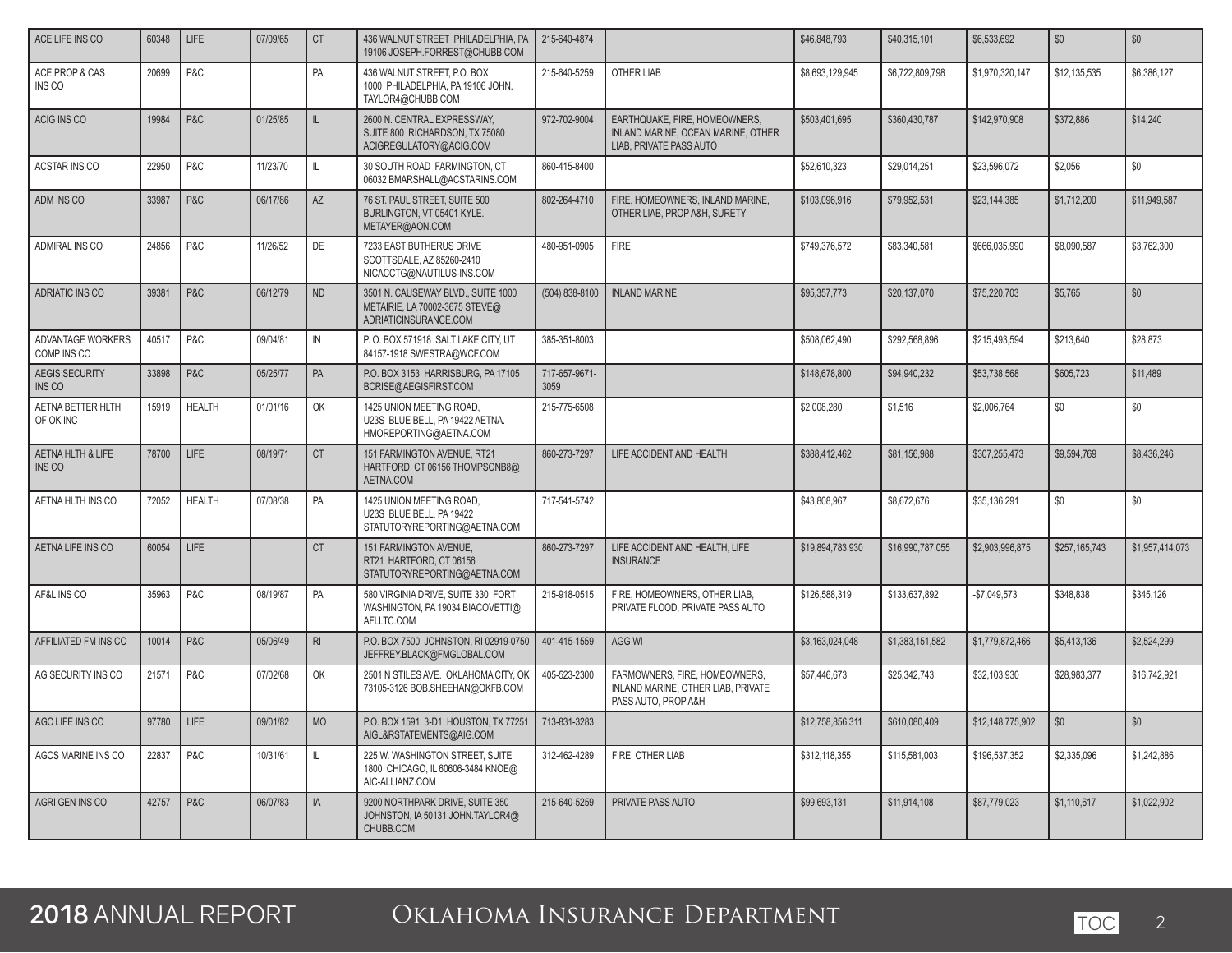| AIG ASSUR CO                           | 40258 | P&C         | 09/26/46 | IL            | 175 WATER STREET, 18TH FLOOR NEW<br>YORK, NY 10038 BORYS.KRAMARCHUK@<br>AIG.COM         | 212-458-7940             |                                                                                                                                                                                                                               | \$35,074,620      | \$716,331         | \$34,358,289    | \$337,410   | \$1,241,051  |
|----------------------------------------|-------|-------------|----------|---------------|-----------------------------------------------------------------------------------------|--------------------------|-------------------------------------------------------------------------------------------------------------------------------------------------------------------------------------------------------------------------------|-------------------|-------------------|-----------------|-------------|--------------|
| AIG PROP CAS CO                        | 19402 | P&C         |          | PA            | 175 WATER STREET, 18TH FLOOR NEW<br>YORK, NY 10038 BORYS.KRAMARCHUK@<br>AIG.COM         | 212-458-7940             |                                                                                                                                                                                                                               | \$444,034,016     | \$27,276,795      | \$416,757,221   | \$8,058,826 | \$8,051,731  |
| AIG SPECIALTY INS CO                   | 26883 | P&C         | 02/05/73 | IL.           | 175 WATER STREET, 18TH FLOOR NEW<br>YORK, NY 10038 BORYS.KRAMARCHUK@<br>AIG.COM         | 212-458-7940             | BOILER & MACHINERY, COMM AUTO, COMM<br>MP, CREDIT, INLAND MARINE, OTHER LIAB,<br>SURETY, WORKERS' COMP                                                                                                                        | \$115,597,107     | \$32,586,431      | \$83,010,676    | \$5,287,431 | \$11,710,516 |
| AIU INS CO                             | 19399 | P&C         | 12/01/13 | <b>NY</b>     | 175 WATER STREET, 24TH FLOOR NEW<br>YORK, NY 10038 BORYS.KRAMARCHUK@<br>AIG.COM         | 212-458-7940             | BOILER & MACHINERY, COMM AUTO,<br>EARTHQUAKE, FIRE, MEDICAL PROF LIAB,<br>OTHER LIAB, PRODUCTS LIAB, PROP A&H,<br>SURETY, WORKERS' COMP                                                                                       | \$80,405,474      | \$3,064,625       | \$77,340,849    | \$804       | \$454,072    |
| AIX SPECIALTY INS CO                   | 12833 | P&C         | 06/20/06 | DE            | 440 LINCOLN STREET WORCESTER, MA<br>01653-0002 KEDWARDS@HANOVER.COM                     | 508-853-7200-<br>8554476 | COMM AUTO, COMM MP, HOMEOWNERS,<br>INLAND MARINE, OCEAN MARINE, OTHER<br>LIAB, PRIVATE PASS AUTO, SURETY,<br><b>WORKERS' COMP</b>                                                                                             | \$56,856,072      | \$10,785,653      | \$46,070,419    | \$789,860   | \$1,926,317  |
| ALASKA NATL INS CO                     | 38733 | P&C         | 04/30/79 | <b>AK</b>     | 7001 JEWEL LAKE ROAD<br>ANCHORAGE, AK 99502 AHANCOCK@<br>ALASKANATIONAL.COM             | 907-248-2642             |                                                                                                                                                                                                                               | \$1,004,700,198   | \$524.384.319     | \$480,315,879   | \$48.234    | \$3.898      |
| ALL AMER INS CO                        | 20222 | P&C         | 04/12/61 | OH            | P.O. BOX 351 VAN WERT, OH 45891-0351<br>TEIKENBARY@CENTRAL-INSURANCE.<br>COM            | 419-238-5551-<br>2437    | INLAND MARINE, PRIVATE PASS AUTO                                                                                                                                                                                              | \$291,615,248     | \$134,991,603     | \$156,623,636   | \$932,615   | \$788.563    |
| ALL SAVERS INS CO                      | 82406 | <b>LIFE</b> | 01/07/86 | $\mathsf{IN}$ | 7440 WOODLAND DRIVE INDIANAPOLIS.<br>IN 46278-1719 JSCHOETTLE@<br>UNITEDHEALTHONE.COM   | 317-715-7918             | LIFE ACCIDENT AND HEALTH                                                                                                                                                                                                      | \$1,143,175,563   | \$145,895,758     | \$997,279,805   | \$4,716,249 | \$5,025,116  |
| ALLEGHENY CAS CO                       | 13285 | P&C         | 12/31/15 | NJ            | ONE NEWARK CENTER, 20TH FLOOR<br>NEWARK, NJ 07102 DCOSTA@IFIC.COM                       | 973-776-8462             |                                                                                                                                                                                                                               | \$36,099,392      | \$13,458,393      | \$22.640.999    | \$390,560   | \$24,535     |
| ALLIANCE IND CO                        | 33154 | P&C         | 12/06/76 | <b>KS</b>     | P.O. BOX 1401 MCPHERSON, KS 67460<br>CAROLYN-MASTERSON@FAMI.COM                         | 620-241-2200-<br>1300    | EARTHQUAKE, FIRE, INLAND MARINE.<br>MEDICAL PROF LIAB, OTHER LIAB, PRIVATE<br>FLOOD, PRODUCTS LIAB                                                                                                                            | \$10,495,480      | \$3,487,509       | \$7,007,967     | \$4,868,576 | \$2,078,774  |
| ALLIANZ GLOBAL RISKS<br>US INS CO      | 35300 | P&C         | 09/16/77 | IL.           | 225 W. WASHINGTON STREET, SUITE<br>1800 CHICAGO, IL 60606-3484 KNOE@<br>AIC-ALLIANZ.COM | 312-462-4289             | <b>BOILER &amp; MACHINERY, BURGLARY</b><br>& THEFT, COMM AUTO, COMM MP,<br>EARTHQUAKE, FIDELITY, FIRE, INLAND<br>MARINE, OCEAN MARINE, OTHER LIAB,<br>PRODUCTS LIAB, SURETY, WORKERS'<br>COMP                                 | \$7,625,636,318   | \$5,775,060,769   | \$1,850,575,549 | \$5,519,883 | \$17,273     |
| ALLIANZ LIFE INS CO OF<br><b>NAMER</b> | 90611 | <b>LIFE</b> | 08/13/79 | <b>MN</b>     | 5701 GOLDEN HILLS DRIVE<br>MINNEAPOLIS, MN 55416-1297 STAT.<br>SURVEYS@ALLIANZLIFE.COM  | 763-765-5738             | LIFE ACCIDENT AND HEALTH, LIFE<br><b>INSURANCE</b>                                                                                                                                                                            | \$138,068,397,670 | \$132,057,161,398 | \$6,011,236,272 | \$5,360,055 | \$2,079,887  |
| ALLIED WORLD ASSUR<br>CO US INC        | 19489 | P&C         | 03/25/92 | DE            | 199 WATER STREET NEW YORK, NY<br>10038 ROBERT.LARSON@AWAC.COM                           | 646-794-0751             | ALLIED LINES, BOILER & MACHINERY,<br>BURGLARY & THEFT, COMM AUTO, COMM<br>MP, EARTHQUAKE, FIDELITY, FIRE, INLAND<br>MARINE, MEDICAL PROF LIAB, OCEAN<br>MARINE, OTHER LIAB, PRODUCTS LIAB,<br>PROP A&H, SURETY, WORKERS' COMP | \$337,722,262     | \$197,036,981     | \$140.685.281   | \$721,564   | \$2.025.549  |
| ALLIED WORLD INS CO                    | 22730 | P&C         | 08/18/86 | NH            | 199 WATER STREET NEW YORK, NY<br>10038 ROBERT.LARSON@AWAC.COM                           | 646-794-0751             | SURETY, WORKERS' COMP                                                                                                                                                                                                         | \$1,788,067,367   | \$776,451,552     | \$1,011,615,814 | \$865,981   | \$0          |
| ALLIED WORLD NATL<br>ASSUR CO          | 10690 | P&C         | 09/12/96 | <b>NH</b>     | 199 WATER STREET NEW YORK, NY<br>10038 ROBERT.LARSON@AWAC.COM                           | 646-794-0751             | <b>BOILER &amp; MACHINERY, BURGLARY</b><br>& THEFT, COMM AUTO, COMM MP,<br>EARTHQUAKE, FIRE, INLAND MARINE,<br>MEDICAL PROF LIAB, OTHER LIAB,<br>PRODUCTS LIAB, SURETY, WORKERS'<br>COMP                                      | \$320,916,684     | \$167,183,886     | \$153,732,798   | \$2,079,509 | \$0          |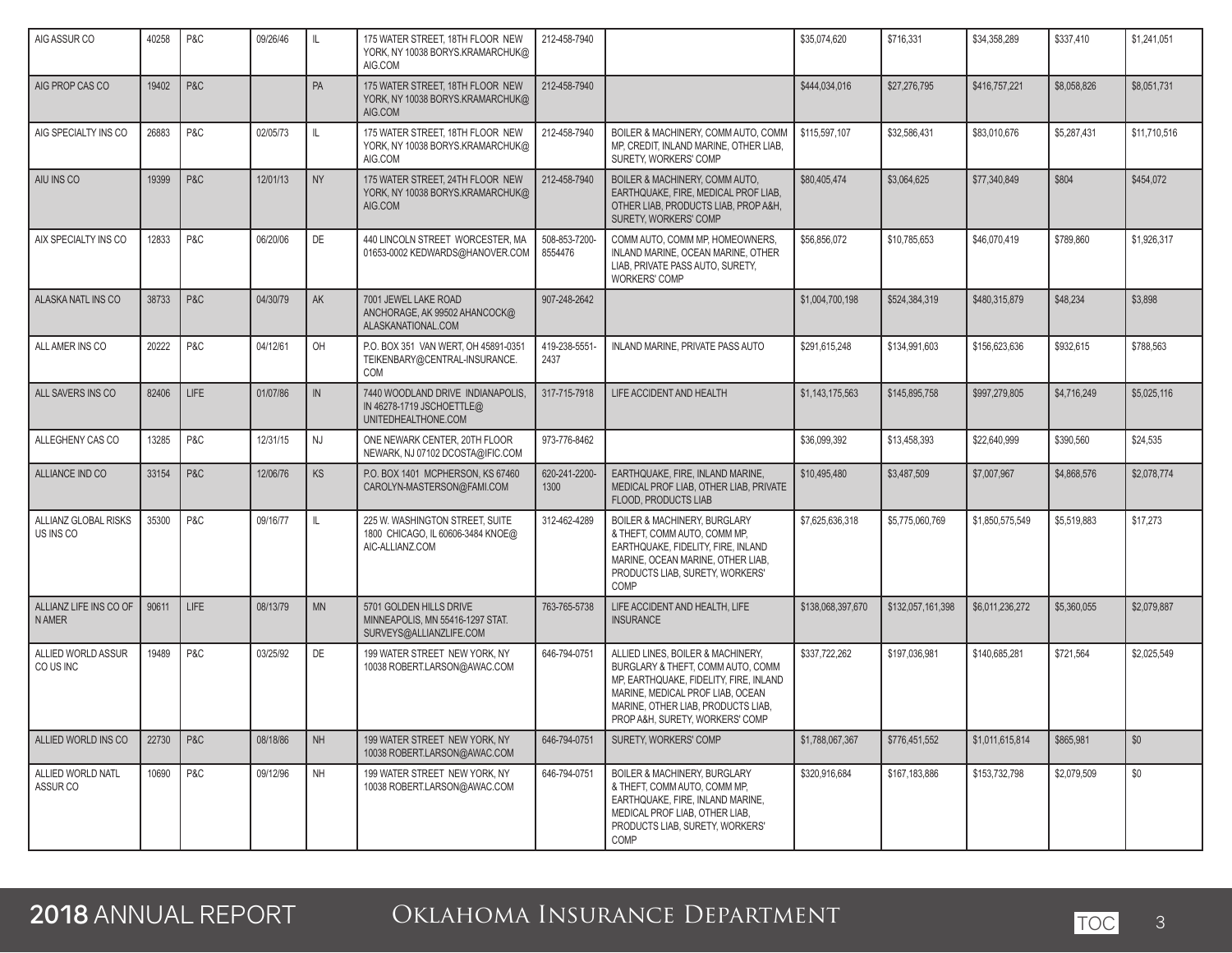| ALLIED WORLD<br>SPECIALTY INS CO             | 16624 | P&C         | 01/14/72 | DE           | 199 WATER STREET NEW YORK, NY<br>10038 ROBERT.LARSON@AWAC.COM                               | 646-794-0751             | COMM AUTO, COMM MP, FIDELITY, INLAND<br>MARINE, OCEAN MARINE, OTHER LIAB.<br><b>WORKERS' COMP</b>                                                                          | \$829,148,481    | \$409.953.651    | \$419,194,830    | \$1,918,254   | \$270,590    |
|----------------------------------------------|-------|-------------|----------|--------------|---------------------------------------------------------------------------------------------|--------------------------|----------------------------------------------------------------------------------------------------------------------------------------------------------------------------|------------------|------------------|------------------|---------------|--------------|
| ALLMERICA FIN BENEFIT<br>INS CO              | 41840 | P&C         | 12/28/00 | MI           | 440 LINCOLN STREET WORCESTER, MA<br>01653-0002 KEDWARDS@HANOVER.COM                         | 508-853-7200-<br>8554476 | BOILER & MACHINERY, COMM MP.<br>EARTHQUAKE, FIRE, INLAND MARINE,<br>OTHER LIAB, PRODUCTS LIAB                                                                              | \$45,310,608     | \$24.796         | \$45,285,812     | \$11,263,405  | \$5.339.348  |
| ALLSTATE ASSUR CO                            | 70866 | <b>LIFE</b> | 06/28/67 | IL           | 3075 SANDERS ROAD, SUITE H1E<br>NORTHBROOK, IL 60062-7127 CQUAD@<br>ALLSTATE.COM            | 847-402-5345             | LIFE INSURANCE                                                                                                                                                             | \$674,063,288    | \$538.281.620    | \$135,781,668    | \$1,476,401   | \$150,000    |
| <b>ALLSTATE FIRE &amp; CAS</b><br>INS CO     | 29688 | P&C         | 09/06/72 | $\mathbb{L}$ | 3075 SANDERS ROAD, SUITE H1E<br>NORTHBROOK. IL 60062-7127 ALOP5@<br>ALLSTATE.COM            | 847-402-6704             | BURGLARY & THEFT, FIDELITY, OTHER<br>LIAB, SURETY                                                                                                                          | \$245,101,330    | \$5,598,351      | \$239.502.979    | \$127,719,980 | \$57,551,442 |
| ALLSTATE IND CO                              | 19240 | P&C         | 07/07/60 | IL           | 3075 SANDERS ROAD, SUITE H1E<br>NORTHBROOK, IL 60062-7127 ALOP5@<br>ALLSTATE.COM            | 847-402-6704             | ALLIED LINES, BOILER & MACHINERY,<br>COMM AUTO, COMM MP, EARTHQUAKE,<br>FEDERAL FLOOD. FIRE. HOMEOWNERS.<br>INLAND MARINE, OTHER LIAB, PRIVATE<br>PASS AUTO, PRODUCTS LIAB | \$115,246,891    | \$12.473.239     | \$102,773,652    | \$33,064,704  | \$13,255,815 |
| ALLSTATE INS CO                              | 19232 | P&C         | 03/21/31 | IL           | 3075 SANDERS ROAD, SUITE H1E<br>NORTHBROOK, IL 60062-7127 ALOP5@<br>ALLSTATE.COM            | 847-402-6704             | COMM AUTO, COMM MP, EARTHQUAKE,<br>FARMOWNERS, FIRE, INLAND MARINE,<br>OTHER LIAB, PRIVATE PASS AUTO,<br>PRODUCTS LIAB, WORKERS' COMP                                      | \$48,302,495,037 | \$30,848,063,820 | \$17,454,431,217 | \$47,754,155  | \$17,089,480 |
| ALLSTATE LIFE INS CO                         | 60186 | <b>LIFE</b> | 03/06/57 | IL           | 3075 SANDERS ROAD, SUITE H1E<br>NORTHBROOK, IL 60062-7127 CQUAD@<br>ALLSTATE.COM            | 847-402-5345             | LIFE ACCIDENT AND HEALTH, LIFE<br><b>INSURANCE</b>                                                                                                                         | \$31,567,314,444 | \$28,159,174,837 | \$3,408,139,607  | \$4,489,572   | \$3,427,689  |
| ALLSTATE PROP & CAS<br>INS CO                | 17230 | P&C         | 02/14/85 | IL           | 3075 SANDERS ROAD, SUITE H1E<br>NORTHBROOK, IL 60062-7127 ALOP5@<br>ALLSTATE.COM            | 847-402-6704             | FIRE. INLAND MARINE. OTHER LIAB                                                                                                                                            | \$236,691,781    | \$20,857,095     | \$215,834,686    | \$27,871,052  | \$13,213,846 |
| <b>ALLSTATE VEHICLE &amp;</b><br>PROP INS CO | 37907 | P&C         | 08/20/79 | IL           | 3075 SANDERS ROAD, SUITE H1E<br>NORTHBROOK, IL 60062-7127 ALOP5@<br>ALLSTATE.COM            | 847-402-6704             | ALLIED LINES, BOILER & MACHINERY,<br>BURGLARY & THEFT, COMM AUTO, FIRE,<br>INLAND MARINE, OCEAN MARINE, OTHER<br>LIAB, SURETY, WORKERS' COMP                               | \$63,074,201     | \$7,920,678      | \$55,153,523     | \$63,101,472  | \$16,749,701 |
| ALTERRA AMER INS CO                          | 21296 | P&C         | 12/18/19 | DE           | TEN PARKWAY NORTH DEERFIELD,<br>IL 60015 LEGALREGULATORY@<br>MARKELCORP.COM                 | 847-572-6387             | COMM AUTO, FIRE, HOMEOWNERS,<br>INLAND MARINE, OCEAN MARINE, OTHER<br>LIAB, PRIVATE PASS AUTO, PRODUCTS<br>LIAB, WORKERS' COMP                                             | \$392,630,833    | \$169,603,575    | \$223,027,258    | $-$8,103$     | \$1,698,577  |
| AMERICA FIRST INS CO                         | 12696 | P&C         | 06/20/84 | <b>NH</b>    | 175 BERKELEY STREET BOSTON, MA<br>02116 STATUTORY.COMPLIANCE@<br>LIBERTYMUTUAL.COM          | 617-357-9500<br>X41177   | PRIVATE CROP                                                                                                                                                               | \$14,955,797     | \$8,897          | \$14,946,900     | \$1,170,214   | \$1,067,433  |
| AMERICAN AGRI<br><b>BUSINESS INS CO</b>      | 12548 | P&C         | 05/20/48 | <b>TX</b>    | 7101 82ND STREET LUBBOCK, TX 79424<br>MJONES@ARMT.COM                                       | 806-473-0333             | INLAND MARINE, SURETY, WORKERS'<br>COMP                                                                                                                                    | \$715,201,499    | \$683,729,160    | \$31,472,339     | \$18,221,186  | \$9,103,675  |
| AMERICAN<br>AGRICULTURAL INS CO              | 10103 | P&C         | 05/18/48 | IN           | 1501 E. WOODFIELD ROAD, SUITE 300W<br>SCHAUMBURG, IL 60173 ATRIPI@AAIC.<br><b>COM</b>       | 847-969-2900             |                                                                                                                                                                            | \$1,338,904,073  | \$754,145,577    | \$584,758,496    | \$7,961,640   | \$3,022,325  |
| AMERICAN ALT INS<br>CORP                     | 19720 | P&C         | 04/26/23 | DE           | 555 COLLEGE ROAD EAST - P.O. BOX<br>5241 PRINCETON, NJ 08543 JSMITH@<br>MUNICHREAMERICA.COM | 609-243-4313             | BOILER & MACHINERY, COMM AUTO.<br>COMM MP, EARTHQUAKE, FARMOWNERS,<br>FIDELITY, FIRE, INLAND MARINE, OTHER<br>LIAB, PRODUCTS LIAB, SURETY, WORKERS'<br>COMP                | \$590.270.963    | \$388,597,549    | \$201,673,414    | \$8,496,206   | \$4,248,592  |
| AMERICAN AMICABLE<br>LIFE INS CO OF TX       | 68594 | LIFE        | 09/22/81 | TX           | P. O. BOX 2549 WACO, TX 76702-2549<br>DSCHAFFER@AATX.COM                                    | 254-297-2777-<br>3213    | LIFE INSURANCE                                                                                                                                                             | \$297,736,421    | \$251,279,599    | \$46,456,822     | \$1,437,606   | \$603,456    |
| AMERICAN ASSOC OF<br>OTHODONTISTS RRG        | 10232 | P&C         | 04/24/95 | AZ           | 100 BANK STREET, SUITE<br>610 BURLINGTON, VT 05401<br>DEITER.T.LUDWIG@MARSH.COM             | 802-864-6118             |                                                                                                                                                                            | \$48,241,204     | \$31,002,803     | \$17,238,401     | \$71,735      | \$0          |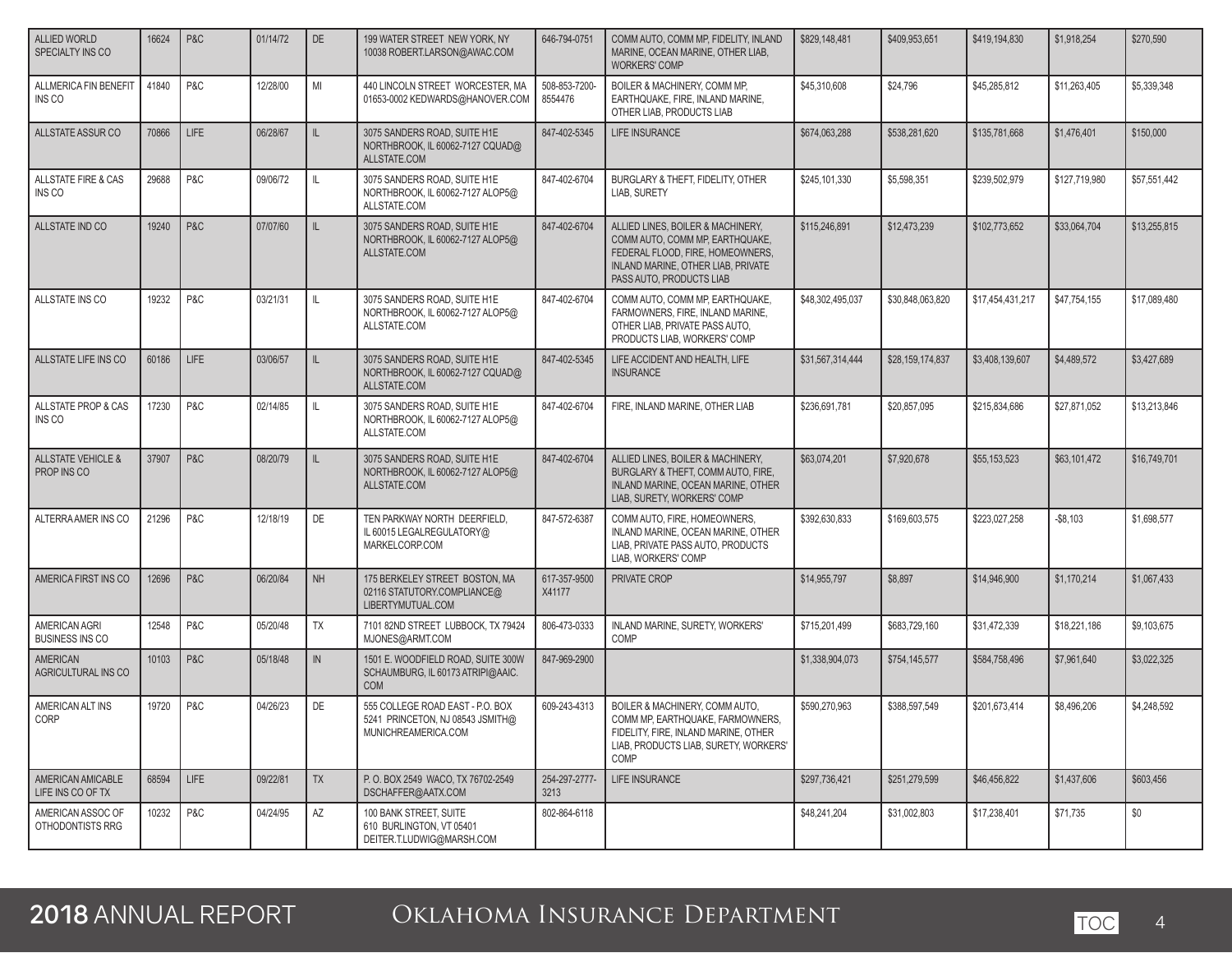| AMERICAN<br>AUTOMOBILE INS CO                      | 21849 | P&C   | 12/14/11 | <b>MO</b>     | 225 W. WASHINGTON STREET, SUITE<br>1800 CHICAGO, IL 60606-3484 KNOE@<br>AIC-ALLIANZ.COM          | 312-462-4289           | BOILER & MACHINERY, COMM AUTO, COMM<br>MP, EARTHQUAKE, INLAND MARINE, OTHER<br>LIAB, PRODUCTS LIAB, WORKERS' COMP                                                                                                          | \$126,008,868     | \$47,980,156      | \$78,028,712     | \$729,353    | \$195,132    |
|----------------------------------------------------|-------|-------|----------|---------------|--------------------------------------------------------------------------------------------------|------------------------|----------------------------------------------------------------------------------------------------------------------------------------------------------------------------------------------------------------------------|-------------------|-------------------|------------------|--------------|--------------|
| AMERICAN BANKERS<br>INS CO OF FL                   | 10111 | P&C   | 10/29/47 | FL.           | 11222 QUAIL ROOST DRIVE MIAMI,<br>FL 33157-6596 JULIANA.ARROYO@<br>ASSURANT.COM                  | 305-253-2244-<br>33085 | PRIVATE CROP                                                                                                                                                                                                               | \$2,353,369,478   | \$1,791,595,756   | \$561,773,722    | \$33,977,521 | \$12,370,821 |
| <b>AMERICAN BANKERS</b><br>LIFE ASSUR CO OF FL     | 60275 | LIFE  | 02/06/52 | FL.           | 11222 QUAIL ROOST DRIVE MIAMI, FL<br>33157-6596 LISA.BALAGOT@ASSURANT.<br><b>COM</b>             | 651-361-4183           | LIFE ACCIDENT AND HEALTH. LIFE<br><b>INSURANCE</b>                                                                                                                                                                         | \$364,002,380     | \$311,031,181     | \$52,971,199     | \$74,364     | \$158,291    |
| AMERICAN BENEFIT<br>LIFE INS CO                    | 66001 | LIFE  | 05/12/09 | OK            | 1605 LBJ FREEWAY, SUITE 700<br>DALLAS, TX 75234 VAN.VAUGHAN@<br>LIBERTYBANKERSLIFE.COM           | 469-522-4464-          | LIFE ACCIDENT AND HEALTH, LIFE<br><b>INSURANCE</b>                                                                                                                                                                         | \$141,118,167     | \$119,336,762     | \$21,781,405     | \$345,022    | \$99,853     |
| AMERICAN CAS CO OF<br><b>READING PA</b>            | 20427 | P&C   | 07/31/02 | PA            | 151 N. FRANKLIN STREET CHICAGO, IL<br>60606 KATHRYN.MANNY@CNA.COM                                | 312-822-1173           | <b>HOMEOWNERS</b>                                                                                                                                                                                                          | \$142,198,544     | \$42,098          | \$142,156,446    | \$7,169,951  | \$3,962,470  |
| AMERICAN CENTURY<br>LIFE INS CO                    | 97810 | LIFE  | 12/27/79 | OK            | 4785 E 91ST STREET, SUITE<br>200 TULSA, OK 74137 BRENDA@<br>CANNONRAYBURNCPAS.COM                | 405-844-6442           | <b>LIFE INSURANCE</b>                                                                                                                                                                                                      | \$82,883,952      | \$75,830,958      | \$7,052,993      | \$118,638    | \$230,460    |
| AMERICAN COMMERCE<br>INS CO                        | 19941 | P&C   | 09/18/46 | OH            | 211 MAIN STREET WEBSTER, MA 01570-<br>0758 CCONRAD@MAPFREUSA.COM                                 | 508-943-9000-<br>14376 | INLAND MARINE, MEDICAL PROF LIAB,<br>OTHER LIAB, PROP A&H                                                                                                                                                                  | \$340,722,323     | \$239,297,562     | \$101,424,761    | \$291,504    | \$54,054     |
| AMERICAN<br><b>COMPENSATION INS CO</b>             | 45934 | P&C   | 12/06/91 | <b>MN</b>     | 518 EAST BROAD STREET COLUMBUS.<br>OH 43215 CORPORATEACCOUNTING@<br>STATEAUTO.COM                | 317-931-7473           | OTHER LIAB                                                                                                                                                                                                                 | \$73,872,766      | \$19.553.589      | \$54,319,177     | \$271,913    | \$128,944    |
| AMERICAN<br>CONTRACTORS IND CO                     | 10216 | P&C   | 09/25/90 | CA            | 801 SOUTH FIGUEROA STREET, SUITE<br>700 LOS ANGELES, CA 90017 ACIC<br>STATEMENTCONTACT@TMHCC.COM | 310-242-4417           | COMM AUTO. FIDELITY. FIRE. INLAND<br>MARINE, OTHER LIAB                                                                                                                                                                    | \$338,261,733     | \$209,709,391     | \$128,552,342    | \$730,469    | \$115,857    |
| AMERICAN<br><b>CONTRACTORS INS</b><br>CO RRG       | 12300 | P&C   | 09/24/84 | <b>TX</b>     | 2600 N. CENTRAL EXPRESSWAY,<br>SUITE 800 RICHARDSON, TX 75080<br>RRGREGULATORY@ACIG.COM          | 972-702-9004           | <b>WORKERS' COMP</b>                                                                                                                                                                                                       | \$36,438,199      | \$26,093,179      | \$10,345,020     | \$736,117    | \$13,699     |
| AMERICAN COUNTRY<br>INS CO                         | 38237 | P&C   | 12/07/78 | IL.           | 953 AMERICAN LANE, 3RD FLOOR<br>SCHAUMBURG, IL 60173 PROMANO@<br>ATLAS-FIN.COM                   | 847-700-8603           | COMM MP, INLAND MARINE, OTHER LIAB,<br>PRODUCTS LIAB                                                                                                                                                                       | \$109,733,555     | \$91,479,949      | \$18,253,606     | \$567,357    | \$320,341    |
| AMERICAN EAGLE TITLE<br>INS CO                     | 50001 | TITLE | 10/14/94 | OK            | 421 NW 13TH, SUITE 320 OKLAHOMA<br>CITY, OK 73103 CWOOTEN@<br>AMEAGLETITLE.COM                   | 405-232-6700           | TITLE INSURANCE                                                                                                                                                                                                            | \$7,439,090       | \$2,181,868       | \$5,257,224      | \$8,897,708  | \$9,989      |
| AMERICAN ECONOMY<br>INS CO                         | 19690 | P&C   | 10/19/59 | $\mathsf{IN}$ | 175 BERKELEY STREET BOSTON, MA<br>02116 STATUTORY.COMPLIANCE@<br>LIBERTYMUTUAL.COM               | 617-357-9500<br>X41177 | <b>BOILER &amp; MACHINERY, BURGLARY &amp;</b><br>THEFT, COMM AUTO, COMM MP, FIDELITY,<br>FIRE, HOMEOWNERS, INLAND MARINE,<br>OCEAN MARINE, OTHER LIAB, PRIVATE<br>FLOOD, PRODUCTS LIAB, PROP A&H,<br>SURETY, WORKERS' COMP | \$72,347,856      | \$3,579,376       | \$68,768,482     | \$1,605,060  | \$1,190,380  |
| <b>AMERICAN EMPIRE</b><br>SURPLUS LINES INS CO     | 35351 | P&C   | 07/15/77 | DE            | P.O. BOX 5370 CINCINNATI,, OH 45201<br>BSCHWARTZ@GAIG.COM                                        | 513-369-5092           |                                                                                                                                                                                                                            | \$467,907,681     | \$314,256,738     | \$153,650,943    | \$396,175    | \$461,452    |
| AMERICAN EQUITY<br><b>INVEST LIFE INS CO</b>       | 92738 | LIFE  | 12/19/80 | IA            | PO BOX 71216 DES MOINES, IA 50325<br>SSAMUELSON@AMERICAN-EQUITY.COM                              | 515-457-1718           | <b>LIFE INSURANCE</b>                                                                                                                                                                                                      | \$51,891,654,713  | \$48,886,000,634  | \$3.005.654.080  | \$24.652     | \$18,750     |
| AMERICAN FAMILY<br>HOME INS CO                     | 23450 | P&C   | 01/28/65 | FL.           | P.O. BOX 5323 CINCINNATI, OH 45201-<br>5323 SANGLIN-CALDWELL@AMIG.COM                            | 800-543-2644-<br>6232  | PRIVATE PASS AUTO, WORKERS' COMP                                                                                                                                                                                           | \$423,194,947     | \$244,827,239     | \$178,367,708    | \$2,764,089  | \$994,768    |
| AMERICAN FAMILY LIFE<br>ASSUR CO OF COL            | 60380 | LIFE  | 11/17/55 | <b>NE</b>     | 1932 WYNNTON ROAD COLUMBUS, GA<br>31999-001 BRINALDI@AFLAC.COM                                   | 706-763-5218           | LIFE ACCIDENT AND HEALTH, LIFE<br><b>INSURANCE</b>                                                                                                                                                                         | \$113,076,016,916 | \$102,072,410,420 | \$11,003,606,496 | \$66,098,563 | \$30,776,215 |
| AMERICAN FARM LIFE<br>INS CO                       | 99619 | LIFE  | 12/07/82 | TX            | P.O. BOX 1486 FORT WORTH. TX 76101-<br>1486 ELISABETH@NFLIC.COM                                  | 817-451-9550           | LIFE INSURANCE                                                                                                                                                                                                             | \$4,281,410       | \$2,351,179       | \$1,930,231      | \$342,328    | \$75,548     |
| <b>AMERICAN FARMERS &amp;</b><br>RANCHERS LIFE INS | 60004 | LIFE  | 12/30/99 | OK            | P.O. BOX 24000 OKLAHOMA CITY, OK<br>73124 DAVID.SMITH@AFRMIC.COM                                 | 405-218-5566           | LIFE INSURANCE                                                                                                                                                                                                             | \$29,190,140      | \$26,928,105      | \$2,262,036      | \$942,721    | \$682,207    |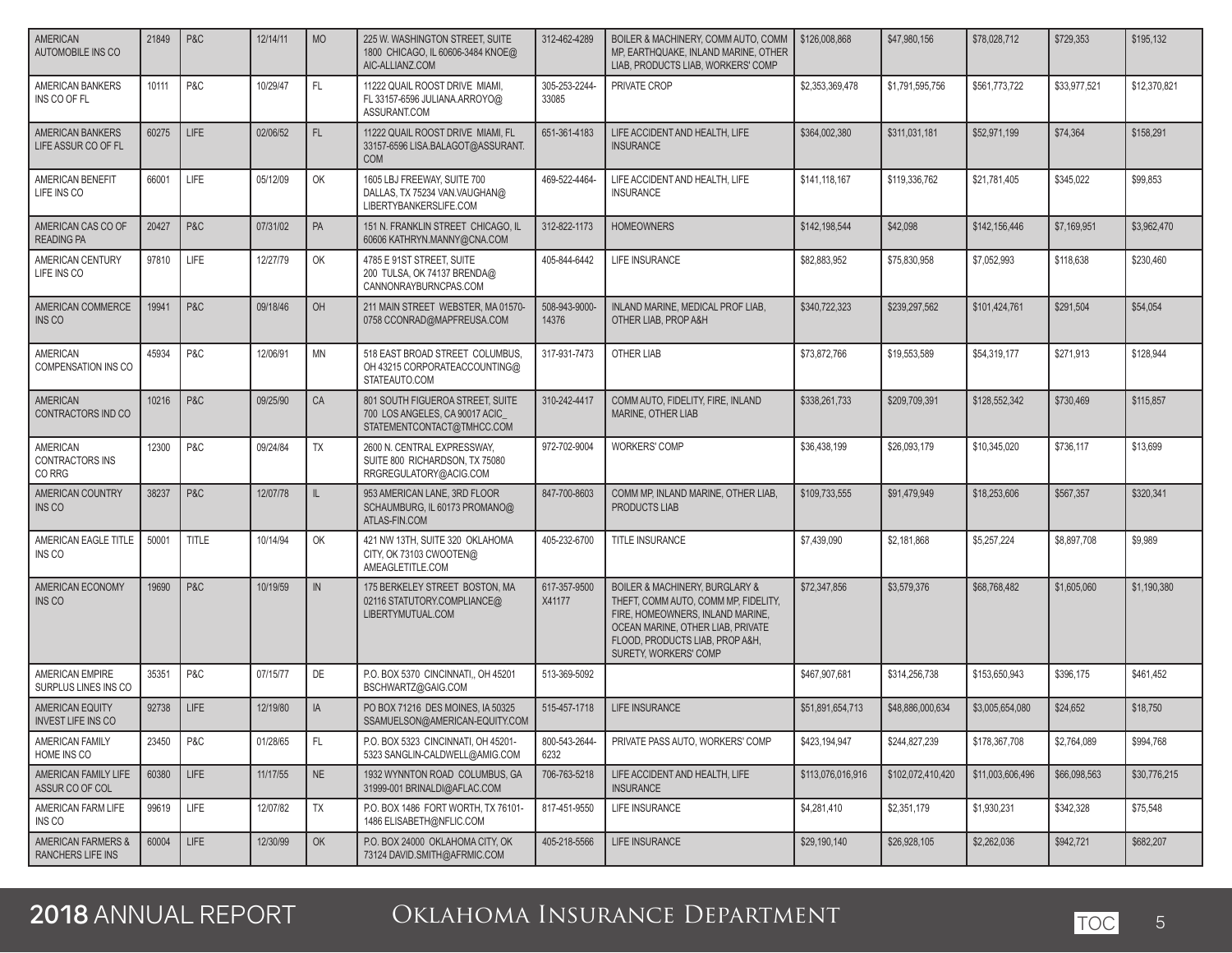| <b>AMERICAN FARMERS &amp;</b><br><b>RANCHERS MUT INS</b> | 41475 | P&C          | 01/01/82 | OK        | P.O. BOX 24000 OKLAHOMA CITY, OK<br>73124-4000 DAVID.SMITH@AFRMIC.COM                      | 405-218-5566           | FIRE. HOMEOWNERS. INLAND MARINE.<br>OTHER LIAB                                                                                     | \$159,405,615     | \$87,049,083      | \$72,356,532    | \$134,927,088 | \$77,660,451 |
|----------------------------------------------------------|-------|--------------|----------|-----------|--------------------------------------------------------------------------------------------|------------------------|------------------------------------------------------------------------------------------------------------------------------------|-------------------|-------------------|-----------------|---------------|--------------|
| AMERICAN FIDELITY<br>ASSUR <sub>CO</sub>                 | 60410 | <b>LIFE</b>  | 11/30/60 | OK        | POST OFFICE BOX 25523 OKLAHOMA<br>CITY, OK 73125-0523 LUCY.FRITTS@<br>AMERICANFIDELITY.COM | 405-523-5379           | LIFE ACCIDENT AND HEALTH, LIFE<br><b>INSURANCE</b>                                                                                 | \$5,896,687,773   | \$5,466,063,433   | \$430.624.340   | \$77,314,834  | \$47,658,555 |
| AMERICAN FIDELITY<br>LIFE INS CO                         | 60429 | LIFE         | 09/05/56 | FL.       | 500 SO. PALAFOX ST., STE. 200<br>PENSACOLA, FL 32502 REBECCAH@<br>AMFILIFE.COM             | 850-456-7401-<br>275   | <b>LIFE INSURANCE</b>                                                                                                              | \$410,240,262     | \$342,971,489     | \$67,268,773    | \$47,454      | \$20,118     |
| AMERICAN FIRE &<br>CAS CO                                | 24066 | P&C          | 01/01/06 | <b>NH</b> | 175 BERKELEY STREET BOSTON, MA<br>02116 STATUTORY.COMPLIANCE@<br>LIBERTYMUTUAL.COM         | 617-357-9500<br>X41177 | COMM AUTO, FIRE, INLAND MARINE,<br>OTHER LIAB, PRODUCTS LIAB                                                                       | \$46,176,475      | \$5,477,037       | \$40,699,436    | \$4,298,978   | \$945,078    |
| AMERICAN GEN LIFE<br>INS CO                              | 60488 | LIFE         | 04/11/60 | <b>TX</b> | P.O. BOX 1591, 3-D1 HOUSTON, TX 77251<br>AIGL&RSTATEMENTS@AIG.COM                          | 713-831-3283           | LIFE ACCIDENT AND HEALTH, LIFE<br><b>INSURANCE</b>                                                                                 | \$178,704,992,856 | \$170,721,407,884 | \$7,983,584,972 | \$26,832,175  | \$61,284,376 |
| AMERICAN GUAR &<br><b>LIAB INS</b>                       | 26247 | P&C          | 07/17/39 | <b>NY</b> | 1299 ZURICH WAY, 5TH FLOOR<br>SCHAUMBURG, IL 60196-1056 COLLEEN.<br>ZITT@ZURICHNA.COM      | 847-413-5048           | PRIVATE PASS AUTO                                                                                                                  | \$259,191,724     | \$74,692,444      | \$184,499,280   | \$10,522,482  | \$9,029,911  |
| AMERICAN GUAR TITLE<br>INS CO                            | 51411 | <b>TITLE</b> | 07/02/79 | OK        | 400 SECOND AVENUE SOUTH<br>MINNEAPOLIS, MN 55401 CHIEBERT@<br>OLDREPUBLICTITLE.COM         | 612-371-4914           | TITLE INSURANCE                                                                                                                    | \$38.735.539      | \$9.822.778       | \$28.912.761    | \$3.546.989   | \$37.993     |
| AMERICAN HALLMARK<br>INS CO OF TX                        | 43494 | P&C          | 02/17/82 | <b>TX</b> | 777 MAIN STREET SUITE 1000<br>FORT WORTH, TX 76102 FSMITH@<br><b>HALLMARKGRP.COM</b>       | 817-348-1887           | COMM MP, FIDELITY, FIRE, INLAND MARINE,<br>MEDICAL PROF LIAB. MP CROP. OCEAN<br>MARINE, OTHER LIAB, PRIVATE CROP,<br><b>SURETY</b> | \$423,522,289     | \$291,719,432     | \$131,802,857   | \$5,222,521   | \$2,997,426  |
| AMERICAN HERITAGE<br>LIFE INS CO                         | 60534 | <b>LIFE</b>  | 09/11/56 | FL.       | 1776 AMERICAN HERITAGE LIFE DRIVE<br>JACKSONVILLE, FL 32224-6688 CQUAD@<br>ALLSTATE.COM    | 847-402-5345           | LIFE ACCIDENT AND HEALTH, LIFE<br><b>INSURANCE</b>                                                                                 | \$1,921,964,844   | \$1,615,991,360   | \$305,973,484   | \$12,870,715  | \$5,958,891  |
| AMERICAN HLTH & LIFE<br>INS CO                           | 60518 | <b>LIFE</b>  | 06/16/54 | <b>TX</b> | P.O. BOX 2548 FORT WORTH, TX 76113<br>ANDY.ROSS@OMF.COM                                    | 817-348-5449           | LIFE ACCIDENT AND HEALTH, LIFE<br><b>INSURANCE</b>                                                                                 | \$883,222,498     | \$752,948,475     | \$130,274,023   | \$5,595,901   | \$1,611,798  |
| AMERICAN HOME<br>ASSUR CO                                | 19380 | P&C          |          | <b>NY</b> | 175 WATER STREET. 18TH FLOOR NEW<br>YORK, NY 10038 BORYS.KRAMARCHUK@<br>AIG.COM            | 212-458-7940           |                                                                                                                                    | \$25,639,682,891  | \$19,401,862,450  | \$6,237,820,441 | \$2,677,930   | \$9,144,650  |
| AMERICAN HOME LIFE<br>INS CO                             | 60542 | <b>LIFE</b>  | 05/03/09 | <b>KS</b> | P.O. BOX 1497 TOPEKA, KS 66601<br>AHEIMAN@AMHOMELIFE.COM                                   | 785-235-6276-<br>304   | LIFE ACCIDENT AND HEALTH. LIFE<br><b>INSURANCE</b>                                                                                 | \$261.304.047     | \$239.177.955     | \$22,126,091    | \$763,278     | \$712,418    |
| AMERICAN INCOME LIFE<br>INS CO                           | 60577 | LIFE         | 07/16/54 | IN        | P.O. BOX 2608 WACO, TX 76702<br>BGATTIS@AILIFE.COM                                         | 254-761-6400           | LIFE ACCIDENT AND HEALTH, LIFE<br><b>INSURANCE</b>                                                                                 | \$3,919,732,939   | \$3,649,394,735   | \$270.338.204   | \$6,648,128   | \$1.938.651  |
| AMERICAN INS CO                                          | 21857 | P&C          |          | <b>OH</b> | 225 W. WASHINGTON STREET, SUITE<br>1800 CHICAGO, IL 60606-3484 KNOE@<br>AIC-ALLIANZ.COM    | 312-462-4289           | COMM MP. OTHER LIAB. PRODUCTS LIAB.<br><b>WORKERS' COMP</b>                                                                        | \$112,650,766     | \$45,978,083      | \$66.672.683    | \$888,398     | \$894.349    |
| AMERICAN INTERSTATE<br>INS CO                            | 31895 | P&C          | 12/21/73 | <b>NE</b> | 2301 HIGHWAY 190 WEST DERIDDER, LA<br>70634-6005 CONTROLLER@AMERISAFE.<br>COM              | 800-256-9052           |                                                                                                                                    | \$1,234,544,237   | \$852,482,738     | \$382,061,499   | \$8,848,593   | \$3,606,254  |
| AMERICAN LIFE &<br><b>SECURITY CORP</b>                  | 67253 | <b>LIFE</b>  | 09/15/60 | <b>NE</b> | P.O. BOX 5577 LINCOLN, NE 68505<br>DHAVRANEK@MIDWESTHOLDING.COM                            | (402) 489-8266         | LIFE INSURANCE                                                                                                                     | \$23,937,070      | \$20,974,185      | \$2,962,885     | \$99,280      | \$0          |
| AMERICAN MATURITY<br>LIFE INS CO                         | 81213 | LIFE         | 10/24/72 | <b>CT</b> | 1 GRIFFIN ROAD N WINDSOR, CT 06095-<br>1512 TALCOTTSTATEMENT.QUESTIONS@<br>THEHARTFORD.C   | 860-547-9698           |                                                                                                                                    | \$62,484,284      | \$14,139,025      | \$48,345,259    | \$0           | \$0          |
| <b>AMERICAN MEMORIAL</b><br>LIFE INS CO                  | 67989 | <b>LIFE</b>  | 03/18/59 | <b>SD</b> | PO BOX 2730 RAPID CITY, SD 57709<br>VICKIE.NILLES@ASSURANT.COM                             | 605-719-0051           | <b>LIFE INSURANCE</b>                                                                                                              | \$3,166,419,965   | \$3.037.883.503   | \$128,536,462   | \$4,853,153   | \$3.914.250  |
| AMERICAN MERCURY<br>INS CO                               | 16810 | P&C          | 11/30/62 | OK        | P.O. BOX 728847 OKLAHOMA CITY,<br>OK 73172-8847 KMCDONALD@<br>MERCURYINSURANCE.COM         | 405-621-6595           | <b>WARRANTY</b>                                                                                                                    | \$368,729,488     | \$193,295,919     | \$175,433,569   | \$34,790,593  | \$18,835,526 |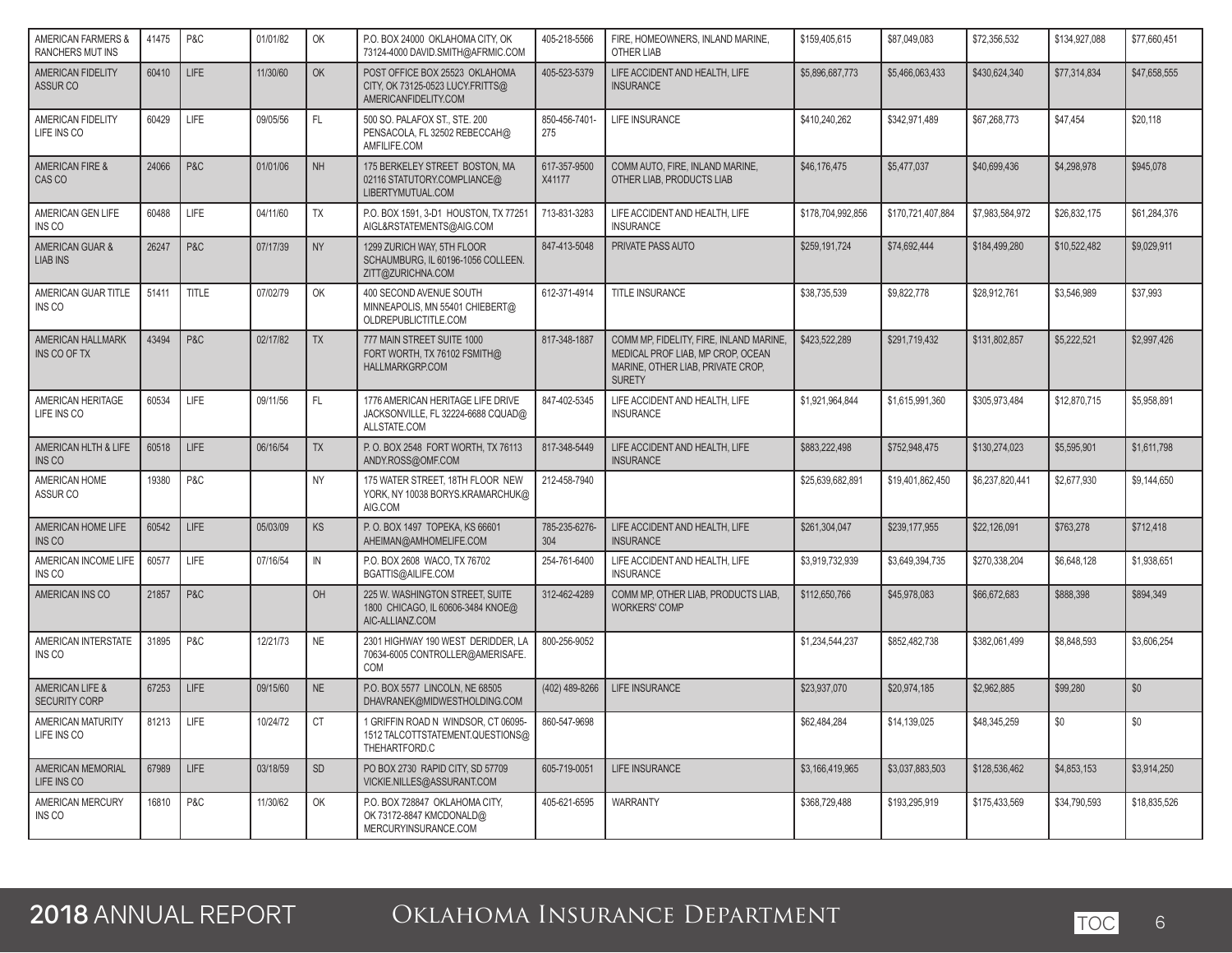| AMERICAN MODERN<br>HOME INS CO               | 23469 | P&C           | 01/25/65 | OH        | P.O. BOX 5323 CINCINNATI, OH 45201-<br>5323 SANGLIN-CALDWELL@AMIG.COM                                           | 800-543-2644-<br>6232  | COMM AUTO, COMM MP, FIRE,<br>HOMEOWNERS, OTHER LIAB, PRIVATE<br>PASS AUTO                                                      | \$1,030,650,640  | \$651,893,189    | \$378,757,451   | \$23,663,571 | \$11,292,416 |
|----------------------------------------------|-------|---------------|----------|-----------|-----------------------------------------------------------------------------------------------------------------|------------------------|--------------------------------------------------------------------------------------------------------------------------------|------------------|------------------|-----------------|--------------|--------------|
| AMERICAN MODERN<br>LIFE INS CO               | 65811 | LIFE          | 12/12/56 | OH        | 400 ROBERT STREET NORTH ST. PAUL.<br>MN 55101-2098 NICHOLAS.BOEHLAND@<br>SECURIAN.COM                           | 651-665-5678           | LIFE INSURANCE                                                                                                                 | \$39,848,042     | \$7,530,268      | \$32,317,774    | $-$ \$62     | \$0          |
| AMERICAN MODERN<br>SELECT INS CO             | 38652 | P&C           | 08/15/80 | OH        | P.O. BOX 5323 CINCINNATI, OH 45201-<br>5323 SANGLIN-CALDWELL@AMIG.COM                                           | 800-543-2644-<br>6232  | HOMEOWNERS, INLAND MARINE, OTHER<br><b>LIAB. PRIVATE PASS AUTO</b>                                                             | \$222,311,275    | \$162,849,617    | \$59,461,658    | \$244,055    | \$538,629    |
| AMERICAN NATL GEN<br>INS CO                  | 39942 | P&C           | 12/30/80 | <b>MO</b> | AMERICAN NATIONAL CENTER, 1949<br>EAST SUNSHINE SPRINGFIELD,<br>MO 65899-0001 GREG.ECK@<br>AMERICANNATIONAL.COM | 417-887-4990-<br>2243  |                                                                                                                                | \$109,493,335    | \$44,013,697     | \$65,479,638    | \$370,902    | \$211,673    |
| AMERICAN NATL INS CO                         | 60739 | <b>LIFE</b>   | 03/01/05 | <b>TX</b> | ONE MOODY PLAZA GALVESTON.<br>TX 77550 STATUTORYCOMP@<br>AMERICANNATIONAL.COM                                   | 409-766-6027           | LIFE ACCIDENT AND HEALTH, LIFE<br><b>INSURANCE</b>                                                                             | \$20,146,570,925 | \$16,853,097,387 | \$3,293,473,538 | \$11.791.539 | \$5,808,201  |
| AMERICAN NATL LIFE<br>INS CO OF TX           | 71773 | LIFE          | 12/02/54 | <b>TX</b> | ONE MOODY PLAZA GALVESTON,<br>TX 77550 STATUTORYCOMP@<br>AMERICANNATIONAL.COM                                   | 409-766-6027           | LIFE ACCIDENT AND HEALTH, LIFE<br><b>INSURANCE</b>                                                                             | \$123,674,185    | \$89,494,580     | \$34,179,605    | \$866,818    | \$1,419,476  |
| AMERICAN NATL PROP<br>& CAS CO               | 28401 | P&C           | 10/01/73 | <b>MO</b> | AMERICAN NATIONAL CENTER, 1949<br>EAST SUNSHINE SPRINGFIELD,<br>MO 65899-0001 GREG.ECK@<br>AMERICANNATIONAL.COM | 417-887-4990-<br>2243  |                                                                                                                                | \$1,417,973,899  | \$761,513,154    | \$656,460,745   | \$53,392,188 | \$26,718,363 |
| AMERICAN PUBLIC LIFE<br>INS CO               | 60801 | LIFE          | 11/28/45 | OK        | PO BOX 925 JACKSON, MS 39205-0925<br>STEPHANIE.MOORE@AMPUBLIC.COM                                               | 601-936-6600-<br>201   | LIFE ACCIDENT AND HEALTH, LIFE<br><b>INSURANCE</b>                                                                             | \$99,467,627     | \$68,662,415     | \$30,805,212    | \$1,752,083  | \$1,103,992  |
| AMERICAN RELIABLE<br>INS CO                  | 19615 | P&C           | 07/17/52 | AZ        | 8655 E. VIA DE VENTURA. STE<br>E-200 SCOTTSDALE, AZ 85258<br>ANNUALSTATEMENT@GLOBAL-<br>INDEMNITY.COM           | 610-664-1500           | COMM AUTO, EARTHQUAKE, FIRE, INLAND<br>MARINE, MEDICAL PROF LIAB, OTHER LIAB,<br>PRODUCTS LIAB                                 | \$219,221,048    | \$134,771,710    | \$84,449,338    | \$8,772,122  | \$6,599,292  |
| AMERICAN REPUBLIC<br>INS CO                  | 60836 | <b>LIFE</b>   | 04/04/29 | IA        | PO BOX 1 DES MOINES, IA 50306-0001<br>ACCOUNTING@AMERICANENTERPRISE.<br>COM                                     | 515-245-2329           | LIFE ACCIDENT AND HEALTH. LIFE<br><b>INSURANCE</b>                                                                             | \$937,408,021    | \$492,428,204    | \$444,979,817   | \$650,030    | \$415,085    |
| AMERICAN<br><b>RETIREMENT LIFE</b><br>INS CO | 88366 | <b>LIFE</b>   | 05/12/78 | OH        | 11200 LAKELINE BLVD., SUITE 100<br>AUSTIN, TX 78717 CSBFINRPT@CIGNA.<br><b>COM</b>                              | (512) 531-1465         | LIFE ACCIDENT AND HEALTH. LIFE<br><b>INSURANCE</b>                                                                             | \$120,960,919    | \$61,288,800     | \$59,672,119    | \$9,268,312  | \$7,930,351  |
| AMERICAN ROAD<br>INS CO                      | 19631 | P&C           | 12/28/59 | MI        | ONE AMERICAN ROAD, MD 7600<br>DEARBORN, MI 48126-2701 LGALIND3@<br>FORD.COM                                     | 313-845-7673           | <b>OTHER LIAB</b>                                                                                                              | \$711,890,640    | \$441,495,441    | \$270,395,199   | \$3,341,067  | \$2,086,845  |
| AMERICAN SECURITY<br>INS CO                  | 42978 | P&C           | 08/12/38 | <b>DE</b> | 260 INTERSTATE NORTH CIRCLE, SE<br>ATLANTA, GA 30339-2110 JULIANA.<br>ARROYO@ASSURANT.COM                       | 305-253-2244-<br>33085 | COMM MP. OTHER LIAB                                                                                                            | \$1,376,299,861  | \$870,020,024    | \$506,279,837   | \$1,627,596  | \$2,022,900  |
| AMERICAN SECURITY<br>TITLE INS CO            | 51365 | <b>TITLE</b>  | 06/28/78 | OK        | P.O. BOX 2 OKLAHOMA CITY, OK 73101<br>CONNIED@OKCABSTRACT.COM                                                   | 405-348-1248           | TITLE INSURANCE                                                                                                                | \$16,299,768     | \$326,000        | \$15,973,768    | \$4,140,381  | \$0          |
| AMERICAN SENTINEL<br>INS CO                  | 17965 | P&C           | 05/16/56 | PA        | P O BOX 61140 HARRISBURG. PA 17106-<br>1140 BCRISE@AEGISFIRST.COM                                               | 717-657-9671-<br>3059  | BURGLARY & THEFT, FARMOWNERS, FIRE,<br>HOMEOWNERS, OTHER LIAB, PRIVATE<br>PASS AUTO                                            | \$43,270,238     | \$25,435,820     | \$17,834,418    | \$5,628      | \$0          |
| AMERICAN SOUTHERN<br>HOME INS CO             | 41998 | P&C           | 07/29/82 | FL.       | P.O. BOX 5323 CINCINNATI, OH 45201-<br>5323 SANGLIN-CALDWELL@AMIG.COM                                           | 800-543-2644-<br>6232  | PRIVATE PASS AUTO, WORKERS' COMP                                                                                               | \$135,286,581    | \$87,980,809     | \$47,305,772    | \$7,695,702  | \$2,403,663  |
| AMERICAN SOUTHERN<br>INS CO                  | 10235 | P&C           | 12/14/36 | KS        | P O BOX 723030 ATLANTA, GA 31139-<br>0030 ROBERTK@AMSOU.COM                                                     | 404-266-9599-<br>109   |                                                                                                                                | \$115,430,387    | \$72,082,046     | \$43,348,341    | \$11,556     | \$0          |
| AMERICAN SPECIALTY<br>HLTH INS CO            | 84697 | <b>HEALTH</b> | 12/27/72 | IN        | 10221 WATERIDGE CIRCLE SAN DIEGO.<br>CA 92121 TINAME@ASHN.COM                                                   | 800-848-3555-<br>3414  |                                                                                                                                | \$8,839,836      | \$397,973        | \$8,441,863     | \$0          | \$0          |
| AMERICAN STATES<br>INS CO                    | 19704 | P&C           | 07/15/29 | IN        | 175 BERKELEY STREET BOSTON. MA<br>02116 STATUTORY.COMPLIANCE@<br>LIBERTYMUTUAL.COM                              | 617-357-9500<br>X41177 | BOILER & MACHINERY, COMM AUTO, COMM<br>MP, EARTHQUAKE, FARMOWNERS, FIRE,<br>INLAND MARINE, OTHER LIAB, WORKERS'<br><b>COMP</b> | \$143,479,128    | \$10,476,557     | \$133,002,571   | \$2,696,906  | \$1,067,853  |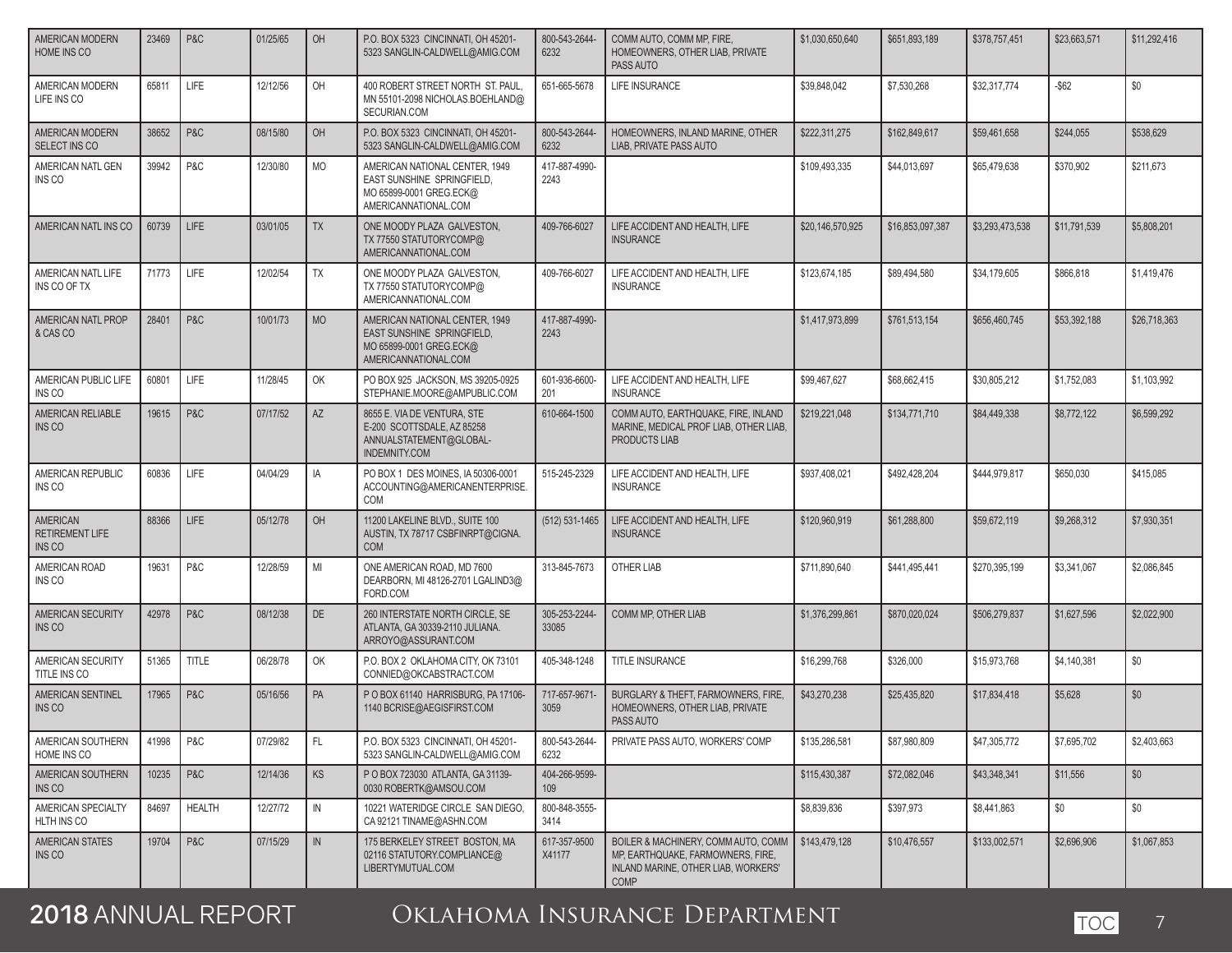| AMERICAN SUMMIT<br>INS CO          | 19623 | P&C           | 12/15/55 | <b>TX</b>      | P.O. BOX 130059 DALLAS, TX 75313<br>KDULANSKI@NATLLOYDS.COM                                            | 469-357-9355           | COMM AUTO, COMM MP, CREDIT,<br>FARMOWNERS, FIRE, INLAND MARINE,<br>OCEAN MARINE, OTHER LIAB, PRIVATE<br>PASS AUTO                                                          | \$40,921,529     | \$18,143,992     | \$22,777,537    | \$2,871,128  | \$844,544    |
|------------------------------------|-------|---------------|----------|----------------|--------------------------------------------------------------------------------------------------------|------------------------|----------------------------------------------------------------------------------------------------------------------------------------------------------------------------|------------------|------------------|-----------------|--------------|--------------|
| AMERICAN SURETY CO                 | 31380 | P&C           | 03/09/64 | IN             | 250 EAST 96TH STREET, SUITE<br>202 INDIANAPOLIS, IN 46240<br>PLONGSTRETH@ASC-USI.COM                   | 317-875-8700           | COMM MP, INLAND MARINE, OTHER LIAB,<br>SURETY. WORKERS' COMP                                                                                                               | \$14,167,028     | \$3,712,961      | \$10,454,067    | \$12,171     | \$0          |
| AMERICAN UNITED LIFE<br>INS CO     | 60895 | LIFE          | 12/17/00 | IN             | P O BOX 368 INDIANAPOLIS, IN 46206-<br>0368 FINRPT.CORPFIN@ONEAMERICA.<br>COM                          | 317-285-1850           | LIFE ACCIDENT AND HEALTH, LIFE<br><b>INSURANCE</b>                                                                                                                         | \$28,804,955,834 | \$27,779,402,543 | \$1,025,553,291 | \$4,228,159  | \$1,434,626  |
| AMERICAN WESTERN<br>HOME INS CO    | 35912 | P&C           | 12/07/77 | OK             | P.O. BOX 5323 CINCINNATI, OH 45201-<br>5323 SANGLIN-CALDWELL@AMIG.COM                                  | 800-543-2644-<br>6232  |                                                                                                                                                                            | \$162,736,251    | \$91,589,197     | \$71,147,054    | \$2,199,573  | \$1,169,104  |
| AMERICAN ZURICH<br>INS CO          | 40142 | P&C           | 08/19/81 | IL.            | 1299 ZURICH WAY, 5TH FLOOR<br>SCHAUMBURG, IL 60196-1056 COLLEEN.<br>ZITT@ZURICHNA.COM                  | 847-413-5048           | ALLIED LINES, BOILER & MACHINERY,<br>COMM AUTO, COMM MP, FARMOWNERS,<br>FIDELITY. FIRE. INLAND MARINE. OCEAN<br>MARINE, OTHER LIAB, PRODUCTS LIAB,<br><b>WORKERS' COMP</b> | \$332,782,519    | \$97,887,108     | \$234,895,411   | \$14,494,101 | \$11,741,096 |
| AMERICO FIN LIFE &<br>ANN INS CO   | 61999 | <b>LIFE</b>   | 07/01/46 | <b>TX</b>      | P.O. BOX 410288 KANSAS CITY, MO<br>64141-0288 DARREN.COOK@AMERICO.<br><b>COM</b>                       | 816-391-2384           | LIFE ACCIDENT AND HEALTH, LIFE<br><b>INSURANCE</b>                                                                                                                         | \$4,484,585,048  | \$3,979,434,862  | \$505,150,186   | \$3,164,373  | \$1,147,739  |
| AMERISURE MUT<br>INS CO            | 23396 | P&C           | 09/12/12 | MI             | P.O. BOX 2060 FARMINGTON HILLS, MI<br>48331-3586 AKOEHLER@AMERISURE.<br>COM                            | 248-615-9000-<br>67968 | BURGLARY & THEFT, COMM AUTO, COMM<br>MP, EARTHQUAKE, FARMOWNERS, FIRE,<br>HOMEOWNERS. INLAND MARINE, OTHER<br>LIAB, PRIVATE PASS AUTO, PRODUCTS<br><b>LIAB</b>             | \$2.369.792.157  | \$1.387.280.627  | \$982,511,530   | \$3,300,083  | \$2,078,163  |
| AMERITAS LIFE INS<br><b>CORP</b>   | 61301 | <b>LIFE</b>   |          | <b>NE</b>      | P.O. BOX 81889 LINCOLN, NE 68501-1889<br>TSHANER@AMERITAS.COM                                          | 800-745-6665-<br>87759 | LIFE ACCIDENT AND HEALTH, LIFE<br><b>INSURANCE</b>                                                                                                                         | \$20,076,469,528 | \$18,520,886,450 | \$1,555,583,078 | \$10,847,312 | \$5,478,436  |
| AMEX ASSUR CO                      | 27928 | P&C           | 01/30/73 | IL             | PO BOX 53701 PHOENIX, AZ 85072-9872<br>RAKESH.B.BADOLA@AEXP.COM                                        | 602-537-6511           |                                                                                                                                                                            | \$218,165,556    | \$42,335,471     | \$175,830,085   | \$775,644    | \$217,212    |
| AMFIRST INS CO                     | 60250 | <b>HEALTH</b> | 12/15/98 | OK             | P.O. BOX 16708 JACKSON, MS 39236<br>GRANT.GARDNER@MORGANWHITE.<br><b>COM</b>                           | 601-956-2028           | DENTAL ONLY, OTHER                                                                                                                                                         | \$58,771,789     | \$7,952,032      | \$50,819,757    | \$175,304    | \$131,268    |
| AMGUARD INS CO                     | 42390 | P&C           | 06/10/82 | PA             | PO BOX AH WILKES BARRE, PA 18703-<br>0020 DCLOUSE@GUARD.COM                                            | 570-825-9900-<br>3071  | COMM MP, INLAND MARINE, OTHER LIAB,<br>PRODUCTS LIAB, WARRANTY, WORKERS'<br>COMP                                                                                           | \$878,836,911    | \$710,173,452    | \$168,663,459   | \$2,058,828  | \$50,151     |
| AMICA LIFE INS CO                  | 72222 | LIFE          | 06/13/68 | R <sub>l</sub> | P.O. BOX 6008 PROVIDENCE, RI 02940-<br>6008 DMACEDO@AMICA.COM                                          | 800-652-6422-<br>24014 | LIFE INSURANCE                                                                                                                                                             | \$1,283,398,441  | \$973,235,621    | \$310,162,820   | \$172,532    | \$515,067    |
| AMICA MUT INS CO                   | 19976 | P&C           | 03/01/07 | R <sub>l</sub> | P.O. BOX 6008 PROVIDENCE, RI 02940-<br>6008 DMACEDO@AMICA.COM                                          | 800-652-6422-<br>24014 | INLAND MARINE, OTHER LIAB                                                                                                                                                  | \$5,384,567,321  | \$2,715,077,086  | \$2,669,490,235 | \$3,855,259  | \$1,412,349  |
| AMTRUST INS CO OF<br><b>KS INC</b> | 15954 | P&C           | 01/10/72 | KS             | PO BOX 650771 DALLAS, TX 75265-0771<br>BARRY.MOSES@AMTRUSTGROUP.COM                                    | 216-328-6216           |                                                                                                                                                                            | \$106,211,512    | \$42,333,730     | \$63,877,782    | \$5,990,906  | \$1,580,053  |
| ANNUITY INVESTORS<br>LIFE INS CO   | 93661 | LIFE          | 11/13/81 | OH             | POST OFFICE BOX 5423 CINCINNATI. OH<br>45201 REARLE@GAIG.COM                                           | 513-412-1735           |                                                                                                                                                                            | \$3,191,285,580  | \$2,896,587,114  | \$294,698,466   | \$0          | \$0          |
| ANTHEM INS CO INC                  | 28207 | <b>HEALTH</b> | 05/22/44 | IN             | 120 MONUMENT CIRCLE INDIANAPOLIS,<br>IN 46204-4903 TIM.NICCUM@ANTHEM.<br><b>COM</b>                    | 317-488-6716           |                                                                                                                                                                            | \$3,337,567,070  | \$2,151,145,187  | \$1,186,421,883 | \$0          | \$0          |
| ANTHEM LIFE INS CO                 | 61069 | LIFE          | 06/07/56 | IN             | 120 MONUMENT CIRCLE INDIANAPOLIS,<br>IN 46204 TIM.NICCUM@ANTHEM.COM                                    | 317-488-6716           | LIFE INSURANCE                                                                                                                                                             | \$674,743,809    | \$549,614,279    | \$125,129,530   | \$37,014     | \$43,000     |
| APPALACHIAN INS CO                 | 10316 | P&C           | 04/14/41 | R <sub>l</sub> | P.O. BOX 7500 JOHNSTON, RI 02919-0750<br>JEFFREY.BLACK@FMGLOBAL.COM                                    | 401-415-1559           | OTHER LIAB                                                                                                                                                                 | \$325,972,131    | \$121,538,284    | \$204,433,847   | \$17,763     | \$0          |
| ARCH INS CO                        | 11150 | P&C           | 12/15/71 | <b>MO</b>      | HARBORSIDE 3, 210 HUDSON STREET,<br>SUITE 300 JERSEY CITY, NJ 07311-1107<br>IDAMASIO@ARCHINSURANCE.COM | 201-743-4000           |                                                                                                                                                                            | \$3,921,865,167  | \$2,992,085,784  | \$929,779,383   | \$13,551,594 | \$11,391,168 |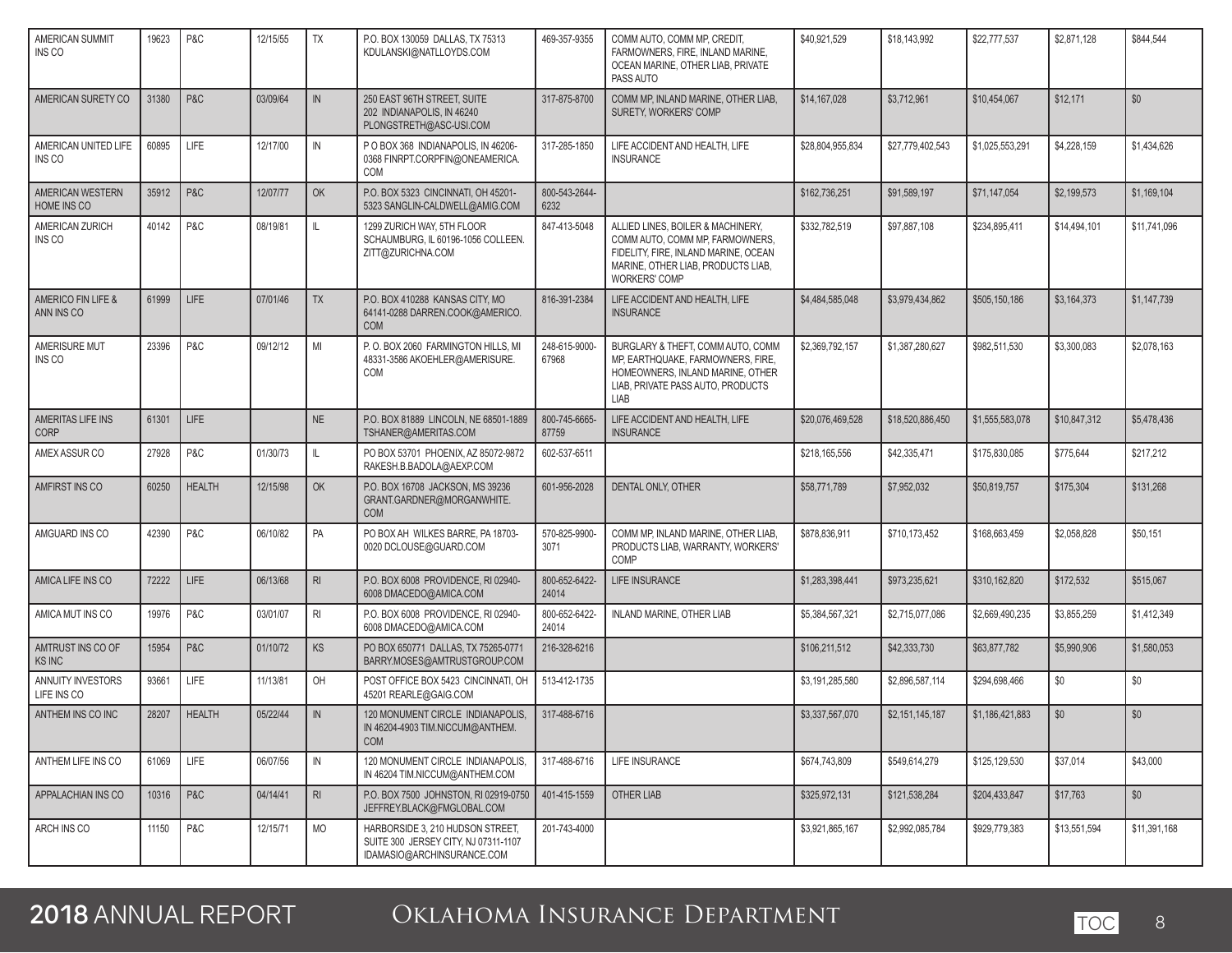| <b>ARCH MORTGAGE</b><br><b>GUAR CO</b> | 18732 | P&C         | 12/21/66 | WI        | POST OFFICE BOX 20597<br>GREENSBORO, NC 27420<br>STATUTORYACCOUNTINGTEAM@<br>ARCHMI.COM                | 336-412-0800          | COMM AUTO. COMM MP. FIRE. INLAND<br>MARINE, OTHER LIAB, PROP A&H,<br><b>WORKERS' COMP</b>                                                                      | \$50,884,039     | \$1,706,404      | \$49,177,635    | \$2,209     | \$0         |
|----------------------------------------|-------|-------------|----------|-----------|--------------------------------------------------------------------------------------------------------|-----------------------|----------------------------------------------------------------------------------------------------------------------------------------------------------------|------------------|------------------|-----------------|-------------|-------------|
| ARCH MORTGAGE<br>INS CO                | 40266 | P&C         | 12/30/80 | WI        | POST OFFICE BOX 20597<br>GREENSBORO, NC 27420<br>STATUTORYACCOUNTINGTEAM@<br>ARCHMI.COM                | 336-412-0800          | OTHER LIAB, WORKERS' COMP                                                                                                                                      | \$2,134,562,236  | \$1,662,630,321  | \$471,931,915   | \$2,532,950 | \$161,155   |
| <b>ARCH SPECIALTY</b><br><b>INS CO</b> | 21199 | P&C         | 12/22/64 | <b>MO</b> | HARBORSIDE 3, 210 HUDSON STREET,<br>SUITE 300 JERSEY CITY, NJ 07311-1107<br>IDAMASIO@ARCHINSURANCE.COM | 201-743-4000          | BURGLARY & THEFT, COMM AUTO,<br>EARTHQUAKE, FIDELITY, FIRE, INLAND<br>MARINE, OTHER LIAB, PRIVATE PASS AUTO,<br>PRODUCTS LIAB. SURETY. WORKERS'<br><b>COMP</b> | \$483,406,001    | \$182,659,568    | \$300,746,433   | \$2,407,036 | \$358,076   |
| ARGONAUT GREAT<br>CENTRAL INS CO       | 19860 | P&C         | 02/10/48 | IL.       | P.O. BOX 469011 SAN ANTONIO, TX 78246<br>TAXGROUP@ARGOGROUPUS.COM                                      | 800-470-7958-<br>8479 | <b>WORKERS' COMP</b>                                                                                                                                           | \$40,778,433     | \$13,462,755     | \$27,315,678    | \$268,250   | \$305,751   |
| ARGONAUT INS CO                        | 19801 | P&C         | 05/21/57 | IL.       | P.O. BOX 469011 SAN ANTONIO, TX 78246<br>TAXGROUP@ARGOGROUPUS.COM                                      | 800-470-7958-<br>8479 | ALLIED LINES, COMM AUTO, COMM MP,<br>EARTHQUAKE, FIRE, INLAND MARINE,<br>MEDICAL PROF LIAB, OTHER LIAB, PROP<br>A&H, SURETY, WORKERS' COMP                     | \$1,820,449,424  | \$947,672,031    | \$872,777,393   | \$7,211,725 | \$5,225,886 |
| ARGONAUT MIDWEST<br>INS CO             | 19828 | P&C         | 03/19/62 | IL.       | P.O. BOX 469011 SAN ANTONIO, TX 78246<br>TAXGROUP@ARGOGROUPUS.COM                                      | 800-470-7958-<br>8479 | BOILER & MACHINERY, COMM AUTO, COMM<br>MP, FARMOWNERS, INLAND MARINE,<br>OCEAN MARINE, OTHER LIAB, SURETY,<br><b>WORKERS' COMP</b>                             | \$22,851,110     | \$5,075,206      | \$17,775,904    | \$1,577,554 | \$652,880   |
| <b>ARMED FORCES INS</b><br><b>EXCH</b> | 41459 | P&C         | 08/01/82 | <b>KS</b> | 550 EISENHOWER ROAD<br>LEAVENWORTH, KS 66048 ARLEN.<br>BRIGGS@AFI.ORG                                  | 913-727-4303          | COMM MP, OTHER LIAB, PRODUCTS LIAB,<br><b>WORKERS' COMP</b>                                                                                                    | \$139,426,742    | \$71,885,904     | \$67,540,838    | \$1,549,367 | \$639,138   |
| ASHMERE INS CO                         | 40398 | P&C         | 10/06/81 | FL.       | 401 E. LAS OLAS BLVD., SUITE<br>1540 FORT LAUDERDALE, FL 33301<br>GROCHE@ASHMEREINS.COM                | 954-727-7001          | BOILER & MACHINERY, BURGLARY<br>& THEFT, COMM AUTO, COMM MP,<br>EARTHQUAKE, FIDELITY, FIRE, INLAND<br>MARINE, OTHER LIAB, PRIVATE PASS AUTO,<br>PRODUCTS LIAB  | \$17,998,280     | \$11,279,215     | \$6,719,065     | \$1,206,441 | \$73,938    |
| ASPEN AMER INS CO                      | 43460 | P&C         | 11/13/90 | <b>TX</b> | 175 CAPITAL BOULEVARD, SUITE 300<br>ROCKY HILL, CT 06067 STATUTORY.<br>REPORTING@ASPEN.CO              | 860-656-2962          | FIRE, HOMEOWNERS                                                                                                                                               | \$903,887,240    | \$397,610,750    | \$506,276,490   | \$7,958,813 | \$3,403,488 |
| ASPEN SPECIALTY<br>INS CO              | 10717 | P&C         | 09/24/96 | <b>ND</b> | 175 CAPITAL BOULEVARD, SUITE 300<br>ROCKY HILL, CT 06067 STATUTORY.<br>REPORTING@ASPEN.CO              | 860-656-2962          | OTHER LIAB                                                                                                                                                     | \$401,667,481    | \$262,460,495    | \$139,206,986   | \$9,969,990 | \$1,322,931 |
| ASSOCIATED IND CORP                    | 21865 | P&C         | 12/21/22 | CA        | 225 W. WASHINGTON STREET, SUITE<br>1800 CHICAGO, IL 60606-3484 KNOE@<br>AIC-ALLIANZ.COM                | 312-462-4289          | COMM MP, FARMOWNERS, INLAND<br>MARINE, OTHER LIAB, PRODUCTS LIAB,<br><b>WORKERS' COMP</b>                                                                      | \$106,420,038    | \$16,401,611     | \$90,018,427    | \$179,009   | \$38.186    |
| <b>ASSURED LIFE ASSN</b>               | 56499 | <b>FRAT</b> |          | CO        | PO BOX 3169 ENGLEWOOD, CO 80155-<br>3169 ACCOUNTING@ASSUREDLIFE.ORG                                    | 303-468-3831          | FRAT ACCIDENT AND HEALTH. FRAT LIFE<br><b>INSURANCE</b>                                                                                                        | \$58,707,927     | \$45,661,470     | \$13,046,457    | \$1,126,017 | \$931.544   |
| ASSURITY LIFE INS CO                   | 71439 | <b>LIFE</b> | 03/20/64 | <b>NE</b> | PO BOX 82533 LINCOLN, NE 68501-2533<br>KFALTIN@ASSURITY.COM                                            | 402-437-3481          | LIFE ACCIDENT AND HEALTH, LIFE<br><b>INSURANCE</b>                                                                                                             | \$2,632,271,199  | \$2,297,591,524  | \$334,679,677   | \$3,701,370 | \$1,374,949 |
| ATAIN SPECIALTY<br>INS CO              | 17159 | P&C         |          | MI        | 30833 NORTHWESTERN HWY., SUITE<br>220 FARMINGTON HILLS, MI 48334-2582<br>MOMARTIN@ATAININS.COM         | 248-539-6006          | FIDELITY. HOMEOWNERS. OTHER LIAB.<br>PRIVATE PASS AUTO, WARRANTY                                                                                               | \$387.923.701    | \$197,081,952    | \$190.841.749   | \$775,896   | \$187,159   |
| ATHENE ANN & LIFE<br>ASSUR CO OF NY    | 68039 | LIFE        | 05/19/65 | <b>NY</b> | 7700 MILLS CIVIC PARKWAY WEST<br>DES MOINES, IA 50266-3862 RBRUNIA@<br>ATHENE.COM                      | 515-342-3913          | LIFE INSURANCE                                                                                                                                                 | \$3,165,014,211  | \$2,897,487,707  | \$267,526,504   | \$93,560    | \$65,576    |
| ATHENE ANN & LIFE CO                   | 61689 | LIFE        |          | IA        | 7700 MILLS CIVIC PARKWAY WEST<br>DES MOINES, IA 50266-3862 RBRUNIA@<br>ATHENE.COM                      | 515-342-3913          | LIFE ACCIDENT AND HEALTH, LIFE<br><b>INSURANCE</b>                                                                                                             | \$54,933,283,965 | \$53,769,075,309 | \$1,164,208,656 | \$1,197,935 | \$2,023,281 |
| ATHENE ANNUITY & LIFE<br>ASSUR CO      | 61492 | LIFE        | 06/28/09 | DE        | 7700 MILLS CIVIC PARKWAY WEST<br>DES MOINES, IA 50266-3862 RBRUNIA@<br>ATHENE.COM                      | 515-342-3913          | LIFE ACCIDENT AND HEALTH, LIFE<br><b>INSURANCE</b>                                                                                                             | \$13,205,118,867 | \$11,857,461,729 | \$1,347,657,138 | \$1,342,368 | \$689,043   |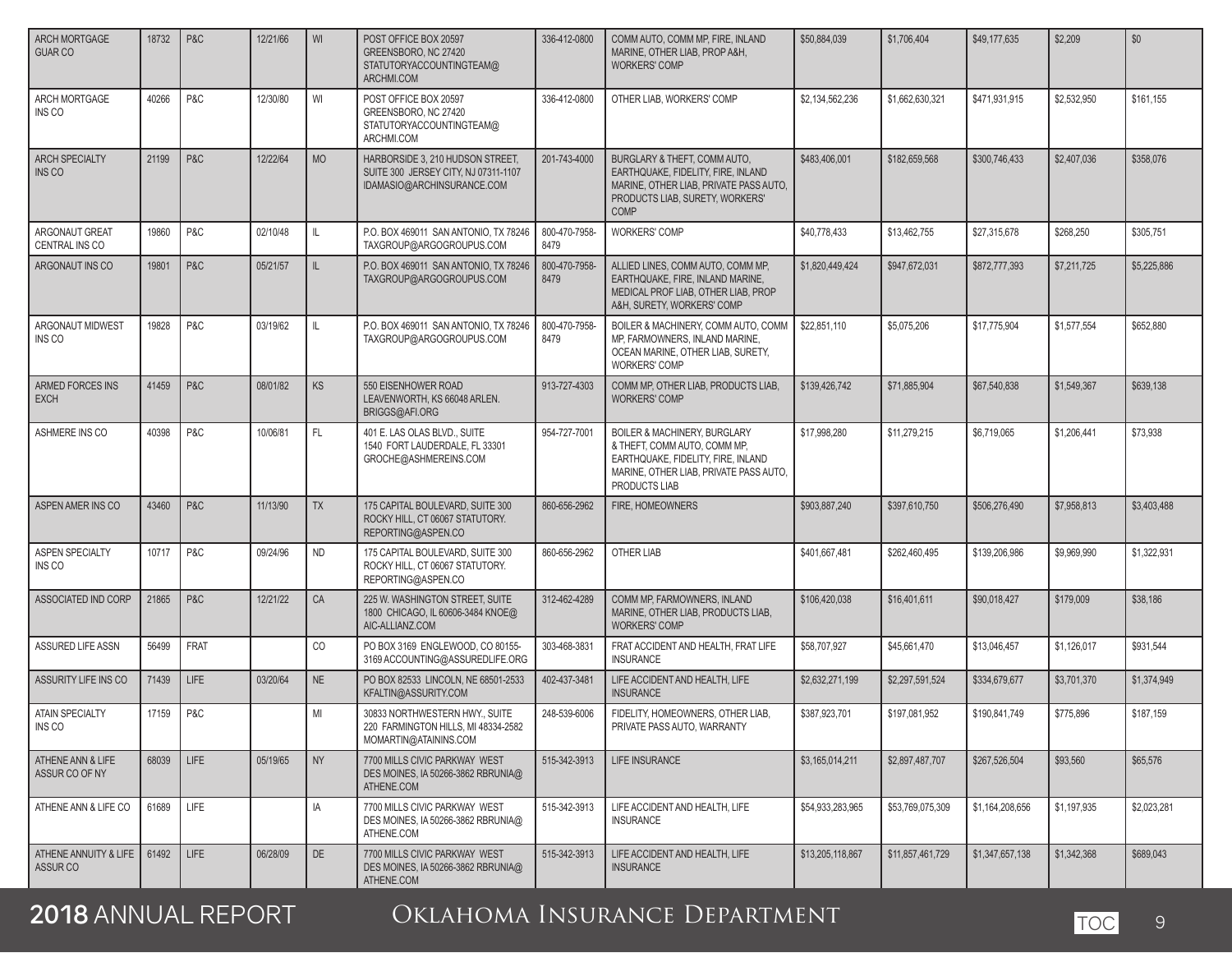| ATLANTIC CAS INS CO                               | 42846 | P&C          | 10/14/83 | <b>NC</b> | 400 COMMERCE COURT GOLDSBORO,<br>NC 27534 JCUNNINGHAM@<br>STRICKLANDINSGROUP.COM                   | 919-759-3200          | COMM MP. FIRE. OTHER LIAB. WORKERS'<br>COMP                                         | \$286,443,261     | \$177,618,952     | \$108,824,309   | \$477,205    | \$50,814     |
|---------------------------------------------------|-------|--------------|----------|-----------|----------------------------------------------------------------------------------------------------|-----------------------|-------------------------------------------------------------------------------------|-------------------|-------------------|-----------------|--------------|--------------|
| ATLANTIC SPECIALTY<br>INS CO                      | 27154 | P&C          | 06/27/86 | <b>NY</b> | 605 HIGHWAY 169 NORTH, SUITE 800<br>PLYMOUTH, MN 55441 BSTROMBECK@<br>ONEBEACON.COM                | 952-852-0496          | INLAND MARINE, OTHER LIAB                                                           | \$2,259,602,925   | \$1,641,550,321   | \$618,052,604   | \$7,423,423  | \$2,196,691  |
| ATRADIUS TRADE<br>CREDIT INS CO                   | 25422 | P&C          | 01/14/93 | <b>MD</b> | 230 SCHILLING CIRCLE, SUITE 240 HUNT<br>VALLEY, MD 21031 SAMUEL.HAUTOT@<br>ATRADIUS.COM            | 410-568-3862          |                                                                                     | \$117,523,803     | \$53,031,572      | \$64.492.231    | \$153,066    | $-$8,883$    |
| ATTORNEYS LIAB<br>ASSUR SOCIETY INC<br><b>RRG</b> | 10639 | P&C          | 11/24/87 | VT        | 311 SOUTH WACKER DRIVE SUITE 5700<br>CHICAGO, IL 60606-6629 KRCRAVEN@<br>ALAS.COM                  | 312-697-6950          | HOMEOWNERS, PRIVATE PASS AUTO                                                       | \$2,045,432,105   | \$1,285,940,920   | \$759,491,185   | \$1,065,985  | \$0          |
| AUTO CLUB LIFE INS CO                             | 84522 | LIFE         | 06/12/74 | MI        | 17900 NORTH LAUREL PARK DRIVE<br>LIVONIA, MI 48152 KHEIL@AAALIFE.COM                               | 734-805-6251          | LIFE ACCIDENT AND HEALTH, LIFE<br><b>INSURANCE</b>                                  | \$760,823,389     | \$684,393,894     | \$76,429,495    | \$9,022      | \$0          |
| AUTOMOBILE INS CO OF<br><b>HARTFORD CT</b>        | 19062 | P&C          | 06/25/65 | <b>CT</b> | ONE TOWER SQUARE HARTFORD, CT<br>06183 ANNUAL.STATEMENT.CONTACT@<br>TRAVELERS.COM                  | 860-277-3966          | COMM MP, WORKERS' COMP                                                              | \$1,028,392,841   | \$722,499,722     | \$305.893.118   | \$772.561    | \$401.011    |
| AVEMCO INS CO                                     | 10367 | P&C          | 03/14/60 | <b>MD</b> | 8490 PROGRESS DR., SUITE 100<br>FREDERICK, MD 21701 LNEWTON@<br>TMHCC.COM                          | 713-462-1000          | OTHER LIAB                                                                          | \$87,624,504      | \$31,456,204      | \$56,168,300    | \$238.979    | \$88.011     |
| <b>AVSURE INC</b>                                 | 14199 | <b>TITLE</b> | 10/24/11 | OK        | P.O. BOX 8093 EDMOND, OK 73083<br>KYLEPMCDONALD@OUTLOOK.COM                                        | 405-659-3194          | <b>TITLE INSURANCE</b>                                                              | \$2.339.247       | \$443.749         | \$1,895,498     | \$1,302,494  | \$0          |
| AXA CORP SOLUTIONS<br>LIFE REINS CO               | 68365 | LIFE         | 05/20/81 | DE        | 525 WASHINGTON BOULEVARD - 35TH<br>FLOOR JERSEY CITY, NJ 07310-1692<br>CONTROLLERS@AXA.US.COM      | 201-743-5073          |                                                                                     | \$259,863,448     | \$99,896,276      | \$159,967.172   | \$0          | \$0          |
| AXA EQUITABLE LIFE &<br>ANN CO                    | 62880 | <b>LIFE</b>  | 01/18/84 | CO        | 525 WASHINGTON BOULEVARD -<br>35TH FLOOR JERSEY CITY, NJ 07310<br>CONTROLLERS@AXA.US.COM           | 201-743-5159          | LIFE INSURANCE                                                                      | \$486.431.567     | \$474,475,431     | \$11,956,136    | \$198,888    | \$215,494    |
| AXA EQUITABLE LIFE<br>INS CO                      | 62944 | LIFE         |          | <b>NY</b> | 1290 AVENUE OF THE AMERICAS,<br>CONTROLLERS 15TH FLOO NEW YORK,<br>NY 10104 CONTROLLERS@AXA.US.COM | 201-743-5073          | LIFE ACCIDENT AND HEALTH, LIFE<br><b>INSURANCE</b>                                  | \$194,771,739,134 | \$187,349,489,057 | \$7,422,250,077 | \$13,362,607 | \$35,308,087 |
| AXA INS CO                                        | 33022 | P&C          | 11/23/90 | <b>NY</b> | 125 BROAD STREET NEW YORK, NY<br>10004-1501 EILEEN.ULMER@AXA-IC.COM                                | 212-658-8640          | COMM MP, FIRE, INLAND MARINE, OTHER<br><b>LIAB. PRODUCTS LIAB</b>                   | \$237,471,238     | \$102,037,337     | \$135,433,901   | \$1,057,396  | \$0          |
| AXIS INS CO                                       | 37273 | P&C          | 09/25/79 | IL.       | 11680 GREAT OAKS WAY, STE. 500<br>ALPHARETTA, GA 30022 DENISE.<br>PAGLIARULO@AXISCAPITAL.COM       | 678-746-9476          | COMM MP, CREDIT, HOMEOWNERS, INLAND<br>MARINE, OTHER LIAB, WORKERS' COMP            | \$1,465,290,298   | \$920,617,107     | \$544,673,191   | \$3,461,970  | \$1,784,687  |
| AXIS SURPLUS INS CO                               | 26620 | P&C          | 11/04/86 | IL.       | 11680 GREAT OAKS WAY, SUITE 500<br>ALPHARETTA, GA 30022 DENISE.<br>PAGLIARULO@AXISCAPITAL.COM      | 678-746-9476          | COMM MP                                                                             | \$459,212,952     | \$285,763,762     | \$173,449,190   | \$9,979,108  | \$2,415,885  |
| <b>BALBOA INS CO</b>                              | 24813 | P&C          | 02/06/48 | CA        | P.O. BOX 19702 IRVINE, CA 92623-9702<br>EXTERNAL.REPORTING@NGIC.COM                                | 949-434-5742          | BOILER & MACHINERY, COMM AUTO, FIRE,<br>INLAND MARINE, OTHER LIAB, PRODUCTS<br>LIAB | \$77,881,319      | $-$130,181$       | \$78,011,500    | $-$3,240$    | \$9,635      |
| <b>BALTIMORE LIFE INS CO</b>                      | 61212 | <b>LIFE</b>  |          | <b>MD</b> | 10075 RED RUN BOULEVARD OWINGS<br>MILLS, MD 21117 WWW.BALTLIFE.COM                                 | 443-681-7665-         | LIFE INSURANCE                                                                      | \$1,268,834,502   | \$1,187,025,569   | \$81,808,932    | \$897,150    | \$474,499    |
| <b>BANKERS FIDELITY LIFE</b><br>INS CO            | 61239 | LIFE         | 06/13/55 | GA        | PO BOX 105185 ATLANTA, GA 30348<br>CHUDSON@BFLIC.COM                                               | 404-266-5510          | LIFE ACCIDENT AND HEALTH, LIFE<br><b>INSURANCE</b>                                  | \$149,956,385     | \$115,821,675     | \$34,134,710    | \$2,698,949  | \$2,114,654  |
| <b>BANKERS INS CO</b>                             | 33162 | P&C          | 05/11/76 | FL.       | P.O. BOX 15707 ST. PETERSBURG, FL<br>33733 FINCOMP@BANKERSINSURANCE.<br><b>COM</b>                 | 727-823-4000-<br>4115 | HOMEOWNERS. INLAND MARINE. PRIVATE<br>PASS AUTO                                     | \$149,430,887     | \$71,517,123      | \$77,913,764    | \$296,998    | \$1,094,077  |
| <b>BANKERS LIFE &amp; CAS</b><br>CO               | 61263 | LIFE         |          | L         | 111 EAST WACKER DRIVE, SUITE 2100<br>CHICAGO, IL 60601-4508 SHELLY.HITCH@<br>CNOINC.COM            | 317-817-6485          | LIFE ACCIDENT AND HEALTH, LIFE<br><b>INSURANCE</b>                                  | \$18,273,911,770  | \$16,937,138,060  | \$1,336,773,710 | \$10,385,695 | \$8,659,256  |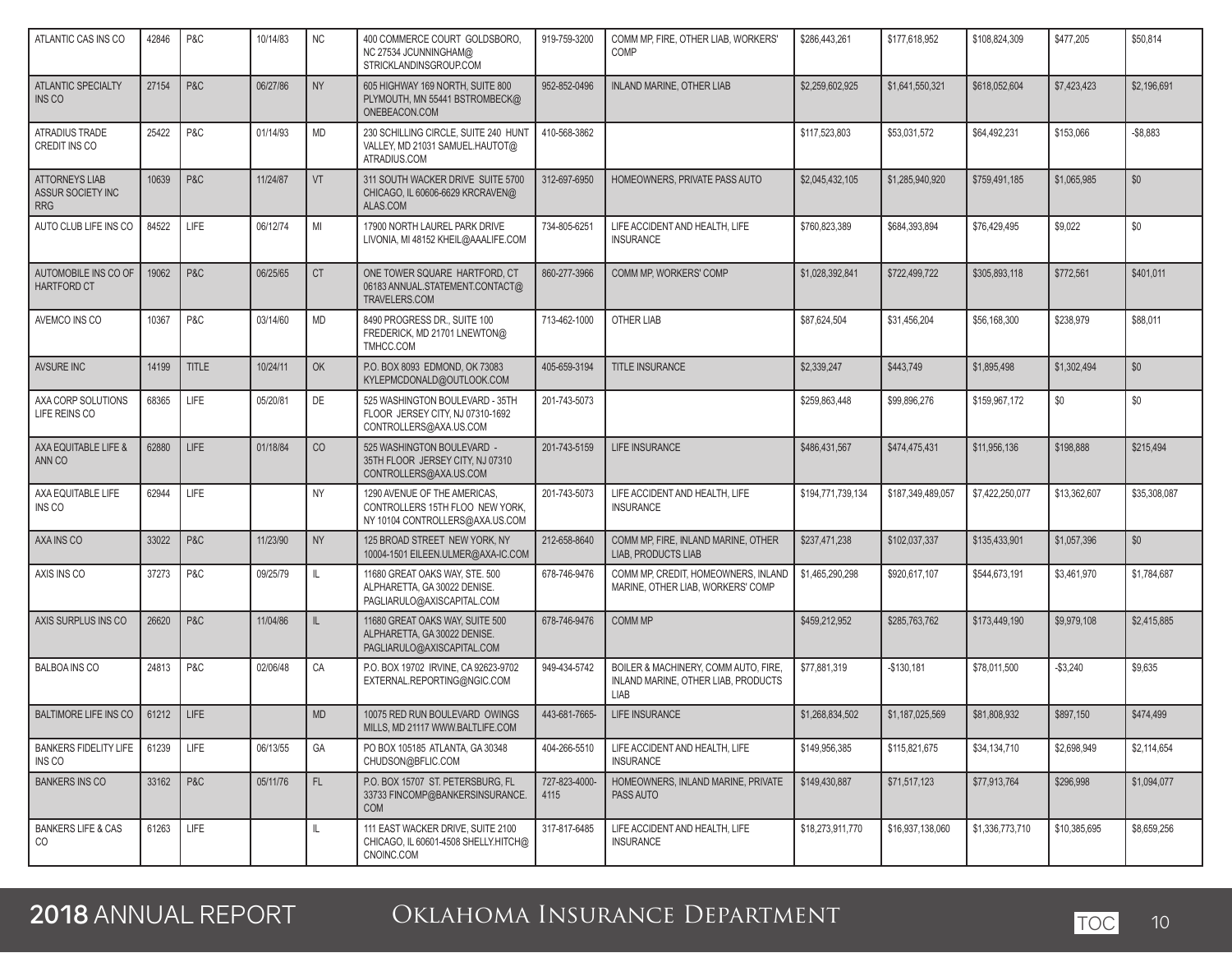| <b>BANKERS LIFE INS CO</b>                         | 81043 | LIFE          | 04/24/73 | <b>NC</b> | 2327 ENGLERT DR. DURHAM, NC 27713<br>MICHAEL.MCCRARY@GLOBALBANKERS.<br><b>COM</b>              | 919-246-3371         | LIFE ACCIDENT AND HEALTH                                                                                                                                                          | \$234,289,393    | \$198,561,069    | \$35,728,324    | \$118        | \$0         |
|----------------------------------------------------|-------|---------------|----------|-----------|------------------------------------------------------------------------------------------------|----------------------|-----------------------------------------------------------------------------------------------------------------------------------------------------------------------------------|------------------|------------------|-----------------|--------------|-------------|
| <b>BANKERS LIFE INS CO</b><br>OF AMER              | 61328 | LIFE          | 06/25/51 | TX        | P.O. BOX 600337 DALLAS, TX 75360-0337<br>SOLODON@AOL.COM                                       | 254-744-3160-        | <b>LIFE INSURANCE</b>                                                                                                                                                             | \$5,995,925      | \$4,892,082      | \$1,103,843     | \$37,904     | \$10,000    |
| <b>BANKERS RESERVE</b><br>LIFE INS CO OF WI        | 71013 | <b>HEALTH</b> | 01/05/61 | WI        | 7700 FORSYTH BLVD. ST. LOUIS. MO<br>63105 PASHFORD@CENTENE.COM                                 | 314-505-6143         |                                                                                                                                                                                   | \$409,910,216    | \$218.929.628    | \$190,980,589   | \$0          | \$0         |
| <b>BANKERS STANDARD</b><br>INS CO                  | 18279 | P&C           | 05/15/62 | PA        | 436 WALNUT STREET, P.O. BOX<br>1000 PHILADELPHIA, PA 19106 JOHN.<br>TAYLOR4@CHUBB.COM          | 215-640-5259         | BURGLARY & THEFT, COMM AUTO,<br>COMM MP, FEDERAL FLOOD, FIDELITY,<br>FIRE, INLAND MARINE, MEDICAL PROF<br>LIAB, OTHER LIAB, PRIVATE PASS AUTO,<br>PRODUCTS LIAB, PROP A&H, SURETY | \$762,894,871    | \$595,115,575    | \$167,779,296   | \$567,208    | \$499,358   |
| <b>BANNER LIFE INS CO</b>                          | 94250 | LIFE          | 09/21/81 | <b>MD</b> | 3275 BENNETT CREEK AVENUE<br>FREDERICK, MD 21704 DMCMANUS@<br>LGAMERICA.COM                    | 301-810-4571         | <b>LIFE INSURANCE</b>                                                                                                                                                             | \$3,850,819,355  | \$3,099,238,345  | \$751,581,010   | \$8,124,770  | \$3.939.377 |
| <b>BAPTIST LIFE ASSN</b>                           | 57223 | <b>FRAT</b>   |          | <b>NY</b> | 8555 MAIN STREET BUFFALO, NY 14221<br>JCURTIN@BAPTISTLIFE.ORG                                  | 716-633-4393-<br>421 | FRAT LIFE INSURANCE                                                                                                                                                               | \$30,051,074     | \$28,488,404     | \$1,562,670     | \$3,375      | \$0         |
| <b>BAR PLAN SURETY &amp;</b><br><b>FIDELITY CO</b> | 10966 | P&C           | 08/14/98 | <b>MO</b> | 1717 HIDDEN CREEK COURT ST.<br>LOUIS, MO 63131-1826 GHKLAUS@<br>THEBARPLAN.COM                 | 314-965-3333-<br>159 | CREDIT, INLAND MARINE, PROP A&H                                                                                                                                                   | \$5,454,044      | \$980,120        | \$4,473,924     | \$66,874     | \$0         |
| <b>BCBSOK GOVERNMENT</b><br>PROGRAMS HMO CO        | 15851 | <b>HEALTH</b> | 10/06/15 | OK        | 300 EAST RANDOLPH STREET<br>CHICAGO, IL 60601 JAMES_WALSH@<br>BCBSIL.COM                       | 312-653-7443-        |                                                                                                                                                                                   | \$1,568,207      | \$5,159          | \$1,563,048     | \$0          | \$0         |
| <b>BCS INS CO</b>                                  | 38245 | P&C           | 12/05/50 | OH        | 2 MID AMERICA PLAZA, SUITE 200<br>OAKBROOK TERRACE, IL 60181<br>LGEORGO@BCSF.COM               | 630-472-7749         | OTHER LIAB                                                                                                                                                                        | \$276.644.989    | \$129,672,575    | \$146,972,414   | \$4,046,648  | \$2,102,989 |
| BEAZLEY INS CO INC                                 | 37540 | P&C           | 08/29/78 | CT        | 30 BATTERSON PARK ROAD<br>FARMINGTON, CT 06032 DAVID.<br>GIROUX@BEAZLEY.COM                    | 860-677-3754         | OTHER LIAB, PRODUCTS LIAB                                                                                                                                                         | \$317,074,103    | \$196,977,541    | \$120,096,562   | \$1,729,360  | \$664,842   |
| <b>BENCHMARK INS CO</b>                            | 41394 | P&C           | 05/05/64 | <b>KS</b> | 150 LAKE STREET WEST WAYZATA, MN<br>55391 JBARON@TREANCORP.COM                                 | 952-974-2200         | BOILER & MACHINERY, COMM AUTO, COMM<br>MP, FIRE, INLAND MARINE, OTHER LIAB,<br>PRODUCTS LIAB, WORKERS' COMP                                                                       | \$347,312,346    | \$248,555,626    | \$98,756,720    | \$637,811    | \$172,289   |
| BENEFICIAL LIFE INS CO                             | 61395 | LIFE          | 05/10/05 | UT        | PO BOX 45654 SALT LAKE CITY, UT<br>84145-0654 BRENT.FRY@BENFINANCIAL.<br><b>COM</b>            | 801-323-4220         | LIFE INSURANCE                                                                                                                                                                    | \$2,251,281,371  | \$2,045,610,376  | \$205,670,995   | \$59,721     | \$114,210   |
| <b>BERKLEY ASSUR CO</b>                            | 39462 | P&C           | 05/09/80 | IA        | 7233 EAST BUTHERUS DRIVE<br>SCOTTSDALE, AZ 85260-2410<br>NICACCTG@NAUTILUS-INS.COM             | 480-951-0905         |                                                                                                                                                                                   | \$72,463,286     | \$17,688,545     | \$54,774,741    | \$859,628    | \$6,180     |
| <b>BERKLEY INS CO</b>                              | 32603 | P&C           | 12/18/75 | DE        | 475 STEAMBOAT ROAD GREENWICH. CT<br>06830 BBRAUDJR@WRBERKLEY.COM                               | 515-473-3000         |                                                                                                                                                                                   | \$18,358,561,611 | \$12,878,958,730 | \$5,479,602,882 | \$1,205,314  | \$265,000   |
| <b>BERKLEY LIFE &amp; HLTH</b><br>INS CO           | 64890 | <b>LIFE</b>   | 11/19/62 | IA        | P.O. BOX 9190 DES MOINES, IA 50306-<br>9190 BBRAUDJR@WRBERKLEY.COM                             | 515-473-3000         | LIFE ACCIDENT AND HEALTH                                                                                                                                                          | \$277,343,041    | \$126,617,469    | \$150,725,572   | \$3,788,374  | \$3,693,122 |
| BERKLEY NATL INS CO                                | 38911 | P&C           | 09/30/80 | IA        | PO BOX 9190 DES MOINES. IA 50306-<br>9190 BBRAUDJR@WRBERKLEY.COM                               | 515-473-3000         |                                                                                                                                                                                   | \$145,876,278    | \$94,727,540     | \$51,148,738    | \$11,381,297 | \$2,032,574 |
| <b>BERKLEY REGIONAL</b><br>INS CO                  | 29580 | P & C         | 12/17/85 | DE        | PO BOX 9190 DES MOINES, IA 50306-<br>9190 BBRAUDJR@WRBERKLEY.COM                               | 515-473-3000         | COMM AUTO, COMM MP, EARTHQUAKE,<br>FIDELITY, HOMEOWNERS, INLAND MARINE,<br>OTHER LIAB. PRIVATE PASS AUTO.<br>PRODUCTS LIAB, WORKERS' COMP                                         | \$762,858,876    | \$34,866,146     | \$727,992,730   | \$2,816,842  | \$1,276,828 |
| <b>BERKLEY REGIONAL</b><br>SPECIALTY INS CO        | 31295 | P & C         | 04/02/92 | DE        | 7233 EAST BUTHERUS DRIVE<br>SCOTTSDALE, AZ 85260-2410<br>NICACCTG@NAUTILUS-INS.COM             | 480-951-0905         |                                                                                                                                                                                   | \$63,135,126     | \$5,882,796      | \$57,252,330    | \$449,769    | \$2,050     |
| <b>BERKSHIRE HATHAWAY</b><br>DIRECT INS CO         | 10391 | P&C           | 03/25/70 | NE        | 1314 DOUGLAS STREET, SUITE 1400<br>OMAHA, NE 68102-1944 BHDICFINANCE@<br>NATIONALINDEMNITY.COM | 402-916-3974         | INLAND MARINE, OTHER LIAB                                                                                                                                                         | \$151,810,214    | \$16.021.304     | \$135,788,910   | \$188,180    | \$11,796    |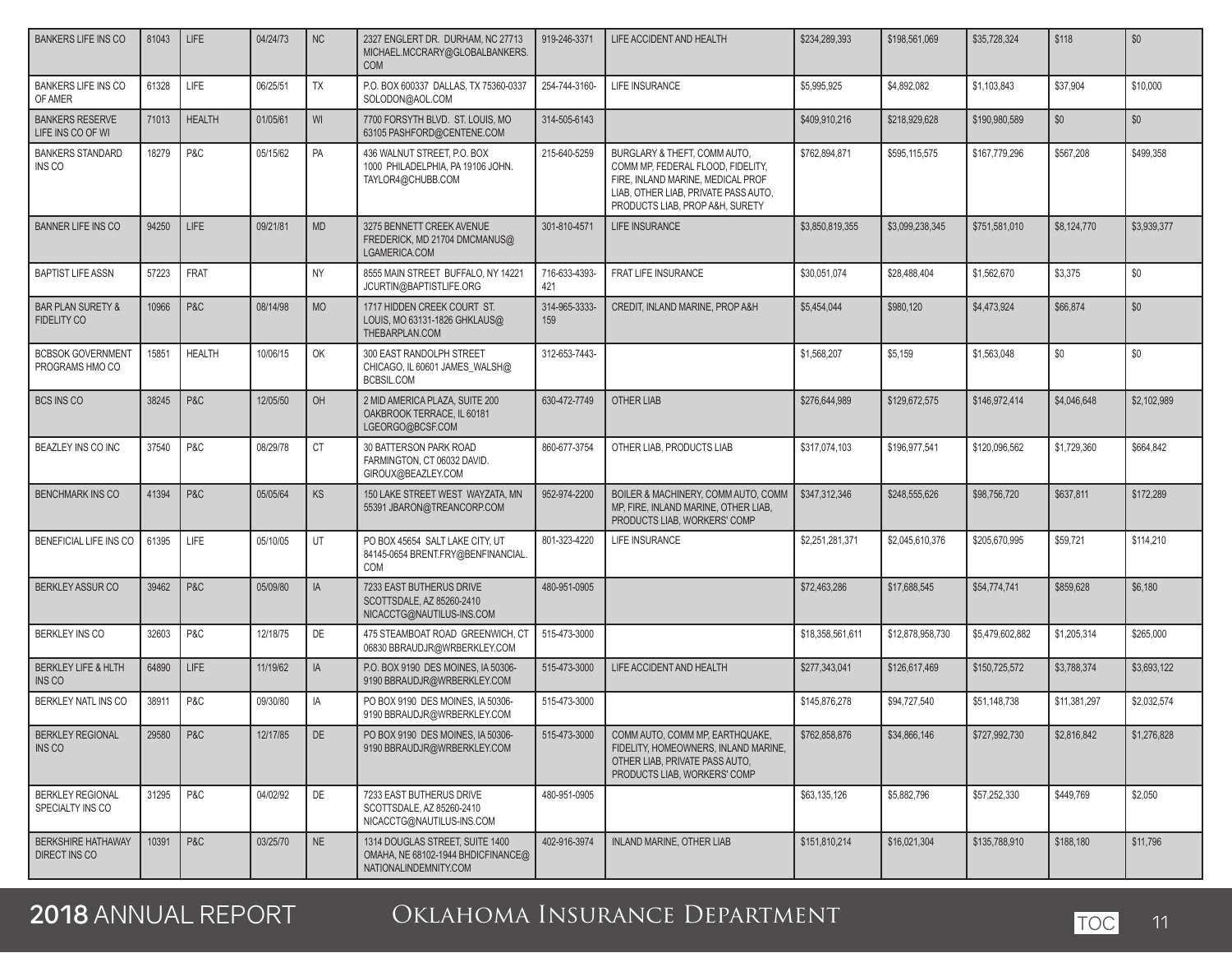| <b>BERKSHIRE HATHAWAY</b><br>LIFE INS CONE       | 62345 | LIFE | 05/14/93 | <b>NE</b>    | 1314 DOUGLAS STREET, SUITE 1400<br>OMAHA, NE 68102-1944 BHLNFINANCE@<br>NATIONALINDEMNITY.COM            | 402-916-3290          |                                                                                                                                   | \$19,610,130,785  | \$14,794,152,797  | \$4,815,977,988 | \$0          | \$0          |
|--------------------------------------------------|-------|------|----------|--------------|----------------------------------------------------------------------------------------------------------|-----------------------|-----------------------------------------------------------------------------------------------------------------------------------|-------------------|-------------------|-----------------|--------------|--------------|
| <b>BERKSHIRE HATHAWAY</b><br>SPECIALTY INS CO    | 22276 | P&C  |          | <b>NE</b>    | 1314 DOUGLAS STREET. SUITE 1400<br>OMAHA, NE 68102-1944 SICFINANCE@<br>NATIONALINDEMNITY.COM             | 402-916-3438          |                                                                                                                                   | \$4,950,466,565   | \$1,200,829,077   | \$3,749,637,488 | \$2,987,619  | \$771,784    |
| BERKSHIRE LIFE INS CO<br>OF AMER                 | 71714 | LIFE | 05/11/01 | <b>MA</b>    | 700 SOUTH STREET PITTSFIELD, MA<br>01201 BERKSHIRESTATREPORTING@<br>GLIC.COM                             | 413-395-4741          | LIFE ACCIDENT AND HEALTH. LIFE<br><b>INSURANCE</b>                                                                                | \$3,717,674,076   | \$3,528,577,118   | \$189.096.958   | \$3,236,218  | \$375,767    |
| <b>BEST LIFE &amp; HLTH</b><br>INS <sub>CO</sub> | 90638 | LIFE | 11/28/62 | <b>TX</b>    | P.O BOX 19721 IRVINE, CA 92623-9721<br>TLE@BESTLIFE.COM                                                  | 949-222-2103          | LIFE ACCIDENT AND HEALTH, LIFE<br><b>INSURANCE</b>                                                                                | \$21,282,412      | \$4,624,845       | \$16,657,567    | \$239,167    | \$100,356    |
| BITCO GEN INS CORP                               | 20095 | P&C  | 07/23/28 | IL           | 3700 MARKET SQUARE CIRCLE<br>DAVENPORT, IA 52807 DENNIS.<br>VANDERVINNE@BITCO.COM                        | 800-475-4477          | COMM AUTO, SURETY                                                                                                                 | \$943,622,699     | \$649,986,676     | \$293,636,023   | \$32,504,272 | \$15,111,552 |
| <b>BITCO NATL INS CO</b>                         | 20109 | P&C  | 10/01/42 | IL.          | 3700 MARKET SQUARE CIRCLE<br>DAVENPORT, IA 52807 DENNIS.<br>VANDERVINNE@BITCO.COM                        | 800-475-4477          | COMM AUTO, COMM MP, FIRE, INLAND<br>MARINE, OTHER LIAB, PRODUCTS LIAB,<br><b>WORKERS' COMP</b>                                    | \$427,648,153     | \$271,838,172     | \$155,809,982   | \$3,500,669  | \$1,601,112  |
| <b>BOND SAFEGUARD</b><br>INS CO                  | 27081 | P&C  | 06/15/71 | SD           | 10002 SHELBYVILLE ROAD, SUITE 100<br>LOUISVILLE, KY 40223-2979 PSCOTT@<br>SOMPO-INTL.COM                 | 502-708-4419-         |                                                                                                                                   | \$90,802,760      | \$51,424,641      | \$39,378,119    | \$11,600     | \$0          |
| <b>BOSTON MUT LIFE</b><br>INS CO                 | 61476 | LIFE |          | <b>MA</b>    | 120 ROYALL STREET CANTON,<br>MA 02021-1098 SGARDNER@<br>BOSTONMUTUAL.COM                                 | 781-770-0303          | LIFE ACCIDENT AND HEALTH, LIFE<br><b>INSURANCE</b>                                                                                | \$1,430,482,028   | \$1,221,114,773   | \$209,367,255   | \$1,620,170  | \$603,490    |
| <b>BRIGHTHOUSE LIFE</b><br>INS CO                | 87726 | LIFE |          | DE           | 12802 TAMPA OAKS BOULEVARD,<br>SUITE 447 TEMPLE TERRACE, FL 33637<br>TSHAW1@BRIGHTHOUSEFINANCIAL.<br>COM | 980-949-4100          | LIFE ACCIDENT AND HEALTH, LIFE<br><b>INSURANCE</b>                                                                                | \$176,051,725,760 | \$170,457,436,001 | \$5,594,289,759 | \$15,111,653 | \$5,205,282  |
| <b>BRISTOL WINS CO</b>                           | 19658 | P&C  | 02/09/68 | OH           | 900 S. PINE ISLAND RD. SUITE<br>600 PLANTATION, FL 33324 MARY.<br>AGUILERA@BRISTOLWEST.COM               | 888-888-0080          | BOILER & MACHINERY, COMM AUTO, COMM<br>MP, EARTHQUAKE, FIRE, INLAND MARINE,<br>OTHER LIAB, PRODUCTS LIAB, WORKERS'<br><b>COMP</b> | \$145,786,198     | \$99,599,392      | \$46,186,806    | \$9,786,180  | \$5,066,296  |
| <b>BROTHERHOOD MUT</b><br>INS CO                 | 13528 | P&C  | 08/20/35 | $\mathbb{N}$ | P.O. BOX 2227 FORT WAYNE, IN 46801<br>MHIRSCHY@BROTHERHOODMUTUAL.<br><b>COM</b>                          | 260-482-8668-<br>9943 | <b>SURETY</b>                                                                                                                     | \$644,904,182     | \$378,712,592     | \$266,191,590   | \$28,243,214 | \$20,177,202 |
| <b>BURLINGTON INS CO</b>                         | 23620 | P&C  | 09/18/86 | IL.          | CITYPLACE II, 185 ASYLUM STREET,<br>7TH FLOOR HARTFORD, CT 06103-3408<br>KLRAISBECK@IFGCOMPANIES.COM     | 312-964-4522          | SURETY, WORKERS' COMP                                                                                                             | \$345,008,867     | \$166,352,866     | \$178,656,001   | \$1,492,279  | \$3,157,303  |
| CALIFORNIA CAS IND<br>EXCH                       | 20117 | P&C  | 01/01/14 | CA           | P.O. BOX M SAN MATEO, CA 94402-0080<br>CCASTILLO@CALCAS.COM                                              | 650-572-4388          | COMM MP, INLAND MARINE, OTHER LIAB,<br>PRODUCTS LIAB, WORKERS' COMP                                                               | \$575,882,903     | \$334,294,057     | \$241,588,846   | \$1,035,895  | \$683,776    |
| CAMICO MUT INS CO                                | 36340 | P&C  | 03/04/86 | CA           | 1800 GATEWAY DRIVE, SUITE 300 SAN<br>MATEO, CA 94404 JFRED@CAMICO.COM                                    | 650-378-6880          | <b>WORKERS' COMP</b>                                                                                                              | \$91,914,094      | \$50,921,347      | \$40,992,747    | \$97,567     | \$0          |
| CANAL INS CO                                     | 10464 | P&C  | 02/27/39 | SC           | P.O. BOX 7 GREENVILLE, SC 29602<br>CDM@CANAL-INS.COM                                                     | 864-242-5365          |                                                                                                                                   | \$827,677,025     | \$374,070,085     | \$453,606,940   | \$2,359,665  | \$1,255,063  |
| CAPITOL IND CORP                                 | 10472 | P&C  | 09/23/59 | WI           | P.O. BOX 5900 MADISON, WI 53705-0900<br>FINANCIALFILINGS@CAPSPECIALTY.<br><b>COM</b>                     | 608-829-4853          | <b>INLAND MARINE, OTHER LIAB</b>                                                                                                  | \$592,841,076     | \$327,573,428     | \$265,267,648   | \$1,540,415  | \$734,246    |
| CAPITOL LIFE INS CO                              | 61581 | LIFE | 07/01/05 | TX           | 1605 LBJ FREEWAY SUITE 700<br>DALLAS, TX 75234 VAN.VAUGHAN@<br>LIBERTYBANKERSLIFE.COM                    | 469-522-4464-         | LIFE INSURANCE                                                                                                                    | \$301,292,822     | \$275,654,578     | \$25,638,244    | \$198        | \$0          |
| CAPITOL SPECIALTY<br><b>INS CORP</b>             | 10328 | P&C  | 11/10/61 | WI           | P.O. BOX 5900 MADISON, WI 53705-0900<br>FINANCIALFILINGS@CAPSPECIALTY.<br><b>COM</b>                     | 608-829-4853          | FIRE, INLAND MARINE, OCEAN MARINE                                                                                                 | \$150,179,916     | \$91,264,997      | \$58,914,919    | \$4,144,703  | \$787,666    |
| <b>CAPSON PHYSICIANS</b><br>INS CO               | 19348 | P&C  | 03/09/61 | TX           | 2901 VIA FORTUNA, SUITE 510 AUSTIN,<br>TX 78746 JHEINS@CAPSON.COM                                        | 512-609-7904          | COMM MP, HOMEOWNERS, INLAND<br>MARINE, OTHER LIAB, PRIVATE PASS AUTO                                                              | \$28,665,907      | \$23,649,225      | \$5,016,682     | \$760,558    | \$0          |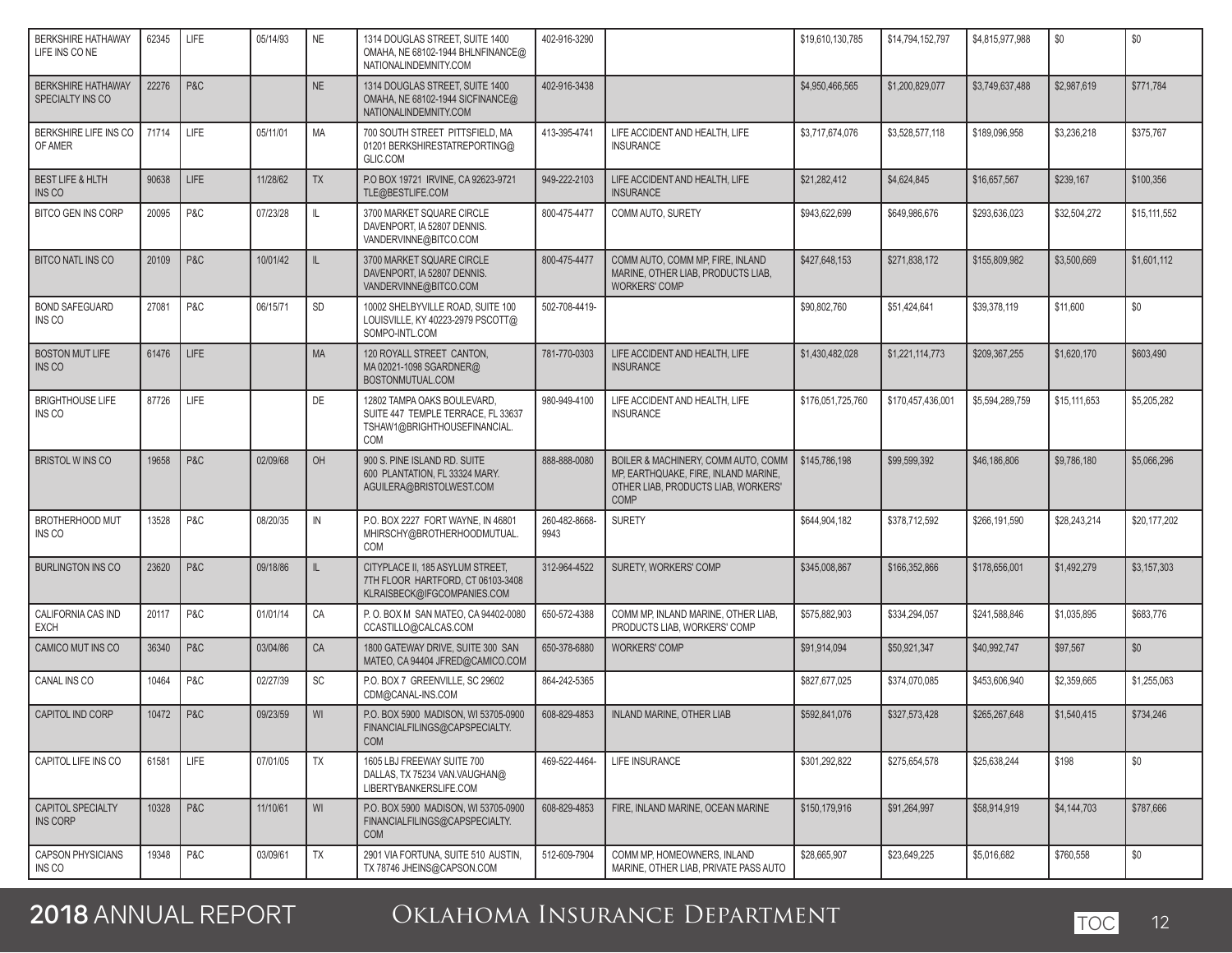| <b>CARING COMMUNITIES</b><br><b>RECIP RRG</b>  | 12373 | P&C            | 11/18/05 | DC           | 1850 W. WINCHESTER ROAD, SUITE 109<br>LIBERTYVILLE, IL 60048 CSWIGERT@<br>CARINGCOMM.ORG                         | 847-549-8225          |                                                                                                                                                                | \$91,200,274    | \$36,518,128    | \$54,682,145  | \$165,582    | \$0          |
|------------------------------------------------|-------|----------------|----------|--------------|------------------------------------------------------------------------------------------------------------------|-----------------------|----------------------------------------------------------------------------------------------------------------------------------------------------------------|-----------------|-----------------|---------------|--------------|--------------|
| CAROLINA CAS INS CO                            | 10510 | P&C            | 04/18/51 | IA           | PO BOX 9190 DES MOINES, IA 50306-<br>9190 BBRAUDJR@WRBERKLEY.COM                                                 | 515-473-3000          |                                                                                                                                                                | \$176,392,324   | \$73,015,632    | \$103,376,692 | \$671,926    | \$117,393    |
| CASUALTY CORP OF<br>AMER                       | 10537 | P&C            | 06/23/64 | OK           | P.O. BOX 1120 JONES, OK 73049<br>BDEAN@CASUALTYCORP.COM                                                          | 405-399-9100-         | OTHER LIAB, WORKERS' COMP                                                                                                                                      | \$13,359,310    | \$9,703,716     | \$3,655,595   | \$15,530,439 | \$7,093,401  |
| CATHOLIC LIFE INS                              | 57347 | <b>FRAT</b>    | 11/25/01 | TX           | 1635 N. E. LOOP 410 SAN ANTONIO, TX<br>78209 CBERGER@CLIU.COM                                                    | 210-828-9921-<br>118  |                                                                                                                                                                | \$1,178,251,273 | \$1,087,193,823 | \$91,057,450  | \$0          | \$0          |
| CATHOLIC ORDER OF<br><b>FORESTERS</b>          | 57487 | FRAT           |          | IL           | 355 SHUMAN BLVD, PO BOX 3012<br>NAPERVILLE, IL 60566-7012 AMBAKER@<br>CATHOLICFORESTER.ORG                       | 630-983-4949          | FRAT LIFE INSURANCE                                                                                                                                            | \$1,195,875,430 | \$1,107,198,712 | \$88,676,718  | \$28,853     | \$22,934     |
| CATLIN INS CO                                  | 19518 | P&C            | 04/19/13 | TX           | 70 SEAVIEW AVENUE STAMFORD, CT<br>06902 XLGS.COMPLIANCE@XLCATLIN.<br><b>COM</b>                                  | 203-964-5200          | COMM MP, OTHER LIAB                                                                                                                                            | \$181,604,045   | \$125,726,884   | \$55,877,161  | \$432,633    | \$932,437    |
| <b>CATLIN SPECIALTY</b><br>INS CO              | 15989 | P&C            | 11/30/41 | DE           | 70 SEAVIEW AVENUE STAMFORD, CT<br>06902 XLGS.COMPLIANCE@XLCATLIN.<br><b>COM</b>                                  | 203-964-5200          | COMM AUTO, COMM MP, OTHER LIAB,<br><b>WORKERS' COMP</b>                                                                                                        | \$588,237,937   | \$344,251,865   | \$243,986,072 | \$5,806,120  | \$2,672,018  |
| CELTIC INS CO                                  | 80799 | <b>HEALTH</b>  | 05/03/49 | $\mathbb{L}$ | 200 EAST RANDOLPH STREET,<br>SUITE 5020 CHICAGO. IL 60601<br>STEPHANIE.J.LANGE@CENTENE.COM                       | 314-519-0041          | MEDICARE SUPPLEMENT, OTHER                                                                                                                                     | \$1,170,369,701 | \$1,007,868,305 | \$162,501,396 | \$9,811      | \$7,481      |
| CENTENNIAL CAS CO                              | 34568 | P&C            | 09/01/75 | AL           | 2200 WOODCREST PLACE, SUITE<br>200 BIRMINGHAM, AL 35209 WCAIN@<br>AUTOTEC.COM                                    | 205-414-2600          | OTHER LIAB                                                                                                                                                     | \$125,156,570   | \$42,235,440    | \$82,921,130  | \$110,329    | \$0          |
| CENTRAL MUT INS CO                             | 20230 | P&C            |          | OH           | P.O. BOX 351 VAN WERT, OH 45891-0351<br>TEIKENBARY@CENTRAL-INSURANCE.<br><b>COM</b>                              | 419-238-5551-<br>2437 | COMM AUTO, COMM MP, FIRE, INLAND<br>MARINE, OTHER LIAB, PRODUCTS LIAB.<br><b>WORKERS' COMP</b>                                                                 | \$1,618,407,950 | \$796.374.524   | \$822,033,414 | \$10,859,825 | \$5,058,348  |
| <b>CENTRAL RESERVE</b><br>LIFE INS CO          | 61727 | LIFE           | 07/02/63 | OH           | 11200 LAKELINE BLVD STE 100 AUSTIN,<br>TX 78717 CSBFINRPT@CIGNA.COM                                              | (512) 531-1465        | LIFE ACCIDENT AND HEALTH, LIFE<br><b>INSURANCE</b>                                                                                                             | \$13,262,246    | \$1,049,072     | \$12,213,174  | \$42,693     | \$50,022     |
| CENTRAL SECURITY<br>LIFE INS CO                | 61735 | LIFE           | 02/19/55 | TX           | PO BOX 833879 RICHARDSON, TX 75083-<br>3879 LLABAY@CSLIC.COM                                                     | 972-699-2770-         | LIFE ACCIDENT AND HEALTH, LIFE<br><b>INSURANCE</b>                                                                                                             | \$89,357,527    | \$84,185,320    | \$5,172,210   | \$309,881    | \$531,102    |
| <b>CENTRAL STATES H &amp; L</b><br>CO OF OMAHA | 61751 | LIFE           | 06/02/32 | <b>NE</b>    | P.O. BOX 34350 OMAHA, NE 68134<br>ANNUALSTATEMENTCONTACT@CSO.<br><b>COM</b>                                      | 402-399-3406          | LIFE ACCIDENT AND HEALTH, LIFE<br><b>INSURANCE</b>                                                                                                             | \$407,544,378   | \$255,623,496   | \$151,920,882 | \$227,043    | \$108,348    |
| <b>CENTRAL STATES IND</b><br>CO OF OMAHA       | 34274 | P&C            | 05/20/77 | <b>NE</b>    | P.O. BOX 34888 OMAHA, NE 68134<br>KYOUNG@CSI-OMAHA.COM                                                           | 402-997-8261          | OTHER LIAB, PRIVATE PASS AUTO                                                                                                                                  | \$542,142,942   | \$76,153,118    | \$465,989,825 | \$1,777,751  | \$1,646,619  |
| CENTRE LIFE INS CO                             | 80896 | <b>LIFE</b>    | 10/07/26 | <b>MA</b>    | 4 WORLD TRADE CENTER, 53RD FLOOR,<br>150 GREENWICH ST NEW YORK, NY<br>10007-2366 GLENN.CARRASCOSO@<br>ZURICH.COM | 212-859-2640          | LIFE ACCIDENT AND HEALTH                                                                                                                                       | \$1,790,730,064 | \$1,697,123,094 | \$93,606,970  | \$159,408    | \$63,223     |
| <b>CENTURION LIFE</b><br>INS CO                | 62383 | LIFE           | 05/10/56 | IA           | 800 WALNUT STREET DES MOINES. IA<br>50309 CLI@WELLSFARGO.COM                                                     | 515-557-7020          |                                                                                                                                                                | \$1,249,214,976 | \$455,554,046   | \$793,660,930 | \$0          | \$0          |
| CENTURY NATL INS CO                            | 26905 | P&C            | 06/23/55 | CA           | P.O. BOX 3199 WINSTON-<br>SALEM, NC 27102-3199<br>ANNUALSTATEMENTCONTACT@NGIC.<br><b>COM</b>                     | 212-380-9480          | COMM AUTO, EARTHQUAKE, FIDELITY,<br>FIRE, OTHER LIAB                                                                                                           | \$135,752,118   | \$94,486,529    | \$41,265,589  | \$40,452     | \$706        |
| CGB INS CO                                     | 11445 | P&C            | 08/24/01 | IN           | 800 MARKET STREET. STE<br>1500A ST. LOUIS, MO 63101<br>FINANCIALREPORTING@CGB.COM                                | 314-312-4538          | INLAND MARINE, OTHER LIAB, SURETY.<br><b>WORKERS' COMP</b>                                                                                                     | \$550,184,120   | \$390.407.253   | \$159,776,867 | \$29,399,556 | \$13,675,421 |
| CHARTER IND CO                                 | 37524 | <b>P&amp;C</b> | 02/05/79 | <b>TX</b>    | P.O. BOX 223687 DALLAS, TX 75222-<br>3687 EFASSTATUTORYREPORTING@<br><b>KEMPER.COM</b>                           | 312-661-4600          | COMM AUTO. COMM MP. EARTHQUAKE.<br>FEDERAL FLOOD. FIRE. HOMEOWNERS.<br>INLAND MARINE, OTHER LIAB, PRIVATE<br>PASS AUTO. PRODUCTS LIAB. WORKERS'<br><b>COMP</b> | \$11,132,644    | \$4,042,228     | \$7,090,416   | \$2,299,405  | \$1,172,039  |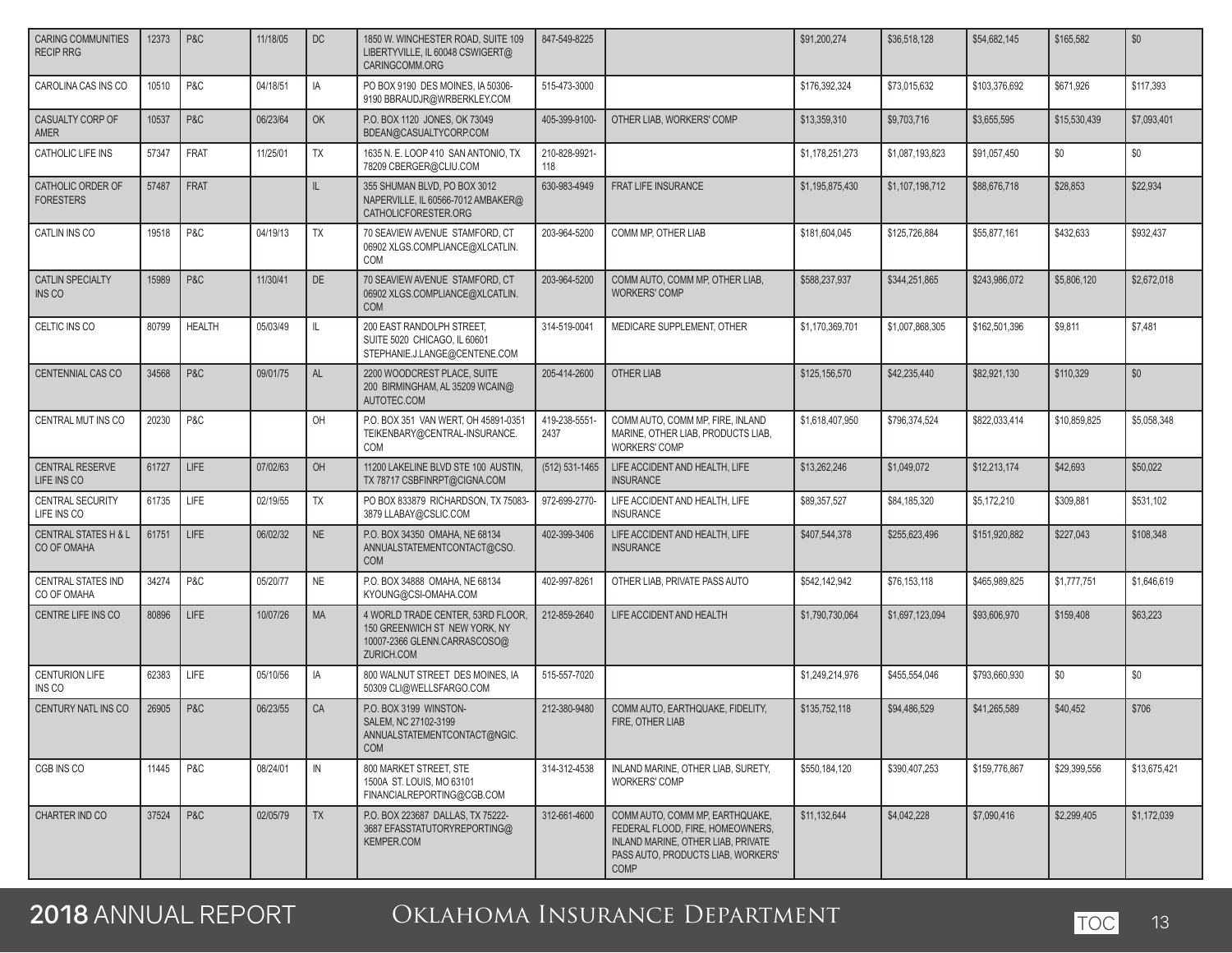| <b>CHARTER OAK FIRE</b><br>INS CO                | 25615 | P&C           | 04/29/31 | СT            | ONE TOWER SQUARE HARTFORD, CT<br>06183 ANNUAL.STATEMENT.CONTACT@<br>TRAVELERS.COM         | 860-277-3966                   | COMM AUTO. COMM MP. OCEAN MARINE.<br>OTHER LIAB                                                                                       | \$925,851,959    | \$698.498.075    | \$227,353,884   | \$19,194,215 | \$10,205,526 |
|--------------------------------------------------|-------|---------------|----------|---------------|-------------------------------------------------------------------------------------------|--------------------------------|---------------------------------------------------------------------------------------------------------------------------------------|------------------|------------------|-----------------|--------------|--------------|
| CHEROKEE INS CO                                  | 10642 | P&C           | 07/26/46 | MI            | 34200 MOUND ROAD STERLING<br><b>HEIGHTS, MI 48310 TAX@</b><br>CHEROKEEINSURANCE.COM       | 800-201-0450-<br>3400          | BOILER & MACHINERY, COMM MP. INLAND<br>MARINE, OCEAN MARINE, OTHER LIAB,<br><b>SURETY</b>                                             | \$541,613,859    | \$343,807,880    | \$197,805,979   | \$2,227,175  | \$506,510    |
| CHESAPEAKE LIFE<br>INS CO                        | 61832 | LIFE          | 04/20/56 | OK            | 9151 BOULEVARD 26 NORTH RICHLAND<br>HILLS, TX 76180 CONNIE.PALACIOS@<br>HMKTS.COM         | 817-255-3100-<br>5473          | LIFE ACCIDENT AND HEALTH, LIFE<br><b>INSURANCE</b>                                                                                    | \$158,683,683    | \$71,948,567     | \$86,735,116    | \$6,670,894  | \$2,040,169  |
| CHICAGO TITLE INS CO                             | 50229 | <b>TITLE</b>  | 08/30/61 | FL.           | 601 RIVERSIDE AVE JACKSONVILLE, FL<br>32204 ERIK.DEPPE@FNF.COM                            | 904-854-8100                   | <b>TITLE INSURANCE</b>                                                                                                                | \$1,763,948,741  | \$792,436,836    | \$971,511,905   | \$11,407,163 | \$734,426    |
| <b>CHRISTIAN FIDELITY</b><br>LIFE INS CO         | 61859 | LIFE          | 04/25/35 | TX            | 2721 NORTH CENTRAL<br>AVENUE PHOENIX, AZ 85004<br>GALINABRASLAVSKY@OXFORDLIFE.<br>COM     | 602-263-6666-<br>535404        | LIFE ACCIDENT AND HEALTH, LIFE<br><b>INSURANCE</b>                                                                                    | \$59,607,096     | \$32,953,384     | \$26,653,712    | \$257,233    | \$212,745    |
| CHUBB CUSTOM INS CO                              | 38989 | P&C           | 10/03/80 | NJ            | 202B HALL'S MILL ROAD WHITEHOUSE<br>STATION, NJ 08889 JOHN.TAYLOR4@<br>CHUBB.COM          | 215-640-5259                   | ALLIED LINES, COMM AUTO, COMM MP,<br>FARMOWNERS, FIRE, INLAND MARINE,<br>OTHER LIAB, PRODUCTS LIAB, PROP A&H,<br><b>WORKERS' COMP</b> | \$389,230,771    | \$165,934,762    | \$223,296,009   | \$752,718    | \$1,604,150  |
| CHUBB IND INS CO                                 | 12777 | P&C           | 11/03/22 | <b>NY</b>     | 202B HALL'S MILL ROAD WHITEHOUSE<br>STATION, NJ 08889 JOHN.TAYLOR4@<br>CHUBB.COM          | 215-640-5259                   |                                                                                                                                       | \$397.646.554    | \$225.860.213    | \$171,786,341   | \$5,186,044  | \$1,389,293  |
| CHUBB NATL INS CO                                | 10052 | P&C           | 03/23/93 | $\mathsf{IN}$ | 202B HALL'S MILL ROAD WHITEHOUSE<br>STATION, NJ 08889 JOHN.TAYLOR4@<br>CHUBB.COM          | 215-640-5259                   | OTHER LIAB, PRIVATE PASS AUTO, PROP<br>A&H, WARRANTY                                                                                  | \$406,071,400    | \$234,578,408    | \$171,492,992   | \$199,082    | \$30,409     |
| CHURCH LIFE INS CORP                             | 61875 | LIFE          | 06/24/22 | <b>NY</b>     | 19 EAST 34TH STREET NEW YORK, NY<br>10016-4303 WPYE@CPG.ORG                               | 212-592-1817                   | LIFE INSURANCE                                                                                                                        | \$294,168,213    | \$229,457,433    | \$64,710,780    | \$154,133    | \$86,500     |
| CHURCH MUT INS CO                                | 18767 | P&C           |          | WI            | P. O. BOX 357 MERRILL, WI 54452<br>HVANDENBERG@CHURCHMUTUAL.COM                           | 715-536-5577-<br>4808          |                                                                                                                                       | \$1,739,843,576  | \$1.036.154.022  | \$703.689.554   | \$15,017,141 | \$6,601,210  |
| CICA LIFE INS CO OF<br>AMER                      | 71463 | LIFE          | 02/14/68 | CO            | P.O. BOX 149151 AUSTIN, TX 78714 KAY.<br>OSBOURN@CITIZENSINC.COM                          | 512-837-7100<br><b>EXT 426</b> | LIFE ACCIDENT AND HEALTH, LIFE<br><b>INSURANCE</b>                                                                                    | \$1,000,205,397  | \$965,075,741    | \$35,129,656    | \$83,513     | \$393,886    |
| CIGNA HLTH & LIFE<br>INS <sub>CO</sub>           | 67369 | LIFE          | 05/02/63 | <b>CT</b>     | 1601 CHESTNUT ST., TL14A<br>PHILADELPHIA, PA 19192 STAT.<br>REGULATORY2@CIGNA.COM         | 215-761-6810                   | LIFE ACCIDENT AND HEALTH, LIFE<br><b>INSURANCE</b>                                                                                    | \$9,002,246,068  | \$5,321,603,975  | \$3,680,642,093 | \$65,524,088 | \$52,802,123 |
| CITIZENS NATL LIFE<br>INS CO                     | 82082 | LIFE          | 05/05/65 | TX            | P.O. BOX 149151 AUSTIN, TX 78714-9151<br>KAY.OSBOURN@CITIZENSINC.COM                      | 512-837-7100<br><b>EXT 426</b> | LIFE INSURANCE                                                                                                                        | \$12,023,002     | \$10,351,324     | \$1,671,678     | \$2,764      | \$3,412      |
| CLEAR BLUE INS CO                                | 28860 | P&C           | 01/28/87 | $\mathbf{II}$ | B-7 TABONUCO STREET SUITE 912<br>GUAYNABO, PR 00968 MLEBRON@<br>CBINSGROUP.COM            | 787-339-2100                   |                                                                                                                                       | \$55,955,729     | \$10,229,112     | \$45,726,617    | \$28,256     | \$0          |
| <b>CLEAR BLUE SPECIALTY</b><br>INS <sub>CO</sub> | 37745 | P&C           | 03/07/90 | <b>NC</b>     | B-7 TABONUCO STREET SUITE 912<br>GUAYNABO, PR 00968 MLEBRON@<br>CBINSGROUP.COM            | 787-339-2100                   | HOMEOWNERS, OTHER LIAB                                                                                                                | \$106.485.556    | \$2,301,941      | \$104.183.615   | \$68,816     | \$1.247      |
| <b>CLOVER INS CO</b>                             | 86371 | <b>HEALTH</b> | 10/25/47 | <b>NJ</b>     | 30 MONTGOMERY STREET, 15TH FLOOR<br>JERSEY CITY, NJ 07302 LES.GRANOW@<br>CLOVERHEALTH.COM | 201-432-2133-                  | <b>OTHER</b>                                                                                                                          | \$97,589,133     | \$49,232,198     | \$48,356,935    | \$2,768      | \$0          |
| CM LIFE INS CO                                   | 93432 | <b>LIFE</b>   | 04/25/80 | СT            | 1295 STATE STREET SPRINGFIELD, MA<br>01111 SMCCALLEN@MASSMUTUAL.COM                       | 413-744-3193                   | LIFE INSURANCE                                                                                                                        | \$8,657,284,084  | \$7,084,124,194  | \$1,573,159,890 | \$2,128,989  | \$2,434,857  |
| CMFG LIFE INS CO                                 | 62626 | <b>LIFE</b>   | 05/20/35 | IA            | POST OFFICE BOX 391 MADISON,<br>WI 53701 STATEREPORTING@<br>CUNAMUTUAL.COM                | 608-665-4525                   | LIFE ACCIDENT AND HEALTH, LIFE<br><b>INSURANCE</b>                                                                                    | \$18,078,267,133 | \$15,971,099,872 | \$2,107,167,266 | \$7,961,154  | \$3,356,638  |
| <b>COLONIAL AMER CAS &amp;</b><br>SURETY CO      | 34347 | P&C           | 05/24/77 | <b>MD</b>     | 1299 ZURICH WAY, 5TH FLOOR<br>SCHAUMBURG, IL 60196-1056 COLLEEN.<br>ZITT@ZURICHNA.COM     | 847-413-5048                   |                                                                                                                                       | \$25,076,886     | \$1,711,501      | \$23,365,385    | \$26,346     | \$0          |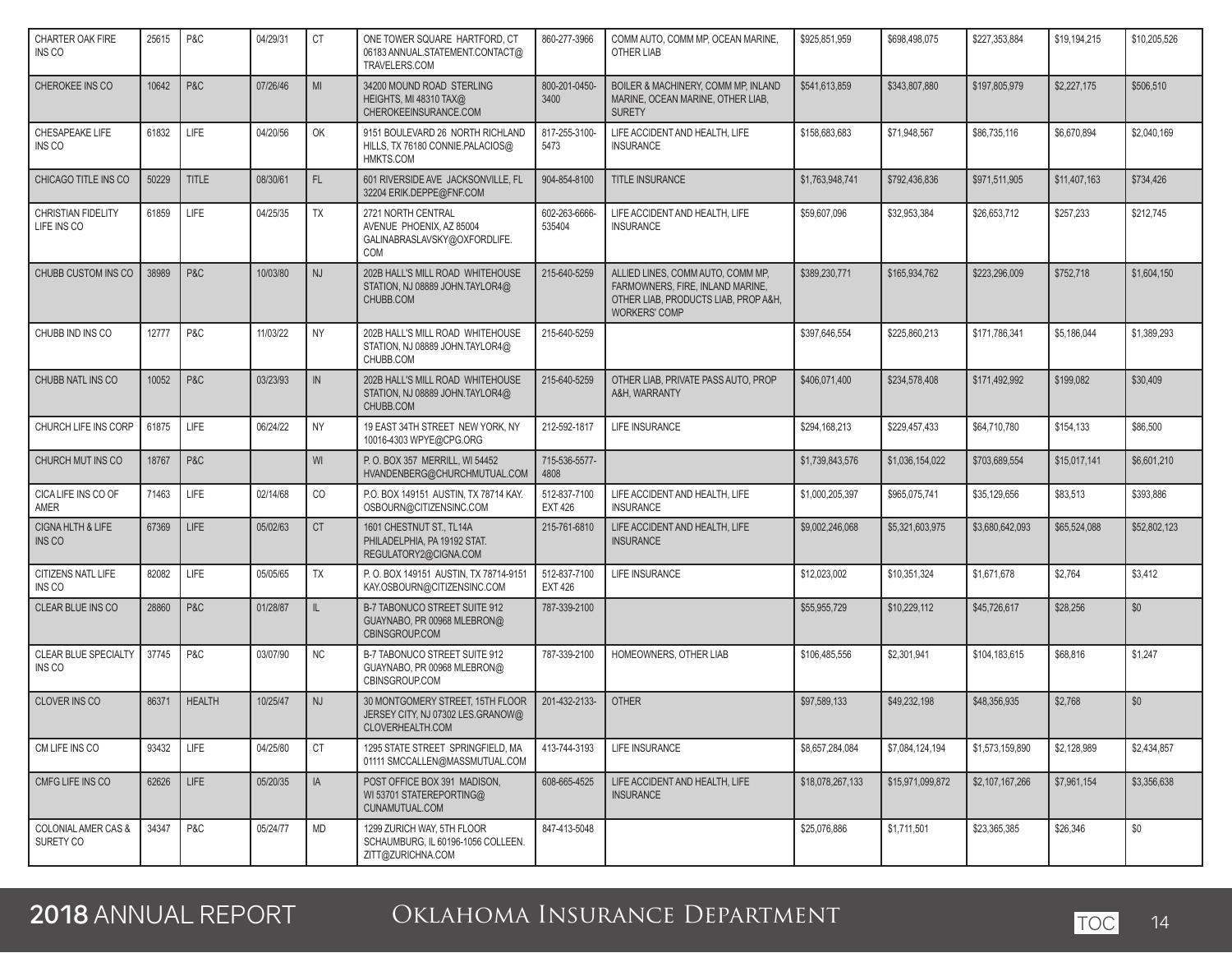| COLONIAL LIFE &<br><b>ACCIDENT INS CO</b>         | 62049 | LIFE          | 04/18/39 | <b>SC</b>     | 1200 COLONIAL LIFE BOULEVARD<br>COLUMBIA, SC 29210 JSANFORD@<br>UNUM.COM                           | 423-294-1882          | LIFE ACCIDENT AND HEALTH. LIFE<br><b>INSURANCE</b>                                                                                   | \$3,219,961,731  | \$2,729,610,040 | \$490,351,691   | \$13.365.104  | \$5,231,393   |
|---------------------------------------------------|-------|---------------|----------|---------------|----------------------------------------------------------------------------------------------------|-----------------------|--------------------------------------------------------------------------------------------------------------------------------------|------------------|-----------------|-----------------|---------------|---------------|
| <b>COLONIAL PENN LIFE</b><br>INS CO               | 62065 | LIFE          | 12/03/57 | PA            | 399 MARKET STREET PHILADELPHIA, PA<br>19181 SHELLY.HITCH@CNOINC.COM                                | 317-817-6485          | LIFE ACCIDENT AND HEALTH, LIFE<br><b>INSURANCE</b>                                                                                   | \$868,494,636    | \$768,803,991   | \$99,690,645    | \$6,620,268   | \$4,412,010   |
| COLONIAL SURETY CO                                | 10758 | P&C           | 03/19/30 | PA            | 123 TICE BOULEVARD, SUITE 250<br>WOODCLIFF LAKE, NJ 07677 AMURPHY@<br>COLONIALSURETY.COM           | 201-573-8788          |                                                                                                                                      | \$62,021,889     | \$21,505,965    | \$40,515,924    | \$127,425     | \$125,105     |
| COLONY INS CO                                     | 39993 | P&C           | 04/24/62 | VA            | P.O. BOX 469012 SAN ANTONIO, TX<br>78246 TAXGROUP@ARGOGROUPUS.<br><b>COM</b>                       | 800-470-7958-<br>8479 | HOMEOWNERS, PRIVATE PASS AUTO                                                                                                        | \$1,698,579,866  | \$1,274,099,815 | \$424,480,051   | \$5,735,234   | \$817,658     |
| <b>COLORADO BANKERS</b><br>LIFE INS CO            | 84786 | <b>LIFE</b>   | 05/28/74 | NC            | 2327 ENGLERT DR. DURHAM, NC 27713<br>MICHAEL.MCCRARY@GLOBALBANKERS.<br><b>COM</b>                  | 919-246-3371          | LIFE ACCIDENT AND HEALTH, LIFE<br><b>INSURANCE</b>                                                                                   | \$1.318.476.042  | \$1,196,738,312 | \$121,737,730   | \$404,003     | \$4,000       |
| COLUMBIA CAS CO                                   | 31127 | P&C           | 02/03/00 | IL            | 151 N. FRANKLIN STREET CHICAGO. IL<br>60606 KATHRYN.MANNY@CNA.COM                                  | 312-822-1173          | <b>INLAND MARINE</b>                                                                                                                 | \$245,178,712    | \$206,025       | \$244,972,687   | \$6,212,368   | \$3,095,701   |
| COLUMBIA MUT INS CO                               | 40371 | P&C           | 06/03/40 | <b>MO</b>     | P.O. BOX 618 COLUMBIA, MO 65205<br>KKLUG@COLINSGRP.COM                                             | 573-777-4079-         |                                                                                                                                      | \$381,176,932    | \$208,294,197   | \$172,882,735   | \$18,071,247  | \$7,330,923   |
| COLUMBIA NATL INS CO                              | 19640 | P&C           | 08/13/85 | <b>NE</b>     | P.O. BOX 618 COLUMBIA, MO 65205<br>KKLUG@COLINSGRP.COM                                             | 573-777-4079-         | COMM AUTO, INLAND MARINE                                                                                                             | \$90,664,234     | \$53,731,669    | \$36,932,565    | \$3,330,130   | \$4,443,893   |
| <b>COLUMBIAN LIFE</b><br>INS CO                   | 76023 | <b>LIFE</b>   | 03/18/88 | IL.           | 4704 VESTAL PARKWAY EAST, P.O. BOX<br>1381 BINGHAMTON, NY 13902-1381<br>STEVEN.SZUBERT@CFGLIFE.COM | 607-724-2472-<br>6215 | LIFE INSURANCE                                                                                                                       | \$335,844,953    | \$309,548,475   | \$26,296,479    | \$991,479     | \$567,163     |
| <b>COLUMBIAN MUT LIFE</b><br>INS CO               | 62103 | LIFE          |          | <b>NY</b>     | 4704 VESTAL PARKWAY EAST, P.O. BOX<br>1381 BINGHAMTON, NY 13902-1381<br>STEVEN.SZUBERT@CFGLIFE.COM | 607-724-2472-<br>6215 | LIFE ACCIDENT AND HEALTH, LIFE<br><b>INSURANCE</b>                                                                                   | \$1,449,354.157  | \$1,342,623,369 | \$106,730,789   | \$37,951      | \$25,000      |
| <b>COLUMBUS LIFE INS CO</b>                       | 99937 | LIFE          | 09/08/86 | OH            | 400 EAST 4TH STREET CINCINNATI,<br>OH 45202-3302 COMPACCTGRP@<br>WESTERNSOUTHERNLIFE.COM           | 513-629-1402          | LIFE INSURANCE                                                                                                                       | \$4,104,527,768  | \$3,810,081,498 | \$294,446,270   | \$4,787,205   | \$1,316,041   |
| COMBINED INS CO OF<br>AMER                        | 62146 | LIFE          | 10/11/49 | IL            | 8750 W BRYN MAWR CHICAGO, IL 60631<br>LEONORA.JACINTO@CHUBB.COM                                    | 215-640-4613          | LIFE ACCIDENT AND HEALTH, LIFE<br><b>INSURANCE</b>                                                                                   | \$1,495,717,735  | \$1,317,016,904 | \$178,700,831   | \$5,195,429   | \$3,909,651   |
| <b>COMMERCE &amp;</b><br><b>INDUSTRY INS CO</b>   | 19410 | P&C           | 12/06/57 | <b>NY</b>     | 175 WATER STREET, 18TH FLOOR NEW<br>YORK, NY 10038 BORYS.KRAMARCHUK@<br>AIG.COM                    | 212-458-7940          | COMM AUTO, EARTHQUAKE,<br>HOMEOWNERS, INLAND MARINE, OCEAN<br>MARINE, OTHER LIAB, PRIVATE FLOOD,<br>PRIVATE PASS AUTO, WORKERS' COMP | \$419,600,681    | \$4,760,773     | \$414,839,908   | \$2,855,734   | \$8,607,226   |
| <b>COMMERCIAL</b><br>TRAVELERS LIFE INS CO        | 81426 | <b>LIFE</b>   |          | <b>NY</b>     | 70 GENESEE STREET UTICA, NY 13502-<br>3502 DMFRALEY@NGLIC.COM                                      | 608-443-5148          | LIFE ACCIDENT AND HEALTH                                                                                                             | \$29,368,636     | \$15,411,090    | \$13,957,546    | \$1,917       | \$1,150       |
| <b>COMMONWEALTH ANN</b><br>& LIFE INS CO          | 84824 | LIFE          | 12/30/02 | <b>MA</b>     | 20 GUEST STREET BRIGHTON, MA 02135<br>ANDREW.MORSE@GAFG.COM                                        | 508-460-2468          | LIFE ACCIDENT AND HEALTH, LIFE<br><b>INSURANCE</b>                                                                                   | \$11,301,517,797 | \$8,813,270,031 | \$2,488,247,766 | \$212,589     | \$696,636     |
| COMMONWEALTH LAND<br>TITLE INS CO                 | 50083 | <b>TITLE</b>  | 03/31/44 | FL.           | 601 RIVERSIDE AVENUE JACKSONVILLE.<br>FL 32204 ERIK.DEPPE@FNF.COM                                  | 904-854-8100          | TITLE INSURANCE                                                                                                                      | \$633,447,495    | \$272,683,475   | \$360,764,020   | \$252,499     | \$0           |
| COMMUNITY BLOOD<br>CNTR EXCH RRG                  | 13893 | P & C         | 10/09/92 | $\mathsf{IN}$ | 2600 MEIDINGER TOWER, 462 S. 4TH<br>STREET LOUISVILLE, KY 40202 TODD.<br>ROSENBAUM@MCMCPA.COM      | (502) 882-4459        | COMM AUTO, COMM MP, FIDELITY, INLAND<br>MARINE, OTHER LIAB, PRODUCTS LIAB,<br><b>WORKERS' COMP</b>                                   | \$19,310,745     | \$3,721,772     | \$15,588,973    | \$221,627     | \$0           |
| COMMUNITYCARE<br><b>GOVERNMENT</b><br>PROGRAMS IN | 15732 | <b>HEALTH</b> | 01/23/15 | OK            | TWO WEST SECOND STREET, SUITE 100<br>TULSA, OK 74103 CSCOTT@CCOK.COM                               | 918-594-5325          | TITLE XVIII MEDICARE                                                                                                                 | \$6,549,377      | \$2,190,356     | \$4,359,021     | \$13,842,131  | \$9,859,256   |
| <b>COMMUNITYCARE</b><br>HMO INC                   | 11691 | <b>HEALTH</b> | 09/16/93 | OK            | TWO WEST SECOND STREET, SUITE 100<br>TULSA, OK 74103 CSCOTT@CCOK.COM                               | 918-594-5325          | INDIVIDUAL COMPREHENSIVE, GROUP<br>COMPREHENSIVE. TITLE XVIII MEDICARE                                                               | \$220,828,054    | \$106,952,088   | \$113,875,966   | \$631,341,635 | \$519,094,441 |
| COMMUNITYCARE LIFE<br>& HLTH INS CO               | 89008 | <b>HEALTH</b> | 06/08/00 | OK            | TWO WEST 2ND STREET, SUITE 100<br>TULSA, OK 74103 EDRY@CCOK.COM                                    | 918-594-5295-<br>6007 | INDIVIDUAL COMPREHENSIVE,<br>GROUP COMPREHENSIVE, MEDICARE<br>SUPPLEMENT                                                             | \$18,444,356     | \$9,792,931     | \$8,651,425     | \$54,696,253  | \$44,614,491  |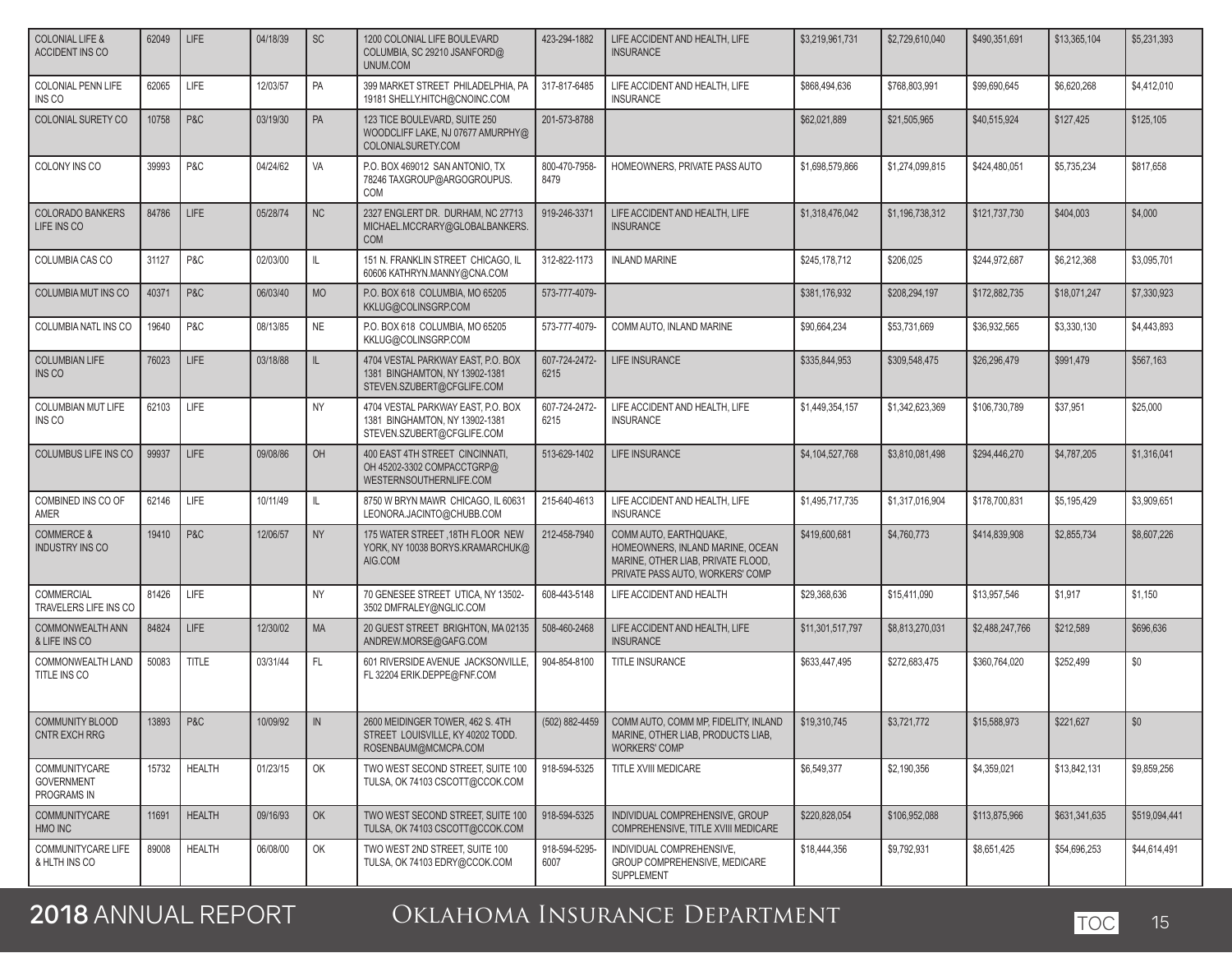| <b>COMPANION LIFE</b><br>INS CO                   | 77828 | <b>LIFE</b>   | 06/29/70 | SC           | P O BOX 100102 COLUMBIA, SC 29202<br>DIANE.FISCHER@COMPANIONGROUP.<br><b>COM</b>                                | 803-264-5070          | LIFE ACCIDENT AND HEALTH, LIFE<br><b>INSURANCE</b>                                                                               | \$373,570,771    | \$161,140,423    | \$212,430,348    | \$13.091.095  | \$10,339,915  |
|---------------------------------------------------|-------|---------------|----------|--------------|-----------------------------------------------------------------------------------------------------------------|-----------------------|----------------------------------------------------------------------------------------------------------------------------------|------------------|------------------|------------------|---------------|---------------|
| COMPBENEFITS INS CO                               | 60984 | <b>HEALTH</b> | 05/13/59 | <b>TX</b>    | P.O. BOX 740036 LOUISVILLE, KY 40201-<br>7436 DOIINQUIRIES@HUMANA.COM                                           | 502-580-3092          | VISION ONLY, DENTAL ONLY, OTHER                                                                                                  | \$38,912,561     | \$9,153,887      | \$29,758,674     | \$40,346      | \$61.755      |
| <b>COMPSOURCE MUT</b><br>INS CO                   | 36188 | P&C           | 07/01/33 | OK           | P.O. BOX 53505 OKLAHOMA<br>CITY, OK 73152-3505 SHARDIN@<br>COMPSOURCEMUTUAL.COM                                 | 405-962-3819-         | HOMEOWNERS, INLAND MARINE, OCEAN<br>MARINE, OTHER LIAB, PRIVATE PASS AUTO                                                        | \$1,819,390,866  | \$1.271.495.013  | \$547,895,853    | \$202,126,376 | \$145,189,707 |
| CONNECTICUT GEN<br>LIFE INS CO                    | 62308 | LIFE          |          | CT           | TWO LIBERTY PLACE, 1601 CHESTNUT<br>STREET, TL14A PHILADELPHIA, PA<br>19192-2362 STAT.REGULATORY2@<br>CIGNA.COM | 215-761-6810          | LIFE ACCIDENT AND HEALTH, LIFE<br><b>INSURANCE</b>                                                                               | \$18,137,205,237 | \$13,724,976,407 | \$4,412,228,830  | \$3,089,132   | \$2,750,757   |
| <b>CONSTITUTION LIFE</b><br>INS CO                | 62359 | LIFE          | 06/11/29 | <b>TX</b>    | 1064 GREENWOOD BLVD, STE 260 LAKE<br>MARY, FL 32746 RCANNONE@NSRE.COM                                           | 407-547-3336          | LIFE ACCIDENT AND HEALTH, LIFE<br><b>INSURANCE</b>                                                                               | \$412,714,574    | \$377.572.296    | \$35,142,278     | \$1,212,985   | \$1,184,390   |
| <b>CONSUMERS LIFE</b><br>INS CO                   | 62375 | LIFE          | 10/03/55 | OH           | 2060 EAST NINTH STREET CLEVELAND,<br>OH 44115-1355 SHARON.MATONIS@<br>MEDMUTUAL.COM                             | 216-687-6049          |                                                                                                                                  | \$44,942,863     | \$17,303,192     | \$27,639,671     | \$0           | \$0           |
| <b>CONTINENTAL AMER</b><br>INS CO                 | 71730 | <b>LIFE</b>   | 11/25/68 | <b>NE</b>    | POST OFFICE BOX 427 COLUMBIA, SC<br>29202 BRINALDI@AFLAC.COM                                                    | 706-763-5218          | LIFE ACCIDENT AND HEALTH, LIFE<br><b>INSURANCE</b>                                                                               | \$673,270,901    | \$519,905,883    | \$153,365,018    | \$4,441,809   | \$1,834,723   |
| CONTINENTAL CAS CO                                | 20443 | P&C           |          | IL           | 151 N. FRANKLIN STREET CHICAGO, IL<br>60606 KATHRYN.MANNY@CNA.COM                                               | 312-822-1173          |                                                                                                                                  | \$43,528,312,472 | \$32,802,096,423 | \$10,726,216,049 | \$105,832,325 | \$65,862,541  |
| <b>CONTINENTAL GEN</b><br>INS CO                  | 71404 | LIFE          | 05/24/61 | <b>TX</b>    | 11001 LAKELINE BOULEVARD SUITE 120<br>AUSTIN, TX 78717 JESSE.NAVARRETE@<br>CONTINENTAL-INS.COM                  | 512-969-2812          | LIFE ACCIDENT AND HEALTH. LIFE<br><b>INSURANCE</b>                                                                               | \$1,385,774,436  | \$1.311.082.719  | \$74,691,717     | \$3,878,541   | \$2,467,486   |
| CONTINENTAL IND CO                                | 28258 | P&C           | 12/09/86 | IA           | P.O. BOX 3646 OMAHA, NE 68103-0646<br>RSTAFFORD@AUW.COM                                                         | 402-827-3424-<br>4094 | COMM AUTO, COMM MP, FIDELITY, INLAND<br>MARINE, OTHER LIAB, PRODUCTS LIAB,<br><b>WORKERS' COMP</b>                               | \$227.622.380    | \$112,430,154    | \$115,192,226    | \$1,869,169   | \$1,089,686   |
| CONTINENTAL INS CO                                | 35289 | P&C           |          | PA           | 151 N. FRANKLIN STREET CHICAGO, IL<br>60606 KATHRYN.MANNY@CNA.COM                                               | 312-822-1173          | OTHER LIAB, PRODUCTS LIAB                                                                                                        | \$1,775,736,312  | \$217,678,918    | \$1,558,057,394  | \$24,293,370  | \$5,046,304   |
| CONTINENTAL LIFE INS<br>CO BRENTWOOD              | 68500 | LIFE          | 12/05/83 | TN           | 800 CRESCENT CENTRE DRIVE,<br>SUITE 200 FRANKLIN, TN 37067<br>STATUTORYREPORTING@AETNA.COM                      | 630-737-2165          | LIFE ACCIDENT AND HEALTH, LIFE<br><b>INSURANCE</b>                                                                               | \$345,630,911    | \$151,240,997    | \$194,389,913    | \$2,978,178   | \$1,741,477   |
| CONTINENTAL<br><b>WESTERN INS CO</b>              | 10804 | P&C           | 07/01/07 | IA           | PO BOX 9190 DES MOINES, IA 50306-<br>9190 BBRAUDJR@WRBERKLEY.COM                                                | 515-473-3000          |                                                                                                                                  | \$214,820,951    | \$120,945,308    | \$93,875,643     | \$3,379,042   | \$648,192     |
| <b>CONTRACTORS</b><br><b>BONDING &amp; INS CO</b> | 37206 | P&C           | 09/24/79 | IL           | 9025 N. LINDBERGH DRIVE PEORIA, IL<br>61615 TODD.BRYANT@RLICORP.COM                                             | 309-692-1000-<br>5468 | COMM AUTO, COMM MP, FARMOWNERS,<br>FIRE, OTHER LIAB, PRODUCTS LIAB                                                               | \$211,775,469    | \$96,875,596     | \$114,899,873    | \$86,673      | \$0           |
| <b>COREPOINTE INS CO</b>                          | 10499 | P&C           | 12/29/64 | DE           | 401 SOUTH OLD WOODWARD AVENUE,<br>SUITE 300 BIRMINGHAM, MI 48009<br>BARRY.MOSES@AMTRUSTGROUP.COM                | 216-328-6216          | BURGLARY & THEFT, COMM AUTO, COMM<br>MP, FIDELITY, FIRE, INLAND MARINE,<br>OTHER LIAB, PRODUCTS LIAB, PROP A&H,<br><b>SURETY</b> | \$37,853,448     | \$24,435,312     | \$13,418,136     | \$172         | \$34,659      |
| <b>CORNERSTONE NATL</b><br>INS CO                 | 10783 | P&C           | 03/06/97 | MO           | P.O. BOX 6040 COLUMBIA,<br>MO 65205-6040 AMESM@<br>CORNERSTONENATIONAL.COM                                      | 573-817-2481-<br>299  | OTHER LIAB                                                                                                                       | \$25,204,271     | \$17,632,806     | \$7,571,465      | \$5,087,388   | \$3,052,596   |
| COUNTRY CAS INS CO                                | 20982 | P & C         | 01/23/64 | $\mathbb{L}$ | P.O. BOX 2100 BLOOMINGTON, IL<br>61702-2100 STEPHANIE.GILLAM@<br>COUNTRYFINANCIAL.COM                           | 309-821-5532          |                                                                                                                                  | \$86,458,101     | \$16,788,804     | \$69,669,297     | \$259,412     | \$258,245     |
| <b>COUNTRY INVESTORS</b><br>LIFE ASSUR CO         | 94218 | LIFE          | 10/13/81 | L            | P.O. BOX 2000 BLOOMINGTON, IL<br>61702-2000 STEPHANIE.GILLAM@<br>COUNTRYFINANCIAL.COM                           | 309-821-5532          | LIFE INSURANCE                                                                                                                   | \$299,229,798    | \$106,147,013    | \$193,082,785    | \$324,601     | \$220,000     |
| COUNTRY LIFE INS CO                               | 62553 | LIFE          | 11/24/28 | IL           | P.O. BOX 2000 BLOOMINGTON. IL<br>61702-2000 STEPHANIE.GILLAM@<br>COUNTRYFINANCIAL.COM                           | 309-821-5532          | LIFE ACCIDENT AND HEALTH. LIFE<br><b>INSURANCE</b>                                                                               | \$9,459,614,682  | \$8,274,285,586  | \$1,185,329,095  | \$3,945,761   | \$1,354,732   |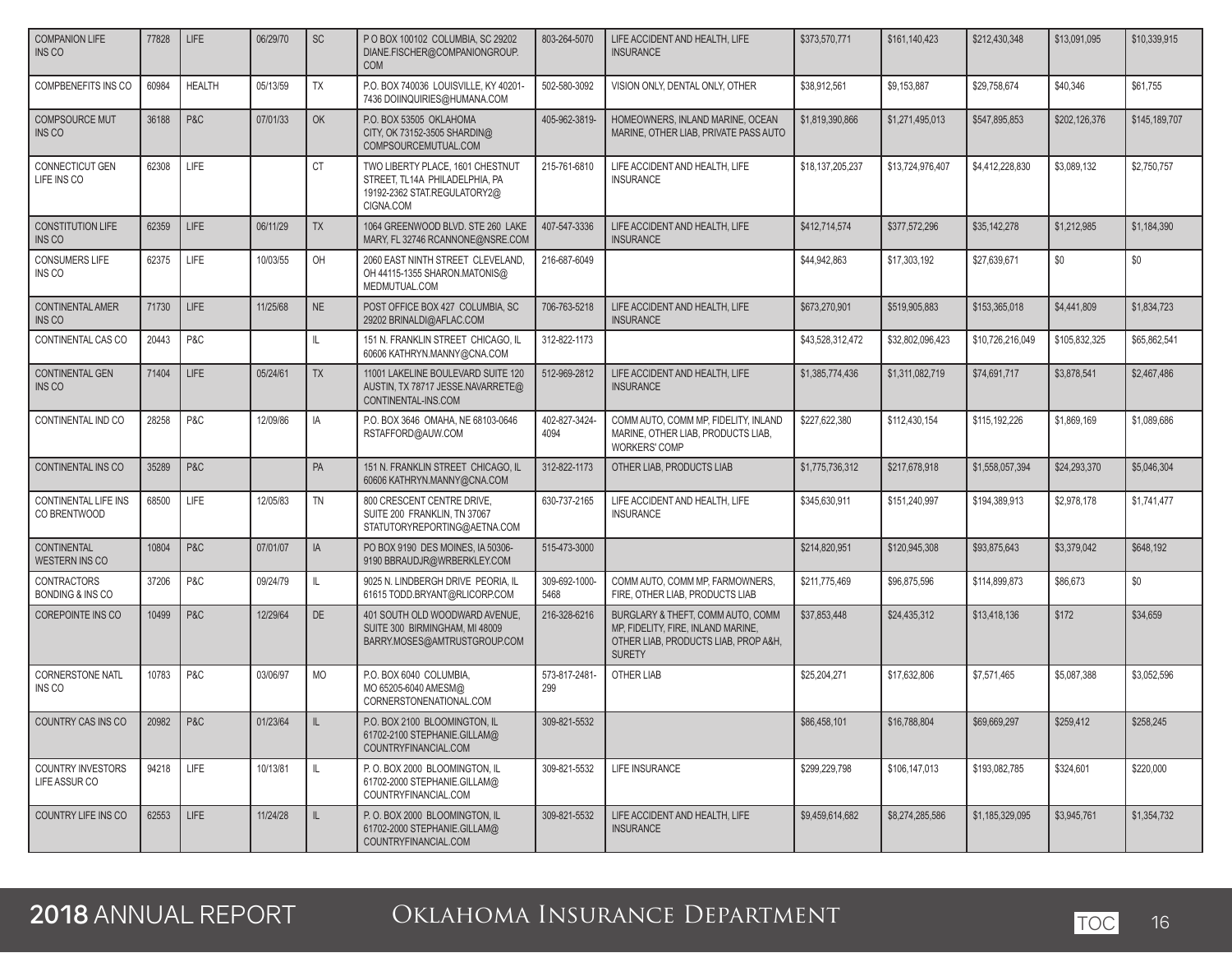| COUNTRY MUT INS CO                               | 20990 | P&C           | 10/26/25 | IL.          | P.O. BOX 2100 BLOOMINGTON, IL<br>61702-2100 STEPHANIE.GILLAM@<br>COUNTRYFINANCIAL.COM  | 309-821-5532  |                                                                                                                                                                                                                                                        | \$4,850,204,316  | \$2,282,644,569  | \$2,567,559,747 | \$16,871,287  | \$7,331,567  |
|--------------------------------------------------|-------|---------------|----------|--------------|----------------------------------------------------------------------------------------|---------------|--------------------------------------------------------------------------------------------------------------------------------------------------------------------------------------------------------------------------------------------------------|------------------|------------------|-----------------|---------------|--------------|
| COUNTRY PREF INS CO                              | 21008 | P&C           | 05/19/53 | IL.          | P.O. BOX 2100 BLOOMINGTON. IL<br>61702-2100 STEPHANIE.GILLAM@<br>COUNTRYFINANCIAL.COM  | 309-821-5532  | COMM AUTO, COMM MP, FARMOWNERS,<br>FIRE, HOMEOWNERS, INLAND MARINE,<br>OTHER LIAB. PRIVATE PASS AUTO.<br>PRODUCTS LIAB                                                                                                                                 | \$264,231,918    | \$190,233,716    | \$73,998,202    | \$9,930,620   | \$5,768,689  |
| COURTESY INS CO                                  | 26492 | P&C           | 12/21/87 | FL.          | 500 JIM MORAN BOULEVARD<br>DEERFIELD BEACH, FL 33442<br>STEPHANIE.LIDDY@JMFAMILY.COM   | 954-420-3451  | BURGLARY & THEFT, COMM AUTO, COMM<br>MP, EARTHQUAKE, FIRE, INLAND MARINE,<br>OTHER LIAB, PRODUCTS LIAB, SURETY                                                                                                                                         | \$906.618.262    | \$504.948.463    | \$401,669,799   | \$321,555     | \$993,955    |
| <b>COVENTRY HLTH &amp; LIFE</b><br><b>INS CO</b> | 81973 | <b>HEALTH</b> | 04/24/68 | <b>MO</b>    | 6720B ROCKLEDGE DRIVE.<br>SUITE 700 BETHESDA, MD 20817<br>STATUTORYREPORTING@AETNA.COM | 717-671-2474  | INDIVIDUAL COMPREHENSIVE, GROUP<br>COMPREHENSIVE, TITLE XVIII MEDICARE                                                                                                                                                                                 | \$1,354,270,174  | \$245,878,258    | \$1,108,391,916 | \$33,689,928  | \$27,767,387 |
| CPA MUT INS CO OF<br>AMER RRG                    | 10164 | P&C           | 01/19/87 | VT           | 159 BANK ST FL 4 BURLINGTON,<br>VT 05401-0000 DAVE.TATLOCK@<br>STRATEGICRISKS.COM      | 802-861-3227- | COMM AUTO, COMM MP, FIDELITY,<br>INLAND MARINE, MP CROP, OTHER LIAB,<br>PRODUCTS LIAB, WORKERS' COMP                                                                                                                                                   | \$16,207,395     | \$10,341,592     | \$5,865,803     | \$61,561      | \$7,500      |
| <b>CRUM &amp; FORSTER</b><br><b>IND CO</b>       | 31348 | P&C           | 12/02/87 | <b>DE</b>    | 305 MADISON AVENUE MORRISTOWN,<br>NJ 07960 CFSTAT@CFINS.COM                            | 973-490-6887  | <b>BOILER &amp; MACHINERY, BURGLARY</b><br>& THEFT, COMM AUTO, COMM MP,<br>EARTHQUAKE, FIRE, INLAND MARINE,<br>OTHER LIAB, PRODUCTS LIAB, WORKERS'<br><b>COMP</b>                                                                                      | \$53,908,293     | \$36,387,379     | \$17,520,914    | \$3,022,455   | \$422,656    |
| <b>CRUM &amp; FORSTER</b><br>SPECIALTY INS CO    | 44520 | P&C           | 10/30/89 | DE           | 305 MADISON AVENUE MORRISTOWN,<br>NJ 07960 CFSTAT@CFINS.COM                            | 973-490-6887  | BOILER & MACHINERY, COMM AUTO, COMM<br>MP, EARTHQUAKE, FIRE, INLAND MARINE,<br>OTHER LIAB. PRODUCTS LIAB. WORKERS'<br>COMP                                                                                                                             | \$68,846,767     | \$18,541,783     | \$50,304,984    | \$2,289,113   | \$161,835    |
| <b>CSAA FIRE &amp; CAS</b><br>INS <sub>CO</sub>  | 10921 | P&C           | 10/10/97 | $\mathbb{N}$ | 3055 OAK ROAD WALNUT CREEK, CA<br>94597 ANDREA.HECHT@CSAA.COM                          | 925-279-4266  | <b>SURETY</b>                                                                                                                                                                                                                                          | \$116,566,846    | \$70,418,185     | \$46,148,661    | \$104.266.229 | \$41,546,743 |
| CSAA GEN INS CO                                  | 37770 | P&C           | 06/25/87 | $\mathbb N$  | 3055 OAK ROAD WALNUT CREEK, CA<br>94597 ANDREA.HECHT@CSAA.COM                          | 925-279-4266  | FIRE, OTHER LIAB                                                                                                                                                                                                                                       | \$361,796,110    | \$219.718.648    | \$142,077,462   | \$106,320,531 | \$53,514,543 |
| CSI LIFE INS CO                                  | 82880 | <b>LIFE</b>   | 11/21/73 | <b>NE</b>    | P.O. BOX 34888 OMAHA, NE 68134<br>KYOUNG@CSI-OMAHA.COM                                 | 402-997-8261  | <b>LIFE INSURANCE</b>                                                                                                                                                                                                                                  | \$23,790,955     | \$6,501,716      | \$17,289,240    | \$1,235       | \$10,048     |
| CUMIS INS SOCIETY INC                            | 10847 | P&C           | 05/25/60 | IA           | POST OFFICE BOX 1084 MADISON,<br>WI 53701 STATEREPORTING@<br>CUNAMUTUAL.COM            | 608-665-4525  | INLAND MARINE, MEDICAL PROF LIAB,<br>OTHER LIAB. PRODUCTS LIAB                                                                                                                                                                                         | \$2,002,754,986  | \$1,091,748,335  | \$911,006,651   | \$4,515,122   | \$2,641,497  |
| <b>DAKOTA TRUCK</b><br><b>UNDERWRITERS</b>       | 34924 | P&C           | 11/20/89 | <b>SD</b>    | PO BOX 89310 SIOUX FALLS, SD 57109-<br>9310 TED.BRANDNER@RASCOMPANIES.<br><b>COM</b>   | 605-361-5748- | BOILER & MACHINERY, EARTHQUAKE,<br>FIRE, OTHER LIAB, PRIVATE FLOOD                                                                                                                                                                                     | \$125,404,268    | \$77,062,024     | \$48,342,244    | \$14,511      | \$3,368      |
| DEALERS ASSUR CO                                 | 16705 | P&C           | 08/02/35 | OH           | 240 NORTH FIFTH STREET, SUITE<br>350 COLUMBUS, OH 43215 LTOY@<br>DEALERSASSURANCE.COM  | 800-282-8913  | AIRCRAFT, ALLIED LINES, BOILER &<br>MACHINERY, BURGLARY & THEFT, COMM<br>AUTO, COMM MP, CREDIT, EARTHQUAKE,<br>FARMOWNERS, FIDELITY, FIRE, INLAND<br>MARINE, MP CROP, OTHER LIAB, PRIVATE<br>CROP, PROP A&H, SURETY, WARRANTY,<br><b>WORKERS' COMP</b> | \$117,061,335    | \$49,802,198     | \$67,259,137    | \$417,400     | \$233,683    |
| <b>DEARBORN NATL LIFE</b><br>INS CO              | 71129 | LIFE          | 08/23/66 | $\mathbb{L}$ | 701 EAST 22ND STREET LOMBARD,<br>IL 60148 KENNETH_KAPST@<br>DEARBORNNATIONAL.COM       | 630-458-2248- | LIFE ACCIDENT AND HEALTH, LIFE<br><b>INSURANCE</b>                                                                                                                                                                                                     | \$1,785,129,713  | \$1.310.870.535  | \$474,259,178   | \$19,829,344  | \$12,962,432 |
| DELAWARE AMER LIFE<br>INS CO                     | 62634 | LIFE          | 11/04/64 | DE           | 18210 CRANE NEST DRIVE, 3RD FLOOR<br>TAMPA, FL 33647 RSTEVENS@METLIFE.<br>COM          | 813-983-4100  | LIFE ACCIDENT AND HEALTH. LIFE<br><b>INSURANCE</b>                                                                                                                                                                                                     | \$120,215,118    | \$58,387,336     | \$61,827,782    | $-$1,250$     | \$101,516    |
| DELAWARE LIFE INS CO                             | 79065 | LIFE          | 01/12/70 | DE           | 1601 TRAPELO ROAD, SUITE 30<br>WALTHAM, MA 02451 LYNN.KELLEY@<br>DELAWARELIFE.COM      | 781-790-8689  | LIFE INSURANCE                                                                                                                                                                                                                                         | \$37,207,349,589 | \$35.743.959.626 | \$1,463,389,963 | \$10,614      | \$895,763    |
| DELTA DENTAL OF OK                               | 53937 | <b>HEALTH</b> | 09/14/73 | OK           | P.O. BOX 54709 OKLAHOMA CITY, OK<br>73154 CDAVIS@DELTADENTALOK.ORG                     | 405-607-4743  | <b>DENTAL ONLY</b>                                                                                                                                                                                                                                     | \$67,864,263     | \$14,505,070     | \$53,359,193    | \$154,923,877 | \$0          |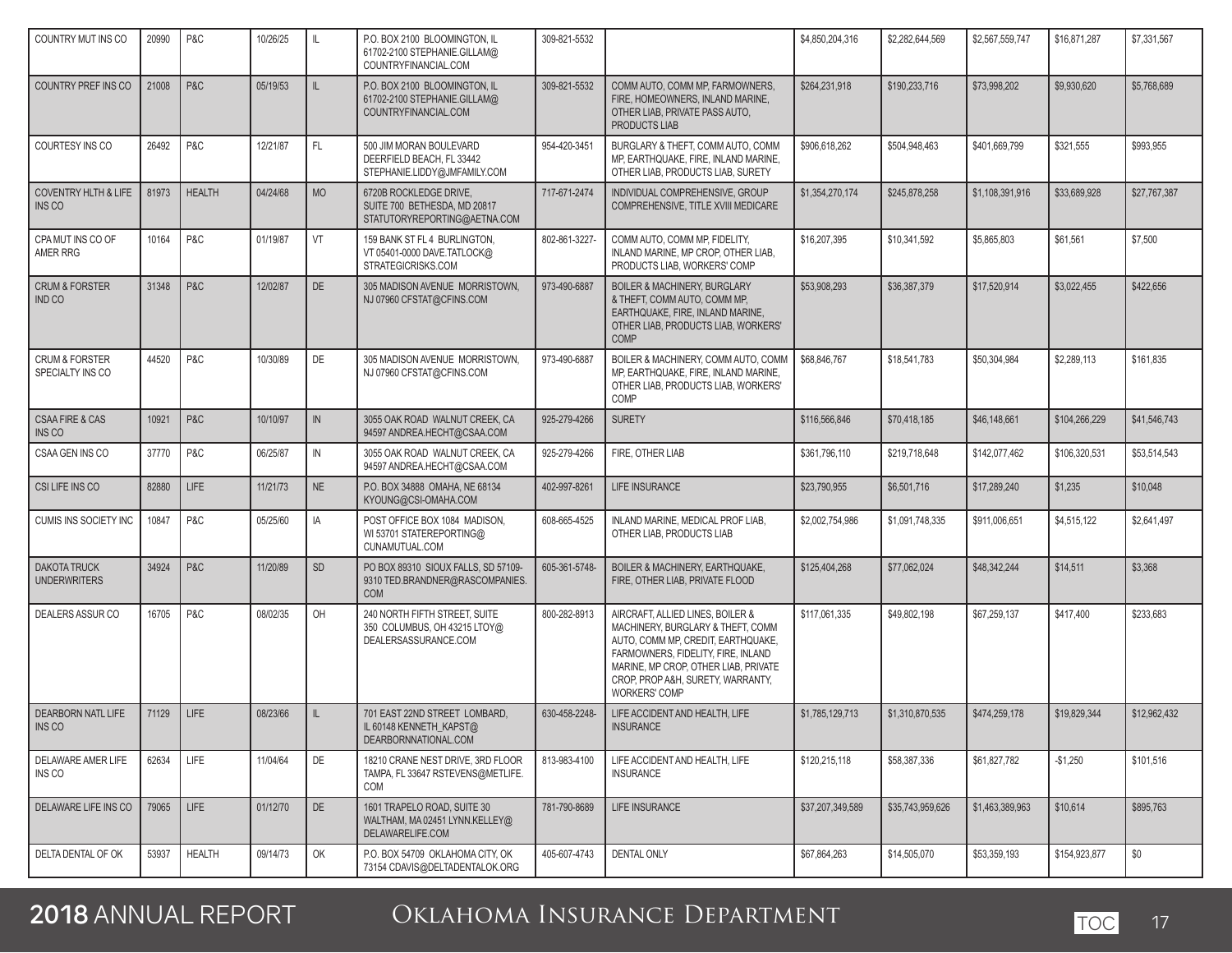| DENTEGRA INS CO                           | 73474 | <b>HEALTH</b> | 07/27/66 | DE        | ONE DELTA DRIVE MECHANICSBURG,<br>PA 17055 JKETELSLEGER@DELTA.ORG                                | 717-506-8716-          | <b>DENTAL ONLY</b>                                                                                                                     | \$94,563,215    | \$44,726,789    | \$49,836,426    | \$1,649,080  | \$890.926   |
|-------------------------------------------|-------|---------------|----------|-----------|--------------------------------------------------------------------------------------------------|------------------------|----------------------------------------------------------------------------------------------------------------------------------------|-----------------|-----------------|-----------------|--------------|-------------|
| DEVELOPERS SURETY<br>& IND CO             | 12718 | P&C           | 10/10/36 | CA        | P.O. BOX 19725 IRVINE, CA 92623-9725<br>BARRY.MOSES@AMTRUSTGROUP.COM                             | 216-328-6216           | COMM MP, INLAND MARINE, OTHER LIAB,<br><b>WORKERS' COMP</b>                                                                            | \$620.666.671   | \$518,582,201   | \$102,084,471   | \$187,053    | \$32,000    |
| <b>DIAMOND STATE INS CO</b>               | 42048 | P&C           | 02/20/81 | IN        | 3 BALA PLZ, STE 300E BALA CYNWYD,<br>PA 19004-3406 ANNUALSTATEMENT@<br>GLOBAL-INDEMNITY.COM      | 610-664-1500           | BURGLARY & THEFT, COMM AUTO, COMM<br>MP, FIRE, HOMEOWNERS, INLAND MARINE,<br><b>OTHER LIAB</b>                                         | \$97,424,830    | \$58,893,774    | \$38,531,056    | \$133,811    | \$174,688   |
| DIRECT GEN LIFE<br>INS CO                 | 97705 | LIFE          | 11/17/82 | SC        | 1281 MURFREESBORO ROAD<br>NASHVILLE, TN 37217-2432<br>ANNUALSTATEMENTCONTACT@NGIC.<br><b>COM</b> | 212-380-9480           |                                                                                                                                        | \$32,975,813    | \$11,275,641    | \$21,700,172    | \$0          | \$0         |
| <b>DIRECTORS LIFE ASSUR</b><br>CO         | 73660 | <b>LIFE</b>   | 06/02/65 | OK        | PO BOX 20428 OKLAHOMA CITY, OK<br>73156 MARILYN@DIRECTORSLIFE.TV                                 | 405-842-1234           | LIFE INSURANCE                                                                                                                         | \$35,065,265    | \$32,900,799    | \$2,164,465     | \$3,096,774  | \$1,752,777 |
| DOCTORS CO AN<br><b>INTERINS EXCH</b>     | 34495 | P&C           | 04/15/76 | CA        | PO BOX 2900 NAPA, CA 94558<br>STATEFILINGTDC@THEDOCTORS.COM                                      | 707-226-0100-          | OTHER LIAB                                                                                                                             | \$4,409,204,161 | \$2,270,428,744 | \$2,138,775,417 | \$1,731,226  | \$570,549   |
| DSM USA INS CO INC                        | 67636 | <b>HEALTH</b> | 01/10/10 | <b>TX</b> | 465 MEDFORD STREET BOSTON, MA<br>02129 MICHAEL.KELLY@DENTAQUEST.<br><b>COM</b>                   | 617-886-1332-          |                                                                                                                                        | \$7,520,174     | \$1,010,357     | \$6,509,816     | \$0          | \$0         |
| <b>EASTGUARD INS CO</b>                   | 14702 | P&C           |          | PA        | PO BOX AH WILKES BARRE, PA 18703-<br>0020 DCLOUSE@GUARD.COM                                      | 570-825-9900-<br>3071  | ALLIED LINES, COMM MP, OTHER LIAB                                                                                                      | \$180,591,776   | \$128,459,791   | \$52,131,985    | \$224,006    | \$435       |
| <b>ECONOMY FIRE &amp;</b><br>CAS CO       | 22926 | P&C           | 01/30/35 | IL.       | PO BOX 350, 700 QUAKER LANE<br>WARWICK, RI 02887-0350 KSWIFT@<br>METLIFE.COM                     | 800-638-4208           | INLAND MARINE, OCEAN MARINE                                                                                                            | \$511,899,027   | \$121,255,042   | \$390,643,985   | \$81,527     | \$47,202    |
| <b>ECONOMY PREMIER</b><br>ASSUR CO        | 40649 | P&C           | 12/15/80 | IL        | PO BOX 350, 700 QUAKER LANE<br>WARWICK, RI 02887-0350 KSWIFT@<br>METLIFE.COM                     | 800-638-4208           |                                                                                                                                        | \$80,875,213    | \$33,886,095    | \$46,989,118    | \$3,589,185  | \$1,822,716 |
| <b>EDUCATORS LIFE INS</b><br>CO OF AMER   | 62790 | <b>LIFE</b>   | 08/19/53 | IL.       | #1 HORACE MANN PLAZA SPRINGFIELD.<br>IL 62715 KIMBERLY.JOHNSON@<br>HORACEMANN.COM                | 217-788-8538           |                                                                                                                                        | \$494,179,800   | \$18,205,610    | \$475,974,190   | \$0          | \$0         |
| ELCO MUT LIFE & ANN                       | 84174 | LIFE          | 03/15/46 | IL.       | 916 SHERWOOD DRIVE LAKE BLUFF,<br>IL 60044-2285 PONNI.NAINAR@<br>ELCOMUTUAL.COM                  | 847-295-6000           | <b>LIFE INSURANCE</b>                                                                                                                  | \$763,141,322   | \$704,593,488   | \$58,547,834    | \$123,780    | \$451,272   |
| ELECTRIC INS CO                           | 21261 | P&C           | 04/21/66 | <b>MA</b> | 75 SAM FONZO DRIVE BEVERLY,<br>MA 01915-1000 COLLEEN.PEPIN@<br>ELECTRICINSURANCE.COM             | 978-524-5926           | EARTHQUAKE, FIRE, HOMEOWNERS,<br>INLAND MARINE, OCEAN MARINE, OTHER<br>LIAB, PRIVATE PASS AUTO                                         | \$1,424,054,016 | \$932.585.495   | \$491,468,521   | \$1,060,007  | \$499.644   |
| EMC NATL LIFE CO                          | 62928 | <b>LIFE</b>   | 08/01/62 | IA        | PO BOX 9202 DES MOINES, IA 50306-<br>9202 SSTRUTHERS@EMCNL.COM                                   | 515-237-2120           | LIFE ACCIDENT AND HEALTH, LIFE<br><b>INSURANCE</b>                                                                                     | \$954,780,226   | \$849,204,155   | \$105,576,072   | \$1,331,891  | \$747,060   |
| <b>EMCASCO INS CO</b>                     | 21407 | P&C           | 12/09/58 | <b>IA</b> | P.O. BOX 712 DES MOINES, IA 50306-<br>0712 LARRY.G.HAMLING@EMCINS.COM                            | 515-345-2420           | COMM AUTO, FIRE, INLAND MARINE,<br>OTHER LIAB                                                                                          | \$510,949,650   | \$354,424,108   | \$156,525,542   | \$17,231,880 | \$6,838,513 |
| <b>EMPIRE FIRE &amp; MARINE</b><br>INS CO | 21326 | P&C           | 03/16/54 | <b>NE</b> | 1299 ZURICH WAY, 5TH FLOOR<br>SCHAUMBURG, IL 60196-1056 COLLEEN.<br>ZITT@ZURICHNA.COM            | 847-413-5048           | <b>INLAND MARINE</b>                                                                                                                   | \$50,927,796    | \$11,510,872    | \$39,416,925    | \$1,473,819  | \$341,890   |
| <b>EMPIRE IND INS CO</b>                  | 21334 | P&C           | 06/28/57 | OK        | 1299 ZURICH WAY, 5TH FLOOR<br>SCHAUMBURG, IL 60196-1056 COLLEEN.<br>ZITT@ZURICHNA.COM            | 847-413-5048           | COMM AUTO, FIRE, INLAND MARINE,<br>OTHER LIAB                                                                                          | \$61,677,510    | \$9,315,783     | \$52,361,728    | \$862,907    | \$122,441   |
| EMPLOYERS ASSUR CO                        | 25402 | P&C           | 11/14/79 | FL.       | 10375 PROFESSIONAL CIRCLE RENO.<br>NV 89521-4802 CCARBONAR@<br>EMPLOYERS.COM                     | 775-327-2410           |                                                                                                                                        | \$484.803.550   | \$295,155,228   | \$189,648,322   | \$1,218,264  | \$462,786   |
| <b>EMPLOYERS INS OF</b><br>WAUSAU         | 21458 | P&C           | 08/21/11 | WI        | 175 BERKELEY STREET BOSTON, MA<br>02116 STATUTORY.COMPLIANCE@<br>LIBERTYMUTUAL.COM               | 617-357-9500<br>X41177 | BOILER & MACHINERY, COMM AUTO, COMM<br>MP, EARTHQUAKE, FIRE, HOMEOWNERS,<br>INLAND MARINE, OTHER LIAB, PRODUCTS<br>LIAB, WORKERS' COMP | \$6,056,430,890 | \$4,534,915,967 | \$1,521,514,923 | \$2,593,647  | \$765,317   |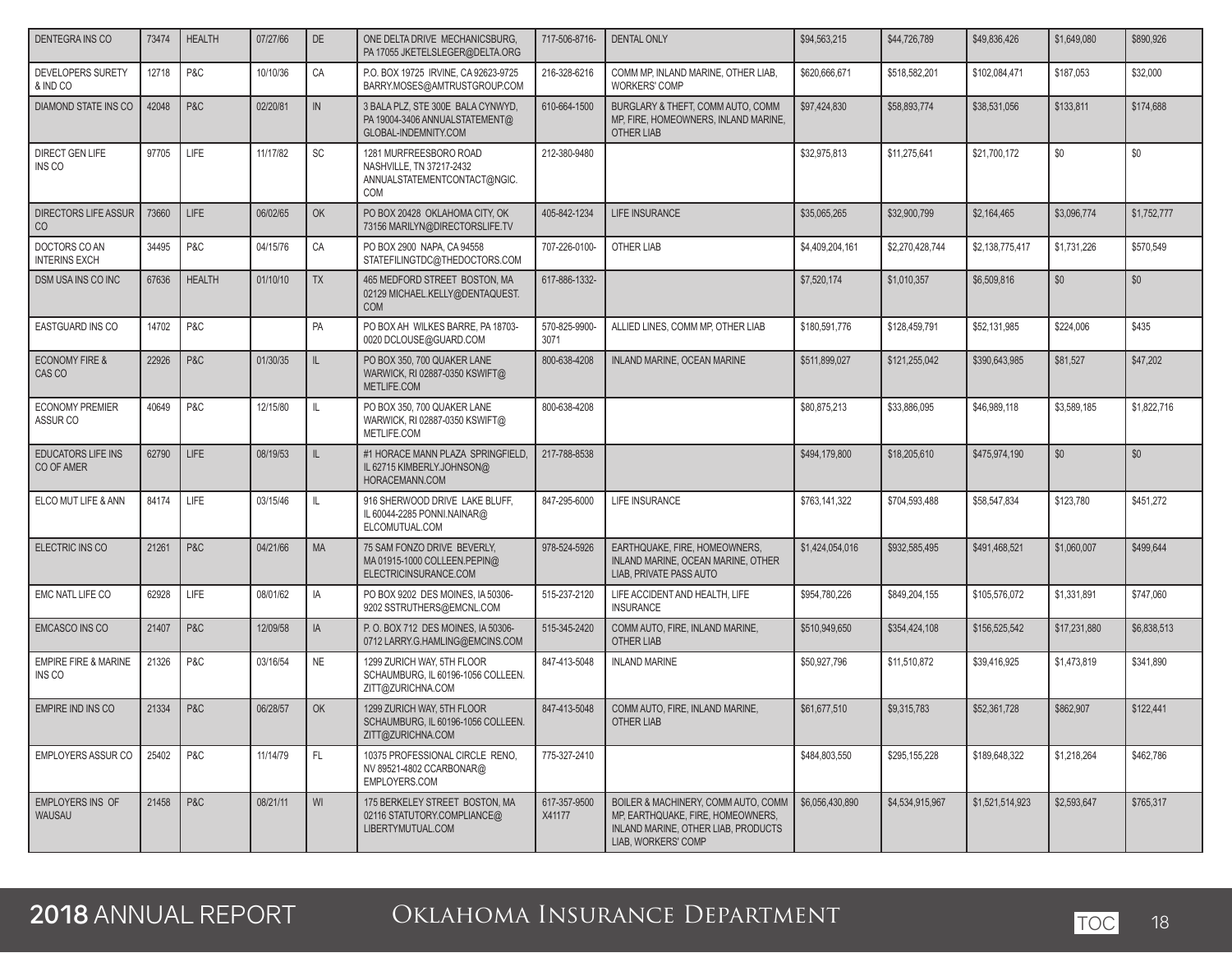| <b>EMPLOYERS MUT</b><br>CAS CO            | 21415 | P&C          | 04/24/11 | IA         | P. O. BOX 712 DES MOINES, IA 50306-<br>0712 LARRY.G.HAMLING@EMCINS.COM                                 | 515-345-2420  | BOILER & MACHINERY, BURGLARY<br>& THEFT, COMM AUTO, COMM MP,<br>EARTHQUAKE, FIDELITY, FIRE,<br>HOMEOWNERS, INLAND MARINE, OTHER<br>LIAB, PRODUCTS LIAB, WORKERS' COMP                                     | \$3,404,387,930  | \$1,967,775,567  | \$1.436.612.363 | \$20,106,889 | \$15,389,657 |
|-------------------------------------------|-------|--------------|----------|------------|--------------------------------------------------------------------------------------------------------|---------------|-----------------------------------------------------------------------------------------------------------------------------------------------------------------------------------------------------------|------------------|------------------|-----------------|--------------|--------------|
| <b>EMPLOYERS REASSUR</b><br><b>CORP</b>   | 68276 | <b>LIFE</b>  | 08/20/86 | KS         | P.O. BOX 2981 MISSION, KS 66201-1391<br>CHARLENE.BUENGER@GE.COM                                        | 913-982-3726- |                                                                                                                                                                                                           | \$14,815,843,931 | \$13,999,347,611 | \$816,496,319   | \$0          | \$0          |
| ENCOMPASS IND CO                          | 15130 | P&C          | 01/25/84 | IL         | 3075 SANDERS ROAD, SUITE H1E<br>NORTHBROOK, IL 60062-7127 ALOP5@<br>ALLSTATE.COM                       | 847-402-6704  | OTHER LIAB, PRODUCTS LIAB, SURETY,<br><b>WORKERS' COMP</b>                                                                                                                                                | \$27,875,063     | \$2,047,433      | \$25,827,630    | \$9,254      | $-$226$      |
| <b>ENCOMPASS INS CO</b><br>OF AMER        | 10071 | P&C          | 09/12/94 | L          | 3075 SANDERS ROAD, SUITE H1E<br>NORTHBROOK, IL 60062-7127 ALOP5@<br>ALLSTATE.COM                       | 847-402-6704  |                                                                                                                                                                                                           | \$20,154,167     | \$336,307        | \$19,817,860    | \$7,896      | \$54         |
| <b>ENDURANCE AMER</b><br>INS CO           | 10641 | P&C          | 03/21/96 | DE         | 4 MANHATTANVILLE ROAD PURCHASE.<br>NY 10577 FMARSALA@SOMPO-INTL.COM                                    | 914-468-8602  |                                                                                                                                                                                                           | \$1,794,669,360  | \$1,367,782,186  | \$426,887,174   | \$5,478,347  | \$423,535    |
| <b>ENDURANCE AMER</b><br>SPECIALTY INS CO | 41718 | P&C          | 09/09/82 | DE         | 4 MANHATTANVILLE ROAD PURCHASE,<br>NY 10577 FMARSALA@SOMPO-INTL.COM                                    | 914-468-8602  |                                                                                                                                                                                                           | \$453,713,363    | \$353,739,355    | \$99,974,008    | \$7,970,973  | \$29,769,702 |
| <b>ENDURANCE ASSUR</b><br>CORP            | 11551 | P&C          | 09/05/02 | DE         | 4 MANHATTANVILLE ROAD PURCHASE,<br>NY 10577 FMARSALA@SOMPO-INTL.COM                                    | 914-468-8602  | <b>INLAND MARINE</b>                                                                                                                                                                                      | \$2,059,015,303  | \$1,167,537,093  | \$891,478,210   | \$245,188    | \$0          |
| <b>ENTERPRISE LIFE</b><br>INS CO          | 89087 | LIFE         | 05/24/78 | <b>TX</b>  | 300 BURNETT STREET, SUITE 200 801<br>CHERRY ST FORT WORTH. TX 76102-<br>2734 JACOBSB@USHEALTHGROUP.COM | 817-878-3628  |                                                                                                                                                                                                           | \$47,851,764     | \$18,253,256     | \$29,598,508    | \$0          | \$0          |
| ENTITLE INS CO                            | 51632 | <b>TITLE</b> | 04/07/78 | OH         | 3 SUMMIT PARK DRIVE, SUITE<br>525 INDEPENDENCE, OH 44131<br>TNORVAISA@ENTITLEINS.COM                   | 216-524-3400  |                                                                                                                                                                                                           | \$12,018,017     | \$6,667,087      | \$5,350,930     | \$0          | \$0          |
| EPIC LIFE INS CO                          | 64149 | LIFE         | 08/30/84 | WI         | PO BOX 14196 MADISON, WI 53708-0196<br>OCI@WPSIC.COM                                                   | 608-977-6602  |                                                                                                                                                                                                           | \$33,417,552     | \$17,487,889     | \$15,929,663    | \$0          | \$0          |
| <b>EQUITABLE LIFE &amp; CAS</b><br>INS CO | 62952 | LIFE         | 06/06/35 | UT         | P.O. BOX 2460 SALT LAKE CITY, UT<br>84110-2460 JENNIFER.DIXON@EQUILIFE.<br>COM                         | 317-814-8155  | LIFE ACCIDENT AND HEALTH, LIFE<br><b>INSURANCE</b>                                                                                                                                                        | \$351.555.612    | \$308,298,964    | \$43,256,648    | \$9,231,267  | \$8,801,718  |
| <b>EQUITRUST LIFE INS CO</b>              | 62510 | <b>LIFE</b>  | 06/03/66 | IL         | 7100 WESTOWN PARKWAY, SUITE 200<br>WEST DES MOINES, IA 50266 MICHAEL<br>GLEESON@EQUITRUST.COM          | 312-702-3316  | LIFE INSURANCE                                                                                                                                                                                            | \$18,168,731,658 | \$17,295,991,269 | \$872,740,389   | \$420,017    | \$606,258    |
| EQUITY INS CO                             | 28746 | P&C          | 01/01/65 | <b>TX</b>  | 4315 LAKE SHORE DR STE J WACO, TX<br>76710-1970 SHARBOUR@HOMESTATE.<br><b>NET</b>                      | 254-751-8690  | EARTHQUAKE, FIRE, HOMEOWNERS,<br><b>OTHER LIAB</b>                                                                                                                                                        | \$86,077,145     | \$55,651,270     | \$30,425,875    | \$38,087,573 | \$25,407,758 |
| <b>ESSENTIA INS CO</b>                    | 37915 | P&C          | 04/27/79 | <b>MO</b>  | TEN PARKWAY NORTH DEERFIELD,<br>IL 60015 LEGALREGULATORY@<br>MARKELCORP.COM                            | 847-572-6387  | HOMEOWNERS, INLAND MARINE, OTHER<br><b>LIAB</b>                                                                                                                                                           | \$81,761,952     | \$50,665,603     | \$31,096,349    | \$3,957,967  | \$1,172,855  |
| <b>ESURANCE INS CO</b>                    | 25712 | P&C          | 12/01/33 | WI         | 650 DAVIS STREET SAN FRANCISCO, CA<br>94111-1904 PBLICK@ESURANCE.COM                                   | 415-875-4516  | BOILER & MACHINERY, COMM AUTO, COMM<br>MP, FARMOWNERS, FIDELITY, FIRE, INLAND<br>MARINE, OTHER LIAB, PRODUCTS LIAB,<br><b>WORKERS' COMP</b>                                                               | \$191.541.098    | \$26,330,361     | \$165,210,737   | \$3,798,831  | \$1,862,976  |
| ESURANCE PROP & CAS 30210 P&C<br>INS CO   |       |              | 10/22/87 | $\vert$ WI | 650 DAVIS STREET SAN FRANCISCO, CA   415-875-4516<br>94111-1904 PBLICK@ESURANCE.COM                    |               | BOILER & MACHINERY, COMM AUTO, COMM   \$115,191,696<br>MP, EARTHQUAKE, FEDERAL FLOOD, FIRE,<br>HOMEOWNERS, INLAND MARINE, OCEAN<br>MARINE, OTHER LIAB, PRIVATE PASS AUTO,<br>PRODUCTS LIAB. WORKERS' COMP |                  | \$72,364,131     | \$42,827,565    | \$12,171,047 | \$9,433,363  |
| <b>EULER HERMES N</b><br>AMER INS CO      | 20516 | P&C          |          | <b>MD</b>  | 800 RED BROOK BLVD OWINGS MILLS.<br>MD 21117 DAVID.IHLE@EULERHERMES.<br>COM                            | 410-753-0884  | <b>BOILER &amp; MACHINERY, BURGLARY</b><br>& THEFT, COMM AUTO, COMM MP,<br>EARTHQUAKE, FIDELITY, FIRE, OTHER LIAB.<br>PRODUCTS LIAB. WORKERS' COMP                                                        | \$445,629,516    | \$287,993,514    | \$157,636,002   | \$1,117,110  | \$733,946    |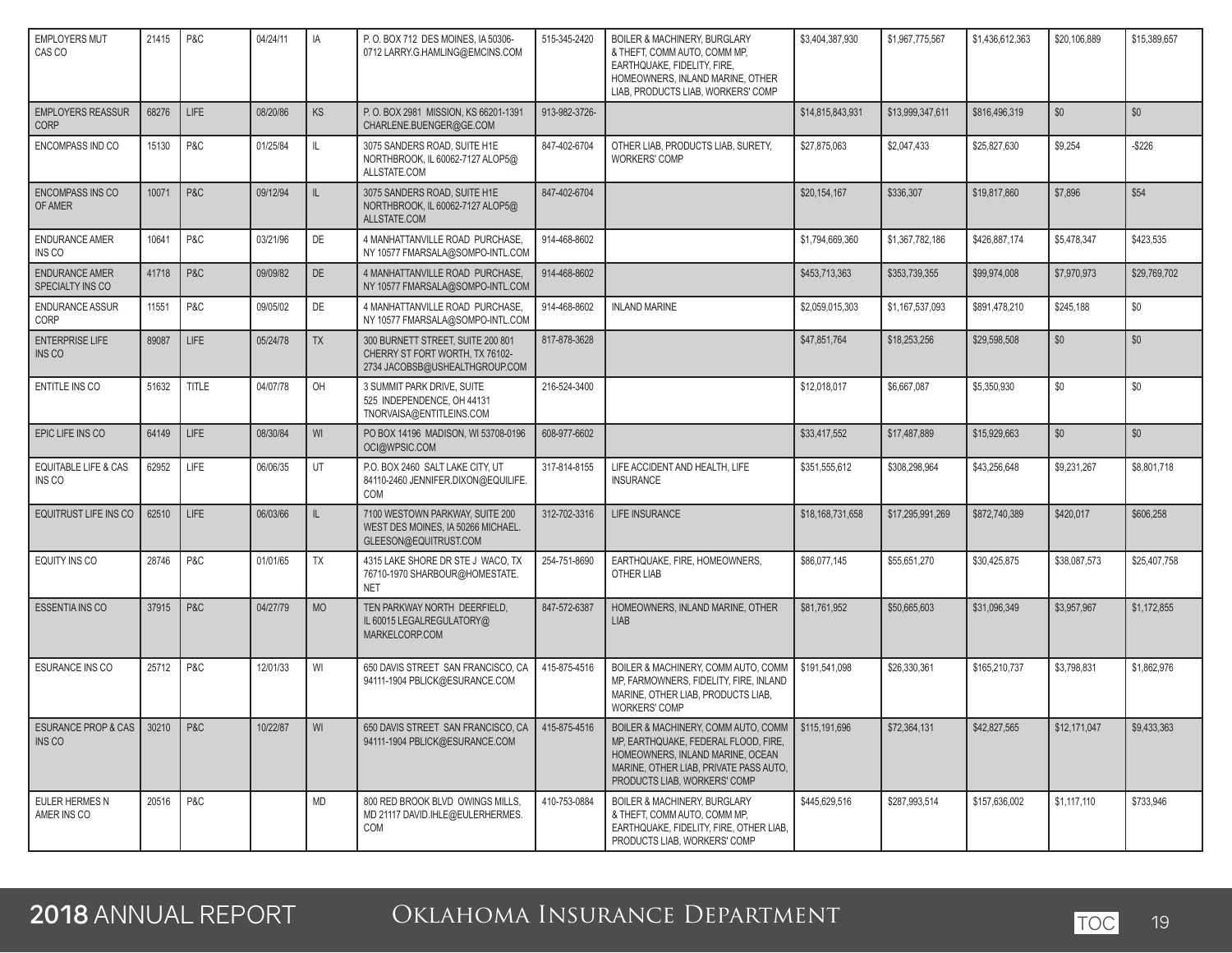| <b>EVANSTON INS CO</b>                               | 35378 | P&C         | 08/01/77 | IL             | TEN PARKWAY NORTH DEERFIELD,<br>IL 60015 LEGALREGULATORY@<br>MARKELCORP.COM                      | 847-572-6387          | BOILER & MACHINERY, COMM AUTO, COMM<br>MP. FIRE. OTHER LIAB. PRODUCTS LIAB                                                                | \$4,512,488,932  | \$3,136,845,180 | \$1,375,643,752  | \$17,564,858 | \$9,384,992   |
|------------------------------------------------------|-------|-------------|----------|----------------|--------------------------------------------------------------------------------------------------|-----------------------|-------------------------------------------------------------------------------------------------------------------------------------------|------------------|-----------------|------------------|--------------|---------------|
| EVERENCE ASSN INC                                    | 57991 | <b>FRAT</b> | 12/15/64 | IN             | P O BOX 483 GOSHEN, IN 46527 KERRI.<br>FISHER@EVERENCE.COM                                       | 574-533-9515-<br>3243 | FRAT ACCIDENT AND HEALTH, FRAT LIFE<br><b>INSURANCE</b>                                                                                   | \$439,375,324    | \$326,538,132   | \$112,837,191    | \$602,909    | \$452,254     |
| EVEREST IND INS CO                                   | 10851 | P&C         | 06/17/97 | <b>DE</b>      | P.O. BOX 830 LIBERTY CORNER,<br>NJ 07938-0830 MARGARET.HORN@<br>EVERESTRE.COM                    | 908-604-3253          | COMM MP, CREDIT, FIDELITY, OTHER LIAB                                                                                                     | \$212,530,341    | \$146,583,358   | \$65,946,983     | \$2,034,593  | \$1,524,169   |
| EVEREST NATL INS CO                                  | 10120 | P&C         | 11/12/85 | <b>DE</b>      | P.O. BOX 830 LIBERTY CORNER,<br>NJ 07938-0830 MARGARET.HORN@<br>EVERESTRE.COM                    | 908-604-3253          | COMM MP, CREDIT, FEDERAL FLOOD,<br>HOMEOWNERS, INLAND MARINE, OTHER<br>LIAB, PRIVATE PASS AUTO, PROP A&H,<br><b>SURETY</b>                | \$808,549,918    | \$652,544,180   | \$156,005,738    | \$7,118,634  | \$5,309,311   |
| <b>EVEREST REINS CO</b>                              | 26921 | P&C         | 06/13/73 | <b>DE</b>      | P.O. BOX 830 LIBERTY CORNER.<br>NJ 07938-0830 MARGARET.HORN@<br>EVERESTRE.COM                    | 908-604-3253          | <b>HOMEOWNERS</b>                                                                                                                         | \$9,486,063,346  | \$6.094.211.082 | \$3.391.852.264  | \$1,209,885  | \$1,215,039   |
| <b>EVERGREEN NATL</b><br>IND CO                      | 12750 | P&C         | 12/30/39 | OH             | 6140 PARKLAND BLVD, STE 321<br>MAYFIELD HEIGHTS, OH 44124<br>DCANZONE@EVERGREEN-NATIONAL.<br>COM | 440-229-3403          |                                                                                                                                           | \$48,088,025     | \$13,635,792    | \$34,452,233     | \$386,885    | \$39,137      |
| <b>EXECUTIVE RISK IND</b><br><b>INC</b>              | 35181 | P&C         | 09/23/77 | <b>DE</b>      | 202B HALL'S MILL ROAD WHITEHOUSE<br>STATION, NJ 08889 JOHN.TAYLOR4@<br>CHUBB.COM                 | 215-640-5259          |                                                                                                                                           | \$3.231.320.886  | \$1,741,672,448 | \$1,489,648,438  | \$304,510    | \$0           |
| <b>EXECUTIVE RISK</b><br>SPECIALTY INS CO            | 44792 | P&C         | 10/29/91 | <b>CT</b>      | 202B HALL'S MILL ROAD WHITEHOUSE<br>STATION, NJ 08889 JOHN.TAYLOR4@<br>CHUBB.COM                 | 215-640-5259          | INLAND MARINE, MEDICAL PROF LIAB,<br>OCEAN MARINE, OTHER LIAB                                                                             | \$288,738,677    | \$104,079,072   | \$184,659,605    | \$149,779    | \$0           |
| <b>FACTORY MUT INS CO</b>                            | 21482 | P&C         |          | R <sub>l</sub> | P.O. BOX 7500 JOHNSTON, RI 02919-0750<br>JEFFREY.BLACK@FMGLOBAL.COM                              | 401-415-1559          | BOILER & MACHINERY, COMM AUTO, COMM<br>MP, EARTHQUAKE, FIRE, OTHER LIAB,<br>PRIVATE FLOOD, PRODUCTS LIAB, SURETY,<br><b>WORKERS' COMP</b> | \$19,155,464,895 | \$6,653,687,891 | \$12,501,777,004 | \$23,495,025 | \$103,211,510 |
| <b>FAIR AMER INS &amp; REINS</b><br>CO               | 35157 | P&C         | 09/08/85 | <b>NY</b>      | ONE LIBERTY PLAZA, 165 BROADWAY<br>NEW YORK, NY 10006 STATEREG@<br>TRANSRE.COM                   | 212-365-2083          |                                                                                                                                           | \$211,322,932    | \$17,419,414    | \$193,903,518    | \$343,038    | \$375,000     |
| <b>FALLS LAKE NATL</b><br><b>INS CO</b>              | 31925 | P&C         | 02/06/74 | OH             | 6131 FALLS OF NEUSE RD., SUITE 306<br>RALEIGH, NC 27609 ACCOUNTING@<br><b>FALLSLAKEINS.COM</b>   | 919-882-3536          |                                                                                                                                           | \$321,911,210    | \$263,832,839   | \$58,078,371     | \$2,021      | \$43,668      |
| <b>FAMILY BENEFIT LIFE</b><br>INS CO                 | 70742 | LIFE        | 10/14/64 | MO             | 7633 E 63RD PL, STE 230 TULSA,<br>OK 74133-1246 JWOOD@<br>FIRSTTRINITYFINANCIAL.COM              | 918-249-2438          | <b>LIFE INSURANCE</b>                                                                                                                     | \$151,896,811    | \$144,293,336   | \$7,603,475      | \$3,803      | \$685         |
| <b>FAMILY HERITAGE LIFE</b><br><b>INS CO OF AMER</b> | 77968 | LIFE        | 08/22/89 | OH             | P.O. BOX 470608 CLEVELAND, OH 44147-<br>3529 ACCTDEPT@FAMILYHERITAGELIFE.<br><b>COM</b>          | 440-922-5200          | LIFE ACCIDENT AND HEALTH, LIFE<br><b>INSURANCE</b>                                                                                        | \$1,290,358,205  | \$1,190,035.284 | \$100.322.921    | \$4,101,755  | \$604,573     |
| FAMILY LIFE INS CO                                   | 63053 | <b>LIFE</b> | 06/01/49 | <b>TX</b>      | 10777 NORTHWEST FREEWAY<br>HOUSTON, TX 77092 CAROLYNPRATT@<br>MANHATTANLIFE.COM                  | 713-529-0045          | LIFE ACCIDENT AND HEALTH, LIFE<br><b>INSURANCE</b>                                                                                        | \$150,756,346    | \$119,653,197   | \$31,103,149     | \$394,732    | \$481,347     |
| <b>FAMILY SERV LIFE</b><br>INS CO                    | 74004 | LIFE        | 05/04/55 | TX             | 7 HANOVER SQUARE NEW YORK, NY<br>10004-4025 HAYDN_PADMORE@GLIC.<br><b>COM</b>                    | 212-598-8829          | LIFE INSURANCE                                                                                                                            | \$311,085,058    | \$278,667,970   | \$32,417,089     | \$340        | \$358,398     |
| FARM BUREAU LIFE<br>INS CO                           | 63088 | LIFE        | 10/30/44 | IA             | 5400 UNIVERSITY AVENUE WEST<br>DES MOINES, IA 50266-5997 TONY.<br>ALDRIDGE@FBLFINANCIAL.COM      | 515-225-5400          | LIFE ACCIDENT AND HEALTH. LIFE<br><b>INSURANCE</b>                                                                                        | \$9,068,654,175  | \$8,452,680,706 | \$615,973,469    | \$29,110,772 | \$18,526,846  |
| <b>FARMERS ALLIANCE</b><br>MUT INS CO                | 19194 | P&C         |          | <b>KS</b>      | P.O. BOX 1401 MCPHERSON, KS 67460<br>CAROLYN-MASTERSON@FAMI.COM                                  | 620-241-2200-<br>1300 | HOMEOWNERS, INLAND MARINE, OCEAN<br>MARINE, OTHER LIAB, PRIVATE PASS AUTO,<br><b>WORKERS' COMP</b>                                        | \$319,154,459    | \$143,448,649   | \$175,705,809    | \$13,014,812 | \$7,713,949   |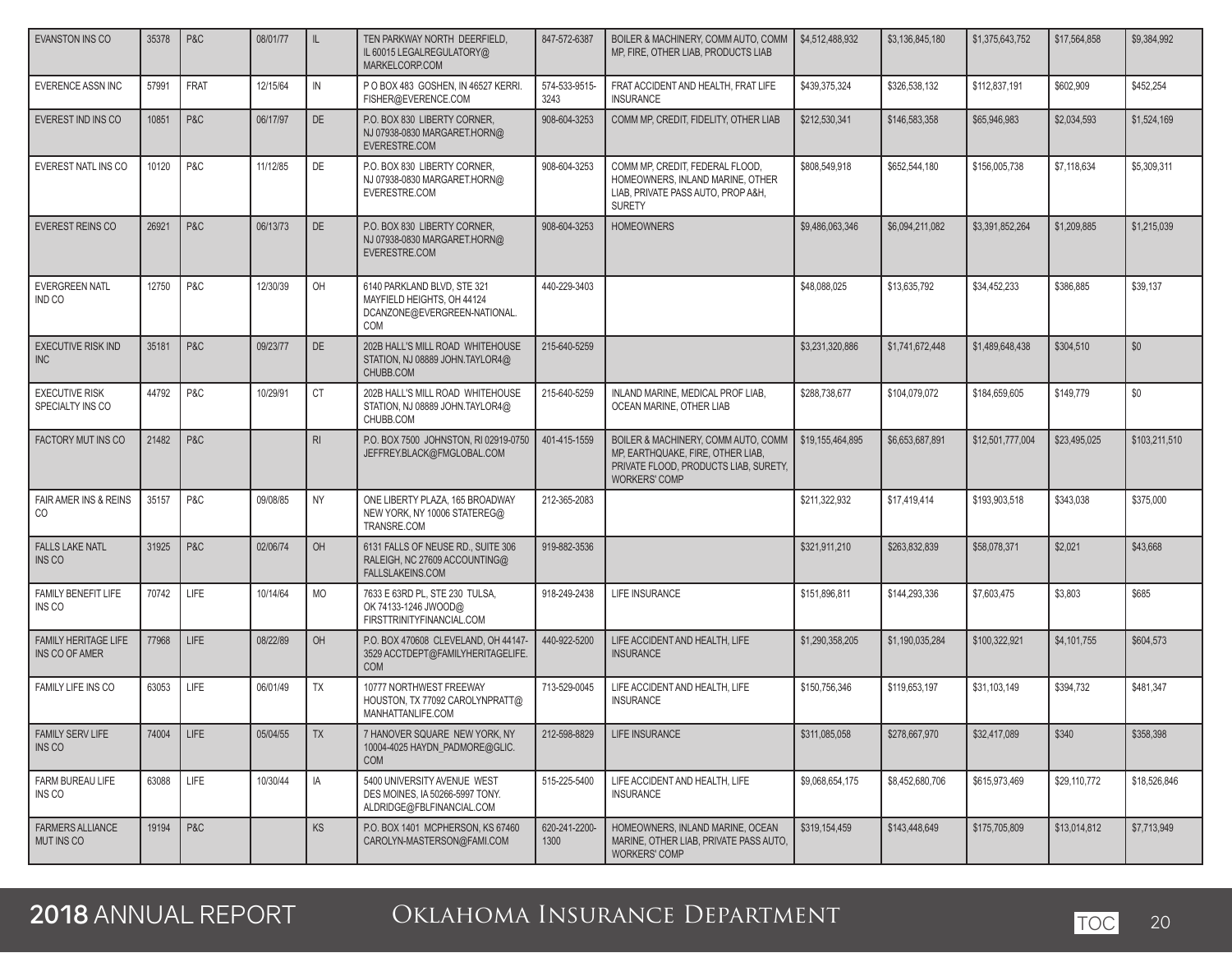| FARMERS INS CO INC                                 | 21628        | P&C          | 05/28/55 | KS           | P.O. BOX 4402 WOODLAND HILLS,<br>CA 91365 JOSEPH HAMMOND@<br>FARMERSINSURANCE.COM           | 323-932-7157          | COMM AUTO, COMM MP, FARMOWNERS,<br>FIRE, HOMEOWNERS, INLAND MARINE,<br>OTHER LIAB, PRIVATE PASS AUTO                                                                                                   | \$291,767,420    | \$185,979,583    | \$105,787,837   | \$560,781,956 | \$241,128,553 |
|----------------------------------------------------|--------------|--------------|----------|--------------|---------------------------------------------------------------------------------------------|-----------------------|--------------------------------------------------------------------------------------------------------------------------------------------------------------------------------------------------------|------------------|------------------|-----------------|---------------|---------------|
| <b>FARMERS INS EXCH</b>                            | 21652        | P&C          | 03/28/28 | CA           | P.O. BOX 4402 WOODLAND HILLS,<br>CA 91365 JOSEPH HAMMOND@<br>FARMERSINSURANCE.COM           | 323-932-3441          | EARTHQUAKE, FEDERAL FLOOD.<br>HOMEOWNERS, INLAND MARINE, PRIVATE<br>PASS AUTO                                                                                                                          | \$16,164,767,721 | \$11,961,662,716 | \$4,203,105,006 | \$9,250,165   | \$3,422,743   |
| <b>FARMERS MUT FIRE</b><br>INS CO                  | 28738        | P&C          | 01/01/15 | OK           | PO BOX 9 OKARCHE, OK 73762 STEVE@<br>FMFIC.COM                                              | 405-263-7226-         | ALLIED LINES, FARMOWNERS, FIRE,<br>HOMEOWNERS. PRIVATE PASS AUTO                                                                                                                                       | \$19,245,206     | \$5,714,933      | \$13,530,273    | \$11,211,724  | \$5,144,272   |
| <b>FARMERS MUT HAIL INS</b><br>CO OF IA            | 13897        | P&C          |          | IA           | 6785 WESTOWN PARKWAY WEST DES<br>MOINES, IA 50266 SCOTTM@FMH.COM                            | 515-724-5007          | OTHER LIAB                                                                                                                                                                                             | \$752,064,465    | \$301,171,450    | \$450,893,015   | \$834,739     | \$1,710,140   |
| <b>FARMERS NEW WORLD</b><br>LIFE INS CO            | 63177        | LIFE         | 02/21/10 | <b>WA</b>    | 3003 77TH AVENUE SOUTHEAST<br>MERCER ISLAND. WA 98040-2837<br>STATRPTG@FARMERSINSURANCE.COM | 206-236-7967          | LIFE ACCIDENT AND HEALTH, LIFE<br><b>INSURANCE</b>                                                                                                                                                     | \$5,127,319,413  | \$4,658,461,050  | \$468,858,363   | \$34,173,322  | \$15,150,841  |
| <b>FARMINGTON CAS CO</b>                           | 41483        | P&C          | 08/24/82 | <b>CT</b>    | ONE TOWER SQUARE HARTFORD, CT<br>06183 ANNUAL.STATEMENT.CONTACT@<br>TRAVELERS.COM           | 860-277-3966          | FARMOWNERS, FIRE, HOMEOWNERS,<br>OCEAN MARINE, OTHER LIAB, PRIVATE<br>PASS AUTO                                                                                                                        | \$1,031,441,528  | \$756,968,663    | \$274,472,865   | \$4,895,281   | \$1,501,339   |
| FARMLAND MUT INS CO                                | 13838        | P&C          | 03/22/09 | IA           | ONE WEST NATIONWIDE BLVD., 1-04-701<br>COLUMBUS, OH 43215-2220 FINRPT@<br>NATIONWIDE.COM    | 614-249-1545          | <b>CREDIT</b>                                                                                                                                                                                          | \$559,949,699    | \$396,302,404    | \$163,647,295   | \$5,167,947   | \$1,996,825   |
| <b>FCCI INS CO</b>                                 | 10178        | P&C          | 11/18/94 | FL           | 6300 UNIVERSITY PARKWAY SARASOTA,<br>FL 34240-8424 SCHANDLER@FCCI-<br><b>GROUP.COM</b>      | 800-226-3224-<br>2422 | BOILER & MACHINERY, EARTHQUAKE,<br>FIRE, INLAND MARINE, OTHER LIAB,<br>PRODUCTS LIAB                                                                                                                   | \$2,067,071,546  | \$1,472,586,370  | \$594,485,176   | \$17,853      | \$0           |
| FEDERAL INS CO                                     | 20281        | P&C          | 02/15/01 | IN           | 202B HALL'S MILL ROAD WHITEHOUSE<br>STATION, NJ 08889 JOHN.TAYLOR4@<br>CHUBB.COM            | 215-640-5259          | <b>BOILER &amp; MACHINERY, BURGLARY</b><br>& THEFT, COMM AUTO, COMM MP,<br>EARTHQUAKE, FIDELITY, FIRE,<br>HOMEOWNERS. INLAND MARINE, OTHER<br>LIAB. PRIVATE PASS AUTO. PRODUCTS<br>LIAB, WORKERS' COMP | \$21,770,040,155 | \$14,473,362,298 | \$7,296,677,857 | \$67,919,358  | \$31,095,098  |
| FEDERAL LIFE INS CO                                | 63223        | <b>LIFE</b>  |          | $\mathbf{H}$ | 3750 W. DEERFIELD ROAD<br>RIVERWOODS, IL 60015 ARAAUM@<br>FEDERALLIFE.COM                   | 847-520-1900-<br>311  | LIFE ACCIDENT AND HEALTH, LIFE<br><b>INSURANCE</b>                                                                                                                                                     | \$238,216,410    | \$223,282,341    | \$14,934,069    | \$3,179       | \$35,310      |
| <b>FEDERATED LIFE</b><br>INS CO                    | 63258        | LIFE         | 12/09/58 | MN           | 121 EAST PARK SQUARE OWATONNA,<br>MN 55060 JHTHOMPSON@FEDINS.COM                            | 507-444-7133          | LIFE ACCIDENT AND HEALTH, LIFE<br><b>INSURANCE</b>                                                                                                                                                     | \$1,877,395,135  | \$1,494,954,829  | \$382,440,306   | \$2,811,662   | \$318,359     |
| <b>FEDERATED MUT</b><br>INS CO                     | 13935        | P&C          | 08/01/04 | <b>MN</b>    | 121 EAST PARK SQUARE OWATONNA,<br>MN 55060 JHTHOMPSON@FEDINS.COM                            | 507-444-7133          | PRIVATE CROP                                                                                                                                                                                           | \$5,847,945,667  | \$2,485,433,991  | \$3,362,511,677 | \$26,157,673  | \$13,439,872  |
| <b>FEDERATED RURAL</b><br><b>ELECTRIC INS EXCH</b> | 11118        | P&C          | 05/14/57 | KS           | P.O. BOX 15147 LENEXA, KS 66285-5147<br>MPN@FEDERATEDRURAL.COM                              | 913-541-0150          |                                                                                                                                                                                                        | \$553,235,474    | \$350,157,655    | \$203,077,819   | \$3,069,790   | \$1,594,618   |
| <b>FEDERATED SERV</b><br>INS CO                    | 28304        | P&C          | 06/06/72 | <b>MN</b>    | 121 EAST PARK SQUARE OWATONNA,<br>MN 55060 JHTHOMPSON@FEDINS.COM                            | 507-444-7133          |                                                                                                                                                                                                        | \$450,385,333    | \$205,896,833    | \$244,488,499   | \$3,549,842   | \$1,620,467   |
| FIDELITY & DEPOSIT CO<br>OF MD                     | 39306        | P&C          | 10/14/80 | <b>MD</b>    | 1299 ZURICH WAY, 5TH FLOOR<br>SCHAUMBURG, IL 60196-1056 COLLEEN.<br>ZITT@ZURICHNA.COM       | 847-413-5048          | ALLIED LINES, BURGLARY & THEFT, COMM<br>AUTO, COMM MP, FARMOWNERS, FEDERAL<br>FLOOD, FIDELITY, FIRE, HOMEOWNERS,<br>INLAND MARINE, OTHER LIAB, PROP A&H,<br><b>WORKERS' COMP</b>                       | \$214.027.811    | \$42.816.584     | \$171,211,226   | \$8,253,679   | $-$ \$236.995 |
| FIDELITY & GUAR LIFE<br>INS CO                     | 63274   LIFE |              | 12/16/59 | A            | 1001 FLEET STREET BALTIMORE, MD<br>21202 FGLIFE.STATEMENTREQUESTS@<br>FGLIFE.COM            | 410-895-0049          | LIFE INSURANCE                                                                                                                                                                                         | \$22,380,816,127 | \$21,461,816,639 | \$918,999,486   | \$3,398,130   | \$3,765,205   |
| FIDELITY INVESTMENTS<br>LIFE INS CO                | 93696        | LIFE         | 05/13/81 | UT           | 100 SALEM STREET. O2N SMITHFIELD.<br>RI 02917 ESVELTO.HILAIRE@FMR.COM                       | 401-292-4616          | LIFE INSURANCE                                                                                                                                                                                         | \$29,539,852,568 | \$28,663,799,824 | \$876,052,744   | \$52,769      | \$250,000     |
| FIDELITY LIFE ASSN A<br>LEGAL RESERVE L            | 63290        | LIFE         |          | IL.          | 8700 W. BRYN MAWR AVE., SUITE 900S<br>CHICAGO, IL 60631 STEVE.DEVLIN@<br>FIDELITYLIFE.COM   | 312-379-2903-         | LIFE ACCIDENT AND HEALTH, LIFE<br><b>INSURANCE</b>                                                                                                                                                     | \$406,305,495    | \$278,700.811    | \$127,604,684   | \$2,026,327   | \$1,152,445   |
| FIDELITY NATL TITLE<br>INS CO                      | 51586        | <b>TITLE</b> | 10/06/81 | FL.          | 601 RIVERSIDE AVENUE JACKSONVILLE,<br>FL 32204 ERIK.DEPPE@FNF.COM                           | 904-854-8100          | TITLE INSURANCE                                                                                                                                                                                        | \$1,072,312,552  | \$679,324,905    | \$392,987,647   | \$9,035,977   | $-$1,895$     |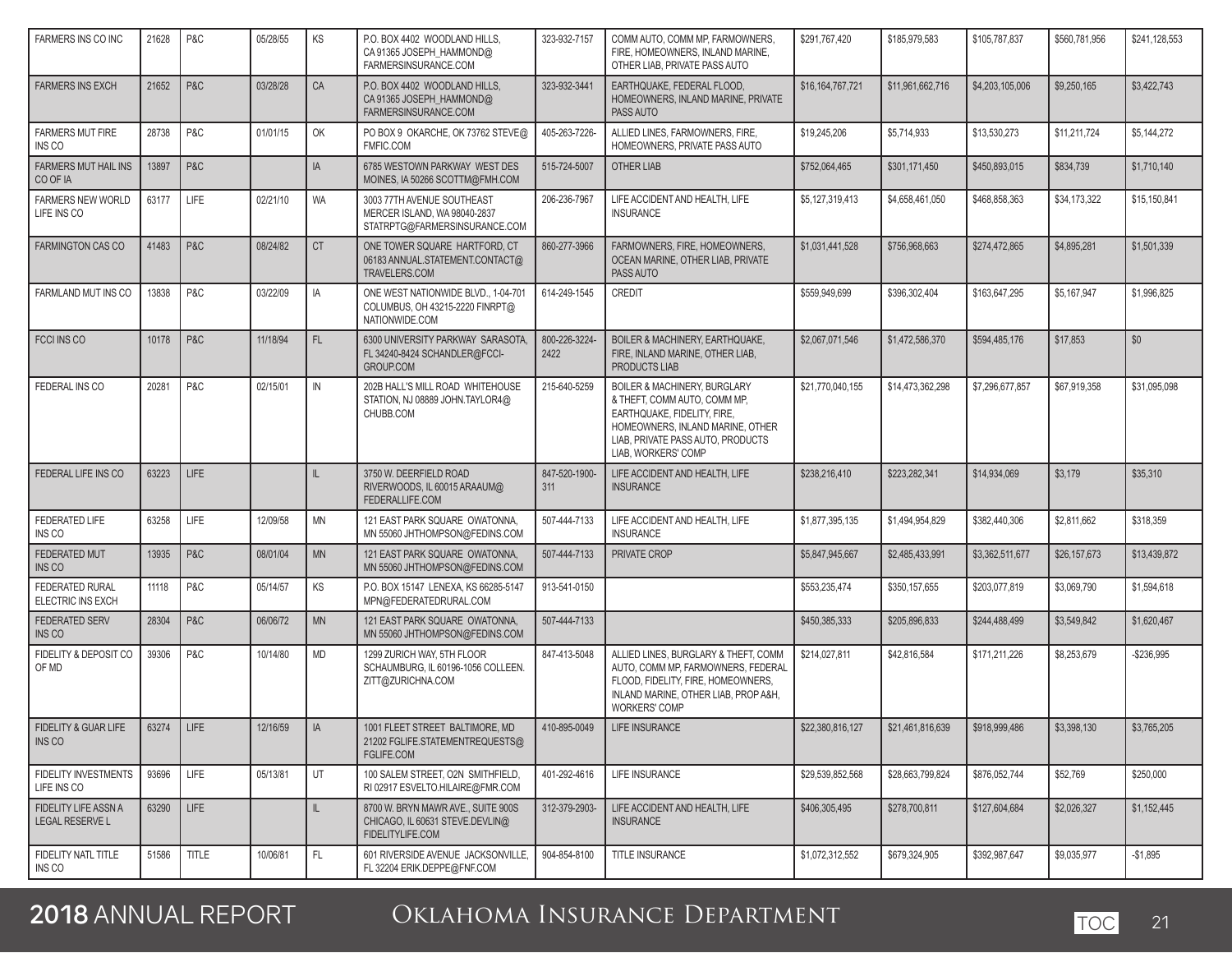| <b>FIDELITY SECURITY</b><br>LIFE INS CO     | 71870 | <b>LIFE</b>  | 01/17/69 | <b>MO</b> | 3130 BROADWAY KANSAS CITY, MO<br>64111-2452 PLINDQUIST@FSLINS.COM                                                  | 816-756-1060           | LIFE ACCIDENT AND HEALTH. LIFE<br><b>INSURANCE</b>                                                                             | \$949,474,753   | \$745.086.285   | \$204,388,470   | \$3,299,698  | \$2,468,518  |
|---------------------------------------------|-------|--------------|----------|-----------|--------------------------------------------------------------------------------------------------------------------|------------------------|--------------------------------------------------------------------------------------------------------------------------------|-----------------|-----------------|-----------------|--------------|--------------|
| <b>FINANCIAL AMER LIFE</b><br>INS CO        | 71455 | LIFE         | 06/01/64 | KS        | 10151 DEERWOOD PARK BLVD. BLDG<br>100, STE 330 JACKSONVILLE, FL 32256<br>FCANNUALSTATEMENT@FORTEGRA.<br><b>COM</b> | 904-407-1097           |                                                                                                                                | \$4,446,756     | \$2,501,527     | \$1,945,229     | \$0          | \$0          |
| <b>FINANCIAL AMER PROP</b><br>& CAS INS CO  | 21075 | P&C          | 03/14/61 | <b>TX</b> | PO BOX 77-0250 MIAMI, FL 33177-0250<br>FIN.FILINGS@FAMLI.COM                                                       | 305-234-1771-          | PRIVATE PASS AUTO                                                                                                              | \$10,232,236    | \$2,187,317     | \$8,044,919     | \$50,705     | \$106,330    |
| FIREMANS FUND INS CO                        | 21873 | P&C          |          | CA        | 225 W. WASHINGTON STREET, SUITE<br>1800 CHICAGO, IL 60606-3484 KNOE@<br>AIC-ALLIANZ.COM                            | 312-462-4289           | COMM MP, FARMOWNERS, WORKERS'<br><b>COMP</b>                                                                                   | \$2,109,978,396 | \$722,593,896   | \$1,387,384,500 | \$1,556,010  | \$1,729,950  |
| FIRST ALLMERICA FIN<br>LIFE INS CO          | 69140 | <b>LIFE</b>  |          | <b>MA</b> | 20 GUEST STREET BRIGHTON, MA 02135<br>ANDREW.MORSE@GAFG.COM                                                        | 508-460-2468           | <b>LIFE INSURANCE</b>                                                                                                          | \$3,420,263,110 | \$3,179,958,457 | \$240,304,653   | \$17,447     | \$0          |
| FIRST AMER PROP &<br>CAS INS CO             | 37710 | P&C          | 10/17/77 | CA        | 4 FIRST AMERICAN WAY SANTA ANA, CA<br>92707 VPHAN@FIRSTAM.COM                                                      | 714-560-7961           |                                                                                                                                | \$97,088,971    | \$55,736,472    | \$41,352,499    | \$15,821     | \$0          |
| <b>FIRST AMER TITLE</b><br><b>GUAR CO</b>   | 51624 | <b>TITLE</b> | 09/02/83 | <b>TX</b> | 1 FIRST AMERICAN WAY SANTA ANA, CA<br>92707 JMEGNA@FIRSTAM.COM                                                     | 714-250-3372           |                                                                                                                                | \$35,851,587    | \$13,223,198    | \$22,628,389    | \$0          | \$0          |
| FIRST AMER TITLE<br>INS CO                  | 50814 | <b>TITLE</b> | 09/24/68 | <b>NE</b> | 1 FIRST AMERICAN WAY SANTA ANA, CA<br>92707 JMEGNA@FIRSTAM.COM                                                     | 714-250-3372           | TITLE INSURANCE                                                                                                                | \$2,731,670,011 | \$1,557,881,057 | \$1,173,788,954 | \$24,337,626 | \$432,672    |
| FIRST AMER TITLE INS<br>CO OF LA            | 51527 | <b>TITLE</b> | 08/13/80 | LA        | 1 FIRST AMERICAN WAY SANTA ANA, CA<br>92707 JMEGNA@FIRSTAM.COM                                                     | 714-250-3372           |                                                                                                                                | \$26,336,079    | \$11,310,407    | \$15,025,672    | \$0          | \$0          |
| FIRST CATH SLOVAK<br><b>LADIES ASSN USA</b> | 56332 | <b>FRAT</b>  |          | OH        | 24950 CHAGRIN BOULEVARD<br>BEACHWOOD, OH 44122-5634 FRANDO@<br>FCSLA.ORG                                           | 216-468-1017           | FRAT LIFE INSURANCE                                                                                                            | \$963,986,858   | \$860,358,141   | \$103,628,715   | \$975        | \$1,427      |
| FIRST COLONIAL INS CO                       | 29980 | P&C          | 02/17/87 | FL        | 1776 AMERICAN HERITAGE LIFE DRIVE<br>JACKSONVILLE, FL 32224-6688 ALOP5@<br>ALLSTATE.COM                            | 847-402-6704           | BOILER & MACHINERY, BURGLARY &<br>THEFT, COMM AUTO, FIRE, INLAND<br>MARINE, OCEAN MARINE, OTHER LIAB,<br>PRODUCTS LIAB, SURETY | \$300,252,045   | \$166,676,138   | \$133,575,907   | \$1,553,738  | \$2,253,358  |
| FIRST CONTINENTAL<br>LIFE & ACC             | 64696 | <b>LIFE</b>  | 09/30/76 | <b>TX</b> | 101 PARKLANE BLVD, STE 301 SUGAR<br>LAND, TX 77478 BEUBANK@FCLDENTAL.<br><b>COM</b>                                | 281-313-7150-<br>1009  |                                                                                                                                | \$3,725,274     | \$1,710,424     | \$2,014,850     | \$0          | \$0          |
| FIRST DIMENSION LIFE<br>INS CO INC          | 90492 | <b>LIFE</b>  | 04/26/79 | OK        | P.O. BOX 616 STILLWATER, OK 74074<br>JRBBJ@AOL.COM                                                                 | 405-372-5808           | <b>LIFE INSURANCE</b>                                                                                                          | \$4,621,755     | \$1,342,235     | \$3,279,520     | \$500        | \$44,565     |
| FIRST FIN INS CO                            | 11177 | P&C          | 04/29/70 | IL.       | CITYPLACE II, 185 ASYLUM STREET,<br>7TH FLOOR HARTFORD, CT 06103-3408<br>KLRAISBECK@IFGCOMPANIES.COM               | 312-964-4522           |                                                                                                                                | \$538,921,763   | \$109,349,069   | \$429,572,694   | \$62,990     | \$78,963     |
| FIRST GUAR INS CO                           | 84034 | <b>LIFE</b>  | 01/06/59 | LA        | P.O. BOX 57220 SALT LAKE CITY, UT<br>84157 DIANA@SECURITYNATIONAL.COM                                              | 801-264-1060-<br>11180 | LIFE INSURANCE                                                                                                                 | \$55,173,594    | \$50,590,248    | \$4,583,346     | \$19,236     | \$27,187     |
| FIRST GUARD INS CO                          | 10676 | P&C          | 12/09/96 | AZ        | 200 NOKOMIS AVE. SOUTH FLOOR 4<br>VENICE, FL 34285 DREW@1STGUARD.<br>COM                                           | 800-521-4287           | PRODUCTS LIAB                                                                                                                  | \$31,904.768    | \$3,166,576     | \$28,738,192    | \$231,215    | \$75,698     |
| FIRST HLTH LIFE & HLTH<br>INS CO            | 90328 | <b>LIFE</b>  | 12/29/78 | <b>TX</b> | 3200 HIGHLAND AVENUE<br>DOWNERS GROVE, IL 60515<br>STATUTORYREPORTING@AETNA.COM                                    | 630-737-2165           | LIFE ACCIDENT AND HEALTH. LIFE<br><b>INSURANCE</b>                                                                             | \$400,740,691   | \$172,900,987   | \$227.839.704   | \$11,487,630 | \$11,742,479 |
| FIRST LIBERTY INS<br>CORP                   | 33588 | P&C          | 06/16/89 | L         | 175 BERKELEY STREET BOSTON. MA<br>02116 STATUTORY.COMPLIANCE@<br>LIBERTYMUTUAL.COM                                 | 617-357-9500<br>X41177 | OTHER LIAB                                                                                                                     | \$22,347,015    | \$60,339        | \$22,286,677    | \$3,294,658  | \$2,092,658  |
| FIRST MERCURY INS CO                        | 10657 | P&C          | 06/20/96 | DE        | 305 MADISON AVENUE MORRISTOWN.<br>NJ 07960 CFSTAT@CFINS.COM                                                        | 973-490-6887           | OTHER LIAB, SURETY, WORKERS' COMP                                                                                              | \$97,578,949    | \$44,859,240    | \$52,719,709    | \$2,227,001  | \$197,938    |
| FIRST NATL INS CO OF<br>AMER                | 24724 | P&C          | 10/10/28 | NH        | 175 BERKELEY STREET BOSTON, MA<br>02116 STATUTORY.COMPLIANCE@<br>LIBERTYMUTUAL.COM                                 | 617-357-9500<br>X41177 | BOILER & MACHINERY, BURGLARY<br>& THEFT. COMM AUTO. COMM MP.<br>EARTHQUAKE, FIRE, INLAND MARINE,<br>OTHER LIAB, WORKERS' COMP  | \$57,713,466    | \$262,187       | \$57,451,278    | \$81,648     | \$58,575     |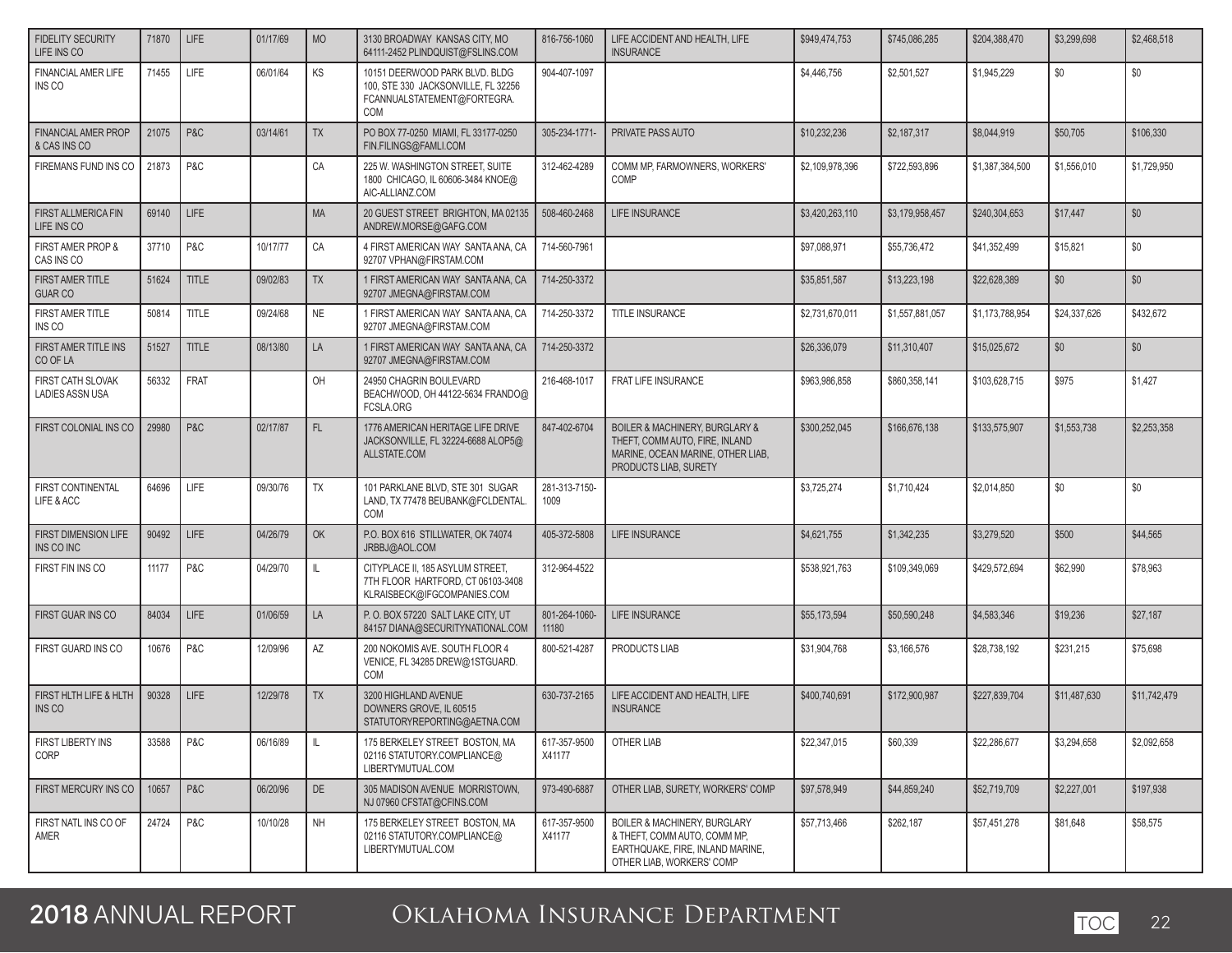| <b>FIRST PENN PACIFIC</b><br>LIFE INS CO  | 67652        | LIFE           | 06/19/63 | IN         | 100 NORTH GREENE STREET<br>GREENSBORO, NC 27401 SHEILA.<br>MARTIN@LFG.COM                   | 336-691-4793  | <b>LIFE INSURANCE</b>                                                                                                                                                                  | \$1,504,103,767  | \$1,315,146,156  | \$188,957,611   | \$926,470    | \$553,591    |
|-------------------------------------------|--------------|----------------|----------|------------|---------------------------------------------------------------------------------------------|---------------|----------------------------------------------------------------------------------------------------------------------------------------------------------------------------------------|------------------|------------------|-----------------|--------------|--------------|
| FIRST SPECIALTY INS<br>CORP               | 34916        | P&C            | 11/13/89 | <b>MO</b>  | 5200 METCALF AVENUE OVERLAND<br>PARK, KS 66202-1391 PHILIP<br>BURKHART@SWISSRE.COM          | 913-676-5710  |                                                                                                                                                                                        | \$171.885.285    | \$98,561,276     | \$73,324,009    | \$1,737,120  | \$3,288,853  |
| FIRSTCOMP INS CO                          | 27626        | P&C            | 12/17/86 | <b>NE</b>  | TEN PARKWAY NORTH DEERFIELD,<br>IL 60015 LEGALREGULATORY@<br>MARKELCORP.COM                 | 847-572-6387  |                                                                                                                                                                                        | \$261,253,371    | \$150,525,559    | \$110,727,812   | \$3,108,026  | \$550,376    |
| FLORISTS MUT INS CO                       | 13978        | P&C            |          | Ш          | #1 HORTICULTURAL LANE<br>EDWARDSVILLE. IL 62025<br>STATUTORYREPORTING@SENTRY.COM            | 715-346-6000  | <b>BOILER &amp; MACHINERY, BURGLARY</b><br>& THEFT, COMM AUTO, COMM MP,<br>EARTHQUAKE, FIDELITY, FIRE, INLAND<br>MARINE, OTHER LIAB, PRODUCTS LIAB,<br>PROP A&H, SURETY, WORKERS' COMP | \$130,637,355    | \$103,527,624    | \$27,109,730    | \$638,465    | \$283,434    |
| FMH AG RISK INS CO                        | 36781        | P&C            | 02/08/79 | IA         | 6785 WESTOWN PARKWAY WEST DES<br>MOINES, IA 50266 SCOTTM@FMH.COM                            | 515-724-5007  |                                                                                                                                                                                        | \$123,182,171    | \$8,785,882      | \$114,396,289   | \$628,273    | \$101,273    |
| FOREMOST INS CO<br><b>GRAND RAPIDS MI</b> | 11185        | P&C            | 05/20/52 | MI         | P.O. BOX 2450 GRAND RAPIDS, MI<br>49501-2450 GRETCHEN.BARNES@<br>FARMERSINSURANCE.COM       | 616-956-8476  |                                                                                                                                                                                        | \$2,316,606,653  | \$1,151,012,774  | \$1,165,593,879 | \$57,469,841 | \$21,437,137 |
| FOREMOST PROP &<br>CAS INS CO             | 11800        | P&C            | 04/27/84 | MI         | P.O. BOX 2450 GRAND RAPIDS, MI<br>49501-2450 GRETCHEN.BARNES@<br>FARMERSINSURANCE.COM       | 616-956-8476  |                                                                                                                                                                                        | \$56,193,704     | \$37,920,692     | \$18,273,011    | \$2,723,314  | \$1,502,940  |
| <b>FORESTERS LIFE INS</b><br>ANN CO       | 63495        | LIFE           | 08/03/62 | <b>NY</b>  | RARITAN PLAZA 1, P.O. BOX 7836<br>EDISON, NJ 08818-7836 CLARICE.MA@<br>FORESTERS.COM        | 732-510-4286  | LIFE INSURANCE                                                                                                                                                                         | \$2,463,426,497  | \$2,399,984,741  | \$63,441,756    | \$30,124     | \$0          |
| FORETHOUGHT LIFE<br>INS CO                | 91642        | <b>LIFE</b>    | 02/14/80 | IN         | 10 WEST MARKET STREET, SUITE<br>2300 INDIANAPOLIS, IN 46204 TONYA.<br>MAXWELL@GAFG.COM      | 515-393-3725  | LIFE ACCIDENT AND HEALTH, LIFE<br><b>INSURANCE</b>                                                                                                                                     | \$31,431,312,953 | \$29,835,428,639 | \$1,595,884,314 | \$2,568,396  | \$5,443,357  |
| FORTRESS INS CO                           | 10801        | P&C            | 05/22/97 | IL         | 6133 N. RIVER ROAD, SUITE 650<br>ROSEMONT, IL 60018-5173 SHERRY.<br>RICHARD@FORTRESSINS.COM | 847-653-8829  | BOILER & MACHINERY, COMM AUTO, COMM<br>MP, FIRE, INLAND MARINE, OTHER LIAB,<br><b>WORKERS' COMP</b>                                                                                    | \$142,187,264    | \$77,464,919     | \$64,722,345    | \$22,367     | \$113,000    |
| FREEDOM LIFE INS CO<br>OF AMER            | 62324        | <b>LIFE</b>    | 03/28/56 | <b>TX</b>  | 300 BURNETT STREET, SUITE 200 FORT<br>WORTH, TX 76102-2734 JACOBSB@<br>USHEALTHGROUP.COM    | 817-878-3628  | LIFE ACCIDENT AND HEALTH, LIFE<br><b>INSURANCE</b>                                                                                                                                     | \$148,307,711    | \$71,922,032     | \$76,385,679    | \$7,654,333  | \$2,501,814  |
| FREEDOM SPECIALTY<br>INS CO               | 22209        | P&C            | 05/21/29 | OH         | ONE WEST NATIONWIDE BLVD., 1-04-701<br>COLUMBUS, OH 43215-2220 FINRPT@<br>NATIONWIDE.COM    | 614-249-1545  | COMM AUTO, COMM MP, INLAND MARINE,<br>OTHER LIAB, WARRANTY, WORKERS' COMP                                                                                                              | \$57,907,815     | \$35,799,663     | \$22,108,152    | \$502,587    | \$0          |
| "FRESENIUS HLTH<br>PLANS INS CO"          | 85286        | <b>HEALTH</b>  | 11/05/74 | IN         | 3711 S. MOPAC EXPY, BUILDING TWO,<br>SUITE 300 AUSTIN, TX 78746 LISA.<br>VASSAR@FMC-NA.COM  | 512-359-7366  | <b>OTHER</b>                                                                                                                                                                           | \$41,678,971     | \$14,740,722     | \$26,938,248    | \$905        | \$0          |
| <b>FRINGE BENEFIT LIFE</b><br>INS CO      | 99457        | LIFE           | 09/10/81 | <b>TX</b>  | 919 ALSTON AVENUE, SUITE 100 FORT<br>WORTH, TX 76104 JUDY.CAUGHLIN@<br>JACAUGHLIN.COM       | 817-608-0619- |                                                                                                                                                                                        | \$30,672,931     | \$6,992,911      | \$23,680,020    | \$0          | \$0          |
| FUNERAL DIRECTORS<br>LIFE INS CO          | 99775   LIFE |                | 02/27/81 | $\vert$ TX | P.O. BOX 5649 ABILENE,<br>TX 79608 TERRY.GROBAN@<br>FUNERALDIRECTORSLIFE.COM                | 6421          | 325-695-3412- LIFE INSURANCE                                                                                                                                                           | \$1,320,343,553  | \$1,204,026,500  | \$116,317,053   | \$1,766,092  | \$1,267,670  |
| <b>GARDEN STATE LIFE</b><br>INS CO        | 63657        | LIFE           | 06/22/56 | <b>TX</b>  | ONE MOODY PLAZA GALVESTON.<br>TX 77550 STATUTORYCOMP@<br>AMERICANNATIONAL.COM               | 409-766-6027  | LIFE INSURANCE                                                                                                                                                                         | \$131,346,120    | \$57,977,127     | \$73,368,993    | \$340,510    | \$285,406    |
| <b>GARRISON PROP &amp; CAS</b><br>INS CO  | 21253        | <b>P&amp;C</b> | 12/01/00 | <b>TX</b>  | 9800 FREDERICKSBURG<br>ROAD SAN ANTONIO, TX 78288<br>EXTERNALREPORTING@USAA.COM             | 210-498-1411  | ALLIED LINES, COMM AUTO, COMM MP,<br>EARTHQUAKE, FIRE, MEDICAL PROF LIAB,<br>OTHER LIAB, PRODUCTS LIAB                                                                                 | \$2,277,785,517  | \$1,426,384,524  | \$851,400,993   | \$28,623,510 | \$17,362,960 |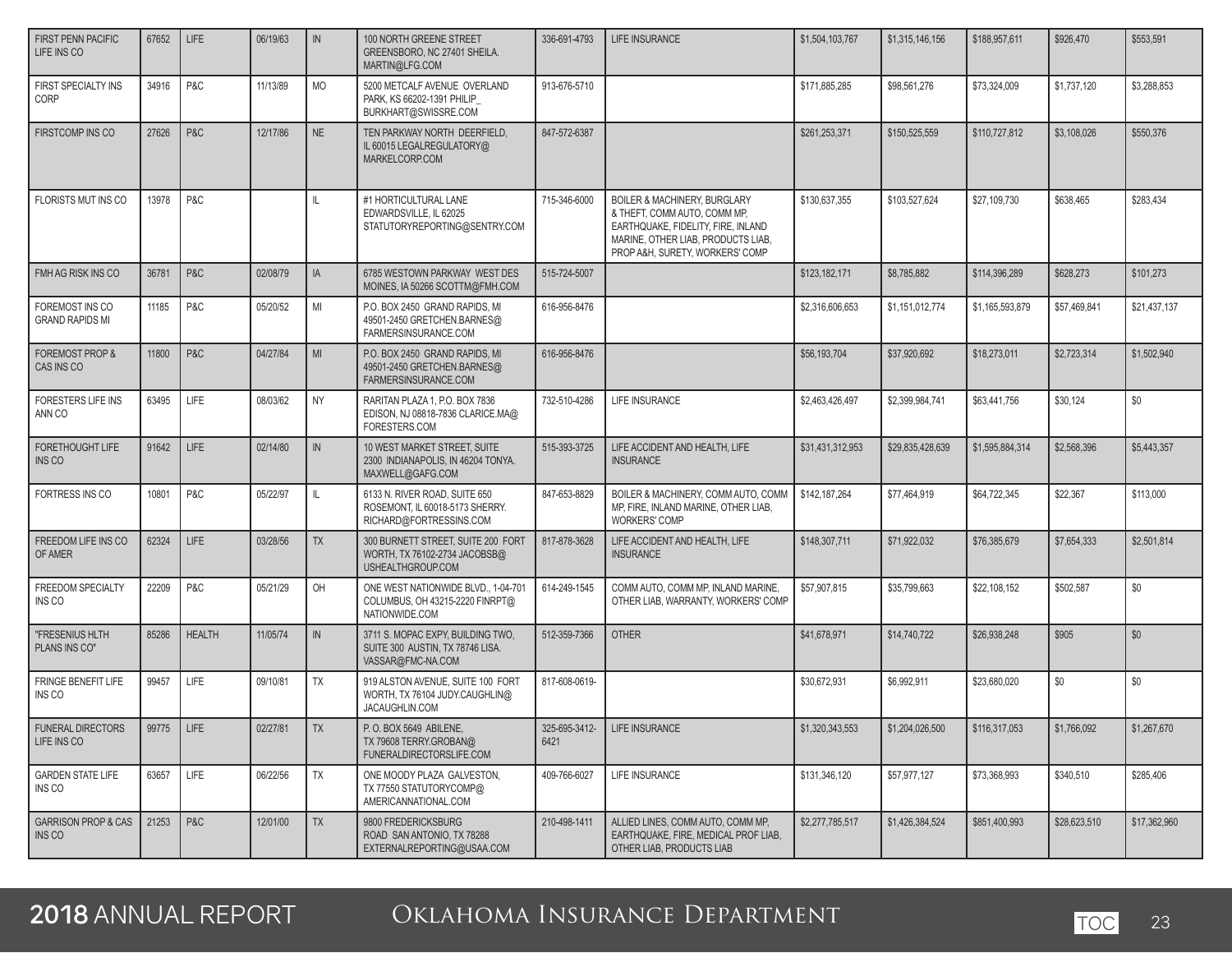| <b>GATEWAY INS CO</b>                             | 28339 | P&C         | 05/21/86 | <b>MO</b> | 953 AMERICAN LANE, 3RD FLOOR<br>SCHAUMBURG, IL 60173 PROMANO@<br>ATLAS-FIN.COM                | 847-700-8603           | BOILER & MACHINERY, BURGLARY &<br>THEFT, COMM AUTO, EARTHQUAKE,<br>FIDELITY, FIRE, INLAND MARINE, OTHER<br>LIAB, PRODUCTS LIAB, WORKERS' COMP                 | \$84,352,931     | \$72,149,670     | \$12,203,261     | \$259,357     | \$72,480     |
|---------------------------------------------------|-------|-------------|----------|-----------|-----------------------------------------------------------------------------------------------|------------------------|---------------------------------------------------------------------------------------------------------------------------------------------------------------|------------------|------------------|------------------|---------------|--------------|
| GEICO CAS CO                                      | 41491 | P&C         | 08/31/82 | <b>MD</b> | ONE GEICO PLAZA WASHINGTON, DC<br>20076-0001 MKENCH@GEICO.COM                                 | 301-986-2858           | <b>WORKERS' COMP</b>                                                                                                                                          | \$3,526,837,625  | \$2,418,676,163  | \$1,108,161,461  | \$140,991,577 | \$82,235,997 |
| GEICO GEN INS CO                                  | 35882 | P&C         | 05/15/34 | MD        | ONE GEICO PLAZA WASHINGTON, DC<br>20076-0001 MKENCH@GEICO.COM                                 | 301-986-2858           | SURETY, WARRANTY                                                                                                                                              | \$167,570,569    | \$741,784        | \$166,828,785    | \$19,589,250  | \$12,171,157 |
| GEICO IND CO                                      | 22055 | P&C         | 03/22/61 | <b>MD</b> | ONE GEICO PLAZA WASHINGTON, DC<br>20076-0001 MKENCH@GEICO.COM                                 | 301-986-2858           |                                                                                                                                                               | \$10,162,501,445 | \$3,906,225,440  | \$6,256,276,004  | \$12,246,987  | \$6,227,788  |
| <b>GEMINI INS CO</b>                              | 10833 | P&C         | 11/09/95 | DE        | 7233 EAST BUTHERUS DRIVE<br>SCOTTSDALE, AZ 85260-2410<br>NICACCTG@NAUTILUS-INS.COM            | 480-951-0905           | <b>BOILER &amp; MACHINERY, FIRE</b>                                                                                                                           | \$108,559,086    | \$51,553,999     | \$57,005,088     | \$4,824,572   | \$2,228,574  |
| <b>GENERAL AMER LIFE</b><br>INS <sub>CO</sub>     | 63665 | LIFE        | 06/24/33 | <b>MO</b> | 18210 CRANE NEST DRIVE, 3RD FLOOR<br>TAMPA, FL 33647 RSTEVENS@METLIFE.<br><b>COM</b>          | 813-983-4100           | LIFE ACCIDENT AND HEALTH, LIFE<br><b>INSURANCE</b>                                                                                                            | \$13,912,093,042 | \$12,924,219,961 | \$987,873,081    | \$2,532,309   | \$2,374,354  |
| <b>GENERAL CAS CO</b><br>OF WI                    | 24414 | P&C         | 05/12/25 | WI        | ONE QBE WAY SUN PRAIRIE, WI 53596<br>DARNYL.KLATT@US.QBE.COM                                  | 608-825-5160           | <b>HOMEOWNERS</b>                                                                                                                                             | \$797,391,393    | \$546,411,344    | \$250,980,049    | \$536,758     | \$61,877     |
| <b>GENERAL FIDELITY LIFE</b><br>INS <sub>CO</sub> | 93521 | LIFE        | 08/11/80 | SC        | 150 N. COLLEGE STREET, NC1-028-22-<br>01 CHARLOTTE, NC 28255 ELIZABETH.<br>PHILLIPS@MARSH.COM | 843-577-1365           |                                                                                                                                                               | \$23,410,288     | \$7,037,298      | \$16,372,990     | \$0           | \$0          |
| GENERAL INS CO OF<br>AMER                         | 24732 | P&C         | 03/20/23 | <b>NH</b> | 175 BERKELEY STREET BOSTON, MA<br>02116 STATUTORY.COMPLIANCE@<br>LIBERTYMUTUAL.COM            | 617-357-9500<br>X41177 | COMM AUTO, COMM MP, FIRE, OTHER LIAB,<br>PRODUCTS LIAB. SURETY. WORKERS'<br>COMP                                                                              | \$118,869,983    | \$11.120.008     | \$107,749,977    | \$534,920     | \$78,657     |
| <b>GENERAL RE LIFE CORP</b>                       | 86258 | <b>LIFE</b> | 06/01/67 | <b>CT</b> | 120 LONG RIDGE RD STAMFORD, CT<br>06902 KEVIN.SEIDLER@GENRE.COM                               | 203-328-5179           |                                                                                                                                                               | \$4,066,329,941  | \$3,319,573,191  | \$746,756,750    | \$0           | \$0          |
| <b>GENERAL REINS CORP</b>                         | 22039 | P&C         | 10/08/70 | DE        | 120 LONG RIDGE ROAD STAMFORD. CT<br>06902-1843 DKOZLOW@GENRE.COM                              | 203-328-6625           | <b>SURETY</b>                                                                                                                                                 | \$16,507,935,883 | \$5,115,387,885  | \$11,392,547,998 | \$164,339     | \$373,492    |
| <b>GENERAL SECURITY</b><br>IND CO OF AZ           | 20559 | P&C         | 10/25/99 | AZ        | 199 WATER STREET, SUITE 2100 NEW<br>YORK, NY 10038-3526 MGARRETT@<br>SCOR.COM                 | 212-884-9087           |                                                                                                                                                               | \$365,691,197    | \$316,240,341    | \$49,450,856     | \$2,357,391   | \$772,493    |
| <b>GENERAL SECURITY</b><br>NATL INS CO            | 39322 | P&C         | 05/15/80 | <b>NY</b> | 199 WATER STREET, SUITE 2100 NEW<br>YORK, NY 10038-3526 MGARRETT@<br>SCOR.COM                 | 212-884-9087           | <b>BOILER &amp; MACHINERY, BURGLARY &amp;</b><br>THEFT, COMM MP, EARTHQUAKE, FIDELITY,<br><b>INLAND MARINE, SURETY</b>                                        | \$416,101,841    | \$294,428,598    | \$121,673,243    | \$157,718     | \$70,434     |
| <b>GENERAL STAR IND CO</b>                        | 37362 | P&C         | 06/21/67 | DE        | 120 LONG RIDGE ROAD STAMFORD, CT<br>06902-1843 LURSO@GENRE.COM                                | 203-328-6287           | BOILER & MACHINERY, COMM AUTO,<br>EARTHQUAKE, FIDELITY, FIRE, INLAND<br>MARINE, OCEAN MARINE, OTHER LIAB,<br>PRODUCTS LIAB, PROP A&H                          | \$931,619,636    | \$254,477,374    | \$677,142,262    | \$4,361,594   | \$1,058,152  |
| <b>GENERAL STAR NATL</b><br>INS CO                | 11967 | P&C         |          | DE        | 120 LONG RIDGE ROAD STAMFORD, CT<br>06902 JARDITTI@GENRE.COM                                  | 203-328-6466           | EARTHQUAKE, FARMOWNERS, FIRE,<br>HOMEOWNERS, INLAND MARINE, OTHER<br>LIAB                                                                                     | \$237,820,839    | \$52,682,367     | \$185,138,472    | \$59,380      | \$0          |
| <b>GENERALI US BRANCH</b>                         | 11231 | P&C         |          | <b>NY</b> | 7 WTC, 250 GREENWICH STREET NEW<br>YORK, NY 10007 SERGEY_GORLOV@<br><b>GENERALIUSA.COM</b>    | 212-602-7600           | COMM AUTO. COMM MP. EARTHQUAKE.<br>FEDERAL FLOOD, FIRE, HOMEOWNERS,<br>INLAND MARINE, OCEAN MARINE, OTHER<br>LIAB, PRIVATE PASS AUTO, WORKERS'<br><b>COMP</b> | \$63.302.685     | \$29,222,907     | \$34,079,778     | \$595,531     | \$308,910    |
| GENESIS INS CO                                    | 38962 | P&C         | 04/06/76 | DE        | 120 LONG RIDGE ROAD STAMFORD, CT<br>06902-1843 STRAVER@GENRE.COM                              | 203-328-6244           | BOILER & MACHINERY, EARTHQUAKE,<br>FIRE. INLAND MARINE. MEDICAL PROF<br>LIAB, OTHER LIAB, PRODUCTS LIAB                                                       | \$184,728,508    | \$57,774,798     | \$126,953,710    | \$224,000     | \$13,656     |
| <b>GENWORTH LIFE &amp; ANN</b><br>INS CO          | 65536 | <b>LIFE</b> |          | VA        | 6604 WEST BROAD STREET RICHMOND,<br>VA 23230 COMPLIANCEARCOE.<br>GENWORTH@GENWORTH.COM        | 804-662-2722           | LIFE ACCIDENT AND HEALTH, LIFE<br><b>INSURANCE</b>                                                                                                            | \$22,444,512,979 | \$21.155.755.446 | \$1,288,757,533  | \$9,361,819   | \$9,512,386  |
| <b>GENWORTH LIFE</b><br>INS CO                    | 70025 | LIFE        | 09/28/56 | DE        | 6604 WEST BROAD STREET RICHMOND,<br>VA 23230 COMPLIANCEARCOE.<br>GENWORTH@GENWORTH.COM        | 804-662-2722           | LIFE ACCIDENT AND HEALTH, LIFE<br><b>INSURANCE</b>                                                                                                            | \$40,011,993,984 | \$37,284,257,953 | \$2,727,736,031  | \$21,695,537  | \$16,164,373 |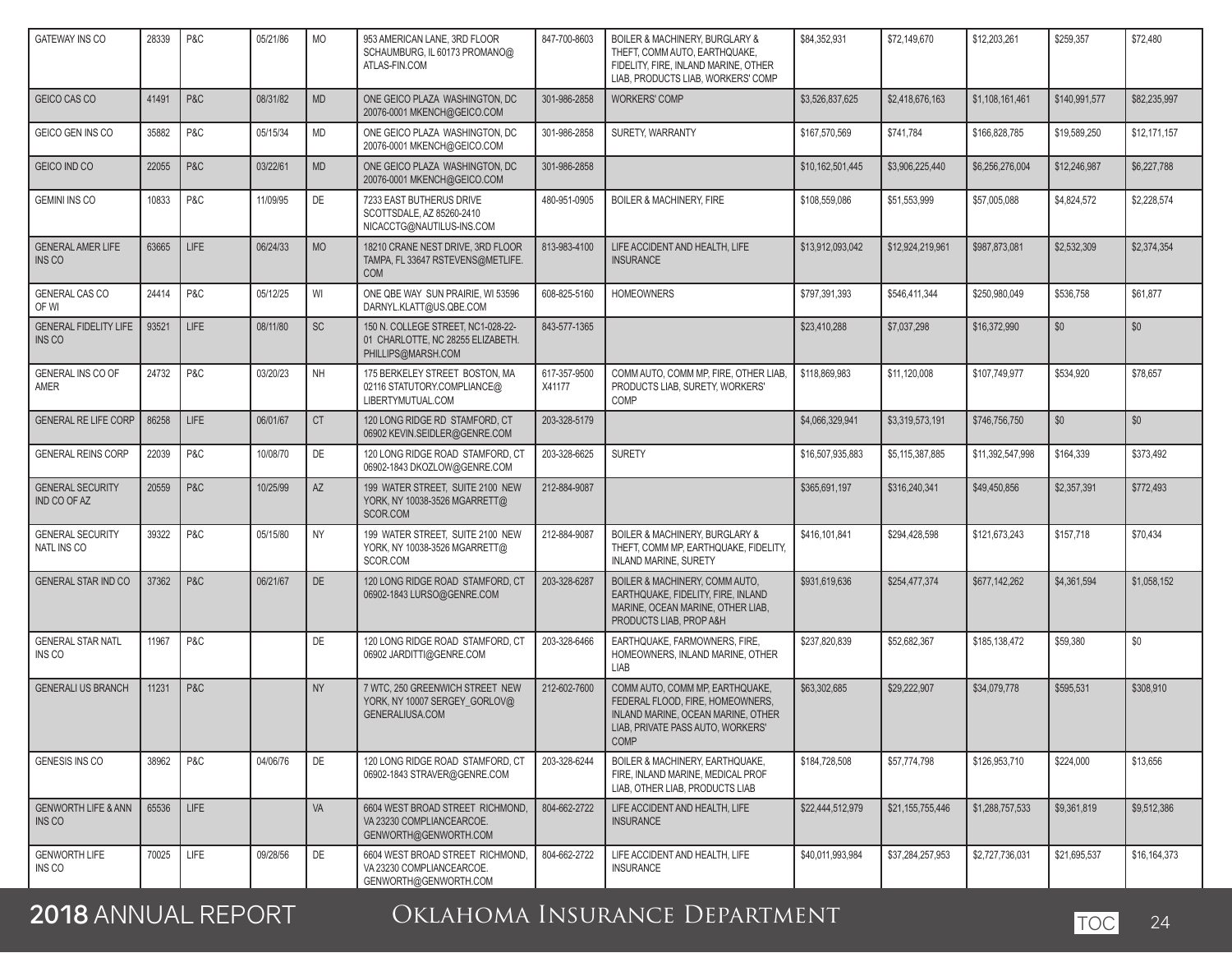| <b>GENWORTH</b><br><b>MORTGAGE INS CORP</b>       | 38458 | P&C           | 05/12/80 | <b>NC</b> | 8325 SIX FORKS ROAD RALEIGH, NC<br>27615 SANDY.REESE@GENWORTH.COM                                           | 919-846-4125         | COMM AUTO, COMM MP, FIDELITY, INLAND<br>MARINE, OCEAN MARINE, OTHER LIAB,<br>PROP A&H, WARRANTY, WORKERS' COMP | \$3,345,974,081  | \$1,979,499,741  | \$1,366,474,340  | \$9,138,435   | \$1,540,372   |
|---------------------------------------------------|-------|---------------|----------|-----------|-------------------------------------------------------------------------------------------------------------|----------------------|----------------------------------------------------------------------------------------------------------------|------------------|------------------|------------------|---------------|---------------|
| <b>GERBER LIFE INS CO</b>                         | 70939 | LIFE          | 12/22/67 | <b>NY</b> | 1311 MAMARONECK AVENUE WHITE<br>PLAINS, NY 10605 CESAR.CORREA@<br>US.NESTLE.COM                             | 914-272-4060         | LIFE ACCIDENT AND HEALTH, LIFE<br><b>INSURANCE</b>                                                             | \$3.703.188.271  | \$3,402,465,893  | \$300.722.378    | \$7,552,420   | \$3.439.961   |
| GHS HMO INC DBA<br><b>BLUELINCS HMO</b>           | 11814 | <b>HEALTH</b> | 10/07/83 | OK        | 300 EAST RANDOLPH STREET<br>CHICAGO, IL 60601-5009 JAMES<br>WALSH@BCBSIL.COM                                | 312-653-7443-        | <b>GROUP COMPREHENSIVE. TITLE XVIII</b><br><b>MEDICARE</b>                                                     | \$70,831,821     | \$44,598,117     | \$26,233,706     | \$72.651.832  | \$71,630,423  |
| GHS INS CO                                        | 29718 | <b>HEALTH</b> | 06/18/87 | OK        | 300 E RANDOLPH STREET CHICAGO, IL<br>60601 JAMES_WALSH@BCBSIL.COM                                           | 312-653-7443-        |                                                                                                                | \$34.623.840     | \$21,010,805     | \$13,613,035     | \$0           | \$0           |
| <b>GHS MANAGED HLTH</b><br>CARE PLANS INC         | 14048 | <b>HEALTH</b> | 12/03/10 | OK        | 300 EAST RANDOLPH STREET<br>CHICAGO, IL 60601-5099 JAMES<br>WALSH@BCBSIL.COM                                | 312-653-7443-        | TITLE XVIII MEDICARE                                                                                           | \$11,365,221     | \$77,284         | \$11,287,937     | \$15,342,531  | \$15,353,820  |
| <b>GLOBALHEALTH INC</b>                           | 13667 | <b>HEALTH</b> | 08/27/08 | OK        | 210 PARK AVE., SUITE 2800 OKLAHOMA<br>CITY, OK 73102 TAYLA.HARRIS@<br>GLOBALHEALTH.COM                      | 405-280-5724         | GROUP COMPREHENSIVE, FEDERAL<br>EMPLOYEES HEALTH BENEFIT PLAN, TITLE<br>XVIII MEDICARE                         | \$45,793,067     | \$26,674,723     | \$19,118,344     | \$284,415,940 | \$242,907,695 |
| <b>GLOBE LIFE &amp;</b><br><b>ACCIDENT INS CO</b> | 91472 | <b>LIFE</b>   | 11/29/79 | <b>NE</b> | 3700 S. STONEBRIDGE DRIVE<br>MCKINNEY, TX 75070 JOADAMS@<br>TORCHMARKCORP.COM                               | 972-569-3744         | LIFE ACCIDENT AND HEALTH, LIFE<br><b>INSURANCE</b>                                                             | \$4,485,128,975  | \$4,204,916,131  | \$280,212,844    | \$13,344,507  | \$8,624,551   |
| <b>GOLDEN INS CO RRG</b>                          | 11145 | P&C           | 05/16/01 | <b>NC</b> | 18835 N. THOMPSON PEAK PARKWAY,<br>SUITE 210 SCOTTSDALE, AZ 85255<br>NANCY.VELASQUEZ@STRATEGICRISKS.<br>COM | 303-625-2909-        | COMM MP. OTHER LIAB. WORKERS' COMP                                                                             | \$15,192,292     | \$13,009,196     | \$2,183,096      | \$8,773       | \$8,800       |
| <b>GOLDEN RULE INS CO</b>                         | 62286 | <b>LIFE</b>   | 06/17/59 | IN        | 7440 WOODLAND DRIVE INDIANAPOLIS,<br>IN 46278 JSCHOETTLE@<br>UNITEDHEALTHONE.COM                            | 317-715-7918         | LIFE ACCIDENT AND HEALTH, LIFE<br><b>INSURANCE</b>                                                             | \$499,171,779    | \$300.544.678    | \$198,627,101    | \$26,275,599  | \$21.679.886  |
| GOODVILLE MUT CAS<br>CO                           | 14044 | P&C           | 01/04/26 | PA        | P.O. BOX 489 NEW HOLLAND, PA 17557-<br>0489 PHIL.SHIRK@GOODVILLE.COM                                        | 717-354-4921-<br>270 | COMM AUTO, FIRE, INLAND MARINE,<br>OTHER LIAB. PRODUCTS LIAB. WORKERS'<br>COMP                                 | \$273,962,153    | \$113,422,999    | \$160,539,154    | \$8,254,004   | \$7,404,953   |
| <b>GOTHAM INS CO</b>                              | 25569 | P&C           | 10/17/86 | <b>NY</b> | 412 MT. KEMBLE AVE, SUITE 300C<br>MORRISTOWN, NJ 07960 WDYKAS@<br>PROSIGHTSPECIALTY.COM                     | 973-532-6370-        | INLAND MARINE, OCEAN MARINE, OTHER<br>LIAB. WORKERS' COMP                                                      | \$299,323,284    | \$220,357,612    | \$78,965,672     | \$852,665     | \$52,516      |
| <b>GOVERNMENT</b><br>EMPLOYEES INS CO             | 22063 | P&C           | 11/30/37 | <b>MD</b> | ONE GEICO PLAZA WASHINGTON, DC<br>20076-0001 MKENCH@GEICO.COM                                               | 301-986-2858         |                                                                                                                | \$33,381,695,601 | \$12,957,495,202 | \$20,424,200,400 | \$12,258,140  | \$7,074,898   |
| <b>GOVERNMENT</b><br>PERSONNEL MUT LIFE<br>INS CO | 63967 | LIFE          | 05/15/34 | <b>TX</b> | GPM LIFE BLDG - P.O. BOX 659567 SAN<br>ANTONIO, TX 78265-9567 ALM@GPMLIFE.<br><b>COM</b>                    | 210-357-2222         | LIFE ACCIDENT AND HEALTH, LIFE<br><b>INSURANCE</b>                                                             | \$825,665,797    | \$708,913,162    | \$116,752,635    | \$1,427,751   | \$1,133,290   |
| <b>GRAIN DEALERS MUT</b><br>INS CO                | 22098 | P&C           | 12/23/02 | IN        | 55 WEST STREET KEENE, NH 03431<br>WATERSG@MSAGROUP.COM                                                      | 603-358-1442         | OTHER LIAB, PRIVATE PASS AUTO, PROP<br>A&H                                                                     | \$12,384,732     | \$1,556,733      | \$10,827,999     | \$17,262,192  | \$6,036,777   |
| <b>GRANITE RE INC</b>                             | 26310 | P&C           | 11/13/86 | OK        | 14001 QUAILBROOK DRIVE OKLAHOMA<br>CITY, OK 73134 KWHITTINGTON@<br><b>GRANITERE.COM</b>                     | 800-440-5953         | EARTHQUAKE, FEDERAL FLOOD,<br>HOMEOWNERS, INLAND MARINE, OTHER<br>LIAB, PRIVATE PASS AUTO                      | \$60,941,611     | \$19,376,193     | \$41,565,418     | \$3,711,418   | \$46,076      |
| <b>GRANITE STATE INS CO</b>                       | 23809 | P&C           |          | IL.       | 175 WATER STREET, 18TH FLOOR NEW<br>YORK, NY 10038 BORYS.KRAMARCHUK@<br>AIG.COM                             | 212-458-7940         |                                                                                                                | \$35,779,310     | \$1,934,602      | \$33,844,708     | \$6,067,809   | \$2,144,221   |
| <b>GRAY INS CO</b>                                | 36307 | P&C           | 11/18/77 | LA        | P.O. BOX 6202 METAIRIE. LA 70009-6202<br>RHUGHES@GRAYINSCO.COM                                              | (504) 888-7790       | <b>WORKERS' COMP</b>                                                                                           | \$299,752,901    | \$180,749,178    | \$119,003,723    | \$1,235,871   | \$176,868     |
| <b>GREAT AMER ALLIANCE</b><br>INS CO              | 26832 | P&C           | 09/11/45 | OH        | 301 E FOURTH STREET CINCINNATI, OH<br>45202 BSCHWARTZ@GAIG.COM                                              | 513-369-5092         |                                                                                                                | \$27,908,980     | \$800            | \$27,908,180     | \$8,396,232   | \$1,323,505   |
| GREAT AMER ASSUR CO                               | 26344 | P&C           | 03/23/05 | OH        | 301 E FOURTH STREET CINCINNATI, OH<br>45202 BSCHWARTZ@GAIG.COM                                              | 513-369-5092         |                                                                                                                | \$18,497,747     | \$500            | \$18,497,247     | \$6,413,968   | \$3,993,591   |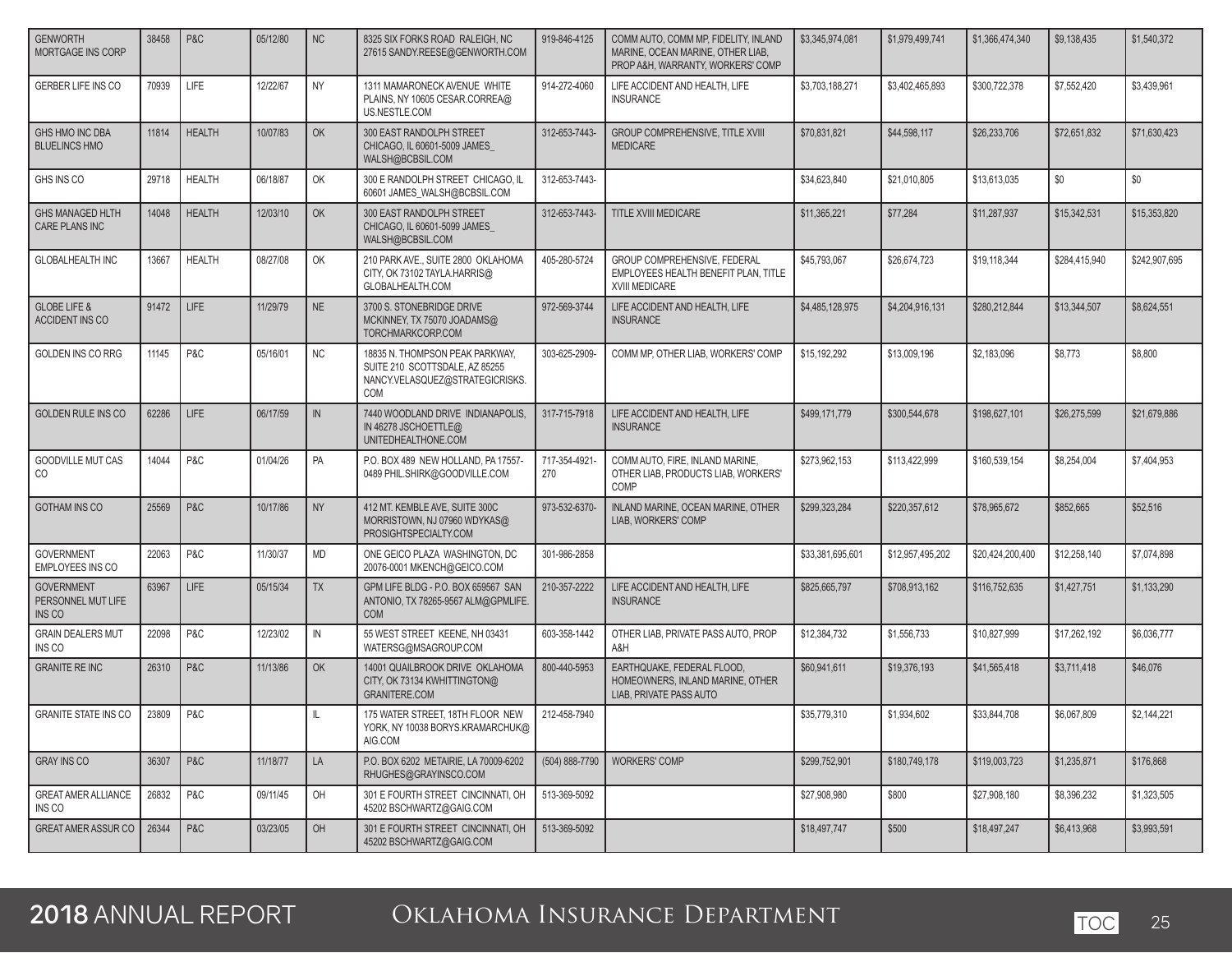| <b>GREAT AMER E&amp;S</b><br>INS CO            | 37532 | P&C         | 02/28/79 | DE            | 301 E FOURTH STREET CINCINNATI, OH<br>45202 BSCHWARTZ@GAIG.COM                                | 513-369-5092           |                                                                                                                                                                                                                                                     | \$48.351.468     | \$516,543        | \$47,834,925    | \$3,201,185  | \$1,071,417  |
|------------------------------------------------|-------|-------------|----------|---------------|-----------------------------------------------------------------------------------------------|------------------------|-----------------------------------------------------------------------------------------------------------------------------------------------------------------------------------------------------------------------------------------------------|------------------|------------------|-----------------|--------------|--------------|
| <b>GREAT AMER INS CO</b>                       | 16691 | P&C         |          | OH            | 301 E FOURTH STREET CINCINNATI. OH<br>45202 BSCHWARTZ@GAIG.COM                                | 513-369-5092           |                                                                                                                                                                                                                                                     | \$7,076,524,747  | \$5,408,151,837  | \$1,668,372,910 | \$20.412.860 | \$8,663,185  |
| <b>GREAT AMER INS CO</b><br>OF NY              | 22136 | P&C         | 08/22/47 | <b>NY</b>     | 301 E FOURTH STREET CINCINNATI, OH<br>45202 BSCHWARTZ@GAIG.COM                                | 513-369-5092           | COMM AUTO, COMM MP, EARTHQUAKE,<br>FIRE. INLAND MARINE. OTHER LIAB.<br>PRODUCTS LIAB, WORKERS' COMP                                                                                                                                                 | \$49,672,236     | \$509,380        | \$49,162,856    | \$1,626,791  | \$453,310    |
| <b>GREAT AMER LIFE</b><br><b>INS CO</b>        | 63312 | <b>LIFE</b> | 12/29/61 | OH            | POST OFFICE BOX 5420 CINCINNATI, OH<br>45201 REARLE@GAIG.COM                                  | 513-412-1735           | LIFE ACCIDENT AND HEALTH, LIFE<br><b>INSURANCE</b>                                                                                                                                                                                                  | \$32,576,634,113 | \$30,445,121,117 | \$2,131,512,996 | \$931,487    | \$305,746    |
| <b>GREAT AMER SECURITY</b><br>INS CO           | 31135 | P&C         | 07/01/87 | OH            | 301 E FOURTH STREET CINCINNATI, OH<br>45202 BSCHWARTZ@GAIG.COM                                | 513-369-5092           | BOILER & MACHINERY, BURGLARY &<br>THEFT, COMM AUTO, COMM MP, FIRE,<br>MEDICAL PROF LIAB. OTHER LIAB                                                                                                                                                 | \$15,514,477     | \$2,346          | \$15,512,131    | -\$789,846   | \$195,823    |
| <b>GREAT AMER SPIRIT</b><br>INS CO             | 33723 | P&C         | 04/05/88 | OH            | 301 E FOURTH STREET CINCINNATI, OH<br>45202 BSCHWARTZ@GAIG.COM                                | 513-369-5092           | EARTHQUAKE, HOMEOWNERS, INLAND<br>MARINE, OTHER LIAB, PRIVATE PASS AUTO,<br>PRODUCTS LIAB, WORKERS' COMP                                                                                                                                            | \$17,082,419     | \$12,675         | \$17,069,744    | \$95,183     | \$27,032     |
| <b>GREAT DIVIDE INS CO</b>                     | 25224 | P&C         | 04/29/86 | <b>ND</b>     | PO BOX 9190 DES MOINES, IA 50306-<br>9190 BBRAUDJR@WRBERKLEY.COM                              | 515-473-3000           | HOMEOWNERS, INLAND MARINE, OTHER<br>LIAB                                                                                                                                                                                                            | \$254,058,333    | \$184,828,285    | \$69,230,048    | \$2,998,547  | \$928,671    |
| <b>GREAT MIDWEST</b><br>INS <sub>CO</sub>      | 18694 | P&C         | 10/05/85 | <b>TX</b>     | 800 GESSNER, SUITE 600 HOUSTON, TX<br>77024 DVARGO@HIIG.COM                                   | 713-935-4800-          | <b>SURETY</b>                                                                                                                                                                                                                                       | \$215,307,939    | \$108,337,571    | \$106,970,368   | \$12,105,719 | \$6,334,876  |
| <b>GREAT NORTHERN</b><br>INS <sub>CO</sub>     | 20303 | P&C         | 06/26/52 | $\mathsf{IN}$ | 202B HALL'S MILL ROAD WHITEHOUSE<br>STATION, NJ 08889 JOHN.TAYLOR4@<br>CHUBB.COM              | 215-640-5259           | ALLIED LINES, BOILER & MACHINERY,<br>BURGLARY & THEFT, COMM AUTO,<br>COMM MP, EARTHQUAKE, FIDELITY, FIRE,<br>HOMEOWNERS, INLAND MARINE, OCEAN<br>MARINE, OTHER LIAB, PRIVATE PASS AUTO,<br>PRODUCTS LIAB, PROP A&H, SURETY,<br><b>WORKERS' COMP</b> | \$1,698,367,203  | \$1,140,979,107  | \$557,388,096   | \$37.201.459 | \$27,606,801 |
| <b>GREAT NORTHWEST</b><br>INS CO               | 26654 | P&C         | 09/15/86 | <b>MN</b>     | 445 MINNESOTA STREET, SUITE 730<br>ST. PAUL, MN 55101 TAXFILINGS@<br>GREATNORTHWEST.COM       | 405-594-6634           | BOILER & MACHINERY, COMM AUTO, COMM<br>MP. EARTHQUAKE. FIRE. HOMEOWNERS.<br>MEDICAL PROF LIAB, OTHER LIAB,<br>PRODUCTS LIAB                                                                                                                         | \$19,367,007     | \$11,649,162     | \$7,717,846     | \$7,072,084  | \$2,590,608  |
| <b>GREAT SOUTHERN LIFE</b><br>INS CO           | 90212 | LIFE        | 03/01/09 | TX            | P.O. BOX 410288 KANSAS CITY, MO<br>64141-0288 DARREN.COOK@AMERICO.<br>COM                     | 816-391-2384           | LIFE ACCIDENT AND HEALTH, LIFE<br><b>INSURANCE</b>                                                                                                                                                                                                  | \$211,943,239    | \$160,474,364    | \$51,468,875    | \$1,227,979  | \$2,490,973  |
| <b>GREAT W LIFE &amp; ANN</b><br><b>INS CO</b> | 68322 | <b>LIFE</b> | 03/28/07 | CO            | 8515 EAST ORCHARD ROAD<br>GREENWOOD VILLAGE, CO 80111<br>GWLCOMMENTS@GWL.COM                  | 303-737-3000           | LIFE ACCIDENT AND HEALTH, LIFE<br><b>INSURANCE</b>                                                                                                                                                                                                  | \$58,010,229,241 | \$56,880,719,597 | \$1,129,509,644 | \$3,832,755  | \$2,930,771  |
| <b>GREAT WEST CAS CO</b>                       | 11371 | P&C         | 03/22/56 | <b>NE</b>     | PO BOX 277 SOUTH SIOUX CITY, NE<br>68776-0277 STATUTORYACCOUNTANT@<br>GWCCNET.COM             | 402-494-7482           | <b>INLAND MARINE</b>                                                                                                                                                                                                                                | \$2,133,225,771  | \$1,507,207,461  | \$626,018,310   | \$18,998,531 | \$7,779,114  |
| <b>GREAT WESTERN</b><br><b>INS CO</b>          | 71480 | <b>LIFE</b> | 04/23/83 | <b>UT</b>     | PO BOX 14410 DES MOINES, IA 50306<br>ACCOUNTING@AMERICANENTERPRISE.<br><b>COM</b>             | 515-245-2329           | LIFE INSURANCE                                                                                                                                                                                                                                      | \$1,388,028,528  | \$1,355,630,577  | \$32,397,951    | \$538,974    | \$226,683    |
| <b>GREENWICH INS CO</b>                        | 22322 | P&C         | 02/18/46 | DE            | 70 SEAVIEW AVENUE STAMFORD. CT<br>06902 XLGS.COMPLIANCE@XLCATLIN.<br>COM                      | 203-964-5200           | EARTHQUAKE, FIRE, INLAND MARINE,<br>OTHER LIAB                                                                                                                                                                                                      | \$1,250,384,092  | \$890,498,832    | \$359,885,260   | \$4,585,296  | \$604,006    |
| <b>GUARANTEE CO OF N</b><br>AMER USA           | 36650 | P&C         | 01/23/90 | MI            | ONE TOWNE SQUARE, SUITE 1470<br>SOUTHFIELD, MI 48076-3725 SARA.<br>SCHRAUBEN@THEGUARANTEE.COM | 248-281-0281-<br>66012 | <b>BURGLARY &amp; THEFT, FIRE</b>                                                                                                                                                                                                                   | \$230,527,765    | \$40,577,417     | \$189,950,348   | \$510,478    | \$0          |
| <b>GUARANTEE TRUST</b><br>LIFE INS CO          | 64211 | LIFE        | 05/16/36 | L             | 1275 MILWAUKEE AVENUE GLENVIEW, IL<br>60025 BSLOO@GTLIC.COM                                   | 847-904-5347           | LIFE ACCIDENT AND HEALTH, LIFE<br><b>INSURANCE</b>                                                                                                                                                                                                  | \$594,776,299    | \$515,588,975    | \$79,187,324    | \$5,209,941  | \$2,910,084  |
| <b>GUARANTY INCOME</b><br>LIFE INS CO          | 64238 | LIFE        | 01/19/26 | LA            | P.O. BOX 2231 BATON ROUGE, LA 70821-<br>2231 LUKE@GILICO.COM                                  | 225-383-0355<br>$-231$ | LIFE ACCIDENT AND HEALTH, LIFE<br><b>INSURANCE</b>                                                                                                                                                                                                  | \$664,525,746    | \$607.916.992    | \$56,608,753    | \$83,532     | \$20,000     |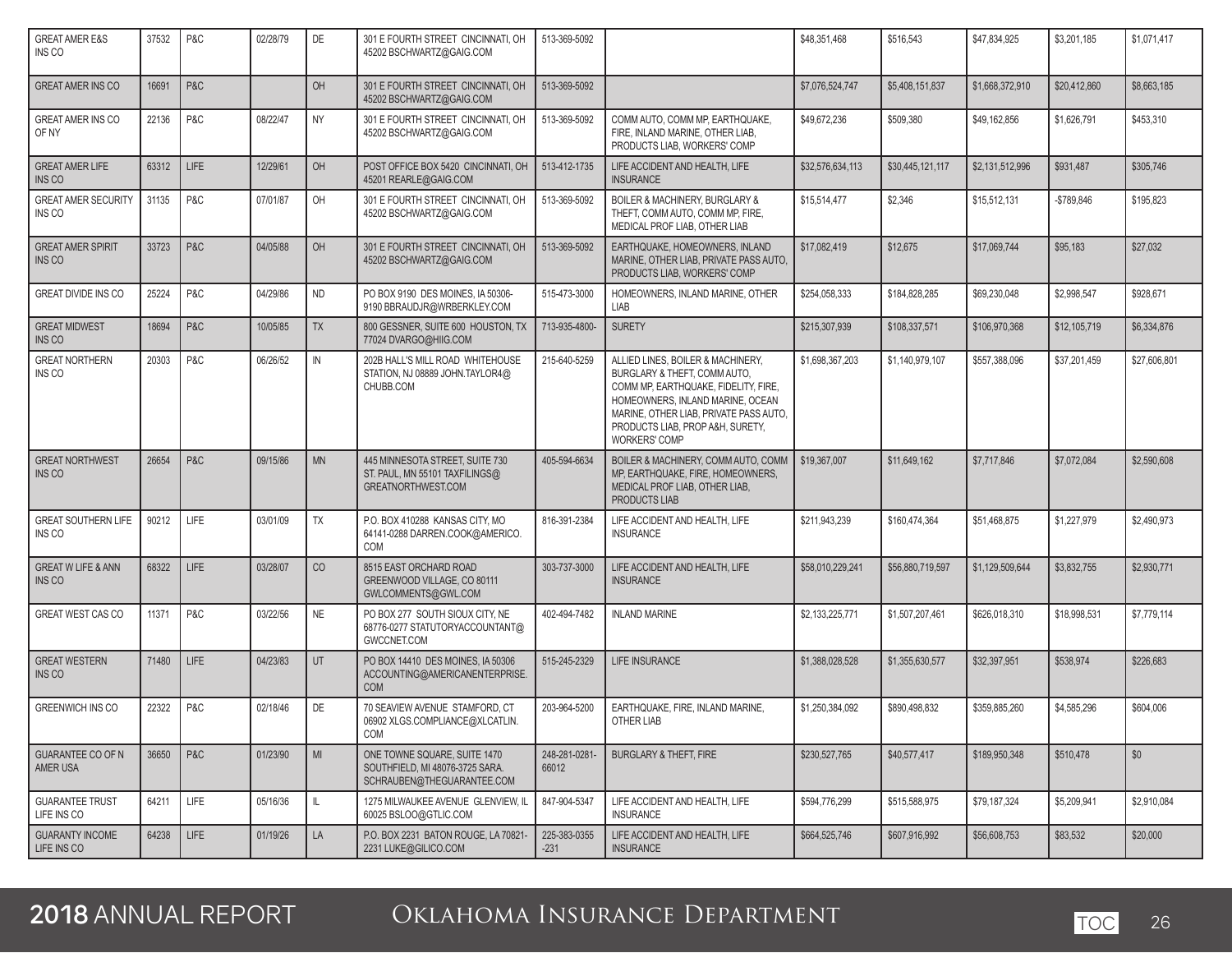| <b>GUARDIAN INS &amp; ANN</b><br>CO INC    | 78778 | LIFE        | 03/02/70 | <b>DE</b>     | 7 HANOVER SQUARE NEW YORK, NY<br>10004-4025 HAYDN_PADMORE@GLIC.<br>COM                                        | 212-598-8829             | <b>LIFE INSURANCE</b>                                                                                                                                                                               | \$17,357,037,422 | \$17,046,814,957 | \$310,222,464   | \$117,495    | \$100,000    |
|--------------------------------------------|-------|-------------|----------|---------------|---------------------------------------------------------------------------------------------------------------|--------------------------|-----------------------------------------------------------------------------------------------------------------------------------------------------------------------------------------------------|------------------|------------------|-----------------|--------------|--------------|
| <b>GUARDIAN LIFE INS CO</b><br>OF AMER     | 64246 | <b>LIFE</b> |          | <b>NY</b>     | 7 HANOVER SQUARE NEW YORK, NY<br>10004-4025 HAYDN_PADMORE@GLIC.<br><b>COM</b>                                 | 212-598-8829             | LIFE ACCIDENT AND HEALTH, LIFE<br><b>INSURANCE</b>                                                                                                                                                  | \$55,568,820,448 | \$48,885,143,145 | \$6,683,677,303 | \$39,410,696 | \$21,369,343 |
| <b>GUGGENHEIM LIFE &amp;</b><br>ANN CO     | 83607 | LIFE        | 08/29/85 | DE            | 401 PENNSYLVANIA PARKWAY,<br>SUITE 301 INDIANAPOLIS, IN<br>46280 LEONARD.SNAPSTAILER@<br>GUGGENHEIMINSURANCE. | 317-574-6241             | <b>LIFE INSURANCE</b>                                                                                                                                                                               | \$14,353,498,992 | \$13,744,933,082 | \$608,565,910   | \$24,731     | \$2,036,552  |
| <b>GUIDEONE AMER</b><br><b>INS CO</b>      | 42331 | P&C         | 04/08/83 | IA            | 1111 ASHWORTH ROAD WEST DES<br>MOINES, IA 50265-3538 DDUFFY@<br>GUIDEONE.COM                                  | 515-267-5748             | COMM AUTO. INLAND MARINE, OCEAN<br>MARINE, OTHER LIAB, SURETY                                                                                                                                       | \$12,053,435     | \$1,064,127      | \$10,989,308    | \$2,514,671  | \$1,804,847  |
| <b>GUIDEONE ELITE</b><br>INS CO            | 42803 | P&C         | 07/19/83 | IA            | 1111 ASHWORTH ROAD WEST DES<br>MOINES, IA 50265-3538 DDUFFY@<br>GUIDEONE.COM                                  | 515-267-5748             | PRIVATE CROP                                                                                                                                                                                        | \$29,953,752     | \$4,465,297      | \$25,488,455    | \$1,340,180  | \$216,720    |
| <b>GUIDEONE MUT INS CO</b>                 | 15032 | P&C         | 12/26/46 | IA            | 1111 ASHWORTH ROAD WEST DES<br>MOINES, IA 50265-3538 DDUFFY@<br>GUIDEONE.COM                                  | 515-267-5748             | <b>BOILER &amp; MACHINERY, BURGLARY &amp;</b><br>THEFT, COMM AUTO, EARTHQUAKE,<br>FIDELITY, FIRE, INLAND MARINE, OTHER<br>LIAB, PRODUCTS LIAB                                                       | \$1,049,108,644  | \$686,050,544    | \$363,058,100   | \$9,607,499  | \$9,702,150  |
| <b>GUIDEONE SPECIALTY</b><br>MUT INS CO    | 14559 | P&C         | 07/10/48 | IA            | 1111 ASHWORTH ROAD WEST DES<br>MOINES, IA 50265-3538 DDUFFY@<br>GUIDEONE.COM                                  | 515-267-5748             | OTHER LIAB, SURETY                                                                                                                                                                                  | \$226,644,139    | \$147,327,251    | \$79,316,888    | \$997,622    | \$1,215,388  |
| <b>HALLMARK INS CO</b>                     | 34037 | P&C         | 06/20/88 | AZ            | 777 MAIN STREET SUITE 1000<br>FORT WORTH, TX 76102 FSMITH@<br><b>HALLMARKGRP.COM</b>                          | 817-348-1887             | MP CROP, PRIVATE CROP                                                                                                                                                                               | \$308,371,342    | \$212.354.373    | \$96,016,969    | \$2,646,066  | \$2,508,698  |
| HALLMARK NATL INS CO                       | 19530 | P&C         | 10/04/91 | <b>AZ</b>     | 777 MAIN STREET SUITE 1000<br>FORT WORTH, TX 76102 FSMITH@<br><b>HALLMARKGRP.COM</b>                          | 817-348-1887             | INLAND MARINE, OTHER LIAB, PROP A&H                                                                                                                                                                 | \$87,028,050     | \$62,917,307     | \$24,110,743    | \$6,749,394  | \$765.558    |
| <b>HALLMARK SPECIALTY</b><br><b>INS CO</b> | 26808 | P&C         | 12/24/86 | OK            | 777 MAIN STREET SUITE 1000<br>FORT WORTH, TX 76102 FSMITH@<br><b>HALLMARKGRP.COM</b>                          | 817-348-1887             | <b>OTHER LIAB</b>                                                                                                                                                                                   | \$250,902,953    | \$193.494.239    | \$57,408,714    | \$6,338,026  | \$1,857,206  |
| <b>HAMILTON INS CO</b>                     | 26611 | P&C         | 06/01/73 | <b>DE</b>     | 120 BROADWAY, 17TH FLOOR NEW<br>YORK, NY 10271 EILEEN.GREEN@<br>BLACKBOARDINSURANCE.COM                       | 609-349-7733             | PROP A&H                                                                                                                                                                                            | \$56,953,794     | \$13,759,078     | \$43,194,716    | \$11,301     | \$0          |
| HANOVER AMER INS CO                        | 36064 | P&C         | 06/08/89 | <b>NH</b>     | 440 LINCOLN STREET WORCESTER, MA<br>01653-0002 KEDWARDS@HANOVER.COM                                           | 508-853-7200-<br>8554476 | MEDICAL PROF LIAB, OCEAN MARINE,<br>OTHER LIAB                                                                                                                                                      | \$29,253,721     | \$0              | \$29.253.721    | \$3,448,351  | \$1,316,513  |
| HANOVER INS CO                             | 22292 | P&C         | 10/05/72 | <b>NH</b>     | 440 LINCOLN STREET WORCESTER, MA<br>01653-0002 KEDWARDS@HANOVER.COM                                           | 508-853-7200-<br>8554476 | COMM MP, INLAND MARINE, MEDICAL PROF<br>LIAB, OTHER LIAB, PROP A&H, SURETY                                                                                                                          | \$7,748,104,763  | \$5,676,371,127  | \$2,071,733,636 | \$11,805,830 | \$16,897,235 |
| <b>HARBOR INS CO</b>                       | 20430 | P&C         | 01/12/93 | OK            | 4501 E 31ST STREET TULSA, OK 74135<br>CHUCK@SWGEN.COM                                                         | 918-492-1446-<br>7613    | <b>BOILER &amp; MACHINERY, BURGLARY</b><br>& THEFT, COMM AUTO, COMM MP,<br>EARTHQUAKE, FIDELITY, FIRE, MEDICAL<br>PROF LIAB, OTHER LIAB, PRODUCTS LIAB,<br>SURETY, WORKERS' COMP                    | \$11,223,880     | \$7,649,553      | \$3,574,326     | \$16,980,719 | \$9,855,896  |
| <b>HARCO NATL INS CO</b>                   | 26433 | P&C         | 11/17/54 | <b>L</b>      | 702 OBERLIN ROAD RALEIGH.<br>NC 27605-0800 KEVIN.HAMM@<br>IATINSURANCE.COM                                    | 919-831-8170             | <b>BOILER &amp; MACHINERY, BURGLARY &amp;</b><br>THEFT, COMM AUTO, COMM MP, CREDIT,<br>EARTHQUAKE, FIDELITY, FIRE, INLAND<br>MARINE, MEDICAL PROF LIAB, OTHER LIAB,<br>PRIVATE FLOOD, PRODUCTS LIAB | \$606,137,822    | \$402.077.135    | \$204.060.687   | \$2.762.106  | \$2.031.097  |
| HARTFORD ACCIDENT<br>& IND CO              | 22357 | P&C         | 08/12/13 | <b>CT</b>     | ONE HARTFORD PLAZA HARTFORD, CT<br>06155-0001 STATEMENT.QUESTIONS@<br>THEHARTFORD.COM                         | 860-547-9622             | ALLIED LINES. BOILER & MACHINERY.<br>COMM AUTO, COMM MP, FIRE, INLAND<br>MARINE, OTHER LIAB, PRODUCTS LIAB.<br>PROP A&H, WORKERS' COMP                                                              | \$11,906,590,290 | \$9,073,213,179  | \$2,833,377,111 | \$9,567,275  | \$8,077,224  |
| HARTFORD CAS INS CO                        | 29424 | P&C         | 03/05/87 | $\mathsf{IN}$ | ONE HARTFORD PLAZA HARTFORD. CT<br>06155-0001 STATEMENT.QUESTIONS@<br>THEHARTFORD.COM                         | 860-547-9622             |                                                                                                                                                                                                     | \$2,352,301,177  | \$1,465,794,928  | \$886,506,249   | \$9,520,473  | \$3,050,621  |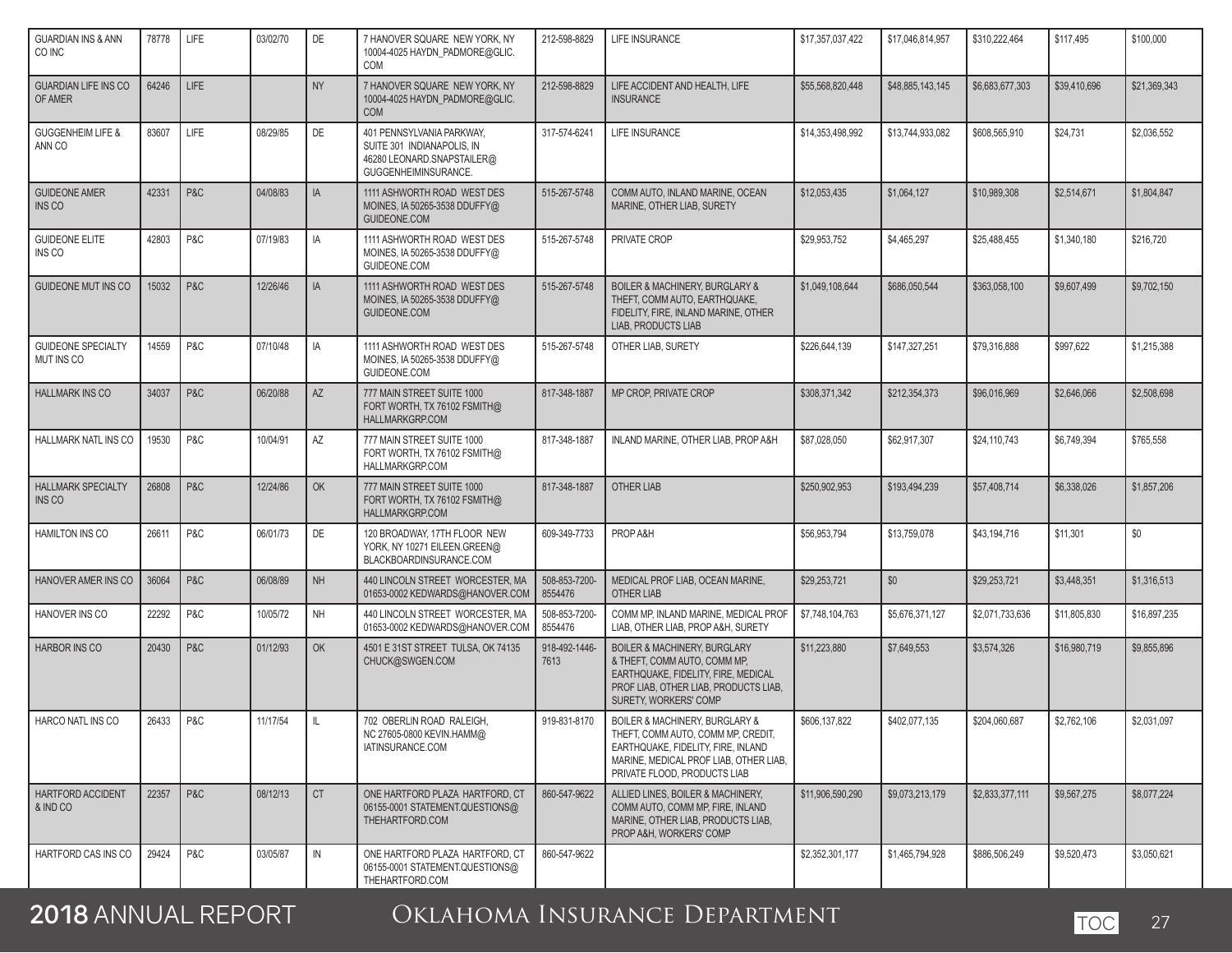| HARTFORD FIRE INS CO                                           | 19682 | P&C           |          | <b>CT</b>    | ONE HARTFORD PLAZA HARTFORD, CT<br>06155-0001 STATEMENT.QUESTIONS@<br>THEHARTFORD.COM    | 860-547-9622  |                                                                                                                                                                 | \$22,855,297,993  | \$12,939,273,090  | \$9,916,024,902  | \$23,888,379    | \$12,152,660    |
|----------------------------------------------------------------|-------|---------------|----------|--------------|------------------------------------------------------------------------------------------|---------------|-----------------------------------------------------------------------------------------------------------------------------------------------------------------|-------------------|-------------------|------------------|-----------------|-----------------|
| HARTFORD INS CO OF<br>THE MIDWEST                              | 37478 | P&C           | 09/11/79 | IN           | ONE HARTFORD PLAZA HARTFORD, CT<br>06155-0001 STATEMENT.QUESTIONS@<br>THEHARTFORD.COM    | 860-547-9622  | BOILER & MACHINERY, BURGLARY &<br>THEFT, EARTHQUAKE, FIRE, INLAND<br>MARINE, MEDICAL PROF LIAB, OTHER LIAB,<br>PRODUCTS LIAB                                    | \$636,895,619     | \$129,126,421     | \$507,769,197    | \$5,822,769     | \$2,512,684     |
| <b>HARTFORD LIFE &amp;</b><br><b>ACCIDENT INS CO</b>           | 70815 | <b>LIFE</b>   | 02/14/67 | <b>CT</b>    | ONE HARTFORD PLAZA HARTFORD, CT<br>06155-0001 STATEMENT.QUESTIONS@<br>THEHARTFORD.COM    | 860-547-9698  | LIFE ACCIDENT AND HEALTH, LIFE<br><b>INSURANCE</b>                                                                                                              | \$12.935.775.368  | \$10,907,262,511  | \$2.028.512.856  | \$32.024.952    | \$28,227,737    |
| <b>HARTFORD LIFE &amp; ANN</b><br>INS CO                       | 71153 | <b>LIFE</b>   | 01/09/56 | <b>CT</b>    | 1 GRIFFIN ROAD N WINDSOR, CT 06095-<br>1512 TALCOTTSTATEMENT.QUESTIONS@<br>THEHARTFORD.C | 860-547-9698  | LIFE ACCIDENT AND HEALTH, LIFE<br><b>INSURANCE</b>                                                                                                              | \$36,378,571,888  | \$35,239,600,200  | \$1,138,971,688  | \$10,944,882    | \$20,295,434    |
| HARTFORD LIFE INS CO                                           | 88072 | LIFE          | 02/16/78 | <b>CT</b>    | 1 GRIFFIN ROAD N WINDSOR, CT 06095-<br>1512 TALCOTTSTATEMENT.QUESTIONS@<br>THEHARTFORD.C | 860-547-9698  | LIFE ACCIDENT AND HEALTH, LIFE<br><b>INSURANCE</b>                                                                                                              | \$109.356.592.611 | \$105,804,093,018 | \$3.552,499.593  | \$776.714       | \$6,160,975     |
| <b>HARTFORD STEAM BOIL</b><br><b>INSPEC &amp; INS CO</b>       | 11452 | P&C           |          | <b>CT</b>    | ONE STATE STREET. P.O. BOX 5024<br>HARTFORD, CT 06102-5024 SUE<br>STAMM@HSB.COM          | 860-722-5188  | PRIVATE CROP                                                                                                                                                    | \$1,213,539,288   | \$709.950.320     | \$503.588.968    | \$280,073       | \$39.655        |
| <b>HARTFORD</b><br>UNDERWRITERS INS CO                         | 30104 | P&C           | 12/23/87 | <b>CT</b>    | ONE HARTFORD PLAZA HARTFORD, CT<br>06155-0001 STATEMENT.QUESTIONS@<br>THEHARTFORD.COM    | 860-547-9622  | OTHER LIAB, WARRANTY                                                                                                                                            | \$1,675,910,408   | \$1,094,350,712   | \$581,559,697    | \$12,058,068    | \$5,713,090     |
| HCC LIFE INS CO                                                | 92711 | <b>LIFE</b>   | 12/03/80 | IN           | 225 TOWNPARK DRIVE. NW SUITE<br>350 KENNESAW, GA 30144-3710<br>TBUDRESKI@TMHCC.COM       | 770-693-6441  | LIFE ACCIDENT AND HEALTH, LIFE<br><b>INSURANCE</b>                                                                                                              | \$994,757,871     | \$588,600,160     | \$406,157,711    | \$10,127,302    | \$10,737,302    |
| <b>HCSC INS SERV CO</b>                                        | 78611 | <b>HEALTH</b> | 02/06/58 | $\mathbb{L}$ | 300 EAST RANDOLPH STREET<br>CHICAGO, IL 60601-5099 JAMES<br>WALSH@BCBSIL.COM             | 312-653-7443- | <b>OTHER</b>                                                                                                                                                    | \$900.720.962     | \$641,241,851     | \$259,479,111    | \$48,586,216    | \$44,726,534    |
| HDI GLOBAL INS CO                                              | 41343 | P&C           | 03/02/07 | L            | 161 N. CLARK STREET - 48TH FLOOR<br>CHICAGO, IL 60601 ELISEO.RAMOS@<br>US.HDI.GLOBAL     | 312-456-6774  | BOILER & MACHINERY, BURGLARY &<br>THEFT, COMM AUTO, COMM MP, FIRE,<br>HOMEOWNERS, INLAND MARINE, OTHER<br>LIAB, PRODUCTS LIAB                                   | \$414,771,937     | \$248,364,674     | \$166,407,263    | \$7,199,247     | \$2,845,223     |
| <b>HEALTH CARE IND INC</b>                                     | 35904 | P&C           | 08/05/76 | CO           | 1100 CHARLOTTE SUITE 500 NASHVILLE,<br>TN 37203 SUZANNE.PRESA@<br>HCAHEALTHCARE.COM      | (615)344-5807 |                                                                                                                                                                 | \$326.379.494     | \$210.414.624     | \$115,964,870    | \$446.999       | \$0             |
| <b>HEALTH CARE</b><br><b>INDUSTRY LIAB RECIP</b><br><b>INS</b> | 11832 | P&C           | 10/31/03 | <b>DC</b>    | 130 S. FIRST STREET, 4TH FLOOR ANN<br>ARBOR, MI 48104 PETER.FEENEY@<br>CHELSEARHONE.COM  | 734 996-2700  | COMM MP, HOMEOWNERS, PRIVATE PASS<br>AUTO, WORKERS' COMP                                                                                                        | \$50,509,433      | \$33,277,459      | \$17,231,973     | \$1,250,391     | \$130,000       |
| HEALTH CARE SERV<br>CORP A MUT LEGAL RE                        | 70670 | <b>HEALTH</b> | 10/01/36 | IL.          | 300 EAST RANDOLPH STREET<br>CHICAGO, IL 60601-5099 JAMES<br>WALSH@BCBSIL.COM             | 312-653-7443- | INDIVIDUAL COMPREHENSIVE,<br>GROUP COMPREHENSIVE, MEDICARE<br>SUPPLEMENT, DENTAL ONLY, FEDERAL<br>EMPLOYEES HEALTH BENEFIT PLAN. TITLE<br>XVIII MEDICARE, OTHER | \$22,028,156,429  | \$9,979,190,736   | \$12.048.965.693 | \$2,929,159,947 | \$2,275,677,126 |
| <b>HEALTH NET LIFE</b><br>INS CO                               | 66141 | LIFE          | 11/20/86 | CA           | 7700 FORSYTH BOULEVARD SAINT<br>LOUIS, MO 63105 AEICHENAUER@<br>CENTENE.COM              | 314-349-3578  |                                                                                                                                                                 | \$691,355,052     | \$291,436,586     | \$399,918,466    | \$0             | \$0             |
| HEARTLAND NATL LIFE<br>INS CO                                  | 66214 | <b>LIFE</b>   | 04/12/65 | IN           | 1600 NE CORONADO DR BLUE SPRINGS.<br>MO 64014 PATTYH@E-HFG.COM                           | 816-478-0120  | LIFE ACCIDENT AND HEALTH                                                                                                                                        | \$12,868,887      | \$5,208,292       | \$7,660,595      | \$1,385,588     | \$1,076,790     |
| <b>HERITAGE IND CO</b>                                         | 39527 | P&C           | 01/25/79 | CA           | P. O. BOX 19725 IRVINE, CA 92623<br>BARRY.MOSES@AMTRUSTGROUP.COM                         | 216-328-6216  | COMM AUTO, INLAND MARINE, MEDICAL<br>PROF LIAB. OTHER LIAB. PRODUCTS LIAB                                                                                       | \$68,583,152      | \$50,927,325      | \$17,655,823     | \$56,450        | \$254,833       |
| HERITAGE LIFE INS CO                                           | 64394 | LIFE          | 07/26/57 | AZ           | 227 WEST MONROE STREET, SUITE 3775<br>CHICAGO, IL 60606 LYNN.LASWELL@<br>HERITAGELI.COM  | 312-977-0904  |                                                                                                                                                                 | \$4,212,943,530   | \$3,254,231,314   | \$958,712,217    | \$0             | \$0             |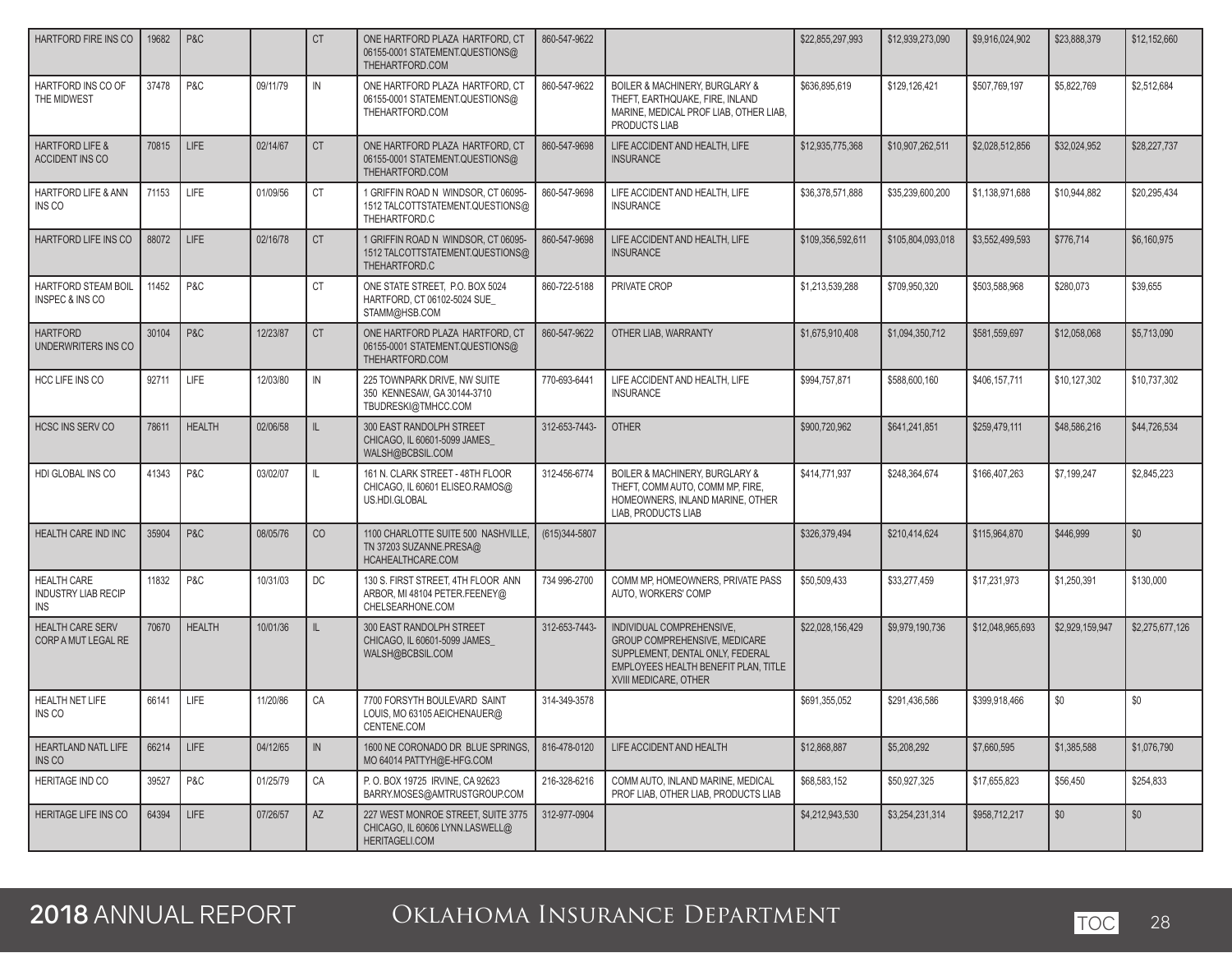| HISCOX INS CO INC                          | 10200 | P&C           | 11/26/52 | IL.           | 104 SOUTH MICHIGAN AVE., SUITE 600<br>CHICAGO, IL 60603 DIANA.KAUFMAN@<br>HISCOX.COM      | 630-315-7732-         | <b>OTHER LIAB</b>                                                                                                                                                      | \$330,034,602   | \$234,198,787   | \$95,835,815    | \$1,511,152   | \$93,913      |
|--------------------------------------------|-------|---------------|----------|---------------|-------------------------------------------------------------------------------------------|-----------------------|------------------------------------------------------------------------------------------------------------------------------------------------------------------------|-----------------|-----------------|-----------------|---------------|---------------|
| HM HLTH INS CO                             | 71768 | <b>HEALTH</b> | 12/08/54 | PA            | 120 FIFTH AVENUE SUITE 924<br>PITTSBURGH, PA 15222 MATTHEW.<br>BAZZANI@HIGHMARKHEALTH.ORG | 412-544-8338          |                                                                                                                                                                        | \$36,715,130    | \$4,458,112     | \$32,257,018    | \$0           | \$0           |
| HM LIFE INS CO                             | 93440 | <b>LIFE</b>   | 05/11/81 | PA            | P.O. BOX 535061 PITTSBURGH,<br>PA 15253-5061 JOSEPH.SEYGAL@<br>HIGHMARKHEALTH.ORG         | 717-260-7081          | LIFE ACCIDENT AND HEALTH                                                                                                                                               | \$673,984,242   | \$313,854,896   | \$360,129,346   | \$1,754,856   | \$740,273     |
| HOMELAND INS CO<br>OF NY                   | 34452 | P&C           | 05/11/88 | <b>NY</b>     | 605 HIGHWAY 169 NORTH, SUITE 800<br>PLYMOUTH, MN 55441 BSTROMBECK@<br>ONEBEACON.COM       | 952-852-0496          |                                                                                                                                                                        | \$118,162,771   | \$2,518,537     | \$115,644,234   | \$2,821,928   | \$592,847     |
| HOMESITE IND CO                            | 20419 | P&C           | 07/23/48 | WI            | ONE FEDERAL STREET, SUITE 400<br>BOSTON, MA 02110-2003 ROSS.GOVEIA@<br>HOMESITE.COM       | 617-535-6826          | BURGLARY & THEFT, COMM AUTO.<br>COMM MP, EARTHQUAKE, FIDELITY,<br>HOMEOWNERS. INLAND MARINE, OTHER<br>LIAB, PRIVATE PASS AUTO, PRODUCTS<br>LIAB, SURETY, WORKERS' COMP | \$51,877,856    | \$11,500,087    | \$40,377,769    | \$13,171,487  | \$3,841,001   |
| <b>HOMESTEADERS</b><br>LIFE CO             | 64505 | <b>LIFE</b>   | 01/05/06 | IA            | P.O. BOX 1756 DES MOINES, IA 50306<br>WHUEGERICH@HOMESTEADERSLIFE.<br><b>COM</b>          | 515-440-7777-<br>7706 | LIFE INSURANCE                                                                                                                                                         | \$2,921,342,269 | \$2,728,100,186 | \$193,242,083   | \$12,194,833  | \$11,238,255  |
| HORACE MANN INS CO                         | 22578 | P&C           | 09/23/63 | $\mathbf{II}$ | #1 HORACE MANN PLAZA SPRINGFIELD,<br>IL 62715 KIMBERLY.JOHNSON@<br>HORACEMANN.COM         | 217-788-8538          | COMM MP, INLAND MARINE, OTHER LIAB,<br><b>WORKERS' COMP</b>                                                                                                            | \$526,721,143   | \$336,142,317   | \$190,578,826   | \$871,091     | \$385,356     |
| <b>HORACE MANN LIFE</b><br>INS CO          | 64513 | <b>LIFE</b>   | 08/09/49 | $\mathbb{L}$  | #1 HORACE MANN PLAZA SPRINGFIELD,<br>IL 62715 KIMBERLY.JOHNSON@<br>HORACEMANN.COM         | 217-788-8538          | LIFE ACCIDENT AND HEALTH. LIFE<br><b>INSURANCE</b>                                                                                                                     | \$9.262.815.578 | \$8,789,660,376 | \$473,155,201   | \$924,737     | \$456,049     |
| HORACE MANN PROP &<br>CAS INS CO           | 22756 | P&C           | 03/25/65 | Ш             | #1 HORACE MANN PLAZA SPRINGFIELD.<br>IL 62715 KIMBERLY.JOHNSON@<br>HORACEMANN.COM         | 217-788-8538          | <b>BOILER &amp; MACHINERY, BURGLARY &amp;</b><br>THEFT, COMM AUTO, FIRE, INLAND<br>MARINE, OTHER LIAB, PRODUCTS LIAB,<br><b>SURETY</b>                                 | \$304.727.358   | \$178,789,283   | \$125,938,075   | \$1,822,790   | \$1.092.649   |
| <b>HOUSING AUTHORITY</b><br>PROP A MUT CO  | 10069 | P&C           | 03/20/87 | VT            | P.O. BOX 189 CHESHIRE, CT 06410<br>NJORDAN@HOUSINGCENTER.COM                              | 203-272-8220-<br>402  | <b>INLAND MARINE, OTHER LIAB</b>                                                                                                                                       | \$181,894,488   | \$63,392,617    | \$118,501,871   | \$2,865,224   | \$1,133,424   |
| <b>HOUSING AUTHORITY</b><br><b>RRG INC</b> | 26797 | P&C           | 03/20/87 | VT            | P.O. BOX 189 CHESHIRE, CT 06410<br>NJORDAN@HOUSINGCENTER.COM                              | 203-272-8220-<br>402  | COMM AUTO, COMM MP, EARTHQUAKE,<br>FIRE, INLAND MARINE, OTHER LIAB,<br>PRODUCTS LIAB                                                                                   | \$313,557,113   | \$126,658,479   | \$186,898,634   | \$1,020,315   | \$149.549     |
| <b>HOUSTON CAS CO</b>                      | 42374 | P&C           | 04/28/81 | <b>TX</b>     | 13403 NORTHWEST FREEWAY<br>HOUSTON, TX 77040 LNEWTON@<br>TMHCC.COM                        | 713-462-1000          | COMM MP, FIRE, OTHER LIAB                                                                                                                                              | \$3,382,757,894 | \$1,517,622,827 | \$1,865,135,067 | \$5,121,514   | \$4,524,446   |
| <b>HOUSTON SPECIALTY</b><br>INS CO         | 12936 | P&C           | 12/07/06 | <b>TX</b>     | 800 GESSNER, SUITE 600 HOUSTON, TX<br>77024 NMITCHELL@HIIG.COM                            | 713-935-4864-         |                                                                                                                                                                        | \$455,787,120   | \$194,477,171   | \$261,309,949   | \$7,580,809   | \$5,499,292   |
| HUDSON INS CO                              | 25054 | P&C           | 01/16/18 | DE            | 100 WILLIAM STREET, 5TH FLOOR<br>NEW YORK, NY 10038 DDASKALAKIS@<br>HUDSONINSGROUP.COM    | 203-977-6020          | <b>OTHER LIAB</b>                                                                                                                                                      | \$1,204,067,667 | \$775,683,868   | \$428,383,799   | \$6,383,476   | \$965,854     |
| <b>HUDSON SPECIALTY</b><br>INS CO          | 37079 | P&C           | 12/13/84 | <b>NY</b>     | 100 WILLIAM STREET, 5TH FLOOR<br>NEW YORK, NY 10038 DDASKALAKIS@<br>HUDSONINSGROUP.COM    | 203-977-6020          | <b>WARRANTY</b>                                                                                                                                                        | \$367,818,729   | \$172,452,292   | \$195,366,437   | \$2,487,018   | \$1,740,035   |
| HUMANA INS CO                              | 73288 | <b>HEALTH</b> | 12/18/68 | WI            | P.O. BOX 740036 LOUISVILLE, KY 40201-<br>7436 DOIINQUIRIES@HUMANA.COM                     | 502-580-8965          | INDIVIDUAL COMPREHENSIVE. MEDICARE<br>SUPPLEMENT, VISION ONLY, DENTAL ONLY,<br>FEDERAL EMPLOYEES HEALTH BENEFIT<br>PLAN, TITLE XVIII MEDICARE, OTHER                   | \$8,716,643,649 | \$4.532.130.309 | \$4,184,513,340 | \$404.451.488 | \$313,589,768 |
| HUMANA REGIONAL<br>HLTH PLAN INC           | 12282 | <b>HEALTH</b> | 12/09/04 | AR            | P.O. BOX 740036 LOUISVILLE, KY 40201-<br>7436 DOIINQUIRIES@HUMANA.COM                     | 502-580-3026          | TITLE XVIII MEDICARE                                                                                                                                                   | \$19,680,456    | \$4,507,772     | \$15,172,684    | \$34,451,101  | \$27,194,375  |
| HUMANADENTAL INS CO                        | 70580 | <b>HEALTH</b> | 01/01/08 | WI            | PO BOX 740036 LOUISVILLE, KY 40201-<br>7436 DOIINQUIRIES@HUMANA.COM                       | 502-580-3092          | <b>OTHER</b>                                                                                                                                                           | \$98,535,541    | \$36,266,760    | \$62,268,781    | \$8,171       | \$0           |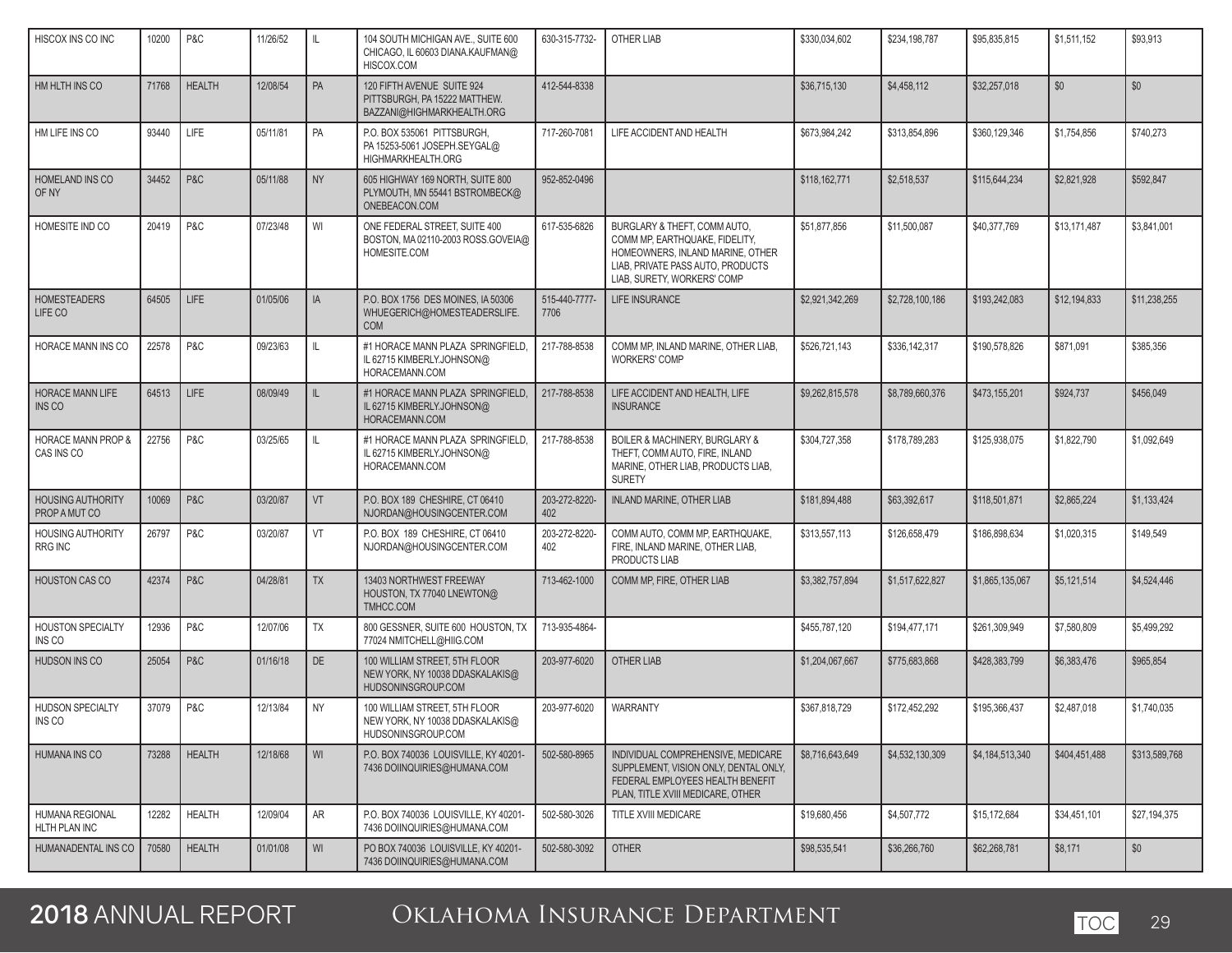| <b>IAAMER LIFE INS CO</b>                      | 91693 | <b>LIFE</b> | 05/30/80 | <b>TX</b> | P.O. BOX 2549 WACO, TX 76702-2549<br>DSCHAFFER@AATX.COM                                | 254-297-2777-<br>3213 | LIFE INSURANCE                                                                                                                                                     | \$148,384,172   | \$98,307,136    | \$50,077,036  | \$14,389    | \$83,284    |
|------------------------------------------------|-------|-------------|----------|-----------|----------------------------------------------------------------------------------------|-----------------------|--------------------------------------------------------------------------------------------------------------------------------------------------------------------|-----------------|-----------------|---------------|-------------|-------------|
| <b>IDEALIFE INS CO</b>                         | 97764 | <b>LIFE</b> | 06/01/81 | <b>CT</b> | 120 LONG RIDGE ROAD STAMFORD, CT<br>06902 KEVIN.SEIDLER@GENRE.COM                      | 203-328-5179          | <b>LIFE INSURANCE</b>                                                                                                                                              | \$20,604,241    | \$5,204,328     | \$15,399,913  | \$8,558     | \$7,027     |
| <b>IDS PROP CAS INS CO</b>                     | 29068 | P&C         | 12/06/72 | WI        | 3500 PACKERLAND DRIVE DE PERE. WI<br>54115-9070 KELLY.KINAS@AMPF.COM                   | 920-330-5619          | COMM MP, FIDELITY, FIRE, HOMEOWNERS,<br>INLAND MARINE, OCEAN MARINE, OTHER<br>LIAB, PRIVATE PASS AUTO                                                              | \$1,789,935,270 | \$1,009,297,556 | \$780,637,714 | \$4,909,117 | \$3,125,518 |
| <b>ILLINOIS MUT LIFE</b><br><b>INS CO</b>      | 64580 | <b>LIFE</b> | 07/09/12 | IL.       | 300 S.W. ADAMS STREET PEORIA,<br>IL 61634 FINANCIALREPORTING@<br>ILLINOISMUTUAL.COM    | 309-674-8255-<br>422  | LIFE ACCIDENT AND HEALTH, LIFE<br><b>INSURANCE</b>                                                                                                                 | \$1,442,321,916 | \$1,212,541,355 | \$229,780,561 | \$772,034   | \$698,030   |
| <b>ILLINOIS NATL INS CO</b>                    | 23817 | P&C         | 10/05/33 | IL.       | 175 WATER STREET, 18TH FLOOR NEW<br>YORK, NY 10038 BORYS.KRAMARCHUK@<br>AIG.COM        | 212-458-7940          | BOILER & MACHINERY, COMM AUTO,<br>COMM MP. EARTHQUAKE, FIRE, INLAND<br>MARINE, MEDICAL PROF LIAB, OTHER LIAB,<br>PRODUCTS LIAB, WORKERS' COMP                      | \$55,391,800    | \$14,051,425    | \$41,340,375  | \$211,174   | \$514,517   |
| <b>ILLINOIS UNION INS CO</b>                   | 27960 | P&C         | 01/24/73 | IL.       | 436 WALNUT STREET, P.O. BOX<br>1000 PHILADELPHIA, PA 19106 JOHN.<br>TAYLOR4@CHUBB.COM  | 215-640-5259          | PROP A&H                                                                                                                                                           | \$446,996,219   | \$316,347,701   | \$130,648,518 | \$5,714,158 | \$902,294   |
| <b>IMPERIUM INS CO</b>                         | 35408 | P&C         | 11/18/77 | <b>TX</b> | 800 GESSNER, SUITE 600 HOUSTON, TX<br>77024 GGRIFFITH@HIIG.COM                         | 713-935-4800-         | BOILER & MACHINERY, COMM MP,<br>CREDIT, EARTHQUAKE, FIDELITY, FIRE,<br>HOMEOWNERS, INLAND MARINE, MEDICAL<br>PROF LIAB, OCEAN MARINE, OTHER LIAB,<br>PRODUCTS LIAB | \$373,674,265   | \$207,137,115   | \$166,537,150 | \$3,989,933 | \$2,406,461 |
| <b>INDEMNITY INS CO OF</b><br>NORTH AMER       | 43575 | P&C         | 09/26/77 | PA        | 436 WALNUT STREET, P.O. BOX<br>1000 PHILADELPHIA, PA 19106 JOHN.<br>TAYLOR4@CHUBB.COM  | 215-640-5259          | OTHER LIAB, PRIVATE PASS AUTO                                                                                                                                      | \$485,458,100   | \$355,485,702   | \$129,972,398 | \$9,170,782 | \$3,415,999 |
| INDEMNITY NATL INS CO                          | 18468 | P&C         | 12/02/93 | <b>MS</b> | 725 COOL SPRINGS BLVD, SUITE<br>600 FRANKLIN, TN 37067 TE@<br>KEWAFINANCIAL.COM        | 865-934-4360          | COMM MP. EARTHQUAKE. WORKERS'<br>COMP                                                                                                                              | \$68,052,312    | \$17,998,032    | \$50,054,280  | \$125       | \$0         |
| <b>INDEPENDENCE AMER</b><br>INS CO             | 26581 | P&C         | 02/26/73 | <b>DE</b> | 485 MADISON AVENUE, 14TH<br>FLOOR NEW YORK, NY 10022-5872<br>GBALZOFIORE@SSLICNY.COM   | 212-355-4141-<br>3051 | INLAND MARINE, SURETY, WARRANTY                                                                                                                                    | \$112,881,678   | \$40.798.842    | \$72,082,836  | \$468,313   | \$116,858   |
| <b>INDEPENDENCE LIFE &amp;</b><br>ANN CO       | 64602 | <b>LIFE</b> | 10/11/45 | DE        | ONE SUN LIFE EXECUTIVE PARK<br>WELLESLEY HILLS, MA 02481 STATE.<br>FILINGS@SUNLIFE.COM | 781-416-3184          |                                                                                                                                                                    | \$3,144,330,768 | \$2,983,028,013 | \$161,302,755 | \$0         | \$0         |
| <b>INDEPENDENT ORDER</b><br>OF FORESTERS US BR | 58068 | <b>FRAT</b> |          | <b>NY</b> | 789 DON MILLS ROAD TORONTO, ON<br>M3C 1T9 SMCDONALD@FORESTERS.<br><b>COM</b>           | 416-467-2537          | FRAT ACCIDENT AND HEALTH, FRAT LIFE<br><b>INSURANCE</b>                                                                                                            | \$3,257,306,160 | \$3,087,692,517 | \$169,613,643 | \$4,701,858 | \$3,027,800 |
| <b>INDIAN HARBOR INS CO</b>                    | 36940 | P&C         | 06/23/92 | DE        | 70 SEAVIEW AVENUE STAMFORD, CT<br>06902 XLGS.COMPLIANCE@XLCATLIN.<br>COM               | 203-964-5200          | COMM MP, WORKERS' COMP                                                                                                                                             | \$242,086,078   | \$194,549,630   | \$47,536,448  | \$8,839,340 | \$958,743   |
| <b>INDIANA LUMBERMENS</b><br><b>MUT INS CO</b> | 14265 | P&C         |          | IN        | 2005 MARKET STREET, SUITE 1200<br>PHILADELPHIA, PA 19103 JMARAZZO@<br>PLMILM.COM       | 267-825-9206-         | COMM AUTO, COMM MP, FARMOWNERS,<br>FIRE, HOMEOWNERS, INLAND MARINE,<br>OTHER LIAB, PRIVATE PASS AUTO,<br><b>PRODUCTS LIAB</b>                                      | \$56,963,536    | \$40,384,655    | \$16,578,881  | \$43,424    | -\$360      |
| <b>INDIVIDUAL ASSUR CO</b><br>LIFE HLTH & ACC  | 81779 | LIFE        | 10/18/73 | OK        | 930 E. 2ND STREET. SUITE 100 EDMOND.<br>OK 73034 BGIBSON@IACLIFE.COM                   | 405-285-5307          | LIFE ACCIDENT AND HEALTH, LIFE<br><b>INSURANCE</b>                                                                                                                 | \$27,402,492    | \$17,580,406    | \$9,822,086   | \$3,608,283 | \$973.250   |
| <b>INFINITY INS CO</b>                         | 22268 | P&C         | 08/28/78 | IN        | POST OFFICE BOX 830189 BIRMINGHAM,<br>AL 35283-0189 RACHELLE.TALLEY@<br>IPACC.COM      | 205-803-8326          |                                                                                                                                                                    | \$2,043,141,220 | \$1,382,992,384 | \$660,148,836 | \$63,469    | \$24,898    |
| <b>INSURANCE CO OF N</b><br>AMER               | 22713 | P&C         |          | PA        | 436 WALNUT STREET, P.O. BOX<br>1000 PHILADELPHIA, PA 19106 JOHN.<br>TAYLOR4@CHUBB.COM  | 215-640-5259          | HOMEOWNERS. INLAND MARINE. PRIVATE<br>PASS AUTO                                                                                                                    | \$999,408,125   | \$748,160,580   | \$251,247,545 | \$85,605    | \$199,756   |
| INSURANCE CO OF THE<br>STATE OF PA             | 19429 | P&C         |          | L         | 175 WATER STREET, 18TH FLOOR NEW<br>YORK, NY 10038 BORYS.KRAMARCHUK@<br>AIG.COM        | 212-458-7940          | COMM AUTO, INLAND MARINE, OTHER<br>LIAB, PRODUCTS LIAB, WORKERS' COMP                                                                                              | \$246,235,800   | \$101,812,878   | \$144,422,922 | \$2,493,344 | \$5,722,008 |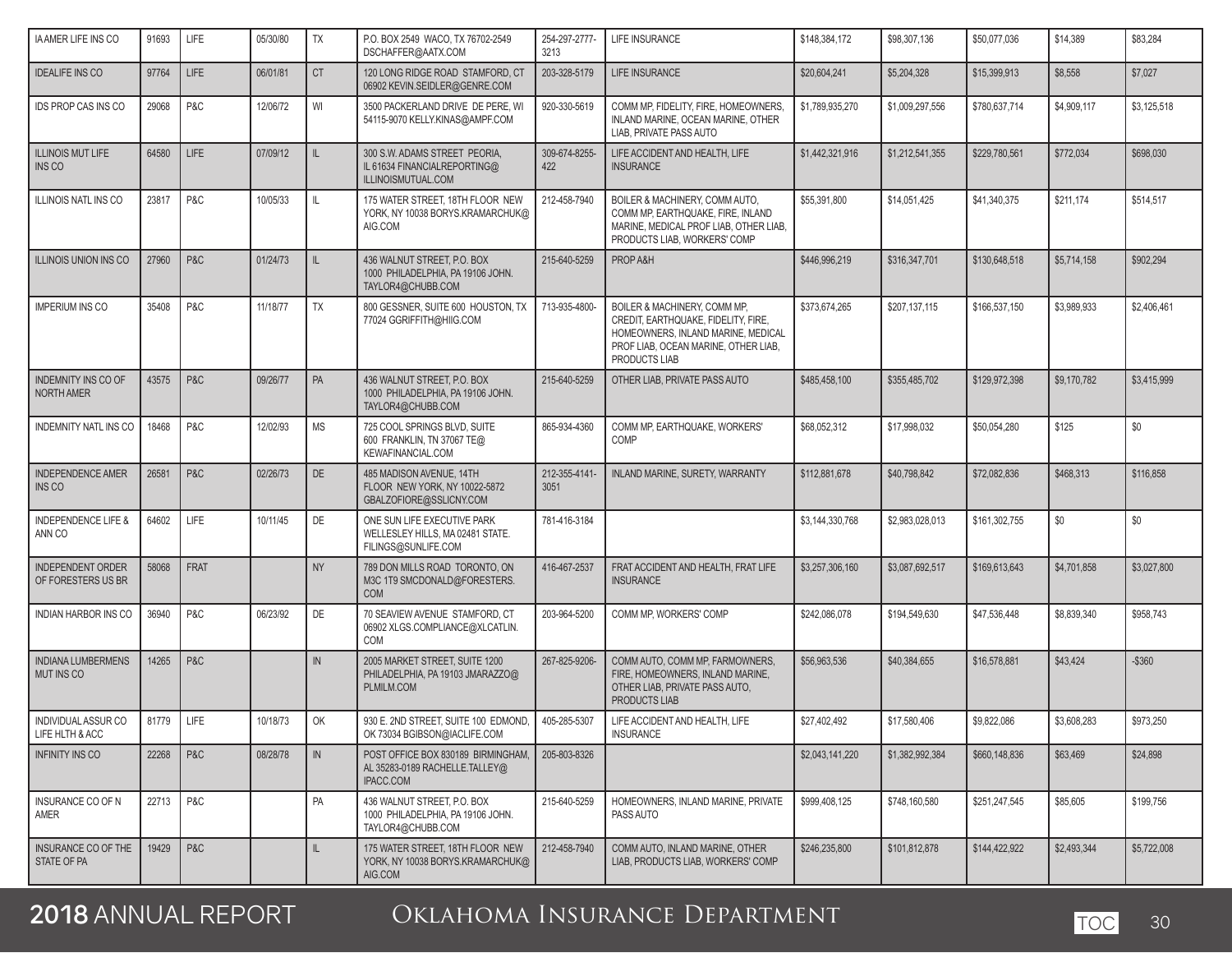| INSURANCE CO OF THE<br>WEST                    | 27847      | P&C          | 03/01/72 | CA        | P.O. BOX 509039 SAN DIEGO, CA 92150<br>FROSTAMIAN@ICWGROUP.COM                               | 858-350-2400-<br>2550  |                                                                                                                             | \$2,570,217,487              | \$1,536,010,015              | \$1,034,207,472 | \$713,850    | \$121,546    |
|------------------------------------------------|------------|--------------|----------|-----------|----------------------------------------------------------------------------------------------|------------------------|-----------------------------------------------------------------------------------------------------------------------------|------------------------------|------------------------------|-----------------|--------------|--------------|
| <b>INTEGON NATL INS CO</b>                     | 29742      | P&C          | 12/16/87 | <b>NC</b> | P.O. BOX 3199 WINSTON-<br>SALEM, NC 27102-3199<br>ANNUALSTATEMENTCONTACT@NGIC.<br><b>COM</b> | 212-380-9480           | ALLIED LINES, BOILER & MACHINERY,<br>EARTHQUAKE, FIRE, INLAND MARINE,<br>OTHER LIAB, PRIVATE FLOOD, PRODUCTS<br><b>LIAB</b> | \$3,766,010,190              | \$2,795,625,312              | \$970.384.877   | \$4,609,762  | \$1,858,482  |
| INTEGRITY LIFE INS CO                          | 74780      | <b>LIFE</b>  | 05/03/66 | OH        | 400 BROADWAY CINCINNATI,<br>OH 45202 COMPACCTGRP@<br>WESTERNSOUTHERNLIFE.COM                 | 513-629-1402           | LIFE INSURANCE                                                                                                              | \$9,210,212,750              | \$8.334.454.097              | \$875,758,653   | \$19,948     | \$0          |
| <b>INTERNATIONAL</b><br><b>FIDELITY INS CO</b> | 11592      | P&C          | 12/27/04 | <b>NJ</b> | ONE NEWARK CENTER NEWARK, NJ<br>07102-5207 DCOSTA@IFIC.COM                                   | 973-776-8462           |                                                                                                                             | \$219,808,436                | \$125,559,537                | \$94,248,899    | \$1,081,991  | \$0          |
| <b>INTERSTATE FIRE &amp;</b><br>CAS CO         | 22829      | P&C          | 10/31/50 | IL        | 225 W. WASHINGTON STREET, SUITE<br>1800 CHICAGO, IL 60606-3484 KNOE@<br>AIC-ALLIANZ.COM      | 312-462-4289           |                                                                                                                             | \$149,960,199                | \$79,878,176                 | \$70,082,023    | \$1,027,896  | $-$3,000$    |
| <b>INTREPID INS CO</b>                         | 10749      | P&C          | 08/19/97 | IA        | 10851 MASTIN BLVD., SUITE<br>200 OVERLAND PARK, KS 66210<br>BBRAUDJR@WRBERKLEY.COM           | 515-473-3000           | COMM AUTO, COMM MP, FIRE, INLAND<br><b>MARINE, OTHER LIAB</b>                                                               | \$32,193,524                 | \$1,769,344                  | \$30,424,179    | \$169,084    | \$46,659     |
| <b>INVESTORS HERITAGE</b><br>LIFE INS CO       | 64904      | LIFE         | 08/31/60 | KY        | P.O. BOX 717 FRANKFORT, KY 40602-<br>0717 LJOHNSON@IHLIC.COM                                 | 502-209-1023           | LIFE INSURANCE                                                                                                              | \$454,191,549                | \$424,745,369                | \$29,446,180    | \$76,773     | \$55,187     |
| <b>INVESTORS LIFE INS CO</b><br><b>N AMER</b>  | 63487      | <b>LIFE</b>  | 06/18/63 | <b>TX</b> | P.O. BOX 410288 KANSAS CITY, MO<br>64141-0288 DARREN.COOK@AMERICO.<br><b>COM</b>             | 816-391-2384           | LIFE ACCIDENT AND HEALTH, LIFE<br><b>INSURANCE</b>                                                                          | \$609,443,458                | \$553,364,791                | \$56,078,667    | \$100,369    | \$73,057     |
| <b>INVESTORS TITLE</b><br>INS CO               | 50369      | <b>TITLE</b> | 01/28/72 | <b>NC</b> | P.O. DRAWER 2687 CHAPEL HILL, NC<br>27515-2687 DCRATER@INVTITLE.COM                          | 919-945-2399           |                                                                                                                             | \$181,440,235                | \$86,543,072                 | \$94,897,163    | \$0          | \$0          |
| <b>IRONSHORE IND INC</b>                       | 23647      | P&C          | 08/01/19 | <b>MN</b> | P.O. BOX 3407 NEW YORK, NY<br>10008 STATUTORY.COMPLIANCE@<br>LIBERTYMUTUAL.COM               | 617-357-9500<br>X41177 | COMM AUTO, COMM MP, FIRE, INLAND<br>MARINE, OTHER LIAB                                                                      | \$185,821,900                | \$86,594,515                 | \$99,227,386    | \$1,176,046  | \$29,271     |
| <b>IRONSHORE SPECIALTY</b><br>INS CO           | 25445      | P&C          | 10/02/52 | AZ        | P.O. BOX 3407 NEW YORK, NY<br>10008 STATUTORY.COMPLIANCE@<br>LIBERTYMUTUAL.COM               | 617-357-9500<br>X41177 |                                                                                                                             | \$491,600,608                | \$194,364,613                | \$297,235,997   | \$10,794,621 | \$2,724,949  |
| <b>JACKSON NATL LIFE</b><br>INS CO             | 65056      | <b>LIFE</b>  | 06/19/61 | MI        | 1 CORPORATE WAY LANSING, MI 48951<br>STATJNLIC@JACKSON.COM                                   | 517-381-5500           | LIFE ACCIDENT AND HEALTH, LIFE<br><b>INSURANCE</b>                                                                          | \$228,787,767,819            | \$224,903,659,313            | \$3,884,108,506 | \$10,169,489 | \$19,776,601 |
| JAMES RIVER INS CO                             | 12203      | P&C          | 06/30/87 | OH        | P.O. BOX 27648 RICHMOND, VA 23261<br>PATRICIA.SELLS@JAMESRIVERINS.COM                        | (804) 289-2711         | FIRE, HOMEOWNERS, OTHER LIAB                                                                                                | \$630,447,683                | \$469,394,280                | \$161,053,403   | \$3,360,861  | \$307,784    |
| JEFFERSON INS CO                               | 11630      | P&C          | 03/15/50 | <b>NY</b> | 9950 MAYLAND DRIVE RICHMOND, VA<br>23233 ALICIA.DIEHL@ALLIANZ.COM                            | 804-965-8011           |                                                                                                                             | \$104,577,376                | \$38,813,783                 | \$65,763,593    | \$4,646,911  | \$1,245,437  |
| JEFFERSON NATL LIFE<br>INS CO                  | 64017      | <b>LIFE</b>  | 02/08/37 | TX        | 10350 ORMSBY PARK PLACE<br>LOUISVILLE, KY 40223 GPADGETT@<br>JEFFNAT.COM                     | 502-213-2971           | LIFE ACCIDENT AND HEALTH, LIFE<br><b>INSURANCE</b>                                                                          | \$5,816,939,393              | \$5,782,236,337              | \$34,703,056    | \$440,938    | \$1,600,197  |
| JEWELERS MUT INS CO                            | 14354      | P&C          | 03/12/13 | WI        | P.O. BOX 468 NEENAH, WI 54957-0468<br>KGARROW@JMINSURE.COM                                   | 920-521-2336-          |                                                                                                                             | \$442,431,373                | \$159,936,146                | \$282,495,227   | \$2,556,218  | \$531,850    |
| JOHN ALDEN LIFE<br>INS CO                      | 65080      | <b>LIFE</b>  | 05/17/73 | WI        | P. O. BOX 624 MILWAUKEE, WI 53201<br>VALERIE.DANO@ASSURANT.COM                               | 651-361-4138           | LIFE ACCIDENT AND HEALTH, LIFE<br><b>INSURANCE</b>                                                                          | \$211,713,492                | \$195.158.129                | \$16,555,363    | -\$149,764   | \$203,025    |
| JOHN HANCOCK LIFE &<br><b>HLTH INS CO</b>      | 93610 LIFE |              | 05/27/81 | I MA      | P.O. BOX 717 BOSTON, MA 02117-0717<br>JHSTATUTORYCONTACT@JHANCOCK.<br><b>COM</b>             | 617-663-3412           | LIFE ACCIDENT AND HEALTH, LIFE<br><b>INSURANCE</b>                                                                          | $\overline{$14,006,751,955}$ | $\overline{$13,114,832,015}$ | \$891,919,940   | \$64,542     | \$48,121     |
| JOHN HANCOCK LIFE<br>INS CO USA                | 65838      | LIFE         | 08/20/55 | MI        | P.O. BOX 111 BOSTON, MA 02117-0111<br>JHSTATUTORYCONTACT@JHANCOCK.<br>COM                    | 617-663-3412           | LIFE ACCIDENT AND HEALTH, LIFE<br><b>INSURANCE</b>                                                                          | \$242,823,222,605            | \$234,713,861,584            | \$8,109,361,021 | \$43,573,621 | \$65,640,439 |
| KANAWHA INS CO                                 | 65110      | LIFE         | 05/22/58 | <b>SC</b> | PO BOX 740036 LOUISVILLE, KY 40201-<br>7436 DOIINQUIRIES@HUMANA.COM                          | 502-580-8965           | LIFE ACCIDENT AND HEALTH. LIFE<br><b>INSURANCE</b>                                                                          | \$2,387,159,879              | \$2,249,509,510              | \$137,650,369   | \$970,873    | \$1,159,039  |
| KANSAS CITY LIFE<br>INS CO                     | 65129      | LIFE         |          | <b>MO</b> | P O BOX 219139 KANSAS CITY, MO<br>64121-9139 DAVID.LAIRD@KCLIFE.COM                          | 816-753-7000-<br>8296  | LIFE ACCIDENT AND HEALTH, LIFE<br><b>INSURANCE</b>                                                                          | \$3,411,332,781              | \$3,103,832,135              | \$307,500,640   | \$4,240,041  | \$3,593,966  |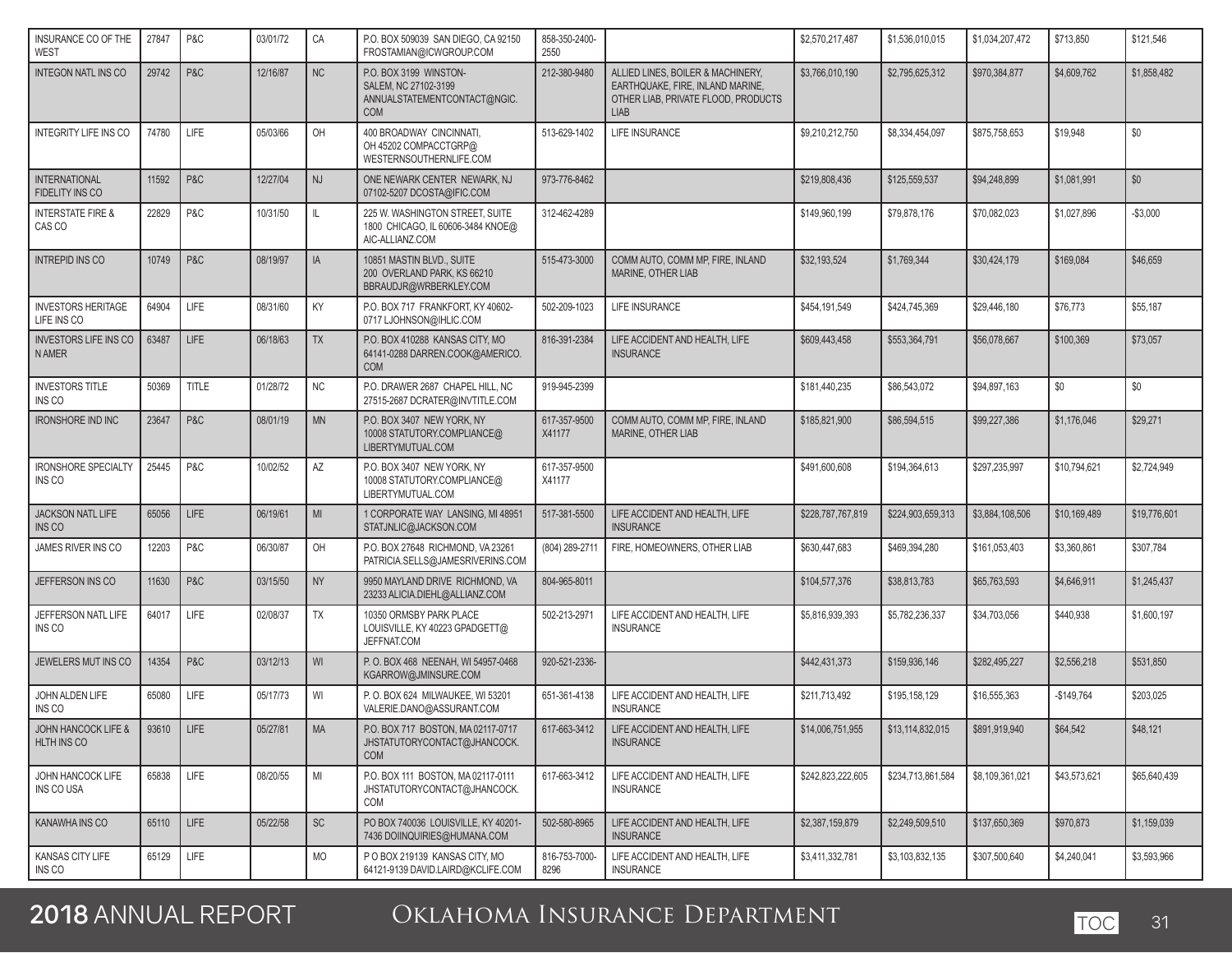| KILPATRICK LIFE INS CO                   | 74918 | <b>LIFE</b> | 08/14/36 | LA        | PO BOX 88 SHREVEPORT, LA 71161<br>PAM.MOSLEY@KLIC.COM                                  | 318-429-8035-          |                                                                                                                                     | \$191,889,125    | \$184,288,313    | \$7,600,812     | \$0          | \$0          |
|------------------------------------------|-------|-------------|----------|-----------|----------------------------------------------------------------------------------------|------------------------|-------------------------------------------------------------------------------------------------------------------------------------|------------------|------------------|-----------------|--------------|--------------|
| KINSALE INS CO                           | 38920 | P&C         | 02/06/90 | AR        | PO BOX 17008 RICHMOND, VA 23226<br>SCOTT.FRAZIER@KINSALEINS.COM                        | 804-289-1334           | BOILER & MACHINERY, COMM AUTO, COMM<br>MP. FIRE. INLAND MARINE. OTHER LIAB.<br><b>WORKERS' COMP</b>                                 | \$578,116,772    | \$364.283.440    | \$213.833.332   | \$2,166,071  | \$438,951    |
| KNIGHTBROOK INS CO                       | 13722 | P&C         | 12/17/34 | DE        | 4751 WILSHIRE BLVD, #111 LOS<br>ANGELES, CA 90010 JLEUNG@<br>KNIGHTCOMPANY.COM         | 323-900-3037-          | COMM AUTO, COMM MP, EARTHQUAKE,<br>HOMEOWNERS. INLAND MARINE. MEDICAL<br>PROF LIAB, OTHER LIAB, PRIVATE PASS<br>AUTO, WORKERS' COMP | \$159,255,946    | \$88,193,899     | \$71,062,047    | \$13,696     | \$8,926      |
| <b>KNIGHTS OF</b><br><b>COLUMBUS</b>     | 58033 | FRAT        |          | <b>CT</b> | P.O. BOX 1670 NEW HAVEN, CT 06507-<br>0901 THOMAS.BROCKETT@KOFC.ORG                    | 203-752-4139           | FRAT ACCIDENT AND HEALTH, FRAT LIFE<br><b>INSURANCE</b>                                                                             | \$24,953,723,637 | \$22,817,856,408 | \$2,135,867,229 | \$9,917,737  | \$2,812,468  |
| KNIGHTS OF PETER<br><b>CLAVER</b>        | 57835 | <b>FRAT</b> | 07/12/11 | <b>AL</b> | 1825 ORLEANS AVE. NEW ORLEANS, LA<br>70116 EXECUTIVEDIRECTOR@KOFPC.<br><b>ORG</b>      | 504-821-4225           | FRAT LIFE INSURANCE                                                                                                                 | \$3,017,554      | \$1,242,421      | \$1,775,133     | \$9,654      | \$9,054      |
| LAFAYETTE LIFE INS CO                    | 65242 | LIFE        | 12/26/05 | OH        | 400 BROADWAY CINCINNATI,<br>OH 45202 COMPACCTGRP@<br>WESTERNSOUTHERNLIFE.COM           | 513-629-1402           | LIFE INSURANCE                                                                                                                      | \$5,435,898,633  | \$5,117,919,024  | \$317,979,609   | \$1,601,839  | \$307,359    |
| <b>LANCER INS CO</b>                     | 26077 | P&C         | 04/27/45 | IL        | P.O. BOX 9004 LONG BEACH, NY 11561-<br>9004 ETEMKIN@LANCERINSURANCE.<br><b>COM</b>     | 516-431-4441-<br>3254  | <b>WORKERS' COMP</b>                                                                                                                | \$689,114,006    | \$479,736,929    | \$209,377,077   | \$864,416    | \$7,353      |
| <b>LANDMARK AMER</b><br>INS CO           | 33138 | P&C         | 02/26/76 | <b>NH</b> | 945 E. PACES FERRY RD. SUITE 1800<br>ATLANTA, GA 30326-1160 BSOUTHARD@<br>RSUI.COM     | 404-260-3750           | ALLIED LINES, FIRE, INLAND MARINE,<br>OTHER LIAB, PRODUCTS LIAB                                                                     | \$355.248.402    | \$170,667,725    | \$184,580,677   | \$9,073,592  | \$6,426,843  |
| <b>LANDMARK LIFE INS CO</b>              | 82252 | <b>LIFE</b> | 08/06/64 | <b>TX</b> | PO BOX 40 BROWNWOOD, TX 76804<br>CRAIG.COLLIER@LIFE-INSURERS.COM                       | (325) 641-3210         | LIFE INSURANCE                                                                                                                      | \$46,492,403     | \$41,629,540     | \$4,862,863     | \$573,796    | \$237,249    |
| LEADERS LIFE INS CO                      | 74799 | LIFE        | 02/15/89 | OK        | P.O. BOX 35768 TULSA, OK 74119<br>BRANKIN@FBINSMI.COM                                  | 517-679-5369           | LIFE ACCIDENT AND HEALTH, LIFE<br><b>INSURANCE</b>                                                                                  | \$6,406,861      | \$3,295,675      | \$3,111,186     | \$5,358,906  | \$4,653,408  |
| LEWER LIFE INS CO                        | 71595 | <b>LIFE</b> | 06/24/87 | <b>MO</b> | P.O. BOX 32395 KANSAS CITY, MO 64171-<br>5395 SMYLIN@LEWER.COM                         | 816-753-4390-<br>307   | LIFE INSURANCE                                                                                                                      | \$32,580,117     | \$20,428,158     | \$12,151,959    | \$200        | \$0          |
| <b>LEXINGTON INS CO</b>                  | 19437 | P&C         | 03/31/65 | DE        | 99 HIGH STREET, 23RD FLOOR BOSTON,<br>MA 02110 BORYS.KRAMARCHUK@AIG.<br>COM            | 212-458-7940           | BOILER & MACHINERY, COMM AUTO, FIRE,<br>OTHER LIAB, PRODUCTS LIAB, SURETY,<br><b>WORKERS' COMP</b>                                  | \$21,180,122,142 | \$15,738,267,712 | \$5,441,854,430 | \$37,614,057 | \$25,853,501 |
| <b>LEXINGTON NATL INS</b><br><b>CORP</b> | 37940 | P&C         | 10/23/89 | FL.       | P.O. BOX 6098 LUTHERVILLE, MD 21094<br>KMARZULLO@LEXINGTONNATIONAL.<br><b>COM</b>      | 410-625-0800-          | OCEAN MARINE, PRIVATE PASS AUTO                                                                                                     | \$61,921,781     | \$42.623.225     | \$19,298,556    | \$4,642      | \$240        |
| LEXON INS CO                             | 13307 | P&C         | 03/16/84 | <b>TX</b> | 10002 SHELBYVILLE RD, SUITE 100<br>LOUISVILLE, KY 40223 KACRAWFORD@<br>SOMPO-INTL.COM  | 502-708-4412-          |                                                                                                                                     | \$244,457,980    | \$176,410,698    | \$68,047,282    | \$763,145    | \$47,217     |
| <b>LIBERTY BANKERS LIFE</b><br>INS CO    | 68543 | <b>LIFE</b> | 11/14/57 | OK        | 1605 LBJ FREEWAY, SUITE 700<br>DALLAS, TX 75234 VAN.VAUGHAN@<br>LIBERTYBANKERSLIFE.COM | 469-522-4464-          | LIFE ACCIDENT AND HEALTH, LIFE<br><b>INSURANCE</b>                                                                                  | \$1,711,590,898  | \$1,509,650,706  | \$201,940,192   | \$489,324    | \$189,229    |
| <b>LIBERTY INS CORP</b>                  | 42404 | P&C         | 10/21/88 | IL.       | 175 BERKELEY STREET BOSTON, MA<br>02116 STATUTORY.COMPLIANCE@<br>LIBERTYMUTUAL.COM     | 617-357-9500<br>X41177 | COMM AUTO, COMM MP, INLAND MARINE,<br>OTHER LIAB, WORKERS' COMP                                                                     | \$260,149,633    | \$15,075,475     | \$245,074,159   | \$83,130,112 | \$31,977,273 |
| LIBERTY INS<br>UNDERWRITERS INC          | 19917 | P&C         | 11/17/78 | IL.       | 175 BERKELEY STREET BOSTON, MA<br>02116 STATUTORY.COMPLIANCE@<br>LIBERTYMUTUAL.COM     | 617-357-9500<br>X41177 | FIRE, HOMEOWNERS, INLAND MARINE,<br>OTHER LIAB. PRIVATE PASS AUTO                                                                   | \$264.075.060    | \$136,679,842    | \$127,395,217   | \$15,604,387 | \$14,315,116 |
| LIBERTY LIFE ASSUR CO<br>OF BOSTON       | 65315 | LIFE        | 09/17/63 | <b>NH</b> | 100 NORTH GREENE STREET<br>GREENSBORO, NC 27401 JEFFREY.<br>WENTWORTH@LFG.COM          | 603-970-5057           | LIFE ACCIDENT AND HEALTH, LIFE<br><b>INSURANCE</b>                                                                                  | \$19,045,860,050 | \$17,709,142,118 | \$1,336,717,932 | \$22,500,834 | \$14,320,943 |
| <b>LIBERTY MUT FIRE</b><br>INS CO        | 23035 | P&C         | 10/31/08 | WI        | 175 BERKELEY STREET BOSTON, MA<br>02116 STATUTORY.COMPLIANCE@<br>LIBERTYMUTUAL.COM     | 617-357-9500<br>X41177 |                                                                                                                                     | \$6,038,929,326  | \$4,626,141,753  | \$1,412,787,575 | \$40,963,944 | \$22,816,151 |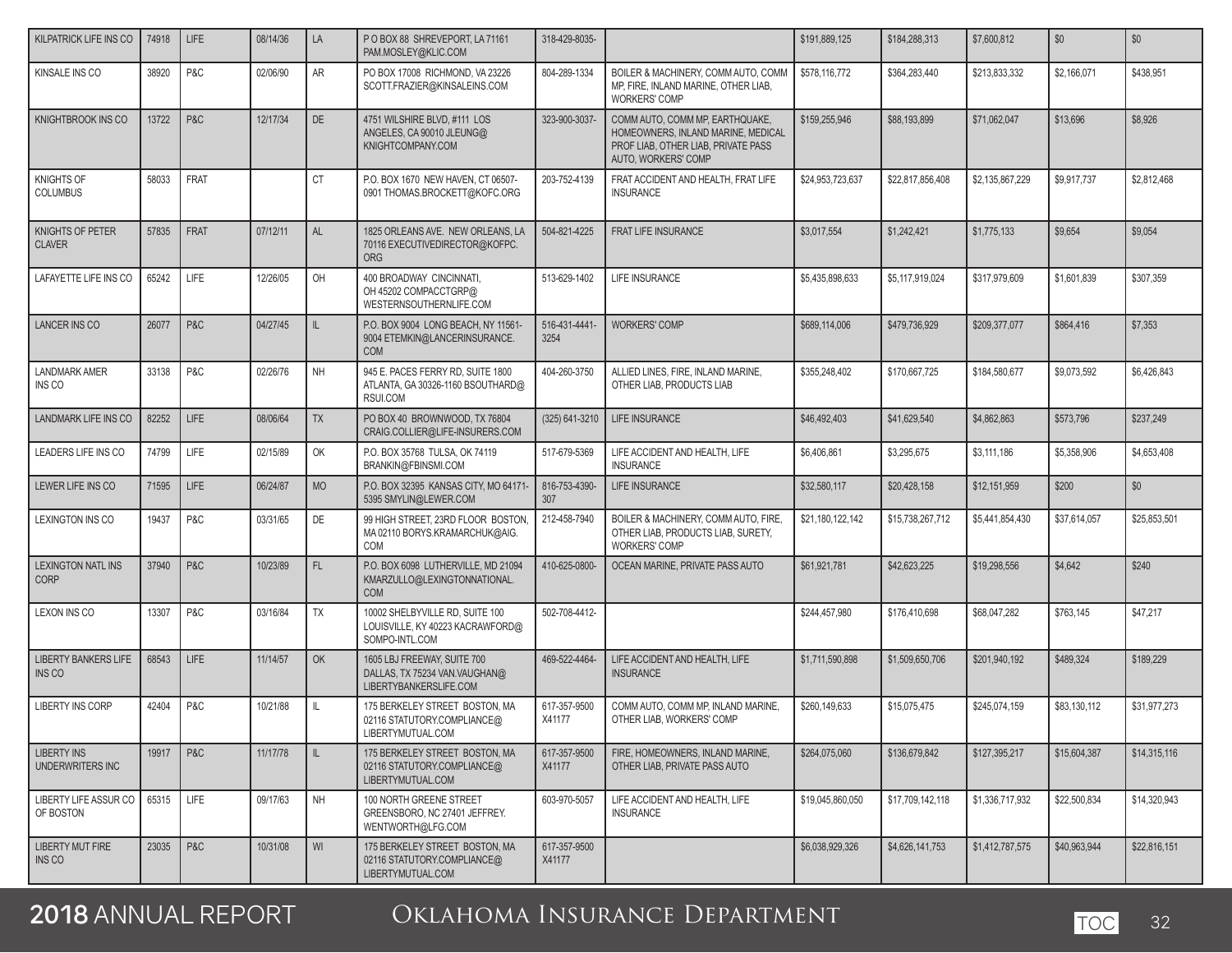| LIBERTY MUT INS CO                     | 23043 | P&C         | 01/01/12 | <b>MA</b>    | 175 BERKELEY STREET BOSTON, MA<br>02116 STATUTORY.COMPLIANCE@<br>LIBERTYMUTUAL.COM                                    | 617-357-9500<br>X41177 | <b>BOILER &amp; MACHINERY, BURGLARY</b><br>& THEFT. COMM AUTO. COMM MP.<br>EARTHQUAKE, FEDERAL FLOOD, FIDELITY,<br>FIRE, HOMEOWNERS, INLAND MARINE,<br>OCEAN MARINE, OTHER LIAB, PRIVATE<br>FLOOD, PRIVATE PASS AUTO, PRODUCTS<br>LIAB. WORKERS' COMP | \$46,020,754,541  | \$31,489,431,268  | \$14,531,323,273 | \$5,917,941  | \$1,715,374  |
|----------------------------------------|-------|-------------|----------|--------------|-----------------------------------------------------------------------------------------------------------------------|------------------------|-------------------------------------------------------------------------------------------------------------------------------------------------------------------------------------------------------------------------------------------------------|-------------------|-------------------|------------------|--------------|--------------|
| <b>LIBERTY NATL LIFE</b><br>INS CO     | 65331 | <b>LIFE</b> | 07/01/29 | <b>NE</b>    | 3700 S. STONEBRIDGE DRIVE<br>MCKINNEY, TX 75070 JOADAMS@<br>TORCHMARKCORP.COM                                         | 972-569-3744           | LIFE ACCIDENT AND HEALTH, LIFE<br><b>INSURANCE</b>                                                                                                                                                                                                    | \$7,411,619,732   | \$6,869,329,810   | \$542,289,922    | \$6,157,940  | \$1,216,274  |
| LIBERTY SURPLUS INS<br>CORP            | 10725 | P&C         | 06/23/97 | <b>NH</b>    | 175 BERKELEY STREET BOSTON. MA<br>02116 STATUTORY.COMPLIANCE@<br>LIBERTYMUTUAL.COM                                    | 617-357-9500<br>X41177 | BOILER & MACHINERY, COMM MP, FIDELITY<br>FIRE, MEDICAL PROF LIAB, OTHER LIAB                                                                                                                                                                          | \$139,706,905     | \$48,058,276      | \$91,648,629     | \$4,388,184  | \$1,264,396  |
| LIFE ASSUR CO INC                      | 85677 | <b>LIFE</b> | 09/08/75 | OK           | P.O. BOX 20667 OKLAHOMA CITY, OK<br>73156 WENDY@LACINC.COM                                                            | 405-810-1111-<br>0024  | LIFE ACCIDENT AND HEALTH. LIFE<br><b>INSURANCE</b>                                                                                                                                                                                                    | \$4,562,107       | \$1,995,164       | \$2,566,943      | \$2,042,777  | \$1,021,075  |
| LIFE INS CO OF AL                      | 65412 | <b>LIFE</b> | 07/28/52 | AL           | P.O. BOX 349 GADSDEN, AL 35902<br>KHULSEY@LICOA.COM                                                                   | 800-226-2371-<br>3280  | LIFE ACCIDENT AND HEALTH, LIFE<br><b>INSURANCE</b>                                                                                                                                                                                                    | \$124,819,220     | \$82,362,383      | \$42,456,837     | \$84,600     | \$40,489     |
| LIFE INS CO OF N AMER                  | 65498 | <b>LIFE</b> | 09/21/56 | PA           | TWO LIBERTY PLACE, 1601 CHESTNUT<br>STREET, TL14A PHILADELPHIA, PA<br>19192-2362 STAT.REGULATORY@CIGNA.<br><b>COM</b> | 215-761-6810           | LIFE ACCIDENT AND HEALTH, LIFE<br><b>INSURANCE</b>                                                                                                                                                                                                    | \$8,900,699,529   | \$7,102,464,428   | \$1,798,235,101  | \$43,680,061 | \$38,094,335 |
| LIFE INS CO OF THE<br>SOUTHWEST        | 65528 | LIFE        | 03/07/55 | <b>TX</b>    | 1 NATIONAL LIFE DRIVE MONTPELIER.<br>VT 05604 STATEREPORTING@<br>NATIONALLIFE.COM                                     | 802-229-3770           | LIFE ACCIDENT AND HEALTH, LIFE<br><b>INSURANCE</b>                                                                                                                                                                                                    | \$18,743,433,149  | \$17,535,807,729  | \$1,207,625,420  | \$5,825,034  | \$1,373,688  |
| LIFE OF AMER INS CO                    | 81132 | <b>LIFE</b> | 11/24/65 | <b>TX</b>    | 11720 KATY FREEWAY, SUITE 1700<br>HOUSTON, TX 77079 PMUNDY@<br>NEWERALIFE.COM                                         | 281-368-7247           | LIFE ACCIDENT AND HEALTH. LIFE<br><b>INSURANCE</b>                                                                                                                                                                                                    | \$12,090,344      | \$9,775,132       | \$2,315,212      | \$4,741      | \$10,000     |
| LIFE OF THE SOUTH<br>INS CO            | 97691 | LIFE        | 09/22/81 | GA           | 10151 DEERWOOD PARK BLVD, BLDG<br>100, SUITE 500 JACKSONVILLE, FL 32256<br>FCANNUALSTATEMENT@FORTEGRA.<br><b>COM</b>  | 904-407-1097           | LIFE ACCIDENT AND HEALTH, LIFE<br><b>INSURANCE</b>                                                                                                                                                                                                    | \$103,038,119     | \$83,783,347      | \$19,254,772     | \$2,826,571  | \$353,544    |
| LIFESECURE INS CO                      | 77720 | <b>LIFE</b> | 06/11/54 | MI           | 10559 CITATION DRIVE, SUITE 300<br>BRIGHTON, MI 48116 BMORAN@<br>YOURLIFESECURE.COM                                   | 810-220-4630           | LIFE ACCIDENT AND HEALTH, LIFE<br><b>INSURANCE</b>                                                                                                                                                                                                    | \$366,320,286     | \$319,975,831     | \$46,344,455     | \$918,803    | \$373,169    |
| LIFESHIELD NATL<br>INS CO              | 99724 | <b>LIFE</b> | 04/28/82 | OK           | P.O. BOX 18223 OKLAHOMA CITY, OK<br>73154-0223 WALKER.MISE@MIDFIRST.<br>COM                                           | 405-767-7617           | LIFE ACCIDENT AND HEALTH, LIFE<br><b>INSURANCE</b>                                                                                                                                                                                                    | \$78,732,715      | \$52,503,019      | \$26,229,696     | \$487,393    | \$54,735     |
| <b>LINCOLN BENEFIT</b><br>LIFE CO      | 65595 | <b>LIFE</b> | 10/18/38 | <b>NE</b>    | 5600 N. RIVER ROAD, COLUMBIA<br>CENTER I, SUITE 300 ROSEMONT, IL<br>60018 FOROZAN.NASERY@LBL.COM                      | 847-527-6734           | LIFE ACCIDENT AND HEALTH, LIFE<br><b>INSURANCE</b>                                                                                                                                                                                                    | \$11,231,297,814  | \$10,805,496,608  | \$425,801,206    | \$9,095,623  | \$6,728,634  |
| <b>LINCOLN HERITAGE</b><br>LIFE INS CO | 65927 | LIFE        | 08/15/63 | $\mathbb{L}$ | 4343 EAST CAMELBACK ROAD PHOENIX,<br>AZ 85018 MELANIE.BEARDEN@LONDEN-<br>INSURANCE.COM                                | 602-957-1650-          | LIFE ACCIDENT AND HEALTH, LIFE<br><b>INSURANCE</b>                                                                                                                                                                                                    | \$970,044,646     | \$882,092,257     | \$87,952,389     | \$7,008,362  | \$3,611,703  |
| LINCOLN LIFE & ANN CO<br>OF NY         | 62057 | <b>LIFE</b> |          | <b>NY</b>    | 100 NORTH GREENE STREET<br>GREENSBORO, NC 27401 SHEILA.<br>MARTIN@LFG.COM                                             | 336-691-4793           | LIFE ACCIDENT AND HEALTH, LIFE<br><b>INSURANCE</b>                                                                                                                                                                                                    | \$14,783,893,100  | \$13,596,548,394  | \$1,187,344,706  | \$197,685    | \$11,373     |
| <b>LINCOLN NATL LIFE</b><br>INS CO     | 65676 | LIFE        | 06/12/05 | IN           | 100 NORTH GREENE STREET<br>GREENSBORO, NC 27401 SHEILA.<br>MARTIN@LFG.COM                                             | 336-691-4793           | LIFE ACCIDENT AND HEALTH, LIFE<br><b>INSURANCE</b>                                                                                                                                                                                                    | \$239,826,135,865 | \$231,980,746,511 | \$7,845,389,354  | \$59,642,661 | \$34.618.252 |
| LION INS CO                            | 11075 | P&C         | 06/17/86 | FL.          | 2739 U.S. HIGHWAY 19 NORTH<br>HOLIDAY, FL 34691 GDALGLEISH@<br>LIONINSURANCECOMPANY.COM                               | 727-682-6342           |                                                                                                                                                                                                                                                       | \$264,255,370     | \$167,349,349     | \$96,906,020     | \$39,736     | \$0          |
| LM GEN INS CO                          | 36447 | P&C         | 11/17/78 | $\mathbb{L}$ | 175 BERKELEY STREET BOSTON, MA<br>02116 STATUTORY.COMPLIANCE@<br>LIBERTYMUTUAL.COM                                    | 617-357-9500<br>X41177 |                                                                                                                                                                                                                                                       | \$11,153,851      | \$251,378         | \$10,902,473     | \$64,418,947 | \$36,918,985 |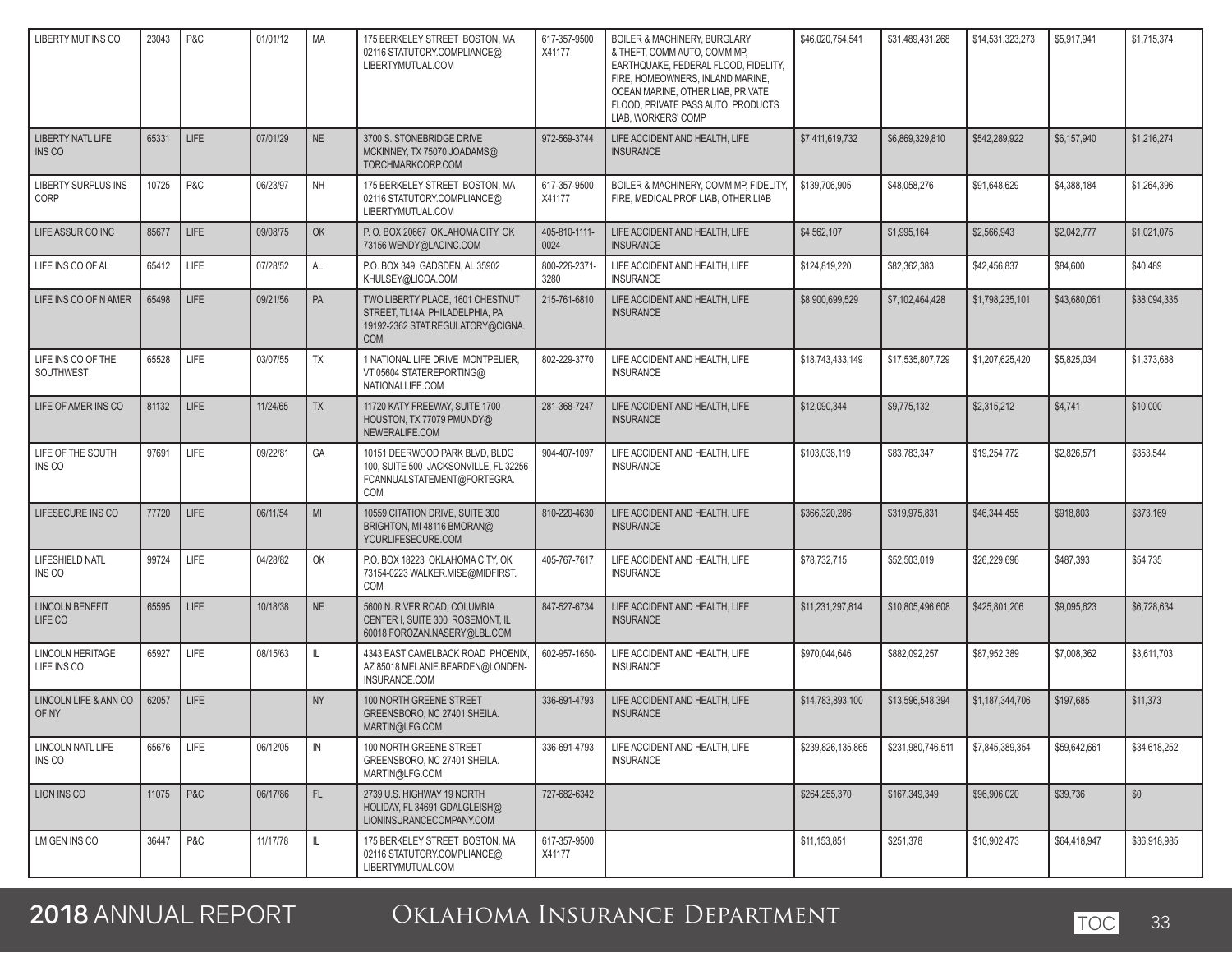| LM INS CORP                              | 33600 | P&C         | 06/16/89 | IL.       | 175 BERKELEY STREET BOSTON, MA<br>02116 STATUTORY.COMPLIANCE@<br>LIBERTYMUTUAL.COM                                   | 617-357-9500<br>X41177   | OTHER LIAB, PRIVATE PASS AUTO,<br>PRODUCTS LIAB. WORKERS' COMP                                                                                                                                                                  | \$123,973,144     | \$7,482,022       | \$116,491,120    | \$9,819,874   | \$3,803,924  |
|------------------------------------------|-------|-------------|----------|-----------|----------------------------------------------------------------------------------------------------------------------|--------------------------|---------------------------------------------------------------------------------------------------------------------------------------------------------------------------------------------------------------------------------|-------------------|-------------------|------------------|---------------|--------------|
| LOMBARD INTL LIFE<br>ASSUR CO            | 60232 | <b>LIFE</b> | 01/29/60 | PA        | 1650 MARKET STREET, 54TH FLOOR<br>PHILADELPHIA, PA 19103 TMILLER@<br>LOMBARDINTERNATIONAL.COM                        | 484-530-4837             |                                                                                                                                                                                                                                 | \$6,546,806,861   | \$6,516,148,343   | \$30,658,518     | \$0           | \$0          |
| LONDON LIFE REINS CO                     | 76694 | <b>LIFE</b> | 03/26/69 | PA        | P.O. BOX 1120 BLUE BELL. PA 19422-0319<br>LLRC.COMPLIANCE@LRGUS.COM                                                  | 215-542-4301             |                                                                                                                                                                                                                                 | \$203,991,749     | \$145,724,880     | \$58,266,869     | \$0           | \$0          |
| LONGEVITY INS CO                         | 68446 | LIFE        | 01/08/65 | <b>TX</b> | 600 DRESHER ROAD HORSHAM.<br>PA 19044 ADAMSKY.BETHANNE@<br>PENNMUTUAL.COM                                            | 215-956-8120             | LIFE ACCIDENT AND HEALTH, LIFE<br><b>INSURANCE</b>                                                                                                                                                                              | \$7,756,496       | \$436             | \$7,756,060      | \$7,402       | \$42,213     |
| <b>LOYAL AMER LIFE</b><br>INS CO         | 65722 | LIFE        | 05/18/55 | OH        | 11200 LAKELINE BLVD., SUITE 100<br>AUSTIN, TX 78717 CSBFINRPT@CIGNA.<br><b>COM</b>                                   | (512) 531-1465           | LIFE ACCIDENT AND HEALTH, LIFE<br><b>INSURANCE</b>                                                                                                                                                                              | \$310,550,432     | \$213.943.578     | \$96,606,854     | \$2.957.217   | \$1,539,635  |
| LUMICO LIFE INS CO                       | 73504 | <b>LIFE</b> | 11/02/65 | <b>MO</b> | 175 KING ST. ARMONK, NY 10504 BESS<br>SCOTTI@IPTIQ.COM                                                               | 914-828-8680             | LIFE ACCIDENT AND HEALTH, LIFE<br><b>INSURANCE</b>                                                                                                                                                                              | \$53,148,138      | \$10,978,060      | \$42,170,078     | \$122,888     | \$2,037      |
| LYNDON SOUTHERN<br>INS CO                | 10051 | P&C         | 09/16/96 | DE        | 10151 DEERWOOD PARK BLVD, BLDG<br>100, SUITE 500 JACKSONVILLE, FL 32256<br>FCANNUALSTATEMENT@FORTEGRA.<br><b>COM</b> | 904-407-1097             |                                                                                                                                                                                                                                 | \$191,889,003     | \$140,433,033     | \$51,455,971     | \$32,982,000  | \$13,866,260 |
| <b>MADISON NATL LIFE INS</b><br>CO INC   | 65781 | LIFE        | 10/17/61 | WI        | P.O. BOX 5008 MADISON, WI 53705-0008<br>DLS@MADISONLIFE.COM                                                          | 800-356-9601-<br>2100    | LIFE ACCIDENT AND HEALTH. LIFE<br><b>INSURANCE</b>                                                                                                                                                                              | \$326,308,262     | \$146,660,171     | \$179,648,091    | \$277,343     | \$184,293    |
| <b>MANHATTAN LIFE</b><br>INS CO          | 65870 | LIFE        |          | <b>NY</b> | 10777 NORTHWEST FREEWAY<br>HOUSTON, TX 77092 CPRATT@<br>MANHATTANLIFE.COM                                            | 713-529-0045             | LIFE ACCIDENT AND HEALTH, LIFE<br><b>INSURANCE</b>                                                                                                                                                                              | \$581,099,083     | \$526,988,065     | \$54,111,018     | \$522,978     | \$412,637    |
| MANHATTAN NATL LIFE<br>INS CO            | 67083 | LIFE        | 12/20/56 | OH        | POST OFFICE BOX 5420 CINCINNATI. OH<br>45201 REARLE@GAIG.COM                                                         | 513-412-1735             | LIFE INSURANCE                                                                                                                                                                                                                  | \$155,911,845     | \$145,383,900     | \$10,527,945     | \$174,793     | \$25,020     |
| <b>MANHATTANLIFE ASSUR</b><br>CO OF AMER | 61883 | <b>LIFE</b> | 10/22/62 | <b>AR</b> | 10777 NORTHWEST FREEWAY<br>HOUSTON, TX 77092 CPRATT@<br>MANHATTANLIFE.COM                                            | 713-529-0045             | LIFE ACCIDENT AND HEALTH, LIFE<br><b>INSURANCE</b>                                                                                                                                                                              | \$390,828,936     | \$288,436,050     | \$102,392,886    | \$4,921,029   | \$1,633,754  |
| <b>MANUFACTURERS</b><br>ALLIANCE INS CO  | 36897 | P&C         | 01/11/79 | PA        | P.O. BOX 3031 BLUE BELL, PA<br>19422-0754 BARBARA_MCDONALD@<br>PMAGROUP.COM                                          | 610-397-5094             | BOILER & MACHINERY, COMM AUTO, COMM<br>MP, FIRE, INLAND MARINE, OTHER LIAB,<br>PRODUCTS LIAB                                                                                                                                    | \$219,360,928     | \$143,524,227     | \$75,836,701     | \$897,715     | \$221,628    |
| MAPFRE LIFE INS CO                       | 85561 | <b>LIFE</b> | 06/24/75 | <b>DE</b> | 1450 AMERICAN LANE, SUITE 1100<br>SCHAUMBURG, IL 60173 ROBERT.<br>BALCERSKI@ELIPSLIFE.COM                            | 302-594-3331             | LIFE ACCIDENT AND HEALTH                                                                                                                                                                                                        | \$22,573,469      | \$2,178,717       | \$20,394,752     | \$1,269       | \$0          |
| MARKEL AMER INS CO                       | 28932 | P&C         | 10/15/86 | VA        | 4521 HIGHWOODS PARKWAY GLEN<br>ALLEN, VA 23060 ROWHITT@<br>MARKELCORP.COM                                            | 800-431-1270-<br>3888    | BURGLARY & THEFT, COMM AUTO, FIRE,<br>INLAND MARINE, OTHER LIAB, WORKERS'<br>COMP                                                                                                                                               | \$585,546,827     | \$405,615,331     | \$179,931,496    | \$5,545,513   | \$1,823,438  |
| <b>MARKEL INS CO</b>                     | 38970 | P&C         | 11/26/80 | IL        | 4521 HIGHWOODS PARKWAY GLEN<br>ALLEN. VA 23060 ROWHITT@<br>MARKELCORP.COM                                            | 800-431-1270-<br>3888    |                                                                                                                                                                                                                                 | \$1,679,150,397   | \$1,269,906,485   | \$409,243,912    | \$8,054,405   | \$5,208,611  |
| MASSACHUSETTS BAY<br>INS CO              | 22306 | P&C         | 12/20/94 | <b>NH</b> | 440 LINCOLN STREET WORCESTER. MA<br>01653-0002 KEDWARDS@HANOVER.COM                                                  | 508-853-7200-<br>8554476 | <b>BOILER &amp; MACHINERY, BURGLARY</b><br>& THEFT, COMM AUTO, COMM MP,<br>EARTHQUAKE, FIDELITY, FIRE,<br>HOMEOWNERS, INLAND MARINE, OCEAN<br>MARINE, OTHER LIAB, PRIVATE PASS AUTO,<br>PRODUCTS LIAB, SURETY, WORKERS'<br>COMP | \$65,168,732      | \$12,842          | \$65,155,890     | \$2,489,995   | \$1,130,774  |
| MASSACHUSETTS MUT<br>LIFE INS CO         | 65935 | LIFE        |          | <b>MA</b> | 1295 STATE STREET SPRINGFIELD, MA<br>01111 SMCCALLEN@MASSMUTUAL.COM                                                  | 413-744-3193             | LIFE ACCIDENT AND HEALTH. LIFE<br><b>INSURANCE</b>                                                                                                                                                                              | \$240,063,222,121 | \$224,358,005,468 | \$15,705,216,653 | \$109,648,704 | \$36,709,352 |
| MAXUM CAS INS CO                         | 10784 | P&C         | 11/25/96 | <b>CT</b> | 3655 NORTH POINT PARKWAY,<br>SUITE #500 ALPHARETTA, GA 30005<br>MBURNETT@MXMSIG.COM                                  | 678-597-4702             | PRIVATE PASS AUTO                                                                                                                                                                                                               | \$27,584,309      | \$10,312,751      | \$17,271,558     | \$82,175      | \$0\$        |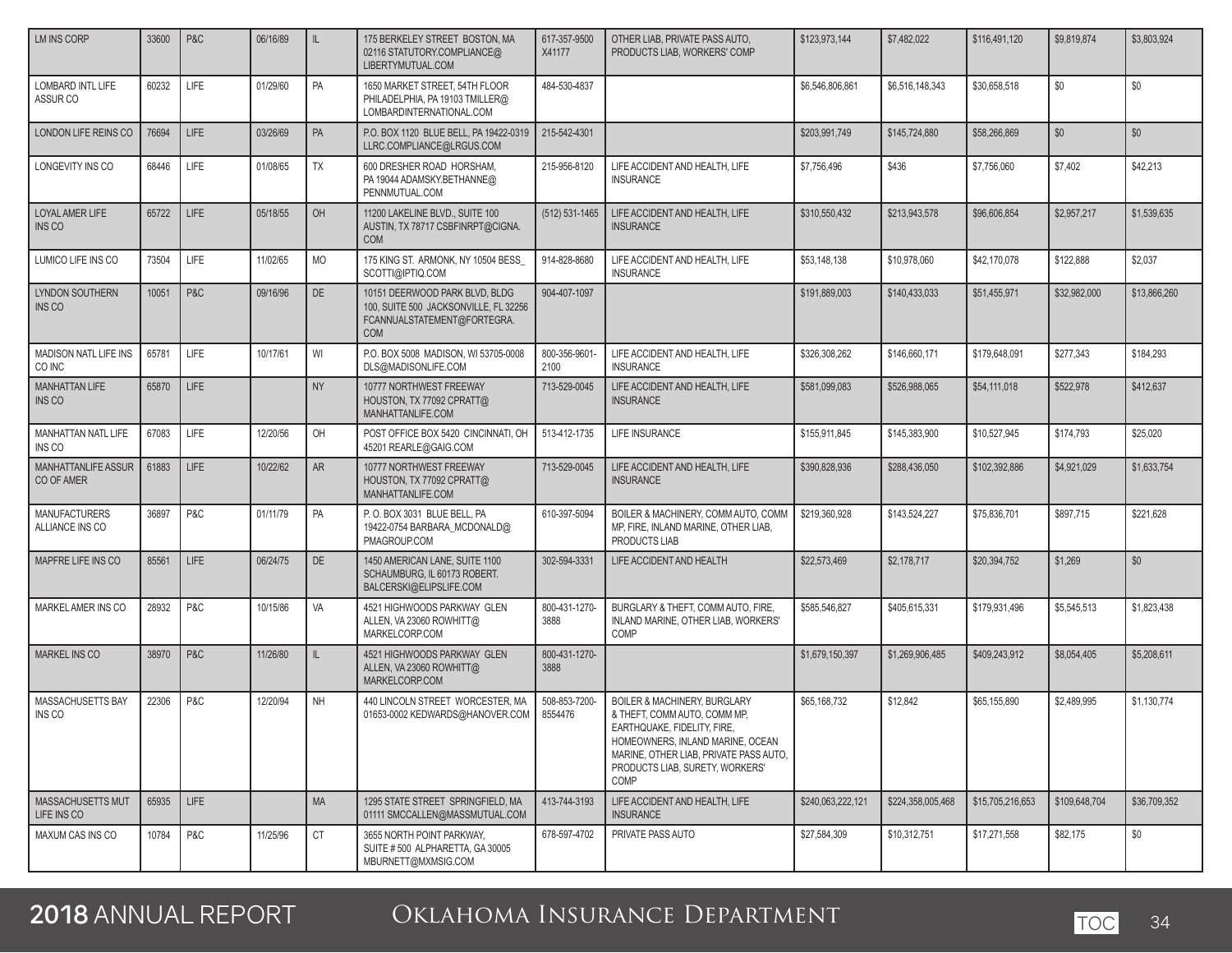| <b>MAXUM IND CO</b>                          | 26743 | P&C           | 05/31/62 | <b>CT</b>      | 3655 NORTH POINT PARKWAY,<br>SUITE #500 ALPHARETTA, GA 30005<br>MBURNETT@MXMSIG.COM             | 678-597-4702                  | FIRE. HOMEOWNERS. PRIVATE PASS AUTO                                                                | \$137,266,723   | \$32,963,198    | \$104,303,525   | \$1,951,944  | \$129,413    |
|----------------------------------------------|-------|---------------|----------|----------------|-------------------------------------------------------------------------------------------------|-------------------------------|----------------------------------------------------------------------------------------------------|-----------------|-----------------|-----------------|--------------|--------------|
| MDOW INS CO                                  | 12810 | P&C           | 11/08/06 | <b>TX</b>      | P.O. BOX 540548 HOUSTON, TX 77254<br>ACCTCONTROL@COLUMBIALLOYDS.<br>COM                         | 800-275-6768<br><b>EXT 14</b> |                                                                                                    | \$17,864,729    | \$3,138,544     | \$14,726,185    | \$23,639,733 | \$12,437,503 |
| MEDAMERICA INS CO                            | 69515 | <b>LIFE</b>   | 04/05/66 | PA             | P.O. BOX 41930 ROCHESTER, NY<br>14604-0620 LAURIE.QUACKENBUSH@<br>EXCELLUS.COM                  | 585-238-4464-                 | LIFE ACCIDENT AND HEALTH                                                                           | \$960,229,075   | \$929.071.206   | \$31,157,870    | \$441,786    | \$312,530    |
| MEDCO CONTAINMENT<br>LIFE INS CO             | 63762 | <b>HEALTH</b> | 08/30/54 | PA             | ONE EXPRESS WAY ST. LOUIS, MO<br>63121 KWAGNER@EXPRESS-SCRIPTS.<br>COM                          | 800-332-5455-<br>345422       | <b>OTHER</b>                                                                                       | \$1,292,455,615 | \$874,032,105   | \$418,423,510   | \$5,363,705  | \$4,769,582  |
| MEDICAL PROTECTIVE<br>CO                     | 11843 | P&C           | 12/02/09 | $\mathsf{IN}$  | 5814 REED ROAD FORT WAYNE. IN<br>46835 GARRETT.DAVENPORT@MEDPRO.<br><b>COM</b>                  | 260-486-0418                  | PROP A&H                                                                                           | \$3,317,987,480 | \$1,297,029,631 | \$2,020,957,849 | \$25,533,341 | \$5,042,158  |
| MEDICO CORP LIFE<br>INS CO                   | 79987 | LIFE          | 03/16/60 | IA             | P.O. BOX 10482 DES MOINES,<br>IA 50306-0482 ACCOUNTING@<br>AMERICANENTERPRISE.COM               | 515-245-2329                  | LIFE ACCIDENT AND HEALTH                                                                           | \$65,574,341    | \$43,249,910    | \$22,324,431    | \$38,595     | \$23,283     |
| <b>MEDICO INS CO</b>                         | 31119 | <b>LIFE</b>   | 04/26/30 | IA             | PO BOX 10386 DES MOINES.<br>IA 50306-0386 ACCOUNTING@<br>AMERICANENTERPRISE.COM                 | 515-245-2329                  | LIFE ACCIDENT AND HEALTH, LIFE<br><b>INSURANCE</b>                                                 | \$81,907,791    | \$47,087,251    | \$34,820,540    | \$992.543    | \$642.040    |
| <b>MEDICO LIFE &amp; HLTH</b><br>INS CO      | 65641 | <b>LIFE</b>   | 09/13/35 | IA             | PO BOX 14571 DES MOINES.<br>IA 50306-3571 ACCOUNTING@<br>AMERICANENTERPRISE.COM                 | 515-245-2329                  | LIFE INSURANCE                                                                                     | \$14,437,945    | \$946.596       | \$13,491,349    | \$310        | \$0          |
| <b>MEDICUS INS CO</b>                        | 12754 | P&C           | 09/28/06 | <b>TX</b>      | 6034 WEST COURTYARD DRIVE, SUITE<br>310 AUSTIN, TX 78730 COMPLIANCE@<br>NORCAL-GROUP.COM        | 717-791-1212-<br>5631         |                                                                                                    | \$38,217,838    | \$4,939,586     | \$33,278,252    | \$27,042     | \$125,000    |
| MEMBERS LIFE INS CO                          | 86126 | LIFE          | 02/27/76 | IA             | POST OFFICE BOX 391 MADISON,<br>WI 53701 STATEREPORTING@<br>CUNAMUTUAL.COM                      | 608-665-4525                  | <b>LIFE INSURANCE</b>                                                                              | \$120.401.083   | \$101,800,523   | \$18,600,560    | \$7,763      | \$8,708      |
| MEMIC IND CO                                 | 11030 | P&C           | 02/24/00 | <b>NH</b>      | 1750 ELM STREET, SUITE 500<br>MANCHESTER, NH 03104 EFONGEMIE@<br>MEMIC.COM                      | 207-791-3330                  | COMM MP, EARTHQUAKE, HOMEOWNERS,<br>INLAND MARINE, OTHER LIAB, PRIVATE<br>PASS AUTO, WORKERS' COMP | \$528,624,469   | \$381,076,748   | \$147,547,721   | \$139,064    | \$212,790    |
| <b>MERASTAR INS CO</b>                       | 31968 | P&C           | 08/14/74 | Ш              | ONE EAST WACKER DRIVE,<br>SUITE 1500 CHICAGO, IL 60601<br>EFASSTATUTORYREPORTING@KEMPER.<br>COM | 312-661-4600                  |                                                                                                    | \$39,559,521    | \$27,028,025    | \$12,531,496    | \$45,184     | \$717        |
| <b>MERCHANTS BONDING</b><br><b>COAMUT</b>    | 14494 | P&C           | 12/31/33 | IA             | P.O BOX 14498 DES MOINES.<br>IA 50306-3498 ACCOUNTING@<br>MERCHANTSBONDING.COM                  | 515-243-8171                  |                                                                                                    | \$200,412,135   | \$79,218,293    | \$121.193.842   | \$448,421    | \$0          |
| <b>MERIDIAN SECURITY</b><br>INS CO           | 23353 | P&C           | 07/27/67 | IN             | 518 EAST BROAD STREET COLUMBUS.<br>OH 43215 CORPORATEACCOUNTING@<br>STATEAUTO.COM               | 317-931-7473                  |                                                                                                    | \$137,660,694   | \$64,751,031    | \$72,909,663    | \$229,223    | \$8,127      |
| <b>MERIT LIFE INS CO</b>                     | 65951 | LIFE          | 09/11/57 | IN             | P.O. BOX 39 EVANSVILLE, IN 47701-0039<br>INSACCOUNTING@OMF.COM                                  | 812-468-5390                  | LIFE ACCIDENT AND HEALTH, LIFE<br><b>INSURANCE</b>                                                 | \$442,190,920   | \$363,105,381   | \$79,085,539    | $-$13,776$   | \$930.937    |
| MERITPLAN INS CO                             | 24821 | P&C           | 12/10/52 | CA             | P.O. BOX 19702 IRVINE, CA 92623-9702<br>EXTERNAL.REPORTING@NGIC.COM                             | 949-434-5742                  |                                                                                                    | \$12,978,941    | $-$ \$424,953   | \$13,403,894    | -\$414       | \$0          |
| <b>MESA UNDERWRITERS</b><br>SPECIALTY INS CO | 36838 | P&C           | 11/11/78 | <b>NJ</b>      | 40 WANTAGE AVENUE<br>BRANCHVILLE, NJ 07890<br>STATUTORYSTATEMENTCONTACT@<br>SELECTIVE.COM       | 973-948-1225                  | PRIVATE CROP                                                                                       | \$339,995,930   | \$250,103,427   | \$89,892,503    | \$4,645,259  | \$1,942,103  |
| METROPOLITAN CAS<br>INS CO                   | 40169 | P&C           | 10/07/81 | R <sub>l</sub> | PO BOX 350, 700 QUAKER LANE<br>WARWICK, RI 02887-0350 KSWIFT@<br>METLIFE.COM                    | 800-638-4208                  |                                                                                                    | \$234,915,603   | \$166,485,481   | \$68,430,122    | \$10,405     | \$50         |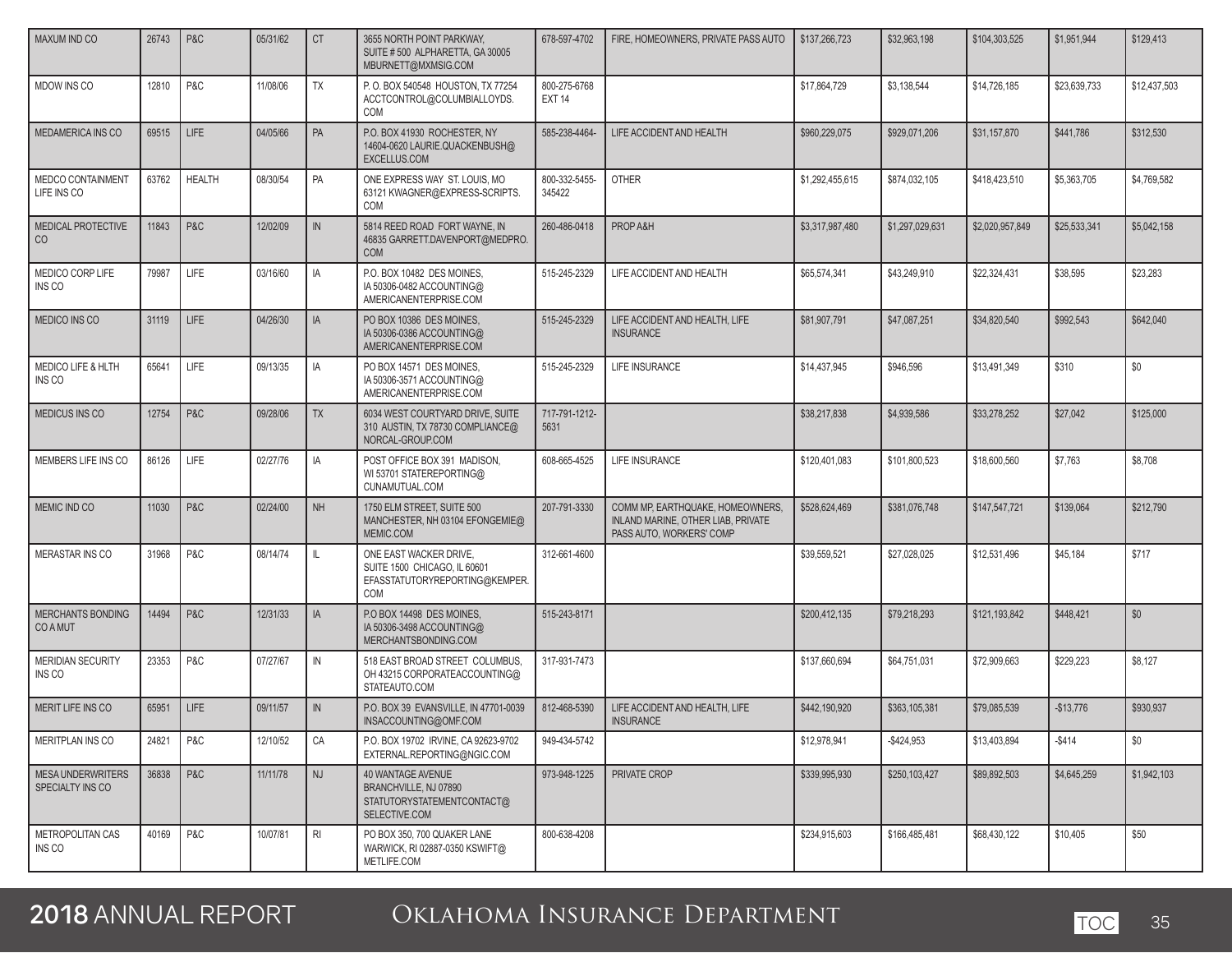| <b>METROPOLITAN DRT</b><br>PROP & CAS INS CO | 25321 | P&C  | 05/24/49 | R <sub>l</sub> | PO BOX 350, 700 QUAKER LANE<br>WARWICK, RI 02887-0350 KSWIFT@<br>METLIFE.COM                 | 800-638-4208           | PRIVATE CROP                                                                                                                                                             | \$173,800.180     | \$129.012.113     | \$44,788,067     | \$153,128     | \$36,176      |
|----------------------------------------------|-------|------|----------|----------------|----------------------------------------------------------------------------------------------|------------------------|--------------------------------------------------------------------------------------------------------------------------------------------------------------------------|-------------------|-------------------|------------------|---------------|---------------|
| <b>METROPOLITAN GRP</b><br>PROP & CAS INS CO | 34339 | P&C  | 12/10/76 | R <sub>l</sub> | PO BOX 350, 700 QUAKER LANE<br>WARWICK, RI 02887-0350 KSWIFT@<br>METLIFE.COM                 | 800-638-4208           | PRIVATE CROP                                                                                                                                                             | \$687,025,666     | \$300,863,464     | \$386.162.202    | \$6,076,795   | \$2,634,318   |
| <b>METROPOLITAN LIFE</b><br>INS CO           | 65978 | LIFE |          | <b>NY</b>      | 18210 CRANE NEST DRIVE, 3RD FLOOR<br>TAMPA, FL 33647 RSTEVENS@METLIFE.<br><b>COM</b>         | 813-983-4100           | LIFE ACCIDENT AND HEALTH, LIFE<br><b>INSURANCE</b>                                                                                                                       | \$396,508,239,921 | \$386,123,770,969 | \$10.384.468.952 | \$124,919,728 | \$185,646,153 |
| METROPOLITAN PROP &<br>CAS INS CO            | 26298 | P&C  | 08/31/72 | R <sub>l</sub> | PO BOX 350, 700 QUAKER LANE<br>WARWICK, RI 02887-0350 KSWIFT@<br>METLIFE.COM                 | 800-638-4208           | BOILER & MACHINERY, BURGLARY<br>& THEFT, COMM AUTO, COMM MP,<br>EARTHQUAKE, FIDELITY, FIRE, INLAND<br>MARINE, OTHER LIAB, PRIVATE FLOOD,<br>PRODUCTS LIAB, WORKERS' COMP | \$6,107,429,670   | \$3,841,902,419   | \$2,265,527,251  | \$15,827,729  | \$8,897,093   |
| METROPOLITAN TOWER<br>LIFE INS CO            | 97136 | LIFE | 03/04/82 | DE             | 18210 CRANE NEST DRIVE, 3RD FLOOR<br>TAMPA, FL 33647 RSTEVENS@METLIFE.<br>COM                | 813-983-4100           | LIFE INSURANCE                                                                                                                                                           | \$4,921,847,116   | \$4,188,574,148   | \$733,272,968    | \$602,869     | \$1,282,704   |
| MGA INS CO INC                               | 40150 | P&C  | 05/22/81 | TX             | POST OFFICE BOX 199023 DALLAS, TX<br>75219-9023 DON.BAKER@GAINSCO.COM                        | 972-629-4379           | BOILER & MACHINERY, BURGLARY<br>& THEFT, COMM AUTO, COMM MP,<br>EARTHQUAKE, FIDELITY, FIRE, INLAND<br>MARINE, OTHER LIAB, PRODUCTS LIAB,<br><b>WORKERS' COMP</b>         | \$299,420,579     | \$192,082,122     | \$107,338,457    | \$3,838,881   | \$2,007,714   |
| MIC GEN INS CORP                             | 38660 | P&C  | 08/14/80 | MI             | P.O. BOX 3199 WINSTON-<br>SALEM, NC 27102-3199<br>ANNUALSTATEMENTCONTACT@NGIC.<br><b>COM</b> | 212-380-9480           | FIRE, OTHER LIAB                                                                                                                                                         | \$57,185,321      | \$29.838.536      | \$27,346,785     | \$7,585       | \$25.352      |
| MIC PROP & CAS INS<br>CORP                   | 38601 | P&C  | 04/30/80 | MI             | 500 WOODWARD AVE, 14TH FLOOR<br>DETROIT, MI 48226 JESSICA.WALTERS@<br>ALLY.COM               | 313-656-5437           |                                                                                                                                                                          | \$99,715,185      | \$44,520,819      | \$55,194,366     | \$790,387     | \$917,574     |
| <b>MID CENTURY INS CO</b>                    | 21687 | P&C  | 12/03/49 | CA             | P.O. BOX 4402 WOODLAND HILLS,<br>CA 91365 JOSEPH_HAMMOND@<br>FARMERSINSURANCE.COM            | 323-932-3441           | BOILER & MACHINERY, COMM AUTO, COMM<br>MP, EARTHQUAKE, INLAND MARINE, OTHER<br>LIAB, PRODUCTS LIAB, WORKERS' COMP                                                        | \$3.941.552.714   | \$2.863.972.491   | \$1,077,580,222  | \$13.964.345  | \$5.453.783   |
| MID CONTINENT ASSUR<br>CO                    | 15380 | P&C  | 08/13/92 | OH             | P.O. BOX 1409 TULSA, OK 74101<br>GJONES@MCG-INS.COM                                          | 918-587-7221<br>X 6125 | INLAND MARINE, OTHER LIAB, PRIVATE<br>PASS AUTO                                                                                                                          | \$21,112,971      | \$500.500         | \$20,612,471     | \$9,275       | \$0           |
| MID CONTINENT CAS<br>CO                      | 23418 | P&C  | 02/26/47 | OH             | P.O. BOX 1409 TULSA, OK 74101<br>GJONES@MCG-INS.COM                                          | 918-587-7221<br>X 6125 | COMM AUTO, COMM MP, FIRE, INLAND<br>MARINE, OTHER LIAB, PRODUCTS LIAB,<br><b>WORKERS' COMP</b>                                                                           | \$527,861,434     | \$349,081,256     | \$178,780,178    | \$28,582,608  | \$5,387,847   |
| MID WEST NATL LIFE<br>INS CO OF TN           | 66087 | LIFE | 03/01/65 | <b>TX</b>      | 9151 BOULEVARD 26 NORTH RICHLAND<br>HILLS, TX 76180 CONNIE.PALACIOS@<br>HMKTS.COM            | 817-255-3100-<br>5473  | LIFE ACCIDENT AND HEALTH, LIFE<br><b>INSURANCE</b>                                                                                                                       | \$63,808,552      | \$36,908,360      | \$26,900.192     | \$626.978     | \$1,314,455   |
| MIDDLESEX INS CO                             | 23434 | P&C  |          | WI             | 1800 NORTH POINT DRIVE<br>STEVENS POINT, WI 54481<br>STATUTORYREPORTING@SENTRY.COM           | 715-346-6000           | OTHER LIAB, PRODUCTS LIAB, SURETY                                                                                                                                        | \$764,285,978     | \$519,965,626     | \$244,320,352    | \$128,715     | \$40,055      |
| MIDLAND NATL LIFE<br>INS CO                  | 66044 | LIFE | 08/30/06 | IA             | 4350 WESTOWN PARKWAY WEST<br>DES MOINES, IA 50266 DEDSEN@<br>SFGMEMBERS.COM                  | 515-273-0874           | <b>LIFE INSURANCE</b>                                                                                                                                                    | \$56,495,202,539  | \$53,081,139,717  | \$3.414.062.822  | \$11,608,053  | \$8.169.424   |
| MIDVALE IND CO                               | 27138 | P&C  | 11/17/70 | WI             | 6000 AMERICAN PARKWAY MADISON, WI<br>53783-0001 SLEWANDO@AMFAM.COM                           | 608-249-2111<br>30419  | COMM AUTO, COMM MP, EARTHQUAKE,<br>HOMEOWNERS, INLAND MARINE, OTHER<br>LIAB, PRIVATE PASS AUTO, WORKERS'<br><b>COMP</b>                                                  | \$14,519,417      | \$1,202,647       | \$13,316,770     | \$100,846     | \$8,283       |
| MIDWEST EMPLOYERS<br>CAS CO                  | 23612 | P&C  | 03/21/86 | DE             | 14755 NORTH OUTER FORTY DRIVE,<br>SUITE 300 CHESTERFIELD, MO 63017<br>BBRAUDJR@WRBERKLEY.COM | 515-473-3000           |                                                                                                                                                                          | \$168,803,417     | \$61.992.844      | \$106.810.573    | \$3.915.034   | \$3.812.745   |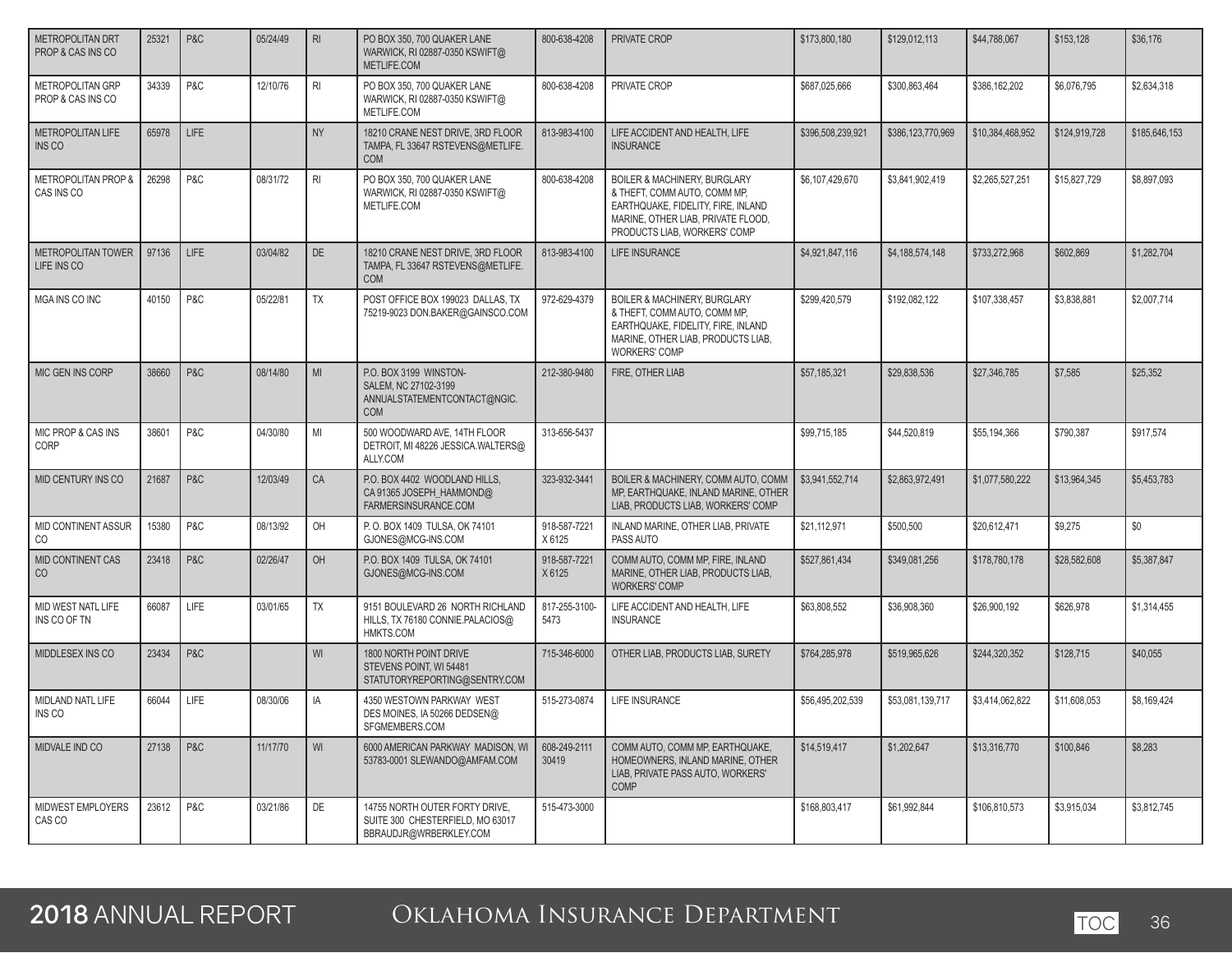| MIDWEST INS CO                          | 10895 | P&C         | 01/12/98 | IL            | 300 SO. BRADFORDTON RD.<br>SPRINGFIELD, IL 62711 GKLUNICK@<br>MIDINS.COM                          | 217-862-8925-          | COMM AUTO, COMM MP. FIRE, INLAND<br>MARINE, OTHER LIAB, PRODUCTS LIAB                                                                                                  | \$96,365,343     | \$58,178,629     | \$38,186,714    | \$851,682    | \$269,815    |
|-----------------------------------------|-------|-------------|----------|---------------|---------------------------------------------------------------------------------------------------|------------------------|------------------------------------------------------------------------------------------------------------------------------------------------------------------------|------------------|------------------|-----------------|--------------|--------------|
| MIDWESTERN IND CO                       | 23515 | P&C         | 11/30/79 | <b>NH</b>     | 175 BERKELEY STREET BOSTON, MA<br>02116 STATUTORY.COMPLIANCE@<br>LIBERTYMUTUAL.COM                | 617-357-9500<br>X41177 | COMM AUTO, COMM MP, FIRE,<br>HOMEOWNERS, INLAND MARINE, OCEAN<br>MARINE. OTHER LIAB. PRIVATE FLOOD.<br>PRIVATE PASS AUTO, PROP A&H                                     | \$28,147,210     | \$374,436        | \$27,772,776    | \$167        | \$0          |
| MIDWESTERN UNITED<br>LIFE INS CO        | 66109 | LIFE        | 05/04/48 | $\mathsf{IN}$ | 5780 POWERS FERRY ROAD, NW<br>ATLANTA, GA 30327-4390 FSSC_<br>COMPLIANCE@VOYA.COM                 | 770-850-7519           | <b>LIFE INSURANCE</b>                                                                                                                                                  | \$232,387,362    | \$108,193,058    | \$124,194,303   | \$26,650     | \$212,000    |
| MINNESOTA LIFE INS CO                   | 66168 | LIFE        |          | <b>MN</b>     | 400 ROBERT STREET NORTH ST. PAUL<br>MN 55101-2098 JOHN.HAGEMAN@<br>SECURIAN.COM                   | 651-665-4284           | LIFE ACCIDENT AND HEALTH, LIFE<br><b>INSURANCE</b>                                                                                                                     | \$46,433,636,202 | \$43,373,710,673 | \$3.059.925.528 | \$33,097,462 | \$17,592,904 |
| MITSUI SUMITOMO INS<br>CO OF AMER       | 20362 | P&C         | 03/29/01 | <b>NY</b>     | 15 INDEPENDENCE BOULEVARD, P.O.<br>BOX 4602 WARREN, NJ 07059-0602<br>FINANCE_DIVISION@MSIGUSA.COM | 908-604-2833           | BURGLARY & THEFT, COMM AUTO.<br>COMM MP, EARTHQUAKE, FIDELITY,<br>HOMEOWNERS, INLAND MARINE, OTHER<br>LIAB, PRIVATE PASS AUTO, PRODUCTS<br>LIAB, SURETY, WORKERS' COMP | \$975,820,646    | \$603,959,624    | \$371,861,022   | \$481,188    | \$153,468    |
| MITSUI SUMITOMO INS<br>USA INC          | 22551 | P&C         | 01/28/88 | <b>NY</b>     | 15 INDEPENDENCE BOULEVARD, P.O.<br>BOX 4602 WARREN, NJ 07059-0602<br>FINANCE_DIVISION@MSIGUSA.COM | 908-604-2833           | COMM AUTO, COMM MP, EARTHQUAKE,<br>FIDELITY, HOMEOWNERS, INLAND MARINE,<br>OTHER LIAB, PRIVATE PASS AUTO,<br>PRODUCTS LIAB, SURETY, WORKERS'<br>COMP                   | \$139,327,315    | \$74,862,834     | \$64,464,481    | \$191,849    | \$116,820    |
| MML BAY STATE LIFE<br>INS CO            | 70416 | LIFE        | 04/01/35 | <b>CT</b>     | 1295 STATE STREET SPRINGFIELD, MA<br>01111 SMCCALLEN@MASSMUTUAL.COM                               | 413-744-3193           | LIFE INSURANCE                                                                                                                                                         | \$4,960,548,191  | \$4,665,241,824  | \$295,306,367   | \$974,445    | \$581,080    |
| MODERN WOODMEN<br>OF AMER               | 57541 | <b>FRAT</b> |          | IL.           | 1701 FIRST AVENUE ROCK ISLAND, IL<br>61201-8779 TODD.SWANSON@MODERN-<br>WOODMEN.ORG               | 309-793-5537           | FRAT ACCIDENT AND HEALTH, FRAT LIFE<br><b>INSURANCE</b>                                                                                                                | \$16,166,263,995 | \$14,345,976,012 | \$1,820,287,983 | \$8,097,344  | \$3,966,465  |
| MONARCH LIFE INS CO                     | 66265 | <b>LIFE</b> | 08/15/01 | <b>MA</b>     | 330 WHITNEY AVENUE, SUITE 500<br>HOLYOKE, MA 01040-2857 N.GUILBERT@<br>MONARCHLIFE.COM            | 413-784-6461           | LIFE ACCIDENT AND HEALTH, LIFE<br><b>INSURANCE</b>                                                                                                                     | \$669,483,207    | \$665,141,068    | \$4,342,135     | \$43.845     | \$276,343    |
| MONITOR LIFE INS CO<br>OF NY            | 81442 | LIFE        | 10/15/71 | <b>NY</b>     | P.O. BOX 16708 JACKSON, MS 39236<br>GREG.MORLEY@MORGANWHITE.COM                                   | 717-553-1093           | LIFE INSURANCE                                                                                                                                                         | \$22,004,413     | \$10,290,541     | \$11,713,872    | \$211        | \$0          |
| MONY LIFE INS CO                        | 66370 | LIFE        |          | <b>NY</b>     | 5788 WIDEWATERS PARKWAY,<br>2ND FLOOR SYRACUSE, NY 13214<br>REGCOM@PROTECTIVE.COM                 | 205-268-1000           | LIFE ACCIDENT AND HEALTH, LIFE<br><b>INSURANCE</b>                                                                                                                     | \$7,224,168,985  | \$6,790,416,797  | \$433,752,187   | \$1,712,626  | \$1,983,257  |
| MONY LIFE INS CO OF<br>AMER             | 78077 | LIFE        | 03/06/69 | AZ            | 525 WASHINGTON BLVD - CONTROLLERS<br>35TH FLOOR JERSEY CITY, NJ 07310<br>CONTROLLERS@AXA.US.COM   | 201-743-5073           | LIFE ACCIDENT AND HEALTH, LIFE<br><b>INSURANCE</b>                                                                                                                     | \$3,735,094,259  | \$3,432,430,595  | \$302,663,664   | \$3,240,885  | \$1,070,065  |
| <b>MORTGAGE GUAR INS</b><br><b>CORP</b> | 29858 | P&C         | 02/20/79 | WI            | P.O. BOX 756 MILWAUKEE, WI 53201<br>GOVREG_ALERTS@MGIC.COM                                        | 800-558-9900-<br>2646  | COMM MP, CREDIT, FEDERAL FLOOD,<br><b>OTHER LIAB</b>                                                                                                                   | \$4,756,229,109  | \$3,135,817,335  | \$1,620,411,774 | \$3,799,336  | \$2,731,887  |
| MOTORS INS CORP                         | 22012 | P&C         | 10/23/98 | MI            | 500 WOODWARD AVE, 14TH FLOOR<br>DETROIT, MI 48226 JESSICA.WALTERS@<br>ALLY.COM                    | 313-656-5437           |                                                                                                                                                                        | \$2,030,497,655  | \$1,162,739,490  | \$867,758,165   | \$16,293,959 | \$9,876,938  |
| <b>MOUNT VERNON FIRE</b><br>INS CO      | 26522 | P & C       | 09/18/58 | PA            | 1190 DEVON PARK DRIVE, P.O. BOX 6700<br>WAYNE, PA 19087-8700 LOUR@USLI.COM                        | 888-523-5545-<br>2212  | <b>WARRANTY</b>                                                                                                                                                        | \$774,994,093    | \$195,631,782    | \$579,362,312   | \$2,005.865  | \$397.557    |
| MT HAWLEY INS CO                        | 37974 | P&C         | 10/26/79 | L             | 9025 N. LINDBERGH DRIVE PEORIA, IL<br>61615 TODD.BRYANT@RLICORP.COM                               | 309-692-1000-<br>5468  |                                                                                                                                                                        | \$945,763,448    | \$504,536,132    | \$441,227,316   | \$2,874,720  | \$1,824,833  |
| <b>MUNICH AMER</b><br><b>REASSUR CO</b> | 66346 | <b>LIFE</b> | 10/29/59 | GA            | 56 PERIMETER CENTER EAST. N.E<br>STE. 500 ATLANTA, GA 30346-2290<br>JBARRETT@MUNICHRE.COM         | 770-350-3200-          |                                                                                                                                                                        | \$7,622,746,606  | \$6,904,215,293  | \$718,531,313   | \$0          | \$0          |
| MUNICH RE US LIFE<br>CORP               | 69604 | LIFE        | 01/25/84 | GA            | 56 PERIMETER CENTER EAST, N.E.,<br>STE. 500 ATLANTA, GA 30346-2290<br>JBARRETT@MUNICHRE.COM       | 770-350-3200-          |                                                                                                                                                                        | \$10,858,228     | \$2,303,629      | \$8,554,599     | \$0          | \$0          |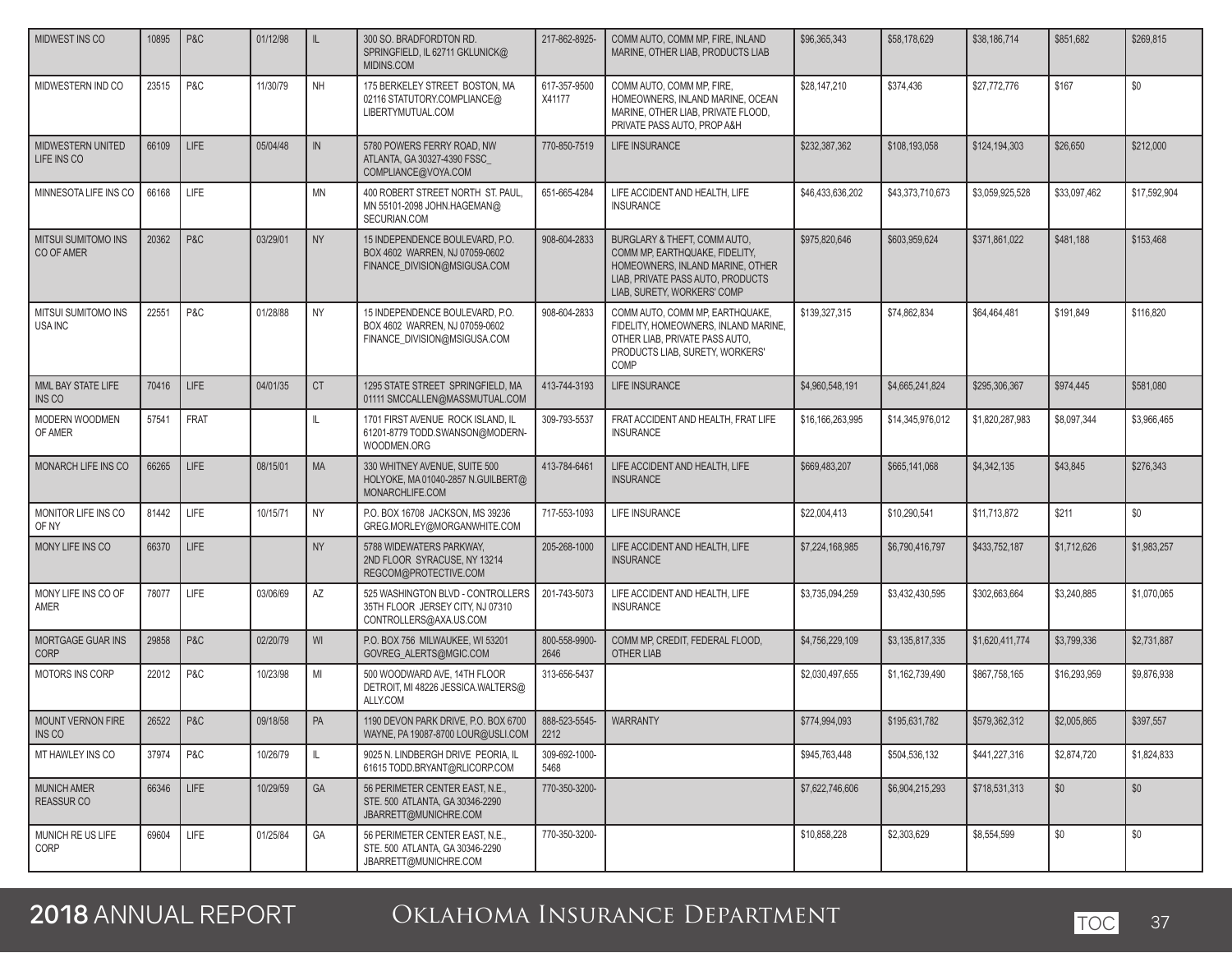| MUTUAL OF AMER LIFE<br><b>INS CO</b>            | 88668 | <b>LIFE</b> | 01/03/45 | <b>NY</b> | 320 PARK AVENUE NEW YORK.<br>NY 10022 CHRISTOPHER.MISEO@<br>MUTUALOFAMERICA.COM              | 212-224-1879           | LIFE ACCIDENT AND HEALTH, LIFE<br><b>INSURANCE</b>                                                                                                                                                                     | \$21,184,908,181 | \$20,201,606,702 | \$983,301,479   | \$76,421     | \$51,022     |
|-------------------------------------------------|-------|-------------|----------|-----------|----------------------------------------------------------------------------------------------|------------------------|------------------------------------------------------------------------------------------------------------------------------------------------------------------------------------------------------------------------|------------------|------------------|-----------------|--------------|--------------|
| MUTUAL OF OMAHA<br>INS CO                       | 71412 | LIFE        | 03/05/09 | <b>NE</b> | 3300 MUTUAL OF OMAHA PLAZA<br>OMAHA, NE 68175 PATTY.KEAIRNES@<br>MUTUALOFOMAHA.COM           | 402-351-2402           | LIFE ACCIDENT AND HEALTH                                                                                                                                                                                               | \$7.824.432.993  | \$4,634,792,225  | \$3,189,640,769 | \$13,159,467 | \$8,579,516  |
| MUTUAL TRUST LIFE INS<br>CO A PAN AMER          | 66427 | LIFE        | 12/05/04 | IL.       | 1200 JORIE BOULEVARD OAK BROOK,<br>IL 60523-2269 LEWISC@MUTUALTRUST.<br><b>COM</b>           | 630-684-5383           | LIFE ACCIDENT AND HEALTH, LIFE<br><b>INSURANCE</b>                                                                                                                                                                     | \$2,015,450,035  | \$1,870,416,639  | \$145,033,396   | \$1,553,138  | \$197,383    |
| MUTUALAID EXCHANGE                              | 11878 | P&C         | 10/22/57 | KS        | 4400 COLLEGE BLVD, STE 250<br>OVERLAND PARK, KS 66211<br>LEVERHART@MAXINSURANCE.COM          | 913-754-3803           | OTHER LIAB                                                                                                                                                                                                             | \$28,934,634     | \$13,069,476     | \$15,865,158    | \$388,231    | \$74,600     |
| NATIONAL AMER INS CO                            | 23663 | P&C         | 04/11/19 | <b>OK</b> | P.O. BOX 9 CHANDLER, OK 74834<br>MHART@NAICO.COM                                             | 405-258-0804           | INLAND MARINE, OCEAN MARINE, OTHER<br>LIAB, PRIVATE PASS AUTO, SURETY                                                                                                                                                  | \$211,681,892    | \$143,762,006    | \$67,919,886    | \$60.095.962 | \$20,983,786 |
| NATIONAL BENEFIT LIFE<br><b>INS CO</b>          | 61409 | LIFE        | 06/18/62 | <b>NY</b> | ONE COURT SQUARE LONG ISLAND<br>CITY, NY 11120-0001 LEANNE.NESS@<br>PRIMERICA.COM            | 470-564-5177           | LIFE ACCIDENT AND HEALTH, LIFE<br><b>INSURANCE</b>                                                                                                                                                                     | \$539,510,449    | \$384,213,833    | \$155,296,616   | \$178,101    | \$83,958     |
| NATIONAL CAS CO                                 | 11991 | P&C         | 12/19/04 | OH        | ONE WEST NATIONWIDE BLVD, 1-04-701<br>COLUMBUS, OH 43215-2220 FINRPT@<br>NATIONWIDE.COM      | 614-249-1545           |                                                                                                                                                                                                                        | \$418,608,891    | \$277,835,081    | \$140,773,810   | \$9,797,608  | \$3,318,100  |
| <b>NATIONAL</b><br>CONTINENTAL INS CO           | 10243 | P&C         |          | <b>NY</b> | P.O. BOX 89490 CLEVELAND, OH<br>44101-6490 FINANCIAL_REPORTING@<br>PROGRESSIVE.COM           | 440-395-4460           | OTHER LIAB                                                                                                                                                                                                             | \$135,020,787    | \$72,346,615     | \$62,674,172    | \$142,389    | \$40,906     |
| NATIONAL FAMILY CARE<br>LIFE INS CO             | 86959 | <b>LIFE</b> | 01/03/77 | <b>TX</b> | 13530 INWOOD ROAD DALLAS. TX 75244<br>SHELLEY.ROMEO@NFCLIFE.COM                              | 972-387-8553-          | LIFE ACCIDENT AND HEALTH, LIFE<br><b>INSURANCE</b>                                                                                                                                                                     | \$16,326,539     | \$6,693,195      | \$9,633,344     | \$33,002     | \$1,200      |
| NATIONAL FARMERS<br>UNION LIFE INS CO           | 66540 | LIFE        | 12/07/37 | TX        | P.O. BOX 410288 KANSAS CITY. MO<br>64141-0288 DARREN.COOK@AMERICO.<br>COM                    | 816-391-2384           | LIFE INSURANCE                                                                                                                                                                                                         | \$198,957,960    | \$154.398.151    | \$44,559,809    | \$119,143    | \$141,839    |
| NATIONAL FARMERS<br><b>UNION PROP &amp; CAS</b> | 16217 | P&C         | 12/05/84 | WI        | ONE QBE WAY SUN PRAIRIE. WI 53596<br>DARNYL.KLATT@US.QBE.COM                                 | 608-825-5160           | BOILER & MACHINERY, COMM AUTO, COMM<br>MP, FIRE, INLAND MARINE, MEDICAL PROF<br>LIAB, OTHER LIAB, PRODUCTS LIAB                                                                                                        | \$134,145,686    | \$92,014,471     | \$42,131,216    | \$781,736    | \$363,046    |
| NATIONAL FIRE & IND<br><b>EXCH</b>              | 15679 | P&C         | 01/01/15 | <b>MO</b> | P O BOX 39903 ST. LOUIS, MO 63139<br>MOULDON@NIEINSURANCE.COM                                | 314-832-1118<br>$-319$ | <b>WORKERS' COMP</b>                                                                                                                                                                                                   | \$10,556,519     | \$4,834,368      | \$5,722,151     | \$31,873     | \$0          |
| <b>NATIONAL FIRE &amp;</b><br>MARINE INS CO     | 20079 | P&C         | 10/11/49 | NE        | 1314 DOUGLAS STREET, SUITE 1400<br>OMAHA, NE 68102-1944 NFMFINANCE@<br>NATIONALINDEMNITY.COM | 402-916-3605           | COMM AUTO, INLAND MARINE, OTHER<br>LIAB, PRODUCTS LIAB, WORKERS' COMP                                                                                                                                                  | \$10,841,045,321 | \$3,653,847,885  | \$7,187,197,436 | \$11,659,333 | \$2,754,864  |
| NATIONAL FIRE INS CO<br>OF HARTFORD             | 20478 | P&C         |          | IL.       | 151 N. FRANKLIN STREET CHICAGO, IL<br>60606 KATHRYN.MANNY@CNA.COM                            | 312-822-1173           | <b>BOILER &amp; MACHINERY, BURGLARY</b><br>& THEFT, COMM AUTO, COMM MP,<br>EARTHQUAKE, FIDELITY, FIRE, INLAND<br>MARINE, MEDICAL PROF LIAB, OTHER LIAB,<br>PRODUCTS LIAB, PROP A&H, SURETY,<br>WARRANTY, WORKERS' COMP | \$118,022,725    | \$69,531         | \$117,953,193   | \$10,237,684 | \$8,781,448  |
| NATIONAL GEN ASSUR<br>CO                        | 42447 | P&C         | 06/02/83 | <b>MO</b> | P.O. BOX 3199 WINSTON-<br>SALEM, NC 27102-3199<br>ANNUALSTATEMENTCONTACT@NGIC.<br><b>COM</b> | 212-380-9480           | EARTHQUAKE, HOMEOWNERS, INLAND<br>MARINE, OTHER LIAB, PRIVATE PASS AUTO.<br>PRODUCTS LIAB, WORKERS' COMP                                                                                                               | \$41,899,293     | \$24,478,122     | \$17,421,171    | \$3,162,279  | \$1,452,216  |
| NATIONAL GEN INS CO                             | 23728 | P&C         | 11/02/66 | <b>MO</b> | P.O. BOX 3199 WINSTON-<br>SALEM, NC 27102-3199<br>ANNUALSTATEMENTCONTACT@NGIC.<br>COM        | 212-380-9480           | <b>BOILER &amp; MACHINERY, BURGLARY &amp;</b><br>THEFT, COMM AUTO, EARTHQUAKE, FIRE,<br>INLAND MARINE, OTHER LIAB, PRODUCTS<br>LIAB, SURETY, WORKERS' COMP                                                             | \$69,020,273     | \$42,609,748     | \$26,410,525    | \$207,047    | \$76,507     |
| NATIONAL GUARDIAN<br>LIFE INS CO                | 66583 | LIFE        | 09/28/09 | WI        | P.O. BOX 1191 MADISON, WI 53701-1191<br>DMFRALEY@NGLIC.COM                                   | 608-443-5148           | LIFE ACCIDENT AND HEALTH, LIFE<br><b>INSURANCE</b>                                                                                                                                                                     | \$3,884,371,624  | \$3,561,817,900  | \$322,553,724   | \$7,971,459  | \$4,060,440  |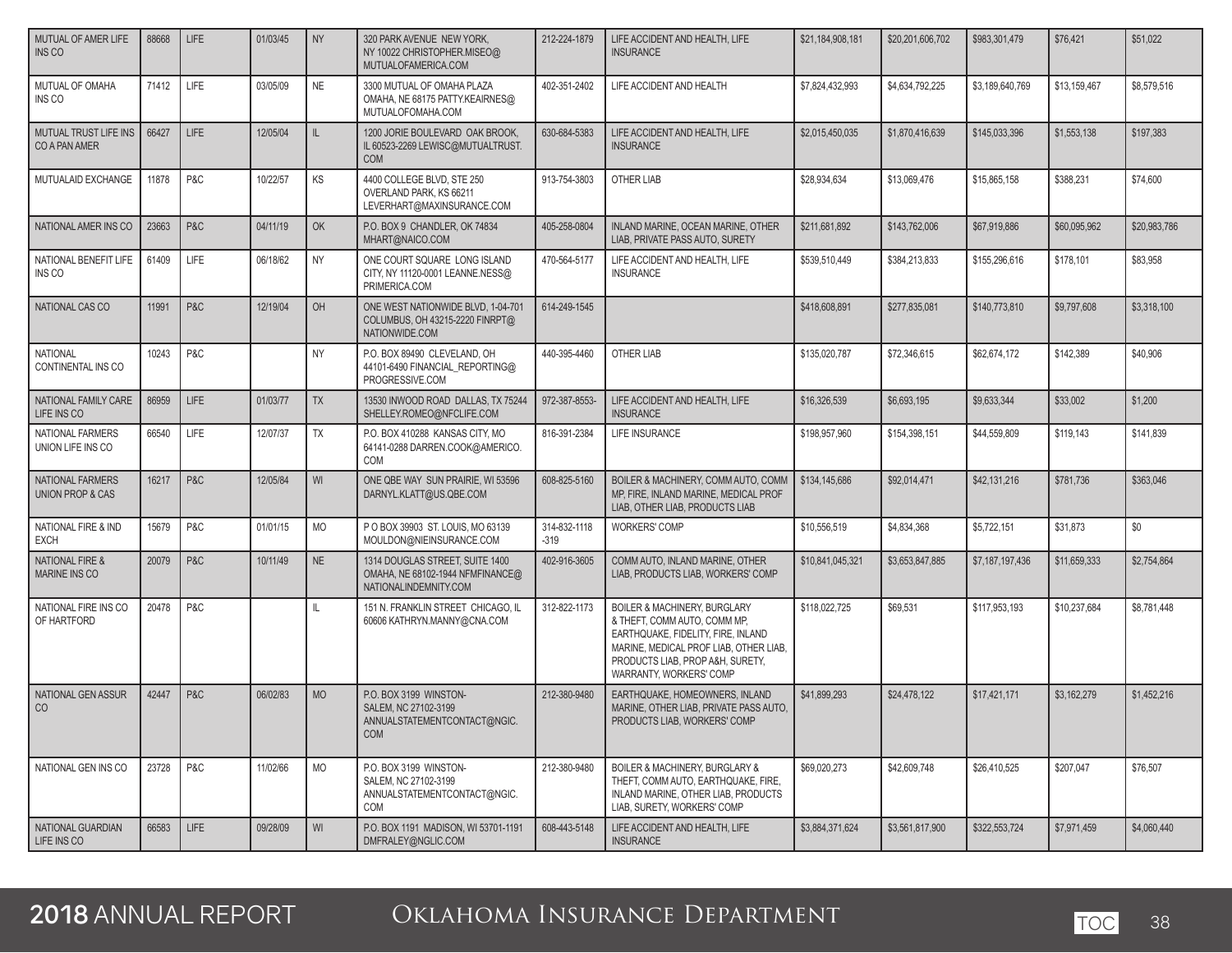| NATIONAL HLTH INS CO                     | 82538 | <b>LIFE</b>    | 08/30/65 | <b>TX</b> | 4455 LBJ FREEWAY, SUITE<br>375 DALLAS, TX 75244<br>ANNUALSTATEMENTCONTACT@NGIC.<br>COM       | 212-380-9480            | LIFE ACCIDENT AND HEALTH                                                                                                                                                                                       | \$50,816,634      | \$36,190,874      | \$14,625,760      | \$3,515,389  | \$1,734,492  |
|------------------------------------------|-------|----------------|----------|-----------|----------------------------------------------------------------------------------------------|-------------------------|----------------------------------------------------------------------------------------------------------------------------------------------------------------------------------------------------------------|-------------------|-------------------|-------------------|--------------|--------------|
| NATIONAL IND CO                          | 20087 | P&C            | 04/26/40 | <b>NE</b> | 1314 DOUGLAS STREET, SUITE 1400<br>OMAHA, NE 68102-1944 NICFINANCE@<br>NATIONALINDEMNITY.COM | 402-916-3544            | ALLIED LINES, BOILER & MACHINERY,<br>COMM AUTO. COMM MP. EARTHQUAKE.<br>FIRE, INLAND MARINE, MEDICAL PROF<br>LIAB. OTHER LIAB. PRIVATE FLOOD.<br>PRODUCTS LIAB                                                 | \$231,373,819,669 | \$102,811,253,689 | \$128,562,565,980 | \$564,045    | \$116,042    |
| NATIONAL INTERSTATE<br>INS CO            | 32620 | P&C            | 02/10/89 | OH        | 3250 INTERSTATE DRIVE RICHFIELD, OH<br>44286 LEAH.BLAZEK@NATL.COM                            | 330-659-8900<br>$-5498$ | <b>SURETY</b>                                                                                                                                                                                                  | \$1,272,393,181   | \$971,183,517     | \$301,209,664     | \$5,196,123  | \$1,448,031  |
| NATIONAL LIAB & FIRE<br>INS CO           | 20052 | P&C            | 04/23/57 | <b>CT</b> | 1314 DOUGLAS STREET, SUITE 1400<br>OMAHA, NE 68102-1944 NLFFINANCE@<br>NATIONALINDEMNITY.COM | 402-916-3163            |                                                                                                                                                                                                                | \$2,710,112,880   | \$1,463,843,523   | \$1,246,269,357   | \$15,333,418 | \$4,460,453  |
| NATIONAL LIFE INS CO                     | 66680 | LIFE           |          | VT        | 1 NATIONAL LIFE DRIVE MONTPELIER,<br>VT 05604 STATEREPORTING@<br>NATIONALLIFE.COM            | 802-229-3770            | LIFE ACCIDENT AND HEALTH, LIFE<br><b>INSURANCE</b>                                                                                                                                                             | \$9,500,039,488   | \$7.484.393.990   | \$2.015.645.498   | \$588,469    | \$510,576    |
| NATIONAL LLOYDS<br><b>INS CO</b>         | 15474 | P&C            | 08/01/48 | <b>TX</b> | P.O. BOX 130059 DALLAS, TX 75313<br>KDULANSKI@NATLLOYDS.COM                                  | 469-357-9355            | PRODUCTS LIAB                                                                                                                                                                                                  | \$186,908,772     | \$93,098,562      | \$93,810,210      | \$5,997,312  | \$2,513,931  |
| NATIONAL SECURITY<br>FIRE & CAS CO       | 12114 | P&C            | 01/01/59 | AL        | 661 EAST DAVIS STREET ELBA, AL 36323<br>TAMMY.ANDREWS@NSGCORP.COM                            | 334-897-2273            | <b>BOILER &amp; MACHINERY, BURGLARY</b><br>& THEFT. COMM AUTO. COMM MP.<br>EARTHQUAKE, FIRE, INLAND MARINE.<br>OCEAN MARINE, OTHER LIAB, PRODUCTS<br>LIAB, PROP A&H, SURETY, WARRANTY,<br><b>WORKERS' COMP</b> | \$73,266,506      | \$39,078,195      | \$34,188,313      | \$6,580,014  | \$3,568,004  |
| NATIONAL SECURITY<br>LIFE & ANN CO       | 85472 | <b>LIFE</b>    | 02/07/73 | <b>NY</b> | PO BOX 5363 CINCINNATI. OH 45201<br>AMBER_ROBERTS@NSLAC.COM                                  | 877-446-6060-<br>6015   |                                                                                                                                                                                                                | \$498,936,535     | \$477,864,954     | \$21,071,579      | \$0          | \$0          |
| NATIONAL SPECIALTY<br>INS CO             | 22608 | P&C            | 11/30/60 | TX        | 1900 L. DON DODSON DR. BEDFORD,<br>TX 76021 REGULATORYREPORTING@<br>STATENATIONAL.COM        | 817-265-2000-<br>1465   | EARTHQUAKE, FIRE, HOMEOWNERS,<br>INLAND MARINE, OTHER LIAB, PRIVATE<br>PASS AUTO                                                                                                                               | \$88,095,379      | \$37,388,731      | \$50,706,648      | \$785,973    | \$39,429     |
| NATIONAL SURETY<br><b>CORP</b>           | 21881 | P&C            | 09/03/70 | IL        | 225 W. WASHINGTON STREET, SUITE<br>1800 CHICAGO, IL 60606-3484 KNOE@<br>AIC-ALLIANZ.COM      | 312-462-4289            | COMM MP, FARMOWNERS, INLAND<br>MARINE, OTHER LIAB, PRODUCTS LIAB,<br>SURETY, WORKERS' COMP                                                                                                                     | \$140,903,140     | \$67,097,035      | \$73,806,105      | \$986,852    | \$734,900    |
| NATIONAL TEACHERS<br>ASSOC LIFE INS CO   | 87963 | LIFE           | 07/14/38 | TX        | 4949 KELLER SPRINGS RD. ADDISON, TX<br>75001-5910 EARL.FONVILLE@NTALIFE.<br>COM              | 972-532-2100            | LIFE ACCIDENT AND HEALTH, LIFE<br><b>INSURANCE</b>                                                                                                                                                             | \$544,868,776     | \$428,992,904     | \$115,875,872     | \$2,091,174  | \$586,422    |
| NATIONAL TITLE INS OF<br>NY INC          | 51020 | <b>TITLE</b>   | 03/14/29 | <b>NY</b> | 601 RIVERSIDE AVENUE JACKSONVILLE,<br>FL 32204 ERIK.DEPPE@FNF.COM                            | 904-854-8100            |                                                                                                                                                                                                                | \$120,269,767     | \$65,306,413      | \$54,963,354      | \$0          | \$0          |
| NATIONAL UNION FIRE<br>INS CO OF PITTS   | 19445 | P&C            | 02/14/01 | PA        | 175 WATER STREET, 18TH FLOOR NEW<br>YORK, NY 10038 BORYS.KRAMARCHUK@<br>AIG.COM              | 212-458-7940            | BOILER & MACHINERY, COMM AUTO, COMM<br>MP, EARTHQUAKE, FIRE, HOMEOWNERS,<br>INLAND MARINE, MEDICAL PROF LIAB,<br>OTHER LIAB, PRIVATE FLOOD, PRODUCTS<br>LIAB                                                   | \$25,661,135,840  | \$19,229,977,876  | \$6,431,157,964   | \$43,618,990 | \$39,244,858 |
| NATIONAL WESTERN<br>LIFE INS CO          | 66850 | <b>LIFE</b>    | 07/16/56 | CO        | PO BOX 209080 AUSTIN, TX<br>78720-9080 ALOUNSBURY@<br>NATIONALWESTERNLIFE.COM                | 512-719-2240            | LIFE INSURANCE                                                                                                                                                                                                 | \$11,149,824,971  | \$9,775,271,004   | \$1,374,553,967   | \$2,629,189  | \$652,104    |
| <b>NATIONWIDE</b><br>AGRIBUSINESS INS CO | 28223 | P&C            | 12/10/73 | IA        | ONE WEST NATIONWIDE BLVD., 1-04-701<br>COLUMBUS, OH 43215-2220 FINRPT@<br>NATIONWIDE.COM     | 614-249-1545            | BURGLARY & THEFT, COMM AUTO, COMM<br>MP, FIRE, OTHER LIAB                                                                                                                                                      | \$758,583,327     | \$566,950,295     | \$191,633,032     | \$6,033,753  | \$1,900,818  |
| NATIONWIDE INS CO<br>OF AMER             | 25453 | <b>P&amp;C</b> | 06/30/60 | OH        | ONE WEST NATIONWIDE BLVD., 1-04-701<br>COLUMBUS, OH 43215-2220 FINRPT@<br>NATIONWIDE.COM     | 614-249-1545            | BOILER & MACHINERY, EARTHQUAKE,<br>FIRE, MEDICAL PROF LIAB, OTHER LIAB,<br>PRODUCTS LIAB                                                                                                                       | \$431,308,529     | \$276,223,551     | \$155,084,978     | $-$20$       | \$0          |
| NATIONWIDE LIFE & ANN<br>INS CO          | 92657 | <b>LIFE</b>    | 02/09/81 | OH        | ONE WEST NATIONWIDE BLVD., 1-04-701<br>COLUMBUS, OH 43215-2220 STATACCT@<br>NATIONWIDE.COM   | 614-249-1545            | LIFE INSURANCE                                                                                                                                                                                                 | \$20,608,277,399  | \$19,268,707,641  | \$1,339,569,758   | \$4,137,277  | \$556,688    |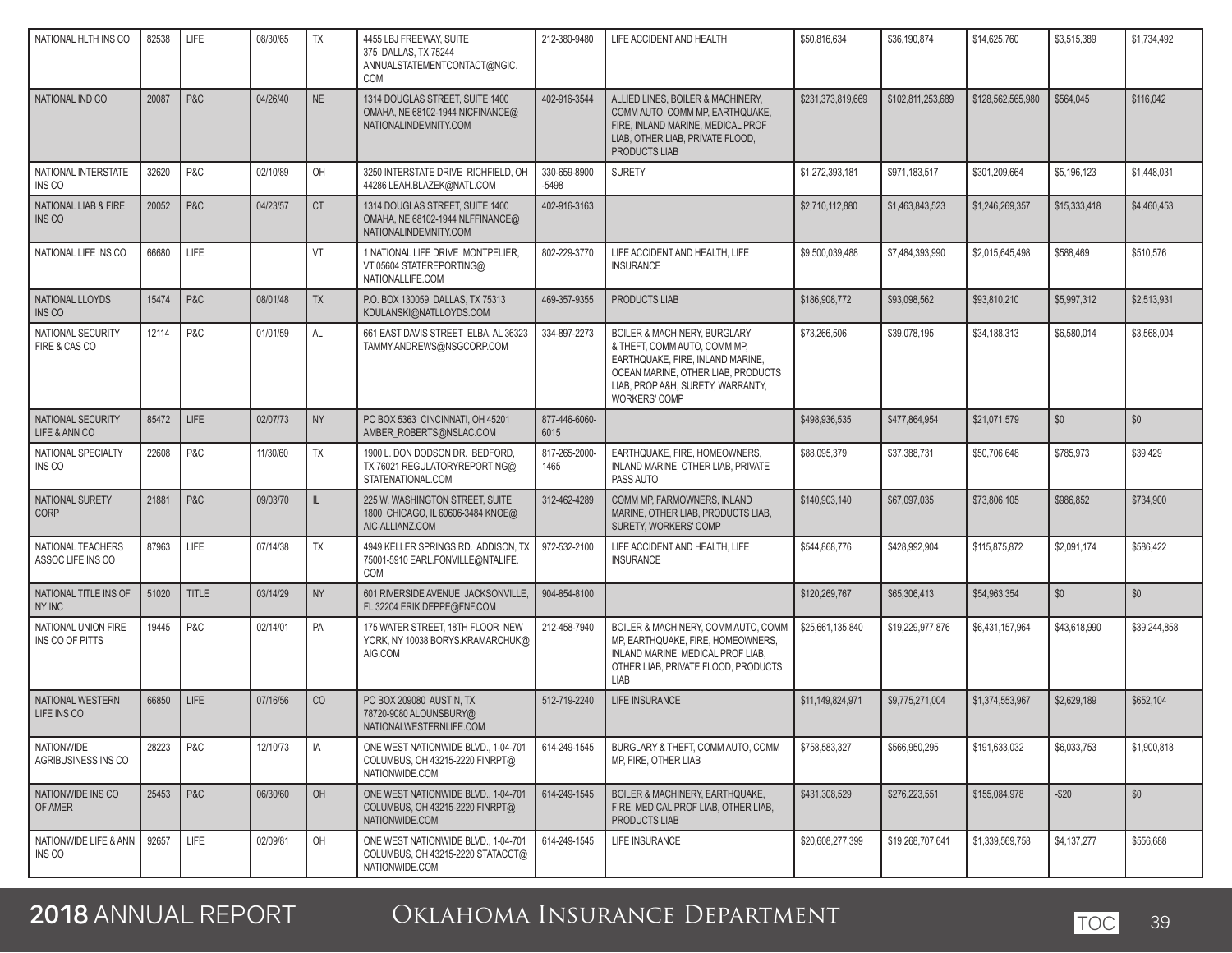### NATIONWIDE LIFE INS CO 66869 LIFE 03/21/29 OH ONE WEST NATIONWIDE BLVD., 1-04-701 COLUMBUS, OH 43215-2220 STATACCT@ NATIONWIDE.COM 614-249-1545 LIFE ACCIDENT AND HEALTH, LIFE **INSURANCE** \$145,669,698,440 **\$139,720,375,052 \$5,949,323,388 \$3,916,551** \$2,919,822 NATIONWIDE MUT FIRE INS CO 23779 P&C 12/27/33 OH ONE WEST NATIONWIDE BLVD., 1-04-701 COLUMBUS, OH 43215-2220 FINRPT@ NATIONWIDE.COM 614-249-1545 CREDIT, PRIVATE PASS AUTO \$8,598,084,549 \$6,217,803,861 \$2,380,280,688 \$1,757,500 \$1,173,815 NATIONWIDE MUT INS CO 23787 P&C 12/06/25 OH ONE WEST NATIONWIDE BLVD., 1-04-701 COLUMBUS, OH 43215-2220 FINRPT@ NATIONWIDE.COM 614-249-1545 HOMEOWNERS, INLAND MARINE, OTHER LIAB, PRIVATE PASS AUTO \$35,425,425,127 \$23,232,091,805 \$12,193,333,322 \$2,317,387 \$1,450,693 NATIONWIDE PROP & CAS INS CO 37877 P&C 11/09/79 OH ONE WEST NATIONWIDE BLVD., 1-04-701 COLUMBUS, OH 43215-2220 FINRPT@ NATIONWIDE.COM 614-249-1545 \$537,642,885 \$497,979,740 \$39,663,145 \$653,965 \$543,659 NATL FOUNDATION LIFE INS CO 98205 LIFE  $\vert$  08/02/83 TX 300 BURNETT STREET, SUITE 200 FORT WORTH, TX 76102-2734 JACOBSB@ USHEALTHGROUP.COM 817-878-3628 LIFE ACCIDENT AND HEALTH, LIFE INSURANCE \$38,869,518 | \$17,197,293 | \$21,672,225 | \$676,943 | \$706,146 NAU COUNTRY INS CO | 25240 | P&C | 12/31/85 | MN | ONE QBE WAY SUN PRAIRIE, WI 53596 DARNYL.KLATT@US.QBE.COM 608-825-5160 COMM MP, INLAND MARINE, MEDICAL PROF LIAB, OTHER LIAB, WORKERS' COMP \$966,889,745 \$684,301,276 \$282,588,469 \$28,346,811 \$12,177,194 NAUTILUS INS CO **17370 P&C** 10/09/85 AZ 7233 EAST BUTHERUS DRIVE SCOTTSDALE, AZ 85260-2410 NICACCTG@NAUTILUS-INS.COM 480-951-0905 HOMEOWNERS, INLAND MARINE, OTHER LIAB, PRIVATE PASS AUTO \$268,885,143 \$103,087,080 \$165,798,063 \$7,415,996 \$4,063,444 NAVIGATORS INS CO  $\parallel$  42307 P&C  $\parallel$  07/16/81 NY  $\parallel$  400 ATLANTIC STREET. 8TH FLOOR STAMFORD, CT 06901 CMCWATTERS@ NAVG.COM 203-905-6335 INLAND MARINE, OTHER LIAB \$3,084,481,969 \$2,027,922,153 \$1,056,559,816 \$3,507,578 \$254,910 **NAVIGATORS** SPECIALTY INS CO 36056 P&C 12/01/88 NY 400 ATLANTIC STREET, 8TH FLOOR STAMFORD, CT 06901 CMCWATTERS@ NAVG.COM 203-905-6335 **|** \$178,642,352 **| \$36,664,279 \$141,978,073 \$5,944,397 \$954,775 \$954,775** NCMIC INS CO 15865 P&C 101/01/46 IA P.O. BOX 9118 DES MOINES, IA 50306-9118 JKERN@NCMIC.COM 515-313-4565 \$782,763,186 \$483,306,169 \$299,457,017 \$801,367 \$0 NETHERLANDS INS CO THE 24171 | P&C | 12/12/78 | NH | 175 BERKELEY STREET BOSTON, MA 02116 STATUTORY.COMPLIANCE@ LIBERTYMUTUAL.COM 617-357-9500 X41177 COMM AUTO, CREDIT, FIDELITY, INLAND MARINE, OTHER LIAB, PRODUCTS LIAB, SURETY, WARRANTY, WORKERS' COMP \$99,097,051 \$9,422,048 \$89,675,004 \$117,397 \$2,944,168 NEW ENGLAND LIFE INS CO 91626 LIFE 09/12/80 MA 12802 TAMPA OAKS BOULEVARD, SUITE 447 TEMPLE TERRACE, FL 33637 TSHAW1@BRIGHTHOUSEFINANCIAL. COM 980-949-4100 LIFE ACCIDENT AND HEALTH, LIFE INSURANCE \$10,160,610,197 \$9,678,082,730 \$482,527,467 \$1,024,859 \$1,170,663 NEW ERA LIFE INS CO  $\parallel$  78743 LIFE  $\parallel$  05/16/24 LTX 17720 KATY FREEWAY, SUITE 1700 HOUSTON, TX 77079 PMUNDY@ NEWERALIFE.COM 281-368-7247 LIFE ACCIDENT AND HEALTH, LIFE **INSURANCE** \$538,342,557 **\$225,520** \$459,006,808 \$79,335,749 \$225,520 \$102,213 NEW ERA LIFE INS CO OF MIDWEST 69698 LIFE 02/16/60 TX 11720 KATY FREEWAY, SUITE 1700 HOUSTON, TX 77079 PMUNDY@ NEWERALIFE.COM 281-368-7247 | | \$133,472,271 | \$120,811,140 | \$12,661,131 | \$0 | \$0 NEW HAMPSHIRE INS CO 23841 **P&C I** IL 175 WATER STREET, 18TH FLOOR NEW YORK, NY 10038 BORYS.KRAMARCHUK@ AIG.COM 212-458-7940 BOILER & MACHINERY, COMM AUTO, COMM MP, INLAND MARINE, OTHER LIAB, PRODUCTS LIAB, WORKERS' COMP \$215,865,419 \$30,687,643 \$185,177,776 \$9,477,788 \$9,317,232 NEW YORK LIFE INS & ANN CORP 91596 LIFE 11/03/80 DE 51 MADISON AVENUE NEW YORK. NY 10010 STATEMENT\_CONTACT@ NEWYORKLIFE.COM 212-576-8614 LIFE INSURANCE \$152,850,586,517 \$143,663,703,198 \$9,186,883,319 \$20,533,344 \$7,443,862 NEW YORK LIFE INS CO 66915 LIFE NEW YORK NEW YORK NEW YORK, NOTICE A ST AND ISOM AVENUE NEW YORK. NY 10010 STATEMENT\_CONTACT@ NEWYORKLIFE.COM 212-576-8614 LIFE ACCIDENT AND HEALTH, LIFE INSURANCE \$176,765,547,689 \$156,408,597,293 \$20,356,950,396 \$71,454,590 \$47,046,080 NEW YORK MARINE & GEN INS CO 16608 P&C 03/22/72 NY 412 MT. KEMBLE AVE, SUITE 300C MORRISTOWN, NJ 07960 WDYKAS@ PROSIGHTSPECIALTY.COM 973-532-6370- \$1,746,180,527 \$1,312,234,473 \$433,946,053 \$11,314,783 \$3,291,087 NGM INS CO 14788 P&C 13/28/23 FL 55 WEST STREET KEENE, NH 03431 WATERSG@MSAGROUP.COM 603-358-1442 \$2,593,177,482 \$1,567,779,090 \$1,025,398,392 \$26,218 \$14,630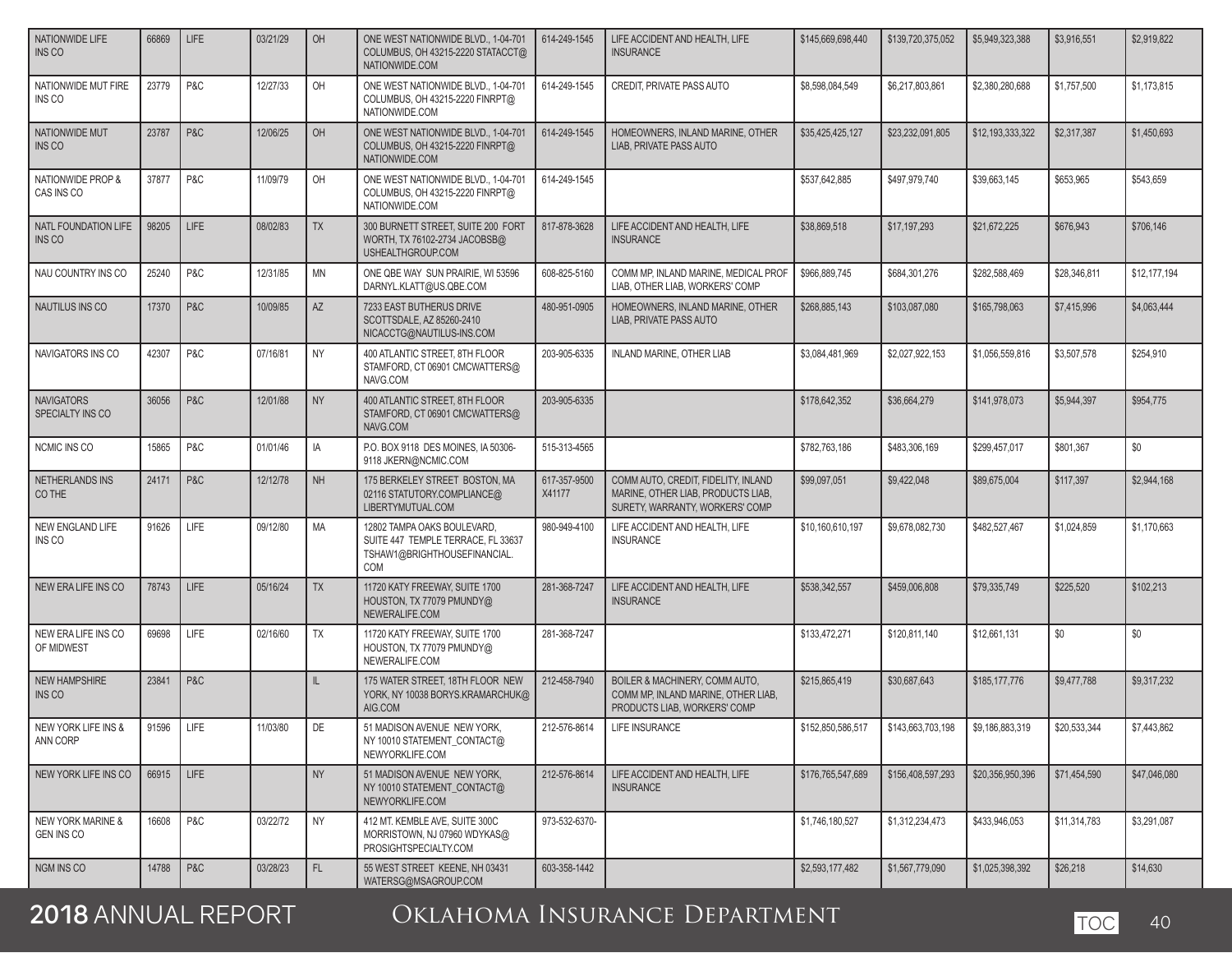| NIPPON LIFE INS CO<br>OF AMER           | 81264 | LIFE         | 08/23/72 | IA        | 655 THIRD AVE NEW YORK, NY 10017 AS-<br>CONTACT @NIPPONLIFEBENEFITS.COM                    | 212-909-9861-            |                                                                                                                                                                     | \$220,700,957     | \$80,993,557      | \$139,707,400    | $\$0$        | \$0          |
|-----------------------------------------|-------|--------------|----------|-----------|--------------------------------------------------------------------------------------------|--------------------------|---------------------------------------------------------------------------------------------------------------------------------------------------------------------|-------------------|-------------------|------------------|--------------|--------------|
| NOETIC SPECIALTY<br>INS CO              | 17400 | P&C          | 10/02/84 | VT        | 14280 PARK MEADOW DRIVE SUITE 300<br>CHANTILLY, VA 20151 JULIEWAGMAN@<br>MEDMARC.COM       | 703-652-1300-<br>316     | <b>BOILER &amp; MACHINERY, BURGLARY &amp;</b><br>THEFT, COMM AUTO, FIRE, INLAND<br>MARINE, MEDICAL PROF LIAB, OTHER LIAB,<br>PRODUCTS LIAB                          | \$123,926,486     | \$42,547,877      | \$81,378,609     | \$18,500     | \$0          |
| NORGUARD INS CO                         | 31470 | P&C          | 08/12/87 | PA        | PO BOX AH WILKES BARRE, PA 18703-<br>0020 DCLOUSE@GUARD.COM                                | 570-825-9900-<br>3071    |                                                                                                                                                                     | \$1,098,648,567   | \$859,904,917     | \$238.743.650    | \$1,033,455  | \$104,397    |
| NORTH AMER CAPACITY<br>INS CO           | 25038 | P&C          | 03/06/86 | <b>NH</b> | 5200 METCALF AVENUE OVERLAND<br>PARK, KS 66202-1391 SUSAN_HOGAN@<br>SWISSRE.COM            | 860-362-7094             | BOILER & MACHINERY, COMM AUTO,<br>COMM MP, CREDIT, FIRE, INLAND MARINE,<br>OTHER LIAB, PRODUCTS LIAB, WARRANTY,<br><b>WORKERS' COMP</b>                             | \$173,548,602     | \$121,188,709     | \$52,359,893     | \$855,208    | \$28,500     |
| NORTH AMER CO LIFE &<br><b>HLTH INS</b> | 66974 | LIFE         |          | IA        | 4350 WESTOWN PARKWAY WEST<br>DES MOINES, IA 50266 DEDSEN@<br>SFGMEMBERS.COM                | 515-273-0874             | LIFE ACCIDENT AND HEALTH. LIFE<br><b>INSURANCE</b>                                                                                                                  | \$25,607,482,198  | \$24,246,103,073  | \$1,361,379,125  | \$7,422,599  | \$6,817,497  |
| NORTH AMER ELITE<br>INS CO              | 29700 | P&C          | 12/28/87 | <b>NH</b> | 5200 METCALF AVENUE OVERLAND<br>PARK, KS 66202-1391 SUSAN_HOGAN@<br>SWISSRE.COM            | 860-362-7094             | BOILER & MACHINERY, EARTHQUAKE,<br>FIRE, INLAND MARINE, OTHER LIAB                                                                                                  | \$139,936,268     | \$97,903,434      | \$42,032,834     | \$4,520,990  | \$0          |
| NORTH AMER INS CO                       | 68349 | LIFE         | 09/25/62 | WI        | 2721 NORTH CENTRAL<br>AVENUE PHOENIX, AZ 85004<br>GALINABRASLAVSKY@OXFORDLIFE.<br>COM      | 602-263-6666-<br>535404  | LIFE ACCIDENT AND HEALTH                                                                                                                                            | \$18,966,143      | \$6,292,644       | \$12,673,499     | \$212,601    | \$195,279    |
| NORTH AMER<br>SPECIALTY INS CO          | 29874 | P&C          | 11/23/73 | <b>NH</b> | 5200 METCALF AVENUE OVERLAND<br>PARK, KS 66202-1391 SUSAN_HOGAN@<br>SWISSRE.COM            | 860-362-7094             |                                                                                                                                                                     | \$510,423,216     | \$188,985,597     | \$321,437,619    | \$2,764,870  | \$78,686     |
| NORTH AMER TITLE<br>INS CO              | 50130 | <b>TITLE</b> | 09/18/58 | CA        | 760 NW 107TH AVE, SUITE 400 MIAMI, FL<br>33172 VBRIZUELA@NAT.COM                           | 305-229-6599             |                                                                                                                                                                     | \$138,848,340     | \$56,461,591      | \$82,386,749     | \$0          | \$0          |
| NORTH CAROLINA MUT<br>LIFE INS CO       | 67032 | LIFE         |          | NC        | 411 W. CHAPEL HILL STREET DURHAM,<br>NC 27701-3616 JBRITT@NCMUTUALLIFE.<br><b>COM</b>      | 919-313-7922-            | LIFE ACCIDENT AND HEALTH, LIFE<br><b>INSURANCE</b>                                                                                                                  | \$29,991,977      | \$55,238,362      | $-$ \$25.246.385 | \$8,378      | \$3,000      |
| NORTH POINTE INS CO                     | 27740 | P&C          | 10/13/86 | PA        | ONE QBE WAY SUN PRAIRIE, WI 53596<br>DARNYL.KLATT@US.QBE.COM                               | 608-825-5160             |                                                                                                                                                                     | \$20,476,142      | \$9,242,589       | \$11,233,553     | \$233,641    | \$89,610     |
| NORTH RIVER INS CO                      | 21105 | P&C          | 06/12/72 | <b>NJ</b> | 305 MADISON AVENUE MORRISTOWN,<br>NJ 07960 CFSTAT@CFINS.COM                                | 973-490-6887             |                                                                                                                                                                     | \$1,070,273,515   | \$776,886,662     | \$293,386,853    | \$1,031,436  | \$852,748    |
| NORTH STAR MUT<br>INS CO                | 14850 | P&C          | 02/15/20 | <b>MN</b> | P.O. BOX 48 COTTONWOOD, MN<br>56229-0000 CHAD.JOHNSON@<br>NORTHSTARMUTUAL.COM              | 507-423-6262-<br>1438    | FIDELITY, SURETY                                                                                                                                                    | \$742,858,182     | \$286,680,600     | \$456,177,582    | \$35,176,449 | \$18,909,505 |
| NORTHFIELD INS CO                       | 27987 | P&C          | 08/23/88 | IA        | ONE TOWER SQUARE HARTFORD, CT<br>06183 ANNUAL.STATEMENT.CONTACT@<br>TRAVELERS.COM          | 860-277-3966             | BOILER & MACHINERY, COMM AUTO, COMM<br>MP. EARTHQUAKE, FIRE, HOMEOWNERS.<br>INLAND MARINE, MEDICAL PROF LIAB,<br>OTHER LIAB, PRIVATE FLOOD, PRODUCTS<br><b>LIAB</b> | \$391,939,719     | \$271,723,947     | \$120,215,771    | \$2,853,381  | \$1,424,300  |
| NORTHLAND INS CO                        | 24015 | P&C          | 01/16/48 | <b>CT</b> | ONE TOWER SQUARE HARTFORD, CT<br>06183 ANNUAL.STATEMENT.CONTACT@<br>TRAVELERS.COM          | 860-277-3966             | BURGLARY & THEFT, COMM AUTO, COMM<br>MP, FIDELITY, FIRE, OTHER LIAB, PRIVATE<br>FLOOD, PRODUCTS LIAB                                                                | \$1,187,752,787   | \$671.641.551     | \$516.111.236    | \$13,372,412 | \$8,057,730  |
| NORTHWESTERN LONG<br>TERM CARE INS CO   | 69000 | LIFE         | 09/18/53 | WI        | 720 EAST WISCONSIN AVENUE<br>MILWAUKEE, WI 53202 ERICHEISE@<br>NORTHWESTERNMUTUAL.COM      | 414-665-5842             | LIFE ACCIDENT AND HEALTH                                                                                                                                            | \$200,551,434     | \$96,444,152      | \$104,107,282    | \$3,672,712  | \$549,660    |
| NORTHWESTERN MUT<br>LIFE INS CO         | 67091 | LIFE         |          | WI        | 720 EAST WISCONSIN AVENUE<br>MILWAUKEE, WI 53202-4797 ERICHEISE@<br>NORTHWESTERNMUTUAL.COM | 414-665-5842             | LIFE ACCIDENT AND HEALTH, LIFE<br><b>INSURANCE</b>                                                                                                                  | \$265,048,751,894 | \$244,198,522,872 | \$20,850,229,022 | \$75,316,711 | \$37,731,675 |
| NOVA CAS CO                             | 42552 | P&C          | 09/13/79 | <b>NY</b> | 440 LINCOLN STREET WORCESTER, MA<br>01653-0002 KEDWARDS@HANOVER.COM                        | 508-853-7200-<br>8554476 |                                                                                                                                                                     | \$89,079,677      | \$495,542         | \$88,584,135     | \$3,936,340  | \$1,457,671  |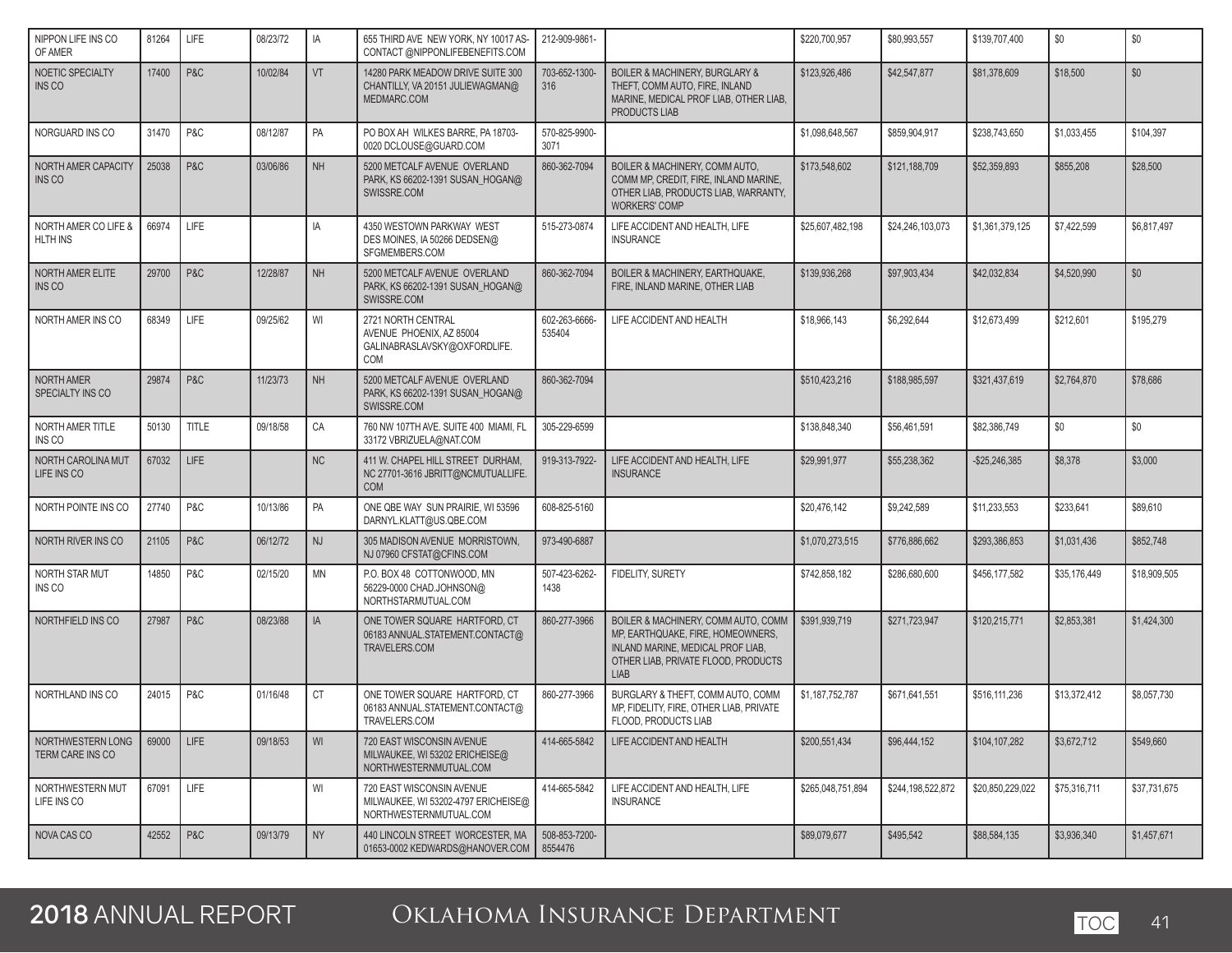| NYLIFE INS CO OF AZ                          | 81353 | <b>LIFE</b>   | 07/23/87 | AZ        | 51 MADISON AVENUE NEW YORK,<br>NY 10010 STATEMENT CONTACT@<br>NEWYORKLIFE.COM              | 212-576-8249           | LIFE INSURANCE                                                                                                                               | \$177,178,291    | \$66,875,028     | \$110,303,263   | \$351,979     | \$250,000     |
|----------------------------------------------|-------|---------------|----------|-----------|--------------------------------------------------------------------------------------------|------------------------|----------------------------------------------------------------------------------------------------------------------------------------------|------------------|------------------|-----------------|---------------|---------------|
| <b>OCCIDENTAL FIRE &amp;</b><br>CAS CO OF NC | 23248 | P&C           | 10/31/61 | NC        | P.O. BOX 10800, 702 OBERLIN ROAD<br>RALEIGH, NC 27605-0800 KEVIN.HAMM@<br>IATINSURANCE.COM | 919-831-8170           | COMM AUTO, COMM MP, FIDELITY, FIRE,<br>INLAND MARINE, OCEAN MARINE, OTHER<br>LIAB. PRODUCTS LIAB. SURETY. WORKERS'<br><b>COMP</b>            | \$474,328,526    | \$250,347,732    | \$223,980,794   | \$465,243     | \$983,839     |
| <b>OCCIDENTAL LIFE INS</b><br>CO OF NC       | 67148 | <b>LIFE</b>   | 06/13/06 | TX        | P.O. BOX 2549 WACO, TX 76702-2549<br>DSCHAFFER@AATX.COM                                    | 254-297-2777-<br>3213  | LIFE INSURANCE                                                                                                                               | \$257,577,001    | \$230,582,891    | \$26,994,110    | \$451,272     | \$168,378     |
| OHIO CAS INS CO                              | 24074 | P&C           | 11/06/19 | <b>NH</b> | 175 BERKELEY STREET BOSTON, MA<br>02116 STATUTORY.COMPLIANCE@<br>LIBERTYMUTUAL.COM         | 617-357-9500<br>X41177 | COMM MP, INLAND MARINE, OTHER LIAB,<br>PRODUCTS LIAB, WORKERS' COMP                                                                          | \$6,147,617,984  | \$4,453,993,843  | \$1,693,624,141 | \$13,817,786  | \$5,449,766   |
| OHIO FARMERS INS CO                          | 24104 | P&C           |          | OH        | P.O. BOX 5001 WESTFIELD CENTER.<br>OH 44251-5001 FINANCIALREPORTING@<br>WESTFIELDGRP.COM   | 330-887-0101           | BOILER & MACHINERY, COMM AUTO, COMM<br>MP, EARTHQUAKE, FEDERAL FLOOD, FIRE,<br>INLAND MARINE, OTHER LIAB, PRODUCTS<br>LIAB, WORKERS' COMP    | \$3,107,895,303  | \$773,381,320    | \$2.334.513.983 | \$41,842      | \$0           |
| OHIO IND CO                                  | 26565 | P&C           | 02/11/56 | OH        | 250 E. BROAD ST., 7TH FLOOR<br>COLUMBUS, OH 43215-0000 MNOLAN@<br>OHIOINDEMNITY.COM        | 614-220-5207           | FIRE, HOMEOWNERS, INLAND MARINE,<br>OTHER LIAB, PRODUCTS LIAB                                                                                | \$152,509,155    | \$107,046,542    | \$45,462,613    | \$2,403,480   | \$1,389,569   |
| OHIO NATL LIFE ASSUR<br>CORP                 | 89206 | <b>LIFE</b>   | 06/26/79 | OH        | POST OFFICE BOX 237 CINCINNATI,<br>OH 45201 AMBER_ROBERTS@<br>OHIONATIONAL.COM             | 513-794-6100-<br>6015  | LIFE ACCIDENT AND HEALTH, LIFE<br><b>INSURANCE</b>                                                                                           | \$3,978,267,795  | \$3.694.354.566  | \$283,913,228   | \$5,393,683   | \$2,076,812   |
| OHIO NATL LIFE INS CO                        | 67172 | <b>LIFE</b>   | 09/09/09 | OH        | POST OFFICE BOX 237 CINCINNATI,<br>OH 45201 AMBER_ROBERTS@<br>OHIONATIONAL.COM             | 513-794-6100-<br>6015  | LIFE ACCIDENT AND HEALTH, LIFE<br><b>INSURANCE</b>                                                                                           | \$31,676,736,483 | \$30,575,186,376 | \$1,101,550,106 | \$8,841,458   | \$20,575      |
| OHIO SECURITY INS CO                         | 24082 | P&C           | 11/01/50 | <b>NH</b> | 175 BERKELEY STREET BOSTON, MA<br>02116 STATUTORY.COMPLIANCE@<br>LIBERTYMUTUAL.COM         | 617-357-9500<br>X41177 | BOILER & MACHINERY, COMM AUTO, COMM<br>MP, EARTHQUAKE, FIDELITY, FIRE, INLAND<br>MARINE, OTHER LIAB, PRODUCTS LIAB,<br>SURETY, WORKERS' COMP | \$16,176,242     | \$1,199,509      | \$14.976.734    | \$34,071,809  | \$17,245,380  |
| OHIO STATE LIFE INS CO                       | 67180 | LIFE          | 02/26/06 | <b>TX</b> | P.O. BOX 410288 KANSAS CITY, MO<br>64141-0288 DARREN.COOK@AMERICO.<br><b>COM</b>           | 816-391-2384           | LIFE INSURANCE                                                                                                                               | \$12,600,342     | \$2,356,729      | \$10,243,613    | \$164,597     | \$52,000      |
| <b>OKLAHOMA ATTORNEYS</b><br>MUT INS CO      | 39411 | P&C           | 10/30/80 | OK        | PO BOX 5590 EDMOND, OK 73083<br>CBOND@OAMIC.COM                                            | 800-318-7505           |                                                                                                                                              | \$55,859,322     | \$20,123,884     | \$35,735,438    | \$11,283,830  | \$14,391,533  |
| OKLAHOMA BLUE<br>INS CO                      | 15907 | <b>HEALTH</b> | 12/15/15 | OK        | 300 EAST RANDOLPH STREET<br>CHICAGO, IL 60601 JAMES_WALSH@<br>BCBSIL.COM                   | 312-653-7443-          |                                                                                                                                              | \$1,574,910      | \$3,125          | \$1,571,786     | \$0           | \$0           |
| OKLAHOMA FARM<br>BUREAU MUT INS CO           | 21563 | P&C           | 04/19/46 | OK        | 2501 N. STILES AVE. OKLAHOMA CITY,<br>OK 73105-3126 BOB.SHEEHAN@OKFB.<br>COM               | 405-523-2300           | BOILER & MACHINERY, FIRE, INLAND<br>MARINE, PRIVATE FLOOD                                                                                    | \$300,195,306    | \$187,622,084    | \$112,573,222   | \$212,937,716 | \$126,936,451 |
| OKLAHOMA SUPERIOR<br>SELECT INC              | 12284 | <b>HEALTH</b> | 10/28/80 | OK        | 909 S. MERIDIAN AVE., SUITE 425<br>OKLAHOMA CITY, OK 73108 TOBRIEN@<br>AMHEALTHPLANS.COM   | 615-656-3654-<br>240   | TITLE XVIII MEDICARE                                                                                                                         | \$2,841,899      | \$1,160,676      | \$1,681,223     | \$4,523,561   | \$2,790,785   |
| OKLAHOMA SURETY CO                           | 23426 | P&C           | 08/05/68 | OH        | P.O. BOX 1409 TULSA, OK 74101<br>GJONES@MCG-INS.COM                                        | 918-587-7221<br>X 6125 | INLAND MARINE, OTHER LIAB, PRODUCTS<br>LIAB, SURETY                                                                                          | \$17,061,144     | \$517,668        | \$16,543,476    | \$7,668,150   | \$1,386,523   |
| OLD AMER INS CO                              | 67199 | <b>LIFE</b>   | 12/11/39 | <b>MO</b> | P.O. BOX 218573 KANSAS CITY, MO<br>64121-9139 DAVID.LAIRD@KCLIFE.COM                       | 816-753-7000-<br>8296  | LIFE ACCIDENT AND HEALTH, LIFE<br><b>INSURANCE</b>                                                                                           | \$261,158,289    | \$238,597,574    | \$22,560,718    | \$2,549,699   | \$1,351,068   |
| OLD GLORY INS CO                             | 11579 | P&C           | 02/21/03 | TX        | P.O. BOX 6456 TYLER, TX 75711-<br>6456 BOB.HENDERSON@<br>OLDGLORYINSURANCE.COM             | 903-509-4929-<br>7004  |                                                                                                                                              | \$22,360,495     | \$12.945.880     | \$9,414,614     | \$5,118,033   | \$1,897,025   |
| OLD RELIABLE CAS CO                          | 36625 | P&C           | 12/18/78 | <b>MO</b> | 12115 LACKLAND ROAD ST. LOUIS, MO<br>63146-4003 KHSCSTATREPORTING@<br>KEMPER.COM           | 314-819-4496           |                                                                                                                                              | \$5,628,738      | \$965,958        | \$4,662,780     | \$205,428     | \$18,024      |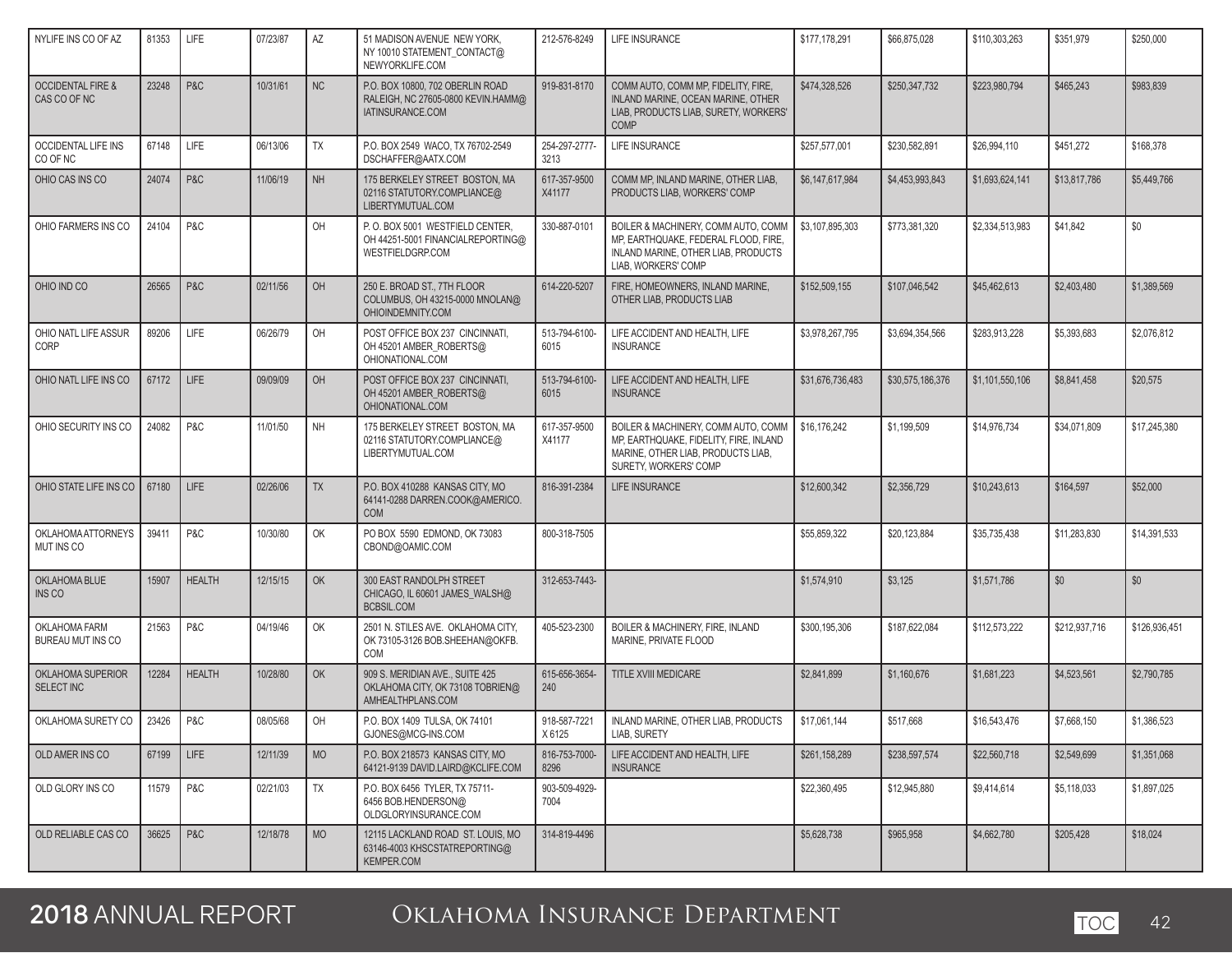| OLD REPUBLIC GEN INS<br>CORP                             | 24139 | P&C          | 09/07/60 | IL        | 307 NORTH MICHIGAN AVENUE<br>CHICAGO, IL 60601 ORIACCOUNTING@<br>OLDREPUBLIC.COM      | 312-346-8100            | BOILER & MACHINERY, COMM AUTO,<br>COMM MP, FEDERAL FLOOD, FIRE, INLAND<br>MARINE, OTHER LIAB, SURETY, WORKERS'<br>COMP | \$2.078.817.550 | \$1,482,516,396 | \$596,301,154   | \$4,428,594  | \$1,530,237 |
|----------------------------------------------------------|-------|--------------|----------|-----------|---------------------------------------------------------------------------------------|-------------------------|------------------------------------------------------------------------------------------------------------------------|-----------------|-----------------|-----------------|--------------|-------------|
| OLD REPUBLIC INS CO                                      | 24147 | P&C          | 04/11/35 | PA        | PO BOX 789 GREENSBURG, PA 15601-<br>0789 ACCOUNTING@ORINSCO.COM                       | 724-834-5000            | OTHER LIAB, SURETY, WORKERS' COMP                                                                                      | \$2,923,260,036 | \$1,782,092,162 | \$1,141,167,874 | \$14,986,471 | \$4,727,350 |
| OLD REPUBLIC LIFE<br>INS CO                              | 67261 | LIFE         | 04/17/23 | IL        | 307 NORTH MICHIGAN AVENUE<br>CHICAGO, IL 60601 ORIACCOUNTING@<br>OLDREPUBLIC.COM      | 312-346-8100            | LIFE ACCIDENT AND HEALTH, LIFE<br><b>INSURANCE</b>                                                                     | \$122,654,646   | \$87,807,973    | \$34,846,673    | \$57,372     | \$1,006     |
| OLD REPUBLIC NATL<br>TITLE INS CO                        | 50520 | <b>TITLE</b> | 08/20/07 | FL.       | 400 SECOND AVENUE SOUTH<br>MINNEAPOLIS, MN 55401 CHIEBERT@<br>OLDREPUBLICTITLE.COM    | 612-371-4914            | <b>TITLE INSURANCE</b>                                                                                                 | \$1,207,017,119 | \$690,803,696   | \$516,213,423   | \$10,155,514 | \$162,053   |
| OLD REPUBLIC SURETY<br>CO                                | 40444 | P&C          | 12/28/81 | WI        | PO BOX 1635 MILWAUKEE, WI 53201-<br>1635 KHAFFNER@ORSURETY.COM                        | 262-797-2650            | OTHER LIAB                                                                                                             | \$127,125,256   | \$56,647,178    | \$70,478,078    | \$681,913    | \$27,345    |
| OLD REPUBLIC UNION<br>INS CO                             | 31143 | P&C          | 09/07/72 | IL        | 307 NORTH MICHIGAN AVENUE<br>CHICAGO, IL 60601 ORIACCOUNTING@<br>OLDREPUBLIC.COM      | 312-346-8100            |                                                                                                                        | \$61,435,960    | \$7,990,478     | \$53,445,482    | \$1,080,534  | \$199,356   |
| OLD SURETY LIFE<br>INS CO                                | 67326 | LIFE         | 04/12/32 | OK        | P.O. BOX 54407 OKLAHOMA CITY, OK<br>73154 GWOODARD@OLDSURETY.COM                      | 405-523-2112            | LIFE ACCIDENT AND HEALTH, LIFE<br><b>INSURANCE</b>                                                                     | \$29,757,591    | \$16,795,852    | \$12,961,739    | \$2,731,117  | \$2,183,890 |
| OLD UNITED CAS CO                                        | 37060 | P&C          | 05/20/88 | KS        | POST OFFICE BOX 795 SHAWNEE<br>MISSION, KS 66201 INSREPORTING@<br>VTAIG.COM           | 913-895-0460            | ALLIED LINES, BOILER & MACHINERY,<br>COMM AUTO, COMM MP, FIRE, MEDICAL<br>PROF LIAB, OTHER LIAB, PRODUCTS LIAB         | \$650,467,148   | \$409,780,069   | \$240,687,078   | $-$2,932$    | \$8,012     |
| OLD UNITED LIFE<br>INS CO                                | 76007 | LIFE         | 11/15/63 | AZ        | P.O. BOX 795 SHAWNEE MISSION. KS<br>66201 INSREPORTING@VTAIG.COM                      | 913-895-0460            | <b>LIFE INSURANCE</b>                                                                                                  | \$84,730,971    | \$36,974,909    | \$47,756,062    | \$390        | \$0         |
| OMAHA HLTH INS CO                                        | 88080 | <b>LIFE</b>  | 02/21/78 | <b>NE</b> | 3300 MUTUAL OF OMAHA PLAZA<br>OMAHA, NE 68175 PATTY.KEAIRNES@<br>MUTUALOFOMAHA.COM    | 402-351-2402            |                                                                                                                        | \$17,109.780    | \$755,530       | \$16,354,250    | \$0          | \$0         |
| OMS NATL INS CO RRG                                      | 44121 | P&C          | 02/04/88 | IL.       | 6133 N. RIVER ROAD, SUITE 650<br>ROSEMONT, IL 60018-5173 KATHY.<br>EHMANN@OMSNIC.COM  | 847-653-8730            |                                                                                                                        | \$442.774.615   | \$174,854,875   | \$267,919,740   | \$733,612    | \$103,000   |
| OOIDA RRG INC                                            | 10353 | P&C          | 10/30/95 | VT        | P.O. BOX 2100 MONTPELIER, VT 05601-<br>2100 SBEVINS@PBOA.COM                          | 802-479-7802            | <b>WORKERS' COMP</b>                                                                                                   | \$95,586,883    | \$70,864,289    | \$24,722,595    | \$422,158    | \$269,906   |
| OPHTHALMIC MUT INS<br>CO RRG                             | 44105 | P&C          | 08/27/87 | VT        | 159 BANK STREET FOURTH FLOOR<br>BURLINGTON, VT 05401 LSCACCALOSI@<br>OMIC.COM         | 415-202-4618            |                                                                                                                        | \$294,413,336   | \$80,543,996    | \$213,869,340   | \$708,540    | \$50,000    |
| OPTIMUM RE INS CO                                        | 88099 | <b>LIFE</b>  | 03/24/78 | <b>TX</b> | P O BOX 660010 DALLAS, TX 75266-0010<br>ORIC.DAL-ACCOUNTING@OPTIMUMRE.<br><b>COM</b>  | 214-528-2020            |                                                                                                                        | \$183,433,373   | \$145,960,192   | \$37,473,181    | \$0          | \$0         |
| OPTUM INS OF OH INC                                      | 69647 | LIFE         | 10/19/48 | OH        | 1600 MCCONNOR PARKWAY<br>SCHAUMBURG, IL 60173-6801 NICOLE<br>HELMHOLDT@UHC.COM        | 763-732-8837            | <b>LIFE INSURANCE</b>                                                                                                  | \$185,935,612   | \$138,055,276   | \$47,880,336    | \$883        | \$0         |
| ORDER OF UNITED<br><b>COMMERCIAL</b><br><b>TRAVELERS</b> | 56383 | <b>FRAT</b>  |          | OH        | 1801 WATERMARK DRIVE SUITE 100<br>COLUMBUS, OH 43215 KHECKER@<br>UCT.ORG              | 800-848-0123-<br>1142   | FRAT ACCIDENT AND HEALTH, FRAT LIFE<br><b>INSURANCE</b>                                                                | \$16,758,974    | \$7,545,738     | \$9,213,236     | \$478,360    | \$324,568   |
| OXFORD LIFE INS CO                                       | 76112 | LIFE         | 07/27/65 | AZ        | 2721 NORTH CENTRAL<br>AVENUE PHOENIX, AZ 85004<br>GALINABRASLAVSKY@OXFORDLIFE.<br>COM | 602-263-6666-<br>535404 | LIFE ACCIDENT AND HEALTH, LIFE<br><b>INSURANCE</b>                                                                     | \$1,954,630,134 | \$1,758,698,954 | \$195,931,180   | \$2,455,456  | \$1,722,420 |
| OZARK NATL LIFE<br>INS CO                                | 67393 | LIFE         | 04/22/64 | <b>MO</b> | PO BOX 219541 KANSAS CITY, MO 64121-<br>9541 BRENT.BURKHOLDER@OZARK-<br>NATIONAL.COM  | 816-842-6300            | LIFE ACCIDENT AND HEALTH. LIFE<br><b>INSURANCE</b>                                                                     | \$820,887,361   | \$682,081,952   | \$138,805,409   | \$1,401,507  | \$1,053,834 |
| PACIFIC EMPLOYERS<br>INS CO                              | 22748 | P&C          | 07/17/23 | PA        | 436 WALNUT STREET. P.O. BOX<br>1000 PHILADELPHIA, PA 19106 JOHN.<br>TAYLOR4@CHUBB.COM | 215-640-5259            | OTHER LIAB, SURETY                                                                                                     | \$3,687,373,794 | \$2,623,939,092 | \$1,063,434,702 | \$61,514     | \$457,661   |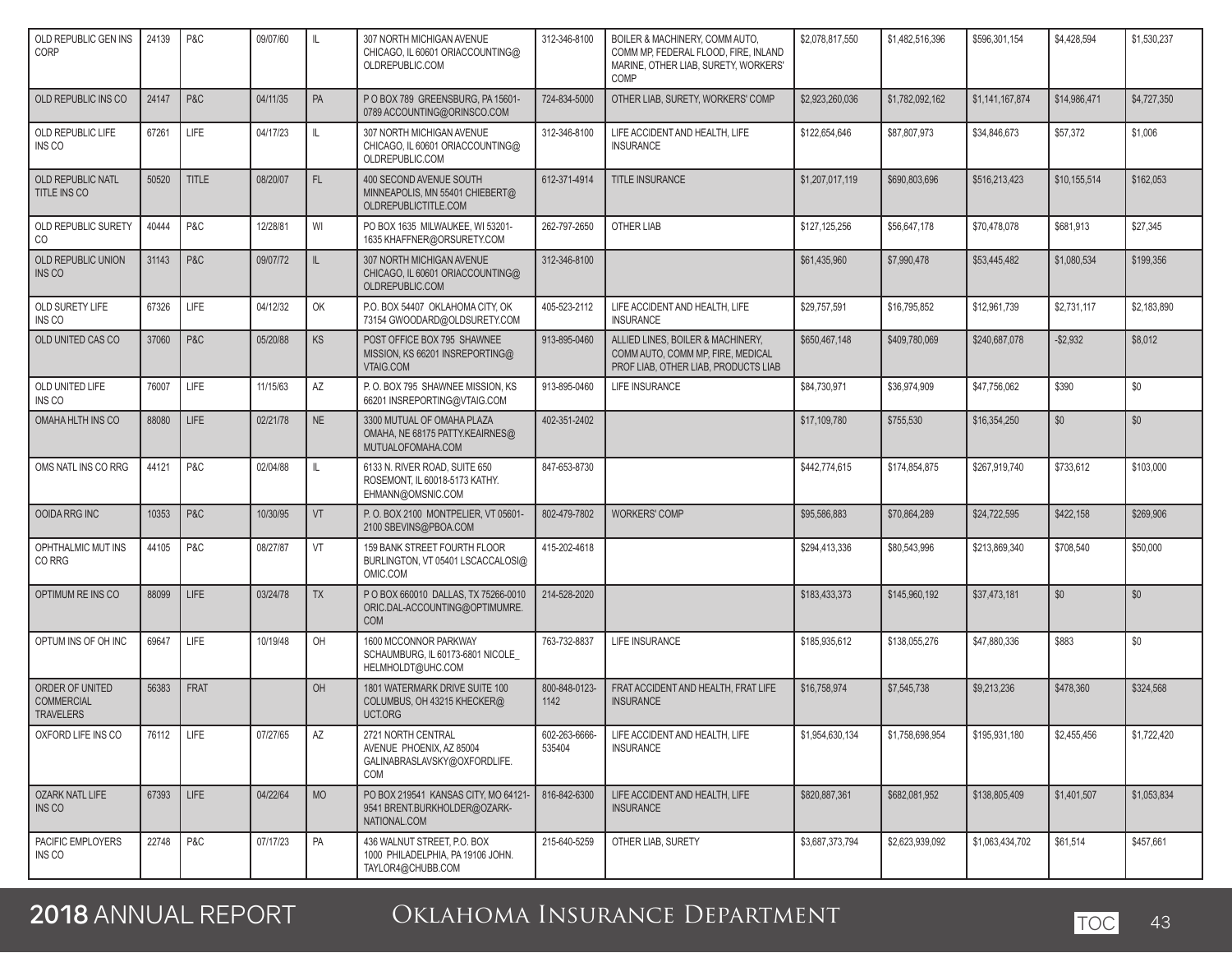| PACIFIC GUARDIAN LIFE<br><b>INS CO LTD</b> | 64343 | LIFE          | 08/03/61 | H <sub>1</sub> | 1440 KAPIOLANI BOULEVARD, SUITE<br>1700 HONOLULU, HI 96814-3698 MLEE@<br>PACIFICGUARDIAN.COM | 808-942-1232 | <b>LIFE INSURANCE</b>                                                                                                                                                                                                             | \$553,887,893     | \$451,494,834     | \$102,393,059   | \$5,786      | \$0         |
|--------------------------------------------|-------|---------------|----------|----------------|----------------------------------------------------------------------------------------------|--------------|-----------------------------------------------------------------------------------------------------------------------------------------------------------------------------------------------------------------------------------|-------------------|-------------------|-----------------|--------------|-------------|
| PACIFIC IND CO                             | 20346 | P&C           | 01/16/26 | WI             | 202B HALL'S MILL ROAD WHITEHOUSE<br>STATION, NJ 08889 JOHN.TAYLOR4@<br>CHUBB.COM             | 215-640-5259 |                                                                                                                                                                                                                                   | \$6,560,023,975   | \$3,567,479,136   | \$2.992.544.839 | \$1,689,465  | \$1,231,191 |
| PACIFIC INS CO LTD                         | 10046 | P&C           | 05/24/94 | <b>CT</b>      | ONE HARTFORD PLAZA HARTFORD. CT<br>06155-0001 STATEMENT.QUESTIONS@<br>THEHARTFORD.COM        | 860-547-9622 | ALLIED LINES. BURGLARY & THEFT.<br>EARTHQUAKE, FIDELITY, FIRE, INLAND<br>MARINE, OTHER LIAB, PRODUCTS LIAB,<br><b>SURETY</b>                                                                                                      | \$676,111,471     | \$438,076,128     | \$238.035.343   | \$90.250     | \$0         |
| PACIFIC LIFE & ANN CO                      | 97268 | LIFE          | 09/20/82 | AZ             | 700 NEWPORT CENTER DRIVE<br>NEWPORT BEACH, CA 92660 STEVE.<br>SPARKS@PACIFICLIFE.COM         | 949-219-3825 | LIFE INSURANCE                                                                                                                                                                                                                    | \$7,125,281,307   | \$6,584,662,121   | \$540,619,186   | \$3,300      | \$34,056    |
| PACIFIC LIFE INS CO                        | 67466 | LIFE          |          | NE             | 700 NEWPORT CENTER DRIVE<br>NEWPORT BEACH, CA 92660 STEVE.<br>SPARKS@PACIFICLIFE.COM         | 949-219-3825 | <b>LIFE INSURANCE</b>                                                                                                                                                                                                             | \$128,652,330,890 | \$119,339,448,842 | \$9,312,882,048 | \$19,551,772 | \$3,746,862 |
| PACIFIC SPECIALTY<br>INS CO                | 37850 | P&C           | 04/18/88 | CA             | 2200 GENG ROAD, SUITE 200 PALO<br>ALTO, CA 94303 RFUENTES@<br>PACIFICSPECIALTY.COM           | 650-556-8245 | HOMEOWNERS, INLAND MARINE, OTHER<br>LIAB, PRIVATE PASS AUTO                                                                                                                                                                       | \$294,372,820     | \$183,904,686     | \$110,468,132   | \$1,292,223  | \$1,462     |
| PACIFICARE LIFE &<br>HLTH INS CO           | 70785 | LIFE          | 03/01/67 | IN             | 9800 HEALTH CARE LANE MN006-W500<br>MINNETONKA, MN 55343 STEPHEN_J_<br>WELLS@UHC.COM         | 608-783-8610 |                                                                                                                                                                                                                                   | \$187,324,791     | \$5,844,378       | \$181,480,413   | \$0          | $-$16,537$  |
| PACIFICARE LIFE ASSUR<br>CO                | 84506 | <b>HEALTH</b> | 03/30/73 | CO             | 9800 HEALTH CARE LANE MN006-W500<br>MINNETONKA, MN 55343 SHERRY.<br>GILLESPIE@UHC.COM        | 920-661-4318 |                                                                                                                                                                                                                                   | \$5,914,229       | \$885.095         | \$5,029,134     | \$0          | \$0         |
| PACO ASSUR CO INC                          | 10222 | P&C           | 12/21/94 | IL.            | 3000 MERIDIAN BOULEVARD.<br>SUITE 400 FRANKLIN, TN 37067<br>FINANCIALFILINGS@PICAGROUP.COM   | 615-301-1445 |                                                                                                                                                                                                                                   | \$64,093,286      | \$32,680.136      | \$31,413,150    | \$93.626     | \$2.714     |
| PALOMAR SPECIALTY<br><b>INS CO</b>         | 20338 | P&C           | 02/14/63 | <b>OR</b>      | 7979 IVANHOE AVENUE, SUITE<br>500 LA JOLLA, CA 92037 EWS@<br>PALOMARSPECIALTY.COM            | 619-567-5246 | <b>BOILER &amp; MACHINERY, BURGLARY</b><br>& THEFT, COMM AUTO, COMM MP,<br>EARTHQUAKE, FIDELITY, FIRE,<br>HOMEOWNERS, INLAND MARINE, OCEAN<br>MARINE, OTHER LIAB, PRIVATE PASS AUTO,<br>PRODUCTS LIAB, PROP A&H, WORKERS'<br>COMP | \$137,408,546     | \$76,036,322      | \$61.372.224    | \$1,299,712  | \$132,836   |
| PAN AMER ASSUR CO                          | 93459 | <b>LIFE</b>   | 05/19/81 | LA             | POST OFFICE BOX 53372 NEW<br>ORLEANS, LA 70153-3372 DDEMMON@<br>PALIG.COM                    | 504-566-3118 | LIFE INSURANCE                                                                                                                                                                                                                    | \$25,117,506      | \$6,282,998       | \$18,834,507    | \$223,593    | \$125,000   |
| PAN AMER LIFE INS CO                       | 67539 | LIFE          | 03/28/11 | LA             | POST OFFICE BOX 60219 NEW<br>ORLEANS, LA 70160-0219 DDEMMON@<br>PALIG.COM                    | 504-566-3118 | LIFE ACCIDENT AND HEALTH, LIFE<br><b>INSURANCE</b>                                                                                                                                                                                | \$1,221,125,353   | \$987,001,644     | \$234,123,709   | \$3,154,930  | \$1,515,014 |
| PARATRANSIT INS CO<br><b>MUT RRG</b>       | 44130 | P&C           | 06/03/87 | <b>TN</b>      | 2418 AIRPORT ROAD, SUITE 2A BARRE.<br>VT 05641 DMCMAHON@USARISK.COM                          | 802-371-2211 |                                                                                                                                                                                                                                   | \$31,117,153      | \$16,360,954      | \$14,756,199    | \$344,859    | \$50,000    |
| PARK AVENUE LIFE<br>INS CO                 | 60003 | LIFE          | 11/19/64 | DE             | 7 HANOVER SQUARE NEW YORK, NY<br>10004-4025 HAYDN_PADMORE@GLIC.<br>COM                       | 212-598-8829 | LIFE INSURANCE                                                                                                                                                                                                                    | \$236,503,204     | \$195,317,070     | \$41,186,135    | \$323        | \$0         |
| PARKER CENTENNIAL<br>ASSUR CO              | 71099 | LIFE          | 01/08/73 | WI             | 1800 NORTH POINT DRIVE<br>STEVENS POINT, WI 54481<br>STATUTORYREPORTING@SENTRY.COM           | 715-346-6000 |                                                                                                                                                                                                                                   | \$91,795,037      | \$44,959,630      | \$46,835,406    | \$0          | \$0         |
| PARTNERRE AMER<br>INS CO                   | 11835 | P&C           | 08/15/19 | DE             | 200 FIRST STAMFORD PLACE,<br>SUITE 400 STAMFORD, CT 06902<br>PRAICCOMPLIANCE@PARTNERRE.COM   | 203-485-4287 |                                                                                                                                                                                                                                   | \$393,029,021     | \$282,978,235     | \$110,050,786   | \$1.805.658  | \$938,995   |
| PARTNERRE LIFE REINS<br>CO OF AMER         | 74900 | <b>LIFE</b>   | 07/08/64 | <b>AR</b>      | 200 FIRST STAMFORD PLACE, SUITE<br>400 STAMFORD, CT 06902 MARC.<br>ROBACZYNSKI@PARTNERRE.COM | 203-485-3810 |                                                                                                                                                                                                                                   | \$53,212,209      | \$29,787,381      | \$23,424,828    | \$0          | \$0         |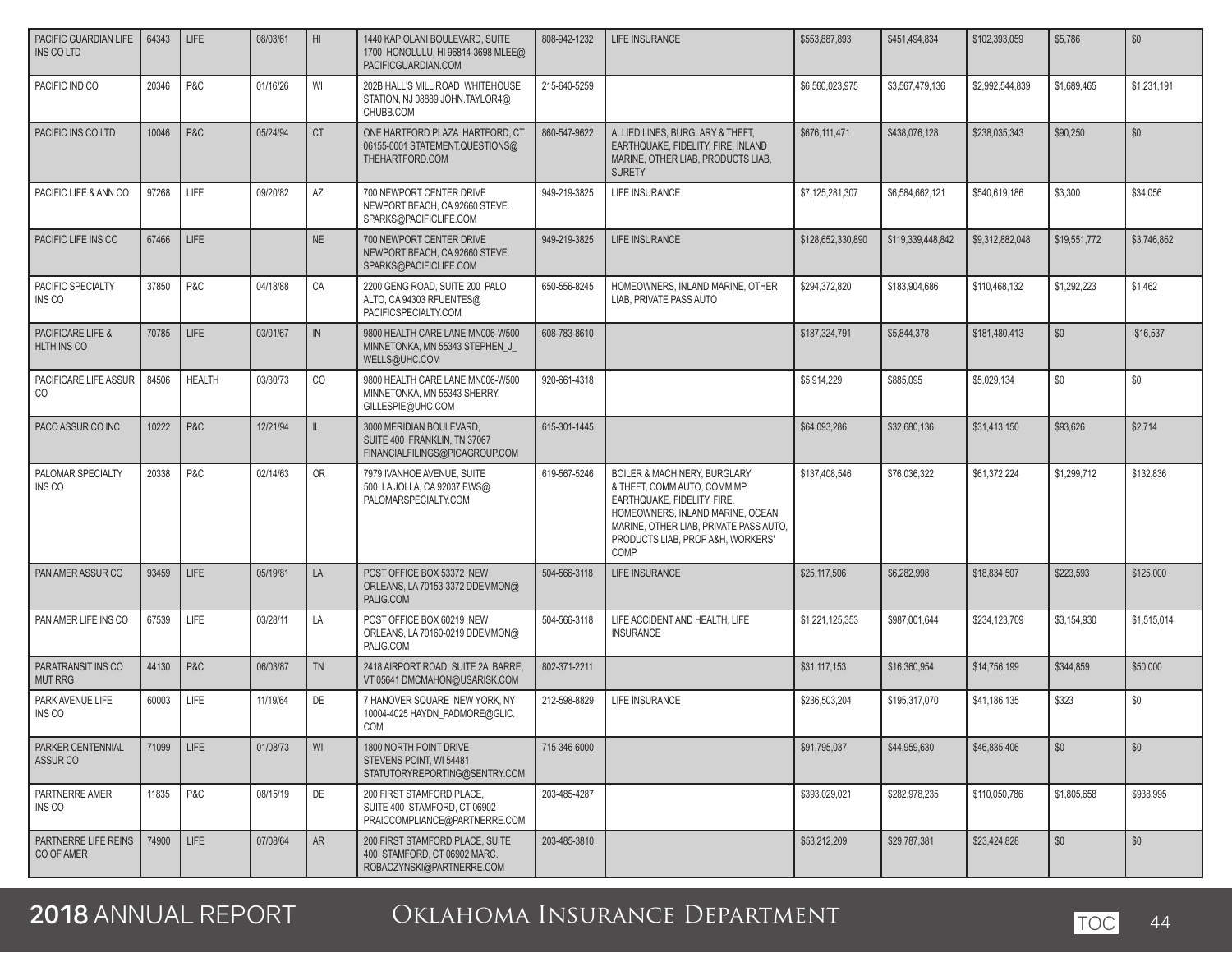| PAUL REVERE LIFE<br>INS CO                        | 67598      | <b>LIFE</b>   | 06/10/30 | <b>MA</b>  | 1 FOUNTAIN SQUARE CHATTANOOGA<br>TN 37402-1330 JSANFORD@UNUM.COM                                               | 423-294-1882           | LIFE ACCIDENT AND HEALTH, LIFE<br><b>INSURANCE</b>                                                                     | \$3,570,570,280  | \$3,393,227,829  | \$177,342,451   | \$1,020,118  | \$2,056,451  |
|---------------------------------------------------|------------|---------------|----------|------------|----------------------------------------------------------------------------------------------------------------|------------------------|------------------------------------------------------------------------------------------------------------------------|------------------|------------------|-----------------|--------------|--------------|
| PAVONIA LIFE INS CO<br>OF MI                      | 93777      | <b>LIFE</b>   | 12/18/80 | MI         | 180 MOUNT AIRY ROAD BASKING<br>RIDGE, NJ 07920 JEANNE.MITCHELL@<br>GLOBALBANKERS.COM                           | 201-651-5167           | LIFE ACCIDENT AND HEALTH, LIFE<br><b>INSURANCE</b>                                                                     | \$1,034,531,227  | \$967,892,642    | \$66,638,585    | \$447,336    | \$687,403    |
| PEERLESS IND INS CO                               | 18333      | P&C           | 04/30/02 | IL         | 175 BERKELEY STREET BOSTON. MA<br>02116 STATUTORY.COMPLIANCE@<br>LIBERTYMUTUAL.COM                             | 617-357-9500<br>X41177 | EARTHQUAKE, HOMEOWNERS, INLAND<br>MARINE, OTHER LIAB, PRIVATE FLOOD,<br>PRIVATE PASS AUTO, WORKERS' COMP               | \$199,530,812    | \$7,542,386      | \$191,988,425   | \$153,668    | \$2,626,203  |
| PEERLESS INS CO                                   | 24198      | P&C           | 03/07/01 | <b>NH</b>  | 175 BERKELEY STREET BOSTON, MA<br>02116 STATUTORY.COMPLIANCE@<br>LIBERTYMUTUAL.COM                             | 617-357-9500<br>X41177 | COMM AUTO, COMM MP, EARTHQUAKE,<br>FIRE, INLAND MARINE, OTHER LIAB,<br>PRODUCTS LIAB, WORKERS' COMP                    | \$14,599,952,771 | \$11,151,500,179 | \$3,448,452,589 | \$22,121     | \$2,852,229  |
| PENN AMER INS CO                                  | 32859      | P&C           | 12/23/75 | PA         | 3 BALA PLZ, STE 300E BALA CYNWYD,<br>PA 19004-3406 ANNUALSTATEMENT@<br>GLOBAL-INDEMNITY.COM                    | 610-664-1500           |                                                                                                                        | \$127.202.897    | \$64,133,392     | \$63.069.505    | \$414,121    | \$15,517     |
| PENN INS & ANN CO                                 | 93262      | <b>LIFE</b>   | 07/03/80 | DE         | PENN INSURANCE & ANNUITY COMPANY<br>PHILADELPHIA, PA 19172 ADAMSKY.<br>BETHANNE@PENNMUTUAL.COM                 | 215-956-8120           | LIFE INSURANCE                                                                                                         | \$5,320,951,441  | \$4,889,403,594  | \$431,547,847   | \$2,918,504  | \$196,032    |
| PENN MUT LIFE INS CO                              | 67644      | LIFE          |          | PA         | THE PENN MUTUAL LIFE INSURANCE<br>COMPANY PHILADELPHIA, PA 19172<br>ADAMSKY.BETHANNE@PENNMUTUAL.<br><b>COM</b> | 215-956-8120           | LIFE ACCIDENT AND HEALTH, LIFE<br><b>INSURANCE</b>                                                                     | \$20,669,408,859 | \$18,972,008,723 | \$1,697,400,136 | \$9,929,453  | \$3,359,372  |
| PENN STAR INS CO                                  | 10673      | P&C           | 11/08/96 | PA         | 3 BALA PLZ, STE 300E BALA CYNWYD,<br>PA 19004-3406 ANNUALSTATEMENT@<br>GLOBAL-INDEMNITY.COM                    | 610-664-1500           |                                                                                                                        | \$121,323,607    | \$75,912,288     | \$45,411,319    | \$2,185      | \$0          |
| PENNSYLVANIA LIFE<br>INS CO                       | 67660      | <b>HEALTH</b> | 01/12/48 | PA         | 2211 SANDERS ROAD NORTHBROOK, IL<br>60062 XIAOQI.WANG@CVSCAREMARK.<br><b>COM</b>                               | 401-770-9669           | MEDICARE SUPPLEMENT. DENTAL ONLY.<br><b>OTHER</b>                                                                      | \$18,565,389     | \$1,694,411      | \$16,870,978    | \$400,088    | \$94,322     |
| PENNSYLVANIA<br><b>LUMBERMENS MUT INS</b>         | 14974      | P&C           |          | PA         | 2005 MARKET STREET. SUITE<br>1200 PHILADELPHIA, PA 19103-7008<br>JMARAZZO@PLMILM.COM                           | 267-825-9206-          | COMM AUTO, COMM MP, FARMOWNERS,<br>FIRE, HOMEOWNERS, INLAND MARINE,<br>OTHER LIAB, PRIVATE PASS AUTO,<br>PRODUCTS LIAB | \$488,134,716    | \$355,325,536    | \$132,809,180   | \$5,339,550  | \$3,082,777  |
| PENNSYLVANIA<br><b>MANUFACTURERS</b><br>ASSOC INS | 12262      | P&C           | 07/06/64 | PA         | P.O. BOX 3031 BLUE BELL, PA<br>19422-0754 BARBARA_MCDONALD@<br>PMAGROUP.COM                                    | 610-397-5094           | COMM AUTO, EARTHQUAKE, FIRE,<br>MEDICAL PROF LIAB, OTHER LIAB,<br>PRODUCTS LIAB                                        | \$1,017,283,460  | \$673,443,928    | \$343,839,532   | \$885,330    | \$804,341    |
| PENNSYLVANIA<br><b>MANUFACTURERS</b><br>IND CO    | 41424      | P&C           | 07/06/82 | PA         | P.O. BOX 3031 BLUE BELL, PA<br>19422-0754 BARBARA_MCDONALD@<br>PMAGROUP.COM                                    | 610-397-5094           | PRODUCTS LIAB, WORKERS' COMP                                                                                           | \$233,717,359    | \$147,098,727    | \$86,618,632    | \$306,154    | \$434,793    |
| PERMANENT GEN<br>ASSUR CORP                       | 37648      | P&C           | 09/28/94 | WI         | P.O. BOX 305054 NASHVILLE, TN 37230-<br>5054 BBARNES@THEGENERAL.COM                                            | 615-744-1221           |                                                                                                                        | \$582,232,843    | \$446,468,331    | \$135,764,512   | \$11,165,593 | \$7,643,816  |
| PETROLEUM CAS CO                                  | 12297      | P&C           | 10/08/25 | <b>TX</b>  | 22777 SPRINGWOODS VILLAGE PKWY.<br>EMRM/PCC LOC. 105 SPRING. TX 77389<br>TARA.B.CLAUSEN@EXXONMOBIL.COM         | 832-624-5882           | COMM MP, INLAND MARINE, OTHER LIAB,<br>PRODUCTS LIAB, WORKERS' COMP                                                    | \$32,808,905     | \$9.681.952      | \$23,126,952    | \$33,413     | \$77,289     |
| PHARMACISTS MUT<br>INS CO                         | 13714      | P&C           | 10/16/09 | IA         | PO BOX 370 ALGONA. IA 50511 KEVIN.<br>BANWART@PHMIC.COM                                                        | 515-395-7255           | BOILER & MACHINERY, COMM AUTO, COMM<br>MP, FIRE, OTHER LIAB, WORKERS' COMP                                             | \$319.078.389    | \$187,679,455    | \$131,398,934   | \$7,111,779  | \$2,880,381  |
| PHILADELPHIA AMER<br>LIFE INS CO                  | 67784 LIFE |               | 01/06/78 | ${\sf TX}$ | 11720 KATY FREEWAY, SUITE 1700<br>HOUSTON, TX 77079 PMUNDY@<br>NEWERALIFE.COM                                  | 281-368-7247           | LIFE ACCIDENT AND HEALTH, LIFE<br><b>INSURANCE</b>                                                                     | \$284,848,133    | \$249,318,236    | \$35,529,898    | \$8,465,986  | \$3,080,292  |
| PHILADELPHIA IND<br>INS CO                        | 18058      | P&C           | 02/04/27 | PA         | THREE BALA PLAZA EAST, SUITE<br>400 BALA CYNWYD, PA 19004-1403<br>MATTHEW.DINAPOLI@TMNAS.COM                   | 610-206-7836           | COMM MP, INLAND MARINE, OCEAN<br>MARINE, OTHER LIAB, SURETY, WORKERS'<br>COMP                                          | \$8,653,171,302  | \$6,336,802,111  | \$2,316,369,191 | \$40,397,946 | \$14,920,285 |
| PHL VARIABLE INS CO                               | 93548      | <b>LIFE</b>   | 07/15/81 | <b>CT</b>  | P.O. BOX 5056 HARTFORD, CT 06102-<br>5056 STATUTORY REPORTING@NSRE.<br><b>COM</b>                              | 860-403-5210           | LIFE INSURANCE                                                                                                         | \$6,319,314,038  | \$6,135,216,883  | \$184,097,155   | \$3,508,567  | \$53,434,869 |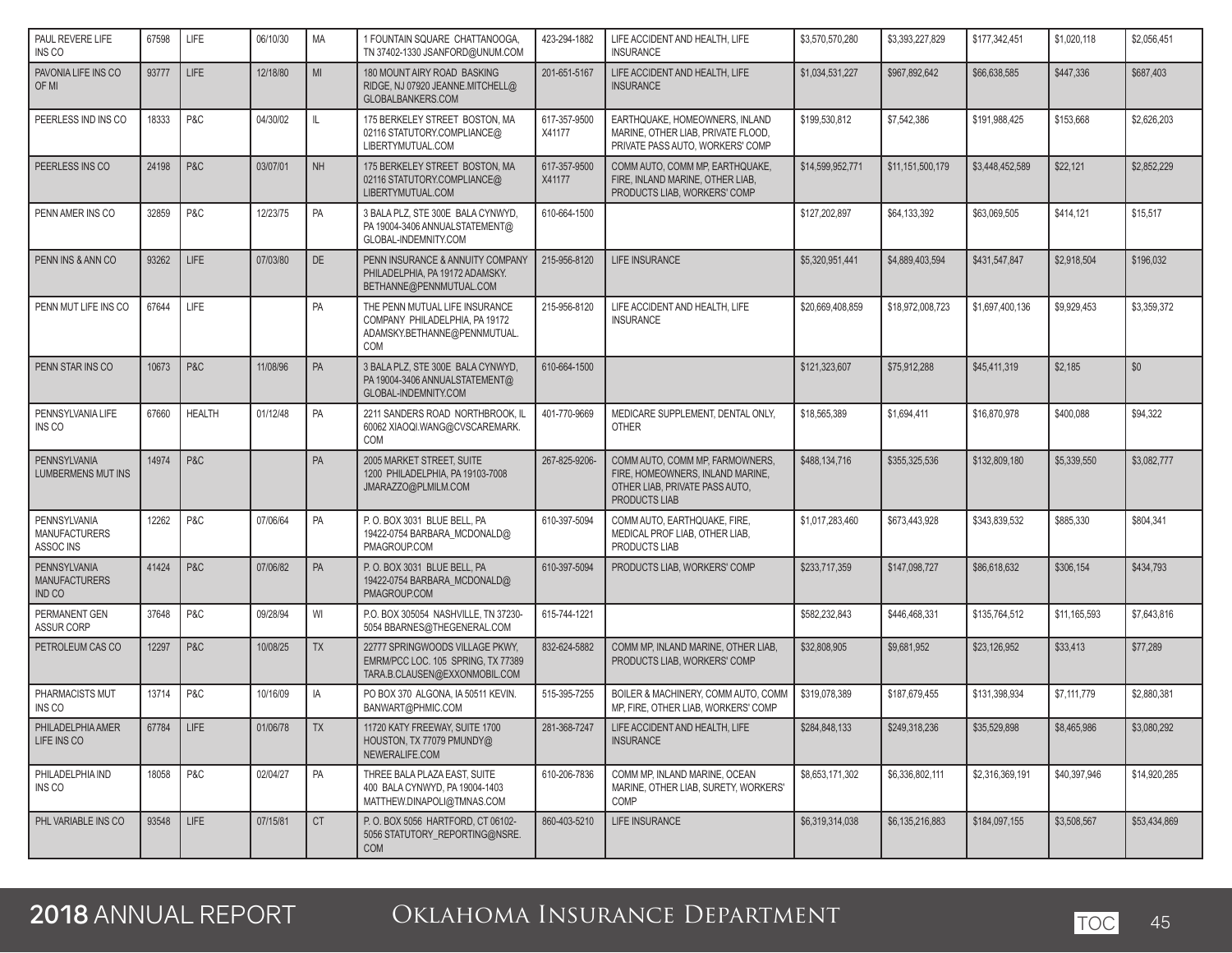| PHOENIX INS CO                                         | 25623 | P&C           |          | CT        | ONE TOWER SQUARE HARTFORD, CT<br>06183 ANNUAL.STATEMENT.CONTACT@<br>TRAVELERS.COM            | 860-277-3966          | <b>BOILER &amp; MACHINERY, BURGLARY</b><br>& THEFT. COMM AUTO. COMM MP.<br>EARTHQUAKE, FARMOWNERS, FIDELITY,<br>FIRE. INLAND MARINE. OTHER LIAB.<br>PRODUCTS LIAB, WORKERS' COMP                                  | \$4,210,258,542  | \$2,584,892,086  | \$1,625,366,455   | \$22,564,545 | \$13,362,031 |
|--------------------------------------------------------|-------|---------------|----------|-----------|----------------------------------------------------------------------------------------------|-----------------------|-------------------------------------------------------------------------------------------------------------------------------------------------------------------------------------------------------------------|------------------|------------------|-------------------|--------------|--------------|
| PHOENIX LIFE & ANN CO                                  | 93734 | LIFE          | 11/02/81 | <b>CT</b> | P.O. BOX 5056 HARTFORD, CT 06102-<br>5056 STATUTORY_REPORTING@NSRE.<br><b>COM</b>            | 860-403-5210          | <b>LIFE INSURANCE</b>                                                                                                                                                                                             | \$31,145,822     | \$20,905.210     | \$10,240,612      | \$167,630    | \$0          |
| PHOENIX LIFE INS CO                                    | 67814 | <b>LIFE</b>   |          | <b>NY</b> | P.O. BOX 5056 HARTFORD, CT 06102-<br>5056 STATUTORY_REPORTING@NSRE.<br><b>COM</b>            | 860-403-5210          | LIFE ACCIDENT AND HEALTH, LIFE<br><b>INSURANCE</b>                                                                                                                                                                | \$12,478,180,657 | \$12,028,934,499 | \$449,246,158     | \$2,057,480  | \$3,000,535  |
| PHYSICIANS LIFE<br><b>INS CO</b>                       | 72125 | LIFE          | 01/15/70 | NE        | 2600 DODGE STREET OMAHA, NE 68131-<br>2671 ED.MULLEN@PHYSICIANSMUTUAL.<br><b>COM</b>         | 402-633-1000-         | LIFE ACCIDENT AND HEALTH, LIFE<br><b>INSURANCE</b>                                                                                                                                                                | \$1,632,082,414  | \$1,480,688,843  | \$151,393,571     | \$6,144,475  | \$5.483.291  |
| PHYSICIANS MUT<br>INS CO                               | 80578 | LIFE          | 02/10/02 | <b>NE</b> | 2600 DODGE STREET OMAHA, NE 68131-<br>2671 ED.MULLEN@PHYSICIANSMUTUAL.<br><b>COM</b>         | 402-633-1000-         | LIFE ACCIDENT AND HEALTH                                                                                                                                                                                          | \$2,291,892,719  | \$1,340,721,695  | \$951,171,024     | \$13,136,677 | \$9,064,597  |
| PIONEER AMER INS CO                                    | 67873 | <b>LIFE</b>   | 04/23/46 | <b>TX</b> | P.O. BOX 2549 WACO, TX 76702-2549<br>DSCHAFFER@AATX.COM                                      | 254-297-2777-<br>3213 | <b>LIFE INSURANCE</b>                                                                                                                                                                                             | \$68,668,863     | \$47,401,972     | \$21.266.891      | \$708,314    | \$231.181    |
| PIONEER MUT LIFE<br>INS CO                             | 67911 | LIFE          | 01/01/02 | <b>ND</b> | P O BOX 368 INDIANAPOLIS. IN 46206-<br>0368 FINRPT.CORPFIN@ONEAMERICA.<br><b>COM</b>         | 317-285-1850          | LIFE INSURANCE                                                                                                                                                                                                    | \$517,858,469    | \$480,370,783    | \$37,487,686      | \$402,539    | \$335,075    |
| PIONEER SECURITY<br>LIFE INS CO                        | 67946 | <b>LIFE</b>   | 01/12/55 | <b>TX</b> | P.O. BOX 2549 WACO. TX 76702-2549<br>DSCHAFFER@AATX.COM                                      | 254-297-2777-<br>3213 | LIFE INSURANCE                                                                                                                                                                                                    | \$80,575,612     | \$31,606,485     | \$48,969,127      | \$53,690     | \$19,000     |
| PLATTE RIVER INS CO                                    | 18619 | P&C           | 01/06/72 | <b>NE</b> | P.O. BOX 5900 MADISON, WI 53705-0900<br>FINANCIALFILINGS@CAPSPECIALTY.<br><b>COM</b>         | 608-829-4853          | EARTHQUAKE, FEDERAL FLOOD, FIRE,<br>HOMEOWNERS. INLAND MARINE. OCEAN<br>MARINE, OTHER LIAB, PRIVATE PASS AUTO                                                                                                     | \$150.799.223    | \$102,524,796    | \$48,274,427      | \$210,736    | \$561        |
| PLAZA INS CO                                           | 30945 | P&C           | 07/20/72 | IA        | 518 EAST BROAD STREET COLUMBUS.<br>OH 43215 CORPORATEACCOUNTING@<br>STATEAUTO.COM            | 317-931-7473          |                                                                                                                                                                                                                   | \$65,556,283     | \$37,866,638     | \$27,689,645      | \$2,484,627  | \$750,666    |
| PLICO INC                                              | 39594 | P&C           | 10/17/79 | OK        | P.O. BOX 1838 OKLAHOMA CITY, OK<br>73101-1838 SCHASE@PLICO.COM                               | 405-815-4823          |                                                                                                                                                                                                                   | \$110,319,723    | \$28,438,657     | \$81,881,066      | \$25,061,550 | \$9,262,641  |
| PMI MORTGAGE INS CO                                    | 27251 | P&C           | 11/10/72 | AZ        | 3003 OAK ROAD, SUITE 200 WALNUT<br>CREEK, CA 94597 RAY.CHANG@<br>PMIGROUP.COM                | 925-658-6204          | BOILER & MACHINERY, BURGLARY &<br>THEFT, COMM AUTO, COMM MP, CREDIT,<br>EARTHQUAKE, FIDELITY, FIRE, INLAND<br>MARINE, MEDICAL PROF LIAB, MP CROP,<br>OCEAN MARINE, OTHER LIAB, PROP A&H,<br>SURETY, WORKERS' COMP | \$837,769,507    | \$2,205,466,668  | $-$1,367,697,161$ | \$661,151    | \$730,083    |
| PODIATRY INS CO OF<br>AMER                             | 14460 | P&C           | 05/23/80 | IL.       | 3000 MERIDIAN BOULEVARD,<br>SUITE 400 FRANKLIN, TN 37067<br>FINANCIALFILINGS@PICAGROUP.COM   | 615-301-1445          | <b>INLAND MARINE</b>                                                                                                                                                                                              | \$303,235,161    | \$190,450,669    | \$112,784,492     | \$704,602    | \$1,001,527  |
| POLISH NATL ALLIANCE<br><b>US OF NA</b>                | 57622 | <b>FRAT</b>   |          | IL.       | 6100 N. CICERO AVE. CHICAGO, IL 60646-<br>4385 CONTROLLER@PNA-ZNP.ORG                        | 773-286-0500          | FRAT LIFE INSURANCE                                                                                                                                                                                               | \$437,068,984    | \$416,299,073    | \$20,769,911      | \$266        | \$0          |
| PRAETORIAN INS CO                                      | 37257 | P&C           | 07/20/79 | PA        | ONE QBE WAY SUN PRAIRIE, WI 53596<br>DARNYL.KLATT@US.QBE.COM                                 | 608-825-5160          | FIDELITY. OTHER LIAB. SURETY                                                                                                                                                                                      | \$453,917,350    | \$242,077,659    | \$211,839,691     | \$1,919,997  | \$5,083,757  |
| PRE PAID DENTAL<br>SERV INC                            | 13208 | <b>HEALTH</b> | 08/01/08 | OK        | 2314 ROUTE 59, SUITE 384 PLAINFIELD,<br>IL 60586 FRANK@SRDENT.COM                            | 773-329-4450-         | <b>DENTAL ONLY</b>                                                                                                                                                                                                | \$346,631        | \$338,966        | \$7,665           | \$2,436,153  | \$1,173,372  |
| PRE PAID LEGAL CAS<br>INC                              | 37869 | P&C           | 02/14/79 | OK        | P.O. BOX 145 ADA, OK 74821<br>REGULATORY@LEGALSHIELDCORP.<br>COM                             | (580) 436-1234        | PRIVATE PASS AUTO                                                                                                                                                                                                 | \$19,653,611     | \$3,134,008      | \$16,519,603      | \$270,942    | \$63,689     |
| <b>PREFERRED</b><br>PHYSICIANS MEDICAL<br><b>RRGAM</b> | 44083 | P&C           | 06/17/87 | <b>MO</b> | 11880 COLLEGE BOULEVARD SUITE<br>300 OVERLAND PARK, KS 66210-2141<br>DEANNA.OLSON@PPMRRG.COM | 913-262-2585          |                                                                                                                                                                                                                   | \$23.972.988     | \$18,972,987     | \$5,000,000       | \$321,210    | \$350,000    |
| PREFERRED<br>PROFESSIONAL INS CO                       | 36234 | P&C           | 06/30/76 | <b>NE</b> | PO BOX 540658 OMAHA, NE 68154-0658<br>KRILEY@COVERYS.COM                                     | 402-392-1566          |                                                                                                                                                                                                                   | \$327,417,870    | \$145,166,325    | \$182,251,545     | \$27,881     | \$0          |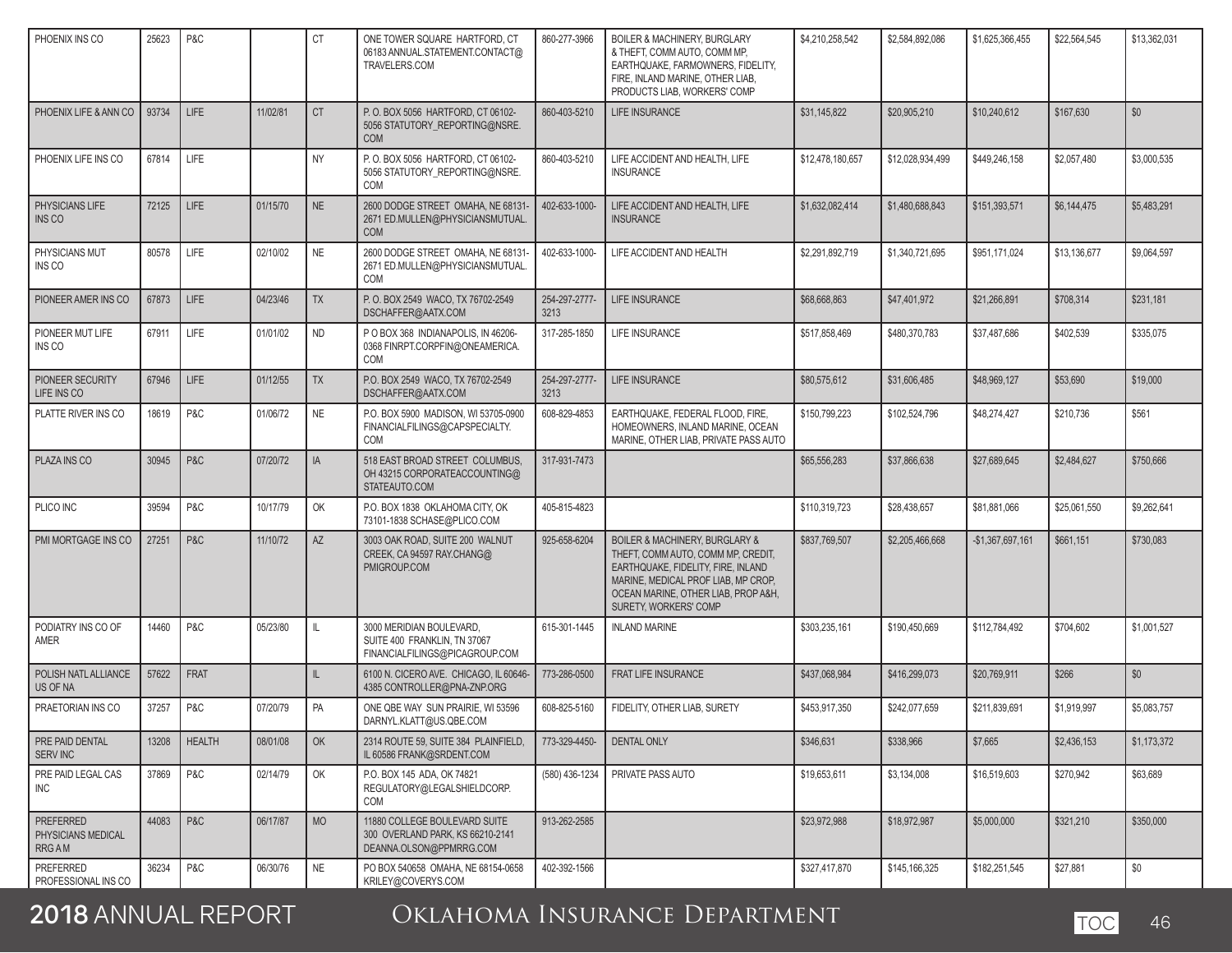| PRIMERICA LIFE INS CO                      | 65919 | LIFE        | 09/19/27 | <b>TN</b> | 1 PRIMERICA PARKWAY DULUTH, GA<br>30099 LEANNE.NESS@PRIMERICA.COM                            | 470-564-5177            | LIFE ACCIDENT AND HEALTH, LIFE<br><b>INSURANCE</b>                                           | \$1,493,750,237   | \$895,749,268     | \$598,000,969   | \$25,757,038  | \$19,029,005 |
|--------------------------------------------|-------|-------------|----------|-----------|----------------------------------------------------------------------------------------------|-------------------------|----------------------------------------------------------------------------------------------|-------------------|-------------------|-----------------|---------------|--------------|
| PRINCETON EXCESS &<br>SURPLUS LINES INS    | 10786 | P&C         | 06/14/95 | DE        | 555 COLLEGE ROAD EAST - P.O. BOX<br>5241 PRINCETON, NJ 08543 JSMITH@<br>MUNICHREAMERICA.COM  | 609-243-4313            |                                                                                              | \$167,483,791     | \$102,259,275     | \$65,224,516    | \$1,718,220   | \$966,325    |
| PRINCIPAL LIFE INS CO                      | 61271 | LIFE        |          | IA        | 711 HIGH STREET DES MOINES, IA<br>50392-2300 ANDREWS.SANDRA@<br>PRINCIPAL.COM                | 515-235-9192            | LIFE ACCIDENT AND HEALTH, LIFE<br><b>INSURANCE</b>                                           | \$189,004,019,539 | \$184.057.243.646 | \$4,946,775,893 | \$21,617,643  | \$13,449,944 |
| PRINCIPAL NATL LIFE<br>INS CO              | 71161 | <b>LIFE</b> | 11/06/67 | IA        | 711 HIGH STREET DES MOINES, IA<br>50392-2300 BROWN.KIM@PRINCIPAL.<br><b>COM</b>              | 515-246-7033            | LIFE INSURANCE                                                                               | \$316,903,642     | \$168,032,105     | \$148,871,537   | \$3,300,880   | \$350,000    |
| PROASSURANCE IND<br>CO INC                 | 33391 | P&C         | 10/01/76 | AL        | PO BOX 590009 BIRMINGHAM, AL<br>35259-0009 FINANCIALFILINGS@<br>PROASSURANCE.COM             | 615-301-1445            | OTHER LIAB, SURETY                                                                           | \$1,080,960,542   | \$732,152,115     | \$348,808,427   | \$4,018,548   | \$1,888,253  |
| PROASSURANCE<br>SPECIALTY INS CO           | 10179 | P&C         | 12/05/94 | AL        | PO BOX 590009 BIRMINGHAM, AL<br>35259-0009 FINANCIALFILINGS@<br>PROASSURANCE.COM             | 615-301-1445            |                                                                                              | \$56,969,154      | \$23,484,738      | \$33,484,416    | \$602,165     | \$350,968    |
| PROCENTURY INS CO                          | 21903 | P&C         | 10/03/62 | MI        | 550 POLARIS PARKWAY WESTERVILLE,<br>OH 43082 TODD.BORDEAUX@<br>AMERITRUSTGROUP.COM           | 248-358-1100-<br>8552   | COMM MP, FARMOWNERS, OTHER LIAB,<br>PRODUCTS LIAB, SURETY, WORKERS'<br><b>COMP</b>           | \$59,945,051      | \$1,619,139       | \$58,325,912    | \$600         | \$0          |
| <b>PRODUCERS</b><br>AGRICULTURE INS CO     | 34312 | P&C         | 03/31/77 | TX        | 2025 SOUTH HUGHES AMARILLO, TX<br>79109 RUSS@PROAG.COM                                       | 763-657-2526            | INLAND MARINE, PROP A&H                                                                      | \$448,769,580     | \$387.056.466     | \$61,713,114    | \$27,603,428  | \$9,412,538  |
| PROFESSIONAL INS CO                        | 68047 | LIFE        | 11/12/36 | <b>TX</b> | ONE SUN LIFE EXECUTIVE PARK<br>WELLESLEY HILLS, MA 02481 STATE.<br>FILINGS@SUNLIFE.COM       | 781-416-3184            | LIFE ACCIDENT AND HEALTH, LIFE<br><b>INSURANCE</b>                                           | \$109,630,571     | \$64,672,391      | \$44,958,180    | \$98,811      | \$62,667     |
| PROFESSIONAL LIFE &<br>CAS CO              | 68063 | <b>LIFE</b> | 11/03/55 | IL        | 20 N WACKER DR STE 3110 CHICAGO. IL<br>60606-3182 PLC.INSURANCE@PRODIGY.<br><b>NET</b>       | 312-220-0655            | <b>LIFE INSURANCE</b>                                                                        | \$173,278,721     | \$121,198,284     | \$52,080,437    | \$382         | \$0          |
| PROGRESSIVE DIRECT<br>INS CO               | 16322 | P&C         | 09/29/86 | OH        | P.O. BOX 89490 CLEVELAND, OH<br>44101-6490 FINANCIAL_REPORTING@<br>PROGRESSIVE.COM           | 440-395-4460            | COMM AUTO, COMM MP. FIRE, OTHER LIAB.<br><b>SURETY</b>                                       | \$7.785.732.957   | \$5.433.026.396   | \$2,352,706,561 | \$90,017,742  | \$43,514,786 |
| <b>PROGRESSIVE</b><br>NORTHERN INS CO      | 38628 | P&C         | 08/19/80 | WI        | P.O. BOX 89490 CLEVELAND, OH<br>44101-6490 FINANCIAL_REPORTING@<br>PROGRESSIVE.COM           | 440-395-4460            |                                                                                              | \$1,866,478,948   | \$1,335,081,566   | \$531,397,382   | \$202,432,356 | \$95,780,944 |
| PROPERTY & CAS INS<br>CO OF HARTFORD       | 34690 | P&C         | 05/04/89 | IN        | ONE HARTFORD PLAZA HARTFORD, CT<br>06155-0001 STATEMENT.QUESTIONS@<br>THEHARTFORD.COM        | 860-547-9622            |                                                                                              | \$237,543,953     | \$131,371,466     | \$106,172,487   | \$8,624,610   | \$4,649,339  |
| PROTECTIVE INS CO                          | 12416 | P&C         | 12/21/54 | IN        | 111 CONGRESSIONAL BLVD., SUITE<br>500 CARMEL, IN 46032 RGOSHEN@<br>PROTECTIVEINSURANCE.COM   | 317-636-9800<br>$-7433$ |                                                                                              | \$885,622,661     | \$465,252,512     | \$420,370,149   | \$1,015,973   | \$293,764    |
| PROTECTIVE LIFE &<br>ANNUITY INS CO        | 88536 | LIFE        | 11/20/78 | <b>AL</b> | P. O. BOX 2606 BIRMINGHAM, AL 35202<br>REGCOM@PROTECTIVE.COM                                 | 205-268-1000            | LIFE INSURANCE                                                                               | \$2,076,543,564   | \$1,920,641,610   | \$155,901,955   | \$9,867       | \$40,735     |
| PROTECTIVE LIFE<br>INS CO                  | 68136 | <b>LIFE</b> | 07/24/07 | <b>TN</b> | P. O. BOX 2606 BIRMINGHAM, AL 35202<br>REGCOM@PROTECTIVE.COM                                 | 205-268-1000            | LIFE ACCIDENT AND HEALTH, LIFE<br><b>INSURANCE</b>                                           | \$47,662,817,708  | \$43,380,541,033  | \$4,282,276,674 | \$15,711,995  | \$8,838,085  |
| <b>PROTECTIVE PROP &amp;</b><br>CAS INS CO | 35769 | P & C       | 05/30/78 | <b>MO</b> | 14755 NORTH OUTER FORTY RD.,<br>SUITE 400 ST. LOUIS, MO 63017 MARK.<br>DOWNAR@PROTECTIVE.COM | 636-536-5695            | COMM AUTO, EARTHQUAKE, FIDELITY,<br>FIRE, INLAND MARINE, OTHER LIAB,<br><b>WORKERS' COMP</b> | \$385,488,161     | \$215,571,261     | \$169,916,899   | \$4,055,474   | \$2,376,272  |
| PROVIDENT AMER<br>INS CO                   | 68179 | LIFE        | 08/28/39 | TX        | 10501 N CENTRAL EXPWY #240<br>DALLAS, TX 75231-2200 BARTPARIKH@<br>PROVIDENTAMERICAN.COM     | 281-368-7339            | LIFE ACCIDENT AND HEALTH, LIFE<br><b>INSURANCE</b>                                           | \$18,974,222      | \$7,447,349       | \$11,526,873    | \$171,156     | \$26,083     |
| PROVIDENT AMER LIFE<br>& HLTH INS CO       | 67903 | LIFE        | 04/06/49 | OH        | 11200 LAKELINE BLVD STE 100 AUSTIN,<br>TX 78717 CSBFINRPT@CIGNA.COM                          | $(512) 531 - 1465$      | LIFE ACCIDENT AND HEALTH, LIFE<br><b>INSURANCE</b>                                           | \$9,013,231       | \$2,468,914       | \$6,544,317     | \$387,711     | \$256,124    |
| PROVIDENT LIFE &<br>ACCIDENT INS CO        | 68195 | LIFE        |          | TN        | 1 FOUNTAIN SQUARE CHATTANOOGA,<br>TN 37402-1330 JSANFORD@UNUM.COM                            | 423-294-1882            | LIFE ACCIDENT AND HEALTH, LIFE<br><b>INSURANCE</b>                                           | \$8.033.954.711   | \$7,428,921,139   | \$605.033.572   | \$5,888,974   | \$4,596,091  |

י∩כ

### $\bigcap V$ IALIONAA INSURANCE **2018** ANNUAL REPORT Oklahoma Insurance Department TOC <sup>47</sup>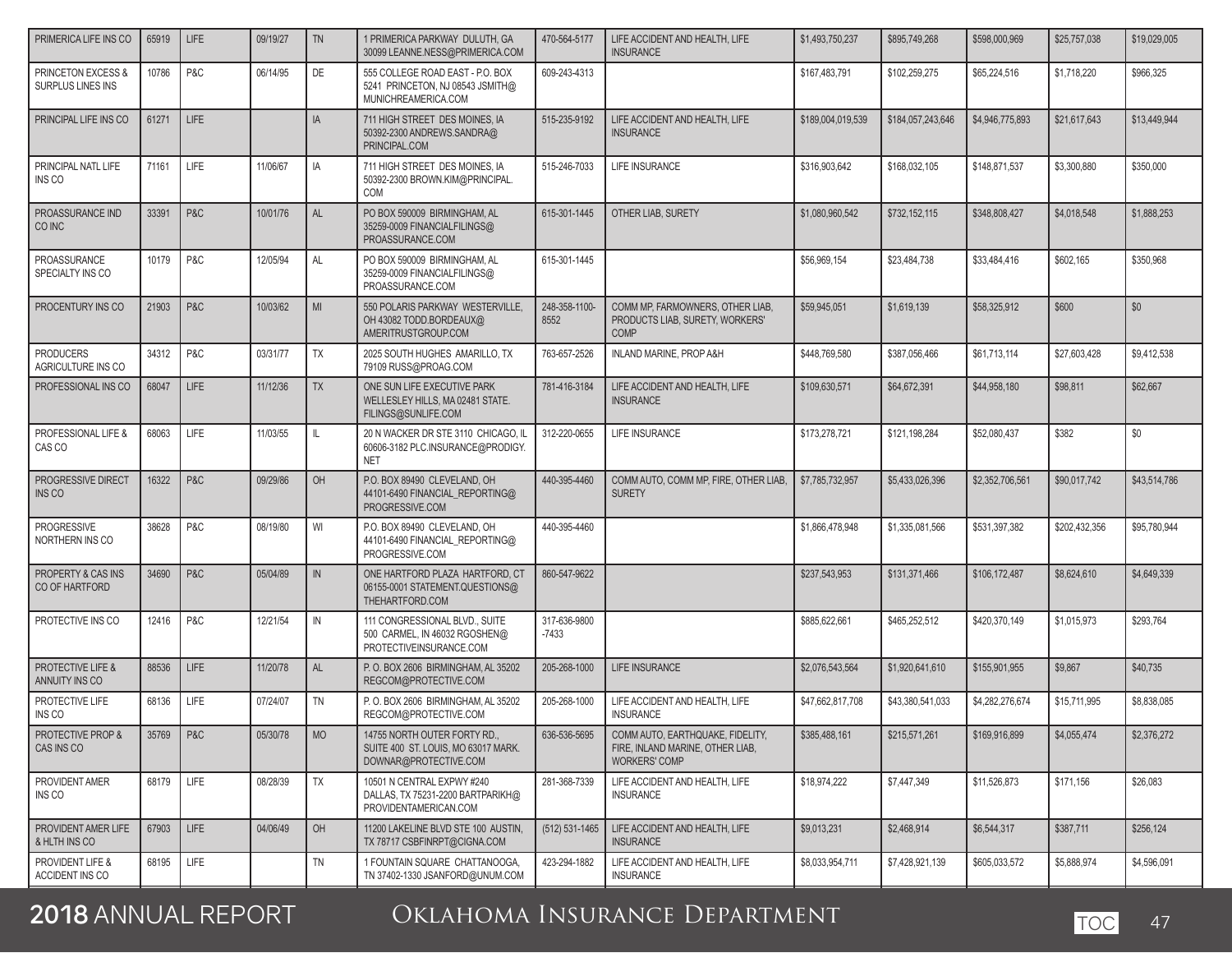| PRUCO LIFE INS CO                                   | 79227 | LIFE          | 12/23/71 | AZ        | 100 MULBERRY STREET, GATEWAY 3,<br>7TH FLOOR NEWARK, NJ 07102-4061<br>RICHARD.BENN@PRUDENTIAL.COM | 973-802-5807          | LIFE INSURANCE                                                                                                                               | \$122,428,297,168 | \$121,063,408,025 | \$1.364.889.143 | \$30.703.183 | \$13,448,759 |
|-----------------------------------------------------|-------|---------------|----------|-----------|---------------------------------------------------------------------------------------------------|-----------------------|----------------------------------------------------------------------------------------------------------------------------------------------|-------------------|-------------------|-----------------|--------------|--------------|
| PRUDENTIAL ANN LIFE<br><b>ASSUR CORP</b>            | 86630 | LIFE          | 05/21/69 | AZ        | 100 MULBERRY STREET. GATEWAY 3.<br>7TH FLOOR NEWARK, NJ 07102-4061<br>RICHARD.BENN@PRUDENTIAL.COM | 973-802-5807          | <b>LIFE INSURANCE</b>                                                                                                                        | \$58,738,657,285  | \$50,679,729,761  | \$8,058,927,524 | \$12,784     | \$0          |
| PRUDENTIAL INS CO<br>OF AMER                        | 68241 | LIFE          |          | <b>NJ</b> | 100 MULBERRY STREET, GATEWAY 3,<br>7TH FLOOR NEWARK, NJ 07102-4061<br>RICHARD.BENN@PRUDENTIAL.COM | 973-802-5807          | LIFE ACCIDENT AND HEALTH, LIFE<br><b>INSURANCE</b>                                                                                           | \$266.164.441.118 | \$256,216,169,165 | \$9,948,271,953 | \$47,339,498 | \$77,296,091 |
| PRUDENTIAL<br><b>RETIREMENT INS &amp;</b><br>ANN CO | 93629 | <b>LIFE</b>   | 01/14/81 | <b>CT</b> | 100 MULBERRY STREET, GATEWAY 3,<br>7TH FLOOR NEWARK, NJ 07102-4061<br>RICHARD.BENN@PRUDENTIAL.COM | 973-802-5807          |                                                                                                                                              | \$75,337,789,568  | \$74,281,026,297  | \$1,056,763,271 | \$0          | \$0          |
| PURITAN LIFE INS CO<br>OF AMER                      | 71390 | LIFE          | 06/02/58 | <b>TX</b> | 1720 W. RIO SALADO PARKWAY TEMPE,<br>AZ 85281 DIERDRE.WOODRUFF@<br>VERDECP.COM                    | 888-474-9519          | LIFE ACCIDENT AND HEALTH, LIFE<br><b>INSURANCE</b>                                                                                           | \$119,417,225     | \$101,083,676     | \$18,333,549    | \$1,063,678  | \$229,557    |
| PYRAMID LIFE INS CO                                 | 68284 | LIFE          | 05/26/13 | <b>KS</b> | 1064 GREENWOOD BLVD. STE 260 LAKE<br>MARY, FL 32746 RCANNONE@NSRE.COM                             | 407-547-3336          | LIFE ACCIDENT AND HEALTH, LIFE<br><b>INSURANCE</b>                                                                                           | \$72,400,763      | \$56,852,880      | \$15,547,883    | \$443,709    | \$438,999    |
| QBE INS CORP                                        | 39217 | P&C           | 05/22/80 | PA        | ONE QBE WAY SUN PRAIRIE. WI 53596<br>DARNYL.KLATT@US.QBE.COM                                      | 608-825-5160          | PRIVATE CROP                                                                                                                                 | \$2,054,330,212   | \$1,376,336,697   | \$677,993,515   | \$10,162,381 | \$6,354,755  |
| QCC INS CO                                          | 93688 | <b>HEALTH</b> | 05/13/81 | PA        | 1901 MARKET STREET PHILADELPHIA,<br>PA 19103-1480 FRED.FELTER@IBX.COM                             | 215-241-4397          |                                                                                                                                              | \$1,105,605,896   | \$635,635,401     | \$469,970,495   | \$0          | \$0          |
| RADIAN GUAR INC                                     | 33790 | P&C           | 09/23/76 | PA        | 1500 MARKET STREET PHILADELPHIA,<br>PA 19102 RADIANCOMPLIANCE@<br>RADIAN.BIZ                      | 215-231-1225          | <b>INLAND MARINE</b>                                                                                                                         | \$4,071,176,103   | \$2,870,223,409   | \$1,200,952,694 | \$11,488,007 | \$3,207,373  |
| <b>REGENT INS CO</b>                                | 24449 | P&C           | 01/22/63 | WI        | ONE QBE WAY SUN PRAIRIE. WI 53596<br>DARNYL.KLATT@US.QBE.COM                                      | 608-825-5160          | COMM AUTO. COMM MP. EARTHQUAKE.<br>FIDELITY, FIRE, INLAND MARINE, OTHER<br>LIAB, PRODUCTS LIAB, WORKERS' COMP                                | \$40,893,097      | \$8,683,329       | \$32,209,768    | \$752,519    | \$568,352    |
| RELIABLE LIFE INS CO                                | 68357 | LIFE          | 12/29/11 | <b>MO</b> | 12115 LACKLAND ROAD ST. LOUIS, MO<br>63146-4003 KHSCSTATREPORTING@<br><b>KEMPER.COM</b>           | 314-819-4486          | LIFE ACCIDENT AND HEALTH, LIFE<br><b>INSURANCE</b>                                                                                           | \$21,477,198      | \$10,405,599      | \$11,071,600    | \$789,535    | \$243.565    |
| <b>RELIANCE STANDARD</b><br>LIFE INS CO             | 68381 | LIFE          | 04/02/07 | L         | 2001 MARKET STREET, SUITE 1500<br>PHILADELPHIA, PA 19103 PAUL.VAN.<br>HAREN@RSLI.COM              | 267-256-3664          | LIFE ACCIDENT AND HEALTH, LIFE<br><b>INSURANCE</b>                                                                                           | \$12,172,528,694  | \$11,020,491,361  | \$1,152,037,333 | \$3,532,768  | \$4,990,517  |
| RELIASTAR LIFE INS CO                               | 67105 | LIFE          |          | <b>MN</b> | 5780 POWERS FERRY ROAD, NW<br>ATLANTA, GA 30327-4390 FSSC<br>COMPLIANCE@VOYA.COM                  | 770-850-7519          | LIFE ACCIDENT AND HEALTH, LIFE<br><b>INSURANCE</b>                                                                                           | \$19,910,111,149  | \$18,427,034,699  | \$1,483,076,450 | \$21,579,891 | \$12,269,625 |
| RELIASTAR LIFE INS CO<br>OF NY                      | 61360 | <b>LIFE</b>   | 06/11/17 | <b>NY</b> | 5780 POWERS FERRY ROAD, NW<br>ATLANTA, GA 30327-4390 FSSC_<br>COMPLIANCE@VOYA.COM                 | 770-850-7519          | LIFE ACCIDENT AND HEALTH, LIFE<br><b>INSURANCE</b>                                                                                           | \$3,016,749,381   | \$2,744,063,052   | \$272,686,329   | \$199,462    | \$50         |
| <b>RENAISSANCE LIFE &amp;</b><br>HLTH INS CO OF AM  | 61700 | <b>HEALTH</b> | 04/29/53 | IN        | P.O. BOX 30381 LANSING, MI 48909<br>GSIMON@RENAISSANCEFAMILY.COM                                  | 517-347-5405-         | MEDICARE SUPPLEMENT. VISION ONLY.<br>DENTAL ONLY, OTHER                                                                                      | \$91,942,031      | \$25,633,030      | \$66,309,001    | \$1,015,142  | \$668,929    |
| <b>REPUBLIC FIRE &amp; CAS</b><br>INS CO            | 10810 | P&C           | 07/10/97 | OK        | POST OFFICE BOX 809076 DALLAS,<br>TX 75380-9076 BARRY.MOSES@<br>AMTRUSTGROUP.COM                  | 216-328-6216          | COMM AUTO, COMM MP, EARTHQUAKE,<br>FIRE, HOMEOWNERS, INLAND MARINE,<br>OTHER LIAB, PRIVATE PASS AUTO,<br>PRODUCTS LIAB, WORKERS' COMP        | \$8,366,152       | \$6,589           | \$8,359,563     | \$3,422,826  | \$1,649,028  |
| <b>REPUBLIC MORTGAGE</b><br>INS CO                  | 28452 | P&C           | 12/07/72 | <b>NC</b> | P.O. BOX 2514 WINSTON-SALEM, NC<br>27102 STATE COMPLIANCE@RMIC.COM                                | 336-661-0015-<br>4268 | ALLIED LINES, COMM AUTO, COMM MP,<br>CREDIT. EARTHQUAKE. FEDERAL FLOOD.<br>FIRE, HOMEOWNERS, INLAND MARINE,<br>OTHER LIAB, PRIVATE PASS AUTO | \$586,375,200     | \$536.418.844     | \$49,956,356    | \$894,850    | \$1,384,954  |
| <b>REPUBLIC</b><br>UNDERWRITERS INS CO              | 24538 | P&C           | 10/18/65 | <b>TX</b> | POST OFFICE BOX 809076 DALLAS,<br>TX 75380-9076 BARRY.MOSES@<br>AMTRUSTGROUP.COM                  | 216-328-6216          | COMM MP. EARTHQUAKE. FIDELITY. INLAND<br>MARINE, OTHER LIAB, PRODUCTS LIAB.<br><b>WORKERS' COMP</b>                                          | \$476,707,702     | \$306,769,633     | \$169,938,069   | \$2,440,307  | \$1,261,369  |
| REPUBLIC VANGUARD<br>INS CO                         | 40479 | P&C           | 08/06/81 | AZ        | POST OFFICE BOX 809076 DALLAS.<br>TX 75380-9076 BARRY.MOSES@<br>AMTRUSTGROUP.COM                  | 216-328-6216          | INLAND MARINE, OTHER LIAB, PRIVATE<br>PASS AUTO, WORKERS' COMP                                                                               | \$25,310,335      | \$110,641         | \$25,199.694    | \$118,313    | \$24,000     |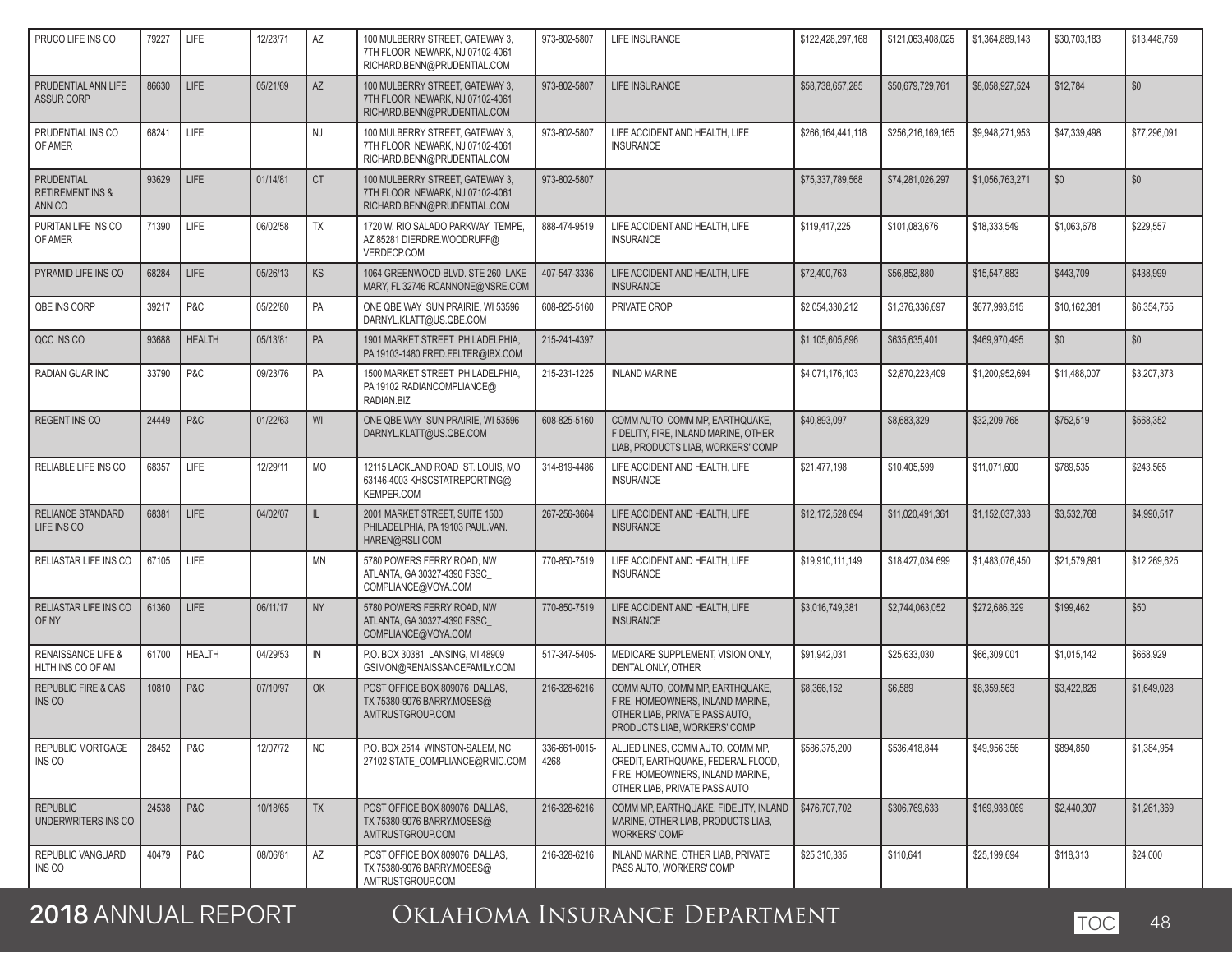| REPWEST INS CO                    | 31089 | P&C         | 02/28/73 | AZ        | 2721 NORTH CENTRAL AVENUE<br>PHOENIX, AZ 85004-1163 MHAGGERTY@<br>REPWEST.COM               | 602-263-6582-          | COMM AUTO, COMM MP, INLAND MARINE,<br><b>OTHER LIAB</b>                                                                                                                                                                      | \$340,598,141     | \$143,223,154     | \$197,374,987   | \$910,886     | \$89,102     |
|-----------------------------------|-------|-------------|----------|-----------|---------------------------------------------------------------------------------------------|------------------------|------------------------------------------------------------------------------------------------------------------------------------------------------------------------------------------------------------------------------|-------------------|-------------------|-----------------|---------------|--------------|
| RESERVE NATL INS CO               | 68462 | <b>LIFE</b> | 09/19/56 | OK        | 601 EAST BRITTON ROAD OKLAHOMA<br>CITY, OK 73114 KHSCSTATREPORTING@<br><b>KEMPER.COM</b>    | 312-661-4702           | LIFE ACCIDENT AND HEALTH. LIFE<br><b>INSURANCE</b>                                                                                                                                                                           | \$121.529.648     | \$96,717,028      | \$24,812,619    | \$9,213,045   | \$5,683,349  |
| RESOURCE LIFE INS CO              | 61506 | LIFE        | 10/14/63 | IL.       | 111 EAST WACKER DRIVE, SUITE 2100<br>CHICAGO, IL 60601-4508 SHELLY.HITCH@<br>CNOINC.COM     | 317-817-6485           |                                                                                                                                                                                                                              | \$6,973,695       | \$270,351         | \$6,703,344     | \$0           | \$0          |
| RGA REINS CO                      | 93572 | LIFE        | 08/03/81 | <b>MO</b> | 16600 SWINGLEY RIDGE ROAD<br>CHESTERFIELD, MO 63017-1706<br>BSELVO@RGARE.COM                | 636-736-7368           |                                                                                                                                                                                                                              | \$33,356,073,756  | \$31,772,066,594  | \$1,584,007,162 | \$0           | \$0          |
| RIVERSOURCE LIFE<br><b>INS CO</b> | 65005 | LIFE        | 08/07/57 | <b>MN</b> | <b>227 AMERIPRISE FINANCIAL</b><br>CENTER MINNEAPOLIS, MN 55474<br>JILL.L.RICKHEIM@AMPF.COM | 612-671-3969           | LIFE ACCIDENT AND HEALTH, LIFE<br><b>INSURANCE</b>                                                                                                                                                                           | \$107.010.085.641 | \$104.620.053.705 | \$2,390,031,936 | \$7,142,111   | \$5,796,399  |
| RLI INS CO                        | 13056 | P&C         | 06/04/59 | IL.       | 9025 N. LINDBERGH DRIVE PEORIA. IL<br>61615 TODD.BRYANT@RLICORP.COM                         | 309-692-1000-<br>5468  | BOILER & MACHINERY, BURGLARY<br>& THEFT, COMM AUTO, COMM MP,<br>EARTHQUAKE, FIRE, INLAND MARINE,<br>OTHER LIAB, PRODUCTS LIAB, SURETY                                                                                        | \$1,817,034,956   | \$952.481.321     | \$864,553,635   | \$7,354,192   | \$1,133,423  |
| ROCHE SURETY & CAS<br>CO INC      | 42706 | P&C         | 03/27/81 | FL.       | 4107 N HIMES AVE 2ND FLOOR TAMPA.<br>FL 33607 EDILIBERTO@ROCHESURETY.<br><b>COM</b>         | 813-623-5042           | COMM AUTO. COMM MP. FIRE. INLAND<br>MARINE, OTHER LIAB, WORKERS' COMP                                                                                                                                                        | \$24.268.391      | \$14,480,879      | \$9,787,512     | \$56,231      | \$0          |
| ROCKHILL INS CO                   | 28053 | P&C         | 09/04/85 | AZ        | 518 EAST BROAD STREET COLUMBUS,<br>OH 43215 CORPORATEACCOUNTING@<br>STATEAUTO.COM           | 317-931-7473           | HOMEOWNERS, INLAND MARINE, OCEAN<br>MARINE, OTHER LIAB, PRIVATE PASS AUTO                                                                                                                                                    | \$157,336,168     | \$68,638,304      | \$88,697,864    | \$2,402,907   | \$117,773    |
| ROYAL NEIGHBORS OF<br><b>AMER</b> | 57657 | <b>FRAT</b> |          | IL        | 230 - 16TH STREET ROCK ISLAND, IL<br>61201 STUBBSTJ@ROYALNEIGHBORS.<br><b>ORG</b>           | 309-788-4561-<br>8324  | FRAT ACCIDENT AND HEALTH, FRAT LIFE<br><b>INSURANCE</b>                                                                                                                                                                      | \$1,008,232,632   | \$814,598,632     | \$193,633,999   | \$2,594,689   | \$1,047,566  |
| RSUI IND CO                       | 22314 | P&C         | 06/16/77 | <b>NH</b> | 945 E. PACES FERRY RD, SUITE 1800<br>ATLANTA, GA 30326-1160 BSOUTHARD@<br>RSUI.COM          | 404-260-3750           | BOILER & MACHINERY, BURGLARY<br>& THEFT, COMM AUTO, COMM MP,<br>EARTHQUAKE, FIDELITY, FIRE,<br>HOMEOWNERS, INLAND MARINE,<br>OTHER LIAB, PRIVATE FLOOD, PRIVATE<br>PASS AUTO, PRODUCTS LIAB, SURETY,<br><b>WORKERS' COMP</b> | \$3,637,776,480   | \$2.013.502.975   | \$1.624.273.505 | \$6,868,401   | \$75,205     |
| RURAL COMM INS CO                 | 39039 | P&C         | 04/03/80 | <b>MN</b> | 3501 THURSTON AVENUE ANOKA, MN<br>55303 COLLEEN.ZITT@ZURICHNA.COM                           | 847-413-5048           |                                                                                                                                                                                                                              | \$1,790,689,751   | \$1,543,574,744   | \$247,115,007   | \$19,233,800  | \$9,732,681  |
| RURAL TRUST INS CO                | 11134 | P&C         | 12/05/52 | TX        | 6301 IVY LANE, SUITE 506 GREENBELT,<br>MD 20770 PJE@TELCOMINSGRP.COM                        | 301-220-1086           | <b>BOILER &amp; MACHINERY, BURGLARY</b><br>& THEFT, COMM AUTO, COMM MP,<br>EARTHQUAKE, FIRE, INLAND MARINE,<br>OTHER LIAB, PRODUCTS LIAB, WORKERS'<br>COMP                                                                   | \$23,543,163      | \$10,519,213      | \$13,023,950    | \$1,441,085   | \$1,087,183  |
| RX LIFE INS CO                    | 90247 | <b>LIFE</b> | 05/21/79 | AZ        | 227 WEST MONROE STREET. SUITE 3775<br>CHICAGO, IL 60606 LYNN.LASWELL@<br>RXLIFEINS.COM      | 312-977-0904           | <b>LIFE INSURANCE</b>                                                                                                                                                                                                        | \$9,435,204       | \$435,943         | \$8,999,261     | \$239,547     | \$100,000    |
| SUSALIFE INS CO INC               | 60183 | LIFE        | 03/08/95 | AZ        | P.O. BOX 1050 NEWARK, NJ 07101-1050<br>DENISE.MARTIN@PROSPERITYLIFE.<br>COM                 | 540-985-4485           | LIFE INSURANCE                                                                                                                                                                                                               | \$17,472,893      | \$9,435,707       | \$8,037,186     | \$33,092      | \$0          |
| SAFE AUTO INS CO                  | 25405 | PAC         | 05/28/93 | OH        | 4 EASTON OVAL COLUMBUS, OH 43219<br>THOMAS.HAPPENSACK@SAFEAUTO.<br>COM                      | 614-944-7680           |                                                                                                                                                                                                                              | \$382,378,764     | \$245,673,513     | \$136,705,251   | \$7,943,906   | \$3,501,712  |
| SAFECO INS CO OF<br>AMER          | 24740 | P&C         | 09/02/53 | <b>NH</b> | 175 BERKELEY STREET BOSTON, MA<br>02116 STATUTORY.COMPLIANCE@<br>LIBERTYMUTUAL.COM          | 617-357-9500<br>X41177 | COMM MP, OTHER LIAB, SURETY,<br><b>WORKERS' COMP</b>                                                                                                                                                                         | \$4,863,358,765   | \$3,360,066,662   | \$1,503,292,104 | \$202,768,135 | \$78,454,018 |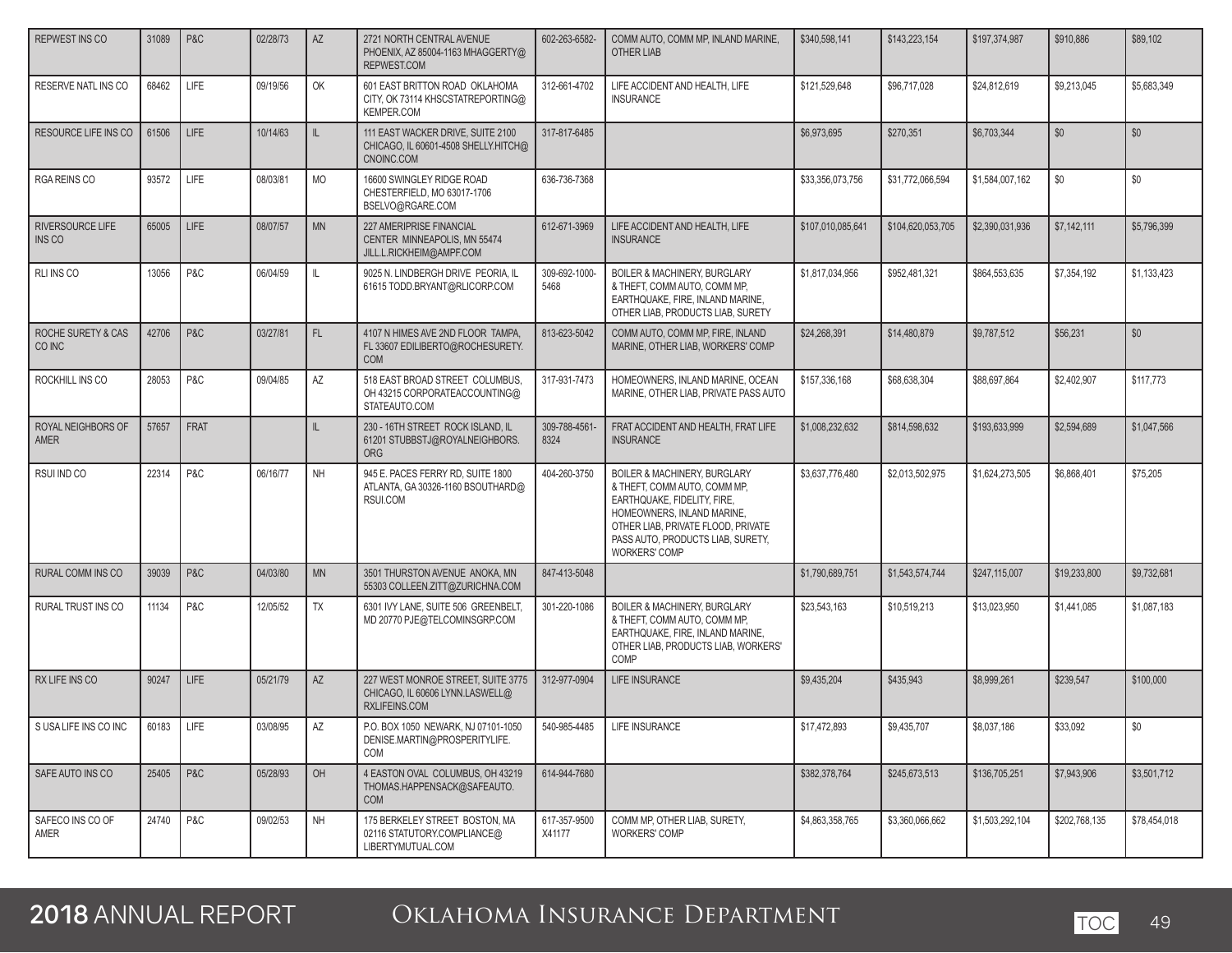| SAFECO INS CO OF IL                          | 39012 | P&C         | 08/29/80 | IL.          | 175 BERKELEY STREET BOSTON, MA<br>02116 STATUTORY.COMPLIANCE@<br>LIBERTYMUTUAL.COM                           | 617-357-9500<br>X41177  | BOILER & MACHINERY, COMM AUTO, COMM<br>MP, FIRE, HOMEOWNERS, INLAND MARINE,<br><b>OTHER LIAB</b>                                                                                                                       | \$194,585,009    | \$7,176,015      | \$187,408,994   | \$1,356,909  | \$762,569   |
|----------------------------------------------|-------|-------------|----------|--------------|--------------------------------------------------------------------------------------------------------------|-------------------------|------------------------------------------------------------------------------------------------------------------------------------------------------------------------------------------------------------------------|------------------|------------------|-----------------|--------------|-------------|
| SAFETY FIRST INS CO                          | 11123 | P&C         | 05/22/01 | $\mathbb{L}$ | 1832 SCHUETZ ROAD ST. LOUIS.<br>MO 63146-3540 BARB.PLATIPODIS@<br>SAFETYNATIONAL.COM                         | 314-812-4174            | BURGLARY & THEFT, COMM AUTO,<br>FIDELITY, FIRE, INLAND MARINE, OTHER<br>LIAB, WORKERS' COMP                                                                                                                            | \$74,655,896     | \$3.839.121      | \$70,816,775    | \$2,335      | \$0         |
| SAFETY NATL CAS<br><b>CORP</b>               | 15105 | P&C         | 11/28/42 | <b>MO</b>    | 1832 SCHUETZ ROAD ST. LOUIS,<br>MO 63146-3540 BARB.PLATIPODIS@<br>SAFETYNATIONAL.COM                         | 314-812-4174            | COMM MP. HOMEOWNERS. OTHER LIAB.<br>PRIVATE PASS AUTO, WORKERS' COMP                                                                                                                                                   | \$7,223,840,887  | \$5,141,919,246  | \$2,081,921,641 | \$8,158,133  | \$928.287   |
| SAGAMORE INS CO                              | 40460 | P&C         | 12/15/81 | IN           | 111 CONGRESSIONAL BLVD., SUITE<br>500 CARMEL, IN 46032 RGOSHEN@<br>PROTECTIVEINSURANCE.COM                   | 317-636-9800<br>$-7433$ | OTHER LIAB, SURETY                                                                                                                                                                                                     | \$169,124,709    | \$36,089,486     | \$133,035,223   | \$1,131,366  | \$398.189   |
| SAGICOR LIFE INS CO                          | 60445 | LIFE        | 04/05/54 | <b>TX</b>    | P.O. BOX 52121 PHOENIX, AZ 85072-2121<br>JIM WEISKIRCHER@SAGICOR.COM                                         | 480-425-5100-<br>5511   | LIFE INSURANCE                                                                                                                                                                                                         | \$1,115,003,358  | \$1,042,504,124  | \$72,499,234    | \$433,512    | \$464.655   |
| SAVERS PROP & CAS<br>INS CO                  | 16551 | P&C         | 12/17/85 | MO           | 11880 COLLEGE BOULEVARD, SUITE<br>500 OVERLAND PARK, KS 66210 TODD.<br>BORDEAUX@AMERITRUSTGROUP.COM          | 248-358-1100-<br>8552   | <b>BOILER &amp; MACHINERY, BURGLARY</b><br>& THEFT, COMM AUTO, COMM MP,<br>EARTHQUAKE, FIDELITY, FIRE, INLAND<br>MARINE, OCEAN MARINE, OTHER LIAB,<br>PRIVATE FLOOD, PRODUCTS LIAB, PROP<br>A&H, SURETY, WORKERS' COMP | \$51,233,261     | \$926,651        | \$50,306,610    | \$13,059     | \$0         |
| SCOR GLOBAL LIFE USA<br><b>REINS CO</b>      | 97071 | LIFE        | 07/13/82 | DE           | P.O. BOX 419076 KANSAS CITY, MO<br>64141-6076 DBUTTS@SCOR.COM                                                | 913-901-4650            |                                                                                                                                                                                                                        | \$817,305,617    | \$540,168,098    | \$277,137,518   | \$0          | \$0         |
| SCOTTISH RE US INC                           | 87572 | LIFE        | 01/20/77 | DE           | 14120 BALLANTYNE CORPORATE PL.<br>SUITE 300 CHARLOTTE, NC 28277-3169<br>KRISTOPHER.FINSEL@SCOTTISHRE.<br>COM | 704-752-6762            |                                                                                                                                                                                                                        | \$1,654,480,309  | \$1.604.349.132  | \$50,131,177    | \$0          | \$0         |
| SCOTTSDALE INS CO                            | 41297 | P&C         | 01/04/82 | OH           | ONE WEST NATIONWIDE BLVD., 1-04-701<br>COLUMBUS, OH 43215-2220 FINRPT@<br>NATIONWIDE.COM                     | 614-249-1545            | OTHER LIAB, PRODUCTS LIAB, WORKERS'<br><b>COMP</b>                                                                                                                                                                     | \$2,536,866,603  | \$1,799,076,708  | \$737,789,895   | \$20.334.843 | \$6,737,667 |
| SEABRIGHT INS CO                             | 15563 | P&C         | 07/26/86 | TX           | 227 WEST MONROE, SUITE 3950<br>CHICAGO, IL 60606 JOHN.MALONEY@<br>CLEARSPRINGINSURANCE.COM                   | 631-617-3990            | COMM MP, FEDERAL FLOOD, FIRE,<br>HOMEOWNERS, INLAND MARINE, OTHER<br>LIAB, PRODUCTS LIAB                                                                                                                               | \$85,999,226     | \$35,500,991     | \$50,498,235    | $-$108,704$  | \$237,808   |
| SECURIAN CAS CO                              | 10054 | P&C         | 01/18/94 | <b>MN</b>    | 2960 RIVERSIDE DRIVE MACON, GA<br>31204 AMANDA.LARSON@SECURIAN.<br><b>COM</b>                                | 478-314-3187            | <b>WORKERS' COMP</b>                                                                                                                                                                                                   | \$328,188,770    | \$209,771,891    | \$118,416,879   | \$8,009,140  | \$5,328,134 |
| SECURIAN LIFE INS CO                         | 93742 | LIFE        | 12/11/81 | <b>MN</b>    | 400 ROBERT STREET NORTH ST. PAUL,<br>MN 55101-2098 NICHOLAS.BOEHLAND@<br>SECURIAN.COM                        | 651-665-5678            | LIFE ACCIDENT AND HEALTH, LIFE<br><b>INSURANCE</b>                                                                                                                                                                     | \$775,744,653    | \$470,452,285    | \$305,292,367   | \$7,751,155  | \$7,224,201 |
| SECURITY BENEFIT LIFE<br><b>INS CO</b>       | 68675 | LIFE        |          | <b>KS</b>    | ONE SECURITY BENEFIT PLACE<br>TOPEKA, KS 66636-0001 JOHN.<br>DIEBOLD@SECURITYBENEFIT.COM                     | 785-438-1136            | <b>LIFE INSURANCE</b>                                                                                                                                                                                                  | \$33,099,466,893 | \$31,198,840,305 | \$1,900,626,588 | \$533,512    | \$487,090   |
| SECURITY LIFE OF<br>DENVER INS CO            | 68713 | LIFE        | 08/13/29 | CO           | 5780 POWERS FERRY ROAD, NW<br>ATLANTA, GA 30327-4390 FSSC<br>COMPLIANCE@VOYA.COM                             | 770-850-7519            | LIFE INSURANCE                                                                                                                                                                                                         | \$14,548,176,466 | \$13,597,663,871 | \$950,512,595   | \$3,051,907  | \$2,558,350 |
| SECURITY MUT LIFE INS<br>CO OF NY            | 68772 | LIFE        |          | <b>NY</b>    | PO BOX 1625 BINGHAMTON, NY 13902-<br>1625 STATEFILING@SMLNY.COM                                              | 607-338-7403-           | LIFE ACCIDENT AND HEALTH. LIFE<br><b>INSURANCE</b>                                                                                                                                                                     | \$2,751,868,197  | \$2,595,989,075  | \$155,879,122   | \$118,594    | \$0         |
| SECURITY NATL INS CO                         | 19879 | P&C         | 07/07/24 | DE           | PO BOX 650771 DALLAS, TX 75265-0771<br>BARRY.MOSES@AMTRUSTGROUP.COM                                          | 216-328-6216            | COMM MP, OTHER LIAB, WORKERS' COMP                                                                                                                                                                                     | \$1,114,070,162  | \$1,005,071,668  | \$108,998,494   | \$6,863,221  | \$2,191,819 |
| SECURITY NATL LIFE<br>INS CO                 | 69485 | <b>LIFE</b> | 01/31/67 | UT           | P.O. BOX 57220 SALT LAKE CITY, UT<br>84157-0220 DIANA@SECURITYNATIONAL.<br><b>COM</b>                        | 801-264-1060-<br>11180  | LIFE ACCIDENT AND HEALTH, LIFE<br><b>INSURANCE</b>                                                                                                                                                                     | \$584,658,216    | \$548,376,731    | \$36,281,485    | \$631,325    | \$618,895   |
| <b>SELECTED FUNERAL &amp;</b><br>LIFE INS CO | 83836 | LIFE        | 02/24/58 | ${\sf AR}$   | PO BOX 6040 HOT SPRINGS, AR 71902-<br>6040 BUDDY.COURTNEY@SFLIC.NET                                          | 501-624-2172-<br>126    | LIFE INSURANCE                                                                                                                                                                                                         | \$181,696,002    | \$157,183,204    | \$24,512,798    | \$716,549    | \$713,924   |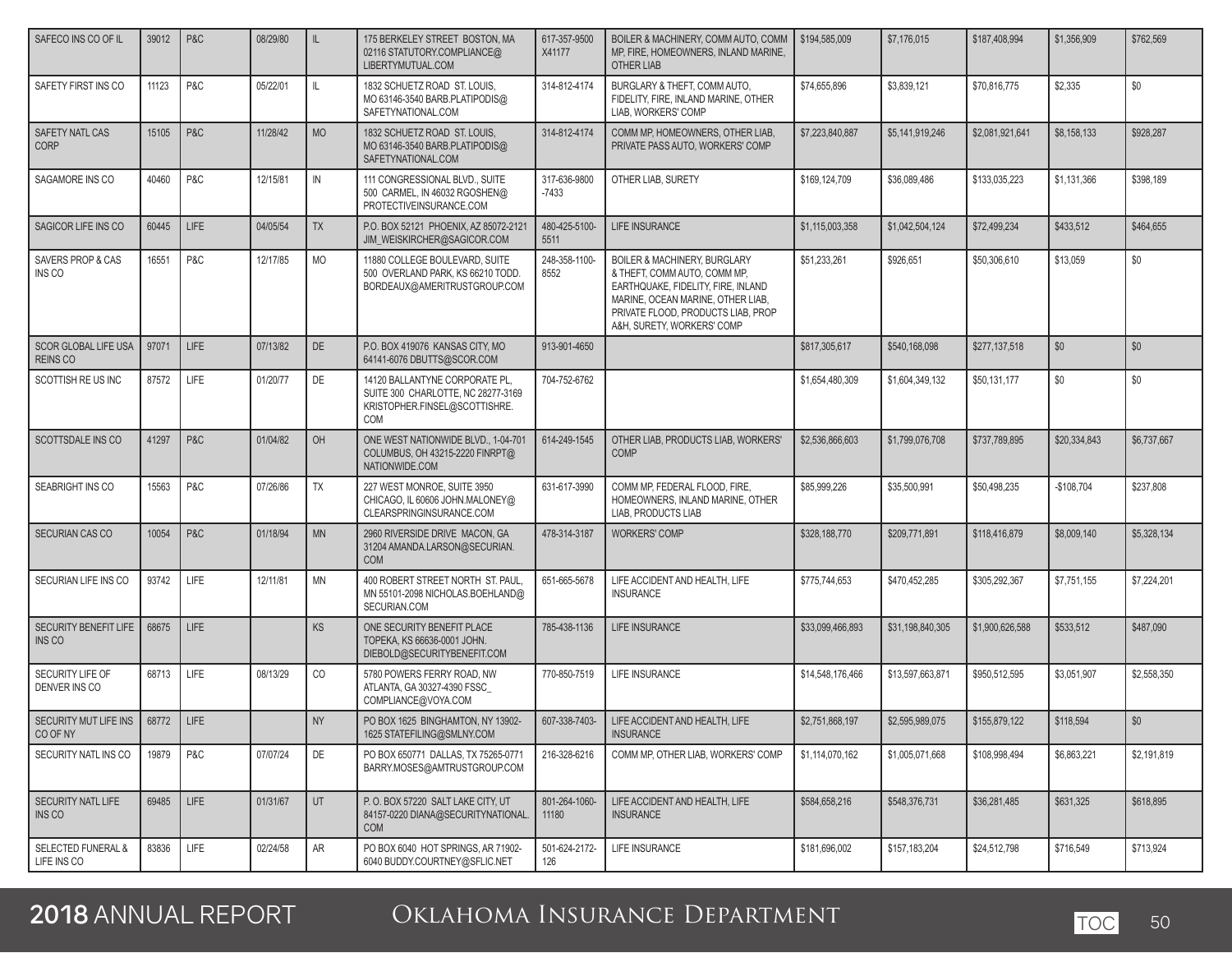| SELECTIVE INS CO OF<br>THE SOUTHEAST     | 39926 | P&C         | 09/26/80 | IN        | <b>40 WANTAGE AVENUE</b><br>BRANCHVILLE, NJ 07890<br>STATUTORYSTATEMENTCONTACT@<br>SELECTIVE.COM | 973-948-1225  | BOILER & MACHINERY, EARTHQUAKE, FIRE.<br>MP CROP, OTHER LIAB, PRIVATE CROP,<br>PRIVATE FLOOD. PROP A&H | \$507,511,915   | \$395.681.941   | \$111,829,974   | \$326.487     | \$109.063    |
|------------------------------------------|-------|-------------|----------|-----------|--------------------------------------------------------------------------------------------------|---------------|--------------------------------------------------------------------------------------------------------|-----------------|-----------------|-----------------|---------------|--------------|
| SENECA INS CO INC                        | 10936 | P&C         | 03/29/78 | <b>NY</b> | 160 WATER STREET NEW YORK, NY<br>10038-4922 TYAP@SENECAINSURANCE.<br>COM                         | 212-277-1669  | FEDERAL FLOOD, FIRE, HOMEOWNERS,<br>INLAND MARINE, OTHER LIAB                                          | \$181,441,526   | \$38,946,727    | \$142,494,799   | \$813.245     | \$442.673    |
| <b>SENECA SPECIALTY</b><br><b>INS CO</b> | 10729 | P&C         | 10/28/97 | <b>DE</b> | 160 WATER STREET NEW YORK, NY<br>10038-4922 TYAP@SENECAINSURANCE.<br><b>COM</b>                  | 212-277-1669  | COMM MP. FIRE. INLAND MARINE. MEDICAL<br>PROF LIAB, OTHER LIAB, PRODUCTS LIAB                          | \$50.821.247    | \$0             | \$50.821.247    | \$785,145     | \$932.182    |
| SENIOR HLTH INS CO<br>OF PA              | 76325 | LIFE        |          | PA        | 550 CONGRESSIONAL BOULEVARD,<br>SUITE 200 CARMEL. IN 46032 THALE@<br>FUZIONANALYTICS.COM         | 317-566-7552  | LIFE ACCIDENT AND HEALTH                                                                               | \$2,688,468,510 | \$2,675,819,343 | \$12,649,166    | \$1,473,356   | \$5,005,459  |
| SENTINEL AMER LIFE<br><b>INS CO</b>      | 77119 | LIFE        | 11/12/52 | <b>TX</b> | 7 HANOVER SQUARE NEW YORK, NY<br>10004-4025 HAYDN_PADMORE@GLIC.<br><b>COM</b>                    | 212-598-8829  | LIFE INSURANCE                                                                                         | \$27,253,676    | \$21,995.519    | \$5,258,156     | \$6,470       | \$16,954     |
| SENTINEL INS CO LTD                      | 11000 | P&C         | 07/06/99 | <b>CT</b> | ONE HARTFORD PLAZA HARTFORD, CT<br>06155-0001 STATEMENT.QUESTIONS@<br>THEHARTFORD.COM            | 860-547-9622  |                                                                                                        | \$280,907,184   | \$84,798,974    | \$196,108,210   | \$16,692,175  | \$5.992.794  |
| SENTRUITY CAS CO                         | 12870 | P&C         | 01/10/07 | <b>TX</b> | P.O. BOX 441828 HOUSTON, TX 77244-<br>1828 GSFSLEGAL@GSFSGROUP.COM                               | 713-580-3100  | BOILER & MACHINERY, COMM AUTO, FIRE,<br>INLAND MARINE, OTHER LIAB, WORKERS'<br><b>COMP</b>             | \$210,671,984   | \$160,909.991   | \$49,761,993    | \$1,272,554   | \$196.769    |
| SENTRY CAS CO                            | 28460 | P&C         | 07/23/73 | WI        | 1800 NORTH POINT DRIVE<br>STEVENS POINT. WI 54481<br>STATUTORYREPORTING@SENTRY.COM               | 715-346-6000  |                                                                                                        | \$355,866,628   | \$285,134,034   | \$70,732,594    | \$1,052,307   | \$64.832     |
| SENTRY INS A MUT CO                      | 24988 | P&C         | 12/19/13 | WI        | 1800 NORTH POINT DRIVE<br>STEVENS POINT. WI 54481<br>STATUTORYREPORTING@SENTRY.COM               | 715-346-6000  | BOILER & MACHINERY, COMM MP, FIRE,<br>INLAND MARINE, MEDICAL PROF LIAB,<br>OTHER LIAB, PRODUCTS LIAB   | \$8,392,798,995 | \$3,251,556,571 | \$5,141,242,424 | \$2,514,141   | \$525.827    |
| SENTRY LIFE INS CO                       | 68810 | LIFE        | 10/23/58 | WI        | 1800 NORTH POINT DRIVE<br>STEVENS POINT. WI 54481<br>STATUTORYREPORTING@SENTRY.COM               | 715-346-6000  | LIFE ACCIDENT AND HEALTH, LIFE<br><b>INSURANCE</b>                                                     | \$6,958,148,075 | \$6,685,262,456 | \$272,885,619   | \$298,173     | \$251,761    |
| SENTRY SELECT INS CO                     | 21180 | P&C         | 08/01/29 | WI        | 1800 NORTH POINT DRIVE<br>STEVENS POINT. WI 54481<br>STATUTORYREPORTING@SENTRY.COM               | 715-346-6000  | COMM MP, INLAND MARINE, OTHER LIAB,<br><b>WORKERS' COMP</b>                                            | \$826,641,871   | \$599,904,687   | \$226,737,184   | \$8,194,771   | \$1,639,854  |
| SERVICE INS CO                           | 36560 | P&C         | 12/16/77 | FL        | 702 OBERLIN ROAD RALEIGH, NC 27605-<br>0800 KEVIN.HAMM@IATINSURANCE.COM                          | 919-831-8170  |                                                                                                        | \$60,970,631    | \$13,652,361    | \$47,318,270    | \$5,447       | \$0          |
| SETTLERS LIFE INS CO                     | 97241 | LIFE        | 05/25/82 | WI        | PO BOX 1191 MADISON, WI 53701-1191<br>DMFRALEY@NGLIC.COM                                         | 608-443-5148  | LIFE INSURANCE                                                                                         | \$415,500,459   | \$371,189,263   | \$44,311,196    | \$56,872      | \$36,024     |
| SHELTER GEN INS CO                       | 23361 | P&C         | 11/12/57 | <b>MO</b> | 1817 WEST BROADWAY COLUMBIA, MO<br>65218-0001 ANNUALSTATCONTACT@<br>SHELTERINSURANCE.COM         | 573-214-4680  |                                                                                                        | \$127,504,260   | \$68,742,787    | \$58,761,471    | \$6,009,021   | \$2,229,442  |
| SHELTER LIFE INS CO                      | 65757 | LIFE        | 11/13/58 | <b>MO</b> | 1817 WEST BROADWAY COLUMBIA, MO<br>65218-0001 ANNUALSTATCONTACT@<br>SHELTERINSURANCE.COM         | 573-214-4680  | LIFE ACCIDENT AND HEALTH. LIFE<br><b>INSURANCE</b>                                                     | \$1,236,585,149 | \$1,030,082,770 | \$206,502,377   | \$10,871,032  | \$5,561,835  |
| SHELTER MUT INS CO                       | 23388 | P&C         | 08/31/45 | <b>MO</b> | 1817 WEST BROADWAY COLUMBIA, MO<br>65218-0001 ANNUALSTATCONTACT@<br>SHELTERINSURANCE.COM         | 573-214-4680  | BURGLARY & THEFT, COMM AUTO,<br>EARTHQUAKE, FIRE, PRIVATE PASS AUTO                                    | \$3,381,135,955 | \$1,460,448,695 | \$1,920,687,260 | \$172,510,500 | \$88,531,889 |
| SHELTERPOINT INS CO                      | 89958 | <b>LIFE</b> | 04/16/79 | FL        | 1225 FRANKLIN AVENUE - SUITE 475<br>GARDEN CITY, NY 11530 MBOSKO@<br>SHELTERPOINT.COM            | 516-304-7726  |                                                                                                        | \$8,638,580     | \$627,083       | \$8,011,497     | \$0           | \$0          |
| SHENANDOAH LIFE<br>INS CO                | 68845 | LIFE        | 12/23/14 | VA        | P.O. BOX 12847 ROANOKE, VA 24029<br>DENISE.MARTIN@PROSPERITYLIFE.<br>COM                         | 540-985-4485  | LIFE ACCIDENT AND HEALTH, LIFE<br><b>INSURANCE</b>                                                     | \$1,036,412,786 | \$941.789.819   | \$94.622.967    | \$751,102     | \$436,225    |
| SHERIDAN LIFE INS CO                     | 98868 | LIFE        | 09/30/80 | OK        | P.O. BOX 1709 LAWTON, OK 73502<br>PENNY.LEE@WNLIC.COM                                            | 580-353-5776- | LIFE ACCIDENT AND HEALTH, LIFE<br><b>INSURANCE</b>                                                     | \$2,145,830     | \$93,467        | \$2,052,363     | \$28,516      | \$9,373      |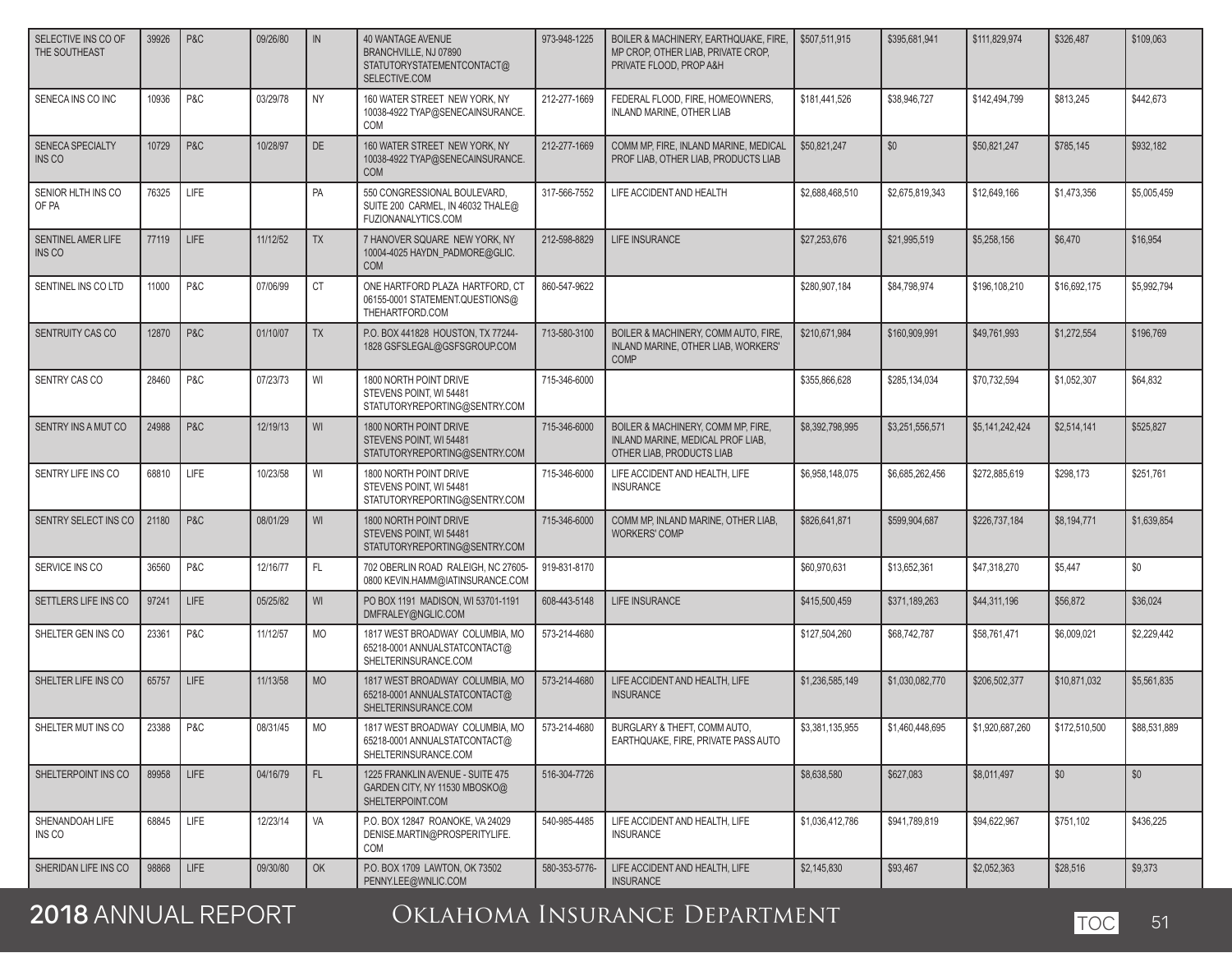| SIERRA HLTH & LIFE INS<br>CO INC  | 71420 | <b>HEALTH</b> | 08/16/06 | <b>NV</b> | P.O. BOX 36451 LAS VEGAS. NV 89133-<br>6451 REGULATORY.FINANCE@UHC.COM                     | 714-503-7818           |                                                                                                                                                                        | \$3,270,024,457  | \$1,758,197,651  | \$1,511,826,806 | \$0          | $\$0$        |
|-----------------------------------|-------|---------------|----------|-----------|--------------------------------------------------------------------------------------------|------------------------|------------------------------------------------------------------------------------------------------------------------------------------------------------------------|------------------|------------------|-----------------|--------------|--------------|
| SILVERSCRIPT INS CO               | 12575 | <b>HEALTH</b> | 05/11/05 | <b>TN</b> | 445 GREAT CIRCLE ROAD NASHVILLE.<br>TN 37228 XIAOQI.WANG@<br><b>CVSCAREMARK.COM</b>        | 401-770-9669           | <b>OTHER</b>                                                                                                                                                           | \$2,075,392,052  | \$1,109,806,795  | \$965.585.257   | \$59,152,400 | \$55,452,729 |
| SIRIUS AMER INS CO                | 38776 | P&C           | 09/13/79 | <b>NY</b> | 140 BROADWAY - 32ND FLOOR NEW<br>YORK, NY 10005-1108 PETER.SARNE@<br>SIRIUSGROUP.COM       | 212-312-0233           | COMM MP, OTHER LIAB, WORKERS' COMP                                                                                                                                     | \$1,337,512,698  | \$815,703,411    | \$521,809,287   | \$3,163,433  | \$1,715,904  |
| <b>SMART INS CO</b>               | 80055 | <b>HEALTH</b> | 02/28/72 | AZ        | 16600 SWINGLEY RIDGE ROAD<br>CHESTERFIELD, MO 63017-1706<br>BSELVO@RGARE.COM               | 636-736-7368           |                                                                                                                                                                        | \$5,607,377      | \$154,000        | \$5,453,377     | \$0          | \$0          |
| SOMPO JAPAN INS CO<br>OF AMER     | 11126 | P&C           | 08/09/62 | <b>NY</b> | 11405 NORTH COMMUNITY HOUSE<br>RD, STE 600 CHARLOTTE, NC 28277<br>JWORKMAN@SOMPO-US.COM    | 704-759-2551           |                                                                                                                                                                        | \$1.285.062.390  | \$713,116,066    | \$571,946,324   | \$1,097,371  | \$675,303    |
| SOUTHERN INS CO                   | 19216 | P&C           | 12/02/47 | <b>TX</b> | POST OFFICE BOX 809076 DALLAS,<br>TX 75380-9076 BARRY.MOSES@<br>AMTRUSTGROUP.COM           | 216-328-6216           | BURGLARY & THEFT, COMM AUTO, COMM<br>MP, EARTHQUAKE, FARMOWNERS.<br>FIDELITY, FIRE, HOMEOWNERS, INLAND<br>MARINE, OTHER LIAB, PRODUCTS LIAB,<br><b>SURETY</b>          | \$39,430,171     | \$9,823,107      | \$29,607,064    | \$4,863,048  | \$2,765,807  |
| SOUTHERN PIONEER<br>LIFE INS CO   | 74365 | <b>LIFE</b>   | 02/04/65 | AR        | 400 ROBERT STREET NORTH ST. PAUL<br>MN 55101-2098 NICHOLAS.BOEHLAND@<br>SECURIAN.COM       | 651-665-5678           | LIFE ACCIDENT AND HEALTH, LIFE<br><b>INSURANCE</b>                                                                                                                     | \$15,530,429     | \$2,722,501      | \$12,807,928    | \$2,862,193  | \$609,192    |
| SOUTHERN<br>UNDERWRITERS INS CO   | 10809 | P&C           | 07/10/97 | OK        | POST OFFICE BOX 809076 DALLAS.<br>TX 75380-9076 BARRY.MOSES@<br>AMTRUSTGROUP.COM           | 216-328-6216           | <b>BOILER &amp; MACHINERY, BURGLARY</b><br>& THEFT. COMM AUTO. COMM MP.<br>EARTHQUAKE, FARMOWNERS, FIRE,<br>INLAND MARINE, OTHER LIAB, PRODUCTS<br>LIAB, WORKERS' COMP | \$5,289,731      | \$11,925         | \$5,277,806     | \$10,747,536 | \$4,779,989  |
| SOUTHLAND NATL INS<br>CORP        | 79057 | <b>LIFE</b>   | 01/21/69 | <b>NC</b> | 2327 ENGLERT DR. DURHAM, NC 27713<br>MICHAEL.MCCRARY@GLOBALBANKERS.<br><b>COM</b>          | 919-246-3371           | LIFE INSURANCE                                                                                                                                                         | \$418,320,318    | \$384,519,310    | \$33,801,008    | \$90.586     | \$275,924    |
| SPINNAKER INS CO                  | 24376 | P&C           | 07/28/86 | IL        | 221 MAIN STREET, SUITE 2 CHESTER, NJ<br>07930 FINANCE@SPINNAKERINS.COM                     | 908-879-2241           | BURGLARY & THEFT, COMM AUTO, COMM<br>MP, FIRE, INLAND MARINE, OTHER LIAB,<br>PRODUCTS LIAB, SURETY, WORKERS'<br><b>COMP</b>                                            | \$48,508,927     | \$20,560,636     | \$27,948,291    | \$4,853,465  | \$1,550,187  |
| SPIRIT MOUNTAIN INS<br>CO RRG INC | 10754 | P&C           | 06/07/05 | DC        | 2233 WISCONSIN AVE., N.W., SUITE 310<br>WASHINGTON, DC 20007 JUTHAMAS.<br>EVERETT@PBOA.COM | 800-226-0793           | COMM AUTO, COMM MP, WORKERS' COMP                                                                                                                                      | \$6,050,838      | \$2.963.391      | \$3,087,447     | \$37,027     | \$0          |
| ST PAUL FIRE & MARINE<br>INS CO   | 24767 | P&C           | 04/20/25 | <b>CT</b> | ONE TOWER SQUARE HARTFORD, CT<br>06183 ANNUAL.STATEMENT.CONTACT@<br>TRAVELERS.COM          | 860-277-3966           | COMM MP, EARTHQUAKE, FIRE,<br>HOMEOWNERS, INLAND MARINE, OTHER<br>LIAB, PRIVATE PASS AUTO, SURETY                                                                      | \$18,716,417,995 | \$13,349,136,294 | \$5,367,281,700 | \$14,674,597 | \$12,844,096 |
| ST PAUL GUARDIAN<br>INS CO        | 24775 | P&C           | 04/06/70 | <b>CT</b> | ONE TOWER SQUARE HARTFORD, CT<br>06183 ANNUAL.STATEMENT.CONTACT@<br>TRAVELERS.COM          | 860-277-3966           | BURGLARY & THEFT, COMM AUTO, COMM<br>MP, EARTHQUAKE, FIDELITY, FIRE, INLAND<br>MARINE, OTHER LIAB, PRODUCTS LIAB,<br><b>SURETY</b>                                     | \$75,837,308     | \$52,700.865     | \$23,136,443    | \$120,650    | \$11,838     |
| <b>ST PAUL MERCURY</b><br>INS CO  | 24791 | P&C           | 08/27/64 | <b>CT</b> | ONE TOWER SQUARE HARTFORD, CT<br>06183 ANNUAL.STATEMENT.CONTACT@<br>TRAVELERS.COM          | 860-277-3966           | COMM AUTO, FIRE, INLAND MARINE,<br>OTHER LIAB, PRODUCTS LIAB                                                                                                           | \$341.232.040    | \$225,220,791    | \$116,011,250   | \$503,150    | \$198,798    |
| ST PAUL SURPLUS<br>LINES INS CO   | 30481 | P&C           | 02/22/74 | DE        | ONE TOWER SQUARE HARTFORD, CT<br>06183 ANNUAL.STATEMENT.CONTACT@<br>TRAVELERS.COM          | 860-277-3966           | INLAND MARINE, WARRANTY                                                                                                                                                | \$636,204,678    | \$452,757,242    | \$183,447,436   | \$45,897     | $-$240$      |
| STANDARD FIRE INS CO              | 19070 | P & C         | 07/06/05 | <b>CT</b> | ONE TOWER SQUARE HARTFORD. CT<br>06183 ANNUAL.STATEMENT.CONTACT@<br>TRAVELERS.COM          | 860-277-3966           | BURGLARY & THEFT, EARTHQUAKE, FIRE,<br>HOMEOWNERS, OCEAN MARINE, OTHER<br><b>LIAB</b>                                                                                  | \$3,766,363,844  | \$2,576,884,269  | \$1.189.479.575 | \$39,853,977 | \$21,160,078 |
| STANDARD GUAR<br>INS CO           | 42986 | P&C           | 08/29/60 | DE        | 260 INTERSTATE NORTH CIRCLE, SE<br>ATLANTA, GA 30339-2110 LUZ.PRIETO@<br>ASSURANT.COM      | 305-253-2244-<br>33456 | CREDIT, FIRE, HOMEOWNERS, INLAND<br>MARINE, OTHER LIAB, PRIVATE FLOOD,<br>PROP A&H                                                                                     | \$314,445,184    | \$184,682,196    | \$129.762.988   | \$11,943,534 | \$4,889,125  |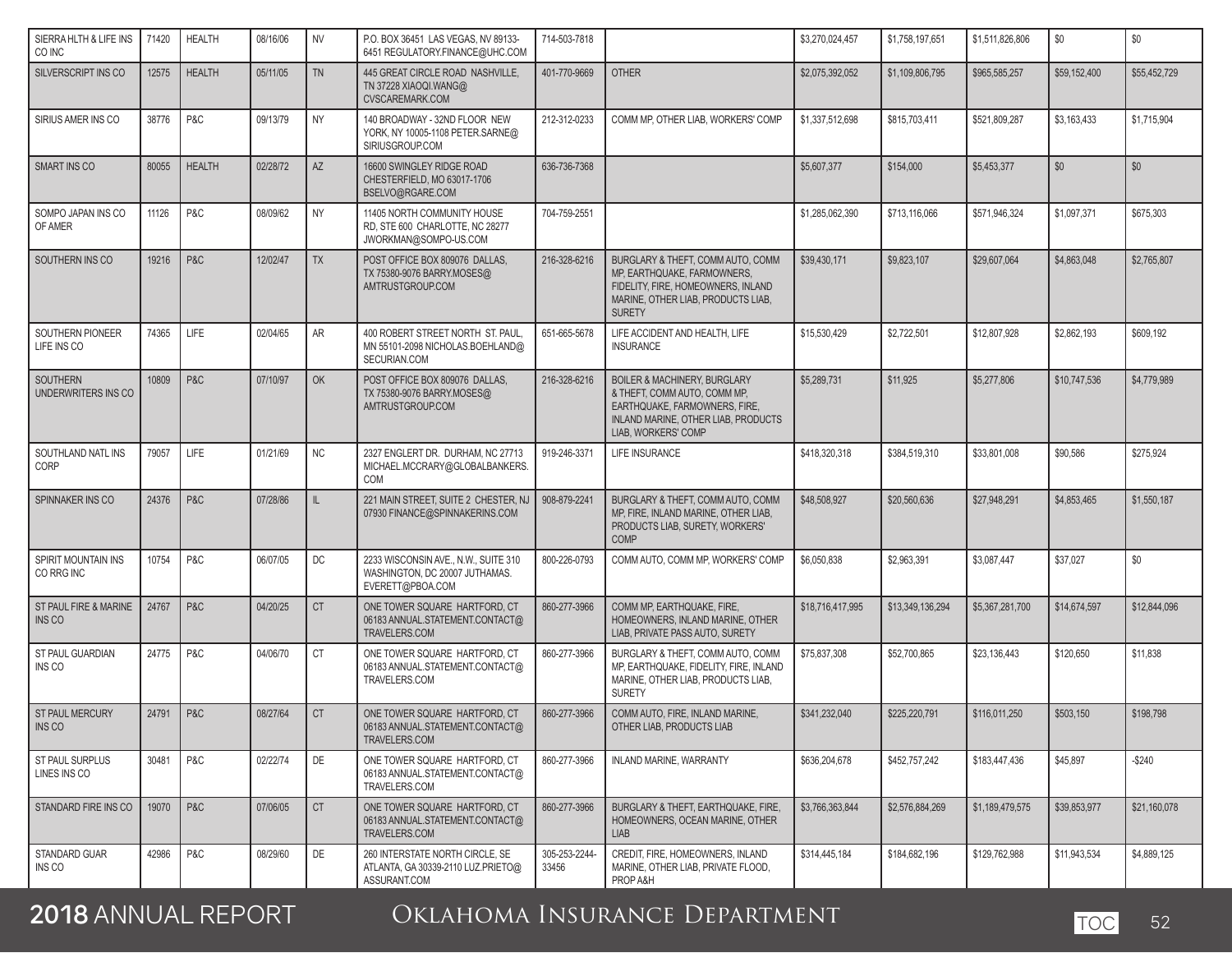| STANDARD INS CO                               | 69019 | <b>LIFE</b> | 02/24/06 | <b>OR</b>    | PO BOX 711 PORTLAND, OR 97207-0711<br>DAVID.PAGLIARULO@STANDARD.COM                             | 971-321-6117          | LIFE ACCIDENT AND HEALTH, LIFE<br><b>INSURANCE</b>                                                                                                                               | \$23,952,005,630  | \$22,843,636,422 | \$1,108,369,208  | \$11,504,737  | \$9,720,107   |
|-----------------------------------------------|-------|-------------|----------|--------------|-------------------------------------------------------------------------------------------------|-----------------------|----------------------------------------------------------------------------------------------------------------------------------------------------------------------------------|-------------------|------------------|------------------|---------------|---------------|
| <b>STANDARD LIFE &amp;</b><br>ACCIDENT INS CO | 86355 | LIFE        | 02/26/76 | TX           | ONE MOODY PLAZA GALVESTON,<br>TX 77550 STATUTORYCOMP@<br>AMERICANNATIONAL.COM                   | 409-766-6027          | LIFE ACCIDENT AND HEALTH, LIFE<br><b>INSURANCE</b>                                                                                                                               | \$521,568,210     | \$232,099,289    | \$289,468,921    | \$2,431,927   | \$2,236,580   |
| STANDARD SECURITY<br>LIFE INS CO OF NY        | 69078 | <b>LIFE</b> | 06/28/57 | <b>NY</b>    | 485 MADISON AVENUE, 14TH FLOOR<br>NEW YORK, NY 10022-5872 DGETZ@<br>SSLICNY.COM                 | 212-355-4141-<br>3006 | LIFE ACCIDENT AND HEALTH, LIFE<br><b>INSURANCE</b>                                                                                                                               | \$131,485,847     | \$65,886,283     | \$65,599,564     | \$225,746     | \$288,930     |
| STAR INS CO                                   | 18023 | P&C         | 08/26/85 | MI           | 26255 AMERICAN DRIVE SOUTHFIELD,<br>MI 48034 TODD.BORDEAUX@<br>AMERITRUSTGROUP.COM              | 248-358-1100-<br>8552 |                                                                                                                                                                                  | \$1,815,554,896   | \$1,251,619,089  | \$563,935,807    | \$3,527,847   | \$231,337     |
| <b>STARMOUNT LIFE</b><br>INS CO               | 68985 | <b>LIFE</b> | 08/24/83 | LA           | P.O. BOX 98100 BATON ROUGE, LA<br>70898-9100 JSANFORD@UNUM.COM                                  | 423-294-1882          | LIFE ACCIDENT AND HEALTH, LIFE<br><b>INSURANCE</b>                                                                                                                               | \$79,850,698      | \$42,401,341     | \$37,449,357     | \$483,129     | \$384,451     |
| STARNET INS CO                                | 40045 | P&C         | 06/11/98 | DE           | PO BOX 9190 DES MOINES, IA 50306-<br>9190 BBRAUDJR@WRBERKLEY.COM                                | 515-473-3000          | COMM AUTO. COMM MP. EARTHQUAKE.<br>FIRE, INLAND MARINE, MEDICAL PROF<br>LIAB, OTHER LIAB, PRODUCTS LIAB                                                                          | \$242.097.338     | \$125,035,938    | \$117,061,401    | \$4,009,852   | \$2,309,418   |
| STARR IND & LIAB CO                           | 38318 | P&C         | 04/15/19 | <b>TX</b>    | 399 PARK AVENUE, 8TH FLOOR NEW<br>YORK, NY 10022 YONG.CHEN@<br>STARRCOMPANIES.COM               | 646-227-6523          | INLAND MARINE, OTHER LIAB, PROP A&H                                                                                                                                              | \$4,803,583,961   | \$2,928,293,728  | \$1,875,290,233  | \$11,730,330  | \$9,749,589   |
| STARSTONE NATL<br>INS CO                      | 25496 | P&C         | 11/06/44 | DE           | POST OFFICE BOX 100165 COLUMBIA,<br>SC 29202 LAURA.SIMPSON@<br>ENSTARGROUP.COM                  | 803-462-7507          |                                                                                                                                                                                  | \$424,330,954     | \$312,946,196    | \$111,384,758    | \$2,283,940   | \$160,617     |
| <b>STARSTONE SPECIALTY</b><br>INS CO          | 44776 | P&C         | 08/16/91 | <b>DE</b>    | POST OFFICE BOX 100165 PLAZA 5<br>STE 2900 COLUMBIA, SC 29202 LAURA.<br>SIMPSON@ENSTARGROUP.COM | 803-462-7507          | OTHER LIAB, PRODUCTS LIAB                                                                                                                                                        | \$237,992,426     | \$91,269,627     | \$146,722,799    | \$553,710     | $-$ \$98,933  |
| STATE AUTO PROP &<br>CAS INS CO               | 25127 | P&C         | 01/25/50 | IA           | 518 EAST BROAD STREET COLUMBUS.<br>OH 43215 CORPORATEACCOUNTING@<br>STATEAUTO.COM               | 317-931-7473          | <b>BOILER &amp; MACHINERY, BURGLARY &amp;</b><br>THEFT, COMM AUTO, COMM MP, FIRE,<br>INLAND MARINE, MEDICAL PROF LIAB,<br>OTHER LIAB, PRIVATE CROP, SURETY                       | \$2,518,869,395   | \$1.831.827.886  | \$687,041,509    | \$8,195,995   | \$3,782,358   |
| <b>STATE AUTOMOBILE</b><br><b>MUT INS CO</b>  | 25135 | P&C         | 08/15/21 | OH           | 518 EAST BROAD STREET COLUMBUS.<br>OH 43215 CORPORATEACCOUNTING@<br>STATEAUTO.COM               | 317-931-7473          | <b>BOILER &amp; MACHINERY, BURGLARY</b><br>& THEFT, COMM AUTO, COMM MP,<br>EARTHQUAKE, FIDELITY, FIRE, INLAND<br>MARINE, OTHER LIAB, PRODUCTS LIAB,<br><b>WORKERS' COMP</b>      | \$2,407,293,508   | \$1,628,347,323  | \$778,946,185    | \$597,641     | \$256,000     |
| STATE FARM FIRE &<br>CAS CO                   | 25143 | P&C         | 06/12/35 | IL.          | ONE STATE FARM PLAZA<br>BLOOMINGTON, IL 61710 HOME.ACCT-<br>FRA.459Y00@STATEFARM.COM            | 309-766-2991          | <b>BOILER &amp; MACHINERY, BURGLARY &amp;</b><br>THEFT, COMM AUTO, EARTHQUAKE, FIRE,<br>INLAND MARINE, OTHER LIAB, PRODUCTS<br>LIAB, WORKERS' COMP                               | \$39,411,857,751  | \$21,701,669,122 | \$17,710,188,629 | \$574,903,016 | \$294,048,911 |
| STATE FARM HLTH<br>INS CO                     | 94498 | LIFE        | 02/25/82 | IL           | ONE STATE FARM PLAZA<br>BLOOMINGTON. IL 61710 HOME.LIFE-FIN-<br>STMTS.565Y00@STATEFARM.COM      | 309-735-8183          |                                                                                                                                                                                  | \$8,349,912       | \$49.735         | \$8,300,178      | \$0           | \$0           |
| STATE FARM LIFE<br>INS CO                     | 69108 | <b>LIFE</b> | 01/16/29 | IL.          | ONE STATE FARM PLAZA<br>BLOOMINGTON, IL 61710 HOME.LIFE-FIN-<br>STMTS.565Y00@STATEFARM.COM      | 309-735-8183          | LIFE INSURANCE                                                                                                                                                                   | \$73,080,002,873  | \$62,175,298,698 | \$10.904.704.176 | \$63,811,948  | \$32,291,150  |
| STATE FARM MUT AUTO<br>INS CO                 | 25178 | P & C       | 03/29/22 | $\mathbb{L}$ | ONE STATE FARM PLAZA<br>BLOOMINGTON, IL 61710 HOME.ACCT-<br>FRA.459Y00@STATEFARM.COM            | 309-766-2991          | COMM MP. EARTHQUAKE. FARMOWNERS.<br>FIDELITY, HOMEOWNERS, INLAND MARINE,<br>MEDICAL PROF LIAB, MP CROP, OTHER<br>LIAB, PRIVATE CROP, PRIVATE PASS AUTO,<br>SURETY, WORKERS' COMP | \$160,731,957,096 | \$63,726,974,789 | \$97.004.982.308 | \$659,376,125 | \$367,111,879 |
| STATE LIFE INS CO                             | 69116 | LIFE        | 12/30/04 | IN           | PO BOX 368 INDIANAPOLIS, IN 46206-<br>0368 FINRPT.CORPFIN@ONEAMERICA.<br>COM                    | 317-285-1850          | LIFE ACCIDENT AND HEALTH, LIFE<br><b>INSURANCE</b>                                                                                                                               | \$7,828,025,179   | \$7,389,214,378  | \$438,810,801    | \$4,495,162   | \$434,417     |
| STATE MUT INS CO                              | 69132 | <b>LIFE</b> |          | GA           | PO BOX 153 ROME, GA 30162 KATRINA.<br>STARKIE@STATEMUTUALINSURANCE.<br><b>COM</b>               | 706-291-1054-<br>296  | LIFE ACCIDENT AND HEALTH, LIFE<br><b>INSURANCE</b>                                                                                                                               | \$267,275,674     | \$238,221,461    | \$29,054,213     | \$2,458,085   | \$875,112     |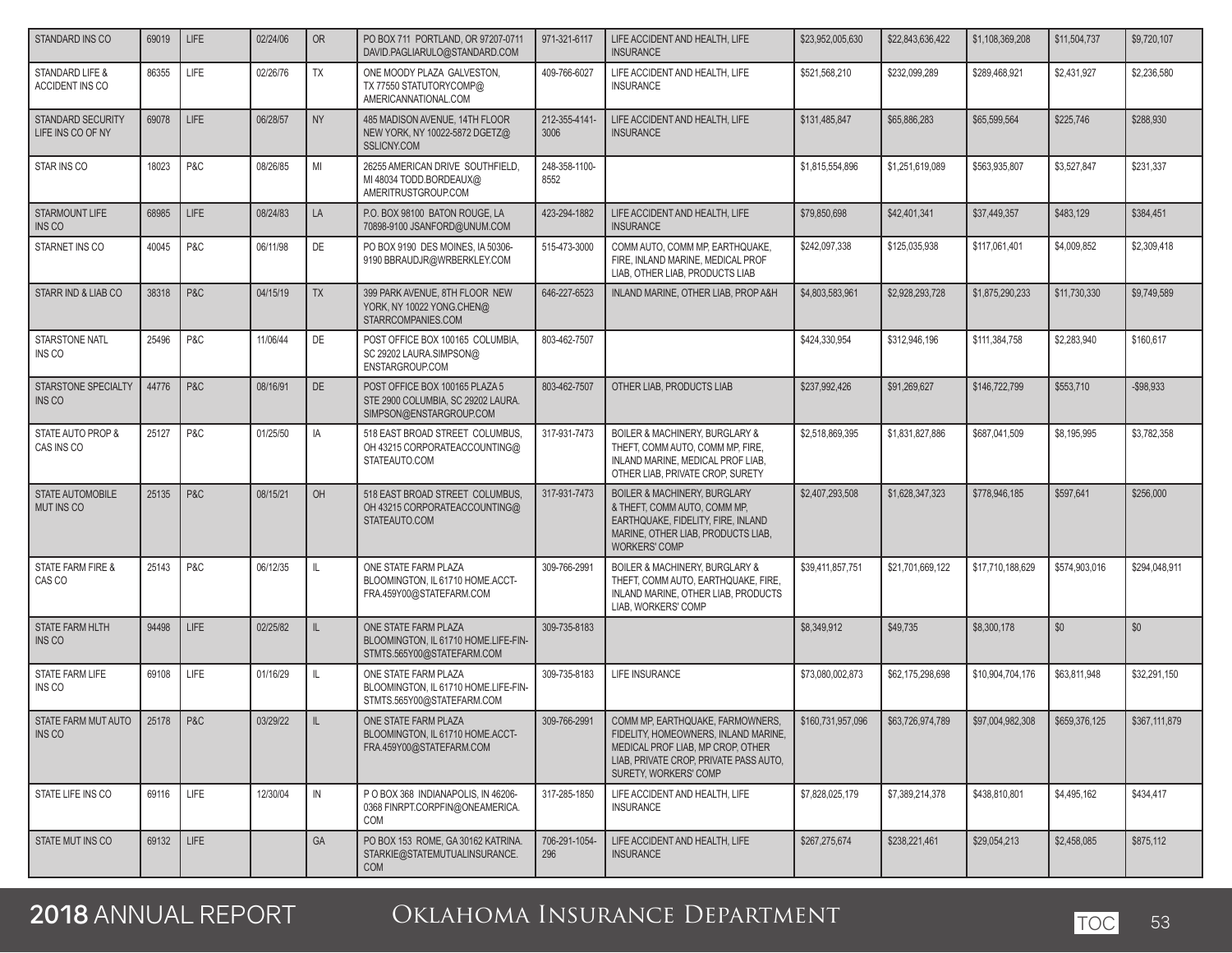| STATE NATL INS CO INC                         | 12831 | P&C           | 08/01/84 | TΧ        | 1900 L. DON DODSON DR. BEDFORD,<br>TX 76021 REGULATORYREPORTING@<br>STATENATIONAL.COM                              | 817-265-2000-<br>1465 | FARMOWNERS, FIRE, HOMEOWNERS,<br>OTHER LIAB, PRIVATE PASS AUTO                                                                                | \$442,864,379    | \$131,488,497    | \$311,375,882   | \$7,319,321  | \$3,452,734  |
|-----------------------------------------------|-------|---------------|----------|-----------|--------------------------------------------------------------------------------------------------------------------|-----------------------|-----------------------------------------------------------------------------------------------------------------------------------------------|------------------|------------------|-----------------|--------------|--------------|
| STEADFAST INS CO                              | 26387 | P&C           | 08/31/73 | DE        | 1299 ZURICH WAY, 5TH FLOOR<br>SCHAUMBURG, IL 60196-1056 COLLEEN.<br>ZITT@ZURICHNA.COM                              | 847-413-5048          |                                                                                                                                               | \$723,393,753    | \$214,608,710    | \$508,785,043   | \$9,037,261  | \$4,523,205  |
| STERLING DENTAL<br>SERV LLC                   | 11953 | <b>HEALTH</b> | 07/25/02 | OK        | PO BOX 891330 OKLAHOMA CITY, OK<br>73189 MTRAN@STERLINGHS.COM                                                      | 405-659-3416          |                                                                                                                                               | \$559,730        | \$548,952        | \$10,778        | \$0          | \$0          |
| <b>STERLING INVESTORS</b><br>LIFE INS CO      | 89184 | <b>LIFE</b>   | 07/14/78 | IN        | 10201 N. ILLINOIS ST., SUITE 280<br>INDIANAPOLIS, IN 46290 JENNIFER.<br>DIXON@STERLINGLIFECO.COM                   | 317-208-2200          | LIFE ACCIDENT AND HEALTH, LIFE<br><b>INSURANCE</b>                                                                                            | \$54,554,010     | \$44,800,690     | \$9,753,320     | \$331,392    | \$59,626     |
| STERLING LIFE INS CO                          | 77399 | LIFE          | 01/07/58 | IL        | 11200 LAKELINE BLVD., SUITE 100<br>AUSTIN, TX 78717 CSBFINRPT@CIGNA.<br>COM                                        | 512-531-1465          | LIFE ACCIDENT AND HEALTH, LIFE<br><b>INSURANCE</b>                                                                                            | \$35,411,044     | \$21,001,398     | \$14,409,646    | \$1,454,576  | \$932,498    |
| STEWART TITLE GUAR<br>CO                      | 50121 | TITLE         | 02/20/08 | <b>TX</b> | P. O. BOX 2029 HOUSTON, TX 77252<br>KPETERSON@STEWART.COM                                                          | 713-625-8044          | TITLE INSURANCE                                                                                                                               | \$1,105,914,499  | \$563,178,519    | \$542,735,980   | \$6,638,625  | \$130,997    |
| STILLWATER INS CO                             | 25180 | P&C           | 04/26/90 | CA        | P.O. BOX 45126 JACKSONVILLE, FL<br>32232-5126 JULIA.EDMONSTON@<br>STILLWATER.COM                                   | 904-997-7313-         | PRIVATE PASS AUTO, PROP A&H                                                                                                                   | \$398,971,983    | \$221,016,433    | \$177,955,550   | \$327,052    | \$55,066     |
| <b>STONETRUST</b><br><b>COMMERCIAL INS CO</b> | 11042 | P&C           | 03/22/00 | <b>NE</b> | 5615 CORPORATE BOULEVARD, SUITE<br>700 BATON ROUGE, LA 70808 CATHY.<br>GAUTHIER@STONETRUSTINSURANCE.<br><b>COM</b> | 225-201-8041          |                                                                                                                                               | \$174,173,969    | \$102.113.875    | \$72,060,094    | \$15,031,182 | \$4,619,459  |
| STONINGTON INS CO                             | 10340 | P&C           | 02/02/38 | PA        | ONE QBE WAY SUN PRAIRIE. WI 53596<br>DARNYL.KLATT@US.QBE.COM                                                       | 608-825-5160          | COMM MP, FIRE, INLAND MARINE, MEDICAL<br>PROF LIAB, OTHER LIAB, PRODUCTS LIAB                                                                 | \$15,691,029     | \$1,390,202      | \$14,300,827    | \$49,325     | \$10,060     |
| STRATFORD INS CO                              | 40436 | P&C           | 12/28/81 | <b>NH</b> | 300 KIMBALL DRIVE, SUITE 500<br>PARSIPPANY, NJ 07054 ACCOUNTING@<br>WESTERNWORLD.COM                               | 201-847-2814          | BOILER & MACHINERY, COMM MP, FIRE,<br><b>INLAND MARINE, OTHER LIAB</b>                                                                        | \$539,929,613    | \$453,675,224    | \$86,254,389    | \$27,982,200 | \$10,094,057 |
| SUN LIFE & HLTH INS CO                        | 80926 | LIFE          | 01/31/73 | MI        | ONE SUN LIFE EXECUTIVE PARK<br>WELLESLEY HILLS, MA 02481 STATE.<br>FILINGS@SUNLIFE.COM                             | 781-416-3184          | LIFE ACCIDENT AND HEALTH, LIFE<br><b>INSURANCE</b>                                                                                            | \$943,156,283    | \$813,262,602    | \$129,893,681   | \$259,941    | \$232,191    |
| SUNSET LIFE INS CO<br>OF AMER                 | 69272 | <b>LIFE</b>   | 05/12/37 | <b>MO</b> | P.O. BOX 219139 KANSAS CITY, MO<br>64121-9139 DAVID.LAIRD@KCLIFE.COM                                               | 816-753-7000-<br>8296 | LIFE INSURANCE                                                                                                                                | \$316,291,710    | \$291,063,864    | \$25,227,851    | \$92,609     | \$225,000    |
| SUNZ INS CO                                   | 34762 | P&C           | 10/30/86 | FL.       | 1301 6TH AVENUE WEST BRADENTON,<br>FL 34205 MGRANDSTAFF@<br>SUNZINSURANCE.COM                                      | 941-306-3077          | COMM AUTO, COMM MP, EARTHQUAKE,<br>HOMEOWNERS, INLAND MARINE, OCEAN<br>MARINE, OTHER LIAB, PRIVATE PASS AUTO,<br>PRODUCTS LIAB, WORKERS' COMP | \$195,505,800    | \$158,318,240    | \$37,187,560    | \$793,999    | \$55,859     |
| SURETEC INS CO                                | 10916 | P&C           | 06/19/98 | <b>TX</b> | 1330 POST OAK BLVD, SUITE 1100<br>HOUSTON, TX 77056 DWISNOSKI@<br>SURETEC.COM                                      | 713-812-0800          |                                                                                                                                               | \$253,239,589    | \$151,183,990    | \$102,055,598   | \$411,818    | \$0          |
| SURETY LIFE INS CO                            | 69310 | LIFE          | 03/31/36 | <b>NE</b> | 310 NE MULBERRY STREET LEE'S<br>SUMMIT, MO 64086 ANGELA.JOHNSON@<br>GEHA.COM                                       | 816-434-4508-         | LIFE INSURANCE                                                                                                                                | \$19,081,489     | \$535,719        | \$18,545,769    | \$70,324     | \$115,000    |
| SWISS RE LIFE & HLTH<br>AMER INC              | 82627 | LIFE          | 06/29/67 | <b>MO</b> | 175 KING STREET ARMONK, NY 10504<br>SALVATORE_FURNARI@SWISSRE.COM                                                  | 914-828-8291          |                                                                                                                                               | \$14,134,080,316 | \$12.976.668.841 | \$1,157,411,475 | \$0          | \$0          |
| SYMETRA LIFE INS CO                           | 68608 | LIFE          | 01/23/57 | IA        | P.O.BOX 34690 SEATTLE, WA 98124-1690<br>KRISTIN.KHALIGHI@SYMETRA.COM                                               | 425-256-8557          | LIFE ACCIDENT AND HEALTH, LIFE<br><b>INSURANCE</b>                                                                                            | \$36,482,771,553 | \$34.263.861.286 | \$2,218,910,267 | \$21,698,516 | \$5,102,954  |
| SYMETRA NATL LIFE<br>INS CO                   | 90581 | <b>LIFE</b>   | 09/04/79 | IA        | P.O.BOX 34690 SEATTLE, WA 98124-1690<br>KRISTIN.KHALIGHI@SYMETRA.COM                                               | 425-256-8557          | LIFE INSURANCE                                                                                                                                | \$17,261,932     | \$6,376,364      | \$10,885,568    | \$2,319      | \$0          |
| SYMPHONIX HLTH<br>INS INC                     | 84549 | <b>HEALTH</b> | 03/29/74 | L         | 1600 MCCONNOR PARKWAY, 2ND FL<br>SCHAUMBURG, IL 60173 PETER A<br>TASSINARI@UHC.COM                                 | 860-702-6201          | <b>OTHER</b>                                                                                                                                  | \$357,720,090    | \$290,695,672    | \$67,024,418    | \$9,771,520  | \$7,848,163  |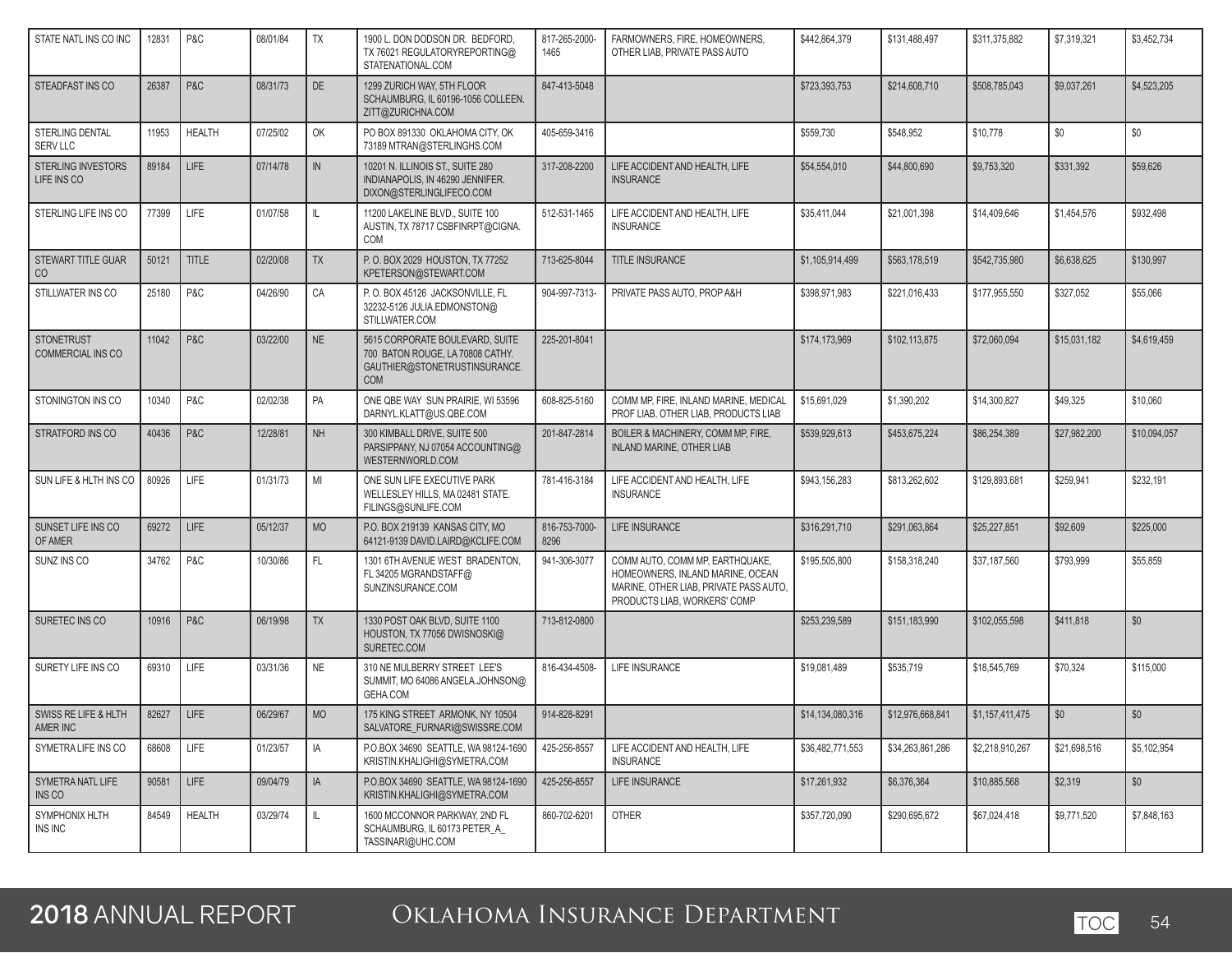| THE INS CO                                            | 12866 | P&C         | 04/10/69 | LA        | 10451 GULF BLVD TREASURE ISLAND,<br>FL 33706-4814 XLC.COMPLIANCE@<br><b>XLCATLIN.COM</b>           | 203-964-5200          | COMM AUTO, COMM MP, FIRE, INLAND<br>MARINE, MEDICAL PROF LIAB, OTHER LIAB.<br><b>PRODUCTS LIAB</b>                                                                                                                                                            | \$211,579,199     | \$159,825,630     | \$51,753,569     | \$1,354,005  | \$451,474   |
|-------------------------------------------------------|-------|-------------|----------|-----------|----------------------------------------------------------------------------------------------------|-----------------------|---------------------------------------------------------------------------------------------------------------------------------------------------------------------------------------------------------------------------------------------------------------|-------------------|-------------------|------------------|--------------|-------------|
| TDC SPECIALTY INS CO                                  | 34487 | P&C         | 09/19/89 | <b>DC</b> | PO BOX 2900 NAPA, CA 94558<br>STATEFILINGTDCSI@THEDOCTORS.COM                                      | 707-226-0100-         | COMM AUTO, EARTHQUAKE, FIRE,<br>MEDICAL PROF LIAB. OTHER LIAB                                                                                                                                                                                                 | \$129,617,322     | \$34,197,245      | \$95,420,077     | \$126,906    | \$0         |
| <b>TEACHERS INS &amp; ANN</b><br><b>ASSOC OF AMER</b> | 69345 | LIFE        | 03/04/18 | <b>NY</b> | 730 THIRD AVENUE NEW YORK, NY<br>10017 SEISENHAUER@TIAA.ORG                                        | 704-988-4560          | LIFE ACCIDENT AND HEALTH. LIFE<br><b>INSURANCE</b>                                                                                                                                                                                                            | \$295.146.995.196 | \$258,810,925,758 | \$36,336,069,438 | \$1.906.028  | \$1,520,066 |
| TEACHERS INS CO                                       | 22683 | P&C         | 03/02/71 | IL.       | #1 HORACE MANN PLAZA SPRINGFIELD.<br>IL 62715 KIMBERLY.JOHNSON@<br>HORACEMANN.COM                  | 217-788-8538          | AIRCRAFT, ALLIED LINES, BOILER &<br>MACHINERY, BURGLARY & THEFT, COMM<br>AUTO. COMM MP. CREDIT. EARTHQUAKE.<br>FIDELITY, FIRE, INLAND MARINE, MEDICAL<br>PROF LIAB, MORTGAGE GUARANTY,<br>OCEAN MARINE, OTHER LIAB, PRODUCTS<br>LIAB, PROP A&H, WORKERS' COMP | \$356.869.136     | \$208,175,766     | \$148,693,370    | \$2,137,359  | \$1,168,408 |
| <b>TECHNOLOGY INS</b><br>CO INC                       | 42376 | P&C         | 06/14/91 | <b>DE</b> | 59 MAIDEN LANE, 43RD FLOOR NEW<br>YORK, NY 10038 KERRY.HEITZ@<br>AMTRUSTGROUP.COM                  | 561-962-9320          | BOILER & MACHINERY, COMM MP, CREDIT.<br>EARTHQUAKE, FIRE, INLAND MARINE,<br>OCEAN MARINE, OTHER LIAB, PRODUCTS<br>LIAB, PROP A&H                                                                                                                              | \$3,773,098,921   | \$2,674,409,528   | \$1.098.689.393  | \$7,823,995  | \$3,473,628 |
| TEXAS LIFE INS CO                                     | 69396 | LIFE        | 01/09/01 | <b>TX</b> | 900 WASHINGTON AVENUE WACO, TX<br>76701 DRICHTER@TEXASLIFE.COM                                     | 254-745-6360          | <b>LIFE INSURANCE</b>                                                                                                                                                                                                                                         | \$1,158,070,028   | \$1,083,679,667   | \$74,390,361     | \$11,757,285 | \$5,942,898 |
| THE CINCINNATI CAS<br>CO                              | 28665 | P&C         | 12/27/72 | OH        | P.O. BOX 145496 CINCINNATI, OH 45250-<br>5496 ANDREW_SCHNELL@CINFIN.COM                            | 513-870-2000          | COMM AUTO, COMM MP, INLAND MARINE,<br>OTHER LIAB, PRIVATE CROP, WORKERS'<br>COMP                                                                                                                                                                              | \$433,575,884     | \$41,289,227      | \$392.286.657    | \$228,515    | \$58,558    |
| THE CINCINNATI IND CO                                 | 23280 | P&C         | 05/19/88 | OH        | P.O. BOX 145496 CINCINNATI. OH 45250-<br>5496 ANDREW_SCHNELL@CINFIN.COM                            | 513-870-2000          | COMM AUTO. COMM MP. FEDERAL FLOOD.<br>INLAND MARINE, MP CROP, OTHER LIAB,<br>PRIVATE CROP                                                                                                                                                                     | \$132,971,976     | \$32.972.583      | \$99.999.393     | \$180,246    | \$264.066   |
| THE CINCINNATI INS CO                                 | 10677 | P&C         | 08/02/50 | OH        | P.O. BOX 145496 CINCINNATI. OH 45250-<br>5496 ANDREW SCHNELL@CINFIN.COM                            | 513-870-2000          | OTHER LIAB                                                                                                                                                                                                                                                    | \$12.914.879.406  | \$7.821.313.577   | \$5.093.565.829  | \$1,805,282  | \$1,086,789 |
| THE CINCINNATI LIFE<br>INS CO                         | 76236 | LIFE        | 07/02/87 | OH        | 6200 SOUTH GILMORE ROAD FAIRFIELD,<br>OH 45014-5141 JOE_WURZELBACHER@<br>CINFIN.COM                | 513-870-2000-<br>4902 | LIFE ACCIDENT AND HEALTH, LIFE<br><b>INSURANCE</b>                                                                                                                                                                                                            | \$4,407,172,258   | \$4,212,034,131   | \$195,138,127    | \$1,265,988  | \$603,103   |
| THE GRAY CAS &<br>SURETY CO                           | 10671 | P&C         | 03/07/96 | LA        | P.O. BOX 6202 METAIRIE, LA 70009-6202<br>RHUGHES@GRAYINSCO.COM                                     | (504) 888-7790        | PRODUCTS LIAB                                                                                                                                                                                                                                                 | \$18,220,802      | \$3,438,142       | \$14,782,660     | \$21,475     | \$0         |
| THE NATL CATHOLIC<br>RRG INC                          | 10083 | P&C         | 08/12/87 | VT        | 148 COLLEGE STREET, SUITE 204<br>BURLINGTON, VT 05401 MARY<br>RICHARDS@JLTIMUSA.COM                | 802-391-3083          | INLAND MARINE, OTHER LIAB, PRIVATE<br>PASS AUTO                                                                                                                                                                                                               | \$69,226,558      | \$53,750,355      | \$15,476,204     | \$348.786    | \$0         |
| <b>THRIVENT FINANCIAL</b><br><b>FOR LUTHERANS</b>     | 56014 | <b>FRAT</b> | 11/24/02 | WI        | 625 FOURTH AVENUE SOUTH MS-REG<br>FINANCIAL MINNEAPOLIS, MN 55415-<br>1624 JOE.BARNES@THRIVENT.COM | 612-844-4243          | FRAT ACCIDENT AND HEALTH. FRAT LIFE<br><b>INSURANCE</b>                                                                                                                                                                                                       | \$90,968,818,589  | \$82,699.491.497  | \$8,269,327,092  | \$11,397,236 | \$9.241.534 |
| THRIVENT LIFE INS CO                                  | 97721 | LIFE        | 04/20/82 | WI        | 625 FOURTH AVENUE SOUTH MS-REG<br>FINANCIAL MINNEAPOLIS, MN 55415-<br>1624 JOE.BARNES@THRIVENT.COM | 612-844-4243          | LIFE INSURANCE                                                                                                                                                                                                                                                | \$3,840,581,059   | \$3,684,027,546   | \$156,553,513    | \$5,904      | \$0         |
| TIAA CREF LIFE INS CO                                 | 60142 | LIFE        | 11/20/96 | <b>NY</b> | 730 THIRD AVENUE NEW YORK, NY<br>10017 SEISENHAUER@TIAA.ORG                                        | 704-988-4560          | LIFE ACCIDENT AND HEALTH. LIFE<br><b>INSURANCE</b>                                                                                                                                                                                                            | \$12.556.662.557  | \$12,145,121,716  | \$411.540.841    | \$1,774,314  | \$50,744    |
| TIER ONE INS CO                                       | 92908 | LIFE        | 06/11/81 | OK        | 1932 WYNNTON ROAD COLUMBUS, GA<br>31999-0001 BRINALDI@AFLAC.COM                                    | 706-763-5218          |                                                                                                                                                                                                                                                               | \$9.152.942       | $-$ \$28.661      | \$9,181,603      | \$0          | \$0         |
| TIME INS CO                                           | 69477 | LIFE        | 02/11/10 | WI        | P. O. BOX 624 MILWAUKEE, WI 53201<br>VALERIE.DANO@ASSURANT.COM                                     | 651-361-4138          | LIFE ACCIDENT AND HEALTH, LIFE<br><b>INSURANCE</b>                                                                                                                                                                                                            | \$82,227,232      | \$39,704,111      | \$42,523,121     | \$3,216,656  | \$2,524,837 |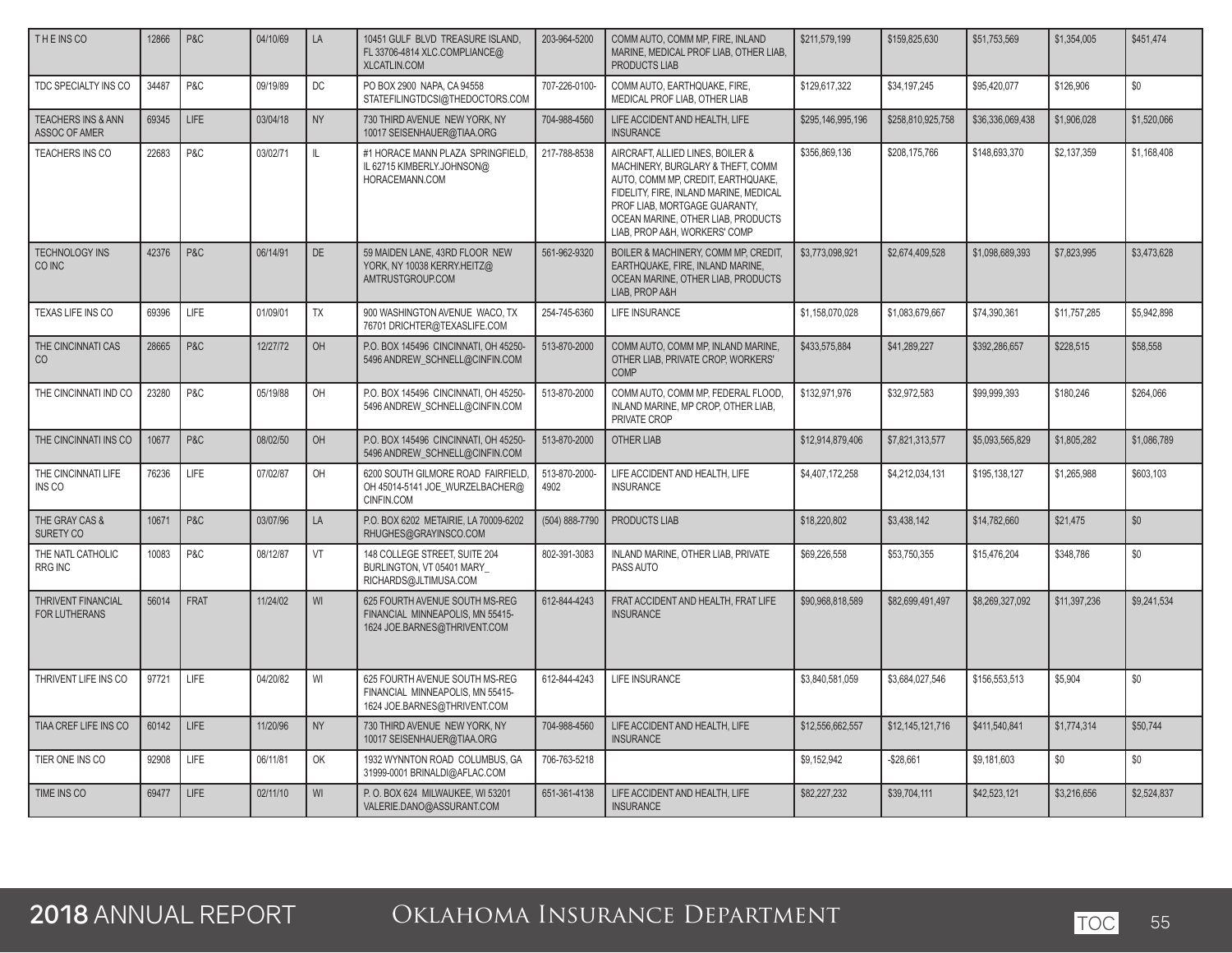| TITAN INS CO INC RRG                         | 11153 | P&C          | 06/08/01 | SC           | 370 LAS COLINAS BOULEVARD W.<br>SUITE 108 IRVING, TX 75039 FCHAN@<br>ETHOSGROUP.COM          | 972-331-1000-<br>1436 | ALLIED LINES, BOILER & MACHINERY,<br>BURGLARY & THEFT, COMM AUTO, COMM<br>MP, CREDIT, EARTHQUAKE, FIDELITY, FIRE,<br>INLAND MARINE, OCEAN MARINE, OTHER<br>LIAB, PRODUCTS LIAB, PROP A&H, SURETY,<br><b>WORKERS' COMP</b> | \$67,457,004      | \$15,376,706      | \$52,080,297    | \$2,549,963  | \$778,741    |
|----------------------------------------------|-------|--------------|----------|--------------|----------------------------------------------------------------------------------------------|-----------------------|---------------------------------------------------------------------------------------------------------------------------------------------------------------------------------------------------------------------------|-------------------|-------------------|-----------------|--------------|--------------|
| <b>TITLE INDUSTRY ASSUR</b><br>CO RRG        | 10084 | P&C          | 10/16/87 | VT           | 76 ST. PAUL STREET. SUITE 500<br>BURLINGTON, VT 05401 KIM.FRASCA@<br>AON.COM                 | 802-264-3538          |                                                                                                                                                                                                                           | \$7,937,955       | \$3,103,670       | \$4,834,285     | \$344,406    | \$0          |
| <b>TITLE RESOURCES</b><br><b>GUAR CO</b>     | 50016 | <b>TITLE</b> | 03/08/84 | TX           | 8111 LBJ FREEWAY, STE 1200 DALLAS,<br>TX 75251 JEFF.GUEISS@TRGC.COM                          | 856-914-8806          |                                                                                                                                                                                                                           | \$87,016,715      | \$54,538,102      | \$32,478,613    | \$0          | \$0          |
| TNUS INS CO                                  | 32301 | P&C          | 02/11/04 | <b>NY</b>    | THREE BALA PLAZA EAST, SUITE 400<br>BALA CYNWYD, PA 19004-1403 JAMES.<br>BECHTEL@TMNAS.COM   | 610-227-1253          |                                                                                                                                                                                                                           | \$64,503,611      | \$7,400,114       | \$57,103,496    | \$15,648     | \$0          |
| <b>TOKIO MARINE</b><br>SPECIALTY INS CO      | 23850 | P&C          | 07/15/86 | DE           | THREE BALA PLAZA EAST. SUITE<br>400 BALA CYNWYD, PA 19004-1403<br>MATTHEW.DINAPOLI@TMNAS.COM | 610-206-7836          | BOILER & MACHINERY, COMM AUTO, COMM<br>MP, EARTHQUAKE, FEDERAL FLOOD,<br>FIRE, INLAND MARINE, OCEAN MARINE,<br>OTHER LIAB, PRODUCTS LIAB, WARRANTY,<br><b>WORKERS' COMP</b>                                               | \$606.471.658     | \$415,928,944     | \$190,542,714   | \$4,734,352  | \$2,286,180  |
| TOWN & COUNTRY LIFE<br>INS CO                | 77674 | <b>LIFE</b>  | 04/13/55 | UT           | P.O. BOX 58769 SALT LAKE<br>CITY, UT 84158 SHYMAS@<br>TOWNANDCOUNTRYLIFE.COM                 | (801) 715-7123        |                                                                                                                                                                                                                           | \$7,739,128       | \$2,740,245       | \$4,998,883     | \$0          | \$0          |
| TOYOTA MOTOR INS CO                          | 37621 | P&C          | 09/03/09 | IA           | 6565 HEADQUARTERS DR, W2-4D<br>PLANO, TX 75024 TMIC_REPORTING@<br>TOYOTA.COM                 | 469-486-5355          | INLAND MARINE, OCEAN MARINE, OTHER<br>LIAB, PROP A&H                                                                                                                                                                      | \$557.737.157     | \$303.627.569     | \$254,109,588   | \$25,030     | \$6,579      |
| <b>TRADERS INS CO</b>                        | 42749 | P&C          | 03/31/80 | <b>MO</b>    | PO BOX 5374 KANSAS CITY, MO 64131<br>MCONCANNON@TRADERSAUTO.COM                              | 816-822-1887          |                                                                                                                                                                                                                           | \$83,312,682      | \$57,512,121      | \$25,800,561    | \$33,751,084 | \$17,408,446 |
| TRANS PACIFIC INS CO                         | 41238 | P&C          | 01/21/82 | <b>NY</b>    | THREE BALA PLAZA EAST. SUITE 400<br>BALA CYNWYD, PA 19004-1403 JAMES.<br>BECHTEL@TMNAS.COM   | 610-227-1253          | PRIVATE PASS AUTO                                                                                                                                                                                                         | \$67,641,767      | \$13,392,733      | \$54,249,034    | $-$ \$6,329  | \$164,224    |
| <b>TRANS WORLD ASSUR</b><br>CO               | 69566 | LIFE         | 10/03/62 | CA           | 885 S. EL CAMINO REAL SAN MATEO, CA<br>94402 JENNIFERP@TWALIFE.COM                           | 650-348-2300          | <b>LIFE INSURANCE</b>                                                                                                                                                                                                     | \$346,792,447     | \$260,463,493     | \$86,328,954    | \$78,234     | \$4,500      |
| <b>TRANSAMERICA</b><br>ADVISORS LIFE INS CO  | 79022 | LIFE         | 01/27/86 | AR           | 4333 EDGEWOOD RD NE CEDAR<br>RAPIDS, IA 52499 BRENDA.KRAEMER@<br>TRANSAMERICA.COM            | 319-355-8549          | LIFE INSURANCE                                                                                                                                                                                                            | \$8,261,497,612   | \$7,530,432,213   | \$731,065,399   | \$12,000     | \$851,305    |
| <b>TRANSAMERICA CAS</b><br>INS CO            | 10952 | P&C          | 11/15/57 | OH           | 4333 EDGEWOOD RD NE CEDAR<br>RAPIDS, IA 52499 BRENDA.KRAEMER@<br>TRANSAMERICA.COM            | 319-355-8549          | COMM AUTO, COMM MP, FIRE, INLAND<br>MARINE, OTHER LIAB, SURETY                                                                                                                                                            | \$455,532,160     | \$181,250,077     | \$274,282,083   | \$2,352,680  | \$2,118,338  |
| <b>TRANSAMERICA</b><br>FINANCIAL LIFE INS CO | 70688 | <b>LIFE</b>  | 10/03/47 | <b>NY</b>    | 440 MAMARONECK AVENUE HARRISON,<br>NY 10528 BRENDA.KRAEMER@<br>TRANSAMERICA.COM              | 319-355-8549          | LIFE ACCIDENT AND HEALTH. LIFE<br><b>INSURANCE</b>                                                                                                                                                                        | \$34,192,478,608  | \$33,142,093,175  | \$1,050,385,433 | \$92,688     | \$1,595      |
| <b>TRANSAMERICA LIFE</b><br>INS CO           | 86231 | <b>LIFE</b>  | 04/19/61 | IA           | 4333 EDGEWOOD RD NE CEDAR<br>RAPIDS, IA 52499 BRENDA.KRAEMER@<br>TRANSAMERICA.COM            | 319-355-8549          | LIFE ACCIDENT AND HEALTH, LIFE<br><b>INSURANCE</b>                                                                                                                                                                        | \$125,308,205,260 | \$119,896,496,495 | \$5,411,708,765 | \$29,850,896 | \$29,114,792 |
| TRANSAMERICA<br>PREMIER LIFE INS CO          | 66281 | LIFE         |          | IA           | 4333 EDGEWOOD RD NE CEDAR<br>RAPIDS, IA 52499 BRENDA.KRAEMER@<br>TRANSAMERICA.COM            | 319-355-8549          | LIFE ACCIDENT AND HEALTH, LIFE<br><b>INSURANCE</b>                                                                                                                                                                        | \$49,940,760,547  | \$48,347,494,157  | \$1,593,266,390 | \$12,371,304 | \$5,462,031  |
| <b>TRANSGUARD INS CO</b><br>OF AMER INC      | 28886 | P&C          | 06/18/87 | $\mathbb{L}$ | 702 OBERLIN ROAD RALEIGH, NC 27605<br>KEVIN.HAMM@IATINSURANCE.COM                            | 919-831-8170          | <b>INLAND MARINE, OTHER LIAB</b>                                                                                                                                                                                          | \$389,506,956     | \$235,072,593     | \$154,434,363   | \$1,150,672  | \$106,057    |
| <b>TRANSPORTATION</b><br>INS CO              | 20494 | P&C          | 02/11/38 | $\mathbb{L}$ | 151 N. FRANKLIN STREET CHICAGO, IL<br>60606 KATHRYN.MANNY@CNA.COM                            | 312-822-1173          | <b>BOILER &amp; MACHINERY, BURGLARY</b><br>& THEFT, COMM AUTO, COMM MP,<br>EARTHQUAKE, FIDELITY, FIRE, OTHER LIAB,<br>PRODUCTS LIAB. WORKERS' COMP                                                                        | \$79,016,570      | \$70,860          | \$78,945,710    | \$4,211,234  | \$5,757,655  |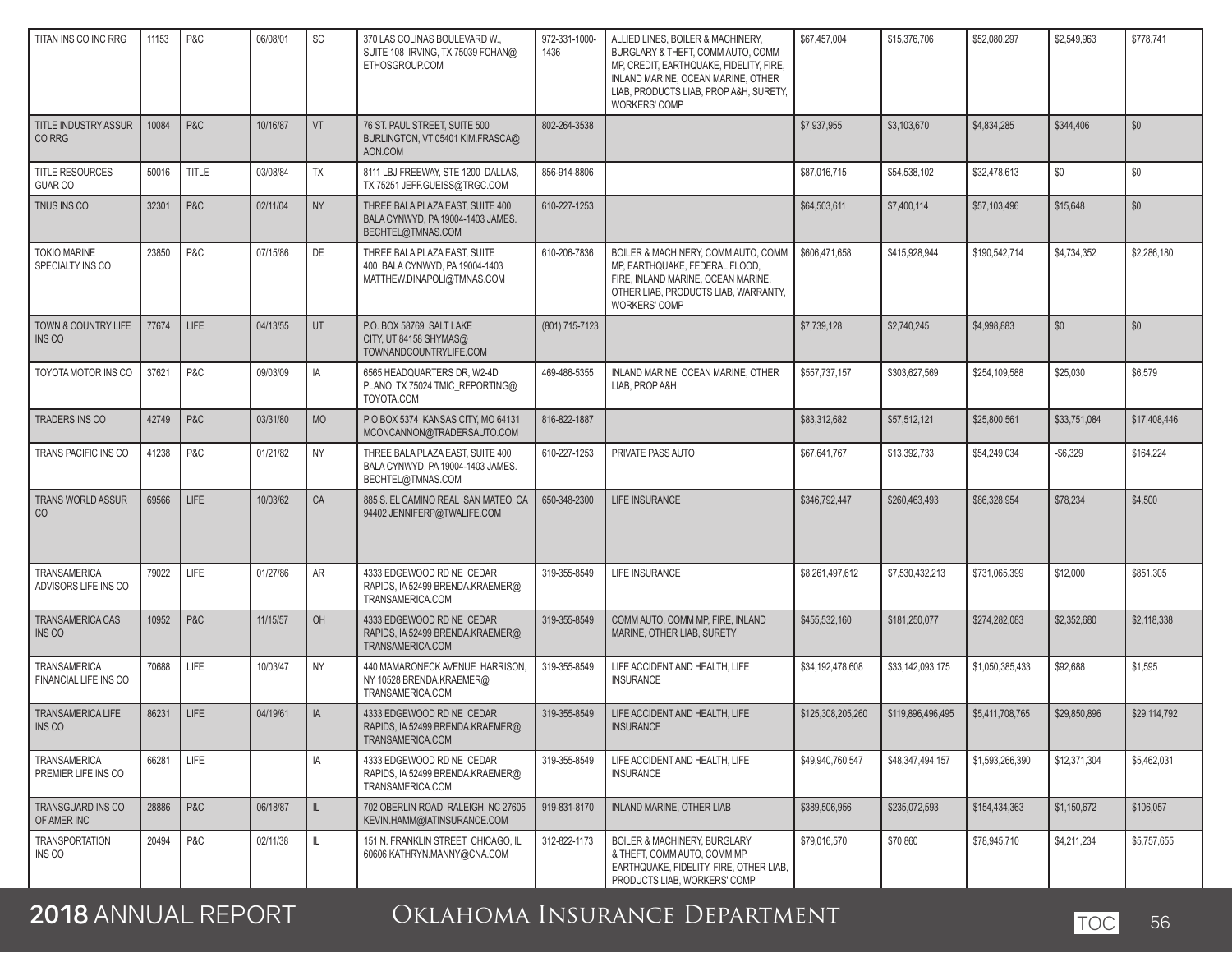| <b>TRAVELERS CAS &amp;</b><br>SURETY CO                  | 19038 | P&C            |          | <b>CT</b> | ONE TOWER SQUARE HARTFORD, CT<br>06183 ANNUAL.STATEMENT.CONTACT@<br>TRAVELERS.COM              | 860-277-3966  | COMM AUTO, COMM MP, INLAND MARINE,<br>MEDICAL PROF LIAB. OTHER LIAB.<br><b>WORKERS' COMP</b>                                                                                                                    | \$16,983,797,048 | \$10,457,712,431 | \$6,526,084,617 | \$1,037,577  | \$223.925    |
|----------------------------------------------------------|-------|----------------|----------|-----------|------------------------------------------------------------------------------------------------|---------------|-----------------------------------------------------------------------------------------------------------------------------------------------------------------------------------------------------------------|------------------|------------------|-----------------|--------------|--------------|
| TRAVELERS CAS &<br>SURETY CO OF AMER                     | 31194 | P&C            | 07/18/74 | <b>CT</b> | ONE TOWER SQUARE HARTFORD, CT<br>06183 ANNUAL.STATEMENT.CONTACT@<br>TRAVELERS.COM              | 860-277-3966  | BURGLARY & THEFT, COMM AUTO, COMM<br>MP, FIRE, OTHER LIAB, WORKERS' COMP                                                                                                                                        | \$4,232,760,599  | \$2,216,124,273  | \$2,016,636,327 | \$20,922,261 | \$3,229,082  |
| TRAVELERS CAS INS CO<br>OF AMER                          | 19046 | P&C            | 08/12/71 | <b>CT</b> | ONE TOWER SQUARE HARTFORD, CT<br>06183 ANNUAL.STATEMENT.CONTACT@<br>TRAVELERS.COM              | 860-277-3966  | <b>WORKERS' COMP</b>                                                                                                                                                                                            | \$1,958,131,393  | \$1,426,042,323  | \$532,089,070   | \$24,842,095 | \$11,887,003 |
| <b>TRAVELERS</b><br><b>COMMERCIAL INS CO</b>             | 36137 | P&C            | 01/03/90 | <b>CT</b> | ONE TOWER SQUARE HARTFORD, CT<br>06183 ANNUAL.STATEMENT.CONTACT@<br>TRAVELERS.COM              | 860-277-3966  | BOILER & MACHINERY, COMM AUTO, COMM<br>MP. EARTHQUAKE, FIRE, HOMEOWNERS.<br>INLAND MARINE, OTHER LIAB, PRIVATE<br>PASS AUTO, PRODUCTS LIAB, WORKERS'<br>COMP                                                    | \$364,970,020    | \$276,094,350    | \$88,875,670    | \$1,603,942  | \$337,000    |
| <b>TRAVELERS EXCESS &amp;</b><br><b>SURPLUS LINES CO</b> | 29696 | P&C            | 05/22/87 | <b>CT</b> | ONE TOWER SQUARE HARTFORD, CT<br>06183 ANNUAL.STATEMENT.CONTACT@<br>TRAVELERS.COM              | 860-277-3966  |                                                                                                                                                                                                                 | \$219,427,799    | \$157,734,326    | \$61,693,473    | \$1,562,898  | \$0          |
| TRAVELERS HOME &<br>MARINE INS CO                        | 27998 | P&C            | 07/24/91 | <b>CT</b> | ONE TOWER SQUARE HARTFORD, CT<br>06183 ANNUAL.STATEMENT.CONTACT@<br>TRAVELERS.COM              | 860-277-3966  | BURGLARY & THEFT, COMM AUTO, FIRE,<br>INLAND MARINE, OTHER LIAB, PRODUCTS<br>LIAB                                                                                                                               | \$370,355,321    | \$264,762,776    | \$105,592,545   | \$25,125,107 | \$10,217,762 |
| TRAVELERS IND CO                                         | 25658 | P&C            | 03/25/03 | <b>CT</b> | ONE TOWER SQUARE HARTFORD, CT<br>06183 ANNUAL.STATEMENT.CONTACT@<br>TRAVELERS.COM              | 860-277-3966  | BOILER & MACHINERY, COMM AUTO, COMM<br>MP. EARTHQUAKE, FIDELITY, FIRE, INLAND<br>MARINE, OTHER LIAB, PRODUCTS LIAB.<br><b>WORKERS' COMP</b>                                                                     | \$21,394,450,285 | \$14,574,227,790 | \$6,820,222,495 | \$27,060,535 | \$11,684,485 |
| TRAVELERS IND CO OF<br>AMER                              | 25666 | P&C            | 01/02/46 | <b>CT</b> | ONE TOWER SQUARE HARTFORD, CT<br>06183 ANNUAL.STATEMENT.CONTACT@<br>TRAVELERS.COM              | 860-277-3966  | <b>BOILER &amp; MACHINERY, BURGLARY</b><br>& THEFT, COMM AUTO, COMM MP,<br>EARTHQUAKE, FARMOWNERS, FIDELITY,<br>FIRE. INLAND MARINE, OTHER LIAB.<br>PRODUCTS LIAB, SURETY, WORKERS'<br>COMP                     | \$621,920,526    | \$443,857,254    | \$178,063,273   | \$27,396,417 | \$15,148,709 |
| TRAVELERS IND CO<br>OF CT                                | 25682 | P&C            |          | <b>CT</b> | ONE TOWER SQUARE HARTFORD, CT<br>06183 ANNUAL.STATEMENT.CONTACT@<br>TRAVELERS.COM              | 860-277-3966  | <b>BOILER &amp; MACHINERY, BURGLARY</b><br>& THEFT, COMM AUTO, COMM MP,<br>EARTHQUAKE, FIDELITY, FIRE, INLAND<br>MARINE, MEDICAL PROF LIAB, OCEAN<br>MARINE, OTHER LIAB, PRODUCTS LIAB,<br><b>WORKERS' COMP</b> | \$1,088,882,664  | \$756,377,302    | \$332,505,363   | \$18,693,397 | \$9,378,208  |
| TRAVELERS PROP CAS<br>CO OF AMER                         | 25674 | P&C            | 07/29/71 | <b>CT</b> | ONE TOWER SQUARE HARTFORD, CT<br>06183 ANNUAL.STATEMENT.CONTACT@<br>TRAVELERS.COM              | 860-277-3966  | BOILER & MACHINERY, COMM AUTO, COMM<br>MP, EARTHQUAKE, FARMOWNERS, FIRE,<br>HOMEOWNERS, INLAND MARINE, OCEAN<br>MARINE, OTHER LIAB, PRODUCTS LIAB,<br><b>WORKERS' COMP</b>                                      | \$857,418,754    | \$422,400,386    | \$435,018,368   | \$49,721,369 | \$22,135,474 |
| <b>TRAVELERS</b><br>PROTECTIVE ASSN OF<br>AMER           | 56006 | FRAT           |          | <b>MO</b> | 2041 EXCHANGE DRIVE ST. CHARLES,<br>MO 63303 ASHOEMAKER@TPAHQ.ORG                              | 636-724-2227- | FRAT ACCIDENT AND HEALTH                                                                                                                                                                                        | \$14,738,816     | \$1,917,038      | \$12,821,777    | \$2.296      | \$0          |
| TRIANGLE INS CO INC                                      | 28535 | P&C            | 01/03/92 | OK        | PO BOX 1189 ENID, OK 73702-1189<br>DARLA.KIRK@TRIANGLEINS.COM                                  | 580-237-4276  |                                                                                                                                                                                                                 | \$88,192,406     | \$57,769,135     | \$30,423,271    | \$11,143,874 | \$3,438,683  |
| TRINITY LIFE INS CO                                      | 60227 | LIFE           | 07/15/97 | OK        | 7633 E 63RD PL, STE 230 TULSA,<br>OK 74133-1246 JWOOD@<br>FIRSTTRINITYFINANCIAL.COM            | 918-249-2438  | LIFE INSURANCE                                                                                                                                                                                                  | \$209,103,377    | \$197,855,143    | \$11,248,234    | \$1,480,919  | \$619,204    |
| TRINITY UNIVERSAL<br>INS CO                              | 19887 | P&C            | 01/26/26 | TX        | 12926 GRAN BAY PARKWAY<br>WEST JACKSONVILLE, FL 32258<br>EFASSTATUTORYREPORTING@KEMPER.<br>COM | 312-661-4600  | BOILER & MACHINERY, COMM AUTO, COMM<br>MP, FARMOWNERS, FIDELITY, FIRE, INLAND<br>MARINE, OTHER LIAB, PRODUCTS LIAB,<br>SURETY, WORKERS' COMP                                                                    | \$1,853,344,940  | \$1,196,621,392  | \$656,723,548   | \$882,229    | \$347,014    |
| <b>TRITON INS CO</b>                                     | 41211 | <b>P&amp;C</b> | 03/25/82 | <b>TX</b> | P.O. BOX 2548 FORT WORTH. TX 76113<br>ANDY.ROSS@OMF.COM                                        | 817-348-5449  | <b>BOILER &amp; MACHINERY, BURGLARY &amp;</b><br>THEFT, COMM AUTO, EARTHQUAKE,<br>FIDELITY, FIRE, INLAND MARINE, OTHER<br>LIAB, PRODUCTS LIAB, WARRANTY                                                         | \$453,931,020    | \$284,047,521    | \$169,883,500   | \$570,144    | \$177,606    |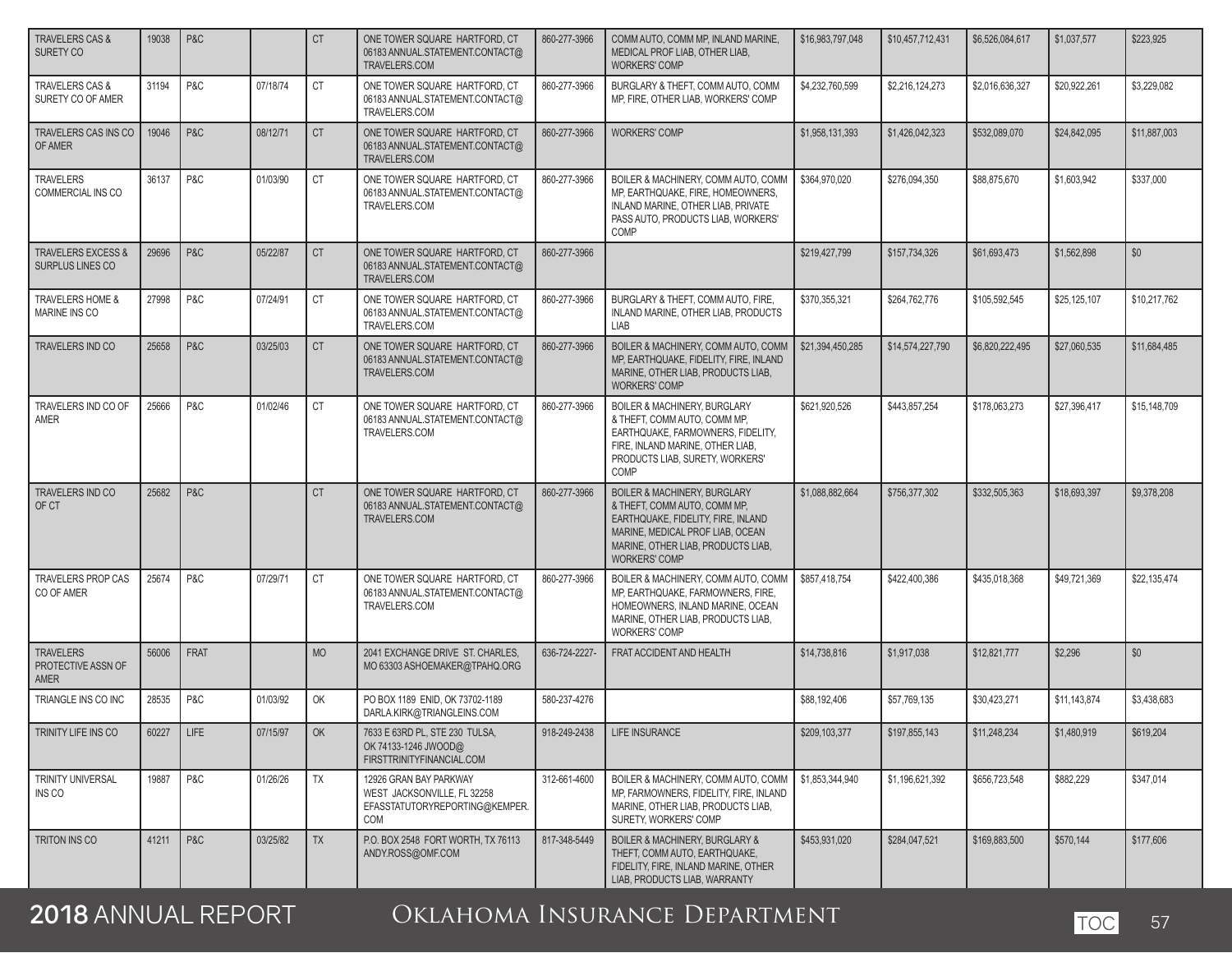| TRIUMPHE CAS CO                        | 41106 | P&C           | 10/20/81 | OH            | 3250 INTERSTATE DRIVE RICHFIELD, OH<br>44286 LEAH.BLAZEK@NATL.COM                        | 330-659-8900<br>$-5498$ |                                                                                                                                                                                                                | \$60,484,278     | \$41,396,812     | \$19,087,466  | \$1,822,984  | \$282,809   |
|----------------------------------------|-------|---------------|----------|---------------|------------------------------------------------------------------------------------------|-------------------------|----------------------------------------------------------------------------------------------------------------------------------------------------------------------------------------------------------------|------------------|------------------|---------------|--------------|-------------|
| TRUASSURE INS CO                       | 92525 | <b>HEALTH</b> | 05/24/79 | IL.           | 111 SHUMAN BOULEVARD NAPERVILLE,<br>IL 60563 JDECRISTOFARO@<br>DELTADENTALIL.COM         | 630-718-4890            | <b>DENTAL ONLY</b>                                                                                                                                                                                             | \$9,315,752      | \$2,162,061      | \$7,153,692   | \$674,005    | \$610,653   |
| TRUCK INS EXCH                         | 21709 | P&C           | 02/05/35 | CA            | P.O. BOX 4402 WOODLAND HILLS.<br>CA 91365 JOSEPH_HAMMOND@<br>FARMERSINSURANCE.COM        | 323-932-3441            | BOILER & MACHINERY, COMM AUTO, COMM<br>MP, EARTHQUAKE, HOMEOWNERS, INLAND<br>MARINE, OTHER LIAB, PRIVATE PASS AUTO,<br><b>WORKERS' COMP</b>                                                                    | \$2,107,617,084  | \$1,466,837,317  | \$640,779,767 | \$12,423,051 | \$3,409,410 |
| <b>TRUMBULL INS CO</b>                 | 27120 | P&C           | 10/10/86 | <b>CT</b>     | ONE HARTFORD PLAZA HARTFORD, CT<br>06155-0001 STATEMENT.QUESTIONS@<br>THEHARTFORD.COM    | 860-547-9622            |                                                                                                                                                                                                                | \$238,586,344    | \$128,823,932    | \$109.762.413 | \$16,410,307 | \$8,729,901 |
| TRUSTMARK INS CO                       | 61425 | LIFE          | 01/18/13 | $\mathbb{L}$  | 400 FIELD DRIVE LAKE FOREST,<br>IL 60045-2581 GTRAYNOR@<br>TRUSTMARKINS.COM              | 847-283-4180            | LIFE ACCIDENT AND HEALTH, LIFE<br><b>INSURANCE</b>                                                                                                                                                             | \$1,547,984,610  | \$1,224,174,235  | \$323,810,375 | \$3,161,384  | \$1,183,072 |
| <b>TRUSTMARK LIFE</b><br><b>INS CO</b> | 62863 | <b>LIFE</b>   | 01/25/25 | IL.           | 400 FIELD DRIVE LAKE FOREST,<br>IL 60045-2581 GTRAYNOR@<br>TRUSTMARKINS.COM              | 847-283-4180            | LIFE ACCIDENT AND HEALTH, LIFE<br><b>INSURANCE</b>                                                                                                                                                             | \$302,960,531    | \$138,589,803    | \$164,370,728 | \$459,904    | \$334,281   |
| TUDOR INS CO                           | 37982 | P&C           | 12/28/79 | <b>NH</b>     | 300 KIMBALL DRIVE, SUITE 500<br>PARSIPPANY, NJ 07054 ACCOUNTING@<br>WESTERNWORLD.COM     | 201-847-2814            | BOILER & MACHINERY, EARTHQUAKE,<br>FIRE. INLAND MARINE. MEDICAL PROF<br>LIAB, OTHER LIAB, PRODUCTS LIAB                                                                                                        | \$252,120,372    | \$129,856,979    | \$122,263,393 | \$762,989    | \$198,035   |
| TWIN CITY FIRE INS<br>CO <sub>CO</sub> | 29459 | P&C           | 03/05/87 | IN            | ONE HARTFORD PLAZA HARTFORD, CT<br>06155-0001 STATEMENT.QUESTIONS@<br>THEHARTFORD.COM    | 860-547-9622            | COMM AUTO, COMM MP, HOMEOWNERS,<br>INLAND MARINE, OCEAN MARINE, OTHER<br>LIAB. PRIVATE PASS AUTO. PRODUCTS<br>LIAB, SURETY, WORKERS' COMP                                                                      | \$663,331,833    | \$390,010,613    | \$273,321,220 | \$12,946,657 | \$3,599,657 |
| UBS LIFE INS CO USA                    | 67423 | LIFE          | 08/14/56 | CA            | P.O. BOX 1795 ERIE, PA 16512-1795<br>PATRICIA.LANDAU@UBS.COM                             | 201-352-1533            |                                                                                                                                                                                                                | \$42.039.638     | \$1,490,117      | \$40,549,521  | \$0          | \$0         |
| UNICARE LIFE & HLTH<br>INS CO          | 80314 | LIFE          | 06/11/71 | $\mathsf{IN}$ | 233 S. WACKER DRIVE, SUITE 3700<br>CHICAGO, IL 60606 TIM.NICCUM@<br>ANTHEM.COM           | 317-488-6716            | LIFE ACCIDENT AND HEALTH, LIFE<br><b>INSURANCE</b>                                                                                                                                                             | \$283,900,568    | \$213,809,678    | \$70,090,890  | \$5,765      | \$63,514    |
| UNIFIED LIFE INS CO                    | 11121 | LIFE          | 05/11/01 | TX            | P.O. BOX 25326 OVERLAND PARK, KS<br>66225-5326 JKNOBEL@UNIFIEDLIFE.COM                   | 913-871-7284            | LIFE ACCIDENT AND HEALTH, LIFE<br><b>INSURANCE</b>                                                                                                                                                             | \$208,010,160    | \$183,027,428    | \$24,982,732  | \$1,768,497  | \$2,212,468 |
| UNIMERICA INS CO                       | 91529 | <b>LIFE</b>   | 12/01/80 | WI            | 9800 HEALTH CARE LANE MINNETONKA,<br>MN 55343 NICOLE HELMHOLDT@UHC.<br><b>COM</b>        | 763-732-8837            | LIFE ACCIDENT AND HEALTH, LIFE<br><b>INSURANCE</b>                                                                                                                                                             | \$502,546,056    | \$316,492,901    | \$186,053,155 | \$2,700,113  | \$3,008,478 |
| UNION FIDELITY LIFE<br>INS CO          | 62596 | LIFE          | 09/02/25 | KS            | 7101 COLLEGE BOULEVARD SUITE 1400<br>OVERLAND PARK, KS 66210 CHARLENE.<br>BUENGER@GE.COM | 913-982-3726-           | LIFE ACCIDENT AND HEALTH, LIFE<br><b>INSURANCE</b>                                                                                                                                                             | \$20,435,400,997 | \$19,898,843,428 | \$536,557,569 | \$393,136    | \$343,335   |
| UNION INS CO                           | 25844 | P&C           | 03/21/73 | IA            | PO BOX 9190 DES MOINES. IA 50306-<br>9190 BBRAUDJR@WRBERKLEY.COM                         | 515-473-3000            | HOMEOWNERS, INLAND MARINE, PRIVATE<br>PASS AUTO                                                                                                                                                                | \$137,593,271    | \$91,857,907     | \$45,735,364  | \$5,890,578  | \$2,314,469 |
| UNION INS CO OF<br>PROVIDENCE          | 21423 | P&C           |          | IA            | PO BOX 712 DES MOINES, IA 50306-0712<br>LARRY.G.HAMLING@EMCINS.COM                       | 515-345-2420            | <b>BOILER &amp; MACHINERY, BURGLARY</b><br>& THEFT, COMM AUTO, COMM MP,<br>EARTHQUAKE, FIDELITY, FIRE,<br>HOMEOWNERS, INLAND MARINE, OTHER<br>LIAB, PRIVATE PASS AUTO, PRODUCTS<br>LIAB, SURETY, WORKERS' COMP | \$61,240,291     | \$6,716,646      | \$54,523,645  | \$1,034,891  | \$1,164,057 |
| UNION LABOR LIFE<br>INS CO             | 69744 | LIFE          | 10/26/25 | <b>MD</b>     | 8403 COLESVILLE ROAD SILVER<br>SPRING, MD 20910 DGASQUE@ULLICO.<br><b>COM</b>            | 202-682-4693            | LIFE ACCIDENT AND HEALTH. LIFE<br><b>INSURANCE</b>                                                                                                                                                             | \$3,614,226,098  | \$3,519,997,100  | \$94,228,998  | \$2,162,362  | \$858,662   |
| UNION MUT INS CO                       | 28681 | P&C           | 05/14/38 | OK            | 3613 NW 56TH STREET, SUITE 300<br>OKLAHOMA CITY, OK 73112 DWILSON@<br>OKARO.ORG          | 405-947-0022-           |                                                                                                                                                                                                                | \$5,469,270      | \$4,161,433      | \$1,307,837   | \$9,901,909  | \$4,819,638 |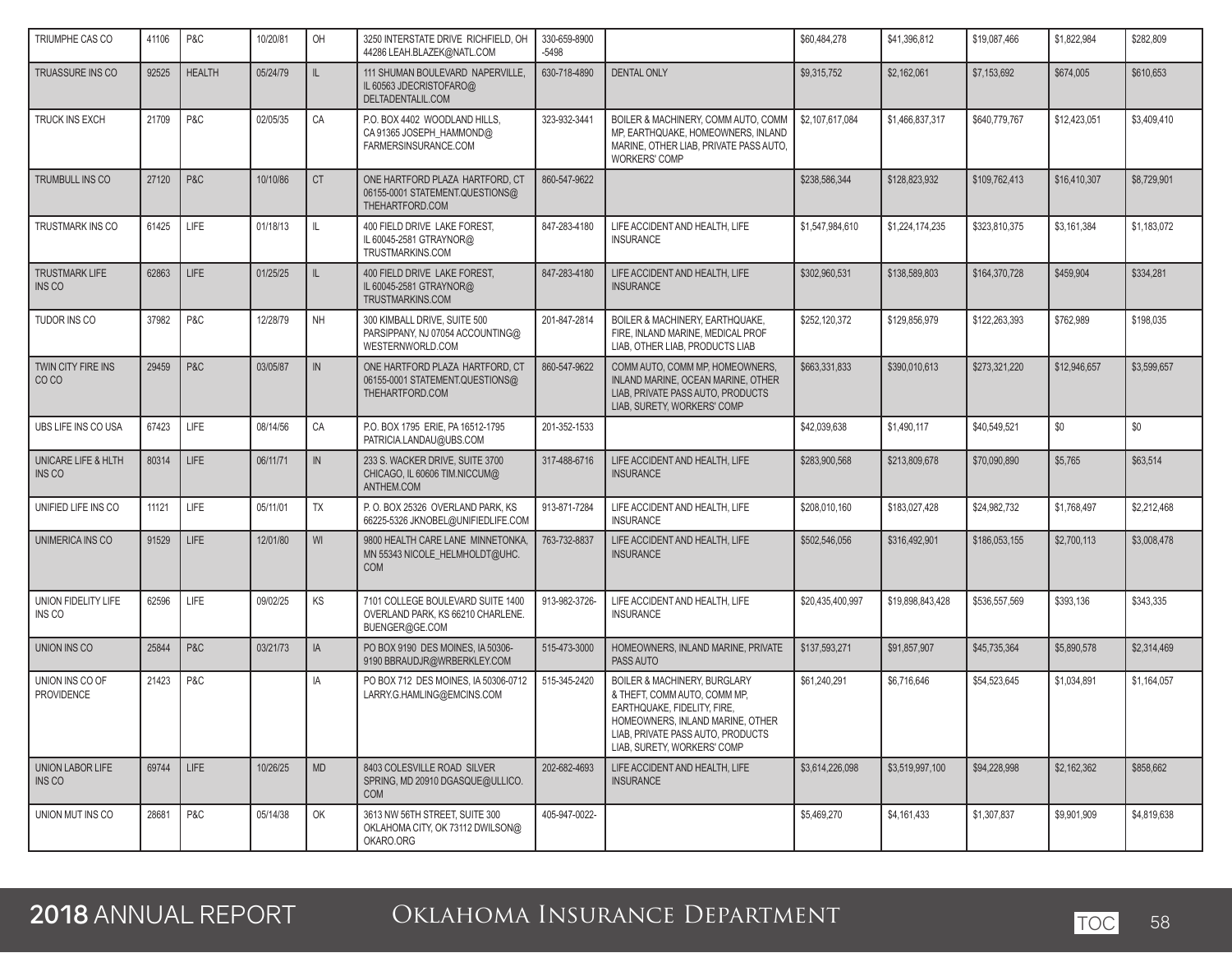| <b>UNION NATL LIFE</b><br>INS CO                  | 69779 | <b>LIFE</b>   | 06/29/28 | LA        | 12115 LACKLAND ROAD ST. LOUIS, MO<br>63146-4003 KHSCSTATREPORTING@<br><b>KEMPER.COM</b> | 314-819-4486           | LIFE ACCIDENT AND HEALTH. LIFE<br><b>INSURANCE</b>                                                                   | \$20,652,417    | \$4,535,950     | \$16,116,467    | \$6,108      | \$204       |
|---------------------------------------------------|-------|---------------|----------|-----------|-----------------------------------------------------------------------------------------|------------------------|----------------------------------------------------------------------------------------------------------------------|-----------------|-----------------|-----------------|--------------|-------------|
| <b>UNION SECURITY</b><br>INS CO                   | 70408 | <b>LIFE</b>   | 03/26/10 | KS        | 11222 QUAIL ROOST DRIVE MIAMI, FL<br>33157-6596 LISA.BALAGOT@ASSURANT.<br><b>COM</b>    | 651-361-4183           | LIFE ACCIDENT AND HEALTH, LIFE<br><b>INSURANCE</b>                                                                   | \$2,698,740,975 | \$2,584,854,721 | \$113,886,254   | \$14,281,363 | \$8,551,541 |
| UNITED AMER INS CO                                | 92916 | <b>LIFE</b>   | 08/14/81 | <b>NE</b> | P.O. BOX 8080 MCKINNEY, TX 75070<br>JOADAMS@TORCHMARKCORP.COM                           | 972-569-3744           | LIFE ACCIDENT AND HEALTH, LIFE<br><b>INSURANCE</b>                                                                   | \$766,690,928   | \$604,656,643   | \$162.034.285   | \$4,458,323  | \$3,348,988 |
| UNITED AUTOMOBILE<br>INS CO                       | 35319 | P&C           | 03/02/89 | FL.       | 1313 NORTH WEST 167TH STREET<br>MIAMI GARDENS, FL 33169<br>MVILLANUEVA@UAIG.NET         | 305-940-7299-<br>32391 | ALLIED LINES, BOILER & MACHINERY,<br>EARTHQUAKE, FIRE, INLAND MARINE,<br>OTHER LIAB, PRIVATE FLOOD, PRODUCTS<br>LIAB | \$263,411,682   | \$207,450,593   | \$55,961,089    | -\$39,361    | \$1,857,852 |
| UNITED BENEFIT LIFE<br><b>INS CO</b>              | 65269 | <b>LIFE</b>   | 06/26/57 | OH        | 11200 LAKELINE BLVD STE 100 AUSTIN.<br>TX 78717 CSBFINRPT@CIGNA.COM                     | (512) 531-1465         |                                                                                                                      | \$3.204.406     | \$282.176       | \$2,922,230     | \$0          | \$0         |
| UNITED CONCORDIA<br>INS CO                        | 85766 | <b>HEALTH</b> | 10/20/75 | AZ        | 4401 DEER PATH ROAD HARRISBURG,<br>PA 17110 JOSEPH.SEYGAL@<br>HIGHMARKHEALTH.ORG        | 717-260-7081           | <b>DENTAL ONLY</b>                                                                                                   | \$354,667,442   | \$118,201,612   | \$236,465,830   | \$801,428    | \$516,308   |
| UNITED EDUCATORS<br><b>INS RRG INC</b>            | 10020 | P&C           | 03/24/87 | VT        | 7700 WISCONSIN AVENUE, SUITE 500<br>BETHESDA, MD 20814-3556 KVERDON@<br><b>UE.ORG</b>   | 301-215-6423           | BOILER & MACHINERY, COMM MP, FIRE,<br>INLAND MARINE, OCEAN MARINE, PRIVATE<br><b>FLOOD</b>                           | \$912,264,439   | \$606,304,463   | \$305,959,976   | \$1,106,523  | \$5,938     |
| UNITED FIDELITY LIFE<br>INS CO                    | 87645 | LIFE          | 09/01/77 | TX        | P.O. BOX 410288 KANSAS CITY, MO<br>64141-0288 DARREN.COOK@AMERICO.<br><b>COM</b>        | 816-391-2384           | <b>LIFE INSURANCE</b>                                                                                                | \$802.933.326   | \$282,913,337   | \$520,019,989   | \$219,827    | \$582,627   |
| UNITED FIRE & CAS CO                              | 13021 | P&C           | 01/02/46 | IA        | PO BOX 73909 CEDAR RAPIDS, IA 52407-<br>3909 KHELBING@UNITEDFIREGROUP.<br><b>COM</b>    | 319-286-2533           | COMM AUTO, COMM MP, FIRE, INLAND<br>MARINE, MEDICAL PROF LIAB, OCEAN<br>MARINE, OTHER LIAB                           | \$1,987,833,621 | \$1,230,390,552 | \$757,443,069   | \$5,181,403  | \$1,720,255 |
| UNITED FUNERAL<br>BENEFIT LIFE INS CO             | 79502 | LIFE          | 04/27/72 | OK        | P.O. BOX 831670 RICHARDSON, TX<br>75083-1670 CRA@UNITEDBENEFITSINC.<br><b>COM</b>       | 469-330-2200           | LIFE INSURANCE                                                                                                       | \$47,719,072    | \$40.989.105    | \$6,729,967     | \$1,170,628  | \$1,040,000 |
| UNITED GUAR<br>MORTGAGE IND CO                    | 26999 | P&C           | 06/12/72 | <b>NC</b> | POST OFFICE BOX 20597<br>GREENSBORO, NC 27420<br>STATUTORYACCOUNTINGTEAM@<br>ARCHMI.COM | 336-412-0800           | PROP A&H, SURETY                                                                                                     | \$48,933,904    | \$33,785,881    | \$15,148,023    | \$662,660    | \$82,487    |
| UNITED GUAR<br><b>RESIDENTIAL INS CO</b>          | 15873 | P&C           | 11/27/63 | <b>NC</b> | POST OFFICE BOX 20597<br>GREENSBORO, NC 27420<br>STATUTORYACCOUNTINGTEAM@<br>ARCHMI.COM | 336-412-0800           |                                                                                                                      | \$2,607,464,145 | \$1,602,530,219 | \$1,004,933,926 | \$7,278,976  | \$2,209,001 |
| UNITED GUAR<br><b>RESIDENTIAL INS CO</b><br>OF NC | 16667 | P&C           | 04/05/63 | NC        | POST OFFICE BOX 20597<br>GREENSBORO, NC 27420<br>STATUTORYACCOUNTINGTEAM@<br>ARCHMI.COM | 336-412-0800           | COMM MP, FIDELITY, INLAND MARINE,<br>MEDICAL PROF LIAB, OTHER LIAB, SURETY                                           | \$53,756,704    | \$14,196.496    | \$39,560,208    | \$36,157     | \$1.632     |
| UNITED HERITAGE LIFE<br>INS CO                    | 63983 | LIFE          | 07/07/34 | ID        | PO BOX 7777 MERIDIAN. ID 83680-7777<br>DCAIN@UNITEDHERITAGE.COM                         | 208-475-0932           | LIFE INSURANCE                                                                                                       | \$574,231,132   | \$510,908,514   | \$63,322,618    | \$3,148,886  | \$2,338,180 |
| UNITED HOME INS CO                                | 17647 | P&C           | 07/17/84 | <b>AR</b> | P.O. BOX 1546 PARAGOULD, AR 72451<br>CMCGOWAN@UNITEDHOMEINS.COM                         | 870-236-2208-<br>305   |                                                                                                                      | \$38,348,476    | \$24,395,673    | \$13,952,802    | \$11,540,892 | \$5,011,847 |
| UNITED HOME LIFE<br>INS CO                        | 69922 | LIFE          | 11/23/48 | IN        | P.O. BOX 7192 INDIANAPOLIS, IN 46202<br>ALISON.SADTLER@INFARMBUREAU.<br>COM             | 317-692-7977           | LIFE INSURANCE                                                                                                       | \$92,790,507    | \$73,330,712    | \$19,459,796    | \$712,152    | \$161,972   |
| UNITED INS CO OF<br>AMER                          | 69930 | <b>LIFE</b>   | 10/15/27 | IL.       | 12115 LACKLAND ROAD ST. LOUIS, MO<br>63146-4003 KHSCSTATREPORTING@<br>KEMPER.COM        | 314-819-4486           | LIFE ACCIDENT AND HEALTH, LIFE<br><b>INSURANCE</b>                                                                   | \$3,833,583,604 | \$3,411,779,698 | \$421,803,907   | \$354,041    | \$710,030   |
| UNITED LIFE INS CO                                | 69973 | <b>LIFE</b>   | 05/08/62 | IA        | PO BOX 73909 CEDAR RAPIDS, IA 52407-<br>3909 JHENRY@UNITEDLIFE.COM                      | 319-298-4461           | LIFE ACCIDENT AND HEALTH, LIFE<br><b>INSURANCE</b>                                                                   | \$1,497,954,597 | \$1,353,421,854 | \$144,532,743   | \$261,556    | \$1,201,629 |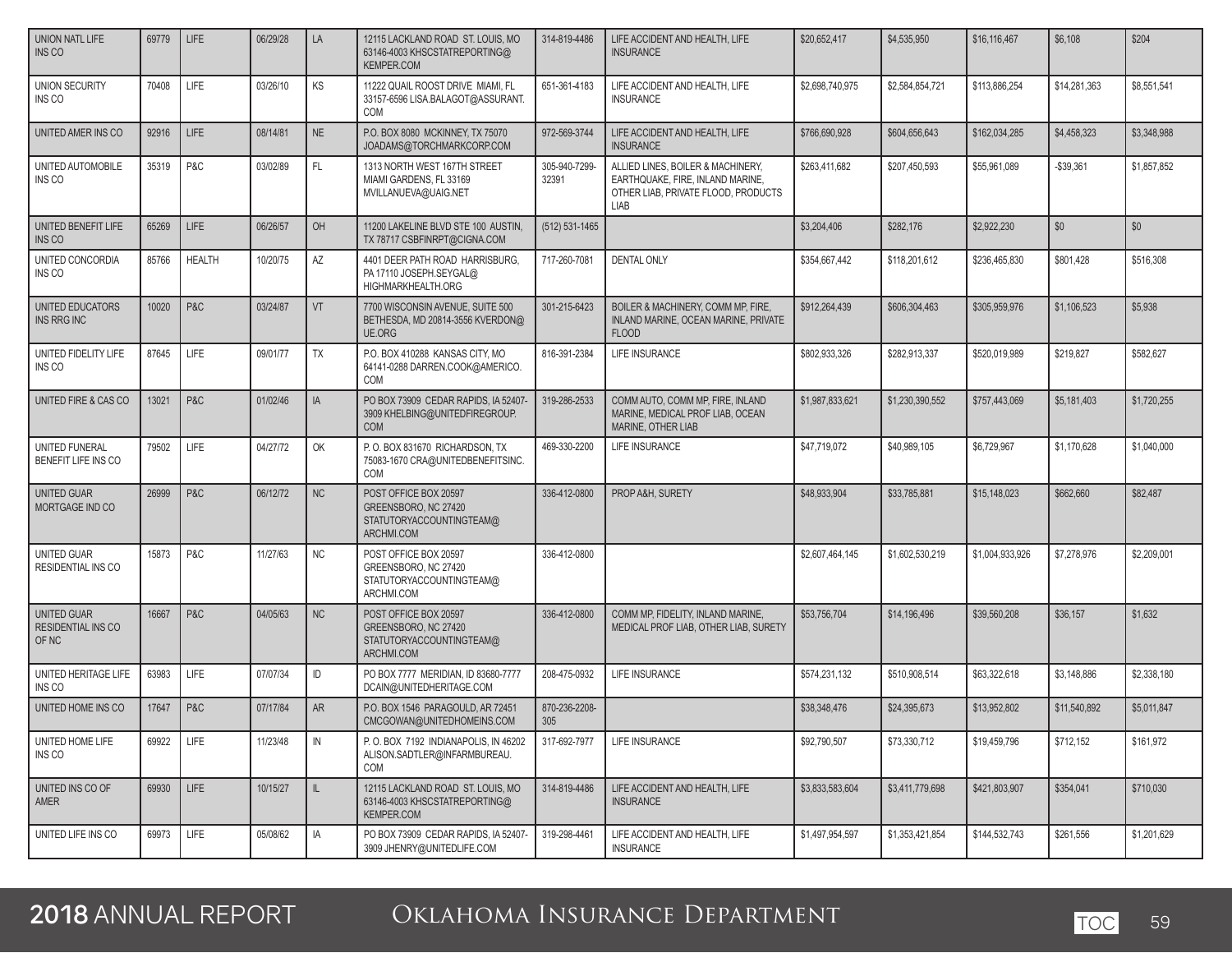| UNITED NATL INS CO                           | 13064 | P&C           | 05/27/60 | PA        | 3 BALA PLZ, STE 300E BALA CYNWYD.<br>PA 19004-3406 ANNUALSTATEMENT@<br>GLOBAL-INDEMNITY.COM | 610-664-1500          | COMM MP, FIDELITY, HOMEOWNERS,<br>INLAND MARINE, OCEAN MARINE, OTHER<br>LIAB, PRIVATE PASS AUTO, SURETY,<br><b>WORKERS' COMP</b>       | \$338,522,177    | \$190,599,398    | \$147,922,779    | \$1,887,876   | \$347,740     |
|----------------------------------------------|-------|---------------|----------|-----------|---------------------------------------------------------------------------------------------|-----------------------|----------------------------------------------------------------------------------------------------------------------------------------|------------------|------------------|------------------|---------------|---------------|
| UNITED NATL LIFE INS<br>CO OF AMER           | 92703 | LIFE          | 12/14/60 | IL        | 1275 MILWAUKEE AVENUE GLENVIEW, IL<br>60025 BSLOO@GTLIC.COM                                 | 847-904-5347          | LIFE ACCIDENT AND HEALTH, LIFE<br><b>INSURANCE</b>                                                                                     | \$28,669,297     | \$22,079,089     | \$6,590,208      | \$729,927     | \$149,444     |
| UNITED OF OMAHA LIFE<br><b>INS CO</b>        | 69868 | <b>LIFE</b>   | 08/09/26 | <b>NE</b> | 3300 MUTUAL OF OMAHA PLAZA<br>OMAHA, NE 68175 PATTY.KEAIRNES@<br>MUTUALOFOMAHA.COM          | 402-351-2402          | LIFE ACCIDENT AND HEALTH. LIFE<br><b>INSURANCE</b>                                                                                     | \$22,803,249,276 | \$21,197,531,945 | \$1,605,717,331  | \$62,649,913  | \$38,792,873  |
| UNITED SECURITY<br>ASSUR CO OF PA            | 42129 | LIFE          | 10/22/82 | PA        | P O BOX 64477 SOUDERTON, PA 18964-<br>0477 MGRAJEWSKI@USA-CAL.COM                           | 215-723-3044-<br>123  | LIFE ACCIDENT AND HEALTH, LIFE<br><b>INSURANCE</b>                                                                                     | \$23,871,815     | \$12,257,414     | \$11,614,401     | \$356,763     | \$110,421     |
| <b>UNITED SERV</b><br><b>AUTOMOBILE ASSN</b> | 25941 | P&C           | 06/20/22 | <b>TX</b> | 9800 FREDERICKSBURG<br>ROAD SAN ANTONIO, TX 78288<br>EXTERNALREPORTING@USAA.COM             | 210-498-1411          |                                                                                                                                        | \$35,459,979,512 | \$8,936,828,330  | \$26,523,151,182 | \$132,283,149 | \$82,196,020  |
| UNITED STATES<br>FIDELITY & GUAR CO          | 25887 | P&C           |          | <b>CT</b> | ONE TOWER SQUARE HARTFORD, CT<br>06183 ANNUAL.STATEMENT.CONTACT@<br>TRAVELERS.COM           | 860-277-3966          | BOILER & MACHINERY, COMM AUTO, COMM<br>MP. EARTHQUAKE, FARMOWNERS, FIRE.<br>INLAND MARINE, OTHER LIAB, PRODUCTS<br>LIAB, WORKERS' COMP | \$3,293,044,537  | \$2,307,223,572  | \$985,820,965    | \$500         | \$436,049     |
| UNITED STATES FIRE<br>INS CO                 | 21113 | P&C           |          | <b>DE</b> | 305 MADISON AVENUE MORRISTOWN,<br>NJ 07960 CFSTAT@CFINS.COM                                 | 973-490-6887          | COMM MP, INLAND MARINE, OTHER LIAB,<br>PRODUCTS LIAB. PROP A&H. SURETY.<br><b>WORKERS' COMP</b>                                        | \$4,094,346,578  | \$2,792,084,719  | \$1,302,261,859  | \$10,855,051  | \$8,037,332   |
| UNITED STATES LIAB<br>INS CO                 | 25895 | P&C           |          | PA        | 1190 DEVON PARK DRIVE, P.O. BOX 6700<br>WAYNE, PA 19087-8700 LOUR@USLI.COM                  | 888-523-5545-<br>2212 |                                                                                                                                        | \$1,244,439,274  | \$417.213.397    | \$827,225,876    | \$3,537,446   | \$1,386,166   |
| UNITED STATES LIFE<br>INS CO IN THE CIT      | 70106 | LIFE          |          | <b>NY</b> | P.O. BOX 1591, 3-D1 HOUSTON, TX 77251<br>AIGL&RSTATEMENTS@AIG.COM                           | 713-831-3283          | LIFE ACCIDENT AND HEALTH, LIFE<br><b>INSURANCE</b>                                                                                     | \$29,430,505,147 | \$27,674,105,039 | \$1,756,400,108  | \$1,896,949   | \$566,834     |
| UNITED WI INS CO                             | 29157 | P&C           | 09/11/57 | WI        | P.O. BOX 3026 MILWAUKEE, WI 53201-<br>3026 JIM.PRATT@ACCIDENTFUND.COM                       | 517-708-5349          | OTHER LIAB, PRIVATE PASS AUTO                                                                                                          | \$246,933,129    | \$125,564,775    | \$121,368,354    | \$1,192,926   | \$144,187     |
| UNITED WORLD LIFE<br>INS CO                  | 72850 | LIFE          | 01/28/70 | <b>NE</b> | 3300 MUTUAL OF OMAHA PLAZA<br>OMAHA, NE 68175 PATTY, KEAIRNES@<br>MUTUALOFOMAHA.COM         | 402-351-2402          | LIFE ACCIDENT AND HEALTH, LIFE<br><b>INSURANCE</b>                                                                                     | \$122,764,222    | \$74,042,112     | \$48,722,110     | \$2,977,410   | \$1,984,140   |
| UNITEDHEALTHCARE<br>INS CO                   | 79413 | LIFE          | 03/24/72 | <b>CT</b> | 185 ASYLUM STREET HARTFORD, CT<br>06103-3408 PETER_A_TASSINARI@<br>UHC.COM                  | 860-702-6201          | LIFE ACCIDENT AND HEALTH, LIFE<br><b>INSURANCE</b>                                                                                     | \$19,617,542,351 | \$13,262,331,787 | \$6,355,210,564  | \$484,278,720 | \$413,439,252 |
| UNITEDHEALTHCARE<br>LIFE INS CO              | 97179 | LIFE          | 12/10/82 | WI        | 9800 HEALTH CARE LANE, MN006-W500<br>MINNETONKA, MN 55343 MICAH_1<br>WENCK@UHC.COM          | 952-979-6175          | LIFE ACCIDENT AND HEALTH, LIFE<br><b>INSURANCE</b>                                                                                     | \$224,228,879    | \$81,289,926     | \$142,938,953    | \$1,013,827   | \$2,990,328   |
| UNITEDHEATHCARE OF<br>OK INC                 | 96903 | <b>HEALTH</b> | 06/12/85 | OK        | 9800 HEALTH CARE LANE; MS:<br>MN006-W500 MINNETONKA, MN 55343<br>STEVE_STEICHEN@UHC.COM     | 952-979-6163          | INDIVIDUAL COMPREHENSIVE, GROUP<br>COMPREHENSIVE, TITLE XVIII MEDICARE                                                                 | \$122,283,698    | \$63,955,345     | \$58,328,353     | \$424,174,855 | \$342,905,346 |
| UNITY FINANCIAL LIFE<br>INS CO               | 63819 | <b>LIFE</b>   | 05/06/64 | OH        | P.O. BOX 625700 CINCINNATI, OH 45262-<br>5700 KSMITH@UFLIFE.COM                             | 513-247-5665          | LIFE INSURANCE                                                                                                                         | \$268,788,204    | \$253,627,247    | \$15,160,957     | \$129,814     | \$135,090     |
| UNIVERSAL FIDELITY<br>LIFE INS CO            | 70122 | <b>LIFE</b>   | 05/09/30 | OK        | 13931 QUAIL POINTE DRIVE OKLAHOMA<br>CITY, OK 73134 BMCCART@UFLIC.COM                       | 1-800-366-8354        | LIFE ACCIDENT AND HEALTH, LIFE<br><b>INSURANCE</b>                                                                                     | \$13,673,289     | \$8,237,640      | \$5,435,649      | \$4,831,182   | \$5,197,242   |
| UNIVERSAL GUAR LIFE<br>INS CO                | 70130 | I LIFE        | 11/15/66 | OH        | P.O. BOX 13080 SPRINGFIELD, IL 62791-<br>3080 ACCOUNTING@UTGINS.COM                         | 217-241-6344          | LIFE ACCIDENT AND HEALTH, LIFE<br><b>INSURANCE</b>                                                                                     | \$343,279.143    | \$288.561.156    | \$54,717,987     | \$210,690     | \$356,002     |
| UNIVERSAL SURETY CO                          | 25933 | P&C           | 05/01/47 | <b>NE</b> | P.O. BOX 80468 LINCOLN. NE 68501<br>CAROLC@UNIVERSALINLAND.COM                              | 402-434-1769          | FIRE, INLAND MARINE, OTHER LIAB,<br>PRODUCTS LIAB                                                                                      | \$234,824,654    | \$43,286,404     | \$191,538,250    | \$22,661      | \$0           |
| UNIVERSAL SURETY<br>OF AMER                  | 13200 | P&C           | 05/14/84 | <b>SD</b> | 151 N. FRANKLIN STREET CHICAGO, IL<br>60606 KATHRYN.MANNY@CNA.COM                           | 312-822-1173          | COMM MP, HOMEOWNERS, MEDICAL PROF<br>LIAB, OTHER LIAB, PRODUCTS LIAB                                                                   | \$14,831,436     | \$15,876         | \$14,815,559     | \$1,680       | \$0           |
| <b>UNIVERSAL</b><br>UNDERWRITERS INS CO      | 41181 | P&C           | 01/25/82 | L         | 1299 ZURICH WAY, 5TH FLOOR<br>SCHAUMBURG, IL 60196-1056 COLLEEN.<br>ZITT@ZURICHNA.COM       | 847-413-5048          | PRIVATE PASS AUTO, WORKERS' COMP                                                                                                       | \$332,190,862    | \$11,823,436     | \$320,367,426    | \$5,068,567   | \$6,004,861   |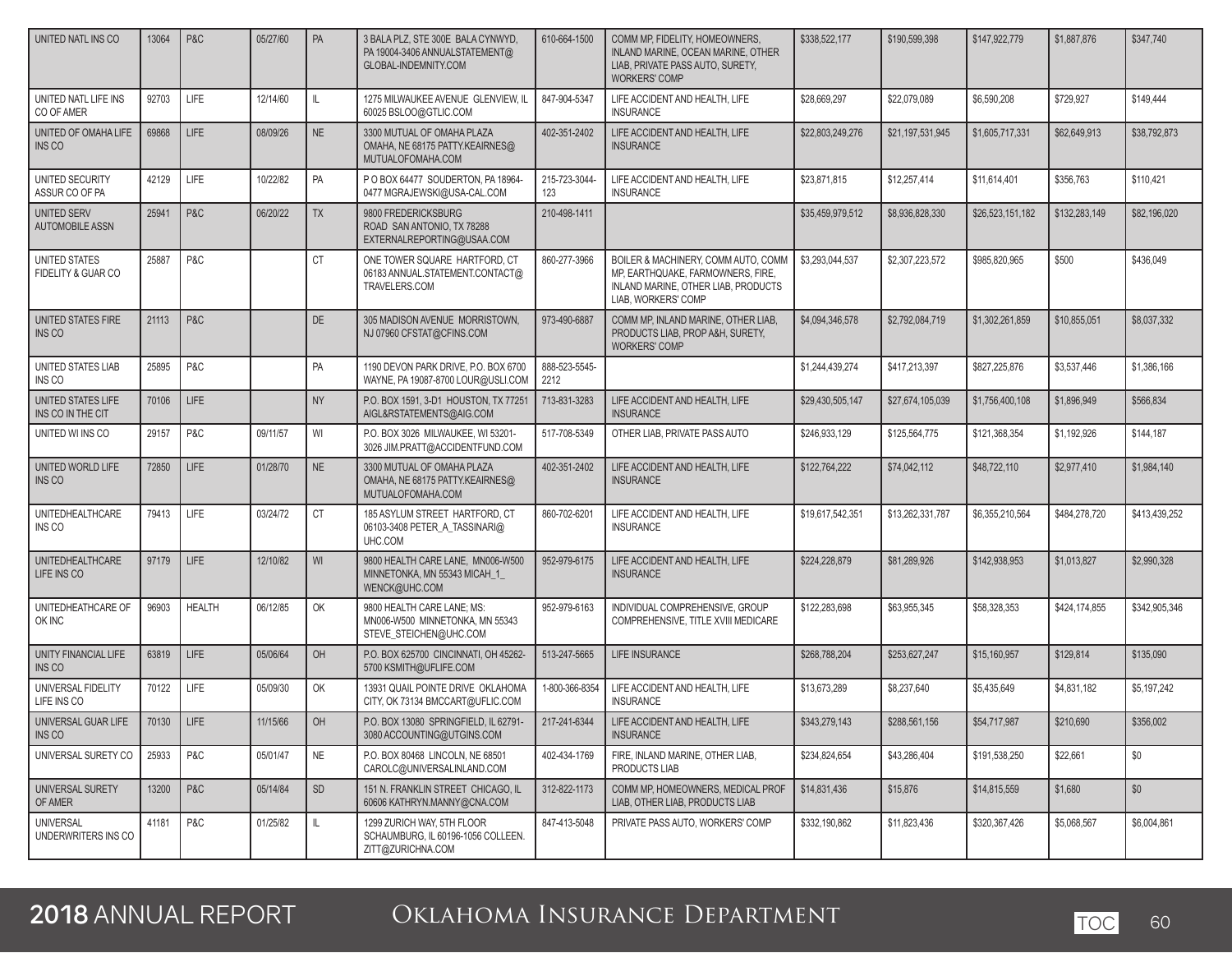| <b>UNIVERSAL</b><br>UNDERWRITERS OF<br>TX INS | 40843 | P&C         | 08/28/81 | L         | 1299 ZURICH WAY, 5TH FLOOR<br>SCHAUMBURG. IL 60196-1056 COLLEEN.<br>ZITT@ZURICHNA.COM                    | 847-413-5048             | OTHER LIAB. WARRANTY                                                                                                                              | \$10,599,845     | \$790,204        | \$9,809,641     | $-$ \$48,102 | \$41,748     |
|-----------------------------------------------|-------|-------------|----------|-----------|----------------------------------------------------------------------------------------------------------|--------------------------|---------------------------------------------------------------------------------------------------------------------------------------------------|------------------|------------------|-----------------|--------------|--------------|
| UNUM INS CO                                   | 67601 | <b>LIFE</b> | 08/06/65 | ME        | 1 FOUNTAIN SQUARE CHATTANOOGA,<br>TN 37402-1330 JSANFORD@UNUM.COM                                        | 423-294-1882             | LIFE INSURANCE                                                                                                                                    | \$60,003,999     | \$13,911,437     | \$46,092,562    | \$21,675     | \$100,763    |
| UNUM LIFE INS CO OF<br><b>AMER</b>            | 62235 | <b>LIFE</b> | 08/24/66 | <b>ME</b> | 2211 CONGRESS STREET PORTLAND.<br>ME 04122 JSANFORD@UNUM.COM                                             | 423-294-1882             | LIFE ACCIDENT AND HEALTH, LIFE<br><b>INSURANCE</b>                                                                                                | \$21,455,000,311 | \$19,726,959,241 | \$1,728,041,069 | \$44,759,526 | \$27,055,728 |
| US BR GREAT WEST<br>LIFE ASSUR CO             | 80705 | LIFE        |          | MI        | 8515 EAST ORCHARD ROAD<br>GREENWOOD VILLAGE, CO 80111<br>GWLCOMMENTS@GWL.COM                             | 303-737-3000             | LIFE ACCIDENT AND HEALTH, LIFE<br><b>INSURANCE</b>                                                                                                | \$75,006,730     | \$50,979,356     | \$24,027,374    | \$54,751     | \$66,008     |
| US BR SUN LIFE ASSUR<br>CO OF CANADA          | 80802 | LIFE        |          | MI        | ONE SUN LIFE EXECUTIVE PARK<br>WELLESLEY HILLS, MA 02481 STATE.<br>FILINGS@SUNLIFE.COM                   | 781-416-3184             | LIFE ACCIDENT AND HEALTH, LIFE<br><b>INSURANCE</b>                                                                                                | \$19,086,124,097 | \$18,169,202,472 | \$916,921,625   | \$31,992,303 | \$24,903,507 |
| <b>US BUSINESS OF</b><br>CANADA LIFE ASSUR CO | 80659 | LIFE        |          | MI        | 8515 E. ORCHARD ROAD GREENWOOD<br>VILLAGE, CO 80111 GWLCOMMENTS@<br><b>GWL.COM</b>                       | 303-737-3000             | LIFE ACCIDENT AND HEALTH, LIFE<br><b>INSURANCE</b>                                                                                                | \$4,581,812,297  | \$4,434,680,219  | \$147,132,078   | \$875,986    | \$876,709    |
| US FINANCIAL LIFE<br>INS CO                   | 84530 | LIFE        | 09/30/74 | OH        | 525 WASHINGTON BOULEVARD -<br>CONTROLLERS 35TH FLOOR JERSEY<br>CITY, NJ 07310 CONTROLLERS@AXA.<br>US.COM | 201-743-5073             | LIFE INSURANCE                                                                                                                                    | \$541,434,714    | \$468,053,837    | \$73,380,877    | \$1,331,906  | \$2,419,500  |
| US SPECIALTY INS CO                           | 29599 | P&C         | 10/28/86 | <b>TX</b> | 13403 NORTHWEST FREEWAY<br>HOUSTON, TX 77040 LNEWTON@<br>TMHCC.COM                                       | 713-462-1000             | <b>BOILER &amp; MACHINERY, BURGLARY</b><br>& THEFT, COMM AUTO, COMM MP,<br>EARTHQUAKE, FIDELITY, FIRE, OTHER LIAB,<br>SURETY. WORKERS' COMP       | \$1,888,396,685  | \$1,301,352,430  | \$587,044,255   | \$6,292,551  | \$5,158,719  |
| <b>USAA CAS INS CO</b>                        | 25968 | P&C         | 07/16/90 | <b>TX</b> | 9800 FREDERICKSBURG<br>ROAD SAN ANTONIO, TX 78288<br>EXTERNALREPORTING@USAA.COM                          | 210-498-1411             | EARTHQUAKE, FIRE, HOMEOWNERS,<br>INLAND MARINE, OCEAN MARINE, OTHER<br>LIAB, PRIVATE PASS AUTO                                                    | \$10,897,745,129 | \$6,178,167,901  | \$4,719,577,228 | \$80,207,818 | \$44,701,825 |
| USAA GEN IND CO                               | 18600 | P&C         | 06/23/72 | <b>TX</b> | 9800 FREDERICKSBURG<br>ROAD SAN ANTONIO, TX 78288<br>EXTERNALREPORTING@USAA.COM                          | 210-498-1411             |                                                                                                                                                   | \$4,627,874,029  | \$2,975,104,576  | \$1,652,769,454 | \$69,865,011 | \$41,403,494 |
| USAA LIFE INS CO                              | 69663 | <b>LIFE</b> | 06/26/63 | <b>TX</b> | 9800 FREDERICKSBURG<br>RD. SAN ANTONIO. TX 78288<br>EXTERNALREPORTING@USAA.COM                           | 210-498-1411             | LIFE ACCIDENT AND HEALTH, LIFE<br><b>INSURANCE</b>                                                                                                | \$24,666,800,359 | \$22,200,118,686 | \$2,466,681,673 | \$12,903,617 | \$9,792,949  |
| <b>USABLE LIFE</b>                            | 94358 | LIFE        | 04/20/78 | AR        | P.O. BOX 1650 LITTLE ROCK, AR 72203-<br>1650 JEREMY.ADAMS@USABLELIFE.COM                                 | 501-212-8833             | LIFE ACCIDENT AND HEALTH, LIFE<br><b>INSURANCE</b>                                                                                                | \$535,278,842    | \$257,204,854    | \$278,073,988   | \$33,756     | \$1,230      |
| UTICA MUT INS CO                              | 25976 | P&C         | 02/13/14 | <b>NY</b> | POST OFFICE BOX 530 UTICA, NY 13503-<br>0530 SANDY.GIEHL@UTICANATIONAL.<br><b>COM</b>                    | 315-734-2192             | EARTHQUAKE, FIRE, HOMEOWNERS,<br>INLAND MARINE, OCEAN MARINE, OTHER<br>LIAB, PRIVATE PASS AUTO                                                    | \$2,525,314,146  | \$1,595,509,972  | \$929,804,174   | \$36,665     | \$4,757      |
| VALLEY FORGE INS CO                           | 20508 | P&C         | 04/28/44 | PA        | 151 N. FRANKLIN STREET CHICAGO, IL<br>60606 KATHRYN.MANNY@CNA.COM                                        | 312-822-1173             | <b>BOILER &amp; MACHINERY, BURGLARY &amp;</b><br>THEFT, COMM AUTO, COMM MP, FIDELITY,<br>FIRE, OTHER LIAB, PRODUCTS LIAB,<br><b>WORKERS' COMP</b> | \$71,510,073     | \$42,135         | \$71,467,938    | \$12,613,616 | \$4,606,544  |
| <b>VANLINER INS CO</b>                        | 21172 | P&C         | 04/16/53 | <b>MO</b> | ONE PREMIER DRIVE ST. LOUIS, MO<br>63026 LEAH.BLAZEK@NATL.COM                                            | 330-659-8900-<br>5498    | COMM AUTO. COMM MP. EARTHQUAKE.<br>FIDELITY, FIRE, INLAND MARINE, OCEAN<br>MARINE, OTHER LIAB, PRODUCTS LIAB.<br>PROP A&H, SURETY, WORKERS' COMP  | \$454,635,303    | \$319,818,748    | \$134,816,556   | \$571,341    | \$277,219    |
| VANTIS LIFE INS CO                            | 68632 | LIFE        | 06/20/63 | СT        | 200 DAY HILL ROAD WINDSOR, CT 06095<br>GLATAILLE@VANTISLIFE.COM                                          | 860-298-6004             | LIFE INSURANCE                                                                                                                                    | \$421,854,852    | \$376,808,213    | \$45,046,638    | \$35,109     | \$25,000     |
| VARIABLE ANN LIFE<br>INS CO                   | 70238 | <b>LIFE</b> | 08/21/68 | <b>TX</b> | P.O. BOX 1591, 3-D1 HOUSTON, TX<br>77251-1591 AIGL&RSTATEMENTS@AIG.<br><b>COM</b>                        | 713-831-3283             |                                                                                                                                                   | \$81,664,956,163 | \$78,864,992,198 | \$2,799,963,965 | \$0          | \$0          |
| <b>VERLAN FIRE INS</b><br>CO MD               | 10815 | P&C         | 01/01/09 | NH        | 440 LINCOLN STREET WORCESTER, MA<br>01653-0002 KEDWARDS@HANOVER.COM                                      | 508-853-7200-<br>8554476 | COMM AUTO, COMM MP, EARTHQUAKE,<br>FIRE, INLAND MARINE, OTHER LIAB,<br>PRIVATE PASS AUTO, PRODUCTS LIAB,<br><b>WORKERS' COMP</b>                  | \$25,359,136     | \$15,038         | \$25,344,098    | \$36,992     | \$250,000    |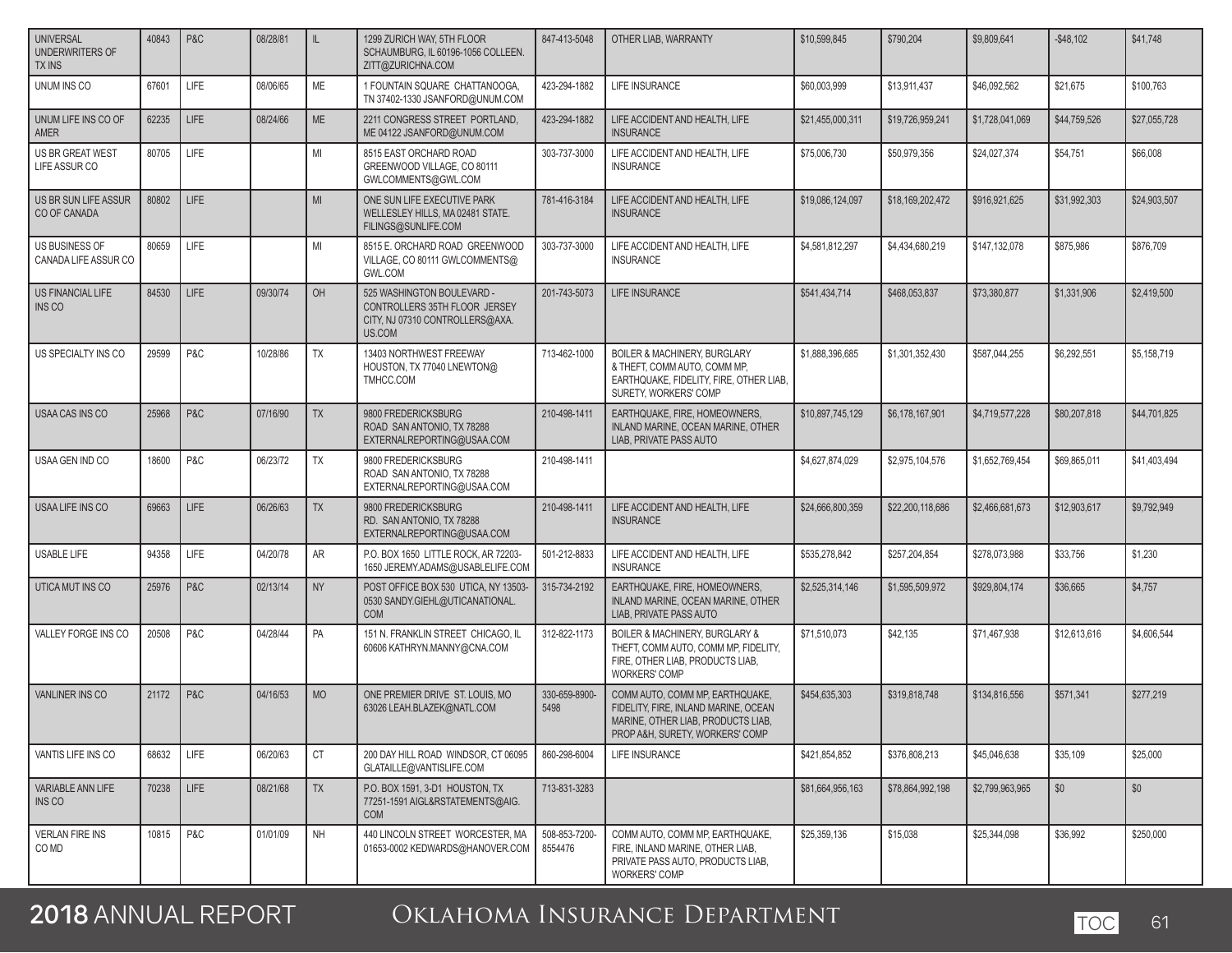| <b>VIGILANT INS CO</b>                       | 20397 | P&C           | 07/17/39 | <b>NY</b>     | 202B HALL'S MILL ROAD WHITEHOUSE<br>STATION, NJ 08889 JOHN.TAYLOR4@<br>CHUBB.COM      | 215-640-5259           | ALLIED LINES, COMM AUTO, COMM MP,<br>INLAND MARINE, OTHER LIAB, WORKERS'<br><b>COMP</b>                                                              | \$576,694,997     | \$249,379,076     | \$327,315,921   | \$8,814,414  | \$2,645,866  |
|----------------------------------------------|-------|---------------|----------|---------------|---------------------------------------------------------------------------------------|------------------------|------------------------------------------------------------------------------------------------------------------------------------------------------|-------------------|-------------------|-----------------|--------------|--------------|
| <b>VIRGINIA SURETY</b><br>CO INC             | 40827 | P&C           | 01/07/82 | IL            | 175 W. JACKSON CHICAGO, IL 60604<br>LAWRENCE.DRAPER@ASSURANT.COM                      | 312-356-2250           | HOMEOWNERS, INLAND MARINE, PRIVATE<br>PASS AUTO                                                                                                      | \$1,439,317,652   | \$1,033,035,356   | \$406,282,296   | \$2,585,334  | \$830,176    |
| <b>VISION SERV PLAN</b><br><b>INS CO</b>     | 39616 | <b>HEALTH</b> | 06/10/87 | OH            | 3333 QUALITY DRIVE RANCHO<br>CORDOVA, CA 95670 LAUROL@VSP.COM                         | 916-851-5000           | <b>VISION ONLY</b>                                                                                                                                   | \$307,131,500     | \$133,619,969     | \$173,511,531   | \$47,343,664 | \$35,804,351 |
| VOYA INS & ANN CO                            | 80942 | <b>LIFE</b>   | 01/02/73 | IA            | 1475 DUNWOODY DRIVE WEST<br>CHESTER, PA 19380 FSSC<br>COMPLIANCE@VOYA.COM             | 610-425-4281           | LIFE ACCIDENT AND HEALTH, LIFE<br><b>INSURANCE</b>                                                                                                   | \$58,725,077,666  | \$56,889,925,776  | \$1,835,151,890 | \$363,880    | \$458,308    |
| <b>VOYA RETIREMENT INS</b><br>& ANN CO       | 86509 | LIFE          | 01/13/76 | <b>CT</b>     | 5780 POWERS FERRY ROAD, NW<br>ATLANTA, GA 30327-4390 FSSC<br>COMPLIANCE@VOYA.COM      | 770-850-7519           | <b>LIFE INSURANCE</b>                                                                                                                                | \$104,542,944,436 | \$102,750,223,198 | \$1,792,721,239 | \$762,119    | \$282,164    |
| VOYAGER IND INS CO                           | 40428 | P&C           | 12/11/81 | GA            | 260 INTERSTATE NORTH CIRCLE, SE<br>ATLANTA, GA 30339-2110 LUZ.PRIETO@<br>ASSURANT.COM | 305-253-2244-<br>33456 |                                                                                                                                                      | \$110,312,686     | \$60,083,827      | \$50,228,859    | \$20,640     | \$69.584     |
| <b>WASHINGTON INTL</b><br>INS CO             | 32778 | P&C           | 02/03/76 | <b>NH</b>     | 5200 METCALF OVERLAND PARK, KS<br>66202-1391 SUSAN_HOGAN@SWISSRE.<br><b>COM</b>       | 860-362-7094           | COMM AUTO, COMM MP, FEDERAL FLOOD,<br>INLAND MARINE, OTHER LIAB, PRIVATE<br>PASS AUTO, WORKERS' COMP                                                 | \$103,812,252     | \$21,373,299      | \$82,438,953    | \$116,489    | \$0          |
| <b>WASHINGTON NATL</b><br>INS CO             | 70319 | <b>LIFE</b>   | 05/26/23 | $\mathsf{IN}$ | 11825 NORTH PENNSYLVANIA STREET<br>CARMEL, IN 46032 SHELLY.HITCH@<br>CNOINC.COM       | 317-817-6485           | LIFE ACCIDENT AND HEALTH. LIFE<br><b>INSURANCE</b>                                                                                                   | \$5,418,462,135   | \$5,045,213,065   | \$373,249,070   | \$19,685,689 | \$10,133,126 |
| <b>WAUSAU BUSINESS</b><br>INS CO             | 26069 | P&C           | 12/27/07 | WI            | 175 BERKELEY STREET BOSTON, MA<br>02116 STATUTORY.COMPLIANCE@<br>LIBERTYMUTUAL.COM    | 617-357-9500<br>X41177 | OTHER LIAB, PRODUCTS LIAB, WORKERS'<br><b>COMP</b>                                                                                                   | \$34,422,037      | \$5,107,212       | \$29,314,825    | \$21,016     | \$678,812    |
| WAUSAU<br>UNDERWRITERS INS CO                | 26042 | P&C           | 09/27/79 | WI            | 175 BERKELEY STREET BOSTON, MA<br>02116 STATUTORY.COMPLIANCE@<br>LIBERTYMUTUAL.COM    | 617-357-9500<br>X41177 | COMM AUTO, COMM MP, SURETY,<br><b>WORKERS' COMP</b>                                                                                                  | \$126,963,560     | \$57,662,334      | \$69,301,226    | $-$60,086$   | \$4,598,559  |
| WELLCARE HLTH INS OF<br>AZ INC               | 83445 | <b>HEALTH</b> | 11/15/72 | AZ            | P.O. BOX 31391 TAMPA, FL 33631-3391<br>MICHAEL.WASIK@WELLCARE.COM                     | 813-206-2725           |                                                                                                                                                      | \$206,018,002     | \$137,113,316     | \$68,904,686    | \$0          | \$0          |
| WELLCARE HLTH INS OF<br>KY INC               | 64467 | <b>HEALTH</b> | 03/27/62 | KY            | P.O. BOX 31391 TAMPA, FL 33631-3391<br>MICHAEL.WASIK@WELLCARE.COM                     | 813-206-2725           |                                                                                                                                                      | \$908,119,470     | \$594,381,010     | \$313,738,460   | \$0          | \$0          |
| WELLCARE OF OK INC                           | 16117 | <b>HEALTH</b> | 07/13/16 | OK            | P.O. BOX 31391 TAMPA, FL 33631-3391<br>MICHAEL.WASIK@WELLCARE.COM                     | 813-206-2725           |                                                                                                                                                      | \$2,005,612       | \$177             | \$2,005,435     | \$0          | \$0          |
| WELLCARE<br>PRESCRIPTION INS INC             | 10155 | <b>HEALTH</b> | 03/24/05 | FL.           | P.O. BOX 31391 TAMPA, FL 33631-3391<br>MICHAEL.WASIK@WELLCARE.COM                     | 813-206-2725           | <b>OTHER</b>                                                                                                                                         | \$1,491,334,381   | \$1,246,140,208   | \$245,194,173   | \$12,957,049 | \$11,749,031 |
| <b>WESCO INS CO</b>                          | 25011 | P&C           | 12/12/62 | DE            | 59 MAIDEN LANE, 43RD FLOOR NEW<br>YORK, NY 10038 KERRY.HEITZ@<br>AMTRUSTGROUP.COM     | 561-962-9320           | BURGLARY & THEFT, COMM AUTO, COMM<br>MP, EARTHQUAKE, FIDELITY, FIRE, INLAND<br>MARINE, OTHER LIAB, PRODUCTS LIAB,<br>PROP A&H, SURETY, WORKERS' COMP | \$1,620,958,243   | \$1,331,300,806   | \$289,657,436   | \$8,610,166  | \$4,091,160  |
| <b>WEST AMER INS CO</b>                      | 44393 | P&C           | 09/06/91 | $\mathsf{IN}$ | 175 BERKELEY STREET BOSTON, MA<br>02116 STATUTORY.COMPLIANCE@<br>LIBERTYMUTUAL.COM    | 617-357-9500<br>X41177 |                                                                                                                                                      | \$52,304,201      | \$1,081,337       | \$51,222,864    | \$6,549,684  | \$2,850,457  |
| WEST COAST LIFE<br>INS CO                    | 70335 | l life        | 02/08/15 | <b>NE</b>     | P. O. BOX 2606 BIRMINGHAM. AL 35202<br>REGCOM@PROTECTIVE.COM                          | 205-268-1000           | LIFE ACCIDENT AND HEALTH. LIFE<br><b>INSURANCE</b>                                                                                                   | \$5,244,818,868   | \$4,843,891,123   | \$400,927,746   | \$4,912,804  | \$6,335,721  |
| <b>WESTCHESTER FIRE</b><br>INS CO            | 10030 | P&C           | 05/27/71 | PA            | 436 WALNUT STREET, P.O. BOX<br>1000 PHILADELPHIA, PA 19106 JOHN.<br>TAYLOR4@CHUBB.COM | 215-640-5259           |                                                                                                                                                      | \$1,655,722,983   | \$973,516,177     | \$682,206,806   | \$8,786,255  | \$2,141,989  |
| <b>WESTCHESTER</b><br>SURPLUS LINES INS CO   | 10172 | P&C           | 06/30/71 | GA            | 436 WALNUT STREET, P.O. BOX<br>1000 PHILADELPHIA, PA 19106 JOHN.<br>TAYLOR4@CHUBB.COM | 215-640-5259           |                                                                                                                                                      | \$350,248,158     | \$244,707,146     | \$105,541,012   | \$8,139,847  | \$2,622,353  |
| <b>WESTERN &amp; SOUTHERN</b><br>LIFE INS CO | 70483 | LIFE          |          | OH            | 400 BROADWAY CINCINNATI,<br>OH 45202 COMPACCTGRP@<br>WESTERNSOUTHERNLIFE.COM          | 513-629-1402           | LIFE ACCIDENT AND HEALTH, LIFE<br><b>INSURANCE</b>                                                                                                   | \$10,551,450,711  | \$5,452,111,458   | \$5,099,339,253 | \$189,650    | \$702,646    |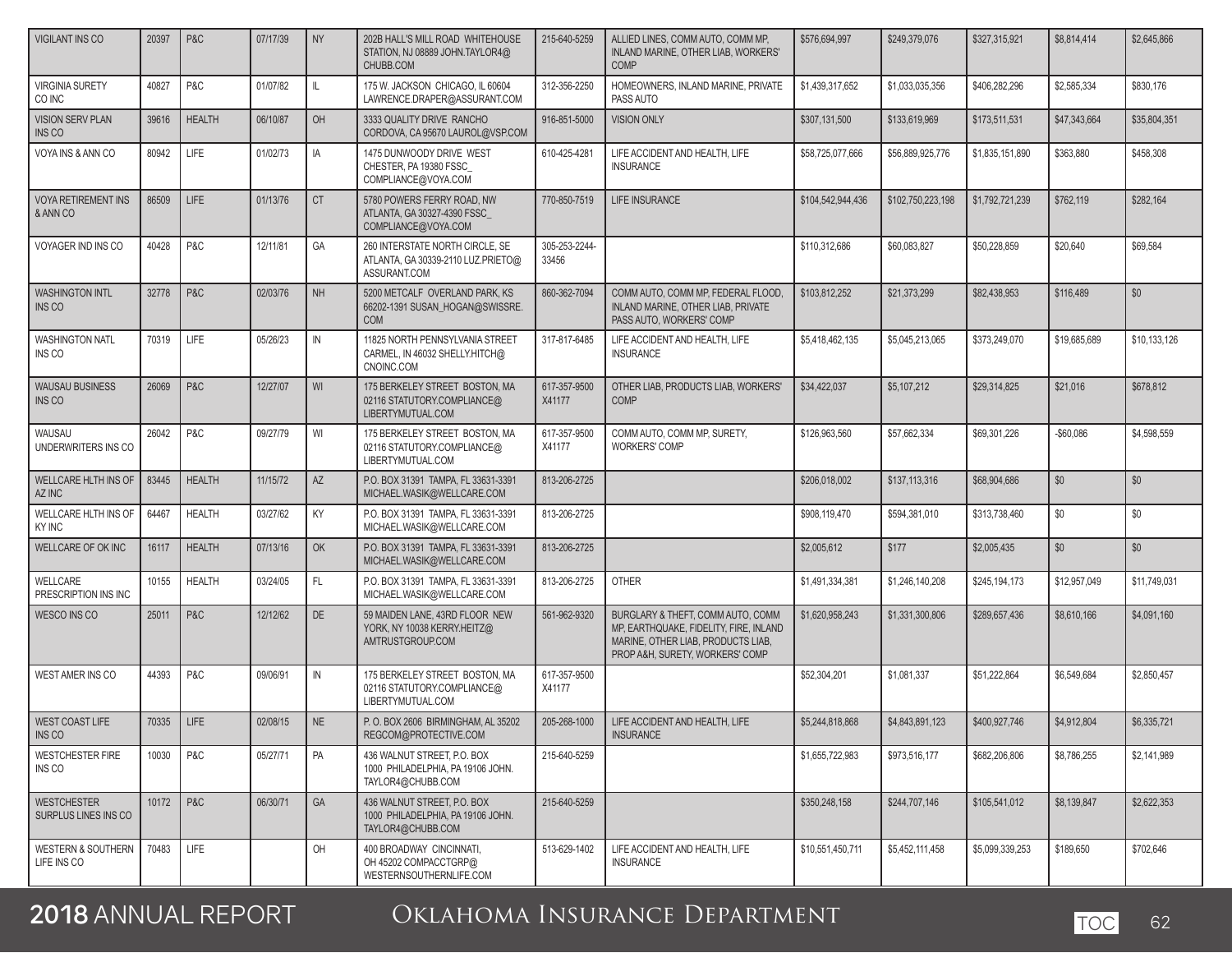| <b>WESTERN AGRIC</b><br><b>INS CO</b>         | 27871 | P&C          | 10/15/71 | IA        | 5400 UNIVERSITY AVENUE WEST<br>DES MOINES. IA 50266-5997 CONNIE.<br>DRESEN@FBLFINANCIAL.COM                           | 515-225-5400  | BURGLARY & THEFT, COMM AUTO, COMM<br>MP, EARTHQUAKE, FIDELITY, FIRE, OTHER<br>LIAB, PRODUCTS LIAB, WORKERS' COMP | \$213,158,429    | \$101,240,852    | \$111,917,577   | \$187,198   | \$71,054    |
|-----------------------------------------------|-------|--------------|----------|-----------|-----------------------------------------------------------------------------------------------------------------------|---------------|------------------------------------------------------------------------------------------------------------------|------------------|------------------|-----------------|-------------|-------------|
| <b>WESTERN FRATERNAL</b><br><b>LIFE ASSN</b>  | 58017 | <b>FRAT</b>  |          | IA        | 1900 FIRST AVENUE NE CEDAR RAPIDS.<br>IA 52402-5372 JMINDER@WFLAINS.ORG                                               | 319-363-2653  | FRAT LIFE INSURANCE                                                                                              | \$298,022,314    | \$273,758,876    | \$24,263,438    | \$554,904   | \$44,238    |
| <b>WESTERN HERITAGE</b><br><b>INS CO</b>      | 37150 | P&C          | 09/05/86 | AZ        | ONE WEST NATIONWIDE BLVD., 1-04-701<br>COLUMBUS, OH 43215-2220 FINRPT@<br>NATIONWIDE.COM                              | 614-249-1545  | COMM AUTO, COMM MP, FIRE, INLAND<br>MARINE, MEDICAL PROF LIAB, OTHER LIAB                                        | \$132.565.344    | \$17,063,781     | \$115,501,563   | \$200,166   | \$577,515   |
| <b>WESTERN PACIFIC MUT</b><br>INS CO RRG      | 40940 | P&C          | 06/28/90 | CO        | 9265 MADRAS COURT LITTLETON, CO<br>80130 SFARRELL@7KITES.COM                                                          | 303-263-0311  | BOILER & MACHINERY, BURGLARY &<br>THEFT, COMM AUTO, EARTHQUAKE,<br>FIDELITY, FIRE, OTHER LIAB, PRODUCTS<br>LIAB  | \$143,125,626    | \$23,935,154     | \$119,190,472   | \$80,237    | $-$ \$68    |
| <b>WESTERN SOUTHERN</b><br>LIFE ASSUR CO      | 92622 | LIFE         | 12/01/80 | OH        | 400 BROADWAY CINCINNATI,<br>OH 45202 COMPACCTGRP@<br>WESTERNSOUTHERNLIFE.COM                                          | 513-629-1402  | <b>LIFE INSURANCE</b>                                                                                            | \$12,452,454,726 | \$11,471,898,434 | \$980.556.292   | \$931,449   | \$110,548   |
| WESTERN SURETY CO                             | 13188 | P&C          | 07/16/00 | <b>SD</b> | 151 N. FRANKLIN STREET CHICAGO, IL<br>60606 KATHRYN.MANNY@CNA.COM                                                     | 312-822-1173  | COMM MP, FIRE, HOMEOWNERS, INLAND<br>MARINE, OTHER LIAB, PRIVATE PASS AUTO,<br>PRODUCTS LIAB                     | \$2,043,492,508  | \$516,271,870    | \$1,527,220,637 | \$4,458,848 | \$1,687,454 |
| WESTERN UNITED LIFE<br>ASSUR <sub>CO</sub>    | 85189 | LIFE         | 01/02/75 | <b>WA</b> | P.O. BOX 2290 SPOKANE, WA 99210<br>CAROLYNPRATT@MANHATTANLIFE.COM                                                     | 713-529-0045  | LIFE ACCIDENT AND HEALTH, LIFE<br><b>INSURANCE</b>                                                               | \$1,201,031,675  | \$1,123,026,108  | \$78,005,567    | \$6,970     | \$392       |
| <b>WESTERN WORLD</b><br>INS CO                | 13196 | P&C          | 03/27/64 | <b>NH</b> | 300 KIMBALL DRIVE, SUITE 500<br>PARSIPPANY, NJ 07054 ACCOUNTING@<br>WESTERNWORLD.COM                                  | 201-847-2814  | OTHER LIAB, SURETY                                                                                               | \$982,050,153    | \$605,871,975    | \$376,178,179   | \$5,938,828 | \$2,737,210 |
| WESTFIELD INS CO                              | 24112 | P&C          | 07/12/29 | OH        | P.O. BOX 5001 WESTFIELD CENTER.<br>OH 44251-5001 FINANCIALREPORTING@<br>WESTFIELDGRP.COM                              | 330-887-0101  |                                                                                                                  | \$2,937,339,789  | \$1,658,906,737  | \$1,278,433,052 | \$478,587   | \$66,687    |
| WESTPORT INS CORP                             | 39845 | P&C          | 03/13/81 | <b>MO</b> | 5200 METCALF AVENUE OVERLAND<br>PARK, KS 66202-1391 PHILIP<br>BURKHART@SWISSRE.COM                                    | 913-676-5710  | OTHER LIAB                                                                                                       | \$5,517,556,318  | \$3,982,088,810  | \$1,535,467,508 | \$3,962,699 | \$7,032,024 |
| WFG NATL TITLE INS CO                         | 51152 | <b>TITLE</b> | 06/18/74 | SC        | 7401 CARMEL EXECUTIVE PARK DR,<br>SUITE 105 CHARLOTTE, NC 28226-8403<br>JWOOLDRIDGE@WILLISTONFINANCIAL.<br><b>COM</b> | 704-542-7617  | <b>TITLE INSURANCE</b>                                                                                           | \$132,525,254    | \$103,604,064    | \$28,921,190    | \$1,748,242 | \$0         |
| <b>WICHITA NATL LIFE</b><br>INS <sub>CO</sub> | 70548 | LIFE         | 03/01/57 | OK        | BOX 1709 LAWTON, OK 73502 PENNY.<br>LEE@WNLIC.COM                                                                     | 580-353-5776- | LIFE ACCIDENT AND HEALTH, LIFE<br><b>INSURANCE</b>                                                               | \$16,256,270     | \$8,500,303      | \$7,755,966     | \$3,829,674 | \$1,174,658 |
| <b>WILCAC LIFE INS CO</b>                     | 62413 | <b>LIFE</b>  | 04/26/11 | IL.       | 20 GLOVER AVENUE 4TH FLOOR<br>NORWALK, CT 06850 EGEWITZ@<br><b>WILTONRE.COM</b>                                       | 203-762-4648  | <b>LIFE INSURANCE</b>                                                                                            | \$2,378,268,726  | \$2,235,092,974  | \$143,175,752   | \$114,933   | \$151,159   |
| WILCO LIFE INS CO                             | 65900 | <b>LIFE</b>  | 01/30/62 | IN        | 20 GLOVER AVENUE 4TH FLOOR<br>NORWALK, CT 06850 EGEWITZ@<br>WILTONRE.COM                                              | 203-762-4648  | LIFE ACCIDENT AND HEALTH, LIFE<br><b>INSURANCE</b>                                                               | \$2.902.241.502  | \$2.788.413.985  | \$113,827,506   | \$3,286,809 | \$5,365,275 |
| <b>WILLIAM PENN LIFE INS</b><br>CO OF NY      | 66230 | LIFE         | 09/12/62 | <b>NY</b> | 3275 BENNETT CREEK AVENUE<br>FREDERICK, MD 21704 DMCMANUS@<br>LGAMERICA.COM                                           | 301-810-4571  | LIFE INSURANCE                                                                                                   | \$1.185.243.825  | \$1,075,193,203  | \$110,050,622   | \$115,518   | \$50,000    |
| WILSHIRE INS CO                               | 13234 | P & C        | 09/06/85 | N         | P.O. BOX 10800, 702 OBERLIN ROAD<br>RALEIGH, NC 27605-0800 KEVIN.HAMM@<br>IATINSURANCE.COM                            | 919-831-8170  |                                                                                                                  | \$334,547,498    | \$194,331,967    | \$140,215,531   | \$3,773,280 | \$2,724,491 |
| <b>WILTON REASSUR CO</b>                      | 66133 | $L$ LIFE     | 12/04/00 | <b>MN</b> | 20 GLOVER AVENUE 4TH FLOOR<br>NORWALK, CT 06850 MJONES@<br>WILTONRE.COM                                               | 203-762-4668  |                                                                                                                  | \$15,004,137,828 | \$14,348,447,273 | \$655,690,555   | \$0         | \$0         |
| <b>WILTON REASSUR LIFE</b><br>CO OF NY        | 60704 | LIFE         | 03/24/55 | <b>NY</b> | 20 GLOVER AVENUE 4TH FLOOR<br>NORWALK, CT 06850 PLUONGO@<br>WILTONRE.COM                                              | 203-762-4482  | LIFE ACCIDENT AND HEALTH, LIFE<br><b>INSURANCE</b>                                                               | \$895,758,488    | \$802,891,512    | \$92,866,976    | \$27,438    | \$0         |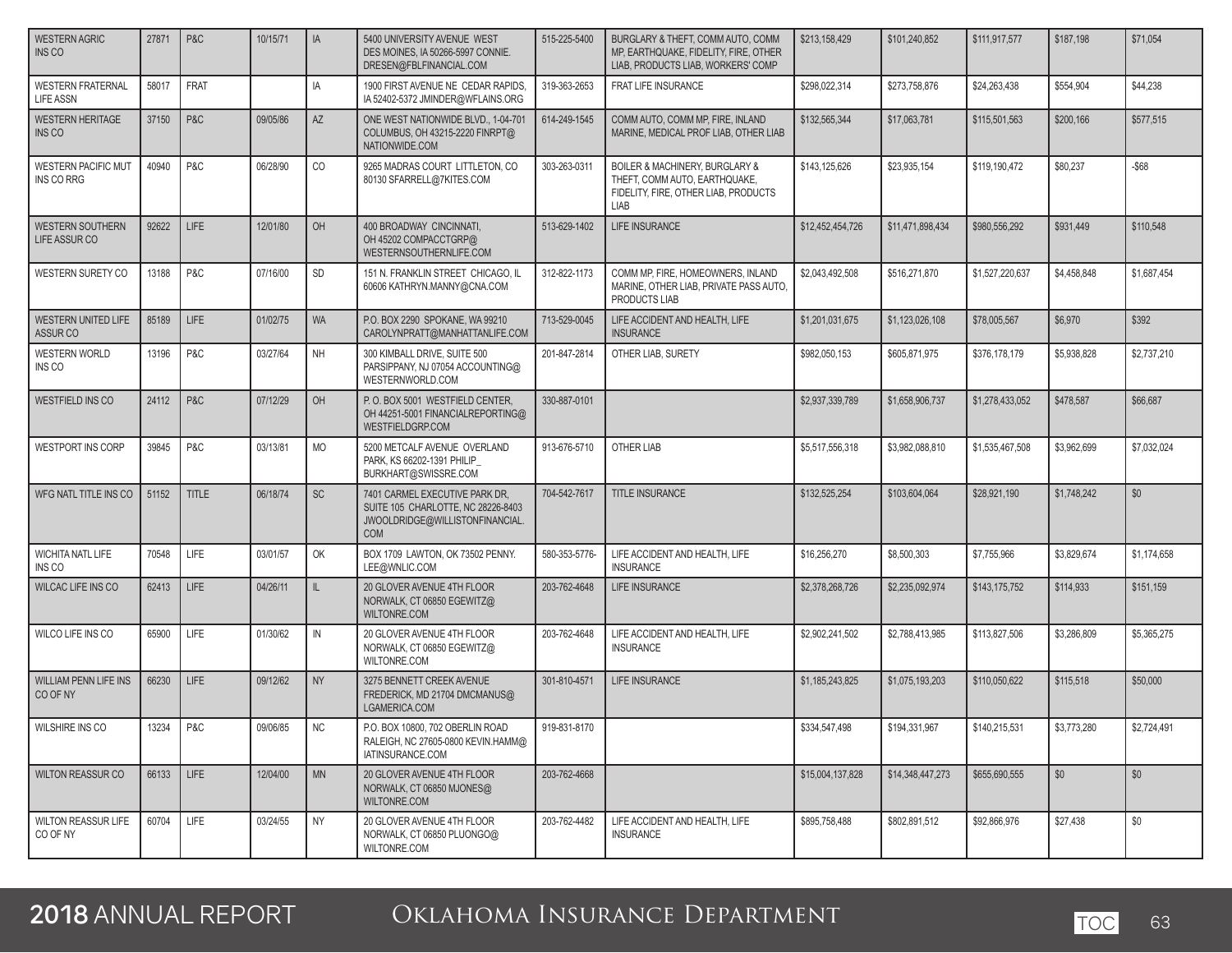| WINDSOR LIFE INS CO                      | 65960 | LIFE        | 07/10/84 | <b>TX</b>    | 1345 RIVER BEND DRIVE, SUITE<br>100 DALLAS, TX 75247 SEBASTIEN.<br>BLONDEAU@OPTIMUMRE.COM                             | 214-528-2020         |                                                                                                 | \$3,168,780      | \$265,526        | \$2,903,254     | \$0          | \$0          |
|------------------------------------------|-------|-------------|----------|--------------|-----------------------------------------------------------------------------------------------------------------------|----------------------|-------------------------------------------------------------------------------------------------|------------------|------------------|-----------------|--------------|--------------|
| <b>WOMANS LIFE INS</b><br><b>SOCIETY</b> | 56170 | FRAT        |          | MI           | PO BOX 5020 PORT HURON, MI 48061-<br>5020 CMARTIN@WOMANSLIFE.ORG                                                      | 810-985-5191-<br>164 | FRAT LIFE INSURANCE                                                                             | \$205,850,846    | \$185,810,234    | \$20,040,616    | \$9,253      | \$17,522     |
| WOODMEN WORLD LIFE<br>INS SOC            | 57320 | FRAT        |          | <b>NE</b>    | 1700 FARNAM STREET OMAHA, NE<br>68102 ADEVINE@WOODMEN.ORG                                                             | 402-342-1890         | FRAT ACCIDENT AND HEALTH. FRAT LIFE<br><b>INSURANCE</b>                                         | \$10.975.459.333 | \$9,581,921,673  | \$1,393,537,660 | \$3.831.630  | \$2,810,990  |
| WORK FIRST CAS CO                        | 31232 | P&C         | 02/19/36 | <b>DE</b>    | 1100 EAST 6600 SOUTH, SUITE<br>260 SALT LAKE CITY. UT 84121<br>FINANCIALREPORTING@<br>WORKFIRSTCASUALTY.COM           | 541-248-5182         | FIDELITY, OTHER LIAB, SURETY                                                                    | \$48,045,196     | \$32,917,369     | \$15,127,828    | \$903        | \$0          |
| XL INS AMER INC                          | 24554 | P&C         | 11/10/45 | <b>DE</b>    | 70 SEAVIEW AVENUE STAMFORD, CT<br>06902 XLGS.COMPLIANCE@XLCATLIN.<br><b>COM</b>                                       | 203-964-5200         | COMM AUTO. COMM MP. EARTHQUAKE.<br>FIRE, OTHER LIAB, PRIVATE PASS AUTO,<br><b>WORKERS' COMP</b> | \$791.281.170    | \$572,588,918    | \$218,692,252   | \$5.736.055  | \$2,509.427  |
| XL SPECIALTY INS CO                      | 37885 | P&C         | 11/14/79 | DE           | 70 SEAVIEW AVENUE STAMFORD, CT<br>06902 XLGS.COMPLIANCE@XLCATLIN.<br>COM                                              | 203-964-5200         |                                                                                                 | \$1,066,447,871  | \$752,928,040    | \$313,519,831   | \$13,240,766 | \$5,289,338  |
| YOSEMITE INS CO                          | 26220 | P&C         | 01/16/64 | IN           | PO BOX 159 EVANSVILLE, IN 47701-0159<br>INSACCOUNTING@OMF.COM                                                         | 812-468-5390         | <b>INLAND MARINE, OTHER LIAB</b>                                                                | \$113,706.967    | \$71,690,038     | \$42,016,929    | \$73,904     | \$102.874    |
| ZALE IND CO                              | 30325 | P&C         | 06/27/73 | <b>TX</b>    | 9797 ROMBAUER RD. DALLAS, TX 75019<br>FRANK.MACHULIS@SIGNETJEWELERS.<br>COM                                           | 972-580-4289-        | HOMEOWNERS, PRIVATE PASS AUTO                                                                   | \$45,180,761     | \$26.513.154     | \$18,667,607    | \$1,926,885  | \$416.859    |
| ZALE LIFE INS CO                         | 71323 | <b>LIFE</b> | 05/04/64 | AZ           | P.O. BOX 152762 IRVING. TX 75015-2762<br>BSELVO@RGARE.COM                                                             | 636-736-7368-        | LIFE ACCIDENT AND HEALTH. LIFE<br><b>INSURANCE</b>                                              | \$12.178.480     | \$1,736,002      | \$10,442,478    | \$27,695     | \$1,790      |
| ZENITH INS CO                            | 13269 | P&C         | 03/02/49 | CA           | 21255 CALIFA STREET WOODLAND<br>HILLS, CA 91367 BOWEN@THEZENITH.<br>COM                                               | 818-713-1000         | BOILER & MACHINERY, COMM AUTO, COMM<br>MP, FIRE, OTHER LIAB, PRODUCTS LIAB                      | \$1,843,829,669  | \$1,272,102,122  | \$571,727,547   | \$7,962,292  | \$2,419,398  |
| <b>ZURICH AMER INS CO</b>                | 16535 | P&C         | 06/03/98 | <b>NY</b>    | 1299 ZURICH WAY, 5TH FLOOR<br>SCHAUMBURG. IL 60196-1056 COLLEEN.<br>ZITT@ZURICHNA.COM                                 | 847-413-5048         | OTHER LIAB, PRIVATE PASS AUTO                                                                   | \$31,581,955,729 | \$23,962,919,856 | \$7,619,035,873 | \$78,798,711 | \$59,346,758 |
| ZURICH AMER INS CO<br>OF IL              | 27855 | P&C         | 10/11/73 | $\mathbb{L}$ | 1299 ZURICH WAY, 5TH FLOOR<br>SCHAUMBURG, IL 60196-1056 COLLEEN.<br>ZITT@ZURICHNA.COM                                 | 847-413-5048         | INLAND MARINE, WORKERS' COMP                                                                    | \$62,313,742     | \$27,470,919     | \$34,842,823    | \$5,092,493  | \$741,817    |
| ZURICH AMER LIFE<br>INS <sub>CO</sub>    | 90557 | <b>LIFE</b> | 01/06/47 | IL           | 150 GREENWICH STREET. 4 WORLD<br>TRADE CENTER, 54TH F NEW YORK, NY<br>10007-2366 COLLEEN.ZITT@ZURICHNA.<br><b>COM</b> | 847-413-5048         | LIFE ACCIDENT AND HEALTH. LIFE<br><b>INSURANCE</b>                                              | \$14,226,526,191 | \$14,106,949,699 | \$119,576,491   | \$264.293    | \$1,737,204  |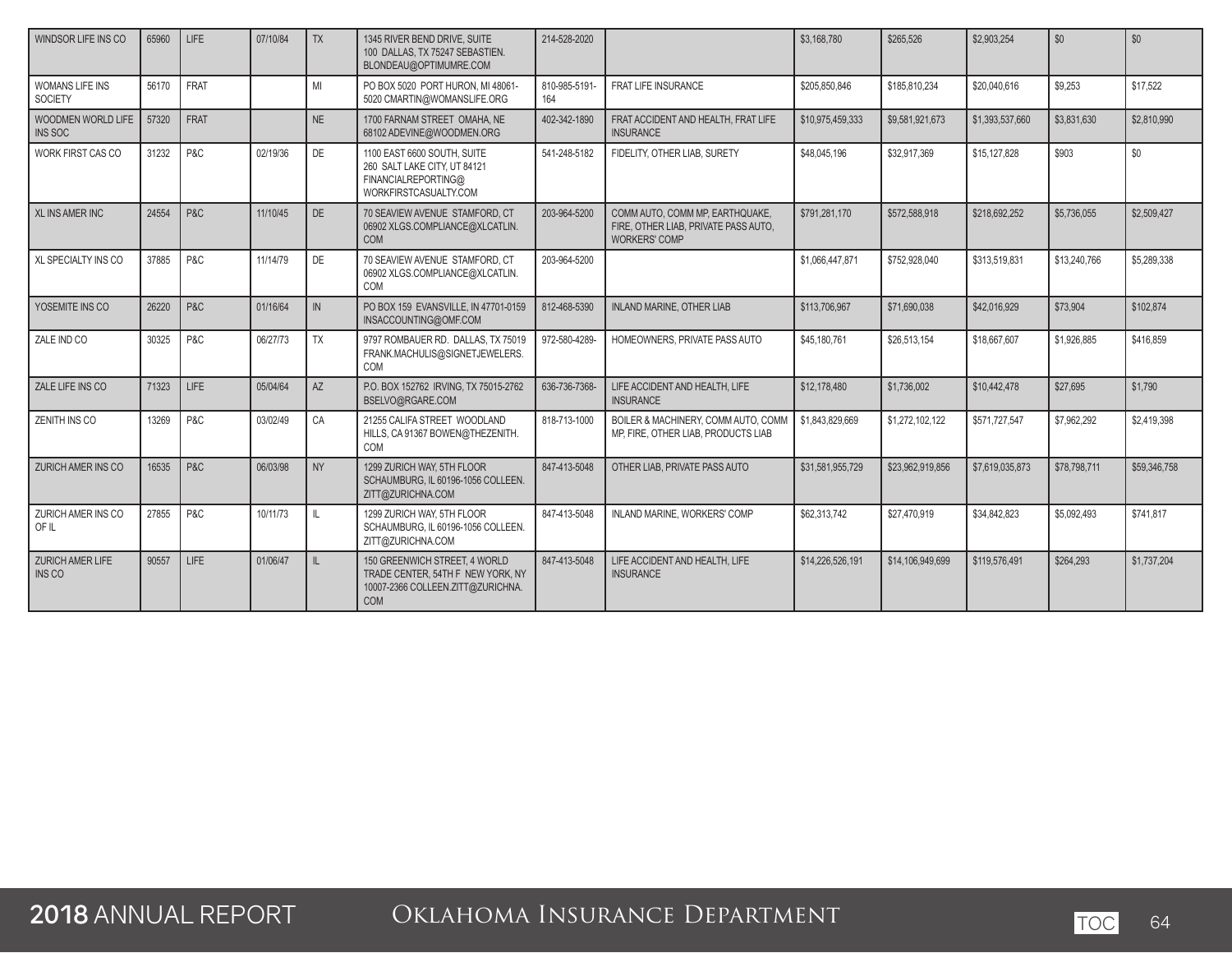### **ACCREDITED REINSURERS**

| <b>NAME</b>                                      | NAIC#          | ORIGINAL LICENSE DATE | <b>DOMICILE</b> | <b>STREET</b>                                                 | <b>CITY</b>        | <b>STATE</b>   | <b>ZIP</b> | <b>BUSINESS PHONE</b> |
|--------------------------------------------------|----------------|-----------------------|-----------------|---------------------------------------------------------------|--------------------|----------------|------------|-----------------------|
| ALLIED WORLD ASSURANCE COMPANY (U.S.) INC.       | 19489          | 9/27/2007             | DE              | 199 WATER STREET, 29TH FLOOR                                  | <b>NEW YORK</b>    | <b>NY</b>      | 10038      | 646-794-0573          |
| AMERICAN EUROPEAN INSURANCE COMPANY              | 23337          | 9/25/2017             | <b>NH</b>       | 2250 CHAPEL AVE. WEST                                         | <b>CHERRY HILL</b> | <b>NJ</b>      | 08002      | 856-779-0600          |
| ASPEN BERMUDA LIMITED                            | AA-<br>3194168 | 7/24/2012             | <b>BM</b>       | 1177 AVENUE OF THE AMERICAS                                   | <b>NEW YORK</b>    | <b>NY</b>      | 10036      | 441-295-8201          |
| ASPEN INSURANCE UK LIMITED                       | AA-<br>1120337 | 3/10/2004             | <b>UK</b>       | THREE WORLD FINANCIAL CENTER, STE. 2001                       | <b>NEW YORK</b>    | <b>NY</b>      | 10281      | 212-912-2737          |
| AXIS SPECIALTY LIMITED                           | AA-            | 6/19/2013             | <b>BM</b>       | 1177 AVENUE OF THE AMERICAS                                   | <b>NEW YORK</b>    | <b>NY</b>      | 10036      | 212-248-3160          |
| COLUMBIA INSURANCE COMPANY                       | 27812          | 9/8/2010              | <b>NE</b>       | 3024 HARNEY STREET                                            | <b>OMAHA</b>       | <b>NE</b>      | 68131      | 402-916-3000          |
| DAVINCI REINSURANCE LTD.                         | AA-<br>3194122 | 12/6/2011             | <b>BM</b>       | 1177 AVENUE OF THE AMERICAS                                   | <b>NEW YORK</b>    | <b>NY</b>      | 10036      | 212-248-3160          |
| DONEGAL MUTUAL INSURANCE COMPANY                 | 13692          | 10/22/2002            | PA              | 1195 RIVER ROAD                                               | <b>MARIETTA</b>    | PA             | 17547      | 717-426-1931          |
| EMPIRE FIRE AND MARINE INSURANCE COMPANY         | 21326          | 11/16/2001            | <b>NE</b>       | 13810 FNB PARKWAY                                             | <b>OMAHA</b>       | <b>NE</b>      | 68154      | 402-963-5000          |
| ENDURANCE SPECIALTY INSURANCE LTD.               | AA-            | 12/29/2015            | <b>BM</b>       | ENDURANCE SERVICES LIMITED 4, MANHAT-<br><b>TANVILLE ROAD</b> | <b>PURCHASE</b>    | <b>NY</b>      | 10577      | 914-468-8602          |
| <b>EVANSTON INSURANCE COMPANY</b>                | 35378          | 9/10/2004             | IL.             | <b>TEN PARKWAY NORTH</b>                                      | <b>DEERFIELD</b>   | IL.            | 60015      | 847-572-6000          |
| FARM BUREAU MUTUAL INSURANCE COMPANY OF MICHIGAN | 21555          | 9/19/2012             | <b>MI</b>       | P.O. BOX 30100                                                | <b>LANSING</b>     | M <sub>l</sub> | 48909      | 517-323-7000          |
| HANNOVER LIFE REASSURANCE COMPANY OF AMERICA     | 88340          | 4/14/2007             | FL              | 200 S. ORANGE AVE, STE, 1900                                  | <b>ORLANDO</b>     | FL.            | 32801      | 407-649-8411          |
| HANNOVER RUCKVERSICHERUNGS- AKTIENGESELLSCHAFT   | AA-<br>1340125 | 12/31/1995            | <b>UK</b>       | <b>3 WORLD FINANCIAL CENTER</b>                               | <b>NEW YORK</b>    | <b>NY</b>      | 10281      | 212-947-4700          |
| HOUSTON CASUALTY COMPANY                         | 42374          | 4/14/2007             | <b>TX</b>       | 13403 NORTHWEST FREEWAY                                       | <b>HOUSTON</b>     | <b>TX</b>      | 77040      | 713-462-1000          |
| <b>HOUSTON SPECIALTY INSURANCE COMPANY</b>       | 12936          | 3/1/2013              | <b>TX</b>       | 800 GESSNER, STE, 600                                         | <b>HOUSTON</b>     | <b>TX</b>      | 77024      | 713-935-4800          |
| <b>IRONSHORE SPECIALTY INSURANCE COMPANY</b>     | 25445          | 1/9/2012              | AZ              | 75 FEDERAL STREET. FLOOR 5                                    | <b>BOSTON</b>      | <b>ME</b>      | 02110      | 617-391-5680          |
| KENTUCKY FARM BUREAU MUTUAL INSURANCE COMPANY    | 22993          | 2/1/2016              | KY              | 9201 BUNSEN PARKWAY                                           | <b>LOUISVILLE</b>  | KY             | 40250      | 502-495-5000          |
| LANCASHIRE INSURANCE COMPANY LIMITED             | AA-<br>3190871 | 8/8/2013              | <b>BM</b>       | 1177 AVENUE OF THE AMERICAS                                   | <b>NEW YORK</b>    | <b>NY</b>      | 10036      | 212-248-3160          |
| MAPFRE RE, COMPANIA DE REASEGUROS S.A.           | AA-<br>1844116 | 1/20/2006             | <b>SPAIN</b>    | 575 MADISON AVENUE                                            | <b>NEW YORK</b>    | <b>NY</b>      | 10022      | 212-940-8800          |
| <b>MARKEL BERMUDA LIMITED</b>                    | AA-<br>3190829 | 2/5/2016              | <b>NJ</b>       | 1177 AVENUE OF THE AMERICAS                                   | <b>NEW YORK</b>    | <b>NY</b>      | 10036      | 212-248-3160          |
| MARKEL INTERNATIONAL INSURANCE COMPANY, LIMITED  | AA-<br>1121425 | 6/5/1995              | <b>UK</b>       | 10 PARKWAY NORTH, STE. 100                                    | <b>DEERFIELD</b>   | IL.            | 60015      | 847-572-6000          |
| MONTPELIER REINSURANCE LTD.                      | AA-<br>3194129 | 12/31/2009            | <b>BM</b>       | 1177 AVENUE OF THE AMERICAS                                   | <b>NEW YORK</b>    | <b>NY</b>      | 10036      | 212-248-3160          |
| MOTORISTS MUTUAL INSURANCE COMPANY               | 14621          | 9/16/2013             | OH              | 471 EAST BROAD STREET                                         | <b>COLUMBUS</b>    | OH             | 43215      | 614-225-8211          |
| PARTNER REINSURANCE COMPANY OF THE US            | 38636          | 4/14/2007             | <b>CT</b>       | ONE GREENWICH PLAZA                                           | <b>GREENWICH</b>   | CT             | 06830      | 203-485-4200          |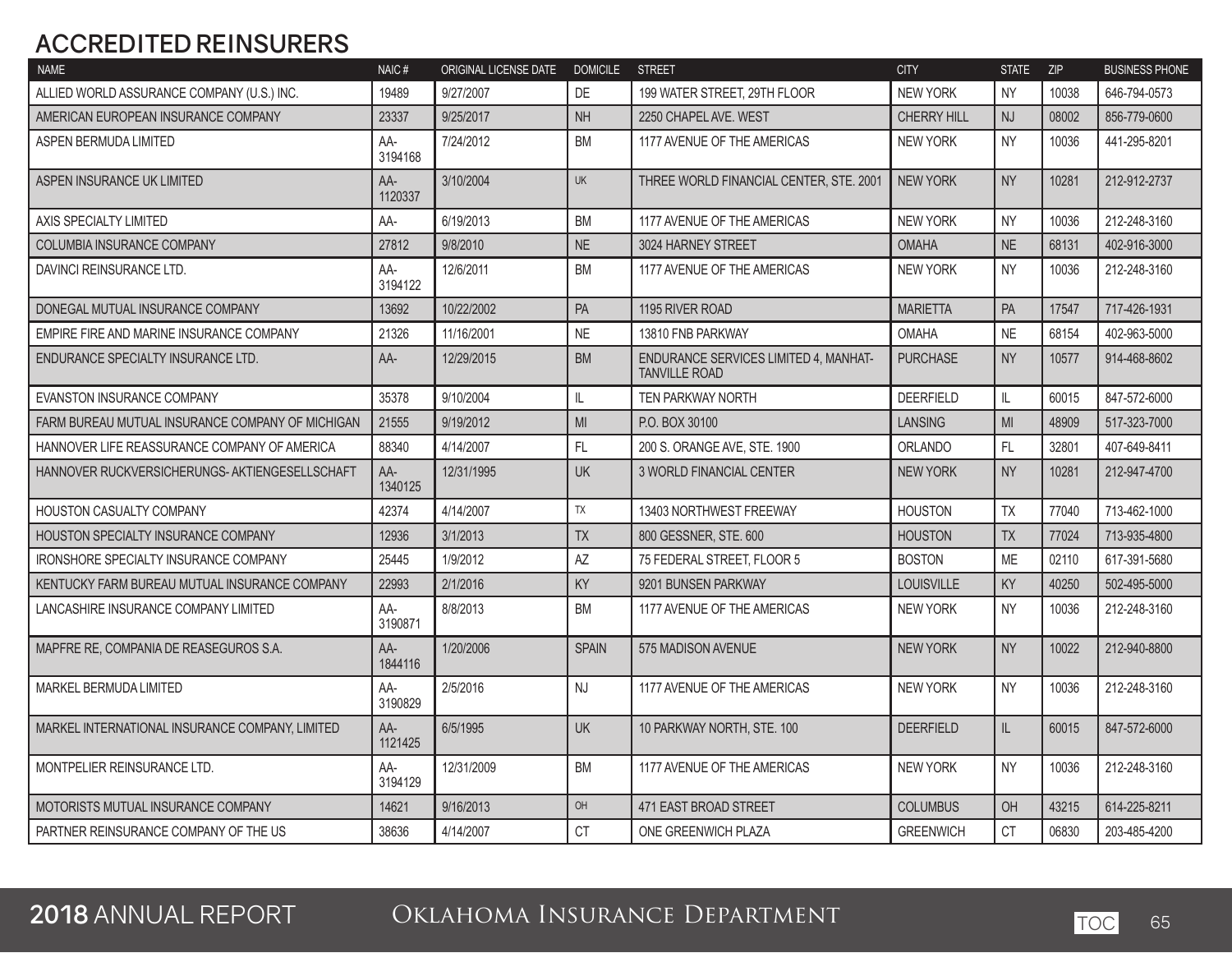| PARTNER REINSURANCE COMPANY, LTD.      | $AA-$<br>3190686 | 7/6/2010   | <b>BM</b> | 1177 AVENUE OF THE AMERICAS             | <b>NEW YORK</b>    | <b>NY</b> | 10036 | 212-248-3160   |
|----------------------------------------|------------------|------------|-----------|-----------------------------------------|--------------------|-----------|-------|----------------|
| RENAISSANCE REINSURANCE LTD.           | AA-<br>3190339   | 12/6/2011  | <b>BM</b> | 1177 AVENUE OF THE AMERICAS             | NEW YORK           | <b>NY</b> | 10036 | 212-248-3160   |
| STARR SURPLUS LINES INSURANCE COMPANY  | 13604            | 2/5/2015   |           | 399 PARK AVENUE, FLOOR 8                | <b>NEW YORK</b>    | <b>NY</b> | 10022 | 646-227-6611   |
| STARSTONE INSURANCE LIMITED            | AA-<br>1120093   | 5/20/2016  | UK        | THREE WORLD FINANCIAL CENTER, STE. 2001 | NEW YORK           | <b>NY</b> | 10281 | 212-415-8600   |
| TOKIO MILLENIUM RE AG (U.S. BRANCH)    | 15529            | 9/30/2014  | <b>NY</b> | ONE LANDMARK SQUARE, 15TH FLOOR         | <b>STAMFORD</b>    | <b>CT</b> | 06901 | 203-658-1914   |
| UNDERWRITERS AT LLOYD'S, LONDON        | AA-              | 6/1/1997   | UK        | 25 W 53RD STREET, FLOOR 14              | NEW YORK           | <b>NY</b> | 10019 | 212-382-4088   |
| UNITED NATIONAL INSURANCE COMPANY. INC | 13064            | 7/20/2001  | <b>PA</b> | THREE BALA PLAZA EAST, STE. 300         | <b>BALA CYNWYD</b> | PA        | 19004 | 610-660-6817   |
| VALIDUS REINSURANCE (SWITZERLAND) LTD. | AA-<br>1460006   | 9/15/2016  | <b>NJ</b> | 1177 AVENUE OF THE AMERICAS             | NEW YORK           | <b>NY</b> | 10036 | 212-248-3160   |
| VALIDUS REINSURANCE LTD.               | $AA-$<br>1390870 | 6/30/2015  | <b>BM</b> | 1177 AVENUE OF THE AMERICAS             | <b>NEW YORK</b>    | <b>NY</b> | 10036 | 212-248-3160   |
| VALIDUS REINSURANCE LTD.               |                  | 10/19/2005 | <b>NJ</b> |                                         |                    |           |       | (212) 248-3160 |

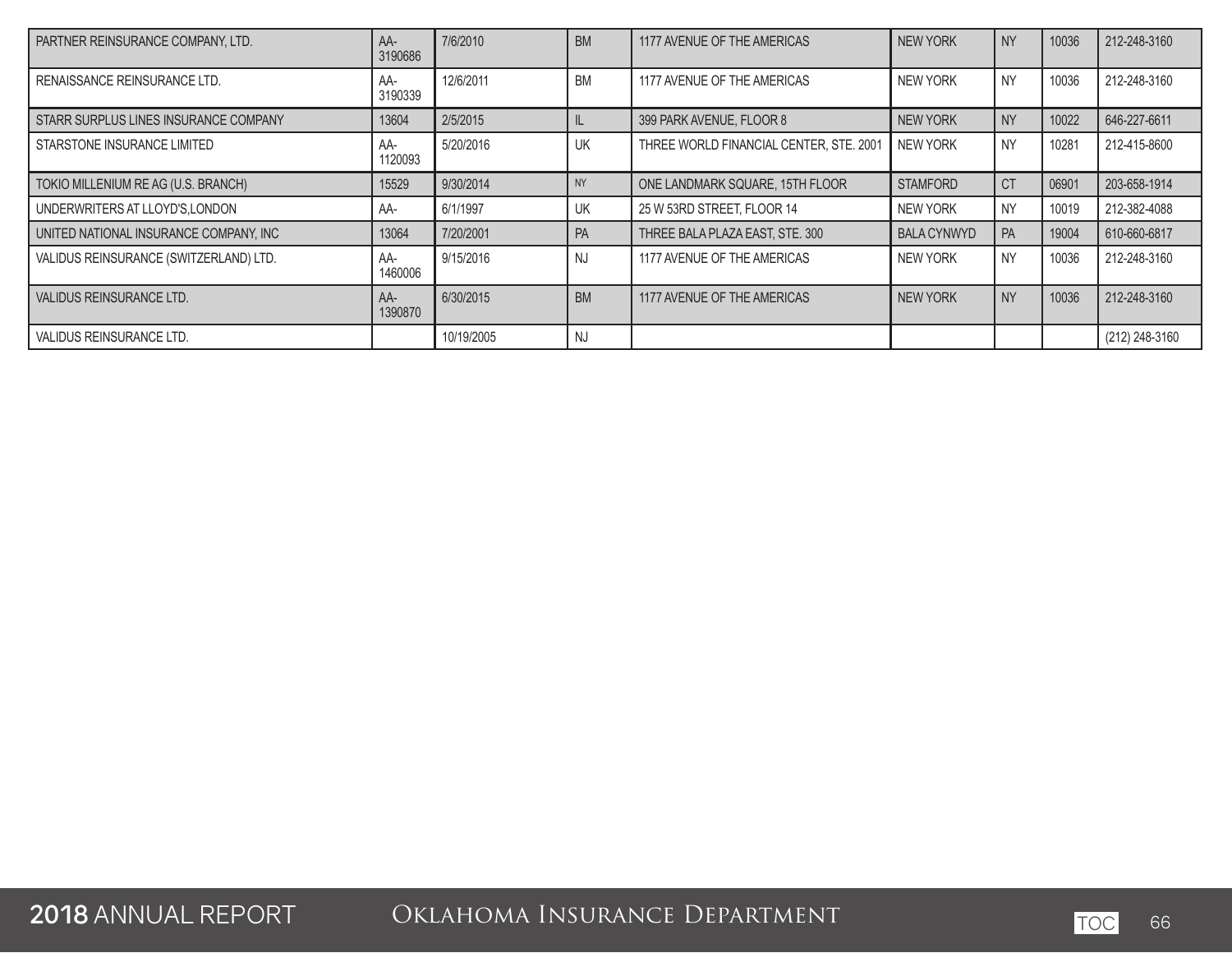### **CEMETERY MERCHANDISE TRUSTS**

| <b>CEMETERY NAME</b>                           | <b>STREET</b>                | <b>CITY</b>         | <b>STATE</b> | PHONE#             |
|------------------------------------------------|------------------------------|---------------------|--------------|--------------------|
| ALDERWOODS (OKLAHOMA), INC.                    | 1929 ALLEN PARKWAY           | <b>HOUSTON</b>      | TX           | (405) 273-3345     |
| ALDERWOODS (OKLAHOMA), INC.                    | 1929 ALLEN PARKWAY           | <b>HOUSTON</b>      | <b>TX</b>    | (405) 427-2453     |
| <b>BELVADERE CORP</b>                          | BELVADERE CORPORATION        | <b>TULSA</b>        | OK           | (918) 492-4005     |
| CARRIAGE SERVICES OF OKLAHOMA, LLC             | 3040 POST OAK BLVD SUITE 300 | <b>HOUSTON</b>      | <b>TX</b>    | $(405) 691 - 1661$ |
| CARRIAGE TEAM KANSAS, LLC                      | 3040 POST OAK BLVD, STE 300  | <b>HOUSTON</b>      | <b>TX</b>    | (580) 536-1065     |
| CHACE FAMILY CEMETERY                          | 6500 S PERKINS RD            | <b>STILLWATER</b>   | OK           | (405) 372-6025     |
| <b>DILLON FAMILY SERVICES</b>                  | 1200 N CLEVELAND AVE         | <b>SAND SPRINGS</b> | OK           | (918) 245-4142     |
| <b>DILLON FAMILY SERVICES</b>                  | 1200 N CLEVELAND AVENUE      | <b>SAND SPRINGS</b> | OK           | (918) 245-4142     |
| DMI MANAGEMENT, LLC                            | P.O. BOX 1029                | PONCA CITY          | OK           | (580) 762-5659     |
| GFW ENTERPRISES, INC.                          | 10900 N EASTERN              | OKLAHOMA CITY       | OK           | (580) 225-2112     |
| HILLCREST MEMORY GARDENS, INC.                 | P.O. BOX 300                 | <b>SPENCER</b>      | OK           | (405) 771-3711     |
| MEMORIAL GARDENS ASSOCIATION, AN EXPRESS TRUST | 1929 ALLEN PARKWAY           | <b>HOUSTON</b>      | <b>TX</b>    | (405) 721-3182     |
| MEMORIAL PARK OF ADA, INC.                     | P.O. BOX 1462                | <b>ADA</b>          | OK           | (580) 332-3266     |
| MEMORIAL PARK OF MUSKOGEE, INC                 | 7600 OLD TAFT RD             | <b>MUSKOGEE</b>     | OK           | (918) 682-1311     |
| MEMORY GARDENS MEMORIAL PARK (MCALESTER)       | P.O. BOX 3692                | <b>MCALESTER</b>    | OK           | (918) 423-2701     |
| NORTHSTAR CEMETERY SERVICES OF OKLAHOMA, LLC   |                              | <b>HOUSTON</b>      | <b>TX</b>    | (918) 252-2518     |
| RESTHAVEN MEMORIAL GARDENS                     | P.O. BOX 368                 | <b>DUNCAN</b>       | OK           | (580) 255-4073     |
| ROSE HILL BURIAL PARK, A TRUST                 | 1929 ALLEN PARKWAY           | <b>HOUSTON</b>      | <b>TX</b>    | (405) 843-5771     |
| ROSE HILL PARTNERS, LLC                        | 4161 E ADMIRAL PL            | <b>TULSA</b>        | OK           | (918) 835-4421     |
| SUNSET MEMORIAL PARK CEMETERY TRUST            | 1929 ALLEN PARKWAY           | <b>HOUSTON</b>      | TX           | $(405)$ 329-2553   |
| SWEARINGEN FUNERAL HOME, INC.                  | 1001 N MILT PHILLIPS AVE     | SEMINOLE            | OK           | (405) 382-3456     |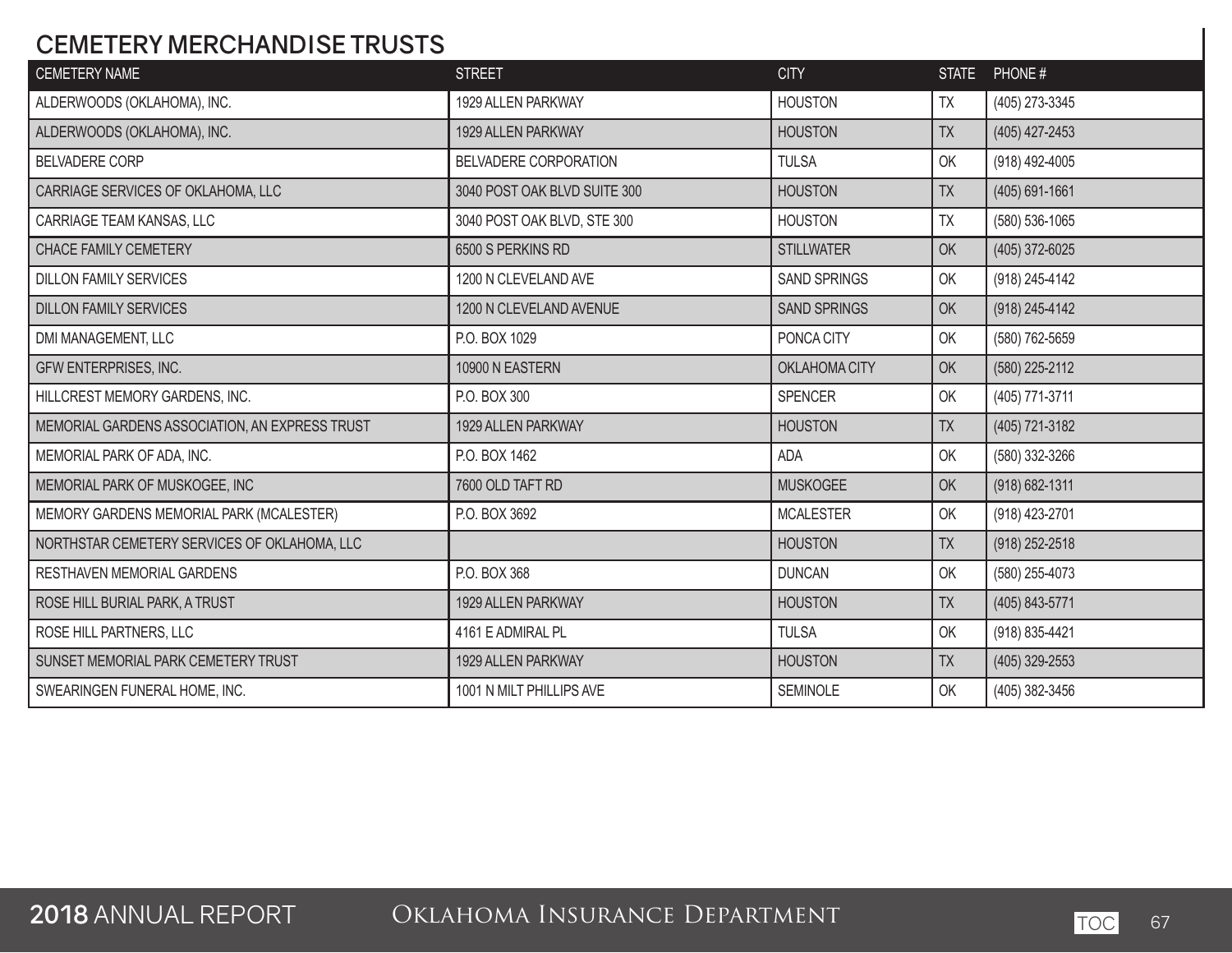### **DISCOUNT MEDICAL PLAN ORGANIZATIONS**

| <b>COMPANY NAME</b>                       | ORIGINAL LICENSE DATE | <b>STREET</b>                  | <b>CITY</b>         | <b>STATE</b>                      | <b>ZIP</b> | PHONE            |
|-------------------------------------------|-----------------------|--------------------------------|---------------------|-----------------------------------|------------|------------------|
| ACCESS ONE CONSUMER HEALTH, INC           | 6/28/2006             | 84 VILLA RD                    | <b>GREENVILLE</b>   | <b>SC</b>                         | 29615      | (800) 896-1962   |
| AETNA LIFE INSURANCE COMPANY              | 4/30/2007             | 151 FARMINGTON AVE RW61        | <b>HARTFORD</b>     | <b>CT</b>                         | 06156      | (860) 273-0123   |
| AFFINION BENEFITS GROUP, LLC              | 11/14/2006            | 801 CRESCENT CENTRE DR STE 500 | <b>FRANKLIN</b>     | <b>TN</b>                         | 37067      | (615) 764-2128   |
| ALLIANCE HEALTHCARD OF FLORIDA, INC.      | 5/25/2006             | 900 NW 36TH AVE STE 105        | <b>NORMAN</b>       | OK                                | 73072      | (405) 928-7447   |
| AMERICAN DENTAL PROFESSIONAL SERVICES LLC | 5/25/2006             | 9054 N DEERBROOK TRAIL         | MILWAUKEE           | WI                                | 53223      | (414) 203-2590   |
| AMERIPLAN CORPORATION                     | 6/30/2016             | 5700 DEMOCRACY DR STE 500      | <b>PLANO</b>        | TX                                | 75024      | (462) 229-4022   |
| ASSOCIATION HEALTH CARE MANAGEMENT, INC.  | 2/6/2006              | 11111 RICHMOND AVE STE 200     | <b>HOUSTON</b>      | TX                                | 77082      | (713) 270-1111   |
| CAREINGTON INTERNATIONAL CORPORATION      | 2/13/2006             | 7400 GAYLORD PKWY              | <b>FRISCO</b>       | <b>TX</b>                         | 75034      | (800) 441-0380   |
| CDI GROUP INC., THE                       | 11/14/2011            | 601 DAILY DR STE 215           | CAMARILLO           | CA                                | 93010      | (800) 874-1986   |
| CHCS SERVICES, INC                        | 5/4/2009              | 411 N BAYLEN ST                | PENSACOLA           | $\mathsf{FL}$                     | 32501      | $(850)$ 435-8064 |
| COMFORT DENTAL GOLD PLAN, LLC             | 7/29/2014             | 2540 KIPLING ST                | <b>LAKEWOOD</b>     | CO                                | 80215      | (303) 202-9449   |
| COVERDELL & COMPANY, INC.                 | 5/23/2006             | 8770 W BRYN MAWR AVE STE 1000  | <b>CHICAGO</b>      | IL                                | 60631      | (773) 867-4400   |
| DEDICATED DENTAL SYSTEMS, INC.            | 8/27/2015             | 9800 S LA CIENEGA BLVD STE 800 | <b>INGLEWOOD</b>    | CA                                | 90301      | (310) 765-3507   |
| DENTEMAX, LLC                             | 5/1/2014              | 25925 TELEGRAPH RD STE 400     | SOUTHFIELD          | M <sub>l</sub>                    | 48033      | (248) 327-5200   |
| FIRST DENTAL HEALTH                       | 6/1/2011              | 5771 COPLEY DR STE 101         | SAN DIEGO           | CA                                | 92111      | (308) 385-7257   |
| GROUP DENTAL SERVICE OF MARYLAND, INC.    | 2/27/2006             | 15400 CALHOUN DR STE 300       | <b>ROCKVILLE</b>    | <b>MD</b>                         | 20855      | (866) 433-6398   |
| <b>HEALTHALLIES, INC</b>                  | 11/3/2008             | 11000 OPTUM CIR                | <b>EDEN PRAIRIE</b> | <b>MN</b>                         | 55344      | (952) 205-0229   |
| NEW BENEFITS, LIMITED PARTNERSHIP         | 2/13/2006             | 14240 PROTON RD                | <b>DALLAS</b>       | TX                                | 75244      | (800) 800-8304   |
| PATRIOT HEALTH FLORIDA, INC.              | 2/1/2007              | 160 EILEEN WAY                 | SYOSSET             | <b>NY</b>                         | 11791      | (817) 881-0480   |
| PROTECTIVE MARKETING ENTERPRISES, INC.    | 3/20/2008             | 900 36TH AVE NW STE 105        | <b>NORMAN</b>       | OK                                | 73072      | (405) 928-7447   |
| SIGNATURE AGENCY, INC.                    | 8/1/2012              | 2775 SANDERS RD STE E2E        | <b>NORTHBROOK</b>   | IL.                               | 60062      | (847) 402-5000   |
| TOWERS ADMINISTRATORS, INC.               | 2/7/2017              | 15 ROCK SPRINGS AVE            | <b>WEST ORANGE</b>  | <b>NJ</b>                         | 07052      | (804) 273-9797   |
| VANTAGEAMERICA SOLUTIONS, INC.            | 3/17/2006             | 1275 N MILWAUKEE AVE           | <b>GLENVIEW</b>     | IL.                               | 60025      | (847) 460-4757   |
| WAGDCO, LLC                               | 9/4/2015              | 104 WILMOT RD                  | <b>DEERFIELD</b>    | $\ensuremath{\mathsf{IL}}\xspace$ | 60015      | (847) 315-5405   |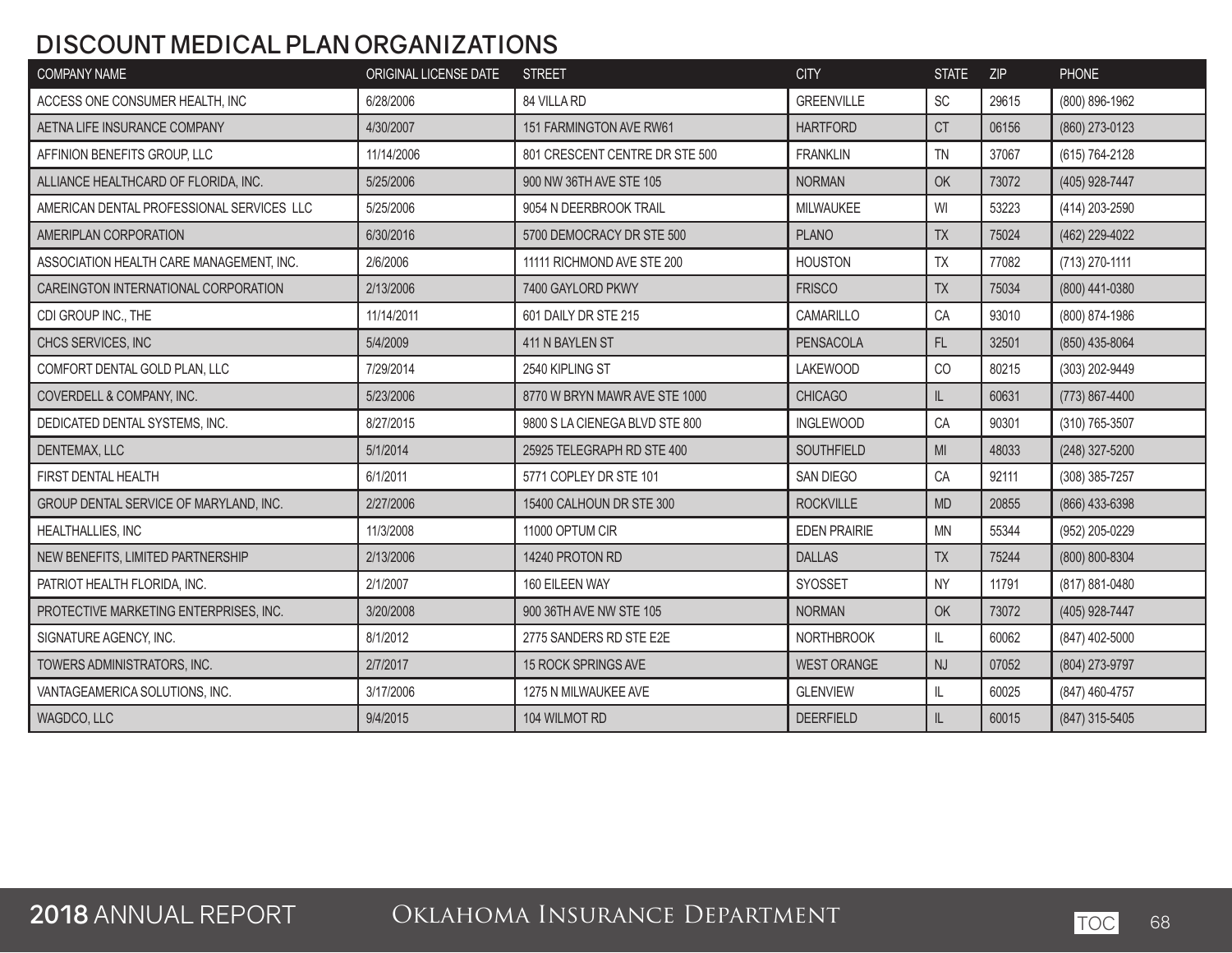### **MOTOR SERVICE CLUBS**

| <b>COMPANY NAME</b>                                                                | <b>ORIGINAL LI-</b><br><b>CENSE DATE</b> | DOMICILE STREET |                                                       | <b>CITY</b>          | STATE ZIP     |       | <b>PHONE</b>     |
|------------------------------------------------------------------------------------|------------------------------------------|-----------------|-------------------------------------------------------|----------------------|---------------|-------|------------------|
| AAA CLUB ALLIANCE                                                                  | 11/1/2016                                | DE              | ONE RIVER PLACE, 6TH FLOOR                            | <b>WILMINGTON</b>    | DE            | 19801 | (302) 299-4164   |
| AFFINITY ROAD & TRAVEL CLUB, LLC                                                   | 2/9/1979                                 | TX              | 64 INVERNESS DRIVE EAST                               | <b>ENGLEWOOD</b>     | CO            | 80112 | (800) 679-9770   |
| ALLSTATE MOTOR CLUB. INC.                                                          | 2/22/1983                                | DE              | 2775 SANDERS ROAD, E2E-77HH                           | <b>NORTHBROOK</b>    | IL            | 60062 | (847) 667-2908   |
| AUTO CLUB OF AMERICA CORP.                                                         | 12/7/1990                                | OK              | 3200 W WILSHIRE BLVD                                  | OKLAHOMA CITY        | OK            | 73116 | (405) 751-4430   |
| AUTO HELP LINE OF AMERICA. INC.                                                    | 10/2/1990                                | OK              | 3200 W WILSHIRE BLVD                                  | OKLAHOMA CITY        | OK            | 73116 | (405) 843-2745   |
| <b>AUTO KNIGHT MOTOR CLUB</b>                                                      | 10/25/2010                               | CA              | 10151 DEERWOOD PARK BLVD BLDG 100<br><b>SUITE 330</b> | <b>JACKSONVILLE</b>  | FL.           | 32256 | (904) 638-7270   |
| BRICKELL FINANCIAL SERVICES MOTOR CLUB, INC. DBA ROAD AMERICA MOTOR<br><b>CLUB</b> | 7/22/1985                                | FL              | 7300 CORPORATE CENTER DR. STE 601                     | <b>MIAMI</b>         | FL            | 33126 | (305) 392-4404   |
| COACH-NET MOTOR CLUB. INC.                                                         | 8/23/1982                                | <b>DE</b>       | 333 CITY BOULEVARD W FL 17                            | <b>ORANGE</b>        | CA            | 92868 | (972) 999-4594   |
| COACH-NET RV MOTOR CLUB, INC.                                                      | 9/2/2005                                 | <b>NV</b>       | 2820 W. SOUTHLAKE BLVD.                               | SOUTHLAKE            | TX            | 76092 | (972) 999-4594   |
| CONTINENTAL CAR CLUB, INC.                                                         | 3/27/2014                                | <b>TN</b>       | 10151 DEERWOOD PK BLVD BLDG 100-330                   | <b>JACKSONVILLE</b>  | FL            | 32256 | (904) 350-9660   |
| CROSS COUNTRY MOTOR CLUB. INC.                                                     | 7/1/1976                                 | <b>MA</b>       | 1 CABOT RD                                            | <b>MEDFORD</b>       | <b>MA</b>     | 02155 | (781) 306-3102   |
| CT AUTO CLUB. INC.                                                                 | 11/25/1987                               | CA              | 3410 MIDCOURT RD. #215                                | CARROLLTON           | <b>TX</b>     | 75006 | (214) 570-3012   |
| LS, INC.                                                                           | 10/11/1972                               | OK              | ONE PRE-PAID WAY                                      | <b>ADA</b>           | OK            | 74820 | (580) 436-1234   |
| MOTOR CLUB OF AMERICA ENTERPRISES, INC.                                            | 9/2/1966                                 | <b>DE</b>       | 3200 W WILSHIRE BLVD                                  | OKLAHOMA CITY        | OK            | 73116 | (405) 843-2745   |
| NATION MOTOR CLUB. LLC                                                             | 4/21/1995                                | FL              | 800 YAMATO RD STE 100                                 | <b>BOCA RATON</b>    | FL            | 33431 | (561) 226-3600   |
| NATIONAL GENERAL MOTOR CLUB. INC.                                                  | 1/13/1997                                | <b>NC</b>       | 5630 UNIVERSITY PARKWAY                               | <b>WINSTON-SALEM</b> | NC            | 27105 | $(336)$ 435-3067 |
| NATIONAL MOTOR CLUB OF AMERICA, INC.                                               | 12/9/1963                                | TX              | 800 POINT VISTA DR STE 532                            | <b>HICKORY CREEK</b> | TX            | 75065 | (972) 800-5942   |
| PINNACLE MOTOR CLUB, INC.                                                          | 1/3/2005                                 | <b>NV</b>       | 800 POINT VISTA DR STE 532                            | <b>HICKORY CREEK</b> | TX            | 75065 | (972) 800-5942   |
| QUEST TOWING SERVICES. LLC                                                         | 2/3/2012                                 | MI              | 106 WEST TOLLES DRIVE                                 | ST. JOHNS            | MI            | 48879 | (989) 224-6768   |
| ROADSIDE PROTECT. INC.                                                             | 7/1/2013                                 | IL              | <b>1255 HAMILTON PKWY</b>                             | <b>ITASCA</b>        | IL            | 60143 | (630) 622-5158   |
| SAFERIDE MOTOR CLUB, INC.                                                          | 12/6/2011                                | <b>TX</b>       | 5001 SPRING VALLEY RD STE 350W                        | <b>DALLAS</b>        | <b>TX</b>     | 75244 | (972) 455-2031   |
| SIGNATURE MOTOR CLUB, INC.                                                         | 3/13/1974                                | DE              | 2775 SANDERS ROAD, E2E-HH77                           | <b>NORTHBROOK</b>    | $\mathsf{IL}$ | 60062 | (847) 667-2908   |
| SIGNATURE'S NATIONWIDE AUTO CLUB. INC.                                             | 10/1/1984                                | <b>DE</b>       | 2775 SANDERS RAOD, E2E-77HH                           | <b>NORTHBROOK</b>    | IL            | 60062 | (847) 667-2908   |
| THE AMERICAN TRAVELER MOTOR CLUB LLC                                               | 12/22/2017                               | <b>DE</b>       | 1440 MAIN STREET                                      | <b>SARASOTA</b>      | FL.           | 34236 | (941) 552-4541   |
| TOYOTA MOTOR INSURANCE SERVICES, INC. (DBA TOYOTA MOTOR CLUB)                      | 1/13/1997                                | CA              | 6565 HEADQUARTERS DRIVE                               | <b>PLANO</b>         | <b>TX</b>     | 75024 | (310) 468-8748   |
| TRAVELERS MOTOR CLUB, INC.                                                         | 6/30/1966                                | <b>OK</b>       | 720 N W 50TH STREET                                   | OKLAHOMA CITY        | OK            | 73118 | (405) 848-1711   |
| UNITED MOTOR CLUB OF AMERICA                                                       | 10/28/2013                               | KY              | 10151 DEERWOOD PARK BLVD BLDG 100<br><b>STE 330</b>   | <b>JACKSONVILLE</b>  | FL            | 32256 | (904) 638-7270   |
| UNITED STATES AUTO CLUB, MOTORING DIVISION, INC.                                   | 6/30/1971                                | IN              | 3410 MIDCOURT RD. #215                                | <b>CARROLLTON</b>    | TX            | 75006 | (214) 570-3012   |
| UNITED MOTOR CLUB OF AMERICA                                                       | 12-04-2013                               | KT              | 10151 DEERWOOD PARK BLVD BLDG 100<br><b>SUITE 330</b> | <b>JACKSONVILLE</b>  | FL            | 32256 | 904-638-7304     |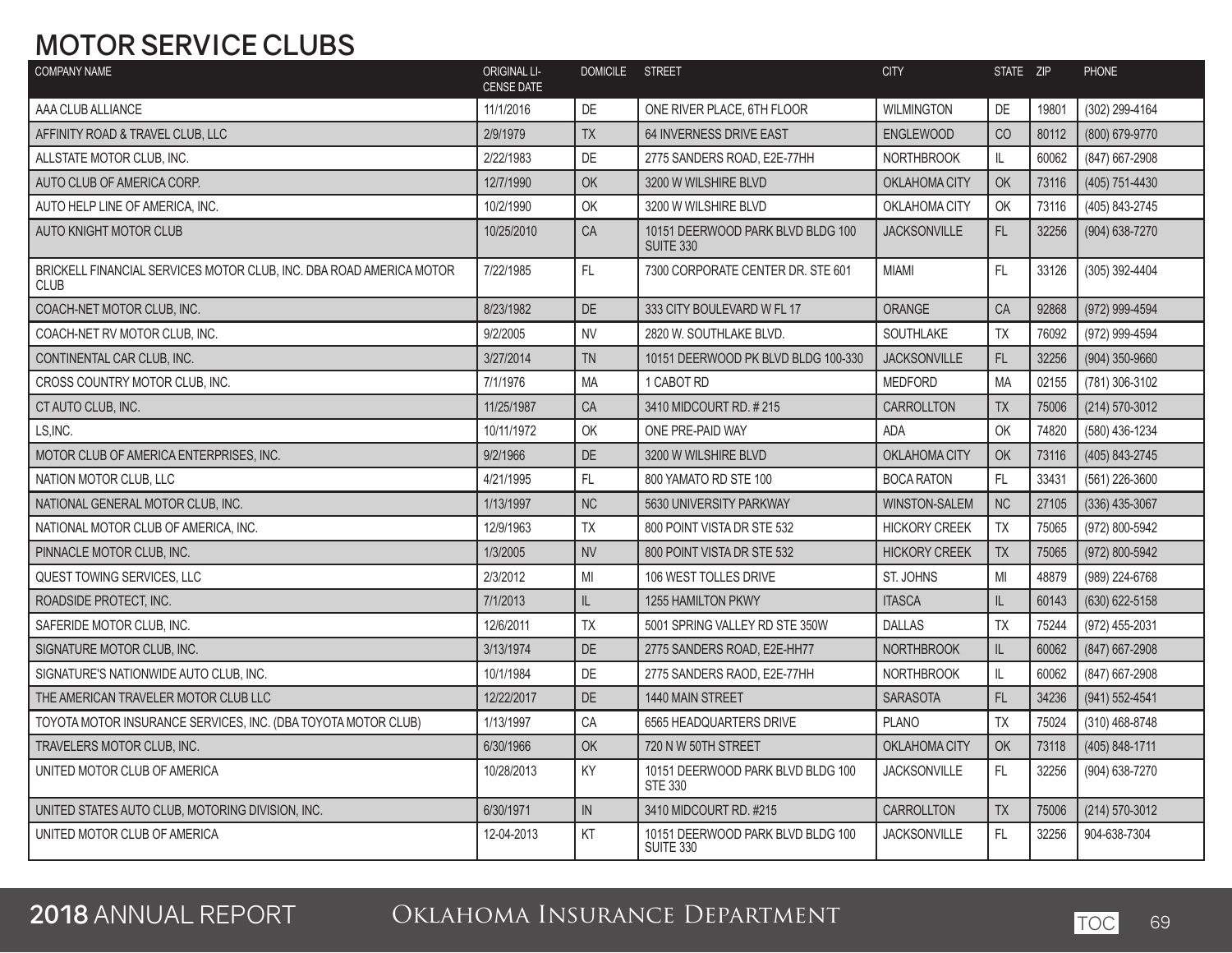### **MULTIPLE EMPLOYER WELFARE ARRANGEMENTS**

| COMPANY NAME                                            | <b>ISSUE DATE</b> | <b>STREET</b>                 | <b>CITY</b>          | <b>STATE</b> | ZIP   | <b>BUSINESS PHONE</b> |
|---------------------------------------------------------|-------------------|-------------------------------|----------------------|--------------|-------|-----------------------|
| ADVANTAGE HEALTH PLANS TRUST                            | 3/16/1993         | 13431 N BROADWAY EXT STE 130  | OKLAHOMA CITY        | l Ok         | 73114 | (405) 608-5123        |
| FARMERS AGENT'S GROUP BENEFITS PROGRAM                  | 7/19/2010         | 6303 OWENSMOUTH AVE FL 11     | WOODLAND HILLS       | l CA         | 91367 | $(818)$ 936-1523      |
| INDEPENDENT SCHOOLS ASSOC. OF THE SOUTHWEST GROUP TRUST | 11/24/1992        | 12712 PARK CENTRAL DR STE 100 | <b>DALLAS</b>        | TX           | 75251 | (214) 706-5459        |
| OSMA HEALTH AND WELFARE BENEFIT CORPORATION             | 9/20/2004         | 313 NE 50TH                   | <b>CKLAHOMA CITY</b> | I OK         | 73105 | $(405)$ 601-9571      |
| TLA GROUP INSURANCE TRUST FUND                          | 1/1/1993          | 4534 WORNALL RD               | <b>KANSAS CITY</b>   | MO           | 64111 | (816) 753-4390        |

### **PERPETUAL CARE CEMETERIES**

| <b>CEMETERY NAME</b>                   | <b>STREET</b>                      | <b>CITY</b>         | <b>STATE</b> | PHONE#         |
|----------------------------------------|------------------------------------|---------------------|--------------|----------------|
| ALDERWOODS (OKLAHOMA), INC.            | 1929 ALLEN PARKWAY                 | <b>HOUSTON</b>      | TX           | (405) 427-2453 |
| ALDERWOODS (OKLAHOMA), INC.            | 1929 ALLEN PARKWAY                 | <b>HOUSTON</b>      | <b>TX</b>    | (405) 273-3345 |
| <b>BELVADERE CORP</b>                  | BELVADERE CORPORATION              | <b>TULSA</b>        | OK           | (918) 492-4005 |
| BOOKER T WASHINGTON MEMORIAL CEMETERY  | P.O. BOX 2411                      | <b>MUSKOGEE</b>     | OK           | (918) 232-8044 |
| CARRIAGE SERVICES OF OKLAHOMA, LLC     | CARRIAGE SERVICES OF OKLAHOMA, LLC | <b>HOUSTON</b>      | <b>TX</b>    | (405) 691-1661 |
| CARRIAGE TEAM KANSAS, LLC              | 3040 POST OAK BLVD, STE 300        | <b>HOUSTON</b>      | <b>TX</b>    | (580) 536-1065 |
| CHACE FAMILY CEMETERY                  | 6500 S PERKINS RD                  | <b>STILLWATER</b>   | OK           | (405) 372-6025 |
| <b>DILLON FAMILY SERVICES</b>          | DILLON FAMILY SERVICES, INC        | <b>SAND SPRINGS</b> | OK           | (918) 245-4142 |
| <b>DILLON FAMILY SERVICES</b>          | 1200 N CLEVELAND AVENUE            | <b>SAND SPRINGS</b> | OK           | (918) 245-4142 |
| DMI MANAGEMENT, LLC                    | P.O. BOX 1029                      | PONCA CITY          | OK           | (580) 762-5659 |
| EUCHEE VALLEY TRUST                    | 505 N EUCHEE VALLEY ROAD           | <b>CUSHING</b>      | OK           | (918) 225-1822 |
| FAIRLAWN NEW ZION CEMETERY, LLC        | P.O. BOX 1494                      | <b>CUSHING</b>      | OK           | (918) 225-0838 |
| FAMILY SERVICE GROUP, LLC              | 5 B STREET NORTHWEST               | <b>MIAMI</b>        | OK           | (999) 999-9999 |
| GFW ENTERPRISES, INC.                  | 403 W COUNTRY CLUB                 | <b>ELK CITY</b>     | OK           | (580) 225-2112 |
| <b>GLEN ABBEY CEMETERY</b>             | 56520 E HIGHWAY 60                 | <b>FAIRLAND</b>     | OK           | (918) 676-3235 |
| GRACELAND MEMORIAL PARK CEMETERY, INC. | P.O. BOX 42                        | <b>OWASSO</b>       | OK           | (918) 274-9110 |
| <b>GREEN HILLS MEMORIAL GARDENS</b>    | 5115 S 122ND E AVE                 | <b>TULSA</b>        | OK           | (918) 224-2312 |
| HERITAGE BURIAL PARK AT SOUTH LAKES    | <b>VLS ENTERPRISES</b>             | OKLAHOMA CITY       | OK           | (405) 692-5503 |
| HILLCREST MEMORIAL PARK                | P.O. BOX 2475                      | <b>ARDMORE</b>      | OK           | (580) 226-5556 |
| HILLCREST MEMORY GARDENS, INC.         | P.O. BOX 300                       | <b>SPENCER</b>      | OK           | (405) 771-3711 |
| KOLB CEMETERY, INC.                    | P.O. BOX 485                       | SPENCER             | OK           | (405) 771-3561 |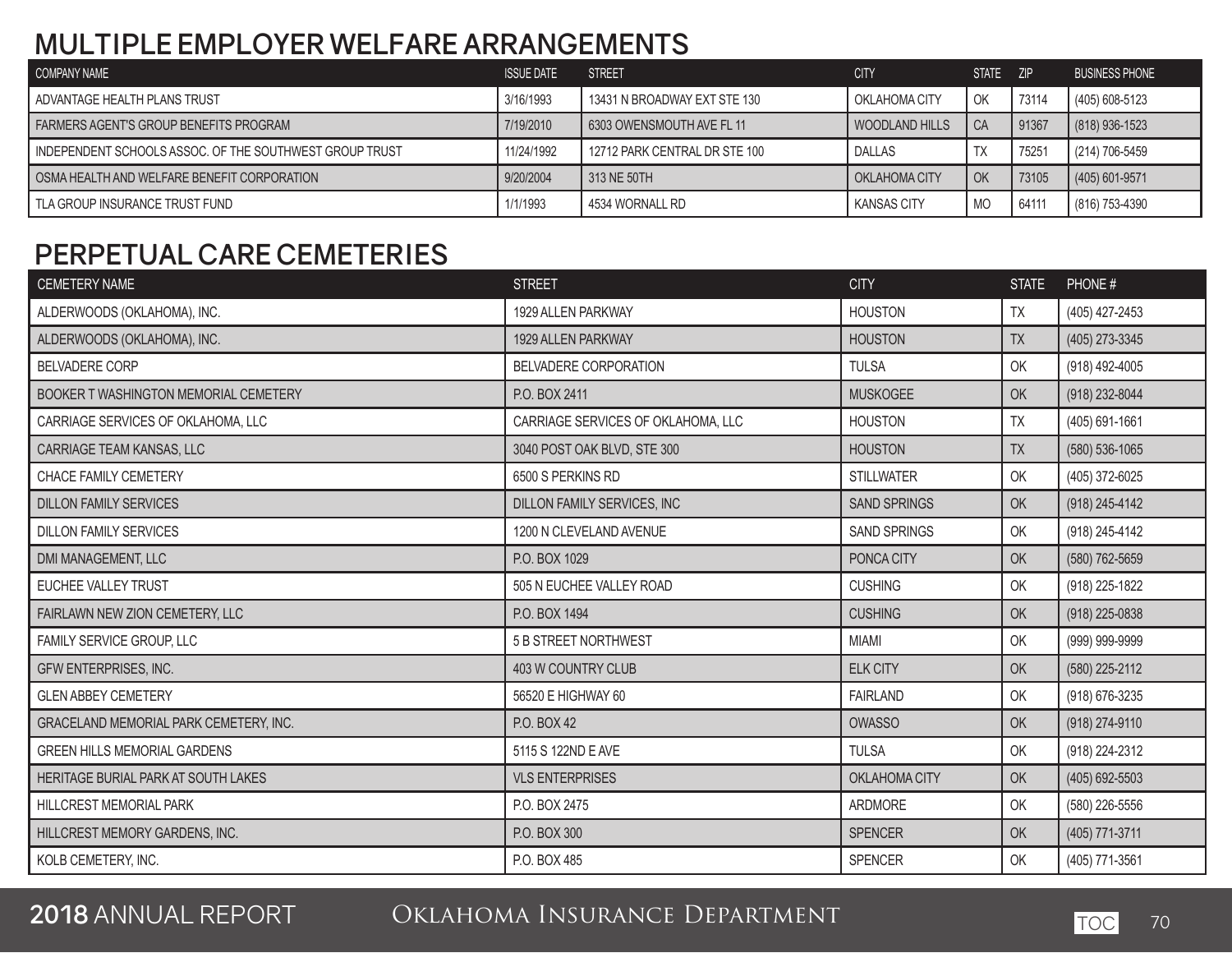| MAGNOLIA MEMORIAL GARDENS                      | 130 W 8TH AVE                 | <b>BRISTOW</b>   | <b>OK</b> | (918) 367-2244     |
|------------------------------------------------|-------------------------------|------------------|-----------|--------------------|
| MEADOWBROOK CEMETERY                           | 5665 S 65TH W AVE             | <b>TULSA</b>     | OK        | (918) 447-2222     |
| MEMORIAL GARDENS ASSOCIATION, AN EXPRESS TRUST | 1929 ALLEN PARKWAY            | <b>HOUSTON</b>   | <b>TX</b> | (405) 721-3182     |
| MEMORIAL PARK CEMETERY (OKLAHOMA CITY)         | OPI                           | <b>HOUSTON</b>   | TX        | (405) 478-0556     |
| MEMORIAL PARK OF ADA, INC.                     | P.O. BOX 1462                 | <b>ADA</b>       | OK        | (580) 332-3266     |
| MEMORIAL PARK OF MUSKOGEE, INC                 | P.O. BOX 33                   | <b>MUSKOGEE</b>  | OK        | (918) 682-1311     |
| MEMORIAL PARK, A TRUST ESTATE                  | 601 S BOULDER                 | <b>TULSA</b>     | <b>OK</b> | (918) 749-1530     |
| MEMORY GARDENS MEMORIAL PARK (GUTHRIE)         | 1604 N PINE                   | <b>GUTHRIE</b>   | OK        | (405) 282-3511     |
| MEMORY GARDENS MEMORIAL PARK (MCALESTER)       | P.O. BOX 3692                 | <b>MCALESTER</b> | OK        | (918) 423-2701     |
| NEW CROWN MANAGEMENT CORP. INC.                | 4301 E 66TH ST N              | <b>TULSA</b>     | OK        | $(918) 583 - 0563$ |
| NORTHSTAR CEMETERY SERVICES OF OKLAHOMA, LLC   | NORTHSTAR MEMORIAL GROUP, LLC | <b>HOUSTON</b>   | <b>TX</b> | (918) 252-2518     |
| OAK HILL CEMETERY OF DRUMRIGHT, INC.           | P.O. BOX 767                  | <b>DRUMRIGHT</b> | OK        | (918) 352-3233     |
| OAKHAVEN MEMORIAL GARDENS                      | 801 S NORMAL AVE              | CLAREMORE        | OK        | (918) 341-9498     |
| RESTHAVEN MEMORIAL GARDENS                     | P.O. BOX 368                  | <b>DUNCAN</b>    | OK        | (580) 255-4073     |
| RIVERSIDE GARDENS CEMETERY                     | 4720 NE 36TH STREET           | OKLAHOMA CITY    | OK        | (405) 427-4306     |
| ROLLING OAKS MEMORIAL GARDENS                  | 9120 S TOLEDO                 | <b>TULSA</b>     | OK        | (918) 712-7770     |
| ROSE HILL BURIAL PARK, A TRUST                 | 1929 ALLEN PARKWAY            | <b>HOUSTON</b>   | <b>TX</b> | (405) 843-5771     |
| ROSE HILL LLC                                  | 4161 EAST ADMIRAL PLACE       | <b>TULSA</b>     | OK        | (918) 835-4451     |
| ROSE HILL PARTNERS, LLC                        | 100 48TH AVE NW               | <b>NORMAN</b>    | OK        | (918) 835-4421     |
| SUNNYLANE CEMETERY                             | OPI                           | <b>HOUSTON</b>   | <b>TX</b> | (405) 677-8384     |
| SUNSET MEMORIAL GARDENS                        | 8900 NW CACHE ROAD            | <b>LAWTON</b>    | OK        | (580) 353-2940     |
| SUNSET MEMORIAL PARK CEMETERY TRUST            | 1929 ALLEN PARKWAY            | <b>HOUSTON</b>   | <b>TX</b> | (405) 329-2553     |
| <b>SWAN HILL CEMETERY</b>                      | PO BOX 541                    | <b>ADA</b>       | OK        | (580) 421-9440     |
| SWEARINGEN FUNERAL HOME, INC.                  | 1001 N MILT PHILLIPS AVE      | SEMINOLE         | OK        | (405) 382-3456     |
| TRICE HILL CEMETERY ASSOCIATION                | PO BOX 17604                  | OKLAHOMA CITY    | OK        | (405) 427-6233     |
| WAURIKA CEMETERY ASSOCIATION                   | P.O. BOX 329                  | <b>WAURIKA</b>   | OK        | (580) 228-2326     |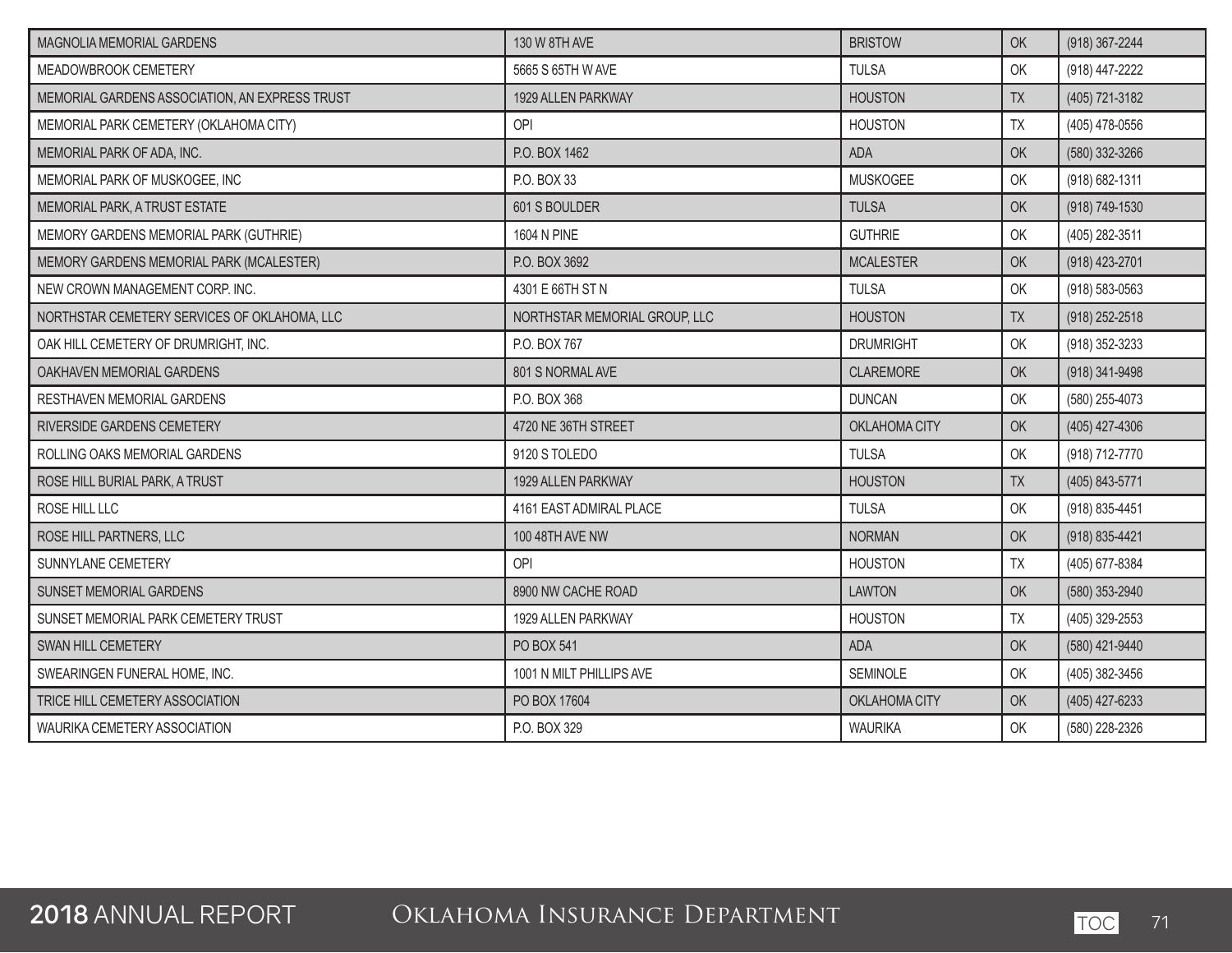### **PREPAID FUNERAL BENEFITS**

| CHECOTAH<br>A.Z.E. ENTERPRISES, LLC<br>211 W OKMULGEE AVE<br>OK<br>(918) 473-6821<br>904 W OKMULGEE<br><b>OKMULGEE</b><br>OK<br>(918) 682-3436<br>A.Z.E. ENTERPRISES, LLC<br>A.Z.E. ENTERPRISES, LLC<br>1020 W OKMULGEE<br><b>MUSKOGEE</b><br>OK<br>(918) 682-3361<br>ABERNATHY-AARON FUNERAL HOME<br>CRESCENT<br>PO BOX 276<br><b>OK</b><br>(405) 969-3361<br>(918) 371-1178<br>ADAMS-CREST FUNERAL HOME & CREMATION CENTER, LLC<br>1916 S SHERIDAN RD<br><b>TULSA</b><br>OK<br><b>COLLINSVILLE</b><br>(918) 838-1332<br>ADAMS-CREST FUNERAL HOME & CREMATION CENTER, LLC<br>OK<br>1501 W MAIN ST<br>ADVANTAGE FUNERAL & CREMATION SERVICES-SOUTH CHAPEL<br>7720 SOUTH PENNSYLVANIA AVENUE<br>OKLAHOMA CITY<br>OK<br>(405) 682-1682<br><b>SALLISAW</b><br>(918) 775-4415<br>AGENT MALLORY MARTIN FUNERAL HOME<br>PO BOX 562<br><b>OK</b><br><b>BEAVER</b><br>OK<br>ALAN CLARK FUNERAL SERVICES<br>PO BOX 366<br>(580) 625-4546<br>AMERICAN FUNERAL SERVICES<br>OK<br>$(903)$ 436-5080<br>PO BOX 630<br><b>COLBERT</b><br>AMY STITTSWORTH FUNERAL SERVICE AND CREMATIONS DIRECTORS<br>2420 N WASHINGTON ST<br><b>ENID</b><br>OK<br>(580) 233-9500<br><b>ENID</b><br>OK<br>(580) 233-2700<br>ANDERSON-BURRIS FH & CREMATORY<br>3002 N VAN BUREN ST<br>OK<br>(580) 889-3322<br>ATOKA FUNERAL HOME<br>1264 W LIBERTY RD<br><b>ATOKA</b><br>OKLAHOMA CITY<br>(405) 733-2992<br><b>B &amp; J FUNERAL HOME, LLC</b><br>1820 S DOUGLAS BLVD<br>OK<br>PO BOX 338<br><b>LINDSAY</b><br>OK<br>(405) 756-2143<br>B.G. BOYDSTON FUNERAL HOME, INC.<br>OK<br><b>BAGGERLEY FUNERAL HOME</b><br>930 SOUTH BROADWAY<br><b>EDMOND</b><br>(405) 341-3737<br><b>DUNCAN</b><br>(580) 467-1864<br>BAILES-POLK FUNERAL HOME, INC.<br>910 WEST OAK AVENUE<br>OK<br>(580) 353-3030<br>BECKER FUNERAL HOME, INC.<br>1502 FORT SILL BLVD<br><b>LAWTON</b><br>OK<br><b>LAWTON</b><br>OK<br>(580) 353-3030<br>BECKER FUNERAL HOME, INC.<br>1502 FORT SILL BLVD<br>1502 FORT SILL BLVD<br><b>LAWTON</b><br>OK<br>(580) 549-6036<br>BECKER FUNERAL HOME, INC.<br><b>LAWTON</b><br>OK<br>(580) 549-6036<br>BECKER FUNERAL HOME. INC.<br>1502 FORT SILL BLVD<br><b>BESIDE STILLWATERS, LLC</b><br>1616 NE 36TH STREET<br>OKLAHOMA CITY<br>OK<br>(405) 424-3339<br>(405) 372-5550<br>BHC GROUP III FUNERAL HOME, INC.<br>PO BOX 487<br><b>STILLWATER</b><br>OK<br>5005 S.E. 29TH STREET<br><b>DEL CITY</b><br>OK<br>(405) 672-1321<br><b>BILL EISENHOUR FUNERAL HOME</b><br>OK<br><b>BILL EISENHOUR FUNERAL HOME</b><br>8805 N.E. 23RD STREET<br>OKLAHOMA CITY<br>(405) 769-3362<br><b>BETHANY</b><br>(405) 789-5622<br>BILL MERRITT FUNERAL SERVICE-BETHANY<br>6201 NW 39TH EXPRESSWAY<br>OK<br>BILLINGS-CLARK, INC.<br>1621 DOWNS AVE<br>WOODWARD<br>OK<br>(580) 254-2644<br><b>BIXBY FUNERAL &amp; CREMATION, LLC</b><br><b>OK</b><br>(918) 369-1700<br>13307 S MEMORIAL DR<br><b>BIXBY</b> | <b>FUNERAL HOME NAME</b> | <b>ADDRESS</b> | <b>CITY</b> | <b>STATE</b> | PHONE# |
|---------------------------------------------------------------------------------------------------------------------------------------------------------------------------------------------------------------------------------------------------------------------------------------------------------------------------------------------------------------------------------------------------------------------------------------------------------------------------------------------------------------------------------------------------------------------------------------------------------------------------------------------------------------------------------------------------------------------------------------------------------------------------------------------------------------------------------------------------------------------------------------------------------------------------------------------------------------------------------------------------------------------------------------------------------------------------------------------------------------------------------------------------------------------------------------------------------------------------------------------------------------------------------------------------------------------------------------------------------------------------------------------------------------------------------------------------------------------------------------------------------------------------------------------------------------------------------------------------------------------------------------------------------------------------------------------------------------------------------------------------------------------------------------------------------------------------------------------------------------------------------------------------------------------------------------------------------------------------------------------------------------------------------------------------------------------------------------------------------------------------------------------------------------------------------------------------------------------------------------------------------------------------------------------------------------------------------------------------------------------------------------------------------------------------------------------------------------------------------------------------------------------------------------------------------------------------------------------------------------------------------------------------------------------------------------------------------------------------------------------------------------------------------------------------------------------------------------------------------------|--------------------------|----------------|-------------|--------------|--------|
|                                                                                                                                                                                                                                                                                                                                                                                                                                                                                                                                                                                                                                                                                                                                                                                                                                                                                                                                                                                                                                                                                                                                                                                                                                                                                                                                                                                                                                                                                                                                                                                                                                                                                                                                                                                                                                                                                                                                                                                                                                                                                                                                                                                                                                                                                                                                                                                                                                                                                                                                                                                                                                                                                                                                                                                                                                                               |                          |                |             |              |        |
|                                                                                                                                                                                                                                                                                                                                                                                                                                                                                                                                                                                                                                                                                                                                                                                                                                                                                                                                                                                                                                                                                                                                                                                                                                                                                                                                                                                                                                                                                                                                                                                                                                                                                                                                                                                                                                                                                                                                                                                                                                                                                                                                                                                                                                                                                                                                                                                                                                                                                                                                                                                                                                                                                                                                                                                                                                                               |                          |                |             |              |        |
|                                                                                                                                                                                                                                                                                                                                                                                                                                                                                                                                                                                                                                                                                                                                                                                                                                                                                                                                                                                                                                                                                                                                                                                                                                                                                                                                                                                                                                                                                                                                                                                                                                                                                                                                                                                                                                                                                                                                                                                                                                                                                                                                                                                                                                                                                                                                                                                                                                                                                                                                                                                                                                                                                                                                                                                                                                                               |                          |                |             |              |        |
|                                                                                                                                                                                                                                                                                                                                                                                                                                                                                                                                                                                                                                                                                                                                                                                                                                                                                                                                                                                                                                                                                                                                                                                                                                                                                                                                                                                                                                                                                                                                                                                                                                                                                                                                                                                                                                                                                                                                                                                                                                                                                                                                                                                                                                                                                                                                                                                                                                                                                                                                                                                                                                                                                                                                                                                                                                                               |                          |                |             |              |        |
|                                                                                                                                                                                                                                                                                                                                                                                                                                                                                                                                                                                                                                                                                                                                                                                                                                                                                                                                                                                                                                                                                                                                                                                                                                                                                                                                                                                                                                                                                                                                                                                                                                                                                                                                                                                                                                                                                                                                                                                                                                                                                                                                                                                                                                                                                                                                                                                                                                                                                                                                                                                                                                                                                                                                                                                                                                                               |                          |                |             |              |        |
|                                                                                                                                                                                                                                                                                                                                                                                                                                                                                                                                                                                                                                                                                                                                                                                                                                                                                                                                                                                                                                                                                                                                                                                                                                                                                                                                                                                                                                                                                                                                                                                                                                                                                                                                                                                                                                                                                                                                                                                                                                                                                                                                                                                                                                                                                                                                                                                                                                                                                                                                                                                                                                                                                                                                                                                                                                                               |                          |                |             |              |        |
|                                                                                                                                                                                                                                                                                                                                                                                                                                                                                                                                                                                                                                                                                                                                                                                                                                                                                                                                                                                                                                                                                                                                                                                                                                                                                                                                                                                                                                                                                                                                                                                                                                                                                                                                                                                                                                                                                                                                                                                                                                                                                                                                                                                                                                                                                                                                                                                                                                                                                                                                                                                                                                                                                                                                                                                                                                                               |                          |                |             |              |        |
|                                                                                                                                                                                                                                                                                                                                                                                                                                                                                                                                                                                                                                                                                                                                                                                                                                                                                                                                                                                                                                                                                                                                                                                                                                                                                                                                                                                                                                                                                                                                                                                                                                                                                                                                                                                                                                                                                                                                                                                                                                                                                                                                                                                                                                                                                                                                                                                                                                                                                                                                                                                                                                                                                                                                                                                                                                                               |                          |                |             |              |        |
|                                                                                                                                                                                                                                                                                                                                                                                                                                                                                                                                                                                                                                                                                                                                                                                                                                                                                                                                                                                                                                                                                                                                                                                                                                                                                                                                                                                                                                                                                                                                                                                                                                                                                                                                                                                                                                                                                                                                                                                                                                                                                                                                                                                                                                                                                                                                                                                                                                                                                                                                                                                                                                                                                                                                                                                                                                                               |                          |                |             |              |        |
|                                                                                                                                                                                                                                                                                                                                                                                                                                                                                                                                                                                                                                                                                                                                                                                                                                                                                                                                                                                                                                                                                                                                                                                                                                                                                                                                                                                                                                                                                                                                                                                                                                                                                                                                                                                                                                                                                                                                                                                                                                                                                                                                                                                                                                                                                                                                                                                                                                                                                                                                                                                                                                                                                                                                                                                                                                                               |                          |                |             |              |        |
|                                                                                                                                                                                                                                                                                                                                                                                                                                                                                                                                                                                                                                                                                                                                                                                                                                                                                                                                                                                                                                                                                                                                                                                                                                                                                                                                                                                                                                                                                                                                                                                                                                                                                                                                                                                                                                                                                                                                                                                                                                                                                                                                                                                                                                                                                                                                                                                                                                                                                                                                                                                                                                                                                                                                                                                                                                                               |                          |                |             |              |        |
|                                                                                                                                                                                                                                                                                                                                                                                                                                                                                                                                                                                                                                                                                                                                                                                                                                                                                                                                                                                                                                                                                                                                                                                                                                                                                                                                                                                                                                                                                                                                                                                                                                                                                                                                                                                                                                                                                                                                                                                                                                                                                                                                                                                                                                                                                                                                                                                                                                                                                                                                                                                                                                                                                                                                                                                                                                                               |                          |                |             |              |        |
|                                                                                                                                                                                                                                                                                                                                                                                                                                                                                                                                                                                                                                                                                                                                                                                                                                                                                                                                                                                                                                                                                                                                                                                                                                                                                                                                                                                                                                                                                                                                                                                                                                                                                                                                                                                                                                                                                                                                                                                                                                                                                                                                                                                                                                                                                                                                                                                                                                                                                                                                                                                                                                                                                                                                                                                                                                                               |                          |                |             |              |        |
|                                                                                                                                                                                                                                                                                                                                                                                                                                                                                                                                                                                                                                                                                                                                                                                                                                                                                                                                                                                                                                                                                                                                                                                                                                                                                                                                                                                                                                                                                                                                                                                                                                                                                                                                                                                                                                                                                                                                                                                                                                                                                                                                                                                                                                                                                                                                                                                                                                                                                                                                                                                                                                                                                                                                                                                                                                                               |                          |                |             |              |        |
|                                                                                                                                                                                                                                                                                                                                                                                                                                                                                                                                                                                                                                                                                                                                                                                                                                                                                                                                                                                                                                                                                                                                                                                                                                                                                                                                                                                                                                                                                                                                                                                                                                                                                                                                                                                                                                                                                                                                                                                                                                                                                                                                                                                                                                                                                                                                                                                                                                                                                                                                                                                                                                                                                                                                                                                                                                                               |                          |                |             |              |        |
|                                                                                                                                                                                                                                                                                                                                                                                                                                                                                                                                                                                                                                                                                                                                                                                                                                                                                                                                                                                                                                                                                                                                                                                                                                                                                                                                                                                                                                                                                                                                                                                                                                                                                                                                                                                                                                                                                                                                                                                                                                                                                                                                                                                                                                                                                                                                                                                                                                                                                                                                                                                                                                                                                                                                                                                                                                                               |                          |                |             |              |        |
|                                                                                                                                                                                                                                                                                                                                                                                                                                                                                                                                                                                                                                                                                                                                                                                                                                                                                                                                                                                                                                                                                                                                                                                                                                                                                                                                                                                                                                                                                                                                                                                                                                                                                                                                                                                                                                                                                                                                                                                                                                                                                                                                                                                                                                                                                                                                                                                                                                                                                                                                                                                                                                                                                                                                                                                                                                                               |                          |                |             |              |        |
|                                                                                                                                                                                                                                                                                                                                                                                                                                                                                                                                                                                                                                                                                                                                                                                                                                                                                                                                                                                                                                                                                                                                                                                                                                                                                                                                                                                                                                                                                                                                                                                                                                                                                                                                                                                                                                                                                                                                                                                                                                                                                                                                                                                                                                                                                                                                                                                                                                                                                                                                                                                                                                                                                                                                                                                                                                                               |                          |                |             |              |        |
|                                                                                                                                                                                                                                                                                                                                                                                                                                                                                                                                                                                                                                                                                                                                                                                                                                                                                                                                                                                                                                                                                                                                                                                                                                                                                                                                                                                                                                                                                                                                                                                                                                                                                                                                                                                                                                                                                                                                                                                                                                                                                                                                                                                                                                                                                                                                                                                                                                                                                                                                                                                                                                                                                                                                                                                                                                                               |                          |                |             |              |        |
|                                                                                                                                                                                                                                                                                                                                                                                                                                                                                                                                                                                                                                                                                                                                                                                                                                                                                                                                                                                                                                                                                                                                                                                                                                                                                                                                                                                                                                                                                                                                                                                                                                                                                                                                                                                                                                                                                                                                                                                                                                                                                                                                                                                                                                                                                                                                                                                                                                                                                                                                                                                                                                                                                                                                                                                                                                                               |                          |                |             |              |        |
|                                                                                                                                                                                                                                                                                                                                                                                                                                                                                                                                                                                                                                                                                                                                                                                                                                                                                                                                                                                                                                                                                                                                                                                                                                                                                                                                                                                                                                                                                                                                                                                                                                                                                                                                                                                                                                                                                                                                                                                                                                                                                                                                                                                                                                                                                                                                                                                                                                                                                                                                                                                                                                                                                                                                                                                                                                                               |                          |                |             |              |        |
|                                                                                                                                                                                                                                                                                                                                                                                                                                                                                                                                                                                                                                                                                                                                                                                                                                                                                                                                                                                                                                                                                                                                                                                                                                                                                                                                                                                                                                                                                                                                                                                                                                                                                                                                                                                                                                                                                                                                                                                                                                                                                                                                                                                                                                                                                                                                                                                                                                                                                                                                                                                                                                                                                                                                                                                                                                                               |                          |                |             |              |        |
|                                                                                                                                                                                                                                                                                                                                                                                                                                                                                                                                                                                                                                                                                                                                                                                                                                                                                                                                                                                                                                                                                                                                                                                                                                                                                                                                                                                                                                                                                                                                                                                                                                                                                                                                                                                                                                                                                                                                                                                                                                                                                                                                                                                                                                                                                                                                                                                                                                                                                                                                                                                                                                                                                                                                                                                                                                                               |                          |                |             |              |        |
|                                                                                                                                                                                                                                                                                                                                                                                                                                                                                                                                                                                                                                                                                                                                                                                                                                                                                                                                                                                                                                                                                                                                                                                                                                                                                                                                                                                                                                                                                                                                                                                                                                                                                                                                                                                                                                                                                                                                                                                                                                                                                                                                                                                                                                                                                                                                                                                                                                                                                                                                                                                                                                                                                                                                                                                                                                                               |                          |                |             |              |        |
|                                                                                                                                                                                                                                                                                                                                                                                                                                                                                                                                                                                                                                                                                                                                                                                                                                                                                                                                                                                                                                                                                                                                                                                                                                                                                                                                                                                                                                                                                                                                                                                                                                                                                                                                                                                                                                                                                                                                                                                                                                                                                                                                                                                                                                                                                                                                                                                                                                                                                                                                                                                                                                                                                                                                                                                                                                                               |                          |                |             |              |        |
|                                                                                                                                                                                                                                                                                                                                                                                                                                                                                                                                                                                                                                                                                                                                                                                                                                                                                                                                                                                                                                                                                                                                                                                                                                                                                                                                                                                                                                                                                                                                                                                                                                                                                                                                                                                                                                                                                                                                                                                                                                                                                                                                                                                                                                                                                                                                                                                                                                                                                                                                                                                                                                                                                                                                                                                                                                                               |                          |                |             |              |        |
|                                                                                                                                                                                                                                                                                                                                                                                                                                                                                                                                                                                                                                                                                                                                                                                                                                                                                                                                                                                                                                                                                                                                                                                                                                                                                                                                                                                                                                                                                                                                                                                                                                                                                                                                                                                                                                                                                                                                                                                                                                                                                                                                                                                                                                                                                                                                                                                                                                                                                                                                                                                                                                                                                                                                                                                                                                                               |                          |                |             |              |        |
|                                                                                                                                                                                                                                                                                                                                                                                                                                                                                                                                                                                                                                                                                                                                                                                                                                                                                                                                                                                                                                                                                                                                                                                                                                                                                                                                                                                                                                                                                                                                                                                                                                                                                                                                                                                                                                                                                                                                                                                                                                                                                                                                                                                                                                                                                                                                                                                                                                                                                                                                                                                                                                                                                                                                                                                                                                                               |                          |                |             |              |        |
| (918) 369-1700<br><b>BIXBY FUNERAL SERVICE</b><br>13307 S MEMORIAL DR<br><b>BIXBY</b><br>OK                                                                                                                                                                                                                                                                                                                                                                                                                                                                                                                                                                                                                                                                                                                                                                                                                                                                                                                                                                                                                                                                                                                                                                                                                                                                                                                                                                                                                                                                                                                                                                                                                                                                                                                                                                                                                                                                                                                                                                                                                                                                                                                                                                                                                                                                                                                                                                                                                                                                                                                                                                                                                                                                                                                                                                   |                          |                |             |              |        |
| (918) 682-3361<br><b>MUSKOGEE</b><br>OK<br><b>BRADLEY FUNERAL HOME, INC.</b><br>1020 WEST OKMULGEE                                                                                                                                                                                                                                                                                                                                                                                                                                                                                                                                                                                                                                                                                                                                                                                                                                                                                                                                                                                                                                                                                                                                                                                                                                                                                                                                                                                                                                                                                                                                                                                                                                                                                                                                                                                                                                                                                                                                                                                                                                                                                                                                                                                                                                                                                                                                                                                                                                                                                                                                                                                                                                                                                                                                                            |                          |                |             |              |        |
| <b>ENID</b><br>OK<br>(580) 237-5432<br>BROWN-CUMMINGS FUNERAL HOME<br>400 W MAPLE AVE                                                                                                                                                                                                                                                                                                                                                                                                                                                                                                                                                                                                                                                                                                                                                                                                                                                                                                                                                                                                                                                                                                                                                                                                                                                                                                                                                                                                                                                                                                                                                                                                                                                                                                                                                                                                                                                                                                                                                                                                                                                                                                                                                                                                                                                                                                                                                                                                                                                                                                                                                                                                                                                                                                                                                                         |                          |                |             |              |        |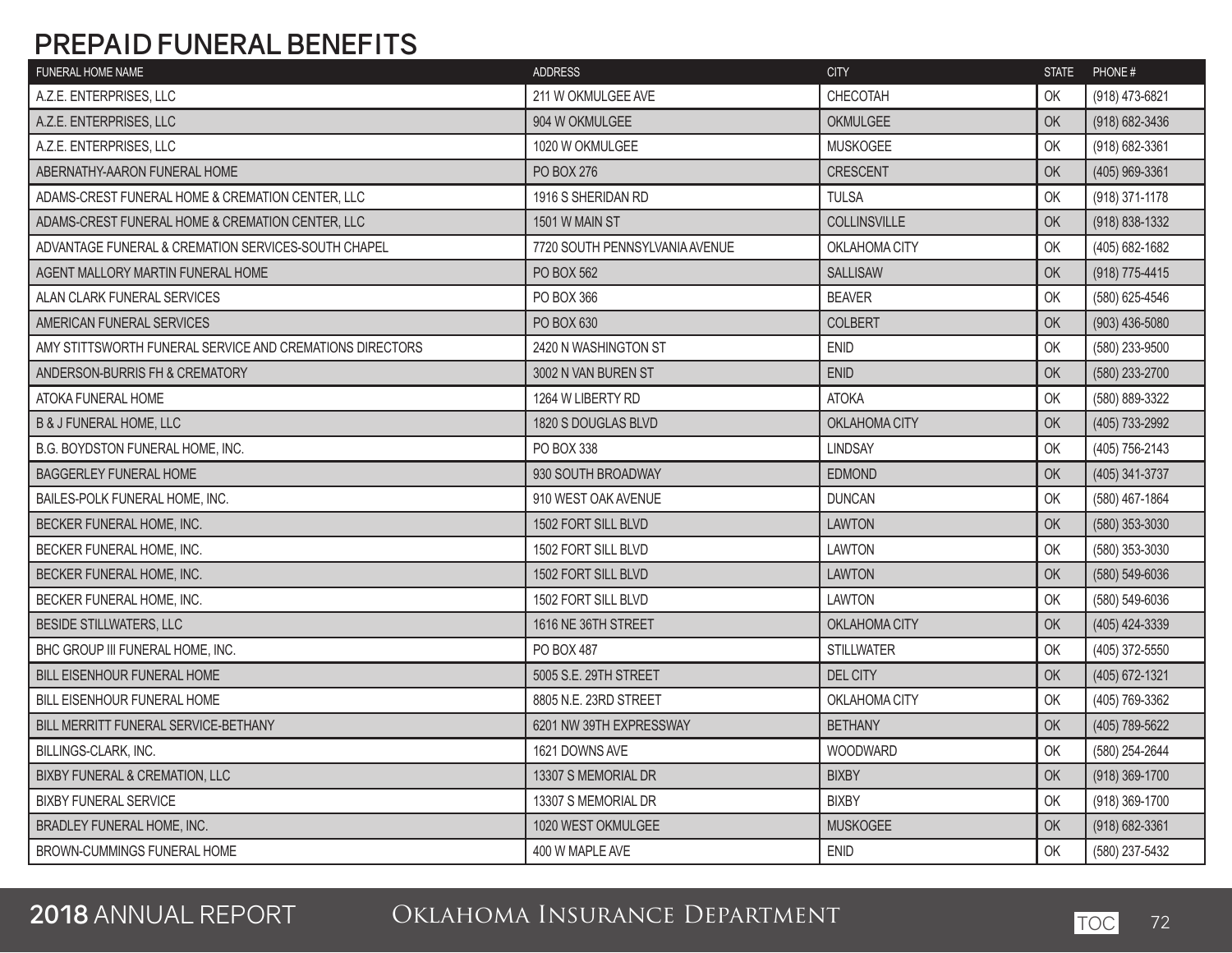| BROWN'S DURANT FUNERAL SERVICE                  | <b>PO BOX 966</b>           | <b>DURANT</b>       | OK        | (580) 920-0393     |
|-------------------------------------------------|-----------------------------|---------------------|-----------|--------------------|
| BROWN'S DURANT FUNERAL SERVICE, INC.            | <b>PO BOX 57</b>            | <b>MADILL</b>       | OK        | (580) 795-9700     |
| BROWN'S FUNERAL SERVICE, INC.                   | 400 W QUEEN AVE             | <b>COALGATE</b>     | OK        | (580) 927-2101     |
| BROWN'S FUNERAL SERVICE, INC.                   | 718 W 13TH STREET           | <b>ATOKA</b>        | OK        | (580) 889-9339     |
| <b>BRUMLEY-MILLS FUNERAL HOME</b>               | PO BOX 489                  | <b>MCALESTER</b>    | OK        | (918) 297-2515     |
| BRUMLEY-MILLS FUNERAL HOME                      | PO BOX 489                  | <b>MCALESTER</b>    | OK        | (918) 426-0405     |
| <b>BUNCH-ROBERTS FUNERAL HOME</b>               | PO BOX 1112                 | <b>GUYMON</b>       | OK        | (580) 338-3244     |
| <b>BUNCH-SINGLETON FUNERAL HOME</b>             | 205 N. BROADWAY             | <b>BROKEN BOW</b>   | OK        | (580) 584-3377     |
| BURCKHALTER FUNERAL & CREMATION SERVICES, LLC   | PO BOX 456                  | <b>VINITA</b>       | OK        | (918) 256-6444     |
| BURKHART FUNERAL SERVICE LLC                    | 715 EAST MAIN ST            | <b>ANTLERS</b>      | OK        | (580) 298-3348     |
| BURKHART FUNERAL SERVICE, LLC                   | PO BOX 609                  | <b>CLAYTON</b>      | OK        | (580) 298-3348     |
| BURKHART FUNERAL SERVICE, LLC                   | PO BOX 1059                 | <b>TALIHINA</b>     | OK        | (580) 298-3348     |
| CALLAWAY-SMITH-COBB FUNERAL HOME                | PO BOX 349                  | <b>MARLOW</b>       | OK        | (580) 658-5455     |
| CARRIAGE FUNERAL HOLDINGS, INC.                 | 3040 POST OAK BLVD STE 300  | <b>HOUSTON</b>      | <b>TX</b> | (713) 332-8400     |
| CARRIAGE TEAM KANSAS, LLC                       | 3040 POST OAK BLVD, STE 300 | <b>HOUSTON</b>      | <b>TX</b> | $(713)$ 332-8441   |
| CARRIAGE TEAM KANSAS, LLC                       | 3040 POST OAK BLVD, STE 300 | <b>HOUSTON</b>      | <b>TX</b> | (713) 332-8441     |
| CARRIAGE TEAM KANSAS, LLC                       | 3040 POST OAK BLVD, STE 300 | <b>HOUSTON</b>      | <b>TX</b> | (713) 332-8441     |
| CARRIAGE TEAM KANSAS, LLC                       | 3040 POST OAK BLVD, STE 300 | <b>HOUSTON</b>      | TX        | (713) 332-8441     |
| CARRIAGE TEAM KANSAS, LLC                       | 3040 POST OAK BLVD STE 300  | <b>HOUSTON</b>      | TX        | $(713)$ 332-8514   |
| CARTER-SMART FUNERAL HOME                       | 1316 W OAK AVE              | <b>DUNCAN</b>       | OK        | (580) 255-2766     |
| CASKETS, INC & JOHNSON FUNERAL SERVICE          | 4985 SE 29TH ST             | <b>DEL CITY</b>     | OK        | (405) 677-7455     |
| CHAPEL HILL FUNERAL HOME                        | 8701 NW EXPRESSWAY          | OKLAHOMA CITY       | OK        | (405) 721-3182     |
| CHAPMAN-BLACK FUNERAL HOME, INC.                | <b>PO BOX 74</b>            | <b>CLEVELAND</b>    | OK        | $(918)$ 358-2512   |
| <b>CIMARRON MORTUARY</b>                        | PO BOX 277                  | <b>BOISE CITY</b>   | OK        | (580) 544-3026     |
| CLARK FUNERAL SERVICE, INC.                     | 305 E MAIN ST               | <b>TISHOMINGO</b>   | OK        | (580) 371-2338     |
| CLIFFORD D GARRETT FAMILY FUNERAL HOME          | PO BOX 1973                 | <b>FORT GIBSON</b>  | OK        | (918) 478-2555     |
| COLLINSVILLE DOLTON FUNERAL HOME, INC.          | 1302 WEST MAIN STREET       | <b>COLLINSVILLE</b> | OK        | $(918)$ 371-2111   |
| COMANCHE FUNERAL HOME                           | 203 CHURCH AVE              | COMANCHE            | OK        | (580) 439-8822     |
| COMANCHE NATION FUNERAL HOME                    | 2701 SW J AVE               | <b>LAWTON</b>       | OK        | $(580)$ 351-0045   |
| <b>COMMUNITY FUNERAL HOME LLC</b>               | PO BOX 1623                 | <b>GUTHRIE</b>      | OK        | (580) 317-5249     |
| COOPER FUNERAL HOME, INC.                       | 210 W WALNUT ST             | <b>TECUMSEH</b>     | OK        | (405) 598-2124     |
| CORBETT FUNERAL SERVICE & CREMATION CENTER, LLC | 807 WEST WILSHIRE BOULEVARD | OKLAHOMA CITY       | OK        | (405) 488-3848     |
| CORNERSTONE FUNERAL HOME AND CREMATORY          | 1830 N YORK STREET          | <b>MUSKOGEE</b>     | OK        | $(918) 682 - 1500$ |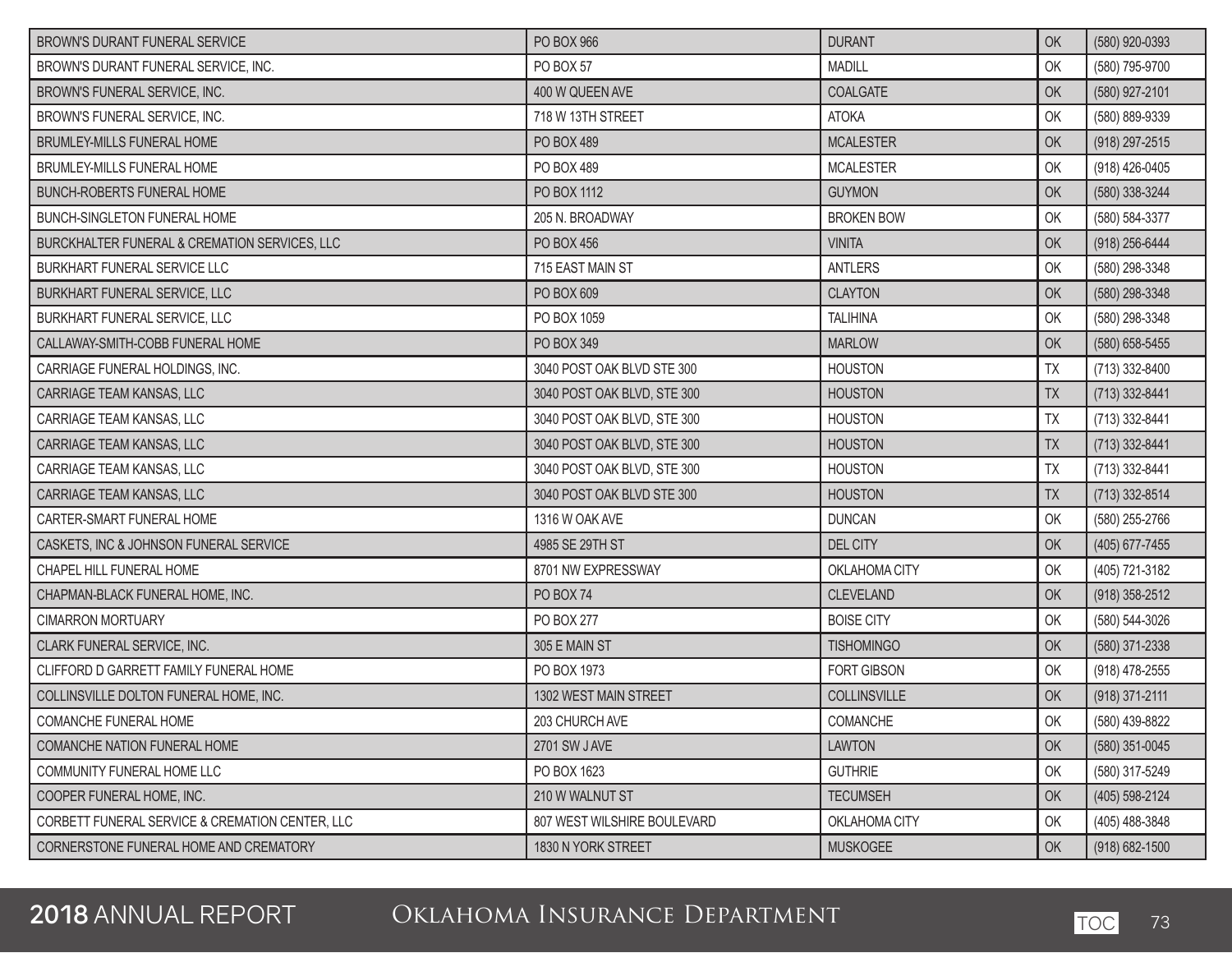| COWETA FUNERAL SERVICE, INC                          | 210 S BROADWAY     | COWETA              | OK | (918) 486-5515 |
|------------------------------------------------------|--------------------|---------------------|----|----------------|
| <b>CRADDOCK FUNERAL HOME</b>                         | PO BOX 585         | <b>ARDMORE</b>      | OK | (580) 223-2727 |
| CRAWFORD FAMILY FUNERAL & CREMATION SERVICE, INC.    | 610 NW 178TH       | EDMOND              | OK | (405) 494-6554 |
| CRAWFORD FAMILY FUNERAL & CREMATION SERVICES         | 610 NW 178TH ST    | <b>EDMOND</b>       | OK | (405) 340-2333 |
| CRAWFORD FAMILY FUNERAL EL RENO, LLC                 | 610 NW 178TH       | EDMOND              | OK | (405) 262-3311 |
| CRAWFORD FAMILY FUNERAL MIDDEL, LLC                  | 610 NW 178TH ST    | <b>EDMOND</b>       | OK | (405) 677-9990 |
| CRISWELL FUNERAL HOME, INC.                          | PO BOX 1300        | ADA                 | OK | (580) 332-6181 |
| <b>CUNNINGHAM FUNERAL HOME</b>                       | PO BOX 387         | <b>COLBERT</b>      | OK | (580) 916-6643 |
| <b>CUNNINGHAM FUNERAL HOME</b>                       | PO BOX 375         | CADDO               | OK | (580) 916-6643 |
| D.H. PIERCE, LLC                                     | PO BOX 36          | <b>CANTON</b>       | OK | (580) 886-4475 |
| D.H. PIERCE, LLC                                     | PO BOX 36          | CANTON              | OK | (580) 886-4475 |
| D.H. PIERCE, LLC                                     | <b>PO BOX 15</b>   | <b>FAIRVIEW</b>     | OK | (580) 227-2233 |
| DAVIS FAMILY FUNERAL HOME AND CREMATION OPTIONS, LLC | 113 S OSAGE        | <b>DEWEY</b>        | OK | (918) 534-3030 |
| DEARMAN PROPERTIES, INC.                             | P.O. BOX 59        | <b>SULPHUR</b>      | OK | (580) 622-2121 |
| DEARMAN PROPERTIES, INC.                             | PO BOX 59          | <b>SULPHUR</b>      | OK | (580) 622-2121 |
| DELOZIER FUNERAL SERVICE, LLC                        | 806 WALNUT         | <b>CHELSEA</b>      | OK | (918) 789-2531 |
| DEMUTH FH & CREMATION SOC OF OKLA                    | 1145 W BRITTON RD  | OKLAHOMA CITY       | OK | (405) 843-5521 |
| <b>DIGHTON FUNERAL GROUP LLC</b>                     | 5106 N WASHINGTON  | <b>STILLWATER</b>   | OK | (405) 372-1811 |
| DIGHTON FUNERAL GROUP LLC                            | 203 FIR            | <b>PERRY</b>        | OK | (580) 572-9911 |
| DIGHTON MARLER DILLON, LLC                           | 1200 N CLEVELAND   | <b>SAND SPRINGS</b> | OK | (918) 245-4142 |
| DIGHTON-MOORE FUNERAL SERVICE                        | 116 N MAIN STREET  | <b>OWASSO</b>       | OK | (918) 272-3200 |
| <b>DMI MANAGEMENT LLC</b>                            | PO BOX 1029        | PONCA CITY          | OK | (580) 628-2323 |
| DMI MANAGEMENT LLC                                   | PO BOX 1029        | PONCA CITY          | OK | (580) 628-2323 |
| DMI MANAGEMENT, LLC                                  | PO BOX 1029        | PONCA CITY          | OK | (580) 765-4411 |
| DMI MANAGEMENT, LLC                                  | PO BOX 1029        | PONCA CITY          | OK | (580) 336-8904 |
| DMI MANAGEMENT, LLC                                  | PO BOX 1029        | PONCA CITY          | OK | (580) 765-4411 |
| DON SMITH FUNERAL HOME, INC.                         | 405 WEST BROADWAY  | <b>DRUMRIGHT</b>    | OK | (918) 605-6974 |
| DOWDEN-ROBERTS FUNERAL HOME, LLC                     | PO BOX 295         | <b>HEAVENER</b>     | OK | (918) 653-7442 |
| DUBOIS FUNERAL SERVICE, LLC                          | PO BOX 180         | <b>BLANCHARD</b>    | OK | (405) 485-8600 |
| DUDLEY FUNERAL HOMES, INC.                           | 414 NORTH ELM      | <b>WAURIKA</b>      | OK | (580) 228-3535 |
| DUDLEY-ROBERTS FUNERAL HOME, INC.                    | 96 SINCLAIR STREET | <b>HEALDTON</b>     | OK | (580) 465-3097 |
| DUGGER FUNERAL SERVICES, INC.                        | PO BOX 707         | <b>ELK CITY</b>     | OK | (580) 225-1112 |
| DYER MEMORIAL CHAPEL, INC.                           | 9120 S TOLEDO AVE  | <b>TULSA</b>        | OK | (918) 645-2130 |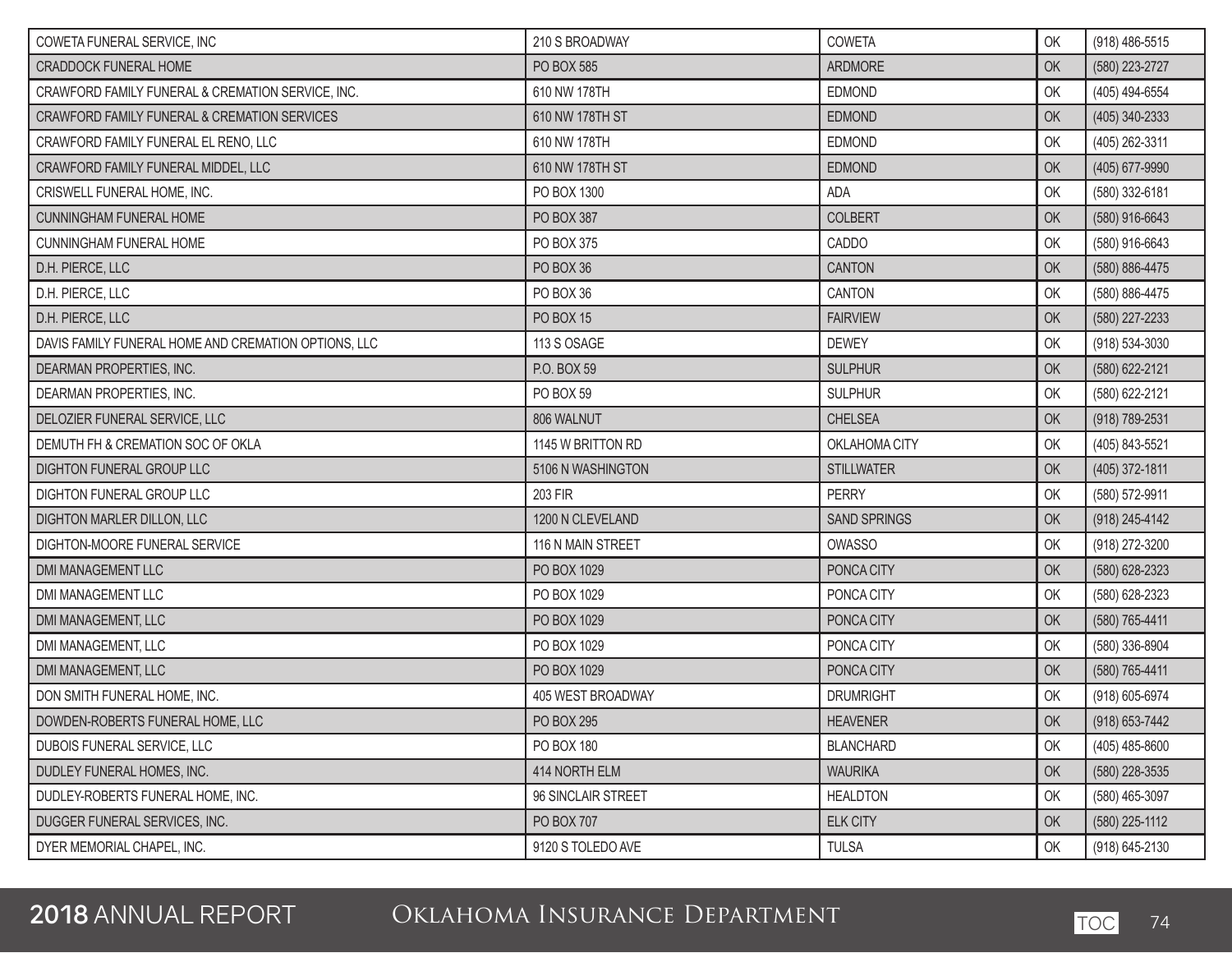| <b>ESCHITI SERVICES LLC</b>                      | 306 W 11TH               | <b>HOBART</b>        | OK | (580) 706-2438     |
|--------------------------------------------------|--------------------------|----------------------|----|--------------------|
| <b>ESCHITI SERVICES, LLC</b>                     | 306 W 11TH               | <b>HOBART</b>        | OK | (580) 393-4342     |
| ESCHITI SERVICES, LLC                            | 306 W 11TH STREET        | <b>HOBART</b>        | OK | (580) 726-5801     |
| ESCHITI SERVICES, LLC                            | PO BOX 545               | <b>MOUNTAIN VIEW</b> | OK | (580) 347-2400     |
| <b>ESCHITI SERVICES, LLC</b>                     | 306 W 11TH               | <b>HOBART</b>        | OK | (580) 393-4342     |
| ESCHITI SERVICES, LLC                            | PO BOX 26                | CARNEGIE             | OK | (580) 654-1800     |
| EVANS-POTEAU FUNERAL HOME INC.                   | PO BOX 99                | <b>POCOLA</b>        | OK | $(918) 647 - 2238$ |
| EVANS-POTEAU FUNERAL HOME, INC.                  | 411 DEWEY AVE            | POTEAU               | OK | (918) 647-2238     |
| FAILS FUNERAL HOME, LLC                          | 103 N OKLAHOMA           | <b>MANGUM</b>        | OK | (580) 782-5115     |
| FAIRVIEW FUNERAL HOME, INC.                      | 221 NORTH MAIN STREET    | <b>FAIRVIEW</b>      | OK | (580) 227-4722     |
| FAMILY SERVICE GROUP, LLC                        | <b>5 B NW</b>            | <b>MIAMI</b>         | OK | (918) 542-3311     |
| FAMILY SERVICE GROUP, LLC                        | 5 B NORTHWEST            | <b>MIAMI</b>         | OK | (918) 542-3311     |
| FAMILY SERVICE GROUP, LLC                        | <b>5 B NW</b>            | <b>MIAMI</b>         | OK | (918) 542-3311     |
| <b>FERGUSON FUNERAL HOME</b>                     | PO BOX 1187              | <b>CHICKASHA</b>     | OK | (405) 224-1355     |
| FISHER FUNERAL HOME OF HOLDENVILLE OK, INC.      | PO BOX 329               | HOLDENVILLE          | OK | (405) 379-5544     |
| FLANAGAN-WATTS FUNERAL HOME & CREMATION SERVICES | 100 EAST MAIN STREET     | <b>MARIETTA</b>      | OK | (580) 276-3371     |
| FLETCHER-ELGIN FUNERAL HOMES                     | 410 WEST COLE AVENUE     | <b>FLETCHER</b>      | OK | (580) 549-4663     |
| FLOYD FAMILY FUNERAL HOME, LLC                   | 402 EAST BROADWAY        | <b>CUSHING</b>       | OK | (918) 223-5107     |
| FOREVER MEMORIES FUNERAL SERVICES INC.           | 463505 HWY 101           | <b>SALLISAW</b>      | OK | (918) 775-2222     |
| FOSTER-PETERING FUNERAL HOME                     | 904 W. OKMULGEE          | <b>MUSKOGEE</b>      | OK | (918) 682-3436     |
| FREEMAN HARRIS FUNERAL HOME LLC                  | 3333 EAST 41ST STREET    | <b>TULSA</b>         | OK | (918) 749-3333     |
| GARRETT-SMITH FUNERAL HOME LLC                   | 311 SW 2ND ST            | CHECOTAH             | OK | (918) 473-2244     |
| <b>GARY K KELLEY</b>                             | 9761 E 31ST ST           | <b>TULSA</b>         | OK | (918) 624-2828     |
| GENE ADAMS FUNERAL SERVICES INC                  | 3925 N ASBURY AVE        | <b>BETHANY</b>       | OK | (405) 495-4373     |
| <b>GOODWIN-WHARTON FUNERAL CHAPEL</b>            | 1330 OKLAHOMA BLVD       | <b>ALVA</b>          | OK | (580) 596-3346     |
| GRACE MANOR FUNERAL HOME, INC.                   | PO BOX 881               | POTEAU               | OK | (918) 647-3000     |
| <b>GRACE MANOR FUNERAL HOME, LLC</b>             | PO BOX 471               | <b>SPIRO</b>         | OK | (918) 962-3300     |
| GREEN COUNTRY FUNERAL HOME, LLC                  | PO BOX 2048              | TAHLEQUAH            | OK | $(918)$ 458-5055   |
| GREEN HILL FUNERAL SERVICES INC                  | PO BOX 629               | <b>SAPULPA</b>       | OK | (918) 224-2312     |
| GREEN HILL FUNERAL SERVICES INC                  | 9901 N OWASSO EXPRESSWAY | OWASSO               | OK | (918) 272-6000     |
| <b>GRIFFIN FUNERAL HOME, LLC</b>                 | PO BOX 2475              | ARDMORE              | OK | (580) 220-7892     |
| <b>GROVE &amp; HARTWELL, INC.</b>                | 705 NORTH KEMP           | <b>TISHOMINGO</b>    | OK | (580) 371-3344     |
| <b>GROVES-MCNEIL FUNERAL SERVICE</b>             | PO BOX 1616              | <b>MUSTANG</b>       | OK | (999) 999-9999     |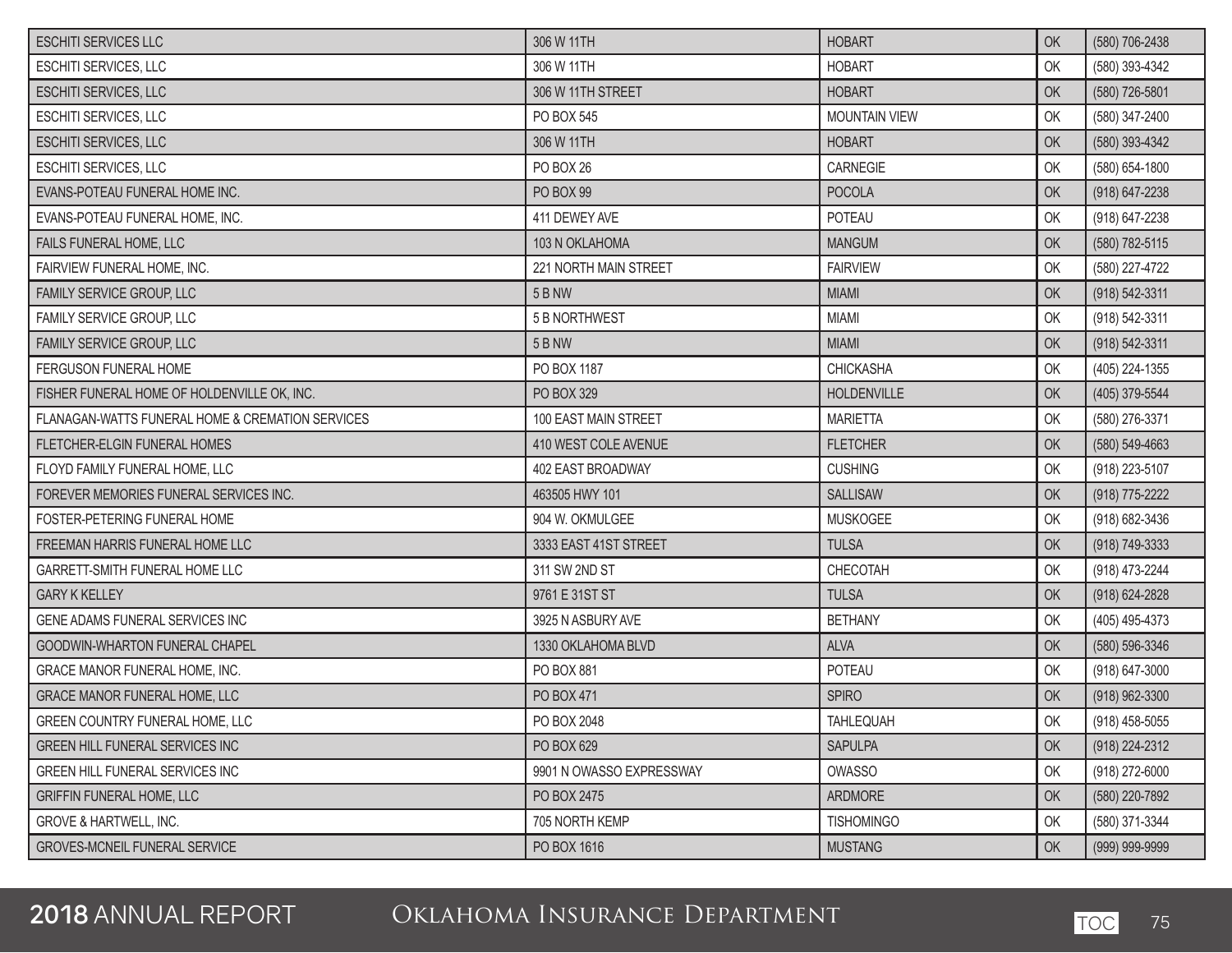| <b>GUARDIAN FH WEST CHAPEL</b>                | 5820 NORTHWEST 41ST STREET | <b>WARR ACRES</b>   | OK | (405) 495-9292     |
|-----------------------------------------------|----------------------------|---------------------|----|--------------------|
| HAHN-COOK/STREET & DRAPER FH                  | 6600 BROADWAY EXTENSION    | OKLAHOMA CITY       | OK | (405) 848-3744     |
| HAMPTON MORTUARY, INC.                        | 211 W. OKMULGEE            | CHECOTAH            | OK | (918) 473-6821     |
| HARGROVE-MARKER FUNERAL AND CREMATION SERVICE | PO BOX 1094                | <b>JENKS</b>        | OK | (918) 938-0121     |
| HARKINS & BISHOP FUNERAL SERVICE, INC         | PO BOX 3344                | <b>MCALESTER</b>    | OK | (918) 916-2588     |
| HARKINS FUNERAL SERVICES, INC.                | 528 S 3RD                  | <b>MCALESTER</b>    | OK | (918) 470-9213     |
| HARKINS FUNERAL SERVICES, INC.                | 528 SOUTH 3RD STREET       | <b>MCALESTER</b>    | OK | (918) 470-9213     |
| HARRIS-HOWARD ENTERPRISES                     | PO BOX 19492               | OKLAHOMA CITY       | OK | $(405)$ 682-1883   |
| HARRIS-HOWARD ENTERPRISES                     | PO BOX 1814                | <b>LAWTON</b>       | OK | (580) 353-8838     |
| HART-WYATT FUNERAL HOME                       | 202 E COLORADO ST          | <b>WALTERS</b>      | OK | (580) 875-3323     |
| HARVEY-DOUGLAS FUNERAL HOME, INC.             | PO BOX 1551                | ARDMORE             | OK | (580) 221-1961     |
| HAYES FUNERAL HOME, LLC                       | 117 E. NOBLE               | <b>GUTHRIE</b>      | OK | (405) 282-3116     |
| HAYHURST FUNERAL HOME, LLC                    | 1660 S ELM PL              | <b>BROKEN ARROW</b> | OK | (918) 258-9623     |
| HENNINGER-ALLEN FUNERAL HOME, INC             | PO BOX 507                 | <b>ENID</b>         | OK | (580) 233-1700     |
| HERSMAN-NICHOLS FUNERAL HOME                  | 111 N.E. 2ND STREET        | <b>WAGONER</b>      | OK | (918) 485-9561     |
| HIBBS FUNERAL HOME, INC.                      | 2190 NORTH HARPER ROAD     | <b>CHOCTAW</b>      | OK | (405) 390-1174     |
| HINTON-TURNER FUNERAL HOME                    | PO BOX 250                 | <b>HINTON</b>       | OK | (405) 542-3375     |
| HOUSE OF WINN FUNERAL HOME, INC.              | PO BOX 2576                | <b>MUSKOGEE</b>     | OK | (918) 756-6200     |
| HOUSE OF WINN FUNERAL HOME, INC.              | PO BOX 2576                | <b>MUSKOGEE</b>     | OK | (918) 682-2200     |
| HOUSE OF WINN FUNERAL HOME, INC.              | PO BOX 2576                | <b>MUSKOGEE</b>     | OK | (918) 682-2200     |
| HUBER-BENSON FUNERAL HOME                     | PO BOX 563                 | EL RENO             | OK | (405) 262-1203     |
| HUBER-REYNOLDS FUNERAL HOME                   | PO BOX 455                 | <b>MINCO</b>        | OK | $(405)$ 352-4355   |
| HUCKLEBERRY FUNERAL SERVICE                   | PO BOX 1095                | VALLIANT            | OK | (580) 933-7809     |
| HUDSON-PHILLIPS FUNERAL HOME                  | <b>PO BOX 786</b>          | <b>HOLDENVILLE</b>  | OK | (405) 379-5422     |
| HUNN, LLC                                     | 401 NORTH MAIN             | <b>EUFAULA</b>      | OK | (918) 689-2553     |
| INTEGRITY FUNERAL SERVICE, LLC                | 410 E TRUDGEON ST          | <b>HENRYETTA</b>    | OK | $(918) 652 - 6601$ |
| J SHAMROCK INVESTMENTS INC                    | 120 S BROADWAY             | <b>MOORE</b>        | OK | (405) 799-1200     |
| JACK'S CHAPEL, INC.                           | 801 EAST 36TH STREET NORTH | <b>TULSA</b>        | OK | (918) 428-4431     |
| JACKSON FUNERAL HOME, INC.                    | P.O. BOX 1068              | <b>FREDERICK</b>    | OK | (580) 335-7447     |
| JD&D CORPORATION, INC.                        | 417 E. BROADWAY            | <b>HOLLIS</b>       | OK | (580) 688-2385     |
| <b>JD&amp;D CORPORATION, INC.</b>             | 235 S. PENNSYLVANIA        | <b>MANGUM</b>       | OK | (580) 782-3323     |
| JD&D CORPORATION, INC.                        | 1100 E TAMARACK RD         | <b>ALTUS</b>        | OK | $(580)$ 482-1233   |
| JOHN R. GRITZ, INC.                           | PO BOX 125                 | <b>HENNESSEY</b>    | OK | (405) 853-2364     |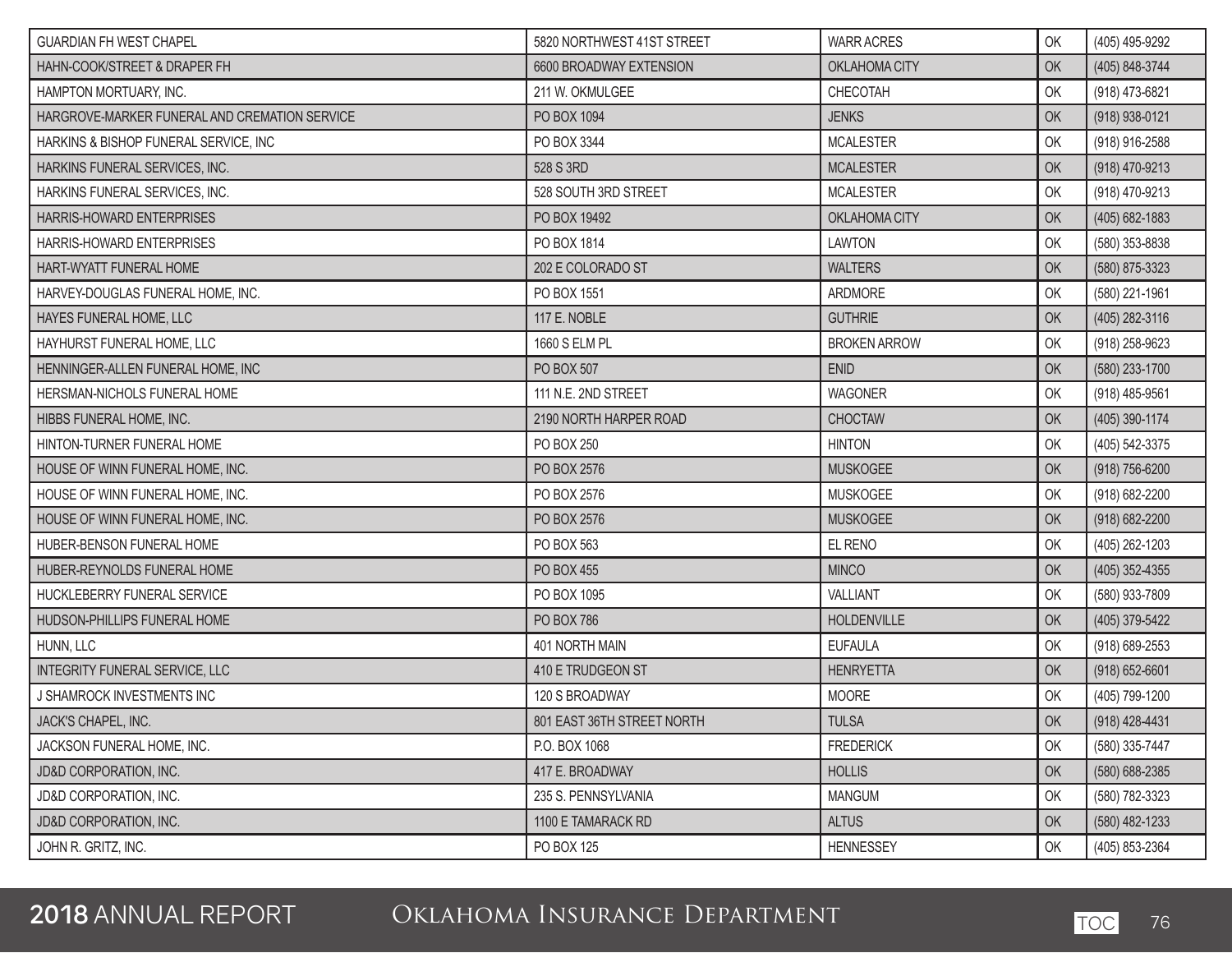| JOHNSON FUNERAL HOME & MONUMENT CO, INC.    | PO BOX 814                | <b>SPERRY</b>        | OK | (918) 288-6334     |
|---------------------------------------------|---------------------------|----------------------|----|--------------------|
| KEITH D. BIGLOW FUNERAL DIRECTORS, INC.     | PO BOX 2411               | <b>MUSKOGEE</b>      | OK | (918) 687-5510     |
| KEITH D. BIGLOW FUNERAL DIRECTORS, INC.     | 1414 NORTH NORFOLK AVENUE | <b>TULSA</b>         | OK | (918) 592-2233     |
| KEITH D. BIGLOW FUNERAL DIRECTORS, INC.     | PO BOX 1625               | OKMULGEE             | OK | (918) 756-2233     |
| KENDRICK MCCARTNEY JOHNSON FUNERAL HOME     | PO BOX 63                 | <b>PAWHUSKA</b>      | OK | (918) 287-2297     |
| KENNEDY SERVICE GROUP LLC                   | 2448 E 25 PL              | <b>TULSA</b>         | OK | (918) 825-4550     |
| KENNEDY SERVICE GROUP, LLC                  | 2915 E 32ND ST            | <b>TULSA</b>         | OK | (918) 599-7799     |
| KENNEDY SERVICE GROUP, LLC                  | 2915 E 32ND ST            | <b>TULSA</b>         | OK | (918) 557-5667     |
| KENNEDY SERVICE GROUP, LLC                  | 2915 E 32ND ST            | <b>TULSA</b>         | OK | (918) 266-2112     |
| KINCANNON FUNERAL HOME & CREMATION SERVICE  | 3020 N MAIN ST            | <b>ALTUS</b>         | OK | (580) 482-1800     |
| KING & SHEARWOOD FUNERAL HOME               | 808 E MAIN ST             | <b>STIGLER</b>       | OK | (918) 967-0044     |
| KNIGHT-SWEARINGEN FUNERAL HOME              | 1001 N MILT PHILLIPS AVE  | SEMINOLE             | OK | (405) 382-3456     |
| LADUSAU-EVANS FUNERAL HOME, INC.            | PO BOX 3501               | <b>ENID</b>          | OK | (580) 233-1400     |
| LANMAN FUNERAL HOME, INC.                   | PO BOX 280                | <b>MEDFORD</b>       | OK | (580) 395-2323     |
| LANMAN FUNERAL HOME, INC.                   | 1305 S GRAND              | <b>CHEROKEE</b>      | OK | (580) 596-2121     |
| LANMAN FUNERAL HOME, INC.                   | PO BOX 372                | OKEENE               | OK | (580) 822-3303     |
| LANMAN FUNERAL HOME, INC.                   | PO BOX 126                | <b>HELENA</b>        | OK | (580) 852-3212     |
| LAWSON'S FUNERAL HOMES & CREMATION SERVICES | 722 N 46TH ST             | <b>GROVE</b>         | OK | (918) 253-5100     |
| LAWSON'S FUNERAL HOMES & CREMATION SERVICES | 722 N 46TH ST             | <b>GROVE</b>         | OK | (918) 787-2445     |
| LEGACY FUNERAL HOLDINGS OF OKLAHOMA, LLC    | 1506 N GRAND AVE          | <b>TAHLEQUAH</b>     | OK | (918) 456-8823     |
| LEGACY FUNERAL HOLDINGS OF OKLAHOMA, LLC    | 1010 N 7TH ST             | <b>PERRY</b>         | OK | (580) 725-3677     |
| LEGACY FUNERAL HOLDINGS OF OKLAHOMA, LLC    | 2016 N 14TH ST            | PONCA CITY           | OK | (580) 762-2464     |
| LEGACY FUNERAL HOLDINGS OF OKLAHOMA, LLC    | 201 N 4TH ST              | <b>FAIRFAX</b>       | OK | (918) 642-3228     |
| LEGACY FUNERAL HOLDINGS OF OKLAHOMA, LLC    | 801 WEST LOCUST STREET    | <b>STILWELL</b>      | OK | (918) 696-2136     |
| LEGACY FUNERAL HOLDINGS OF OKLAHOMA, LLC    | 1400 W LOCUST             | <b>STILWELL</b>      | OK | $(918) 696 - 6996$ |
| LEGACY FUNERAL HOLDINGS OF OKLAHOMA, LLC    | 1010 N 7TH STREET         | <b>PERRY</b>         | OK | (580) 336-4444     |
| LEGACY FUNERAL HOLDINGS OF OKLAHOMA, LLC    | PO BOX 176                | <b>WESTVILLE</b>     | OK | (918) 723-5438     |
| LEGACY FUNERAL HOLDINGS OF OKLAHOMA, LLC    | 1010 N 7TH ST             | <b>PERRY</b>         | OK | (580) 863-2202     |
| LEGACY FUNERAL HOLDINGS OF OKLAHOMA, LLC    | 1823 W 51ST ST            | <b>TULSA</b>         | OK | $(918) 446 - 6633$ |
| LEHMAN FUNERAL HOME, INC                    | 334501 E HWY 66           | WELLSTON             | OK | (405) 821-9563     |
| LESCHER-MILLSAP FUNERAL SERVICE, LLC        | PO BOX 126                | <b>WEBBERS FALLS</b> | OK | (918) 464-2251     |
| LESCHER-MILLSAP FUNERAL SERVICE, LLC        | PO BOX 756                | <b>FORT GIBSON</b>   | OK | (918) 478-2431     |
| LESCHER-MILLSAP FUNERAL SERVICE, LLC        | PO BOX 2975               | <b>MUSKOGEE</b>      | OK | $(918) 683 - 7788$ |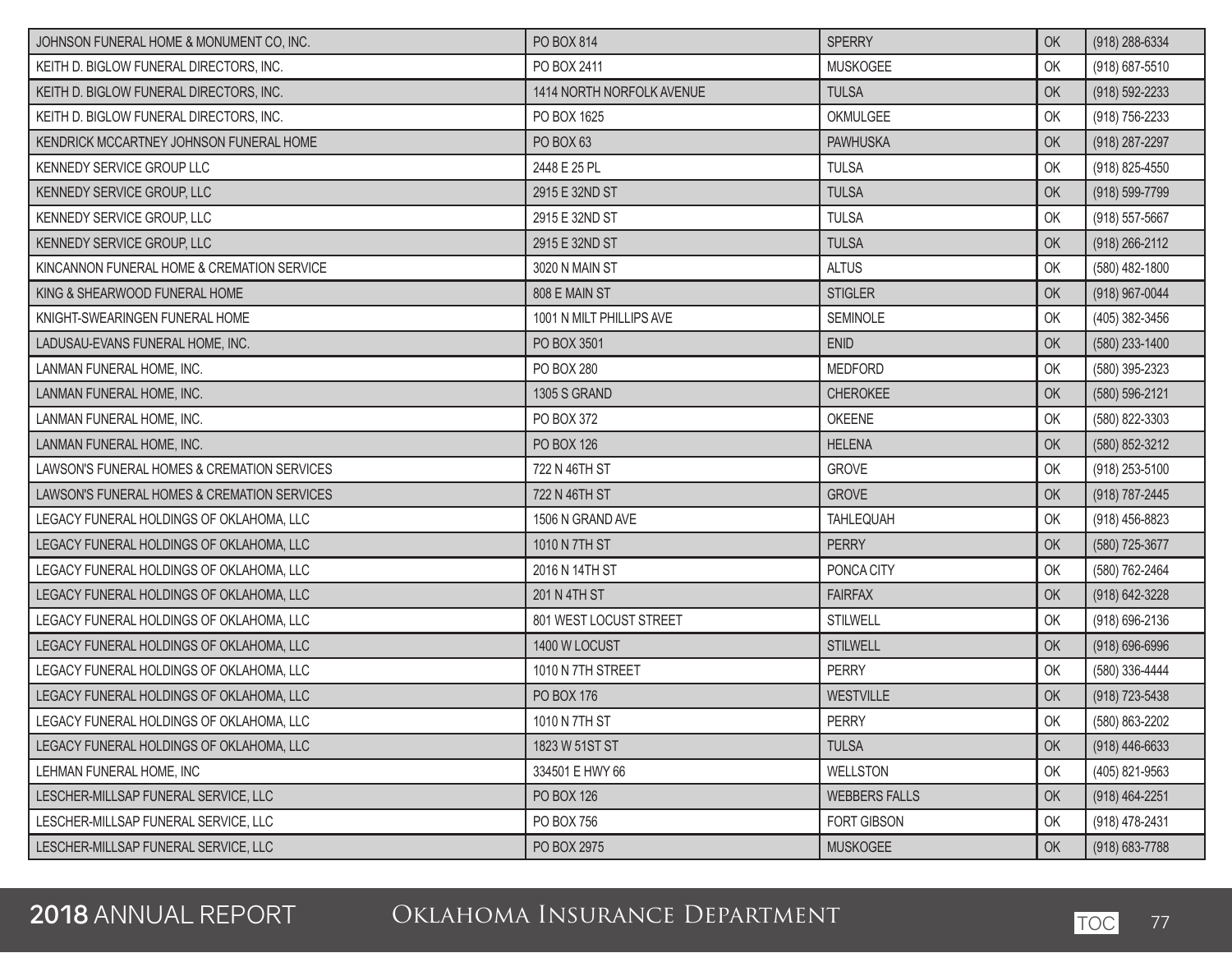| LOCKSTONE FUNERAL HOME OF THOMAS                       | PO BOX 663           | <b>THOMAS</b>       | OK | (580) 772-5535     |
|--------------------------------------------------------|----------------------|---------------------|----|--------------------|
| LOCUST GROVE FUNERAL HOME                              | PO BOX 517           | <b>LOCUST GROVE</b> | OK | $(918)$ 479-8161   |
| LUGINBUEL FUNERAL HOME, INC                            | 711 S MAIN ST        | <b>GROVE</b>        | OK | (918) 256-5556     |
| LUGINBUEL FUNERAL HOME, INC.                           | 710 S DEWEY AVE      | <b>BARTLESVILLE</b> | OK | $(918)$ 336-5225   |
| LUGINBUEL FUNERAL HOME, INC.                           | 114 W CHEROKEE AVE   | <b>NOWATA</b>       | OK | (918) 273-2700     |
| LUGINBUEL FUNERAL HOME, INC.                           | 332 N SCRAPER ST     | <b>VINITA</b>       | OK | $(918)$ 256-5555   |
| LUGINBUEL FUNERAL HOME, INC.                           | 107 S BROADWAY ST    | <b>GROVE</b>        | OK | (918) 786-5172     |
| MALLETT FUNERAL HOME, INC.                             | PO BOX 466           | <b>WAGONER</b>      | OK | (918) 485-2911     |
| MALLORY-MARTIN FUNERAL HOME & CREMATORY OF STIGLER     | PO BOX 717           | <b>STIGLER</b>      | OK | (918) 775-4414     |
| MALLORY-MARTIN-FISHER FUNERAL HOME                     | PO BOX 530           | <b>SPIRO</b>        | OK | $(918)$ 962-2555   |
| MANNFORD FUNERAL HOME, INC.                            | PO BOX 368           | <b>MANNFORD</b>     | OK | (918) 865-8783     |
| MARK GRIFFITH MEMORIAL FUNERAL HOME (RIVERSIDE CHAPEL) | 4 W 41ST ST          | <b>SAND SPRINGS</b> | OK | (918) 245-8898     |
| MARK GRIFFITH MEMORIAL FUNERAL HOME (WESTWOOD CHAPEL)  | 4424 S 33RD WEST AVE | <b>TULSA</b>        | OK | (918) 446-0090     |
| MARKER FUNERAL HOME, INC.                              | PO BOX 97            | <b>HASKELL</b>      | OK | (918) 482-5212     |
| MARKER FUNERAL HOME, INC.                              | PO BOX 266           | <b>BIXBY</b>        | OK | $(918)$ 366-8288   |
| MARSHALL FUNERAL HOME OF ALVA                          | PO BOX 804           | <b>ALVA</b>         | OK | (580) 829-2342     |
| MARSHALL FUNERAL HOME OF WAYNOKA, LLC                  | PO BOX 178           | <b>WAYNOKA</b>      | OK | (580) 824-2311     |
| MATHERLY & TANK FUNERALS, INC.                         | PO BOX 1108          | <b>BRISTOW</b>      | OK | $(918)$ 367-3318   |
| MATTHEWS FUNERAL HOME AND CREMATION SERVICE            | 601 S KELLY AVE      | <b>EDMOND</b>       | OK | (405) 341-2787     |
| MCKAY-DAVIS FUNERAL HOME                               | 1616 NE 36TH ST      | OKLAHOMA CITY       | OK | (405) 424-3339     |
| MCMAHANS FUNERAL HOME                                  | PO BOX 496           | <b>NOBLE</b>        | OK | (405) 872-3466     |
| MCNEIL'S MUSTANG FUNERAL SERVICE                       | PO BOX 1616          | <b>MUSTANG</b>      | OK | (405) 376-1616     |
| MCRAY FUNERAL HOME                                     | P.O. BOX 806         | <b>CHICKASHA</b>    | OK | (405) 224-4141     |
| MEMORIAL CHAPEL FUNERAL SERVICE                        | <b>PO BOX 10</b>     | <b>NOBLE</b>        | OK | (405) 872-9206     |
| MEMORIAL PARK FUNERAL HOME                             | 13313 NORTH KELLEY   | OKLAHOMA CITY       | OK | (405) 755-1111     |
| MICHAEL'S FUNERAL HOME, INC.                           | PO BOX 688           | <b>DRUMRIGHT</b>    | OK | (918) 352-2312     |
| MICHAEL'S FUNERAL HOME, INC.                           | PO BOX 924           | <b>BRISTOW</b>      | OK | (918) 367-2244     |
| MILLER & MILLER FUNERAL HOME                           | 410 S F ST           | <b>HUGO</b>         | OK | (580) 326-8331     |
| MILLER & MILLER FUNERAL HOME                           | PO BOX 8             | <b>BOSWELL</b>      | OK | (580) 556-2232     |
| MILLER & MILLER FUNERAL HOME                           | PO BOX 732           | <b>VALLIANT</b>     | OK | $(580)$ 933-5550   |
| MILLER-STAHL FUNERAL SERVICE                           | PO BOX 461           | <b>NEWKIRK</b>      | OK | (580) 362-3232     |
| MMS-PAYNE FUNERAL SERVICE INC.                         | 102 W 5TH STREET     | CLAREMORE           | OK | (918) 341-2487     |
| MMS-PAYNE FUNERAL SERVICE, INC                         | PO BOX 430           | <b>INOLA</b>        | OK | $(918) 543 - 6060$ |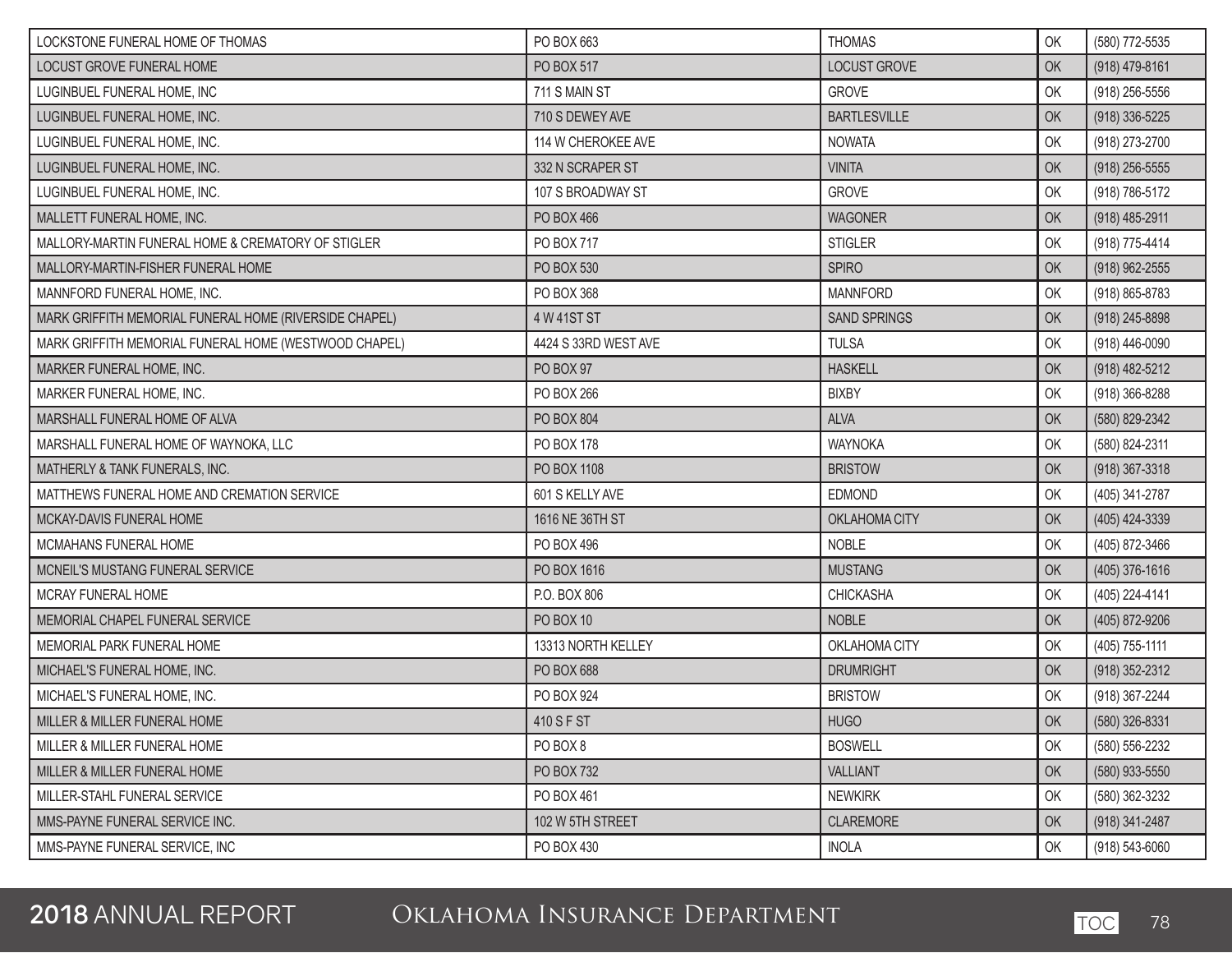| MMS-PAYNE FUNERAL SERVICE, INC.                   | PO BOX 109                   | <b>CHELSEA</b>      | OK | (918) 789-2211     |
|---------------------------------------------------|------------------------------|---------------------|----|--------------------|
| MOBLEY FUNERAL SERVICE, INC.                      | PO BOX 487                   | <b>SAND SPRINGS</b> | OK | (918) 245-6644     |
| MOBLEY FUNERAL SERVICE, INC.                      | PO BOX 487                   | <b>SAND SPRINGS</b> | OK | (918) 245-6644     |
| MOORE FUNERAL HOME, INC.                          | PO BOX 14170                 | <b>TULSA</b>        | OK | (918) 583-6148     |
| MOORE FUNERAL HOME, INC.                          | PO BOX 14170                 | <b>TULSA</b>        | OK | (918) 747-9375     |
| MOORE FUNERAL HOME, INC.                          | PO BOX 14170                 | <b>TULSA</b>        | OK | (918) 291-3500     |
| MOORE FUNERAL HOME, INC.                          | PO BOX 14170                 | <b>TULSA</b>        | OK | $(918) 585 - 1151$ |
| MOORE FUNERAL HOME, INC.                          | PO BOX 14170                 | <b>TULSA</b>        | OK | (918) 747-9375     |
| MOORE FUNERAL HOME, INC.                          | PO BOX 14170                 | <b>TULSA</b>        | OK | (918) 747-9375     |
| MOWERY FUNERAL SERVICE, INC.                      | PO BOX 53                    | <b>OWASSO</b>       | OK | (918) 272-6244     |
| MUSKOGEE CREMATION SERVICE, INC.                  | PO BOX 1652                  | <b>MUSKOGEE</b>     | OK | (918) 683-1700     |
| NINDE FUNERAL DIRECTORS, INC.-GARDEN CHAPEL       | PO BOX 52129                 | <b>TULSA</b>        | OK | (918) 742-5556     |
| NORTHSTAR FUNERAL SERVICES OF OKLAHOMA, LLC       | 6500 SOUTH 129TH EAST AVENUE | <b>BROKEN ARROW</b> | OK | (918) 459-1509     |
| NORWOOD-NATION FUNERAL HOME, LLC                  | 1201 E LINCOLN RD.           | <b>IDABEL</b>       | OK | (580) 286-4449     |
| NUNLEY'S FUNERAL HOME                             | PO BOX 923                   | <b>IDABEL</b>       | OK | $(580)$ 286-1389   |
| OK CREMATION AND FUNERAL HOME, LLC                | 2415 N WALNUT AVE            | OKLAHOMA CITY       | OK | (405) 230-1310     |
| OKLAHOMACITYCREMATION.COM LLC                     | 807 W WILSHIRE BLVD          | OKLAHOMA CITY       | OK | $(405) 608 - 4141$ |
| ORR GRAY GISH FUNERAL HOME                        | 111 NORTH ELEVENTH STREET    | <b>FREDERICK</b>    | OK | (580) 335-1791     |
| OUR LADY OF GUADALUPE JONES FAMILY FUNERAL HOME   | 3228 S WESTERN               | OKLAHOMA CITY       | OK | (405) 605-3036     |
| PARKS BROTHERS FUNERAL HOME                       | PO BOX 271                   | <b>OKEMAH</b>       | OK | (918) 623-1221     |
| PAUL THOMAS FUNERAL HOME & CREMATION SERVICE, LLC | 1432 B ST NW                 | <b>MIAMI</b>        | OK | (918) 675-4113     |
| PAUL THOMAS FUNERAL HOME & CREMATION SERVICE, LLC | 1432 B STREET NW             | <b>MIAMI</b>        | OK | (918) 542-4451     |
| PEOPLE'S COOPERATIVE FUNERAL HOME                 | PO BOX 146                   | LONE WOLF           | OK | (580) 846-9018     |
| PICKARD FUNERAL HOME OF STRATFORD, INC.           | PO BOX 59                    | <b>SULPHUR</b>      | OK | (580) 759-2221     |
| POLLARD FUNERAL HOME                              | 2626 NORTH POST RD           | <b>OKC</b>          | OK | (405) 769-6719     |
| POLLARD FUNERAL HOME, INC.                        | 2626 NORTH POST ROAD         | OKLAHOMA CITY       | OK | (405) 769-6719     |
| POTEET FUNERAL HOME AND CREMATION SERVICES, INC.  | PO BOX 436                   | <b>PAWNEE</b>       | OK | $(918)$ 358-2511   |
| PREMIER FUNERAL MANAGEMENT GROUP IV, LLC          | 906 N 4TH ST                 | SAYRE               | OK | (580) 526-3328     |
| PREMIER FUNERAL MANAGEMENT GROUP IV, LLC          | 6210 NW CACHE RD             | <b>LAWTON</b>       | OK | (580) 536-0211     |
| PREMIER FUNERAL MANAGEMENT GROUP IV, LLC          | PO BOX 2226                  | <b>ELK CITY</b>     | OK | (580) 225-2112     |
| PREMIER FUNERAL MANAGEMENT GROUP IV, LLC          | 906 N 4TH ST                 | <b>SAYRE</b>        | OK | (580) 497-3322     |
| PREMIER FUNERAL MANAGEMENT GROUP IV, LLC          | 906 N 4TH STREET             | SAYRE               | OK | (580) 928-3333     |
| PRIMROSE FUNERAL SERVICE                          | 1109 NORTH PORTER AVENUE     | <b>NORMAN</b>       | OK | (405) 321-6000     |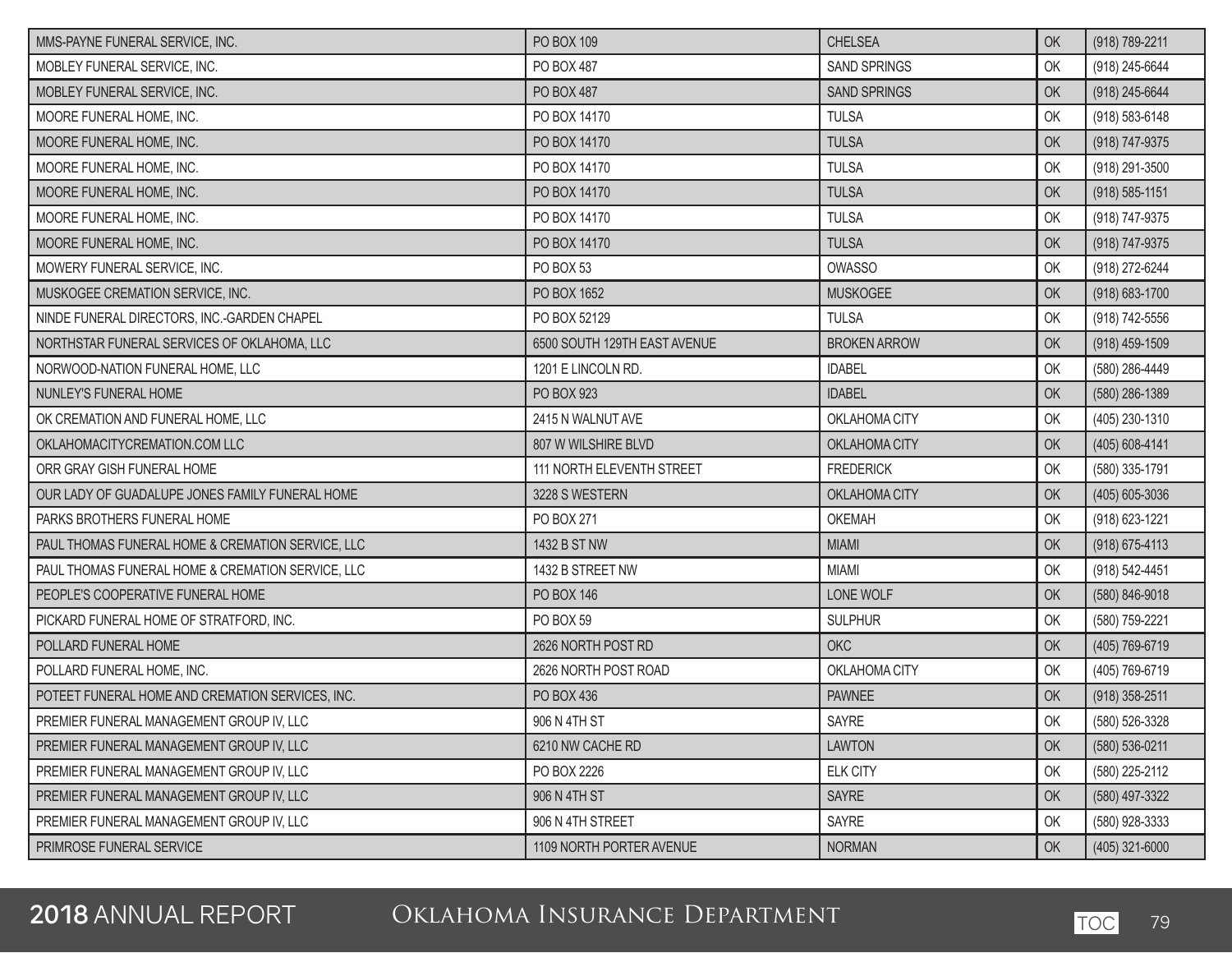| PROVIDER SERVICES, LLC                                | 4201 EAST NOWATA ROAD    | <b>BARTLESVILLE</b> | OK         | (918) 333-7665   |
|-------------------------------------------------------|--------------------------|---------------------|------------|------------------|
| R.L. LOCKSTONE FUNERAL HOME, INC.                     | <b>PO BOX 547</b>        | <b>WEATHERFORD</b>  | OK         | (580) 772-5536   |
| REDINGER FUNERAL HOME, INC.                           | PO BOX 236               | <b>SEILING</b>      | OK         | (580) 922-4227   |
| REED-CULVER FUNERAL HOME                              | 117 WEST DELAWARE STREET | <b>TAHLEQUAH</b>    | OK         | $(918)$ 456-2551 |
| <b>RESTHAVEN FUNERAL HOME</b>                         | 44909 HIGHWAY 3          | SHAWNEE             | OK         | (405) 275-2200   |
| ROBERTS & SON FUNERAL HOME                            | 120 W PADON AVE          | <b>BLACKWELL</b>    | OK         | (580) 363-3737   |
| ROBERTS BROTHERS FUNERAL HOME                         | PO BOX 745               | <b>HOOKER</b>       | OK         | (580) 652-2351   |
| ROCK, INC                                             | PO BOX 710               | <b>CUSHING</b>      | OK         | (918) 862-3600   |
| ROCK, INC.                                            | PO BOX 710               | <b>CUSHING</b>      | OK         | (405) 547-2500   |
| ROCK, INC.                                            | PO BOX 710               | <b>CUSHING</b>      | OK         | (918) 225-2500   |
| ROESCH FUNERAL CHAPEL, INC.                           | 201 EAST 45TH            | SHAWNEE             | OK         | (405) 273-4700   |
| ROGAN FUNERAL HOME INC.                               | 404 S BROADWAY ST        | <b>HUGO</b>         | OK         | (580) 326-6145   |
| ROGERS FUNERAL HOME                                   | 1302 W MAIN ST           | <b>HENRYETTA</b>    | OK         | (918) 650-8825   |
| ROLFE FUNERAL HOME, INC.                              | 2936 NE 36TH ST          | OKLAHOMA CITY       | OK         | (405) 424-4436   |
| ROSE HILL PARTNERS, LLC                               | 100 48TH AVE NW          | <b>NORMAN</b>       | OK         | (405) 928-2066   |
| <b>RUSSWORM FUNERAL HOME</b>                          | PO BOX 725               | <b>ENID</b>         | OK         | (405) 234-1575   |
| RUSSWORM FUNERAL HOME                                 | PO BOX 147               | <b>WATONGA</b>      | OK         | (580) 623-5590   |
| S GRAY INVESTMENTS LLC                                | PO BOX 369               | <b>ENID</b>         | OK         | (580) 233-2700   |
| S.A.V.E. GROUP, LLC                                   | 202 S 4TH                | <b>DAVIS</b>        | OK         | (580) 369-2366   |
| S.A.V.E. GROUP, LLC                                   | 202 S 4TH ST             | <b>DAVIS</b>        | OK         | (580) 369-2366   |
| S.A.V.E. GROUP, LLC                                   | 202 S 4TH                | <b>DAVIS</b>        | OK         | (580) 369-2366   |
| SANDERS FUNERAL SERVICE LLC                           | <b>PO BOX 536</b>        | <b>KINGFISHER</b>   | OK         | (405) 375-4131   |
| SCHAUDT'S GLENPOOL FUNERAL SERVICE                    | 719 E 141ST              | <b>GLENPOOL</b>     | OK         | (918) 291-1700   |
| SCHAUDT'S GLENPOOL FUNERAL SVC & CREM CARE CENTERS    | 719 E 141ST ST           | <b>GLENPOOL</b>     | OK         | (918) 291-1700   |
| SCHAUDT-TEEL FUNERAL SERVICE & CREMATION CARE CENTERS | 719 E 141ST              | <b>GLENPOOL</b>     | OK         | (918) 291-1700   |
| SCHILLING FUNERAL HOME GROUP                          | 411 E. PRYOR AVE         | <b>FOLLETT</b>      | <b>TX</b>  | $(806)$ 280-1000 |
| SCHILLING FUNERAL HOME GROUP LLC                      | 411 E. PRYOR AVE.        | <b>FOLLETT</b>      | TX         | (806) 280-1000   |
| SCHILLING FUNERAL HOME GROUP LLC                      | 411 E. PRYOR AVE         | <b>FOLLETT</b>      | ${\sf TX}$ | (580) 735-2454   |
| SCHILLING FUNERAL HOME GROUP, LLC                     | 411 E PRYOR AVE          | <b>FOLLETT</b>      | TX         | (580) 938-2521   |
| SERENITY FUNERAL SERVICE, LLC                         | PO BOX 255               | <b>ANTLERS</b>      | OK         | (580) 271-7044   |
| SERENITY FUNERALS & CREMATORY, LLC                    | 4170 E ADMIRAL PL        | <b>TULSA</b>        | OK         | (918) 939-9033   |
| SERVICE GROUP OF OKLAHOMA, LLC                        | 1126 RAMBLING OAKS DRIVE | <b>NORMAN</b>       | OK         | (405) 364-4370   |
| SERVICE GROUP OF OKLAHOMA, LLC                        | 1126 RAMBLING OAKS DRIVE | <b>NORMAN</b>       | OK         | (405) 364-4370   |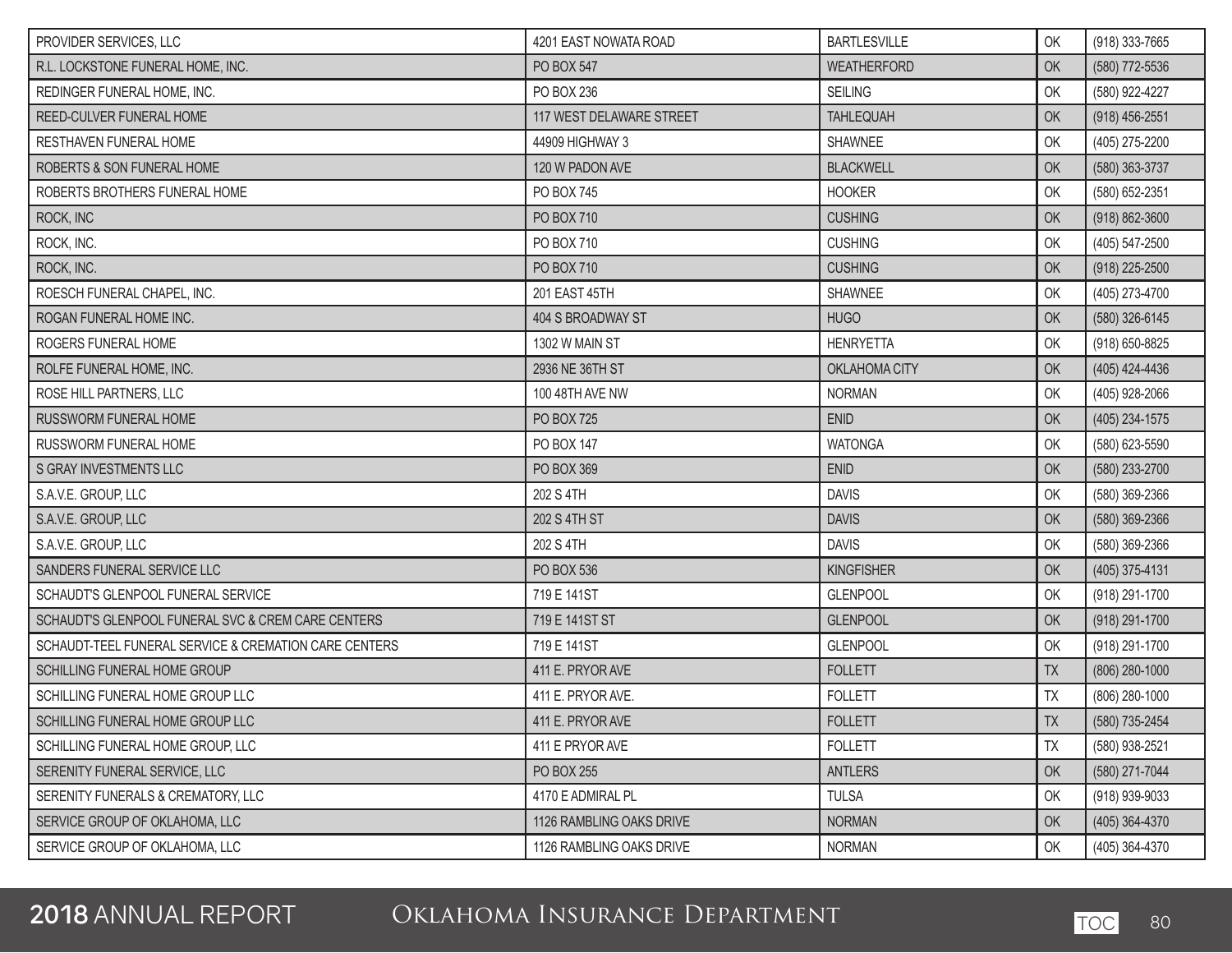| SERVICE GROUP OF OKLAHOMA, LLC         | 1126 RAMBLING OAKS DRIVE | <b>NORMAN</b>    | OK | (405) 364-4370 |
|----------------------------------------|--------------------------|------------------|----|----------------|
| SERVICE GROUP OF OKLAHOMA, LLC         | 1126 RAMBLING OAKS DR    | <b>NORMAN</b>    | OK | (405) 364-4370 |
| SEVIER FUNERAL HOME, INC.              | PO BOX 147               | <b>CHICKASHA</b> | OK | (405) 381-2323 |
| SEVIER FUNERAL HOME, INC.              | 702 W CHICKASHA AVE      | <b>CHICKASHA</b> | OK | (405) 224-4266 |
| SHAIN FAMILY FUNERAL SERVICE, INC.     | PO BOX 40                | <b>HUGO</b>      | OK | (580) 317-5249 |
| SHAIN FAMILY FUNERAL SERVICE, INC.     | PO BOX 40                | <b>HUGO</b>      | OK | (580) 317-5249 |
| SHAIN FAMILY FUNERAL SERVICE, INC.     | PO BOX 40                | <b>HUGO</b>      | OK | (580) 317-5249 |
| SHAIN FAMILY FUNERAL SERVICE, INC.     | PO BOX 40                | <b>HUGO</b>      | OK | (918) 224-1313 |
| SHAIN FAMILY FUNERAL SERVICE, INC.     | PO BOX 40                | <b>HUGO</b>      | OK | (580) 317-5249 |
| SHAIN FAMILY, LLC                      | PO BOX 40                | <b>HUGO</b>      | OK | (580) 317-5249 |
| SHAIN FAMILY, LLC                      | PO BOX 40                | <b>HUGO</b>      | OK | (580) 317-5249 |
| SHAW FUNERAL HOME                      | P.O. BOX 276             | <b>VICI</b>      | OK | (580) 995-4465 |
| SHAW FUNERAL HOME, INC.                | PO BOX 276               | <b>VICI</b>      | OK | (580) 938-5122 |
| SHAW FUNERAL HOME, INC.                | PO BOX 276               | <b>VICI</b>      | OK | (580) 328-5578 |
| SHAW FUNERAL HOME, INC.                | PO BOX 276               | <b>VICI</b>      | OK | (580) 488-3811 |
| SHAW FUNERAL HOME, INC.                | PO BOX 276               | <b>VICI</b>      | OK | (580) 885-7500 |
| SHIPMAN FUNERAL HOME & CREMATORY       | PO BOX 1135              | <b>WAGONER</b>   | OK | (918) 485-9525 |
| SHIPMAN'S JIM GREEN FUNERAL HOME, INC. | PO BOX 217               | <b>PRYOR</b>     | OK | (918) 825-2470 |
| SIEN-SHELTON FUNERAL HOME, INC.        | P.O. BOX 655             | <b>SKIATOOK</b>  | OK | (918) 396-9500 |
| SMITH & KERNKE FUNERAL DIRECTORS       | 1401 NW 23RD ST          | OKLAHOMA CITY    | OK | (405) 528-7542 |
| SMITH & KERNKE FUNERAL DIRECTORS       | 14624 N MAY AVE          | OKLAHOMA CITY    | OK | (405) 302-0021 |
| SMITH & TURNER MORTUARY                | PO BOX 850032            | <b>YUKON</b>     | OK | (405) 354-2533 |
| SMITH-GALLO FUNERAL HOME, LLC          | 220 N 1ST ST             | <b>GUTHRIE</b>   | OK | (405) 282-2272 |
| SMITH-PHILLIPS FUNERAL HOME            | 123 E 13TH ST            | ADA              | OK | (580) 332-6011 |
| SOUTHWEST BURIALS AND CREMATIONS       | 1312 SW LEE BLVD         | <b>LAWTON</b>    | OK | (580) 536-2000 |
| STEPHENS MEMORIAL CHAPEL, INC          | P.O. BOX 822             | <b>PRYOR</b>     | OK | (918) 825-4550 |
| STEVERSON-ESCHITILLC                   | 306 W 11TH STREET        | <b>HOBART</b>    | OK | (405) 933-0145 |
| STEVERSON-ESCHITI LLC                  | 306 W 11TH STREET        | <b>HOBART</b>    | OK | (405) 933-0145 |
| STITTSWORTH FUNERAL SERVICE            | 2420 N WASHINGTON        | <b>ENID</b>      | OK | (580) 233-9500 |
| STOUT-PHILLIPS FUNERAL HOME            | PO BOX 901               | <b>WEWOKA</b>    | OK | (405) 257-3321 |
| STUFFLEBEAN FUNERAL HOME, INC.         | P.O. BOX 899             | PAULS VALLEY     | OK | (405) 238-3356 |
| SUNNY LANE FUNERAL HOME                | 4000 S.E. 29TH STREET    | DEL CITY         | OK | (405) 677-8384 |
| SWEARINGEN FUNERAL HOME, INC.          | 1001 N MILT PHILLIPS AVE | <b>SEMINOLE</b>  | OK | (405) 380-8793 |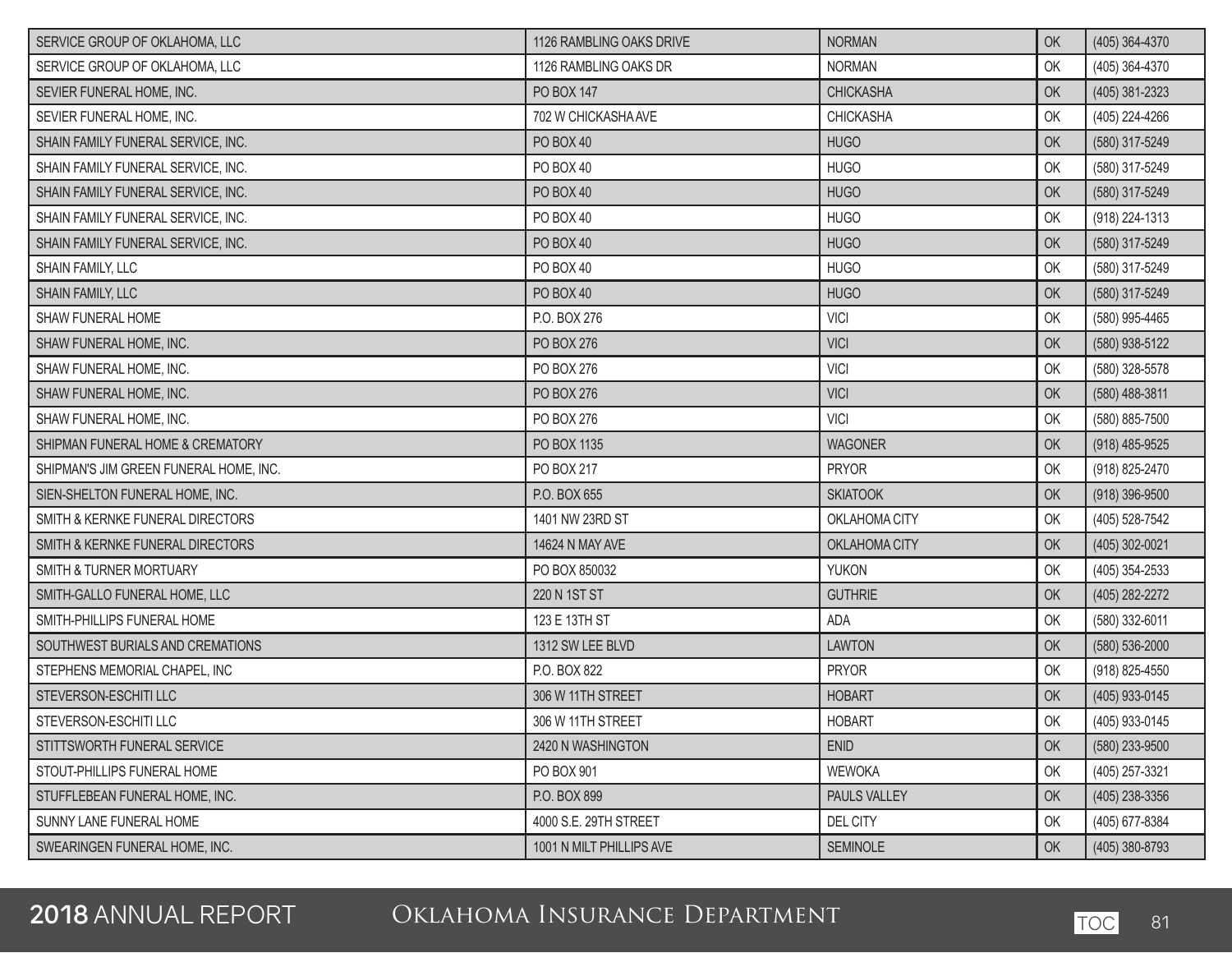| SWEARINGEN FUNERAL HOME, INC.         | 217 NORTH BROADWAY       | <b>KONAWA</b>    | OK | (580) 925-3252     |
|---------------------------------------|--------------------------|------------------|----|--------------------|
| TAK-N-KAR, LLC                        | 8712 N COUNCIL RD        | OKLAHOMA CITY    | OK | (405) 722-5262     |
| TEMPLE & SONS FUNERAL DIRECTORS, INC. | PO BOX 11301             | OKLAHOMA CITY    | OK | (405) 427-8321     |
| THE STUMPFF CORPORATION               | 9120 S TOLEDO AVE        | <b>TULSA</b>     | OK | (918) 251-6464     |
| THE STUMPFF CORPORATION               | 9120 S TOLEDO AVE        | <b>TULSA</b>     | OK | (918) 333-4300     |
| THE STUMPFF CORPORATION               | 9120 S TOLEDO AVE        | <b>TULSA</b>     | OK | $(918) 645 - 2130$ |
| THE STUMPFF CORPORATION               | 9120 S TOLEDO AVE        | <b>TULSA</b>     | OK | (918) 645-2130     |
| THE STUMPFF CORPORATION               | 9120 S TOLEDO AVE        | <b>TULSA</b>     | OK | (918) 645-2130     |
| THE STUMPFF CORPORATION               | 9120 S TOLEDO AVE        | <b>TULSA</b>     | OK | (918) 599-7337     |
| THE STUMPFF CORPORATION               | 9120 S TOLEDO AVE        | <b>TULSA</b>     | OK | (918) 712-7770     |
| THE STUMPFF CORPORATION               | 9120 S TOLEDO AVE        | <b>TULSA</b>     | OK | (918) 645-2130     |
| THE VANZANT GROUP                     | 235 S PENNSLYVANIA AVE   | <b>MANGUM</b>    | OK | (405) 513-3422     |
| THE VANZANT GROUP                     | 1917 JOSEPH DRIVE        | EDMOND           | OK | (405) 513-3422     |
| THE VANZANT GROUP                     | 417 E BROADWAY           | <b>HOLLIS</b>    | OK | (405) 513-3422     |
| THOMAS FUNERAL HOME                   | PO BOX 231               | WELCH            | OK | (918) 788-3343     |
| TRIBUTE MEMORIAL CARE, LLC            | 1126 RAMBLING OAKS DRIVE | <b>NORMAN</b>    | OK | (405) 292-4787     |
| TURNER FUNERAL HOME                   | PO BOX 250               | <b>HINTON</b>    | OK | (405) 542-3375     |
| VONDEL L SMITH & SON MORTUARY INC     | PO BOX 891320            | OKLAHOMA CITY    | OK | (405) 634-1439     |
| VONDEL L. SMITH & SON MORTUARY        | PO BOX 891320            | OKLAHOMA CITY    | OK | (405) 634-1439     |
| VONDEL L. SMITH & SON MORTUARY        | PO BOX 891320            | OKLAHOMA CITY    | OK | (405) 692-5503     |
| <b>WADLEY'S FUNERAL SERVICE</b>       | PO BOX 903               | <b>PURCELL</b>   | OK | (405) 527-6687     |
| WALDROP FUNERAL HOME, INC.            | 1208 HWY 2 NORTH         | <b>WILBURTON</b> | OK | (918) 448-7364     |
| WASHITA VALLEY FUNERAL SERVICES, LLC  | PO BOX 675               | ANADARKO         | OK | (405) 247-3701     |
| WASHITA VALLEY FUNERAL SERVICES, LLC  | PO BOX 395               | FORT COBB        | OK | (405) 643-2622     |
| <b>WATTS FUNERAL HOME</b>             | PO BOX 595               | <b>MADILL</b>    | OK | (580) 795-3311     |
| WEAVER LEE INC.                       | 112 S 7TH ST             | <b>CLINTON</b>   | OK | (580) 323-2720     |
| WEAVER LEE, INC.                      | 2500 W MODELLE AVE       | <b>CLINTON</b>   | OK | (580) 323-1212     |
| WENTWORTH MORTUARY, LLC               | <b>PO BOX 308</b>        | CARMEN           | OK | (580) 748-0044     |
| WHARTON FUNERAL CHAPEL                | 1330 OKLAHOMA BLVD       | <b>ALVA</b>      | OK | (580) 327-1234     |
| WHARTON FUNERAL CHAPEL LLC            | 1302 OKLAHOMA BLVD       | <b>ALVA</b>      | OK | $(580) 596 - 3346$ |
| WHARTON FUNERAL CHAPEL LLC            | 1302 OKLAHOMA BLVD       | <b>ALVA</b>      | OK | (580) 596-3346     |
| <b>WHARTON FUNERAL CHAPEL, LLC</b>    | 1302 OKLAHOMA BOULEVARD  | <b>ALVA</b>      | OK | (580) 327-1234     |
| WHITE FAMILY FUNERAL HOME             | PO BOX 448               | <b>IDABEL</b>    | OK | (580) 286-3375     |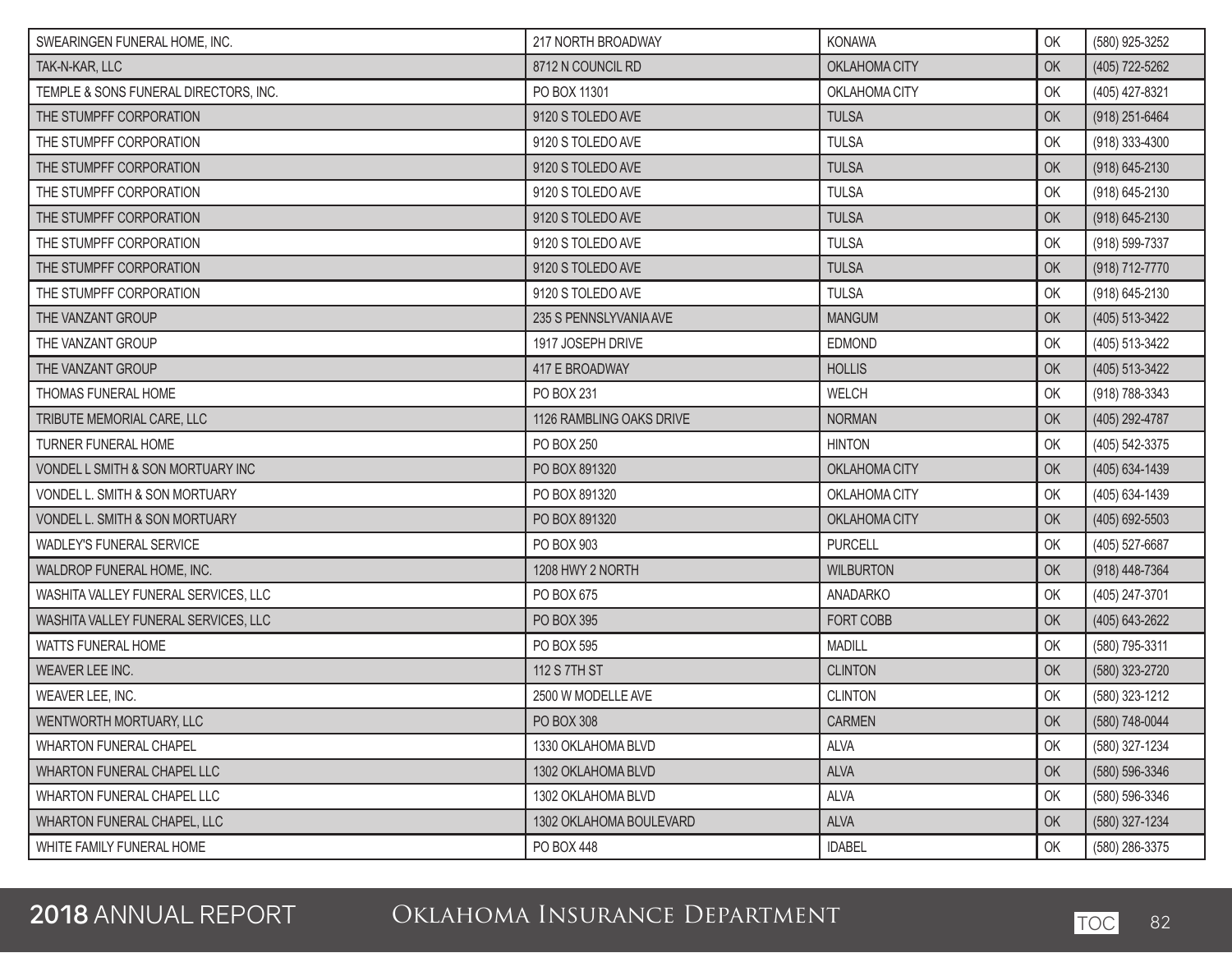| WHITT FUNERAL SERVICES, LLC                         | 3720 N HWY 81       | <b>DUNCAN</b>      | OK | (580) 252-2244 |
|-----------------------------------------------------|---------------------|--------------------|----|----------------|
| WHITT FUNERAL SERVICES, LLC                         | PO BOX 365          | <b>APACHE</b>      | OK | (580) 588-3366 |
| WHITT FUNERAL SERVICES, LLC                         | PO BOX 365          | <b>APACHE</b>      | OK | (580) 252-2244 |
| <b>WILKINSON FUNERAL SERVICE</b>                    | PO BOX 302          | <b>BUFFALO</b>     | OK | (580) 727-5342 |
| <b>WILKINSON MORTUARY</b>                           | 208 NORTH NOBLE     | <b>WATONGA</b>     | OK | (580) 623-5222 |
| <b>WILKINSON MORTUARY</b>                           | PO BOX 501          | OKEENE             | OK | (580) 623-5222 |
| WILSON FUNERAL HOME (POND CREEK)                    | 227 E ASPEN         | POND CREEK         | OK | (580) 532-4222 |
| WILSON-LITTLE FUNERAL HOME, INC.                    | PO BOX 131          | <b>PURCELL</b>     | OK | (405) 527-6543 |
| WILSON-LITTLE FUNERAL HOME, INC.                    | PO BOX 1310         | <b>PURCELL</b>     | OK | (405) 387-2243 |
| WINANS FUNERAL HOME                                 | PO BOX 515          | <b>MAYSVILLE</b>   | OK | (405) 867-5151 |
| WINTERS FAMILY HOLDINGS, LLC                        | PO BOX 750          | <b>BEGGS</b>       | OK | (918) 267-4444 |
| WINTERS FAMILY HOLDINGS, LLC                        | 303 EAST 7TH STREET | OKMULGEE           | OK | (918) 756-1677 |
| WOOSTER FUNERAL HOME & CREMATION SERVICES           | PO BOX 38           | <b>ELMORE CITY</b> | OK | (580) 788-2264 |
| WOOSTER FUNERAL HOME & CREMATION SERVICES           | PO BOX 1338         | PAULS VALLEY       | OK | (405) 238-7575 |
| YANDA & SON FUNERAL HOME & CREMATION SERVICES, INC. | PO BOX 850119       | <b>YUKON</b>       | OK | (405) 350-7101 |
| ZANE GRAY, INC                                      | 1302 7TH ST         | <b>WILSON</b>      | OK | (580) 856-3500 |
| ZANE GRAY, INC.                                     | 1302 SEVENTH STREET | <b>WILSON</b>      | OK | (580) 668-2426 |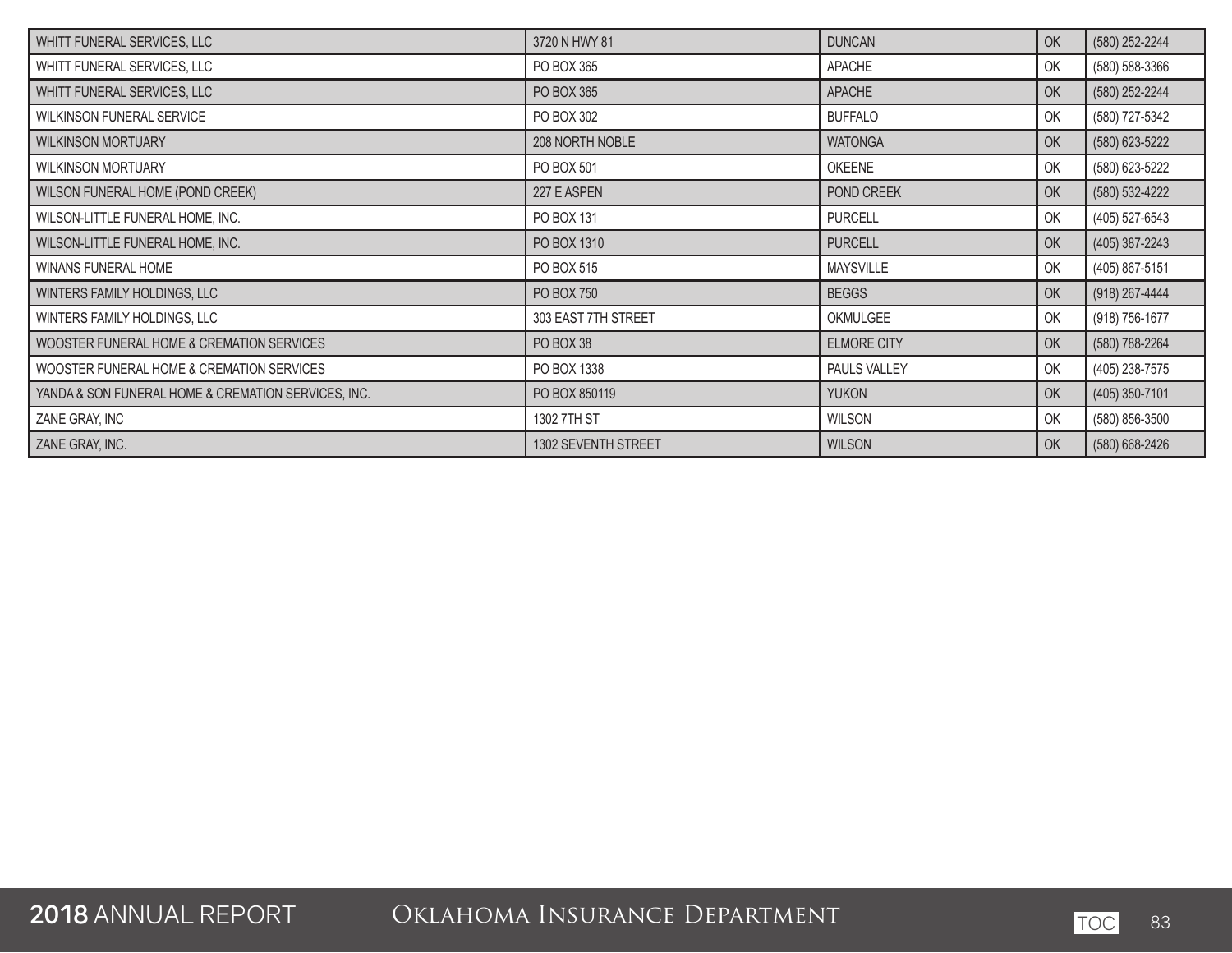## **PROFESSIONAL EMPLOYER ORGANIZATIONS**

| <b>NAME</b>                              | ORIGINAL LICENSE DATE | <b>DOMICILE</b> | <b>ADDRESS</b>                          | <b>CITY</b>             | <b>STATE</b>   | <b>ZIP</b> | <b>BUSINESS PHONE</b> |
|------------------------------------------|-----------------------|-----------------|-----------------------------------------|-------------------------|----------------|------------|-----------------------|
| A PLUS BENEFITS. INC.                    | 12/31/08              | UT              | 395 WEST 500 NORTH                      | <b>LINDON</b>           | UT             | 84042      | 801-443-1090          |
| ABEL HR II. INC.                         | 1/19/19               | <b>FL</b>       | 2 CORPORATE DRIVE                       | <b>CRANBURY</b>         | NJ             | 8512       | 609-860-0440          |
| ACCESS EMPLOYER RESOURCES. INC.          | 10/10/03              | OK              | 4513 N CLASSEN BLVD                     | OKLAHOMA CITY           | OK             | 73118      | 405-840-4616          |
| ADAMS KEEGAN. INC.                       | 9/26/06               | <b>TN</b>       | 6750 POPLAR AVE., STE, 400              | <b>MEMPHIS</b>          | <b>TN</b>      | 38138      | 800-621-1308          |
| ADMINISTAFF COMPANIES, DBA INSPERITY     | 7/7/03                | <b>TX</b>       | 19001 CRESCENT SPRINGS DR               | <b>KINGWOOD</b>         | <b>TX</b>      | 77339      | 281-348-2862          |
| ADP TOTALSOURCE, INC.                    | 5/12/04               | FL              | 10200 SUNSET DRIVE                      | <b>MIAMI</b>            | FL             | 33173      | 800-962-4404          |
| ALABAMA STAFF, INC.                      | 12/4/14               | AL              | 1608 13TH AVE. SOUTH, STE. 220          | <b>BIRMINGHAM</b>       | AL             | 35205      | 301-340-3800          |
| ALCOTT HR GROUP LLC                      | 7/9/08                | <b>NY</b>       | 71 EXECUTIVE BOULEVARD                  | <b>FARMINGDALE</b>      | <b>NY</b>      | 11735      | 631-420-0100          |
| ALPHASTAFF, INC.                         | 12/6/10               | FL              | 800 CORPORATE DR., STE 600              | FORT LAUDERDALE         | FL             | 33334      | 954-267-1760          |
| AMERICA'S BACK OFFICE, INC.              | 9/1/16                | MI              | 13900 LAKESIDE CIRCLE, STE, 200         | <b>STERLING HEIGHTS</b> | MI             | 48313      | 586-997-3377          |
| AMERICAN ONE SOURCE. INC.                | 12/18/14              | <b>TX</b>       | 900 AUSTIN AVENUE, STE, 600             | <b>WACO</b>             | <b>TX</b>      | 76701      | 254-751-0156          |
| AMSTAFF HUMAN RESOURCES, INC. VI         | 8/27/15               | FL              | <b>6723 PLANTATION ROAD</b>             | <b>PENSACOLA</b>        | FL.            | 32504      | 850-476-5100          |
| ANTHROS, INC.                            | 7/31/14               | FL.             | 400 W. MORSE BLVD., STE. 203            | <b>WINTER PARK</b>      | FL             | 32789      | 407-502-0200          |
| APEO, LLC                                | 12/29/14              | <b>DE</b>       | <b>281 SANDERS CREEK PARKWAY</b>        | <b>EAST SYRACUSE</b>    | <b>NY</b>      | 13057      | 315-671-6000          |
| AUREON HR, INC.                          | 7/6/15                | IA              | 7760 OFFICE PLAZA DRIVE S.              | <b>WEST DES MOINES</b>  | IA             | 50266      | 515-278-1931          |
| AVITUS, INC.                             | 10/31/12              | <b>MT</b>       | 175 N. 27TH STREET, STE. 800            | <b>BILLINGS</b>         | <b>MT</b>      | 59101      | 406-255-7470          |
| BUSINESS PERSONNEL MANAGEMENT. INC.      | 5/1/07                | OK              | 1680 S.W. 86TH, STE, B                  | OKLAHOMA CITY           | OK             | 73159      | 405-682-1829          |
| CANAL HR INC.                            | 1/15/13               | LA              | 2955 RIDGELAKE DRIVE, STE, 112          | <b>METAIRIE</b>         | LA             | 70002      | 504-837-8680          |
| CENTURY EMPLOYER ORGANIZATION LLC        | 4/28/16               | FL.             | 6901 PROFESSIONAL PARKEWAY E., STE, 104 | <b>SARASOTA</b>         | FL.            | 34240      | 941-907-4520          |
| <b>CFSI EMPLOYMENT SERVICES -</b>        | 11/1/08               | <b>AR</b>       | 522 S. 22ND STREET                      | <b>FORT SMITH</b>       | <b>AR</b>      | 72901      | 479-782-7563          |
| CHOICE EMPLOYER SOLUTIONS III INC.       | 11/8/16               | FL              | 9007 BRITTANY WAY                       | <b>TAMPA</b>            | FL.            | 33619      | 813-605-3082          |
| COADVANTAGE RESOURCES. INC.              | 8/13/05               | <b>FL</b>       | 135 W. CENTRAL BOULEVARD, STE, 600      | <b>ORLANDO</b>          | FL.            | 32801      | 407-488-8448          |
| COADVANTAGE RESOURCES 24. INC.           | 1/7/14                | <b>FL</b>       | 135 W. CENTRAL BOULEVARD, STE, 600      | <b>ORLANDO</b>          | FL.            | 32801      | 407-422-8448          |
| COADVANTAGE RESOURCES 51, INC.           | 11/7/13               | <b>TX</b>       | 135 W. CENTRAL BOULEVARD, STE. 600      | <b>ORLANDO</b>          | FL             | 32801      | 407-422-8448          |
| COADVANTAGE RESOURCES 70, INC.           | 6/9/13                | FL.             | 135 W. CENTRAL BOULEVARD, STE. 600      | <b>ORLANDO</b>          | FL.            | 32801      | 407-422-8448          |
| COHESIVE NETWORKS 2, INC.                | 1/26/17               | FL.             | 4224 HENDERSON BOULEVARD                | <b>TAMPA</b>            | FL.            | 33629      | 678-564-5466          |
| COMPENSATION SOLUTIONS, INC.             | 6/19/13               | <b>NJ</b>       | 135 W. CENTRAL BOULEVARD, STE. 600      | <b>ORLANDO</b>          | FL.            | 32801      | 813-935-2000          |
| CONSOLIDATED PERSONNEL SERVICES, INC.    | 12/28/10              | <b>NE</b>       | 5150 N. 16TH ST., #C 253                | <b>PHOENIX</b>          | AZ             | 85016      | 602-230-8940          |
| COSTAFF NATIONAL SERVICES, INC.          | 6/30/11               | <b>NV</b>       | 29100 NORTHWESTERN HIGHWAY, #240        | SOUTHFIELD              | MI             | 48034      | 248-671-1400          |
| CPE HR. INC.                             | 7/1/11                | CA              | 9000 SUNSET BOULEVARD, #900             | WEST HOLLYWOOD          | CA             | 90069      | 310-270-9800          |
| D. TRENT HOLMAN & ASSOCIATES. INC.       | 1/8/15                | OK              | 4815 S. HARVARD AVENUE, STE, 510        | <b>TULSA</b>            | OK             | 74135      | 918-742-8196          |
| DCXL. INC.                               | 1/13/15               | <b>MD</b>       | 7361 CALHOUN PLACE, STE, 600            | <b>ROCKVILLE</b>        | <b>MD</b>      | 20855      | 301-340-3800          |
| DECISIONHR HOLDINGS, INC.                | 10/23/14              | FL.             | 11101 ROOSEVELT BOULEVARD N.            | <b>ST. PETERSBURG</b>   | FL.            | 33716      | 727-572-7331          |
| DELAWARE RESOURCE GROUP OF OKLAHOMA, LLC | 6/25/15               | OK              | 4747 GAILLARDIA PARKWAY, STE. 200       | OKLAHOMA CITY           | OK             | 73142      | 405-721-7776          |
| DHR OPERATIONS LLC                       | 10/11/16              | DE              | 1600 E. DESERT DRIVE, STE. 125          | <b>TEMPE</b>            | AZ             | 85281      | 561-227-6500          |
| DYNAMIC HR SERVICES LLC                  | 2/23/17               | MI              | 3955 PINNACLE COURT, STE. 100           | <b>AUBURN HILLS</b>     | M <sub>l</sub> | 48326      | 248-364-2959          |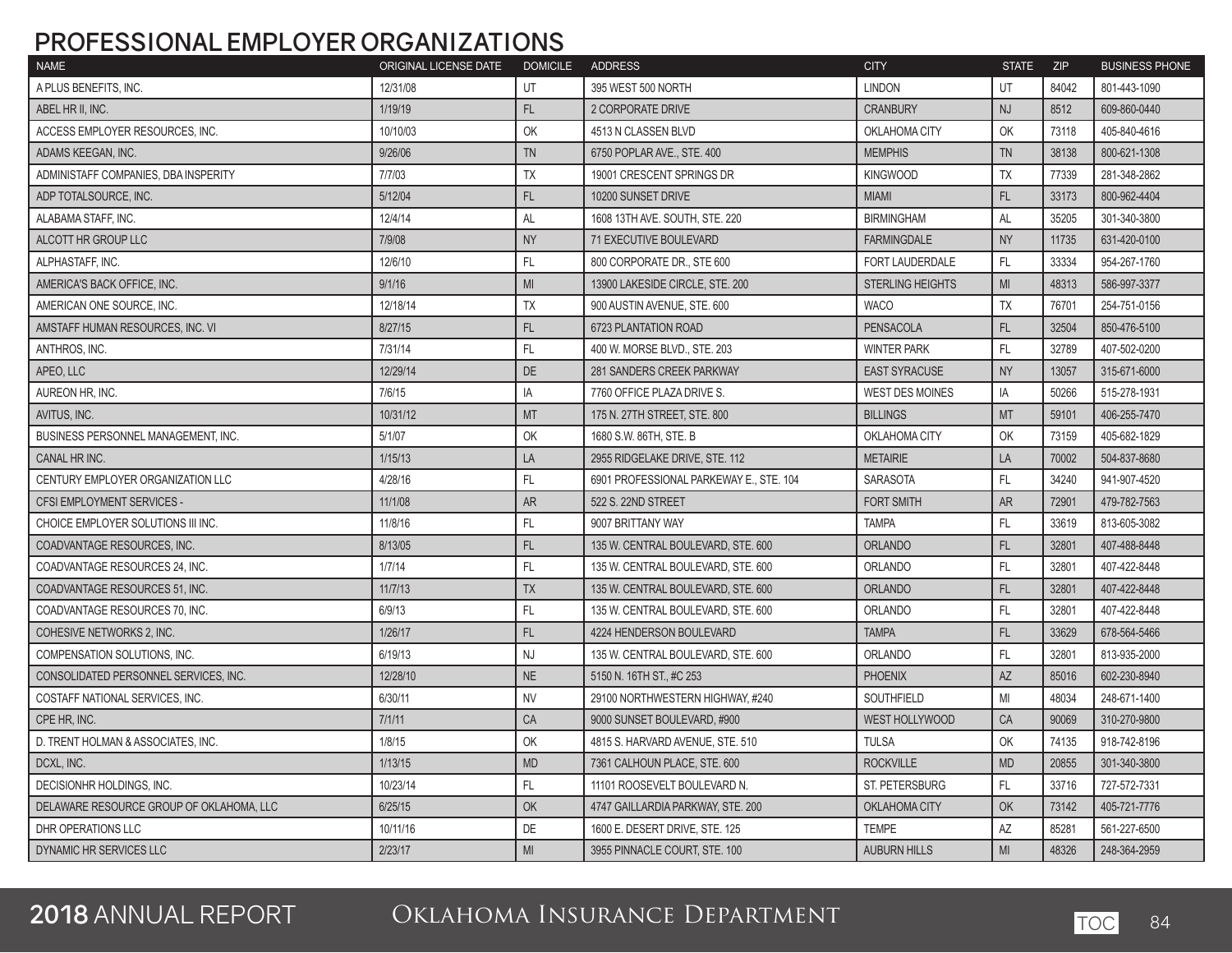| EA ADVANTAGE. LLC                              | 10/18/16 | FL.                                      | 1027 S. MAIN STREET, STE. 401        | <b>JOPLIN</b>          | <b>MO</b>     | 64801 | 417-782-3909 |
|------------------------------------------------|----------|------------------------------------------|--------------------------------------|------------------------|---------------|-------|--------------|
| EEMPLOYERS SOLUTIONS, INC.                     | 9/22/11  | TX                                       | 12211 HUEBNER ROAD                   | <b>SAN ANTONIO</b>     | <b>TX</b>     | 78230 | 210-495-1171 |
| <b>EMERGENT IV LLC</b>                         | 4/24/17  | <b>TX</b>                                | 100 COMMERCIAL CIRCLE, BLDG, B       | CONROE                 | <b>TX</b>     | 77304 | 936-521-5707 |
| EMPLOYEE RESOURCE ADMINISTRATION. LP           | 8/8/13   | <b>TX</b>                                | 12400 COIT ROAD, #1030               | <b>DALLAS</b>          | <b>TX</b>     | 75251 | 214-739-0695 |
| EMPLOYER ADVANTAGE, LLC                        | 11/28/16 | <b>MO</b>                                | 1027 S. MAIN STREET, STE. 401        | <b>JOPLIN</b>          | <b>MO</b>     | 64801 | 417-782-3909 |
| <b>EMPLOYER FLEXIBLE HR, LLC</b>               | 9/19/12  | TX                                       | 7102 SAM HOUSTON PARKWAY W., STE.200 | <b>HOUSTON</b>         | <b>TX</b>     | 77064 | 281-377-7629 |
| EMPLOYER'S ALLIANCE VI, LLC                    | 6/1/17   | DE                                       | 13101 TELECOM DRIVE, STE, 100        | <b>TAMPA</b>           | FL.           | 33637 | 813-707-8652 |
| EMPLOYERS ONE SOURCE GROUP, INC.               | 11/24/15 | TX                                       | 1260 PIN OAK ROAD, #102              | <b>KATY</b>            | <b>TX</b>     | 77494 | 281-492-9292 |
| EMPLOYER'S RESOURCE GROUP, INC.                | 9/10/03  | OK                                       | 3120 W BRITTON RD STE B              | OKLAHOMA CITY          | OK            | 73120 | 405-755-7689 |
| EMPLOYERS RESOURCE MANAGEMENT COMPANY          | 2/12/04  | ID                                       | 1301 S VISTA AVENUE, STE, 200        | <b>BOISE</b>           | ID            | 83705 | 208-376-3000 |
| <b>ESG ENTITIES INC.</b>                       | 3/10/14  | UT                                       | 4844 N. 300 W., STE. 100             | <b>PROVO</b>           | UT            | 86404 | 801-223-7007 |
| ESSENTIAL HR, INC.                             | 4/3/14   | TX                                       | 4455 LBJ FREEWAY, #1080              | <b>DALLAS</b>          | <b>TX</b>     | 75244 | 972-404-1615 |
| <b>EXTENSIS INC.</b>                           | 5/13/14  | <b>NJ</b>                                | 900 RT. 9 NORTH                      | WOODBRIDGE             | <b>NJ</b>     | 7095  | 732-634-1910 |
| <b>FRANKCRUM</b>                               | 5/25/10  | FL.                                      | 100 S. MISSOURI AVENUE               | <b>CLEARWATER</b>      | FL.           | 33756 | 727-726-2786 |
| <b>G&amp;A OUTSOURCING INC.</b>                | 10/20/10 | <b>TX</b>                                | 17220 KATY FREEWAY, STE. 350         | <b>HOUSTON</b>         | <b>TX</b>     | 77094 | 713-784-1181 |
| <b>GENESIS HR SOLUTIONS, INC.</b>              | 1/1/12   | DE                                       | ONE BURLINGTON WOODS, STE, 203       | <b>BURLINGTON</b>      | <b>MA</b>     | 1803  | 781-314-1123 |
| HARBOR AMERICA HOLDINGS, INC.                  | 12/28/10 | <b>TX</b>                                | 21977 E. WALLIS STREET               | <b>PORTER</b>          | <b>TX</b>     | 77365 | 281-999-5544 |
| <b>HELM HR, LLC</b>                            | 5/16/16  | <b>AL</b>                                | 201 S. COURT STREET, STE. 700        | <b>FLORENCE</b>        | AL            | 35630 | 256-767-7798 |
| HR OUTSOURCING ASSOCIATES. LLC                 | 6/1/17   | FL.                                      | 13101 TELECOM DRIVE, STE. 100        | <b>TAMPA</b>           | FL.           | 33637 | 813-707-8652 |
| HR SERVICES GROUP, LLC                         | 3/16/17  | <b>MD</b>                                | 3905 NATIONAL DRIVE, #400            | <b>BURTONSVILLE</b>    | <b>MD</b>     | 20866 | 301-841-6380 |
| HUMAN CAPITAL CONCEPTS, LLC                    | 6/1/17   | IN                                       | 1075 BROAD RIPPLE AVE, STE. 255      | <b>INDIANAPOLIS</b>    | $\mathsf{IN}$ | 46220 | 317-489-0455 |
| <b>IMPACT STAFF LEASING, INC.</b>              | 12/4/13  | FL                                       | 1315 W. INDIANTOWN ROAD, 2ND FLOOR   | <b>JUPITER</b>         | FL.           | 33458 | 561-743-0065 |
| ISI HR, INC.                                   | 7/24/12  | UT                                       | 859 W. SOUTH JORDAN PARKWAY, #200    | SOUTH JORDAN           | UT            | 84095 | 801-676-8057 |
| <b>JUSTWORKS EMPLOYMENT GROUP LLC</b>          | 5/13/14  | DE                                       | 37 WEST 26TH STREET, 12TH FLOOR      | <b>NEW YORK</b>        | <b>NY</b>     | 10001 | 888-534-1711 |
| KIMSTAFFHR, INC.                               | 3/4/14   | CA                                       | 17872 COWAN AVENUE                   | <b>IRVINE</b>          | CA            | 92614 | 949-331-1199 |
| <b>KRUSE PEO INC.</b>                          | 6/26/08  | OK                                       | 8596 E. 101ST ST., STE. H            | <b>TULSA</b>           | OK            | 74133 | 918-251-5982 |
| LANDRUM PROFESSIONAL EMPLOYER SERVICES, INC. I | 7/21/11  | FL                                       | 6723 PLANTATION ROAD                 | PENSACOLA              | FL.           | 32504 | 850-476-5100 |
| LBMC EMPLOYMENT PARTNERS. LLC                  | 5/31/11  | TN                                       | 5250 VIRGINIA WAY, STE. 200          | <b>FRANKLIN</b>        | <b>TN</b>     | 37027 | 615-309-2349 |
| LEVER1, LLC                                    | 4/15/14  | <b>MO</b>                                | 510 WEST 5TH STREET                  | <b>KANSAS CITY</b>     | <b>MO</b>     | 64105 | 816-994-1300 |
| MODERN BUSINESS ASSOCIATES, INC.               | 2/24/12  | $\mathsf{FL}$                            | 9455 KOGER BOULEVARD, STE. 200       | <b>ST. PETERSBURG</b>  | FL.           | 33702 | 727-563-1500 |
| MODERN HR, INC.                                | 10/20/16 | CA                                       | 9000 SUNSET BOULEVARD, #900          | WEST HOLLYWOOD         | CA            | 90069 | 310-270-9800 |
| NEXTEP, INC.                                   | 5/21/03  | OK                                       | 1800 N. INTERSTATE DRIVE             | <b>NORMAN</b>          | OK            | 73072 | 405-292-1428 |
| OASIS OUTSOURCING ACQUISITION CORPORATION      | 6/30/12  | $\mathsf{FL}$                            | 2054 VISTA PARKWAY, STE, 300         | <b>WEST PALM BEACH</b> | FL.           | 33411 | 561-227-6500 |
| PARTNERS HUMAN RESOURCES COMPANY               | 7/3/03   | $\mathsf{OK}% \left( \mathcal{M}\right)$ | 3420 N. SANTA FE AVENUE              | OKLAHOMA CITY          | $\mathsf{OK}$ | 73118 | 405-917-1020 |
| PARTNERS WORKFORCE, LLC                        | 8/17/09  | OK                                       | 3420 N. SANTA FE AVENUE              | OKLAHOMA CITY          | OK            | 73118 | 405-917-1020 |
| PAYCHEX BUSINESS SOLUTIONS LLC                 | 10/15/04 | $\mathsf{FL}$                            | 911 PANORAMA TRAIL SOUTH             | <b>ROCHESTER</b>       | <b>NY</b>     | 14625 | 585-385-6666 |
| PAYPRO, LLC                                    | 5/6/09   | OK                                       | 4513 CLASSEN BOULEVARD               | OKLAHOMA CITY          | OK            | 73118 | 405-463-3345 |
| PAYROLL MADE EASY, INC.                        | 1/19/17  | $\mathsf{FL}$                            | 11691 GATEWAY BLVD., STE. 104        | <b>FORT MYERS</b>      | FL.           | 33913 | 239-592-9700 |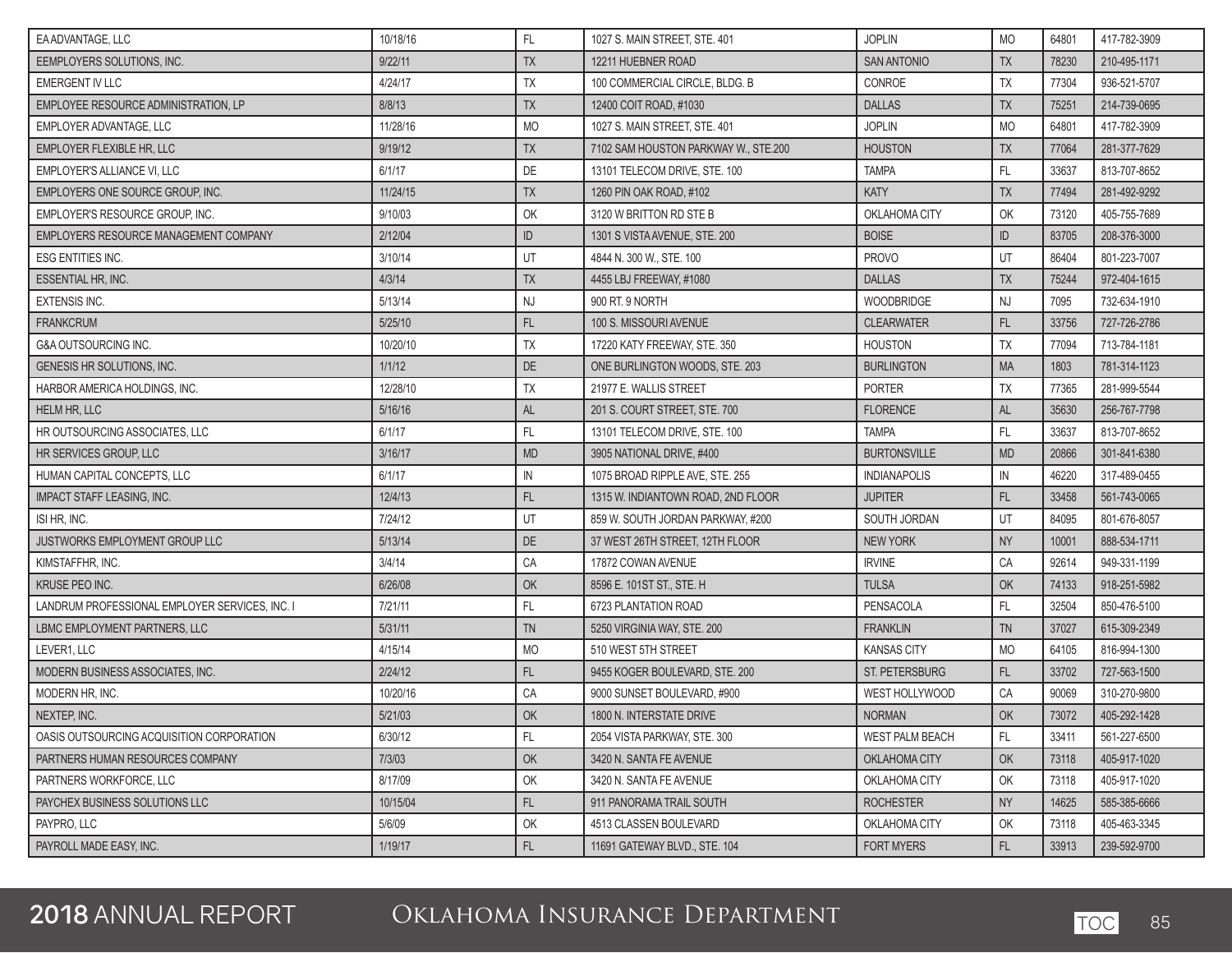| PAYROLL PLUS CORPORATION                    | 6/25/03  | DE         | 6160 SUMMIT DRIVE, STE, 500        | <b>BROOKLYN CENTER</b> | <b>MN</b> | 55430 | 763-585-7000 |
|---------------------------------------------|----------|------------|------------------------------------|------------------------|-----------|-------|--------------|
| PEMCO AMERICA. INC.                         | 9/12/13  | DE         | 6407 PARKLAND DRIVE                | <b>SARASOTA</b>        | FL        | 34243 | 941-925-2990 |
| PEOPLEASE, LLC                              | 9/10/03  | SC         | 210 WINGO WAY, STE, 400            | <b>MT. PLEASANT</b>    | <b>SC</b> | 29464 | 843-849-1164 |
| PEOPLE PREMIER II, LLC                      | 7/20/15  | $DE$       | 1000 118TH AVENUE NORTH            | <b>ST. PETERSBURG</b>  | FL.       | 33716 | 727-565-1485 |
| PRESTIGE EMPLOYEE ADMINISTRATORS INC        | 11/24/08 | <b>NY</b>  | 538 BROADHOLLOW ROAD, STE, 311     | <b>MELVILLE</b>        | <b>NY</b> | 11747 | 516-692-8505 |
| PRESTIGE EMPLOYEE ADMINISTRATORS II. INC.   | 8/31/17  | <b>NY</b>  | 538 BROADHOLLOW ROAD, STE, 311     | <b>MELVILLE</b>        | <b>NY</b> | 11747 | 516-692-8505 |
| PROFESSIONAL DRIVEN SOLUTIONS, LLC          | 4/18/17  | OK         | 120 S. WILSON, STE. A              | <b>VINITA</b>          | OK        | 74301 | 918-256-7940 |
| <b>QUADRANT PHR. LLC</b>                    | 3/21/13  | CO         | 100 S. RIVERFRONT DRIVE, 3414      | <b>JENKS</b>           | OK        | 74037 | 918-708-1600 |
| RESOURCE MANAGEMENT INC.                    | 11/3/15  | MA         | 281 MAIN STREET                    | <b>FITCHBURG</b>       | MA        | 1420  | 978-343-0048 |
| <b>RESOURCING EDGE 1. LLC</b>               | 8/28/15  | <b>TX</b>  | 1309 RIDGE ROAD, STE. 200          | <b>ROCKWALL</b>        | <b>TX</b> | 75087 | 214-771-4411 |
| S2 HR SOLUTIONS 1D, LLC                     | 2/15/12  | FL.        | 3001 EXECUTIVE DRIVE, STE, 340     | <b>ST. PETERSBURG</b>  | FL.       | 33762 | 727-565-2950 |
| SEQUENT, INC.                               | 6/1/05   | OH         | 8415 PULSAR PLACE, STE. 200        | <b>COLUMBUS</b>        | OH        | 43240 | 614-436-5880 |
| SEQUOIA ONE PEO LLC                         | 8/17/17  | CA         | 22 4TH STREET, 3RD FLOOR           | <b>SAN FRANCISCO</b>   | CA        | 94103 | 415-366-4000 |
| SHEAKLEY HR. LLC                            | 3/7/16   | OH         | ONE SHEAKLEY WAY                   | <b>CINCINNATI</b>      | OH        | 45246 | 513-672-4501 |
| SIMPLOY OF FLORIDA, INC.                    | 11/28/12 | FL         | 13023 TESSON FERRY ROAD, STE. 105  | <b>ST. LOUIS</b>       | <b>MO</b> | 63128 | 314-375-0034 |
| SMARTPAY PAYROLL SOLUTIONS, LLC             | 8/21/15  | OK         | 4513 CLASSEN BOULEVARD             | <b>OKLAHOMA CITY</b>   | OK        | 73118 | 405-286-2798 |
| SOUTH EAST PERSONNEL LEASING INC.           | 5/15/13  | FL.        | 2739 US HIGHWAY 19 NORTH           | <b>HOLIDAY</b>         | FL.       | 34691 | 727-938-5562 |
| SPIRIT HUMAN RESOURCES, LLC                 | 2/9/16   | OK         | 3030 NORTHWEST EXPRESSWAY, #705    | OKLAHOMA CITY          | OK        | 73112 | 405-951-5300 |
| STAFF MANAGEMENT, INC.                      | 12/14/17 | IL         | 5919 SPRING CREEK ROAD             | <b>ROCKFORD</b>        | IL        | 61114 | 815-282-3900 |
| STAFF ONE. INC.                             | 7/3/03   | OK         | 8111 LBJ FREEWAY, STE, 1350        | <b>DALLAS</b>          | <b>TX</b> | 75251 | 800-771-7823 |
| STAFFING ALTERNATIVES, INC.                 | 4/1/14   | <b>TX</b>  | 118 EAST DALLAS STREET             | CANTON                 | <b>TX</b> | 75103 | 903-567-4500 |
| STRATEGIC STAFFING SERVICES. INC.           | 7/20/17  | CA         | 6407 PARKLAND DRIVE                | <b>SARASOTA</b>        | FL        | 34243 | 941-925-2990 |
| SUPERIOR STAFFING. INC.                     | 9/2/04   | OK         | 2700 S. WALKER AVENUE              | OKLAHOMA CITY          | OK        | 73109 | 405-632-2222 |
| SWBC PROFESSIONAL EMPLOYER SERVICES I, LLC  | 5/2/12   | <b>TX</b>  | 30815 US HIGHWAY 281 NORTH         | <b>BULVERDE</b>        | <b>TX</b> | 78163 | 830-980-1220 |
| SYNDEO OUTSOURCING, LLC                     | 1/30/03  | KS         | 3504 N. GREAT PLAINS DR., STE, 200 | <b>WICHITA</b>         | KS        | 67220 | 316-630-9107 |
| TANDEM PROFESSIONAL EMPLOYER SERVICES. INC. | 6/30/17  | L          | 2400 S. WOLF ROAD, STE, 100        | <b>WESTCHESTER</b>     | IL        | 60154 | 630-928-0510 |
| TILSON HR, INC.                             | 4/22/13  | IN         | 1530 AMERICAN WAY, STE. 200        | <b>GREENWOOD</b>       | IN        | 46143 | 317-885-3838 |
| TLC LABOR SOURCE. INC.                      | 10/28/10 | IN         | 6160 SUMMIT DRIVE, STE, 500        | <b>BROOKLYN CENTER</b> | <b>MN</b> | 55430 | 763-585-7000 |
| TRANSPORT LEASING/CONTRACT INC.             | 6/25/03  | ${\sf IN}$ | 6160 SUMMIT DRIVE, STE. 500        | <b>BROOKLYN CENTER</b> | MN        | 55430 | 763-585-7000 |
| TRINET HR III, INC.                         | 2/21/17  | CA         | 1100 SAN LEANDRO BLVD., STE. 400   | <b>SAN LEANDRO</b>     | CA        | 94577 | 510-352-5000 |
| TUCKER'S PAYROLL SOLUTIONS, INC.            | 1/1/09   | OK         | 910 N. PARK DRIVE                  | <b>BROKEN BOW</b>      | OK        | 74728 | 580-584-2070 |
| UNIQUE STAFF LEASING III, LTD.              | 2/12/15  | <b>TX</b>  | 4646 CORONA, STE. 105              | <b>CORPUS CHRISTI</b>  | <b>TX</b> | 78411 | 361-852-6392 |
| USA PARTNERS, INC.                          | 11/24/08 | OK         | 3420 N. SANTA FE                   | OKLAHOMA CITY          | OK        | 73118 | 405-917-1020 |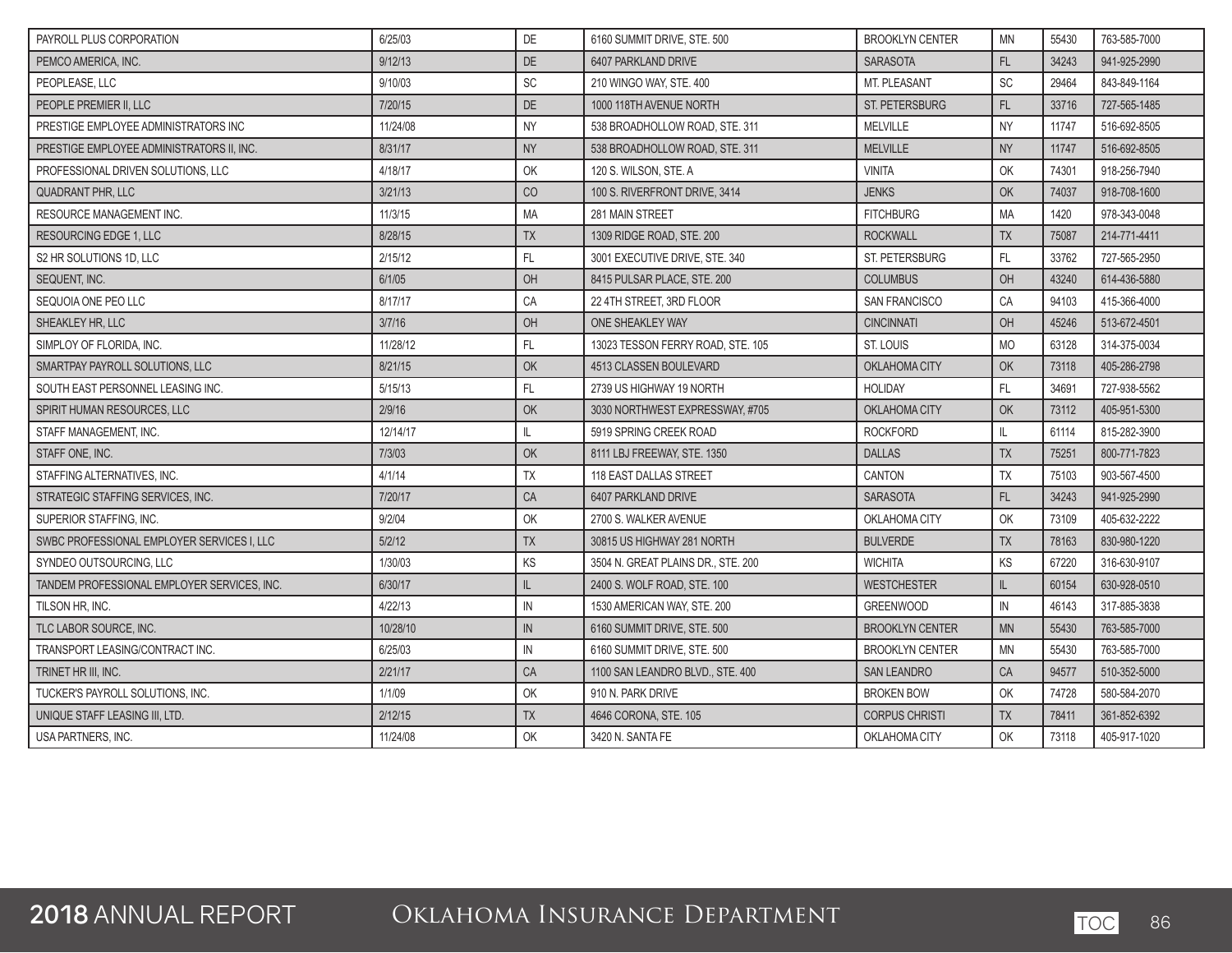## **PURCHASING GROUPS**

| <b>COMPANY NAME</b>                                                               | ORIGINAL<br><b>LICENSE DATE</b> | <b>STREET</b>                        | <b>CITY</b>            | STATE ZIP      |       | <b>PHONE</b>       |
|-----------------------------------------------------------------------------------|---------------------------------|--------------------------------------|------------------------|----------------|-------|--------------------|
| 123CPL, INC.                                                                      | 12/8/2011                       | 555 CROTON RD STE 206                | <b>KING OF PRUSSIA</b> | PA             | 19406 | (619) 238-1828     |
| 5 STAR PROPERTIES PURCHASING GROUP, A DBA OF P2 RISK SERVICES, LLC                | 11/7/2014                       | 15305 N DALLAS PKWY STE 1100         | <b>ADDISON</b>         | <b>TX</b>      | 75001 | (972) 715-2109     |
| A/E PROFESSIONAL LIABILITY INSURANCE PROGRAM, LLC                                 | 1/18/2017                       | 19660 10TH AVE NE                    | <b>POULSBO</b>         | <b>WA</b>      | 98370 | (360) 626-2956     |
| ACCOUNTANTS INSURANCE PURCHASING GROUP ASSOCIATION                                | 6/12/2003                       | C/O HERBERT H LANDY INSURANCE AGENCY | <b>NEEDHAM</b>         | <b>MA</b>      | 02494 | (781) 449-7711     |
| ACCOUNTANTS RISK PURCHASING GROUP, INC.                                           | 1/24/2012                       | 1200 E GLEN AVE                      | PEORIA HEIGHTS         | IL             | 61616 | (800) 762-6479     |
| ADULTS & CHILDREN'S RISK PURCHASING GROUP. INC.                                   | 8/10/2012                       | 1 N FRANKLIN ST STE 3600             | <b>CHICAGO</b>         | IL             | 60606 | (312) 251-1000     |
| AESC RISK PURCHASING GROUP                                                        | 10/17/2005                      | 121 E MAGNOLIA ST STE 103            | <b>FRIENDSWOOD</b>     | <b>TX</b>      | 77546 | (316) 267-9221     |
| AFFORDABLE HOUSING PURCHASING GROUP. INC.                                         | 6/3/2008                        | 119 SUMMIT AVE                       | <b>SUMMIT</b>          | <b>NJ</b>      | 07901 | (908) 273-6100     |
| AGENTS PROFESSIONAL LIABILITY SERVICE ORGANIZATION                                | 2/26/2003                       | 200 E RANDOLPH ST FL 18              | <b>CHICAGO</b>         | IL             | 60601 | (212) 248-3241     |
| AKC PURCHASING GROUP, INC.                                                        | 4/3/2008                        | 13790 E RICE PL                      | <b>AURORA</b>          | CO             | 80015 | (303) 614-6961     |
| ALIVERISK RISK PURCHASING GROUP, INC.                                             | 10/7/2013                       | 1 N FRANKLIN STE 3600                | <b>CHICAGO</b>         | IL             | 60606 | (312) 251-1000     |
| ALLIANCE OF EVENT PLANNERS & VENDORS, INC                                         | 1/24/2012                       | 10148 RIVERSIDE DR FL 2              | <b>TOLUCA LAKE</b>     | CA             | 91602 | (818) 980-1413     |
| ALLIANCE OF NONPROFITS, INC.                                                      | 1/24/2012                       | 10148 RIVERSIDE DR FL 2              | <b>TOLUCA LAKE</b>     | CA             | 91602 | (818) 980-1413     |
| ALLIED BEAUTY EXPERTS. INC                                                        | 8/19/2015                       | 6551 S REVERE PKWY STE 120           | <b>CENTENNIAL</b>      | CO             | 80111 | $(303) 662 - 9075$ |
| ALLIED HEALTHCARE PROVIDERS ASSOCIATION RPG                                       | 5/31/2011                       | 1 N FRANKLIN STE 3600                | <b>CHICAGO</b>         | IL             | 60606 | (312) 251-1000     |
| AMERICAN ACUPUNCTURE COUNCIL                                                      | 6/24/1997                       | 1100 W TOWN & COUNTRY RD STE 1400    | <b>ORANGE</b>          | CA             | 92868 | (714) 571-1850     |
| AMERICAN ADVANTAGE PURCHASING GROUP                                               | 9/2/2016                        | <b>211 EXECUTIVE PARK BLVD</b>       | <b>WINSTON SALEM</b>   | <b>NC</b>      | 27103 | (336) 608-3218     |
| AMERICAN ASSOCIATION OF ADVERTISING AGENCIES                                      | 4/10/1991                       | 1899 L ST NW                         | <b>WASHINGTON</b>      | DC             | 20036 | (636) 329-8551     |
| AMERICAN ASSOCIATION OF REAL ESTATE OWNERS RPG. INC.                              | 12/30/2008                      | 214 W PARK AVE                       | LONG BEACH             | <b>NY</b>      | 11561 | (516) 690-8121     |
| AMERICAN EQUINE PURCHASING GROUP, INC.                                            | 7/21/2008                       | 2175 POINT BLVD STE 175              | <b>ELGIN</b>           | IL             | 60123 | (847) 836-7787     |
| AMERICAN FEDERATION OF DAILY-CARE SERVICES, INC.                                  | 9/16/1991                       | 3380 CHASTAIN MEADOWS PKWY STE 100   | <b>KENNESAW</b>        | GA             | 30144 | (800) 428-0470     |
| AMERICAN HEALTH CARE PROFESSIONS PURCHASING GROUP ASSOCIATION                     | 11/9/1987                       | 540 W MADISON ST STE 1200            | <b>CHICAGO</b>         | IL             | 60661 | $(212)$ 345-6000   |
| AMERICAN MASSAGE COUNCIL INSURANCE BUYING GROUP, INC.                             | 3/21/2003                       | 1100 W TOWN & COUNTRY RD STE 1400    | ORANGE                 | CA             | 92868 | (714) 571-1850     |
| AMERICAN REAL ESTATE PURCHASING GROUP, INC                                        | 6/9/2014                        | 101 CRAWFORDS CORNER RD STE 1300     | <b>HOLMDEL</b>         | <b>NJ</b>      | 07733 | (732) 834-9800     |
| AMERICAN REALTY OWNERS AND MANAGERS ASSOCIATION, INC.                             | 9/25/2008                       | C/O PROGRAM BROKERAGE CORP           | <b>WARWICK</b>         | R <sub>l</sub> | 02886 | (516) 496-1341     |
| AMERICAN SOCIETY OF HEALTH-SYSTEM PHARMACIST RISK PURCHASING GROUP                | 11/4/1997                       | 540 W MADISTON ST STE 1200           | <b>CHICAGO</b>         | IL             | 60661 | (212) 345-6000     |
| AMERICAN SPECIALTY SPORTS & ENTERTAINMENT PURCHASING GROUP                        | 9/29/2006                       | 7609 W JEFFERSON BLVD STE 100        | <b>FORT WAYNE</b>      | IN             | 46804 | (260) 969-5203     |
| AMERICAN TAX PREPARERS PURCHASING GROUP                                           | 10/3/1994                       | 10 TOWER LN                          | <b>AVON</b>            | <b>CT</b>      | 06001 | (860) 748-4468     |
| AMPRO RISK PURCHASE GROUP LLC                                                     | 6/12/2017                       | 1 S A ST STE 102                     | <b>PENSACOLA</b>       | FL.            | 32502 | (888) 543-5432     |
| ANA/SNA PURCHASING GROUP ASSOCIATION, INC.                                        | 1/18/1995                       | 540 W MADISON ST STE 1200            | <b>CHICAGO</b>         | L              | 60661 | (312) 627-6765     |
| AON AGING SERVICES PURCHASING GROUP                                               | 7/7/2008                        | 200 E RANDOLPH ST FL18               | <b>CHICAGO</b>         | IL             | 60601 | (312) 251-1000     |
| APPRAISERS LIABILITY INSURANCE TRUST                                              | 10/21/1987                      | 1600 ANACAPA ST                      | <b>SANTA BARBARA</b>   | CA             | 93102 | (800) 334-0652     |
| ARTHUR J GALLAGHER FINANCIAL SERVICES PROFESSIONALS RISK PURCHASING<br>GROUP, LLC | 8/1/2012                        | 18201 VON KARMAN AVE STE 200         | <b>IRVINE</b>          | CA             | 92612 | (949) 355-5140     |
| ARTHUR J GALLAGHER REAL ESTATE RISK PURCHASING GROUP, LLC                         | 1/26/2015                       | 18201 VON KARMAN AVE STE 200         | <b>IRVINE</b>          | CA             | 92612 | (941) 757-1443     |
| ARTHUR J GALLAGHER SCHOOL RISK PURCHASING GROUP, LLC                              | 12/1/2015                       | 18201 VON KARMAN AVE STE 200         | <b>IRVINE</b>          | CA             | 92612 | (636) 329-8551     |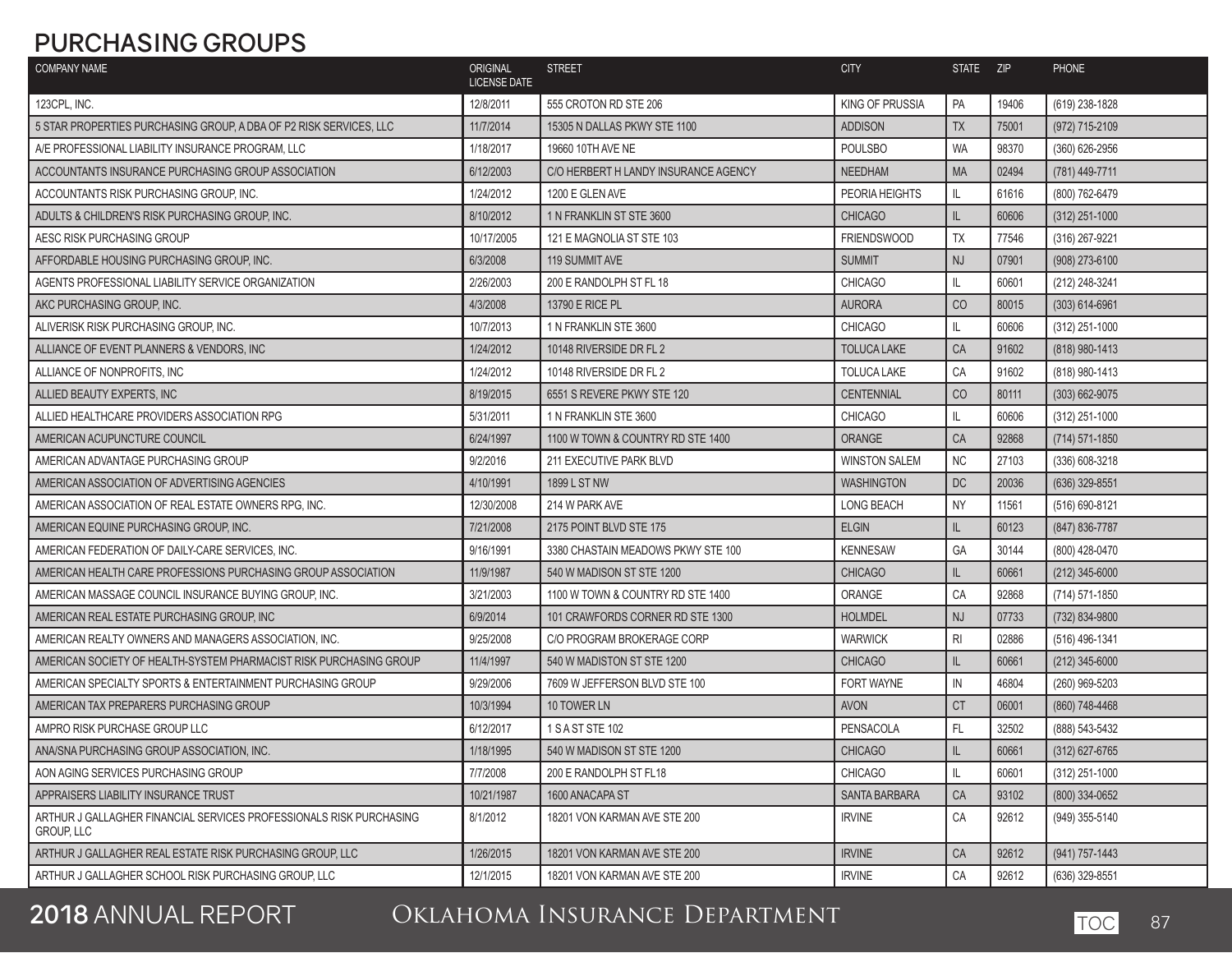| ARTISAN CONTRACTORS RISK PURCHASING GROUP                           | 12/22/2017 | 1 N FRANKLIN STE 3600               | <b>CHICAGO</b>     | IL.       | 60606 | $(312)$ 251-1000   |
|---------------------------------------------------------------------|------------|-------------------------------------|--------------------|-----------|-------|--------------------|
| ASCENSION HEALTH RISK PURCHASING GROUP. INC                         | 4/3/2014   | 101 S HANLEY RD STE 450             | <b>ST LOUIS</b>    | <b>MO</b> | 63105 | (314) 733-8759     |
| ASSOCIATION OF PUBLIC & PRIVATE EDUCATORS                           | 6/22/1992  | 3130 BROADWAY                       | <b>KANSAS CITY</b> | <b>MO</b> | 64111 | (816) 968-0752     |
| ASSOCIATION OF RESPONSIBLE TANNING SALON OPERATORS, INC.            | 7/28/1993  | 1220 E OSBORN RD STE 101            | PHOENIX            | AZ        | 85014 | (602) 222-8300     |
| ASSOCIATION RESOURCE GROUP                                          | 3/5/2008   | 13790 E RICE PL                     | <b>AURORA</b>      | CO        | 80015 | $(303) 614 - 6961$ |
| ASSOCIATIONS & PROFESSIONALS GENERAL LIABILITY PURCHASING GROUP     | 12/4/1995  | 540 W MADISON ST STE 1200           | <b>CHICAGO</b>     | IL.       | 60661 | $(312)$ 627-6765   |
| ATHLETIC ALLIANCE RISK PURCHASING GROUP                             | 6/30/1997  | 1712 MAGNAVOX WAY                   | FT WAYNE           | IN        | 46804 | (260) 459-5857     |
| ATTORNEYS' ADVANTAGE RISK PURCHASING GROUP                          | 9/24/2012  | 1 N FRANKLIN STE 3600               | <b>CHICAGO</b>     | IL.       | 60606 | (312) 251-1000     |
| AUTOMOTIVE INSURANCE PURCHASING GROUP. INC.                         | 7/29/1991  | 175 W JACKSON BLVD FL 8             | <b>CHICAGO</b>     | IL.       | 60604 | $(312)$ 356-2434   |
| AVMA PROFESSIONAL LIABILITY INSURANCE TRUST PG                      | 10/8/1987  | 55 E JACKSON BLVD FL 14             | <b>CHICAGO</b>     | IL.       | 60604 | (312) 279-4905     |
| <b>B&amp;B FITNESS PG, INC.</b>                                     | 8/10/2016  | 2170 S PARKER RD STE 251            | <b>DENVER</b>      | CO        | 80231 | (813) 222-4287     |
| <b>B&amp;B PROTECTOR PLANS, INC.</b>                                | 9/11/2006  | 655 N FRANKLIN ST STE 1900          | <b>TAMPA</b>       | FL        | 33602 | (813) 222-4280     |
| <b>B&amp;L SELECT TRANSPORTATION RPG, INC.</b>                      | 8/1/2012   | 111 CONGRESSIONAL BLVD STE 500      | <b>CARMEL</b>      | IN        | 46032 | $(317)$ 429-2696   |
| <b>BEAUTY HEALTH &amp; TRADE ALLIANCE</b>                           | 12/18/2008 | 1 N FRANKLIN ST STE 3600            | <b>CHICAGO</b>     | IL.       | 60606 | (312) 251-1000     |
| BEHAVIORAL HEALTH PURCHASING GROUP, INC.                            | 1/15/1999  | 135 CROSSWAYS PARK DRIVE, SUITE 300 | <b>WOODBURY</b>    | <b>NY</b> | 11797 | (516) 773-8618     |
| <b>BIG I RISK PURCHASING GROUP, LLC</b>                             | 1/24/2012  | 127 S PEYTON ST                     | <b>ALEXANDRIA</b>  | VA        | 22314 | (843) 573-4676     |
| <b>BOOM TRUCK &amp; CONCRETE PUMPERS PURCHASING GROUP</b>           | 5/7/2008   | C/O STEPTOE & JOHNSON LLP           | <b>WASHINGTON</b>  | DC        | 20036 | (800) 428-0470     |
| <b>BROKERS NETWORK PURCHASING GROUP</b>                             | 2/25/2008  | 1832 WOODMOOR DR STE 101            | <b>MONUMENT</b>    | CO        | 80132 | (719) 488-5502     |
| <b>BSA LOCAL PURCHASING GROUP ASSOCIATION. INC.</b>                 | 12/1/2005  | 1 N FRANKLIN STE 3600               | <b>CHICAGO</b>     | IL.       | 60606 | $(312)$ 251-1000   |
| CHEMICAL SOCIETY RISK PURCHASING GROUP                              | 1/4/2017   | 1 N FRANKLIN STE 3600               | <b>CHICAGO</b>     | IL.       | 60606 | (312) 251-1000     |
| <b>CHIROFUTURES INC.</b>                                            | 9/23/2011  | 4390 BELLS FERRY RD                 | <b>KENNESAW</b>    | OK        | 30144 | (404) 993-6768     |
| CHRISTMAS TREE LIABILITY PURCHASING GROUP                           | 11/1/2000  | 707 SW WASHINGTON ST STE 625        | <b>PORTLAND</b>    | <b>OR</b> | 97205 | (503) 226-1422     |
| CLEARWATER TRANSPORTATION INSURANCE PROGRAM                         | 6/29/2004  | C/O STEPTOE & JOHNSON LLP           | <b>WASHINGTON</b>  | DC        | 20036 | (800) 428-0470     |
| COLLEGE AND UNIVERSITY SCHOLASTIC EXCESS RISK PURCHASING GROUP, LLC | 8/19/2015  | 5900 WILSHIRE BLVD STE 520          | LOS ANGELES        | CA        | 90036 | (323) 932-5714     |
| COLLEGE RISK PURCHASING GROUP, INC.                                 | 9/8/2009   | 200 S WACKER DR STE 1000            | <b>CHICAGO</b>     | IL.       | 60606 | (802) 864-2111     |
| COMBINED REAL ESTATE PURCHASING ENTERPRISE, INC.                    | 10/28/2008 | 135 CROSSWAYS PARK DR STE 300       | WOODBURY           | <b>NY</b> | 11797 | (516) 773-8618     |
| COMMERCIAL FOR HIRE TRANSPORTATION PURCHASING GROUP                 | 8/18/2004  | 3250 INTERSTATE DR                  | <b>RICHFIELD</b>   | OH        | 44286 | $(330)$ 659-8900   |
| COMMERCIAL INDUSTRIAL BUILDING OWNERS ALLIANCE INC                  | 4/15/2008  | 655 N CENTRAL AVE STE 2100          | <b>GLENDALE</b>    | CA        | 91203 | (818) 853-5173     |
| COMMUNITY ASSOCIATIONS PG. INC.                                     | 5/29/1997  | 30 S WACKER DR FL 22                | <b>CHICAGO</b>     | IL.       | 60606 | (440) 333-6300     |
| CONTRACTOR INSURANCE SERVICES. INC.                                 | 4/4/1990   | 5100 N CLASSEN BLVD STE 300         | OKLAHOMA CITY      | OK        | 73118 | (405) 556-2242     |
| CULTURAL & HISTORICAL INSTITUTIONS PG, INC.                         | 10/28/2008 | 30 S WACKER DR FL 22                | <b>CHICAGO</b>     | IL.       | 60606 | $(440)$ 333-6300   |
| DENTAL GUARD PURCHASING GROUP                                       | 3/16/2016  | C/O CM&F GROUP, INC.                | NEW YORK           | NY        | 10013 | (646) 871-8664     |
| DESIGN PROFESSIONALS ASSOCIATION RISK PURCHASING GROUP, INC.        | 3/1/1993   | 225 W WASHINGTON ST STE 1560        | <b>CHICAGO</b>     | IL.       | 60606 | $(312)$ 263-4218   |
| DESIGNPRO(SM) PURCHASING GROUP                                      | 10/12/2009 | 100 WILLIAM ST FL 5                 | <b>NEW YORK</b>    | <b>NY</b> | 10038 | (800) 428-0470     |
| DISTINGUISHED PROPERTIES ASSOCIATES, INC                            | 4/16/1999  | 1180 AVENUE OF THE AMERICAS FL 16   | <b>NEW YORK</b>    | <b>NY</b> | 10036 | $(518) 583 - 0639$ |
| DISTINGUISHED PROPERTIES UMBRELLA MANAGERS, INC.                    | 3/24/1999  | 1180 AVENUE OF THE AMERICAS FL 16   | <b>NEW YORK</b>    | <b>NY</b> | 10036 | (518) 583-0639     |
| DT PODIATRIC PREFERRED, L.L.C.                                      | 5/6/2013   | 110 WEST RD STE 227                 | <b>TOWSON</b>      | <b>MD</b> | 21204 | (310) 494-4994     |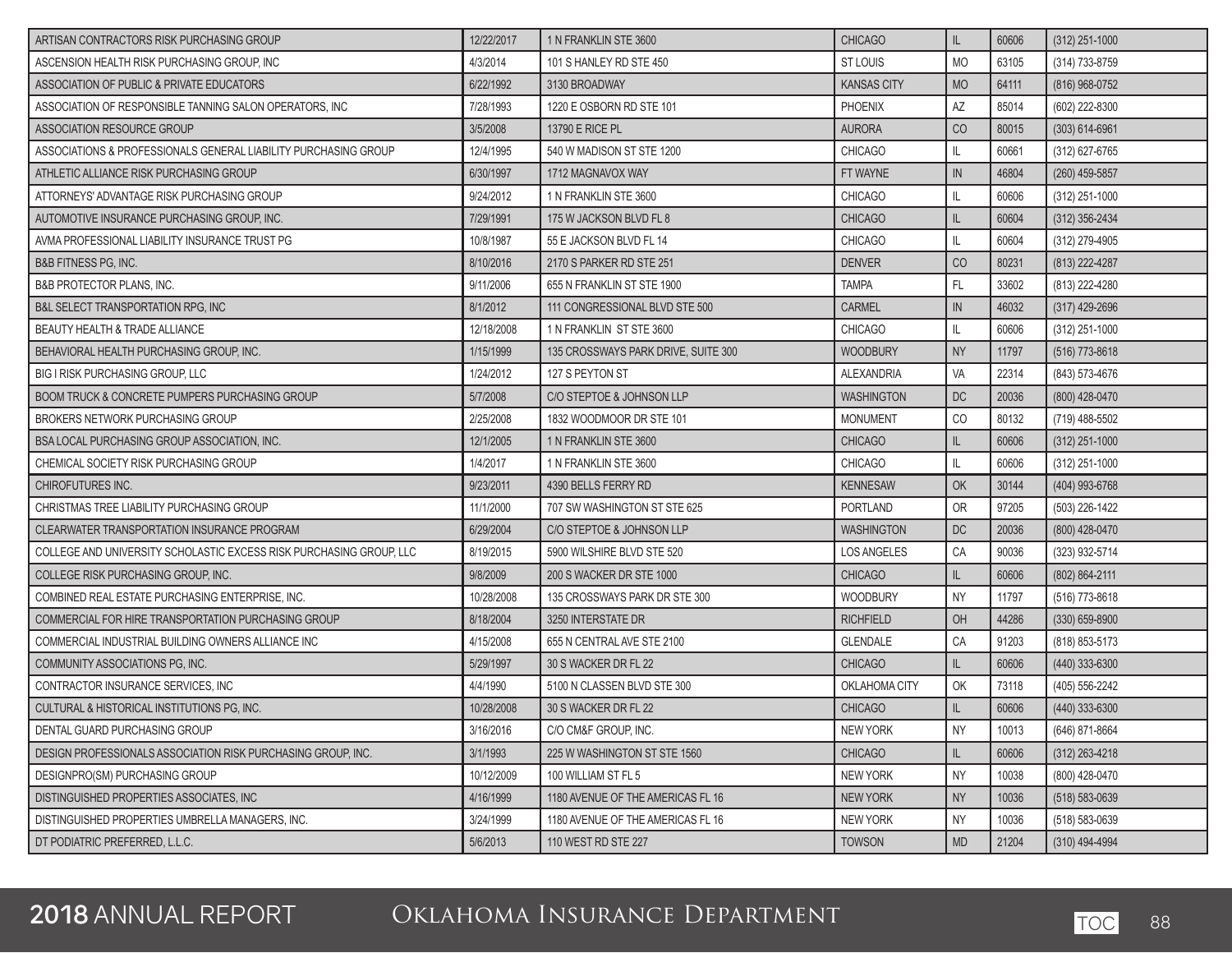| DT PREFERRED GROUP LLC                                               | 3/26/2010  | 110 WEST RD STE 227              | <b>TOWSON</b>          | <b>MD</b>      | 21204 | (310) 494-4994     |
|----------------------------------------------------------------------|------------|----------------------------------|------------------------|----------------|-------|--------------------|
| EDUCATION SUPPORT PURCHASING GROUP                                   | 2/23/2011  | 8144 WALNUT LN STE 900           | <b>DALLAS</b>          | <b>TX</b>      | 75321 | $(214)$ 360-0801   |
| EDUCATIONAL INSTITUTIONS PURCHASING GROUP, INC.                      | 5/15/2002  | 180 N STETSON AVE STE 4600       | <b>CHICAGO</b>         | IL.            | 60601 | (312) 878-1851     |
| EDUCATORS LIABILITY INSURANCE PURCHASING GROUP OF MISSOURI           | 4/18/2013  | 3130 BROADWAY                    | <b>KANSAS CITY</b>     | <b>MO</b>      | 64111 | (816) 968-0692     |
| EMPLOYMENT PRACTICES RISK MANAGEMENT ASSOCIATION                     | 6/9/2014   | 221 N LASALLE ST STE 1400        | <b>CHICAGO</b>         | IL.            | 60601 | (856) 216-0220     |
| <b>ENTERTAINMENT SERVICES, INC</b>                                   | 7/28/1993  | 4300 SHAWNEE MISSION PKWY        | <b>FAIRWAY</b>         | KS             | 66205 | $(913) 676 - 9369$ |
| ERS RISK PURCHASING GROUP ASSOCIATION, INC.                          | 9/13/2004  | 1 N FRANKLIN STE 3600            | <b>CHICAGO</b>         | IL.            | 60606 | (312) 251-1000     |
| FAMILY ENTERTAINMENT CENTERS SAFETY ASSOCIATION, INC.                | 6/1/2005   | 135 CROSSWAYS PARK DR STE 300    | <b>WOODBURY</b>        | <b>NY</b>      | 11797 | (516) 773-8618     |
| FIFTH AVENUE RISK PURCHASING GROUP                                   | 3/31/2015  | 1209 S FRANKFORT AVE STE 4       | <b>TULSA</b>           | OK             | 74120 | (918) 392-9302     |
| FINANCIAL RISK SOLUTIONS SERVICE CONTRACT/WARRANTY RPG, INC          | 4/14/2015  | <b>C/O VERTAFORE</b>             | <b>EAST LANSING</b>    | M <sub>l</sub> | 48826 | (800) 428-0470     |
| FINANCIAL SALES PROFESSIONALS PURCHASING GROUP                       | 6/10/1996  | 681 S PARKER ST STE 300          | ORANGE                 | CA             | 92868 | (714) 367-7570     |
| FINANCIAL SERVICES PROFESSIONAL LIABILITY PURCHASING GROUP, INC.     | 11/28/2016 | 9320 BELLE HAVEN LN              | <b>MARSHALL</b>        | <b>VA</b>      | 20115 | (650) 428-0818     |
| FIRE SPRINKLER RPG, INC.                                             | 8/4/2008   | 961 POTTSTOWN PIKE               | <b>CHESTER SPRINGS</b> | PA             | 19425 | (800) 874-5880     |
| FIRST INDEMNITY PG, INC.                                             | 5/17/2010  | 87 OXFORD ST                     | <b>LYNN</b>            | <b>MA</b>      | 01901 | (781) 581-2501     |
| FIRSTSERVICE RESIDENTIAL COMMUNITIES RISK PURCHASING GROUP, LLC      | 12/21/2017 | 400 CAMPUS DR STE 101            | COLLEGEVILLE           | OK             | 19426 | (484) 398-6019     |
| FITNESS AND WELLNESS PURCHASING GROUP                                | 1/15/1999  | 1 BALA PLZ STE 100               | <b>BALA CYNWYD</b>     | PA             | 19004 | (610) 538-2272     |
| FITNESS INSURANCE LLC                                                | 5/7/2012   | 2170 S PARKER RD STE 251         | <b>DENVER</b>          | CO             | 80231 | (720) 279-8320     |
| FLEET ASSURANCE PURCHASING GROUP                                     | 7/26/2010  | 315 W 3RD ST                     | <b>LITTLE RODK</b>     | <b>AR</b>      | 72201 | $(312)$ 251-1000   |
| <b>FM&amp;V PURCHASING GROUP</b>                                     | 12/22/2017 | 1 N FRANKLIN STE 3600            | <b>CHICAGO</b>         | IL.            | 60606 | (312) 251-1000     |
| FP PURCHASING GROUP                                                  | 9/18/2003  | 1357 E LASSEN AVE STE 100        | <b>CHICO</b>           | CA             | 95973 | $(916) 609 - 8465$ |
| FRENKEL COSMETIC RISK PURCHASING GROUP, INC.                         | 1/4/2017   | 210 HUDSON ST STE 601            | <b>JERSEY CITY</b>     | <b>NJ</b>      | 07302 | (518) 583-0639     |
| FUNERAL DIRECTORS PLANNING GROUP, INC.                               | 10/6/2008  | C/O PROGRAM BROKERAGE CORP       | <b>WARWICK</b>         | R <sub>l</sub> | 02886 | (401) 468-3411     |
| GALLAGHER STEEL COURIER RISK PURCHASING GROUP, INC.                  | 5/4/2000   | 115 S. JEFFERSON RD., BLDG. #200 | <b>WHIPPANY</b>        | <b>NJ</b>      | 07981 | (636) 329-8551     |
| GARAGE SERVICES & EQUIPMENT DEALERS LIABILITY ASSOCIATION OF AMERICA | 9/18/1990  | 8722 S HARRISON ST               | <b>SANDY</b>           | UT             | 84070 | (801) 304-5514     |
| GGP TENANTS PURCHASING GROUP                                         | 4/8/2015   | 1 N FRANKLIN ST STE 3600         | <b>CHICAGO</b>         | IL.            | 60606 | (312) 251-1000     |
| GLYNN GENERAL PURCHASING GROUP, INC.                                 | 5/29/1998  | 171 FOLLINS LN                   | <b>SIMONS ISLAND</b>   | GA             | 31522 | (817) 421-4402     |
| <b>GREAT AMERICAN CITIES PG. INC.</b>                                | 5/16/2006  | 30 S WACKER DR FL 22             | <b>CHICAGO</b>         | IL.            | 60606 | (440) 333-6300     |
| HABITAT FOR HUMANITY PURCHASING GROUP, INC.                          | 4/20/2001  | 270 PEACHTREE ST NW              | <b>ATLANTA</b>         | <b>GA</b>      | 30303 | $(312)$ 251-1000   |
| HAND MADE ARTISANS RISK PURCHASING GROUP. LLC                        | 5/20/2015  | 6860 W SNOWVILLE RD STE 110      | <b>BRECKSVILLE</b>     | OH             | 44141 | (440) 746-9109     |
| HARP, INC.                                                           | 7/21/2010  | 1 INTERNATIONAL BLVD             | <b>MAHWAH</b>          | NJ             | 07495 | (518) 583-0639     |
| HEALTH CARE PROFESSIONS PURCHASING GROUP ASSOCIATION                 | 11/9/1987  | 540 W MADISON ST STE 1200        | <b>CHICAGO</b>         | IL             | 60661 | (312) 627-6765     |
| HEALTHCARE INSURANCE GROUP, INC.                                     | 4/10/2006  | 400 112TH AVE NE STE 325         | <b>BELLEVUE</b>        | <b>WA</b>      | 98004 | $(425)$ 450-1090   |
| HEALTHCARE PROFESSIONALS RPG, INC.                                   | 7/6/1998   | 11301 AMHERST AVE STE 202        | SILVER SPRING          | <b>MD</b>      | 20902 | (301) 933-3373     |
| HEALTHCARE PROVIDERS SERVICE ORGANIZATION PURCHASING GROUP           | 10/7/1993  | 200 E RANDOLPH ST FL 18          | <b>CHICAGO</b>         | IL.            | 60601 | $(312)$ 251-1000   |
| HORSEMEN OF NORTH AMERICA SAFETY CONTROL RISK PURCHASING GROUP       | 11/2/1989  | 310 WASHBORNE AVE                | PAYNESVILLE            | <b>MN</b>      | 56362 | (320) 243-7250     |
| HUDSON ALLIANT PURCHASING GROUP                                      | 3/31/2009  | C/O STEPTOE & JOHNSON LLP        | <b>WASHINGTON</b>      | DC             | 20036 | (212) 978-2856     |
| HUDSON HEALTHCARE PURCHASING GROUP                                   | 8/5/2013   | C/O STEPTOE & JOHNSON LLP        | <b>WASHINGTON</b>      | DC             | 20036 | (800) 428-0470     |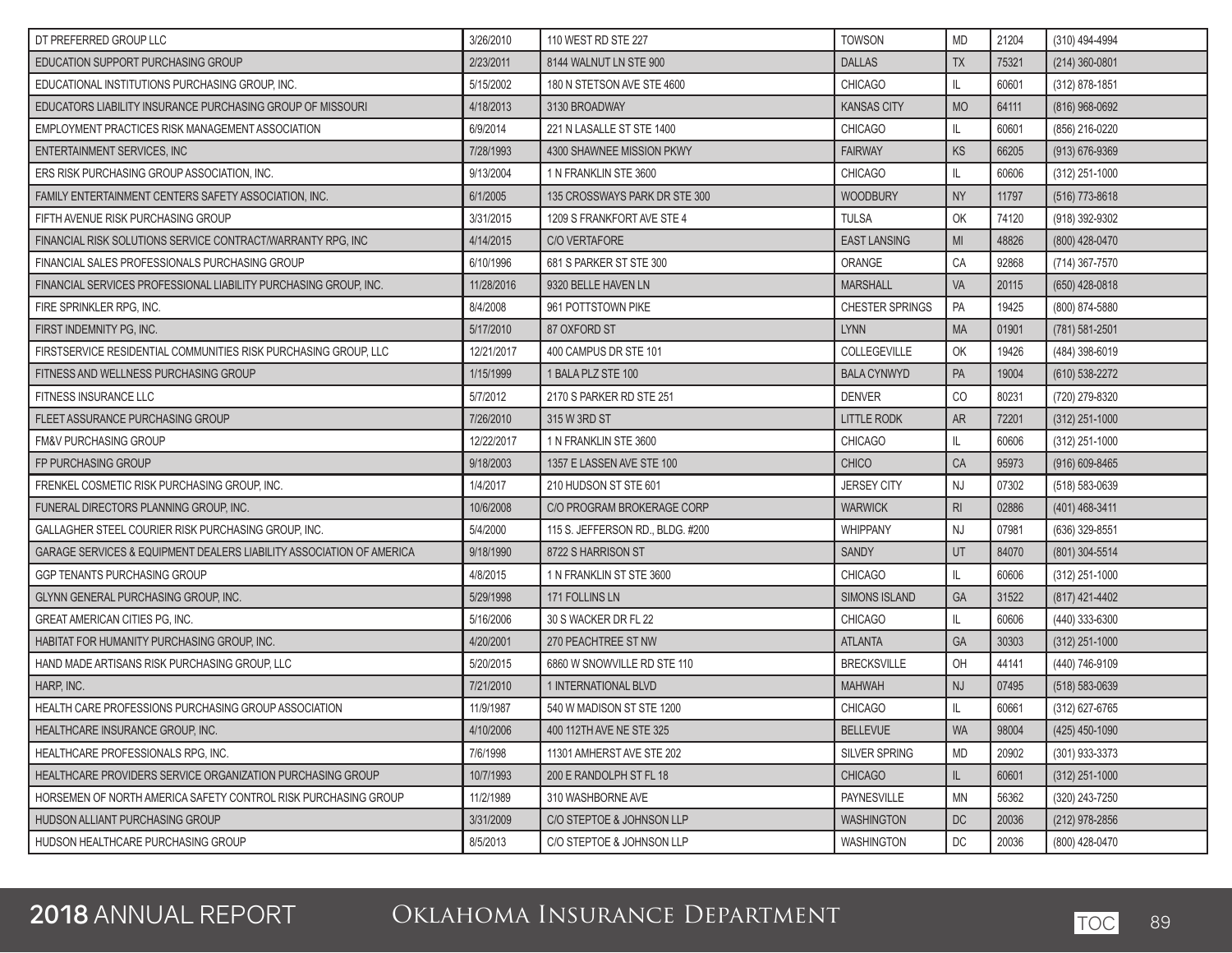| HUDSON MEDIA PROTECTION PURCHASING GROUP                                                           | 2/20/2008  | C/O STEPTOE & JOHNSON LLP       | <b>WASHINGTON</b>            | <b>DC</b>      | 20036 | (800) 428-0470     |
|----------------------------------------------------------------------------------------------------|------------|---------------------------------|------------------------------|----------------|-------|--------------------|
| <b>HUDSON QSR PURCHASING GROUP</b>                                                                 | 2/25/2008  | C/O STEPTOE & JOHNSON LLP       | <b>WASHINGTON</b>            | DC             | 20036 | (800) 428-0470     |
| HUDSON RAILROAD PROTECTIVE LIABILITY GROUP                                                         | 2/25/2008  | C/O STEPTOE & JOHNSON LLP       | <b>WASHINGTON</b>            | <b>DC</b>      | 20036 | (800) 428-0470     |
| HUDSON TRANSPORTATION PURCHASING GROUP                                                             | 2/25/2008  | C/O STEPTOE & JOHNSON LLP       | <b>WASHNGTON</b>             | DC             | 20036 | (800) 428-0470     |
| <b>IDENTITY CRIME PREVENTION. INC. DBA DATA THEFT RISK PURCHASING GROUP</b>                        | 5/15/2009  | 18124 WEDGE PKWY STE 535        | <b>RENO</b>                  | <b>NV</b>      | 89511 | (925) 296-2601     |
| <b>I-ELITE RISK PURCHASING GROUP, LLC</b>                                                          | 5/18/2017  | 985 OLD EAGLE SCHOOL RD STE 505 | <b>WAYNE</b>                 | PA             | 19087 | (484) 580-6661     |
| IG., INC.                                                                                          | 1/22/1997  | 511 UNION ST STE 2100           | <b>NASHVILLE</b>             | <b>TN</b>      | 37219 | (703) 803-2940     |
| INSURANCE PLUS RISK PURCHASING GROUP, LLC                                                          | 11/7/2011  | 820 A1A N STE W18               | POINTE VEDRA                 | FL             | 32082 | (202) 216-4814     |
| INTEGRATED RISK FACILITIES, INC., A RISK PURCHASING GROUP                                          | 11/17/2005 | 253 PORT RD W                   | <b>WESTPORT</b>              | <b>CT</b>      | 06880 | (646) 218-3229     |
| INTERNATIONAL HOLE-IN-ONE ASSOCIATION                                                              | 8/24/2000  | 6195 RIDGEVIEW COURT STE A      | <b>RENO</b>                  | <b>NV</b>      | 89519 | (800) 428-0470     |
| INTERNATIONAL SPECIAL EVENTS & RECREATION ASSOCIATION, INC.                                        | 7/14/1988  | 8722 S HARRISON ST              | <b>SANDY</b>                 | UT             | 84070 | (801) 304-5514     |
| <b>IPHFHA RISK PURCHASING GROUP</b>                                                                | 11/3/2011  | ONE NORTH FRANKLIN SUITE 3600   | <b>CHICAGO</b>               | IL             | 60606 | $(312)$ 251-1000   |
| IRF CONSTRUCTION GROUP, INC.                                                                       | 6/1/2005   | 14 WALL ST STE 1720             | <b>NEW YORK</b>              | <b>NY</b>      | 10005 | $(212)$ 608-9400   |
| IRF HOSPITALITY GROUP, INC.                                                                        | 6/1/2005   | 14 WALL ST STE 1720             | <b>NEW YORK</b>              | <b>NY</b>      | 10005 | (212) 608-9400     |
| IRF MANUFACTURING GROUP, INC.                                                                      | 6/1/2005   | 14 WALL ST STE 1720             | <b>NEW YORK</b>              | <b>NY</b>      | 10005 | (646) 218-3229     |
| IRF REAL ESTATE OPERATIONS GROUP. INC.                                                             | 6/1/2005   | 14 WALL ST STE 1720             | <b>NEW YORK</b>              | <b>NY</b>      | 10005 | (212) 608-9400     |
| IRF RESTAURANT GROUP. INC.                                                                         | 6/1/2005   | 14 WALL ST STE 1720             | <b>NEW YORK</b>              | <b>NY</b>      | 10005 | (646) 218-3229     |
| IRF RETAIL GROUP, INC.                                                                             | 6/1/2005   | 14 WALL ST STE 1720             | <b>NEW YORK</b>              | <b>NY</b>      | 10005 | (212) 608-9400     |
| IRF SERVICE GROUP, INC.                                                                            | 6/1/2005   | 14 WALL ST STE 1720             | <b>NEW YORK</b>              | <b>NY</b>      | 10005 | $(212)$ 608-9400   |
| IRF WHOLESALE GROUP, INC.                                                                          | 6/1/2005   | 14 WALL ST STE 1720             | <b>NEW YORK</b>              | <b>NY</b>      | 10005 | (212) 608-9400     |
| JAMISONPRO PURCHASING GROUP, LTD.                                                                  | 6/22/1998  | 20 COMMERCE DR STE 200          | <b>CRANFORD</b>              | <b>NJ</b>      | 07016 | (973) 669-2321     |
| LAWYER'S RISK PURCHASING GROUP ASSOCIATION                                                         | 2/12/2008  | 1200 E GLEN AVE                 | PEORIA HEIGHTS               | IL             | 61616 | (800) 762-6479     |
| LEGAL PROFESSIONALS' PURCHASING GROUP INC                                                          | 6/19/2013  | 25 E SPRING VALLEY AVE STE 290  | <b>MAYWOOD</b>               | <b>NJ</b>      | 07607 | (201) 345-2440     |
| LITTLE LEAGUE BASEBALL RISK PURCHASING GROUP, INC                                                  | 10/1/1990  | 539 US HWY RT 15                | SOUTH<br><b>WILLIAMSPORT</b> | PA             | 17702 | (570) 326-6555     |
| MDVIP RISK PURCHASING GROUP ASSOCIATION                                                            | 5/6/2013   | 4950 COMMUNICATION AVE STE 100  | <b>BOCA RATON</b>            | FL.            | 33431 | $(561) 886 - 1486$ |
| MEDICAL DATA & BILLING INSURANCE LIABILITY RISK PURCHASING GROUP, INC.                             | 2/13/1995  | 330 E KILBORN AVE STE 1085      | MILWAUKEE                    | WI             | 53202 | (414) 273-4200     |
| MEDICAL PROFESSIONALS PROGRAM                                                                      | 3/24/2003  | 3000 MERIDIAN BLVD STE 400      | <b>FRANKLIN</b>              | TN             | 37067 | (615) 371-8776     |
| MEDPRO PROVIDER SOLUTIONS, INC.                                                                    | 8/5/2013   | 5814 REED RD                    | FT WAYNE                     | IN             | 46835 | $(260)$ 486-0833   |
| MERCER FINANCIAL SERVICES PROFESSIONAL RISK PURCHASING GROUP                                       | 4/21/2008  | 540 W MADISON ST STE 1200       | <b>CHICAGO</b>               | L              | 60661 | (312) 627-6765     |
| METROPOLITAN COMMERCIAL REAL ESTATE ASSOCIATION, INC.                                              | 11/29/2011 | 214 W PARK AVE                  | <b>LONG BEACH</b>            | <b>NY</b>      | 11561 | (516) 690-8121     |
| MOTORS INSURANCE PURCHASING GROUP, INC.                                                            | 6/26/2006  | 500 WODWARD AVE FL 14           | <b>DETROIT</b>               | MI             | 48226 | $(313)$ 656-3586   |
| NAMIC PG INC                                                                                       | 2/26/2003  | 3601 VINCENNES RD               | <b>INDIANAPOLIS</b>          | ${\sf IN}$     | 46268 | (317) 876-5250     |
| NATIONAL ASSOCIATION OF BROADCASTERS                                                               | 12/7/1987  | <b>1771 N ST NW</b>             | <b>WASHINGTON</b>            | <b>DC</b>      | 20036 | (816) 471-6118     |
| NATIONAL ASSOCIATION OF INDEPENDENT HEALTHCARE PROFESSIONALS                                       | 8/1/1997   | 8201 N HAYDEN RD                | SCOTTSDALE                   | AZ             | 85258 | (480) 874-4526     |
| NATIONAL ASSOCIATION OF INSURANCE AND FINANCIAL ADVISORS                                           | 3/18/1991  | 4323 WARREN ST                  | <b>WASHINGTON</b>            | D <sub>C</sub> | 20016 | (703) 770-8190     |
| NATIONAL ASSOCIATION OF RESIDENTIAL REAL ESTATE PROFESSIONALS, INC OF GAA<br>RISK PURCHASING GROUP | 9/2/2016   | 304 MLK JR DR                   | <b>FORT VALLEY</b>           | GA             | 31030 | (478) 825-5566     |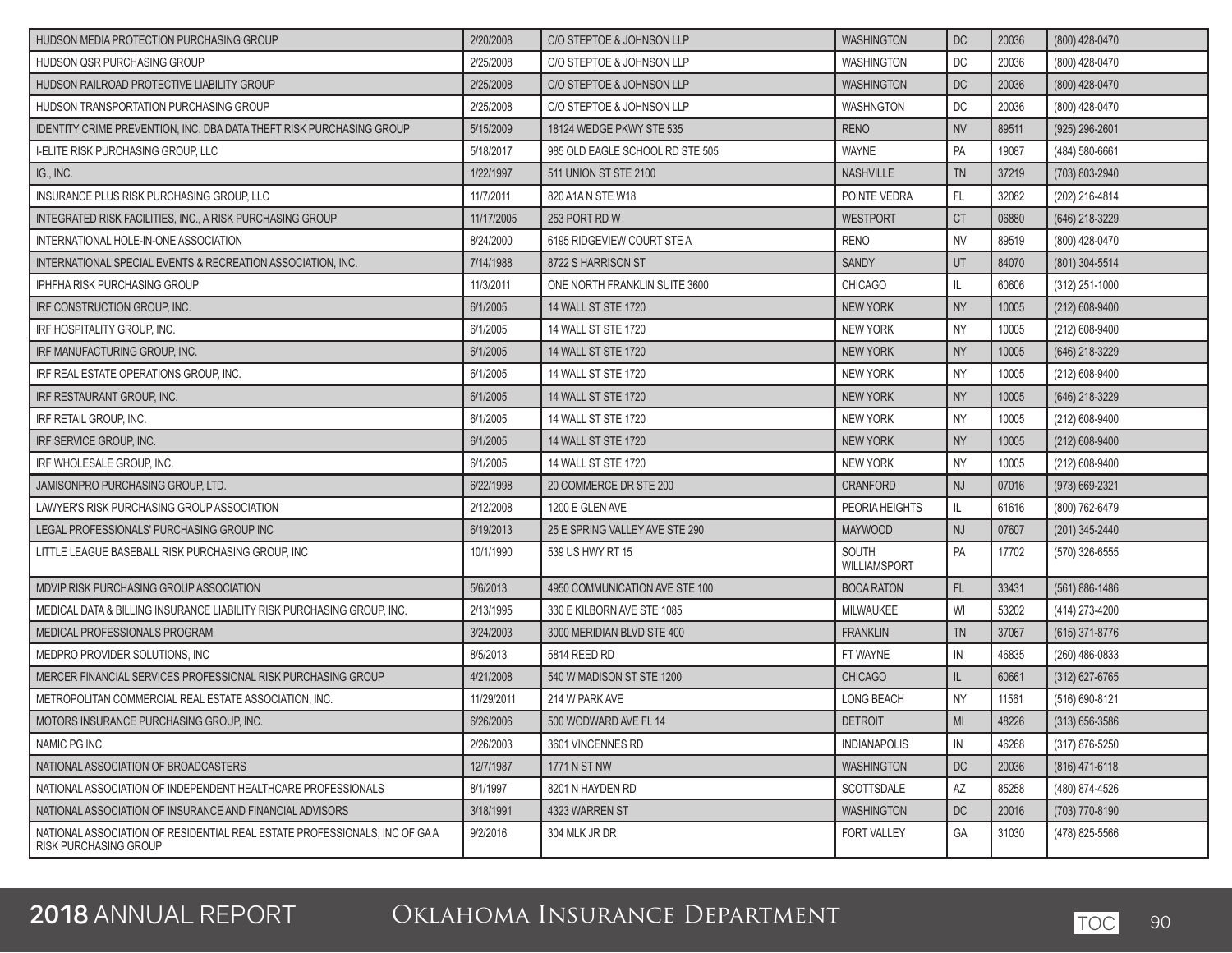| NATIONAL ASSOCIATION OF SALARIED PROFESSIONALS PURCHSING GROUP, INC. | 4/4/1994   | 1190 FLEX CT                      | <b>LAKE ZURICH</b>      | IL          | 60047 | (847) 541-0900   |
|----------------------------------------------------------------------|------------|-----------------------------------|-------------------------|-------------|-------|------------------|
| NATIONAL AUTOMOBILE DEALERS PG, INC.                                 | 4/18/2011  | 30 S WACKER DR FL 22              | <b>CHICAGO</b>          | IL          | 60606 | (440) 333-6300   |
| NATIONAL AUTOMOTIVE COALITION, INC.                                  | 1/31/2011  | 2 WISCONSIN CIR                   | CHEVY CHASE             | <b>MD</b>   | 20815 | (301) 961-9858   |
| NATIONAL CHIROPRACTIC COUNCIL                                        | 6/24/1997  | 1100 W TOWN & COUNTRY RD STE 1400 | ORANGE                  | CA          | 92868 | (714) 571-1850   |
| NATIONAL EVENT PROVIDERS ASSOCIATION                                 | 7/21/2008  | 5727 SW MACADAM AVE               | PORTLAND                | OR          | 97239 | (503) 227-0491   |
| NATIONAL HORSEMEN'S BENEVOLENT AND PROTECTIVE ASSOC. RPG, INC. (THE) | 9/5/2006   | 3380 PARIS PIKE                   | <b>LEXINGTON</b>        | KY          | 40511 | (502) 228-1600   |
| NATIONAL LEGAL AID AND DEFENDER ASSOCIATION                          | 12/17/1994 | 1140 CONNECTICUT AVE NW STE 900   | <b>WASHINGTON</b>       | DC          | 20036 | (202) 216-4814   |
| NATIONAL NEWSPAPER ASSOCIATION                                       | 10/19/1987 | C/O MANDELL MENKES LLC            | <b>CHICAGO</b>          | L           | 60606 | (312) 251-1000   |
| NATIONAL PROFESSIONAL PURCHASING GROUP ASSOCIATION. INC.             | 8/27/2002  | 1 N FRANKLIN STE 3600             | <b>CHICAGO</b>          | IL          | 60606 | $(312)$ 251-1000 |
| NATIONAL PROGRAMS PURCHASING GROUP                                   | 4/20/1992  | 655 N FRANKLIN ST STE 1800        | <b>TAMPA</b>            | FL.         | 33602 | (813) 222-4117   |
| NATIONAL REAL ESTATE PURCHASING GROUP, INC.                          | 12/3/2013  | 107 W LUFKIN AVE STE 318          | <b>LUFKIN</b>           | <b>TX</b>   | 75904 | (936) 639-2201   |
| NATIONAL RESTAURANT OWNERS PG, INC                                   | 4/28/2006  | 30 S WACKER DR FL 22              | <b>CHICAGO</b>          | IL          | 60606 | (440) 333-6300   |
| NATIONAL RETAIL SAFETY ASSOCIATION, INC                              | 12/30/2013 | 135 CROSSWAYS PARK DR STE 300     | <b>WOODBURY</b>         | <b>NY</b>   | 11797 | (516) 773-8618   |
| NATIONAL SMALL BUSINESS PG, INC.                                     | 5/18/2017  | 30 S WACKER DR FL 22              | <b>CHICAGO</b>          | IL          | 60606 | (440) 333-6300   |
| NATIONAL SOCIETY OF DENTAL PRACTITIONERS, INC.                       | 12/9/2003  | 200 E RANDOLPH ST FL 18           | <b>CHICAGO</b>          | IL          | 60601 | (312) 251-1000   |
| NATIONWIDE EXCLUSIVE AGENT RISK PURCHASING GROUP, LLC                | 4/3/2006   | CAPTIVE INSURANCE SERVICES. INC   | <b>DARDENNE PRAIRIE</b> | <b>MO</b>   | 63368 | (636) 329-8551   |
| NCMIC DIVERSIFIED HEALTH RISK PG ASSOCIATION                         | 10/5/1999  | 14001 UNIVERSITY AVE              | <b>CLIVE</b>            | IA          | 50325 | (800) 321-7015   |
| NEW YORK LIFE AGENTS PURCHASING GROUP                                | 10/6/2005  | 76 SAINT PAUL ST STE 200          | <b>BURLINGTON</b>       | VT          | 05401 | (312) 251-1000   |
| NON-PROFIT SERVICE ORGANIZATION                                      | 10/5/1999  | 200 E RANDOLPH ST FL 18           | <b>CHICAGO</b>          | OK          | 60601 | (312) 251-1000   |
| NON-PROFIT UNEMPLOYMENT COMPENSATION RPG                             | 9/12/1994  | 1190 FLEX CT                      | <b>LAKE ZURICH</b>      | IL          | 60047 | (847) 541-0900   |
| NORMAN-SPENCER CRANE AND BOOM TRUCK RISK PURCHASING GROUP, INC.      | 10/28/2013 | 8075 WASHINGTON VILLAGE DR        | <b>DAYTON</b>           | OH          | 45458 | (954) 507-6580   |
| NORMAN-SPENCER REAL ESTATE RISK PURCHASING GROUP, INC                | 6/12/2012  | 8075 WASHINGTON VILLAGE DR        | <b>DAYTON</b>           | OH          | 45458 | (954) 507-6580   |
| NORTH AMERICA CHEMICAL USERS & APPLICATORS ASSOCIATION., INC.        | 1/19/1988  | 8722 S HARRISON ST                | <b>SANDY</b>            | UT          | 84070 | (801) 304-5514   |
| NORTH AMERICAN DATA SECURITY RISK PURCHASING GROUP                   | 3/31/2015  | 3310 W BIG BEAVER RD STE 104      | <b>TROY</b>             | MI          | 48084 | (248) 688-9359   |
| NORTH AMERICAN KIOSK RPG, INC.                                       | 4/18/2013  | 1600 ASPEN COMMONS                | <b>MIDDLETON</b>        | WI          | 53562 | (608) 829-4224   |
| NORTHERN INSURANCE REAL ESTATE PROFESSIONALS RPG, INC.               | 6/6/2016   | 1 N FRANKLIN STE 3600             | <b>CHICAGO</b>          | IL          | 60606 | (312) 251-1000   |
| OAIA SERVICE CORPORATION                                             | 5/28/1999  | 9417 N KELLEY AVE                 | OKLAHOMA CITY           | OK          | 73131 | (405) 840-4426   |
| OB GYN RISK ALLIANCE                                                 | 5/8/2012   | 100 BROOKWOOD PL                  | <b>BIRMINGHAM</b>       | AL          | 35209 | (615) 371-8776   |
| OUTDOOR AND RECREATIONAL INSURANCE PROGRAM                           | 11/27/2002 | 1 N FRANKLIN STE 3600             | <b>CHICAGO</b>          | $\mathbb L$ | 60606 | (312) 251-1000   |
| PARAMOUNT CONSTRUCTION GROUP. INC.                                   | 8/28/2014  | 4 RESEARCH DR STE 402 #121        | <b>SHELTON</b>          | <b>CT</b>   | 06484 | (888) 223-3996   |
| PARAMOUNT MANUFACTURING GROUP, INC                                   | 8/28/2014  | 4 RESEARCH DR STE 402 # 121       | <b>SHELTON</b>          | <b>CT</b>   | 06484 | (888) 223-3996   |
| PARAMOUNT REAL ESTATE GROUP, INC.                                    | 12/13/2006 | 4 REASERCH DR STE 402 STE 121     | SHELTON                 | CT          | 06484 | (888) 223-3996   |
| PARAMOUNT RETAIL GROUP. INC                                          | 8/28/2014  | 4 RESEARCH DR STE 402 # 121       | <b>SHELTON</b>          | <b>CT</b>   | 06484 | (888) 223-3996   |
| PARAMOUNT SERVICE GROUP. INC                                         | 8/28/2014  | 4 RESEARCH DR STE 402 # 121       | SHELTON                 | <b>CT</b>   | 06484 | (888) 223-3996   |
| PETROLEUM MARKETERS PURCHASING GROUP, INC                            | 2/9/1999   | 180 N STETSON AVE STE 4600        | <b>CHICAGO</b>          | IL          | 60601 | $(312)$ 878-1851 |
| PREFERRED DELIVERY RPG, INC                                          | 8/1/2012   | 111 CONGRESSIONAL BLVD STE 500    | CARMEL                  | IN          | 46032 | (317) 429-2696   |
| PREFERRED MOTOR SPORTS RISK PURCHASING GROUP LLC                     | 3/25/2013  | 4300 MARKET POINT DR STE 600      | <b>BLOOMINGTON</b>      | <b>MN</b>   | 55435 | (856) 533-5715   |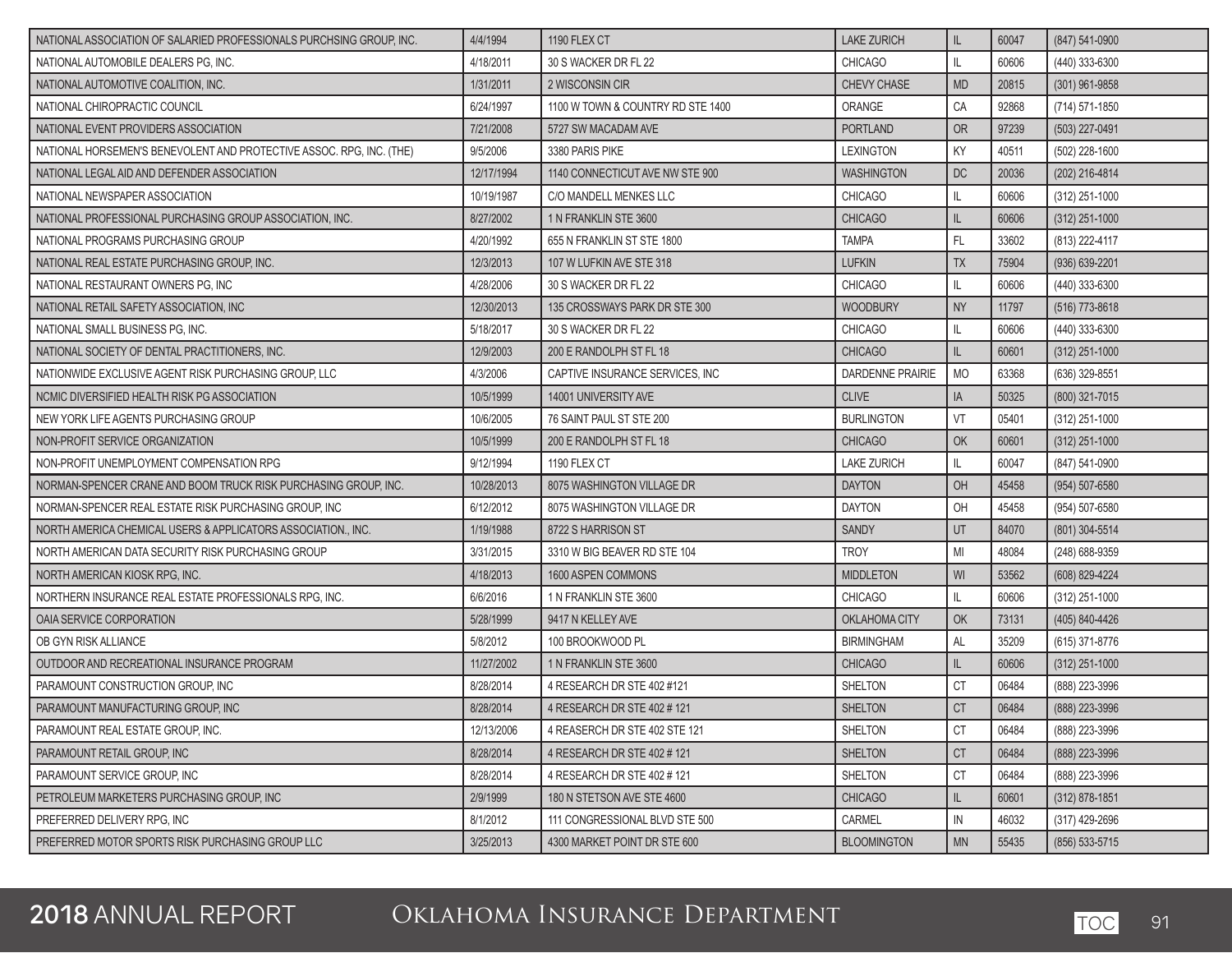| PREFERRED PROFESSIONAL PURCHASING GROUP ASSOCIATION                      | 1/12/2001  | 1190 FLEX COURT                            | <b>LAKE ZURICH</b>    | IL            | 60047 | (847) 541-0900     |
|--------------------------------------------------------------------------|------------|--------------------------------------------|-----------------------|---------------|-------|--------------------|
| PREFERRED PROPERTY PROGRAM. INC.                                         | 9/6/2007   | 101 CRAWFORDS CORNER RD STE 1300           | <b>HOLMDEL</b>        | <b>NJ</b>     | 07733 | (888) 548-2465     |
| PREMIER ATTORNEYS PURCHASING GROUP, INC.                                 | 4/3/1997   | 520 US HIGHWAY 22 FL 2                     | <b>BRIDGEWATER</b>    | <b>NJ</b>     | 08807 | (908) 685-7576     |
| PREMIER CHOICE HOME SERVICES RPG, INC.                                   | 8/1/2012   | 111 CONGRESSIONAL BLVD STE 500             | <b>CARMEL</b>         | IN            | 46032 | (317) 429-2696     |
| PREMIER HOSPITALITY INSURANCE GROUP, INC                                 | 2/19/2013  | 1180 AVENUE OF THE AMERICAS FL 16          | <b>NEW YORK</b>       | <b>NY</b>     | 10036 | (518) 583-0639     |
| PRIMARY REAL ESTATE INSURANCE MANAGEMENT ENTERPRISE, INC                 | 4/18/2013  | 135 CORSSWAYS PARK DR STE 300              | <b>WOODBURY</b>       | <b>NY</b>     | 11797 | (516) 773-8618     |
| PRIMORIS RISK PURCHASING GROUP, LLC                                      | 6/30/2014  | 126 HARRISON AVE                           | OKLAHOMA CITY         | OK            | 73104 | (405) 815-4823     |
| PROFESSIONAL ADVISERS PURCHASING GROUP INC                               | 10/5/1999  | 42 W ALLENDALE AVE                         | ALLENDALE             | OK            | 07401 | (201) 345-2440     |
| PROFESSIONAL AUDITORS, CONSULTANTS & ENGINEERS RPG                       | 9/23/2015  | 1 N FRANKLIN STE 3600                      | <b>CHICAGO</b>        | L             | 60606 | (312) 251-1000     |
| PROFESSIONAL COUNSELORS PURCHASING GROUP. INC.                           | 4/19/1993  | 95 BROADWAY                                | <b>AMITYVILLE</b>     | <b>NY</b>     | 11701 | (631) 691-6400     |
| PROFESSIONAL INDUSTRY PURCHASING GROUP                                   | 11/12/2013 | 826 E STATE RD STE 100                     | AMERICAN FORK         | UT            | 84003 | (801) 610-2702     |
| PROFESSIONAL WARRANTY PURCHASING GROUP                                   | 6/22/1995  | 4795 MEADOW WOOD LN STE 300 W              | <b>CHANTILLY</b>      | VA            | 20151 | (703) 803-8230     |
| PROFESSIONALS RPG ASSOC.                                                 | 8/28/2014  | 1 N FRANKLIN STE 3600                      | <b>CHICAGO</b>        | IL            | 60606 | (312) 251-1000     |
| PROMOTION EVENT AND PRIZE PURCHASING GROUP                               | 5/8/2012   | 826 E STATE RD STE 100                     | AMERICAN FORK         | UT            | 84003 | (801) 610-2702     |
| PROPERTY OWNERS RISK PURCHASING GROUP, INC.                              | 10/24/2016 | 7301 BROADWAY EXT STE 200                  | OKLAHOMA CITY         | OK            | 73116 | (405) 943-9191     |
| <b>PSIC RPG ASSOCIATION</b>                                              | 9/24/1999  | 14001 UNIVERSITY AVE                       | <b>CLIVE</b>          | IA            | 50325 | (800) 321-7015     |
| PSYCHOLOGISTS PURCHASING GROUP ASSOCIATION                               | 7/13/1992  | C/O CT CORPORATION SYSTEM                  | <b>CHICAGO</b>        | IL            | 60604 | (240) 238-5844     |
| REAL ESTATE AGENTS ALLIANCE PURCHASING GROUP. LLC                        | 2/3/2014   | 12396 WORLD TRADE DR STE 303               | <b>SAN DIEGO</b>      | CA            | 92128 | (858) 618-1648     |
| REAL ESTATE APPRAISERS PROFESSIONAL LIABILITY INSURANCE PURCHASING GROUP | 4/3/2003   | C/O J.A. PRICE AGENCY, INC.                | <b>EDEN PRAIRIE</b>   | <b>MN</b>     | 55344 | (952) 944-8790     |
| REAL ESTATE PROFESSIONALS RISK PURCHASING GROUP ASSOCIATION              | 4/12/1995  | 1200 E GLEN AVE                            | <b>PEORIA HEIGHTS</b> | L             | 61616 | (800) 762-6479     |
| REALTORS INSURANCE PURCHASING GROUP ASSOCIATION                          | 6/18/2003  | C/O HERBERT H LANDY INSURANCE AGENCY, INC. | NEEDHAM               | MA            | 02494 | (781) 449-7711     |
| REBOUND RISK PURCHASING GROUP, INC.                                      | 2/5/2014   | 180 N STETSON AVE STE 4600                 | <b>CHICAGO</b>        | L             | 60601 | $(312)$ 878-1851   |
| RECREATION AND AMATEUR SPORTS RISK MANAGEMENT ASSOCIATION, INC.          | 12/21/2017 | 8 RIDGEDALE AVE                            | <b>CEDAR KNOLL</b>    | <b>NJ</b>     | 07927 | (636) 329-8551     |
| RENTERS LEGAL LIABILITY RISK PURCHASING GROUP, INC                       | 2/19/2013  | 1 N FRANKLIN ST STE 3600                   | <b>CHICAGO</b>        | IL            | 60606 | (312) 251-1000     |
| S&F PERSONAL TRAINER RISK PURCHASING GROUP                               | 10/28/2015 | 16301 QUORUM DR STE 100A                   | <b>ADDISON</b>        | <b>TX</b>     | 75001 | (610) 808-9595     |
| SAFETY MERCHANTS AND RETAIL TENANTS UMBRELLA, INC                        | 8/19/2014  | 135 CROSSWAYS PARK DR STE 300              | <b>WOODBURY</b>       | <b>NY</b>     | 11797 | (516) 773-8618     |
| SAP PURCHASING GROUP, INC                                                | 8/5/2013   | 1 N FRANKLIN STE 3600                      | <b>CHICAGO</b>        | IL            | 60606 | (312) 251-1000     |
| SCHOOL LEADERS RISK MANAGEMENT ASSOCIATION                               | 3/22/2007  | 155 N WACKER DR STE 3700                   | <b>CHICAGO</b>        | IL            | 60606 | (312) 906-8111     |
| SCHOOL SUPPORT PURCHASING GROUP                                          | 8/22/2007  | 100 STONEWALL BLVD STE 3                   | <b>WRENTHAM</b>       | MA            | 02093 | (817) 738-6899     |
| SECURITY AMERICA RISK PURCHASING GROUP. LLC                              | 6/12/2015  | 100 BANK ST STE 610                        | <b>BURLINGTON</b>     | VT            | 05401 | (802) 864-6529     |
| SELECT HOSPITALITY INSURANCE GROUP, INC                                  | 2/19/2013  | 1180 AVENUE OF THE AMERICAS FL 16          | <b>NEW YORK</b>       | <b>NY</b>     | 10036 | (518) 583-0639     |
| SF RISK MANAGEMENT GROUP, LLC                                            | 12/19/2007 | 2711 CENTERVILLE RD STE 400                | <b>WILMINGTON</b>     | DE.           | 19808 | $(309) 766 - 3516$ |
| SHAHINIAN RPG. INC.                                                      | 4/27/2009  | 801 PARK CENTER DR STE 101                 | <b>SANTA ANA</b>      | CA            | 92705 | (714) 544-3963     |
| SHEL RISK PURCHASING GROUP ASSOCIATION                                   | 12/21/2017 | 311 S WACKER DR STE 3000                   | <b>CHICAGO</b>        | $\mathsf{IL}$ | 60606 | (617) 398-5557     |
| SHOWSTOPPERS TM PURCHASING GROUP                                         | 5/7/2007   | 200 E RANDOLPH ST FL 18                    | <b>CHICAGO</b>        | IL            | 60601 | (312) 251-1000     |
| SIG SPORTS. LEISURE AND ENTERTAINMENT RISK PURCHASING GROUP. LLC         | 12/1/2014  | 111 CONGRESSIONAL BLVD STE 220             | <b>CARMEL</b>         | ${\sf IN}$    | 46032 | (908) 604-3145     |
| SIGMA PURCHASING GROUP ASSOCIATION                                       | 12/15/2005 | 1 N FRANKLIN STE 3600                      | <b>CHICAGO</b>        | IL            | 60606 | (312) 251-1000     |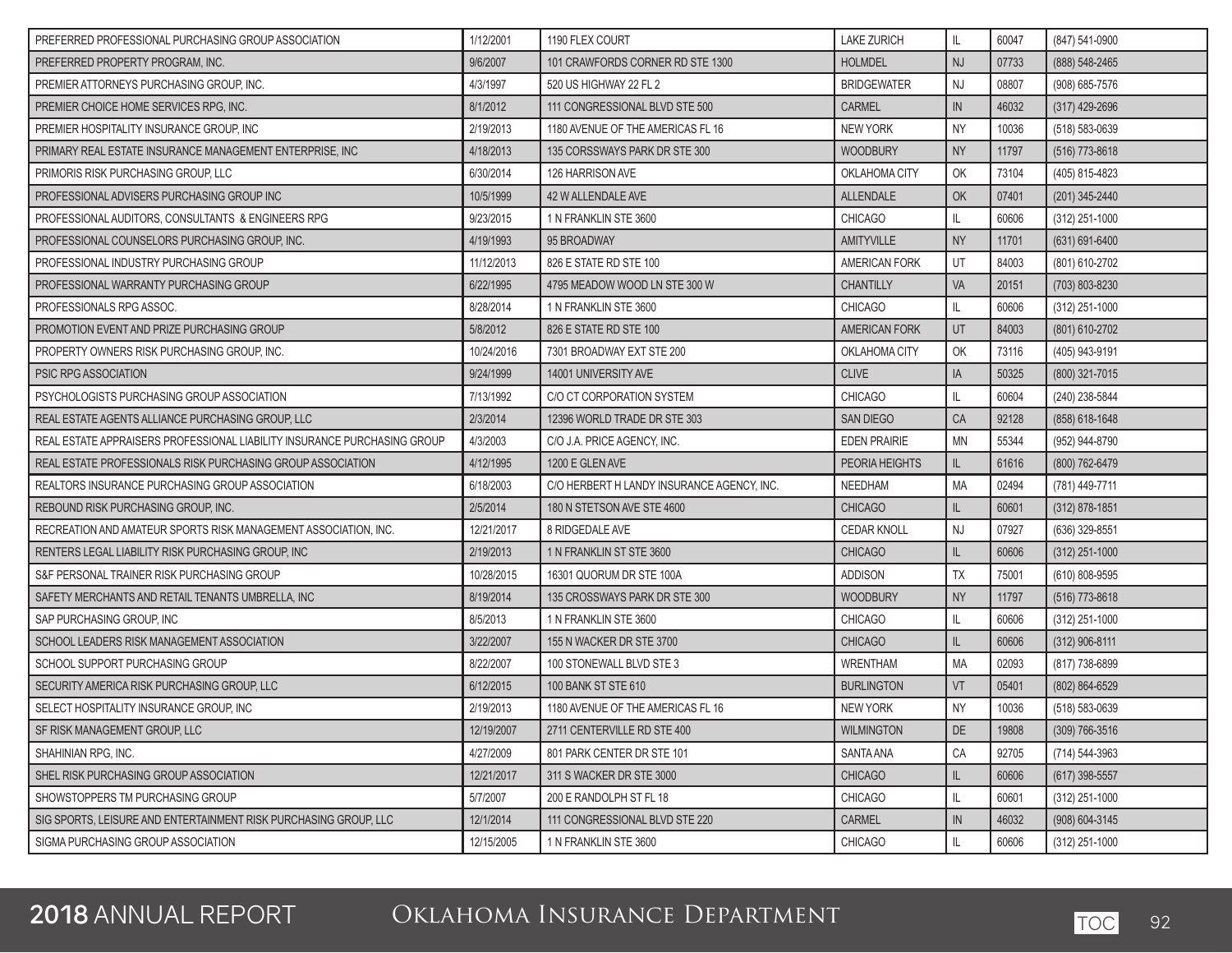| SOCIAL SERVICES SAFETY ASSOCIATION, INC                             | 4/9/2013   | 135 CROSSWAYS PARK DR STE 300  | <b>WOODBURY</b>      | <b>NY</b>    | 11797 | (516) 719-8770     |
|---------------------------------------------------------------------|------------|--------------------------------|----------------------|--------------|-------|--------------------|
| SOLIDARITY PURCHASING GROUP                                         | 8/1/2012   | C/O STEPTOE & JOHNSON LLP      | <b>WASHINGTON</b>    | DC           | 20036 | (800) 428-0470     |
| SOUTHWEST REAL ESTATE PURCHASING GROUP, INC.                        | 11/30/2005 | 1835 S EXTENSION RD            | <b>MESA</b>          | AZ           | 85210 | (480) 730-4920     |
| SPECIAL EVENT LIABILITY GROUP INSURANCE TRUST                       | 11/18/2004 | 2300 CLAYTON RD STE 300        | CONCORD              | CA           | 94520 | (925) 609-6547     |
| SPECIAL MARKETS PURCHASING GROUP, INC.                              | 4/6/2006   | 10 S LASALLE ST STE 1400       | <b>CHICAGO</b>       | $\mathbb L$  | 60603 | $(715)$ 303-6112   |
| SPECIFIED CLUBS OF THE AMERICAN RADIO RELAY LEAGUE PURCHASING GROUP | 6/6/2016   | 1 N FRNKLIN STE 3600           | <b>CHICAGO</b>       | IL           | 60606 | $(312)$ 251-1000   |
| SPORT AND SPECIAL EVENT RISK PURCHASING GROUP, INC.                 | 6/2/2005   | 1602 ROLLING HILLS DR STE 104  | <b>RICHMOND</b>      | VA           | 23229 | (804) 754-7610     |
| SPORTS & FITNESS INSURANCE PURCHASING GROUP ASSOCIATION             | 4/4/2005   | 212 KEY DR                     | <b>MADISON</b>       | <b>MS</b>    | 39110 | (601) 898-8464     |
| SPORTS AND RECREATION PROVIDERS ASSOCIATION PURCHASING GROUP        | 2/16/1995  | 1776 S NAPERVILLE RD STE 101-B | <b>WHEATON</b>       | IL           | 60189 | (800) 428-0470     |
| STARR WRIGHT RISK PURCHASING GROUP, LLC                             | 10/27/2015 | 405 SILVERSLIDE RD STE 102B    | <b>WILMINGTON</b>    | DE           | 19809 | (646) 227-6765     |
| SWISS RE PURCHASING GROUP FOR INSURANCE AGENTS                      | 11/29/2007 | 5200 METCALF AVE               | <b>MISSION</b>       | KS           | 66202 | $(913) 676 - 3012$ |
| T.V. AND RADIO PURCHASING GROUP, INC.                               | 9/27/1996  | 1 N FRANKLIN STE 3600          | <b>CHICAGO</b>       | IL           | 60606 | $(312)$ 251-1000   |
| THE OKLAHOMA EDUCATION ASSOCIATION                                  | 7/13/1993  | 323 E MADISON                  | OKLAHOMA CITY        | OK           | 73105 | (405) 523-4341     |
| THE REAL ESTATE SERVICES PURCHASING ASSOCIATION                     | 4/27/2011  | 1 N FRANKLIN ST STE 3600       | <b>CHICAGO</b>       | IL           | 60606 | (877) 247-4468     |
| TIMBERSURE PURCHASING GROUP, INC.                                   | 7/15/2010  | 3881 TEN OAKS RD STE 2E        | <b>GLENELG</b>       | <b>MD</b>    | 21737 | (410) 423-4475     |
| TMS-CBS RPG, LLC                                                    | 7/15/2011  | 8201 N HAYDEN RD               | <b>SCOTTSDALE</b>    | <b>AZ</b>    | 85258 | (480) 947-3556     |
| TRUCKERS BENEFIT RISK PURCHASING GROUP                              | 11/15/2011 | 3311 DANIELS LN                | SOUTH SIOUX CITY     | <b>NE</b>    | 68776 | (402) 494-7437     |
| TRUST FOR INSURING EDUCATORS PURCHASING GROUP TRUST                 | 11/16/1987 | 3130 BROADWAY ST               | <b>KANSAS CITY</b>   | <b>MO</b>    | 64111 | (816) 968-0692     |
| ULLICO ORGANIZED LABOR PROTECTION GROUP LLC                         | 2/25/2008  | 8403 COLESVILLE RD             | <b>SILVER SPRING</b> | <b>MD</b>    | 20910 | (202) 962-8993     |
| UNEMPLOYMENT ALTERNATIVES PURCHASING GROUP                          | 8/10/2015  | 1 N FRANKLIN STE 3600          | <b>CHICAGO</b>       | $\mathbb{L}$ | 60606 | (312) 251-1000     |
| UNITED FOOD & LODGING ASSOCIATION. INC.                             | 11/20/2000 | 1019 W JACKSON ST              | <b>MUNCIE</b>        | IN           | 47305 | (765) 284-4443     |
| USI RISK PURCHASING GROUP, INC.                                     | 5/14/2014  | 100 SUMMIT LAKE DR STE 400     | VALHALLA             | <b>NY</b>    | 10595 | (781) 972-0261     |
| <b>VENTURE HOSPITALITY, INC.</b>                                    | 7/30/2008  | 1301 WRIGHTS LN E              | <b>WEST CHESTER</b>  | PA           | 19380 | (610) 692-9701     |
| VETERINARY AND ANIMAL SERVICES PURCHASING GROUP                     | 6/9/2014   | 1 N FRANKLIN STE 3600          | <b>CHICAGO</b>       | IL           | 60606 | (312) 251-1000     |
| VOLUNTEERS INSURANCE SERVICE ASSOCIATION. INC.                      | 3/24/1999  | 2750 KILLARNEY DR STE 202      | <b>WOODBRIDGE</b>    | VA           | 22192 | (703) 739-9300     |
| WBC RISK PURCHASING GROUP. INC                                      | 11/7/2011  | 11825 N PENNSYLVANIA ST        | CARMEL               | IN           | 46032 | (317) 817-4142     |
| WCPP PURCHASING GROUP. INC.                                         | 2/25/2008  | 11030 SANTA MONICA BLVD        | <b>LOS ANGELES</b>   | CA           | 90025 | $(310)$ 478-5041   |
| WELLNESS AND BEAUTY ASSOCIATION RPG                                 | 8/11/2010  | 1 N FRANKLIN STE 3600          | <b>CHICAGO</b>       | IL           | 60606 | (312) 251-1000     |
| <b>WELLNESSPRO PURCHASING GROUP</b>                                 | 8/1/2012   | 826 E STATE RD STE 100         | <b>AMERICAN FORK</b> | UT           | 84003 | (801) 610-2702     |
| WELLS FARGO ADVISORS FINANCIAL NETWORK PURCHASING GROUP             | 11/22/2006 | 401 S TRYON ST FL 26           | <b>CHARLOTTE</b>     | <b>NC</b>    | 28202 | (704) 383-8579     |
| <b>WILDLIFE RPG. INC</b>                                            | 10/9/2014  | <b>26 N 9TH ST</b>             | <b>LEMOYNE</b>       | PA           | 17043 | (717) 761-4712     |
| WILLIS TOWERS WATSON RISK PURCHASING GROUP                          | 11/12/2013 | 1209 N ORANGE ST               | <b>WILMINGTON</b>    | DE           | 19801 | (802) 658-9466     |
| WORLDWIDE OUTFITTERS AND GUIDES ASSOCIATION. INC.                   | 2/14/1990  | 8722 S HARRISON ST             | <b>SANDY</b>         | UT           | 84070 | (801) 304-5514     |
| WSC COMMERCIAL AUTO LIABILITY PURCHASING GROUP. LLC                 | 6/14/2017  | 717 17TH ST STE 1540           | <b>DENVER</b>        | CO           | 80202 | (720) 593-5406     |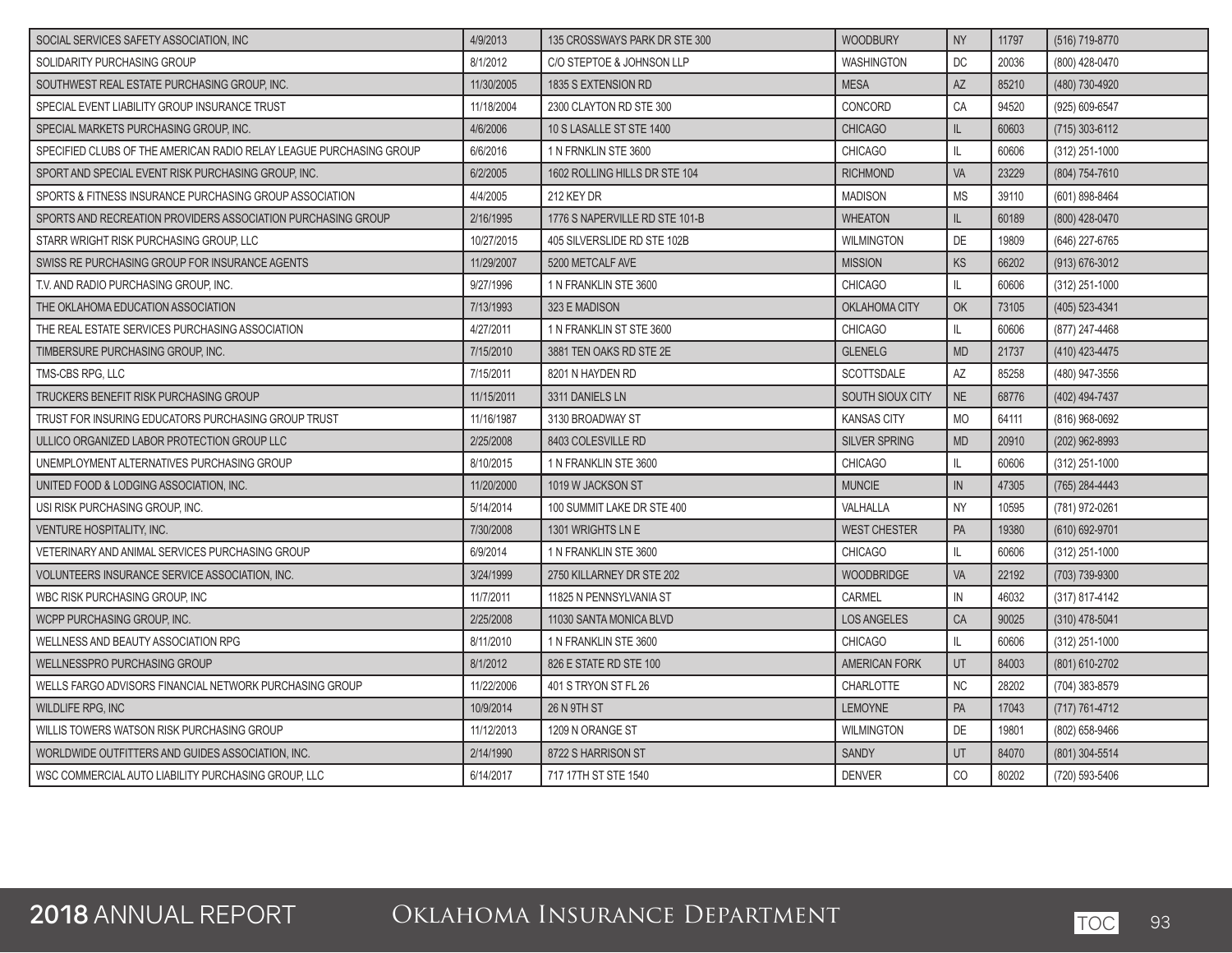## **RISK RETENTION GROUPS**

| <b>NAME</b>                                                                 | ORIGINAL LICENSE DATE | <b>STREET</b>                                  | <b>CITY</b>         | <b>STATE</b>  | <b>ZIP</b> | <b>PHONE</b>       |
|-----------------------------------------------------------------------------|-----------------------|------------------------------------------------|---------------------|---------------|------------|--------------------|
| ACADEMIC MEDICAL PROFESSIONALS INSURANCE EXCHANGE RISK RETENTION GROUP, LLC | 1/16/2014             | 76 ST PAUL ST STE 500                          | <b>BURLINGTON</b>   | VT            | 05401      | (802) 652-1566     |
| AFFILIATES INSURANCE RECIPROCAL, A RISK RETENTION GROUP                     | 12/11/2009            | <b>100 BANK ST STE 610</b>                     | <b>BURLINGTON</b>   | VT            | 05401-4946 | (802) 864-5599     |
| ALLIANCE FOR NONPROFITS FOR INSURANCE, RISK RETENTION GROUP, INC.           | 3/1/2002              | 2418 AIRPORT RD STE 2A                         | <b>BARRE</b>        | VT            | 05641      | (802) 371-2207     |
| ALLIED PROFESSIONALS INSURANCE COMPANY, INC., RRG                           | 1/9/2004              | 1851 E FIRST ST SUITE 1160                     | <b>SANTA ANA</b>    | CA            | 92705      | (714) 571-1850     |
| AMERICAN ASSOCIATION OF ORTHODONTISTS RRG                                   | 10/16/1995            | 7580 E GRAY RD STE 101                         | SCOTTSDALE          | AZ            | 85260      | (480) 563-2315     |
| AMERICAN BUILDERS INSURANCE COMPANY RISK RETENTION GROUP, INC.              | 5/3/2017              | 5151 HAMPSTEAD HIGH ST STE 200                 | <b>MONTGOMERY</b>   | <b>AL</b>     | 36116      | (334) 260-7774     |
| AMERICAN CONTRACTORS INSURANCE COMPANY RRG                                  | 12/22/1986            | 12222 MERIT DR STE 1660                        | <b>DALLAS</b>       | TX            | 75251      | (972) 702-9004     |
| AMERICAN EXCESS INSURANCE EXCHANGE, RRG                                     | 2/21/2006             | PO BOX 2127                                    | <b>S BURLINGTON</b> | VT            | 05407      | (858) 481-2727     |
| AMERICAN TRUCKING & TRANSPORTATION INSURANCE COMPANY, A RRG                 | 12/20/2004            | 111 N HIGGINS AVE FOURTH FLOOR                 | <b>MISSOULA</b>     | MT            | 59802      | (406) 523-3934     |
| APPLIED MEDICO-LEGAL SOLUTIONS RRG, INC.                                    | 7/7/2004              | 2555 E CAMELBACK RD STE 700                    | <b>PHOENIX</b>      | <b>AZ</b>     | 85016      | (602) 427-3208     |
| ARCHITECTS & ENGINEERS INSURANCE COMPANY                                    | 5/13/1999             | 3100 DUNDEE ROAD, SUITE 501                    | <b>NORTHBROOK</b>   | $\mathbf{II}$ | 60062      | (847) 272-9037     |
| ARCOA RISK RETENTION GROUP, INC.                                            | 12/12/2008            | 5555 KIETZKE LN STE 100                        | <b>RENO</b>         | <b>NV</b>     | 89511      | (602) 427-3251     |
| ARISE BOILER INSPECTION AND INSURANCE COMPANY RISK RETENTION GROUP          | 4/20/2009             | 1700 EASTPOINT PARKWAY                         | LOUISVILLE          | KY            | 40223      | (502) 244-1343     |
| ASSOCIATION OF CERTIFIED MORTGAGE ORIGINATORS RISK RETENTION GROUP INC      | 12/6/2012             | 9550 S EASTERN AVE STE 253                     | <b>LAS VEGAS</b>    | <b>NV</b>     | 89123      | (941) 955-0793     |
| ATTORNEYS' LIABILITY ASSURANCE SOCIETY. INC. A RRG                          | 4/14/2007             | 311 S WACKER DR STE 5700                       | <b>CHICAGO</b>      | $\mathbf{II}$ | 60606-6622 | (312) 697-6900     |
| BAY INSURANCE RISK RETENTION GROUP. INC.                                    | 10/30/2014            | 1 POSTON RD STE 155                            | <b>CHARLESTON</b>   | SC            | 29407      | (843) 614-3135     |
| BONDED BUILDERS INSURANCE COMPANY, A RISK RETENTION GROUP                   | 2/25/2008             | 9550 S EASTERN AVE STE 253                     | <b>LAS VEGAS</b>    | <b>NV</b>     | 89123      |                    |
| CARE RRG, INC.                                                              | 3/7/2005              | 2233 WISCONSIN AVENUE N.W.<br>SUITE 310        | <b>WASHINGTON</b>   | <b>DC</b>     | 20007      | (202) 471-5944     |
| CARING COMMUNITIES, A RECIPROCAL RISK RETENTION GROUP                       | 10/23/2006            | <b>BAKER DANIELS, LLP</b><br>1050 K STREET, NW | <b>WASHINGTON</b>   | DC            | 20001      | (802) 862-3902     |
| CATTLEMAN'S INSURANCE COMPANY, A RISK RETENTION GROUP                       | 8/27/2010             | 111 N HIGGINS AVE STE 200                      | <b>MISSOULA</b>     | <b>MT</b>     | 59802      | (406) 728-3113     |
| CHEROKEE GUARANTEE COMPANY INC A RISK RETENTION GROUP                       | 10/1/2012             | 18835 N THOMPSON PEAK PKWY STE 220             | <b>SCOTTSDALE</b>   | AZ            | 85255      | (480) 682-4983     |
| CIRCLE STAR INSURANCE COMPANY, RRG                                          | 3/1/2004              | 1501 WILSON BLVD, STE 1110                     | ARLINGTON.          | VA            | 22209      | (802) 223-2200     |
| CLAIM PROFESSIONALS LIABILITY INSURANCE COMPANY                             | 11/22/2004            | 2418 AIRPORT RD STE 2A                         | <b>BARRE</b>        | VT            | 05641      | (802) 371-2201     |
| COLLEGE RISK RETENTION GROUP, INC.                                          | 7/21/2009             | 100 BANK STREET, SUITE 610                     | <b>BURLINGTON</b>   | VT            | 05401      | (805) 864-6529     |
| COMMUNITY BLOOD CENTERS' EXCHANGE RRG, THE                                  | 6/11/2003             | 7015 COLLEGE BLVD STE 400                      | <b>LEAWOOD</b>      | KS            | 66211-1671 | (913) 529-3213     |
| CONSUMER SPECIALTIES INSURANCE COMPANY (RISK RETENTION GROUP)               | 6/27/1989             | 2418 AIRPORT RD STE 2A                         | <b>BARRE</b>        | VT            | 05641      | (802) 371-2207     |
| CONTINUING CARE RRG, INC.                                                   | 2/5/2004              | <b>C/O RISK SERVICES</b><br>58 E VIEW LN STE 2 | <b>BARRE</b>        | VT            | 05641      | (802) 223-2200     |
| COUNTY HALL INSURANCE COMPANY, INC., A RISK RETENTION GROUP                 | 7/29/2016             | 401 HAWTHORNE LN STE 110 #226                  | CHARLOTTE           | <b>NC</b>     | 28204      | $(941) 587 - 1000$ |
| COVERYS RRG. INC.                                                           | 7/1/2016              | 1401 EYE ST NW STE 600                         | WASHINGTON          | DC            | 20005      |                    |
| CPA MUTUAL INSURANCE COMPANY OF AMERICA RRG                                 | 10/31/1987            | ONE LAWSON LANE, SUITE 410                     | <b>BURLINGTON</b>   | VT            | 05401-8445 | (802) 658-9466     |
| CROSSFIT RISK RETENTION GROUP. INC.                                         | 4/22/2010             | 825 GREAT NORTHERN BLVD., STE. 105             | <b>HELENA</b>       | <b>MT</b>     | 59601      | (406) 443-6820     |
| CUSA RISK RETENTION GROUP, INC.                                             | 8/6/2018              | 76 SAINT PAUL ST STE 500                       | <b>BURLINGTON</b>   | VT            | 05401      | (281) 618-3222     |
| DAN RISK RETENTION GROUP. INC.                                              | 12/8/2016             | 1327C ASHLEY RIVER RD STE 200                  | CHARLESTON          | SC            | 26407      | (877) 872-7475     |
| DOCTORS COMPANY RISK RETENTION GROUP, A RECIPROCAL EXCHANGE, THE            | 6/24/2016             | 1050 K ST NW STE 400                           | <b>WASHINGTON</b>   | DC            | 20001      |                    |
| EAGLE BUILDERS INSURANCE COMPANY RISK RETENTION GROUP, INC.                 | 3/27/2017             | 5630 UNIVERSITY PKWY                           | WINSTON-SALEM       | NC            | 27105      | (941) 955-0793     |
| EMERGENCY MEDICINE PROFESSIONAL ASSURANCE COMPANY RRG                       | 11/18/2004            | 9550 S EASTERN AVE STE 253                     | LAS VEGAS           | <b>NV</b>     | 89123      |                    |
| EMERGENCY PHYSICIANS INSURANCE COMPANY, RRG                                 | 1/16/2004             | 11760 ATWOOD RD SUITE 5                        | <b>AUBURN</b>       | CA            | 95603      |                    |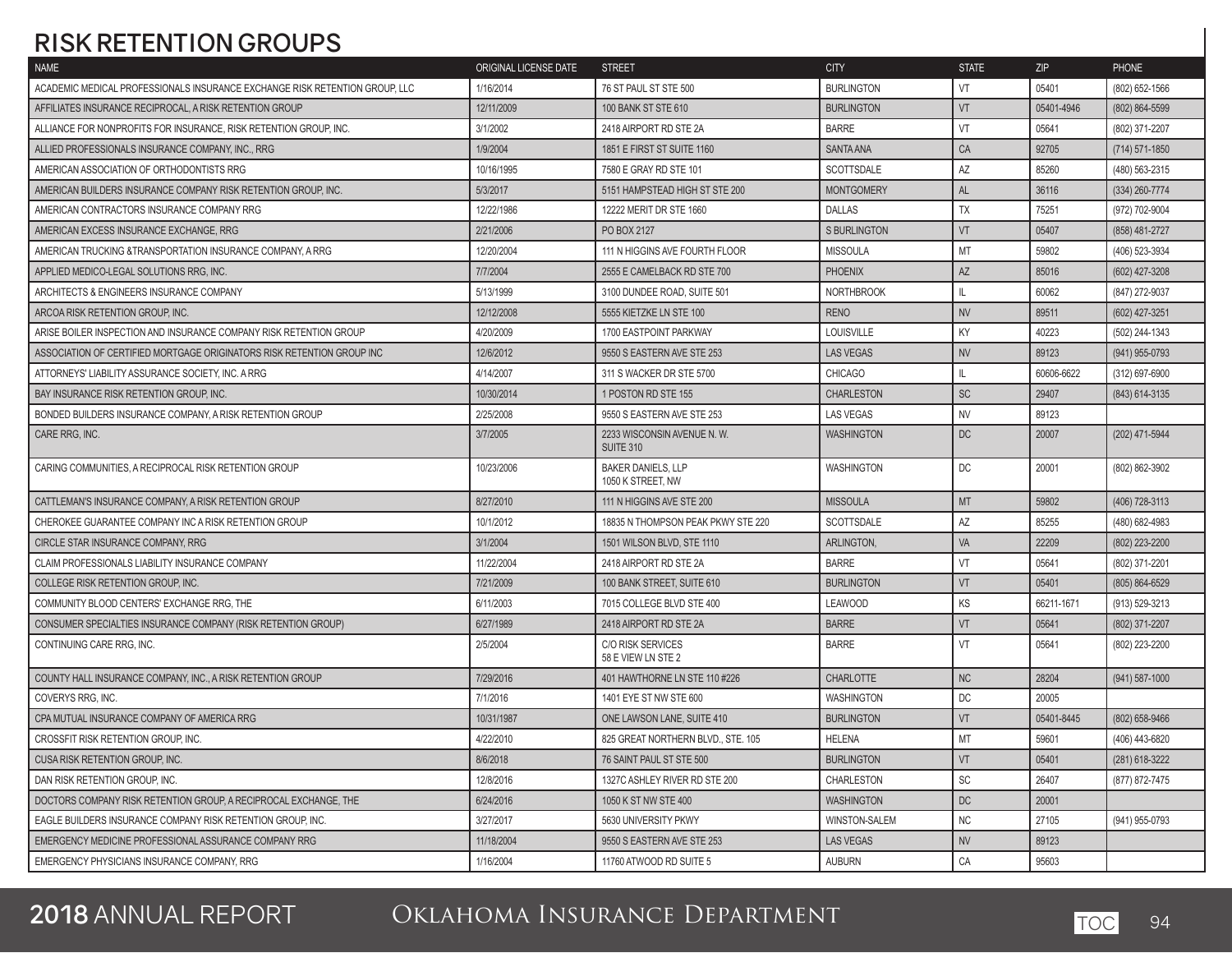| <b>GOLDEN INSURANCE COMPANY, RRG</b>                                          | 10/24/2002 | 198 COUNTRY CLUB DR UNIT 42                      | <b>INCLINE VILLAGE</b> | <b>NV</b>       | 89451      | (775) 443-5030   |
|-------------------------------------------------------------------------------|------------|--------------------------------------------------|------------------------|-----------------|------------|------------------|
| GREEN HILLS INSURANCE COMPANY, A RRG                                          | 6/9/2004   | 1 CHURCH ST 5TH FLOOR/PO BOX 1307                | <b>BURLINGTON</b>      | VT              | 05402      | (303) 388-5688   |
| HEALTH CARE INDUSTRY LIABILITY RECIPROCAL INSURANCE CO., A RRG                | 8/8/2005   | 607 14TH ST NW, STE 900                          | <b>WASHINGTON</b>      | DC              | 20005      | (734) 996-2700   |
| HERITAGE WARRANTY INSURANCE RRG, INC.                                         | 6/16/2003  | 1327 ASHLEY RIVER RD, BLDG C #200                | CHARLESTON             | SC              | 29402      | (843) 766-2327   |
| HOSPITALITY RISK RETENTION GROUP, INC.                                        | 12/8/2016  | <b>C/O RISK SERVICES</b><br>58 E VIEW LN STE 2   | <b>BARRE</b>           | VT              | 05641      | (941) 955-0793   |
| HOUSING AUTHORITY RRG, INC.                                                   | 6/10/1987  | P.O. BOX 189                                     | <b>CHESHIRE</b>        | <b>CT</b>       | 06410      | (203) 272-8220   |
| LAMMICO RISK RETENTION GROUP, INC.                                            | 12/5/2013  | 1401 EYE ST NW STE 600                           | <b>WASHINGTON</b>      | DC              | 20005      | (504) 841-5238   |
| LANCET INDEMNITY RISK RETENTION GROUP. INC.                                   | 12/11/2013 | 9550 S EASTERN AVE STE 253                       | <b>LAS VEGAS</b>       | <b>NV</b>       | 89123      | (941) 373-1147   |
| LONE STAR ALLIANCE, INC., A RISK RETENTION GROUP                              | 6/2/2014   | 1401 EYE ST NW STE 600                           | <b>WASHINGTON</b>      | DC              | 20005      | (512) 425-5938   |
| MARATHON FINANCIAL INSURANCE COMPANY, INC., RRG                               | 10/18/2002 | 1925 LOVERING AVE                                | <b>WILMINGTON</b>      | DE              | 19806      | (800) 205-8988   |
| MEDCHOICE RISK RETENTION GROUP, INC.                                          | 1/26/2018  | 40 JUNE WAY                                      | <b>MILTON</b>          | <b>VT</b>       | 05468      | (855) 326-3408   |
| MENTAL HEALTH RRG, INC.                                                       | 8/8/2002   | 126 COLLEGE ST STE 400                           | <b>BURLINGTON</b>      | VT              | 05401      | (802) 860-1133   |
| MIDWEST INSURANCE GROUP, INC., A RISK RETENTION GROUP                         | 8/11/2017  | 148 COLLEGE ST STE 204                           | <b>BURLINGTON</b>      | <b>VT</b>       | 05401      |                  |
| MMIC RISK RETENTION GROUP, INC.                                               | 3/22/2013  | 1401 EYE ST NW STE 600                           | <b>WASHINGTON</b>      | DC              | 20005      | (952) 838-6700   |
| MOUNTAIN LAKE RISK RETENTION GROUP, INC.                                      | 9/24/2010  | 76 SAINT PAUL STREET, STE. 500                   | <b>BURLINGTON</b>      | VT              | 05401      | (802) 862-4400   |
| MUTUAL RISK RETENTION GROUP, INC, THE                                         | 4/11/2016  | 737 BISHOP ST STE 2100                           | <b>HONOLULU</b>        | H <sub>l</sub>  | 96813      | (925) 949-0100   |
| NASW RISK RETENTION GROUP INC                                                 | 10/15/2012 | 1401 EYE ST NW STE 600                           | <b>WASHINGTON</b>      | <b>DC</b>       | 20005      | (303) 996-5446   |
| NATIONAL CATHOLIC RRG, INC., THE                                              | 11/13/1991 | P.O. BOX 2127                                    | <b>SO. BURLINGTON</b>  | VT              | 05402-2127 | (802) 863-5774   |
| NATIONAL CONTRACTORS INSURANCE COMPANY, INC. A RISK RETENTION GROUP           | 3/29/2010  | 27 GAGE TERR                                     | <b>BIGFORK</b>         | <b>MT</b>       | 59911      |                  |
| NATIONAL HOME INSURANCE COMPANY RRG                                           | 7/28/1986  | 2675 S ABILENE ST, STE 100                       | <b>AURORA</b>          | CO              | 80014      | (303) 368-7180   |
| NATIONAL INDEPENDENT TRUCKERS INSURANCE COMPANY, RRG                          | 10/11/2002 | 1327 ASHLEY RIVER RD, BLDG C #200                | <b>CHARLESTON</b>      | SC              | 29402      | (843) 766-2327   |
| NATIONAL SERVICE CONTRACT INSURANCE COMPANY RRG                               | 9/5/1998   | 2233 WISCONSIN AVENUE N.W.<br>SUITE 310          | <b>WASHINGTON</b>      | DC              | 20007      |                  |
| NATIONAL TRANSPORTATION INSURANCE COMPANY RISK RETENTION GROUP, LLC           | 11/15/2017 | 910 N SANDHILLS BLVD                             | <b>ABERDEEN</b>        | <b>NC</b>       | 28315      |                  |
| NEW HOME WARRANTY INSURANCE COMPANY, A RISK RETENTION GROUP                   | 8/13/2010  | 2233 WISCONSIN AVE., NW. STE, 310                | <b>WASHINGTON</b>      | DC              | 20007      | (202) 471-5944   |
| OMS NATIONAL INSURANCE COMPANY, RRG                                           | 3/1/1988   | 6133 N RIVER ROAD SUITE 650                      | <b>ROSEMONT</b>        | L               | 60018      | (847) 384-0041   |
| OOIDA RISK RETENTION GROUP INC.                                               | 3/27/1998  | 58 E VIEW LN STE 2                               | <b>BARRE</b>           | VT              | 05641      | (802) 479-7802   |
| OPHTHALMIC MUTUAL INSURANCE COMPANY, A RRG                                    | 9/11/1987  | 126 COLLEGE ST STE 400                           | <b>BURLINGTON</b>      | <b>VT</b>       | 05401      | (802) 861-1133   |
| PARATRANSIT INSURANCE COMPANY, A MUTUAL RRG                                   | 2/22/1991  | 2386 AIRPORT RD                                  | <b>BARRE</b>           | VT              | 05641      | (901) 757-6901   |
| PCH MUTUAL INSURANCE COMPANY, INC., A RISK RETENTION GROUP                    | 9/10/2004  | 58 E VIEW LN STE 2                               | <b>BARRE</b>           | <b>VT</b>       | 05641      | (941) 955-0793   |
| PEACE CHURCH RISK RETENTION GROUP (A RECIPROCAL)                              | 4/6/2004   | 20 KIMBALL AVE SUITE 305                         | <b>BURLINGTON</b>      | VT              | 05403      | (802) 862-4009   |
| PHYSICIANS SPECIALTY LTD. RRG                                                 | 1/3/2008   | 1327 ASHLEY RIVER ROAD, BUILDING C,<br>SUITE 200 | <b>CHARLESTON</b>      | <b>SC</b>       | 29407      | (802) 371-2259   |
| PREFERRED CONTRACTORS INSURANCE COMPANY RISK RETENTION GROUP, LLC             | 7/8/2013   | 27 N 27TH ST STE 1900                            | <b>BILLINGS</b>        | MT              | 59101-2343 | (877) 587-1763   |
| PREFERRED PHYSICIANS MEDICAL RISK RETENTION GROUP, A MUTUAL INSURANCE COMPANY | 6/10/1988  | 2345 GRAND BLVD                                  | <b>KANSAS CITY</b>     | MO              | 64108      | (913) 262-2585   |
| PROASSURANCE AMERICAN MUTUAL. A RISK RETENTION GROUP                          | 9/25/2017  | 1401 EYE ST NW STE 250                           | WASHINGTON             | DC              | 20005      |                  |
| PROBUILDERS SPECIALTY INSURANCE COMPANY, RRG                                  | 2/26/2003  | 1401 H ST NW                                     | <b>WASHINGTON</b>      | DC              | 20005      | $(770)$ 257-1777 |
| RECOVER INSURANCE COMPANY RISK RETENTION GROUP. INC                           | 11/29/2017 | 745 FORT ST STE 1100                             | HONOLULU               | H <sub>II</sub> | 96813      |                  |
| <b>RESTORATION RRG. INC.</b>                                                  | 2/3/2005   | 58 E VIEW LN STE 2                               | <b>BARRE</b>           | VT              | 05641      |                  |
| ROMULUS INSURANCE RISK RETENTION GROUP, INC.                                  | 6/17/2015  | 1327-C ASHLEY RIVER RD STE 200                   | CHARLESTON             | SC              | 29407      | (877) 872-7475   |
| SECURITY AMERICA RRG, INC.                                                    | 10/20/2003 | P.O. BOX 530                                     | <b>BURLINGTON</b>      | VT              | 05402-0530 | (802) 864-5599   |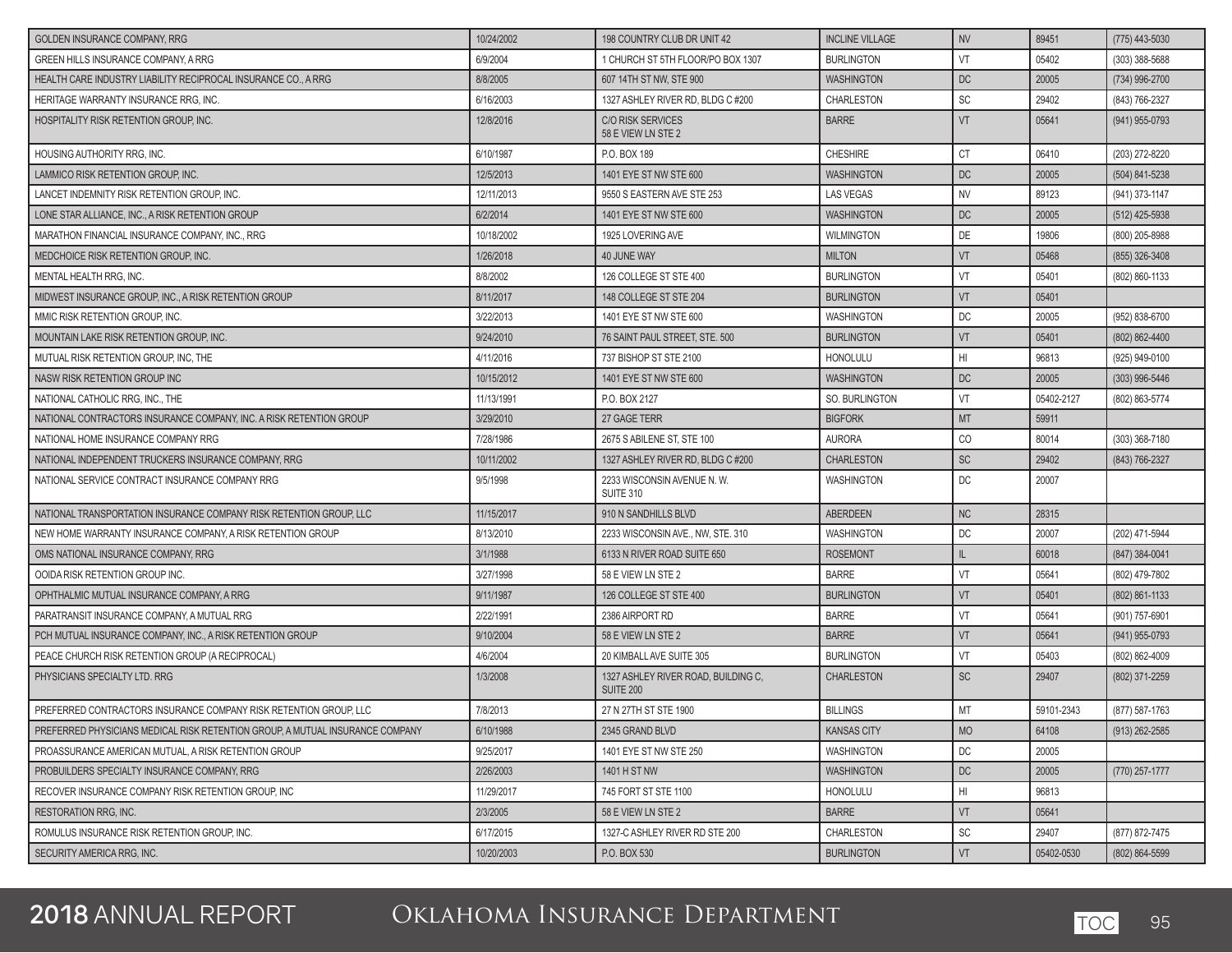| SPIRIT COMMERCIAL AUTO RISK RETENTION GROUP INC           | 3/7/2012   | 9550 S EASTERN AVE STE 253                             | <b>LAS VEGAS</b>   | <b>NV</b> | 89123      |                  |
|-----------------------------------------------------------|------------|--------------------------------------------------------|--------------------|-----------|------------|------------------|
| SPIRIT MOUNTAIN INSURANCE COMPANY RRG, INC.               | 8/1/2005   | ATTN: ARTHUR PERSCHETZ, ESQ<br>607 14TH ST. NW STE 900 | <b>WASHINGTON</b>  | <b>DC</b> | 20005      | (941) 955-0793   |
| ST. CHARLES INSURANCE COMPANY RRG                         | 7/3/2003   | 1327 ASHLEY RIVER RD, BLDG C #200                      | <b>CHARLESTON</b>  | <b>SC</b> | 29402      | (843) 766-2327   |
| STATES SELF-INSURORS TRUST RRG                            | 10/16/1987 | 920 SECOND AVENUE SOUTH SUITE 700                      | <b>MINNEAPOLIS</b> | <b>MN</b> | 55402-4023 | (612) 376-4200   |
| STICO MUTUAL INSURANCE COMPANY, RISK RETENTION GROUP      | 3/16/2004  | 76 SAINT PAUL ST SUITE 500                             | <b>BURLINGTON</b>  | VT        | 05401-4477 | (802) 862-4400   |
| TECUMSEH HEALTH RECIPROCAL RISK RETENTION GROUP           | 3/29/2017  | <b>100 BANK ST STE 500</b>                             | <b>BURLINGTON</b>  | VT        | 05401      | (802) 658-9466   |
| TERRA INSURANCE COMPANY (RRG)                             | 3/23/1993  | 2386 AIRPORT RD STE 2A                                 | <b>BARRE</b>       | VT        | 05641      | (802) 371-2214   |
| <b>TERRAFIRMA RISK RETENTION GROUP LLC</b>                | 10/1/2012  | <b>100 BANK ST STE 610</b>                             | <b>BURLINGTON</b>  | VT        | 05401      | (802) 964-5599   |
| TITAN INSURANCE COMPANY, INC. RRG                         | 8/13/2002  | 1327 ASHLEY RIVER RD, BLDG C #200                      | CHARLESTON         | <b>SC</b> | 29402      | (843) 766-2327   |
| TITLE INDUSTRY ASSURANCE COMPANY, RRG                     | 11/7/1991  | 40 MAIN STREET, SUITE 500                              | <b>BURLINGTON</b>  | VT        | 05401-8433 | (802) 863-5774   |
| TRANSPORT RISK SOLUTIONS RISK RETENTION GROUP, INC.       | 12/8/2016  | 146 FAIRCHILD ST STE 135                               | CHARLESTON         | SC        | 29492      | (843) 614-3140   |
| UNITED EDUCATORS INSURANCE RRG, INC.                      | 6/29/1988  | 76 ST PAUL ST STE 500                                  | <b>BURLINGTON</b>  | VT        | 05401      | $(301)$ 907-4908 |
| UNIVERSAL CASUALTY RISK RETENTION GROUP, INC.             | 12/20/2017 | 300NORTH BROADWAY, #400                                | <b>JERICHO</b>     | NY        | 11753      | (631) 617-3990   |
| URGENT CARE ASSURANCE COMPANY RISK RETENTION GROUP, INC.  | 4/8/2008   | 9550 S EASTER AVE STE 253                              | LAS VEGAS          | <b>NV</b> | 89123      | (800) 226-0793   |
| VEHICULAR SERVICE INSURANCE COMPANY, RISK RETENTION GROUP | 11/17/2000 | 2007 POOLE DR NW                                       | <b>HUNTSVILLE</b>  | AL        | 35810-3891 | (405) 364-9134   |
| VELOCITY INSURANCE COMPANY, A RISK RETENTION GROUP        | 7/1/2016   | 1327 ASHLEY RIVER RD STE 200C                          | <b>CHARLESTON</b>  | <b>SC</b> | 29407      | (877) 872-7475   |
| WESTERN PACIFIC MUTUAL INSURANCE COMPANY RRG              | 10/29/1990 | 9265 MADRAS CT                                         | LITTLETON          | CO        | 80130      | (303) 263-0311   |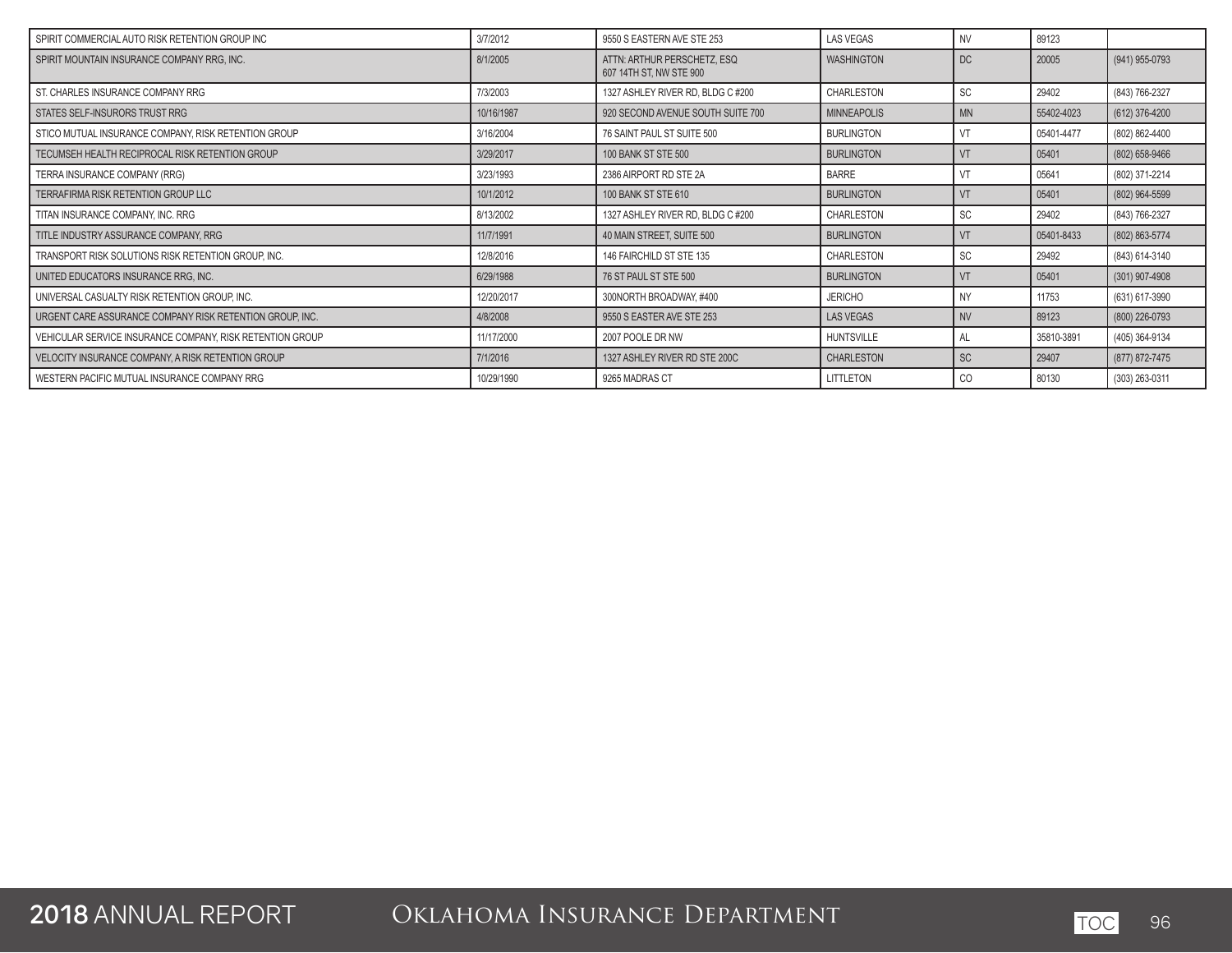## **SERVICE WARRANTY COMPANIES**

| <b>COMPANY NAME</b>                           | ORIGINAL LICENSE DATE | <b>DOMICILE</b> | <b>STREET</b>                      | <b>CITY</b>              | <b>STATE</b>  | ZIP   | <b>PHONE</b>   |
|-----------------------------------------------|-----------------------|-----------------|------------------------------------|--------------------------|---------------|-------|----------------|
| A.U.L. CORP.                                  | 5/20/2005             | <b>NV</b>       | 1250 MAIN ST SUITE 300             | <b>NAPA</b>              | CA            | 94559 | (800) 826-3207 |
| AAGI, INC                                     | 3/25/2013             | IL              | 1700 EAST GOLF ROAD SUITE 700      | <b>ARLINGTON HEIGHTS</b> | IL            | 60004 | (888) 442-2886 |
| ADVANTAGE WARRANTY CORPORATION, THE           | 8/3/2007              | FL              | 2345 WAUKEGAN ROAD SUITE 210       | <b>BANNOCKBURN</b>       | IL            | 60015 | (636) 536-5600 |
| AIG WARRANTY SERVICES OF FLORIDA, INC.        | 3/25/2013             | FL              | 650 MISSOURI AVE                   | <b>JEFFERSONVILLE</b>    | ${\sf IN}$    | 47130 | (812) 258-4700 |
| ALLY SERVICE AGREEMENT CORPORATION            | 4/6/2010              | MI              | 500 WOODWARD AVE                   | <b>DETROIT</b>           | MI            | 48226 | (248) 263-6909 |
| ALPHA WARRANTY SERVICES, INC.                 | 1/25/2016             | UT              | 12166 SOUTH REDWOOD ROAD           | <b>RIVERTON</b>          | UT            | 84065 | (801) 987-9962 |
| AMERICAN AUTO SHIELD, LLC                     | 10/17/2012            | WY              | 1597 COLE BLVD SUITE 200           | <b>LAKEWOOD</b>          | CO            | 80401 | (303) 420-7488 |
| AMERICAN GUARDIAN WARRANTY SERVICES, INC.     | 8/20/2004             | IL              | 4450 WEAVER PARKWAY SUITE 200      | <b>WARRENVILLE</b>       | IL            | 60555 | (630) 534-4114 |
| AMERICAN MODERN HOME SERVICE COMPANY          | 10/28/2011            | OH              | 7000 MIDLAND BLVD                  | AMELIA                   | OH            | 45102 | (800) 543-2644 |
| AMT WARRANTY CORPORATION                      | 10/8/2007             | DE              | 59 MAIDEN LANE, 6TH FLOOR          | <b>NEW YORK</b>          | <b>NY</b>     | 10038 | (817) 785-6337 |
| ASSURANT SERVICE PROTECTION, INC.             | 1/14/2009             | OK              | 260 INTERSTATE NORTH CIRCLE, SE    | <b>ATLANTA</b>           | GA            | 30339 | (770) 763-1000 |
| ASURE CARE CORP.                              | 11/4/2004             | FL              | 5151 SAN FELIPE, STE. 500          | <b>HOUSTON</b>           | TX            | 77056 | (713) 263-5074 |
| ASURION CONSUMER SOLUTIONS, INC.              | 4/2/2009              | DE              | 300 S. WACKER DR. STE. 1350        | <b>CHICAGO</b>           | IL            | 60606 | (571) 323-7171 |
| ASURION SERVICE PLANS, INC.                   | 4/2/2009              | $DE$            | 300 S. WACKER DR. STE. 1350        | <b>CHICAGO</b>           | IL            | 60606 | (571) 323-7171 |
| ASURION TECHNOLOGY SERVICES, INC.             | 4/2/2009              | DE              | 300 S. WACKER DR. STE. 1350        | <b>CHICAGO</b>           | $\mathsf{IL}$ | 60606 | (571) 323-7171 |
| ASURION WARRANTY PROTECTION SVC, LLC          | 7/11/2002             | KS              | 300 S. WACKER DR. STE. 1350        | <b>CHICAGO</b>           | IL            | 60606 | (571) 323-7171 |
| ASURION WARRANTY SERVICES, INC.               | 3/27/2003             | <b>WA</b>       | 300 S. WACKER DR., STE. 1350       | <b>CHICAGO</b>           | IL            | 60606 | (571) 323-7171 |
| ATHENS ADMINISTRATIVE, LLC                    | 4/8/2008              | IL              | 1710 CORPORATE CROSSING SUITE 1    | O FALLON                 | IL            | 62269 | (800) 205-8988 |
| AUTO SERVICES COMPANY, INC.                   | 8/1/2003              | <b>AR</b>       | 1793 HIGHWAY 201 NORTH             | <b>MOUNTAIN HOME</b>     | AR            | 72653 | (870) 425-8330 |
| AUTOGUARD ADVANTAGE CORPORATION               | 1/26/2005             | OH              | 5500 FRANTZ RD., STE. 100          | <b>DUBLIN</b>            | OH            | 43017 | (614) 726-3150 |
| AUTOMOTIVE WARRANTY SERVICES OF FLORIDA, INC. | 9/30/2002             | IL              | 175 W JACKSON BLVD                 | <b>CHICAGO</b>           | IL            | 60604 | (312) 356-3000 |
| AUTOXCEL CORPORATION                          | 8/24/2015             | <b>NC</b>       | 272 N. FRONT STREET, SUITE 500     | <b>WILMINGTON</b>        | NC            | 28401 | (910) 762-5300 |
| AXIOM PRODUCT ADMINISTRATION, LLC             | 12/21/2017            | <b>MO</b>       | 6311 RONALD REAGAN BLVD. SUITE 201 | LAKE ST. LOUIS           | <b>MO</b>     | 63367 | (844) 252-0937 |
| BANKERS WARRANTY GROUP OF OKLAHOMA, INC.      | 12/30/2008            | FL              | 11101 ROOSEVELT BLVD. N            | ST. PETERSBURG           | FL            | 33716 | (800) 431-5843 |
| BRIGHTSTAR DEVICE PROTECTION, LLC             | 6/29/2012             | DE              | 2325 LAKEVIEW PARKWAY, SUITE 700   | <b>ALPHARETTA</b>        | GA            | 30009 | (678) 389-6219 |
| CAPITAL PROCESSING SYSTEMS, INC.              | 9/6/2016              | NC              | 5605 77 CENTER DRIVE, SUITE 270    | <b>CHARLOTTE</b>         | NC            | 28217 | (704) 554-9422 |
| C.A.R.S. PROTECTION PLUS. INC.                | 12/18/2012            | PA              | 4431 WILLIAM PENN HIGHWAY, SUITE 1 | <b>MURRYSVILLE</b>       | PA            | 15668 | (888) 335-6838 |
| CAREGARD WARRANTY SERVICES, INC.              | 2/5/2002              | <b>TX</b>       | 1900 CHAMPAGNE BLVD                | <b>GRAPEVINE</b>         | <b>TX</b>     | 76051 | (817) 552-4100 |
| CARGUARD ADMINISTRATION, INC.                 | 9/29/2015             | KS              | 4901 W. 136TH ST.                  | <b>LEAWOOD</b>           | KS            | 66224 | (888) 907-0870 |
| CENTURY AUTOMOTIVE SERVICE CORPORATION        | 4/2/2008              | <b>NM</b>       | 18 BUNSEN                          | <b>IRVINE</b>            | CA            | 92618 | (888) 338-0389 |
| CENTURY WARRANTY SERVICES, INC.               | 2/12/2008             | $\mathsf{FL}$   | 500 JIM MORAN BLVD                 | DEERFIELD BEACH          | $\mathsf{FL}$ | 33442 | (954) 429-2103 |
| CNA WARRANTY SERVICES, INC.                   | 11/4/2013             | AZ              | 151 N. FRANKLIN ST.                | <b>CHICAGO</b>           | IL.           | 60606 | (312) 822-5000 |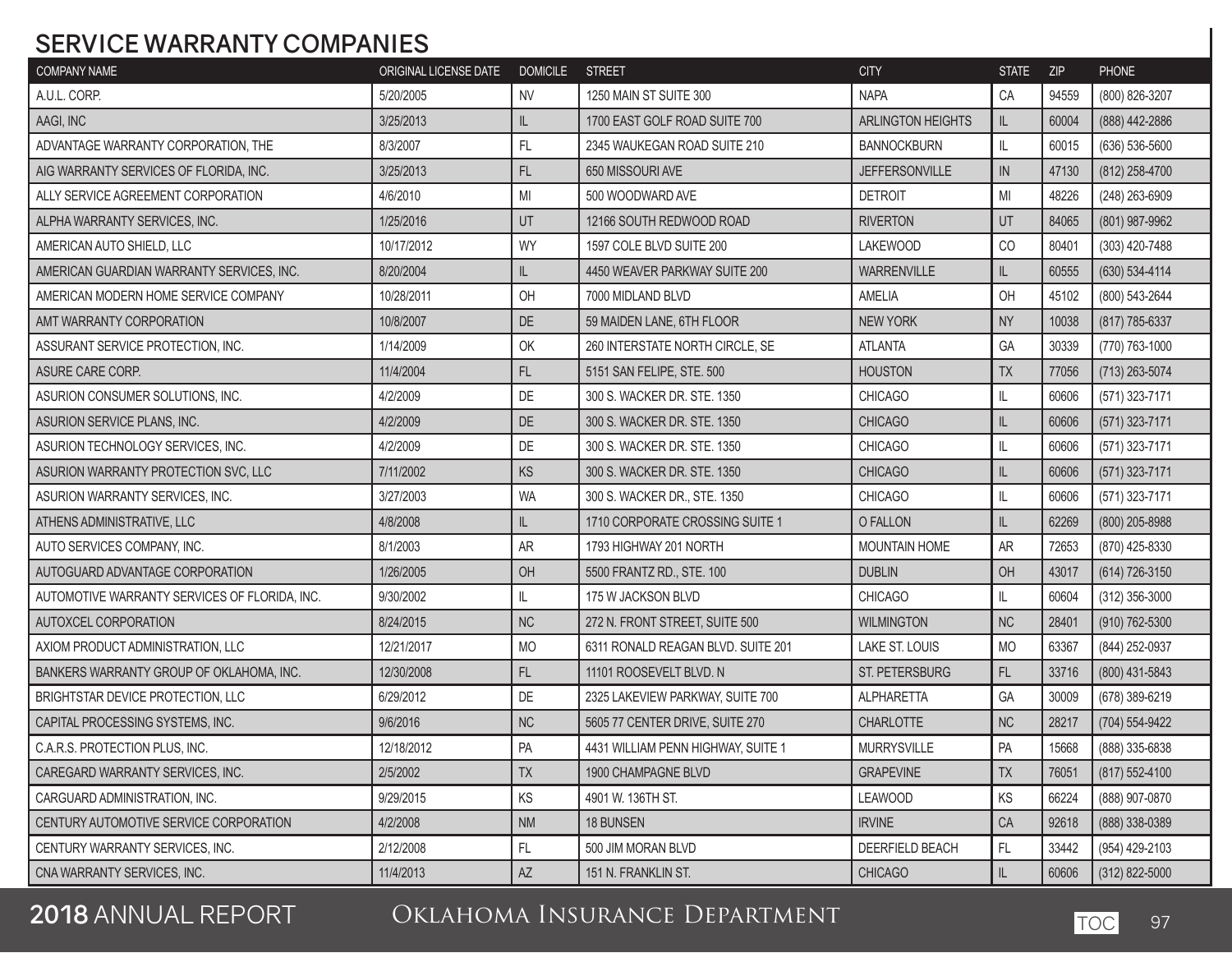| COMPLETE PRODUCT CARE CORP                          | 10/17/2012 | DE            | 360 3RD STREET, 6TH FLOOR            | SAN FRANCISCO        | CA        | 94107 | (415) 541-1000     |
|-----------------------------------------------------|------------|---------------|--------------------------------------|----------------------|-----------|-------|--------------------|
| CONSUMER PROGRAM ADMINISTRATORS, INC.               | 6/2/2003   | IL            | 175 W JACKSON BLVD                   | <b>CHICAGO</b>       | IL        | 60604 | $(312)$ 356-3000   |
| CONTINENTAL SERVICE PROVIDER, INC.                  | 4/5/2005   | IL            | 4150 N DRINKWATER BLVD SUITE 400     | SCOTTSDALE           | AZ        | 85251 | (480) 941-1626     |
| D&P HOLDINGS, INC.                                  | 8/13/2013  | <b>TX</b>     | 18 AUGUSTA PINES DR. SUITE 220 W     | <b>SPRING</b>        | TX        | 77389 | $(281)$ 364-8300   |
| DEALER PERFORMANCE, INC.                            | 11/14/2003 | TX            | 175 W. JACKSON                       | <b>CHICAGO</b>       | II        | 60604 | $(312)$ 356-3000   |
| DEALERS ALLIANCE CORPORATION (SERVICE WARRANTY)     | 6/25/2004  | OH            | 15920 ADDISON ROAD                   | <b>ADDISON</b>       | TX        | 75001 | (800) 282-8913     |
| DEALERS FINANCE COMPANY, LLC                        | 10/6/2008  | OK            | 7113 CROSSROADS BLVD.                | OKLAHOMA CITY        | OK        | 73149 | (405) 619-1700     |
| DENT ZONE COMPANIES, INC.                           | 6/25/2010  | <b>TX</b>     | 5100 NORTH O'CONNOR BLVD STE 100     | <b>IRVING</b>        | TX        | 75039 | (214) 393-2200     |
| DIAMOND WARRANTY CORPORATION                        | 4/25/2017  | PA            | 1492 HWY 315                         | <b>PITTSTON</b>      | PA        | 18640 | (800) 384-5023     |
| ELECTROLUX WARRANTY CORPORATION                     | 6/2/2010   | <b>NV</b>     | 10200 DAVID TAYLOR DRIVE             | <b>CHARLOTTE</b>     | <b>NC</b> | 28262 | $(216) 898 - 1800$ |
| ENDURANCE DEALER SERVICES, LLC                      | 4/20/2015  | IL            | 400 SKOKIE BOULEVARD, #105           | <b>NORTHBROOK</b>    | IL        | 60062 | (850) 425-4000     |
| ENTERPRISE FINANCIAL GROUP, INC.                    | 7/27/2005  | TX            | 122 W. CARPENTER FRWY, 6TH FLOOR     | <b>IRVING</b>        | TX        | 75039 | (972) 445-8300     |
| ETHOS GROUP, INC.                                   | 5/17/2002  | <b>TX</b>     | 370 W LAS COLINAS BLVD.              | <b>IRVING</b>        | <b>ΤΧ</b> | 75039 | (972) 331-1000     |
| EXPRESS SYSTEMS, INC (SERVICE WARRANTY)             | 7/7/2011   | CA            | 25541 COMMERCENTRE DR., STE 100      | <b>LAKE FOREST</b>   | CA        | 92630 | (800) 705-4001     |
| FIDELITY WARRANTY SERVICES, INC. (WARRANTY SERVICE) | 7/9/2001   | FL            | 500 JIM MORAN BLVD.                  | DEERFIELD BEACH      | FL        | 33442 | (800) 488-2144     |
| FIRST AUTOMOTIVE SERVICE CORPORATION                | 12/17/2004 | <b>NM</b>     | 2400 LOUISIANA BLVD NE               | ALBUQUERQUE          | <b>NM</b> | 87110 | (877) 853-7613     |
| FORESIGHT SERVICES GROUP, INC.                      | 11/4/2013  | TX            | 2250 BUSH DRIVE                      | <b>MCKINNEY</b>      | TX        | 75070 | (972) 542-1890     |
| FURNITURE CARE PROTECTION, INC.                     | 9/16/2014  | OK            | 609 S. KELLY AVENUE, SUITE E-8       | <b>EDMOND</b>        | OK        | 73003 | (405) 348-2100     |
| GAI WARRANTY COMPANY OF FLORIDA                     | 10/21/2005 | FL            | 301 E. FOURTH STREET                 | <b>CINCINNATI</b>    | OH        | 45202 | $(513)$ 369-5000   |
| GLOBAL AUTO SOLUTIONS, INC.                         | 1/23/2012  | OH            | 425 METRO PLACE NORTH, STE 500       | <b>DUBLIN</b>        | OH        | 43017 | (405) 844-9066     |
| GOPRO CARE SERVICES, INC.                           | 3/8/2017   | DE            | 3000 CLEARVIEW WAY                   | <b>SAN MATEO</b>     | CA        | 94402 | (650) 332-7600     |
| <b>GS ADMINISTRATORS, INC.</b>                      | 2/9/2001   | <b>TX</b>     | 1345 ENCLAVE PARKWAY                 | <b>HOUSTON</b>       | TX        | 77077 | $(713) 580 - 3100$ |
| GWC WARRANTY CORP.                                  | 9/23/2002  | PA            | SHOWROOM LEVEL                       | <b>WILKES-BARRE</b>  | PA        | 18702 | (570) 414-7777     |
| HOME WARRANTY OF AMERICA, INC.                      | 9/18/2003  | $\mathsf{IL}$ | 1371 ABBOTT CT.                      | <b>BUFFALO GROVE</b> | IL        | 60089 | (888) 492-7359     |
| HOMESURE OF AMERICA, INC.                           | 11/12/2003 | FL            | 1625 NW 136TH AVENUE SUITE 200       | FT. LAUDERDALE       | FL        | 33323 | (954) 845-2474     |
| <b>IAS WARRANTY INC.</b>                            | 11/4/2010  | <b>TX</b>     | 10800 PECAN PARK BLVD., SUITE 410    | <b>AUSTIN</b>        | <b>TX</b> | 78750 | (512) 421-8036     |
| INTERSTATE ADMINISTRATIVE SERVICES, INC.            | 11/9/2004  | DE            | 6120 POWERS FERRY RD. NW SUITE 200   | <b>ATLANTA</b>       | GA        | 30339 | (678) 894-3500     |
| I IWS ACQUISITION CORPORATION                       | 10/17/2012 | FL            | 5901 BROKEN SOUND PKWY, NW SUITE 400 | <b>BOCA RATON</b>    | FL        | 33487 | (561) 981-7039     |
| JM CARE PLAN SERVICES, INC.                         | 12/6/2017  | WI            | 24 JEWELERS PARK DRIVE               | <b>NEENAH</b>        | WI        | 54956 | (800) 582-4916     |
| LAKEVIEW GROUP, INC.                                | 11/30/2016 | OK            | 4313 HACKNEY WICK ROAD               | <b>NORMAN</b>        | OK        | 73072 | (580) 467-0313     |
| LYNDON SOUTHERN INSURANCE COMPANY                   | 7/15/2005  | DE            | <b>1807 NORTH MARKET STREET</b>      | <b>WILMINGTON</b>    | DE        | 19802 | (904) 350-4525     |
| MARATHON ADMINISTRATIVE COMPANY                     | 6/30/2003  | TX            | 1476 NORTH GREEN MOUNT ROAD          | <b>O'FALLON</b>      | IL        | 62269 | (800) 205-8988     |
| MBP NETWORK, INC.                                   | 4/10/2008  | MO            | 250 NE MULBERRY                      | <b>LEE'S SUMMIT</b>  | MO        | 64086 | (816) 347-0900     |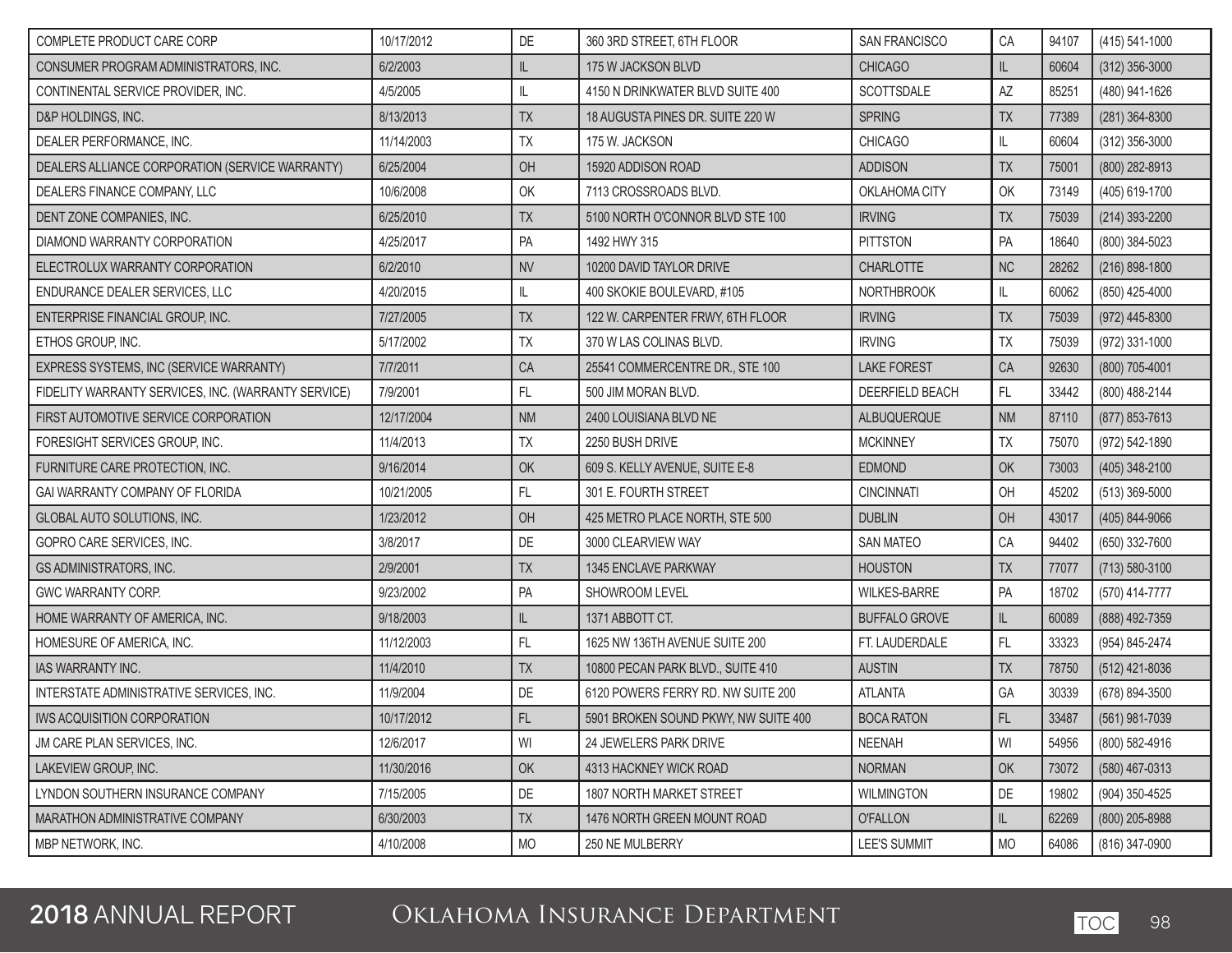| MINNEHOMA AUTOMOBILE ASSOCIATION. INC.                              | 8/19/2002  | FL        | 8282 S MEMORIAL DRIVE SUITE 202   | <b>TULSA</b>           | OK            | 74133 | (918) 307-1000   |
|---------------------------------------------------------------------|------------|-----------|-----------------------------------|------------------------|---------------|-------|------------------|
| NATIONAL AUTO CARE CORPORATION                                      | 2/9/2001   | OH        | 440 POLARIS PARKWAY, SUITE 250    | WESTERVILLE            | OH            | 43082 | (614) 839-7441   |
| NATIONAL AUTOMOTIVE DISTRIBUTION NETWORK                            | 3/20/2012  | PA        | <b>40 COAL STREET</b>             | <b>WILKES-BARRE</b>    | PA            | 18702 | (570) 414-7777   |
| NATION MOTOR CLUB, LLC                                              | 10/29/2009 | FL        | 800 YAMATO RD SUITE 100           | <b>BOCA RATON</b>      | FL            | 33431 | (561) 226-3600   |
| NATIONAL ADMINISTRATIVE SERVICE CO., LLC                            | 12/9/2010  | OH        | 5500 FRANTZ RD., STE. 100         | <b>DUBLIN</b>          | OH            | 43017 | (614) 726-3150   |
| NAWC 4, INC.                                                        | 7/21/2015  | <b>TX</b> | 3535W. LOOP 820 S                 | FORT WORTH             | TX            | 76116 | (800) 432-4566   |
| NEW WORLD WARRANTY CORP.                                            | 9/25/2015  | FL        | 22 NE 22ND AVENUE                 | POMPANO BEACH          | FL            | 33062 | (800) 432-4566   |
| NOBILIS ADMINISTRATIVE SERVICES, INC.                               | 9/18/2017  | <b>TX</b> | 5100 N O'CONNOR BLVD SUITE 100    | <b>IRVING</b>          | TX            | 75039 | (214) 393-2200   |
| NORTHCOAST WARRANTY SERVICES, INC.                                  | 6/19/2013  | DE        | 800 SUPERIOR AVENUE E. 21ST FLOOR | <b>CLEVELAND</b>       | OH            | 44114 | (817) 785-6337   |
| NORTHCUTT-CHEVROLET-BUICK LLC                                       | 4/22/1994  | OK        | 3201 W GARRIOTT RD                | <b>ENID</b>            | OK            | 73703 | (580) 234-5171   |
| NWAN, INC.                                                          | 8/14/2013  | OH        | 8370 DOW CIRCLE W.                | <b>STRONGSVILLE</b>    | OH            | 44136 | (877) 222-1645   |
| OWNERGUARD CORPORATION (SW)                                         | 9/20/2010  | CA        | 1785 HANCOCK ST. STE 100          | <b>SAN DIEGO</b>       | CA            | 92110 | (619) 228-0102   |
| PABLO CREEK SERVICES, INC. (SERVICE WARRANTY)                       | 10/31/2008 | FL        | 2775 SANDERS ROAD                 | <b>NORTHBROOK</b>      | $\mathsf{IL}$ | 60062 | (904) 992-3008   |
| PALMER ADMINISTRATIVE SERVICES, INC.                                | 11/5/2012  | UN        | 3430 SUNSET AVENUE                | <b>OCEAN</b>           | NJ            | 07712 | (800) 599-9557   |
| PDS WARRANTY COMPANY, INC.                                          | 10/28/2011 | CA        | 9499 BALBOA AVE SUITE 300         | <b>SAN DIEGO</b>       | CA            | 92109 | (858) 810-1700   |
| PENN WARRANTY CORPORATION, THE HANOVER INDUSTRIAL<br><b>ESTATES</b> | 2/9/2001   | PA        | 1081 HANOVER ST                   | <b>WILKES-BARRE</b>    | PA            | 18706 | (570) 562-7600   |
| PHOENIX AMERICAN WARRANTY CO, INC                                   | 4/7/1994   | FL.       | 6303 BLUE LAGOON DRIVE SUITE 225  | <b>MIAMI</b>           | FL            | 33126 | $(305)$ 266-5665 |
| PORTFOLIO SERVICES LIMITED, INC.                                    | 8/19/2014  | AZ        | 14651 DALLAS PARKWAY, SUITE 502   | <b>DALLAS</b>          | <b>TX</b>     | 75254 | (949) 789-6200   |
| PREFERRED WARRANTIES, INC.                                          | 12/1/2014  | PA        | 200 PINEBROOK PLACE               | <b>ORWIGSBURG</b>      | PA            | 17961 | (800) 548-1121   |
| PRIZM ADMINISTRATIVE SOLUTIONS, INC.                                | 9/6/2001   | CO        | 1828 BALLYBUNION DR               | <b>DULUTH</b>          | GA            | 30097 | (770) 232-1643   |
| PRIME AUTO CARE. INC.                                               | 12/10/2012 | DE        | 1081 HANOVER ST.                  | <b>WILKES-BARRE</b>    | PA            | 18706 | (800) 292-3555   |
| QBE ADMINISTRATION SERVICES, INC.                                   | 11/17/2017 | DE        | ONE GENERAL DRIVE                 | <b>SUN PRAIRIE</b>     | WI            | 53596 | (567) 560-2086   |
| RED SHIELD ADMINISTRATION, INC.                                     | 4/20/2015  | KS        | 6520 WEST 110TH STREET, SUITE 203 | <b>OVERLAND PARK</b>   | KS            | 66211 | (913) 800-7925   |
| REINSURANCE ASSOCIATES INC                                          | 7/18/2013  | <b>MO</b> | 1670 FENPARK DRIVE                | <b>FENTON</b>          | <b>MO</b>     | 63026 | (636) 349-1234   |
| SAFE-GUARD PRODUCTS INTERNATIONAL, LLC                              | 3/13/2008  | GA        | TWO CONCOURSE PARKWAY, SUITE 500  | <b>ATLANTA</b>         | GA            | 30324 | (800) 742-7896   |
| SERVICE NET SOLUTIONS OF FLORIDA, LLC                               | 4/26/2005  | FL        | 650 MISSOURI AVENUE               | <b>JEFFERSONVILLE</b>  | ${\sf IN}$    | 47130 | (812) 258-4700   |
| SERVICE SAVER, INCORPORATED                                         | 9/25/2002  | IL        | 175 W JACKSON BLVD                | <b>CHICAGO</b>         | $\mathsf{IL}$ | 60604 | (800) 209-6206   |
| SERVICEGUARD SYSTEMS, INC.                                          | 4/15/2002  | OH        | 34555 CHAGRIN BLVD SUITE 100      | <b>MOORELAND HILLS</b> | OH            | 44022 | (216) 245-0571   |
| SERVICEPLAN, INC.                                                   | 3/25/2013  | IL.       | 175 WEST JACKSON BLVD.            | <b>CHICAGO</b>         | L             | 60604 | (800) 209-6206   |
| SISKIN ENTERPRISES, INC.                                            | 12/5/2016  | UT        | 2525 WEST BRIDGER ROAD            | SALT LAKE CITY         | UT            | 84104 | (801) 974-5557   |
| SONSIO INTERNATIONAL, INC.                                          | 4/21/2006  | CO        | 5630 WARD ROAD                    | <b>ARVADA</b>          | CO            | 80002 | (303) 736-1134   |
| STARR TECHNICAL RISKS AGENCY, INC.                                  | 7/8/2013   | <b>NY</b> | 399 PARK AVENUE 8TH FLOOR         | NEW YORK               | <b>NY</b>     | 10022 | (646) 227-6379   |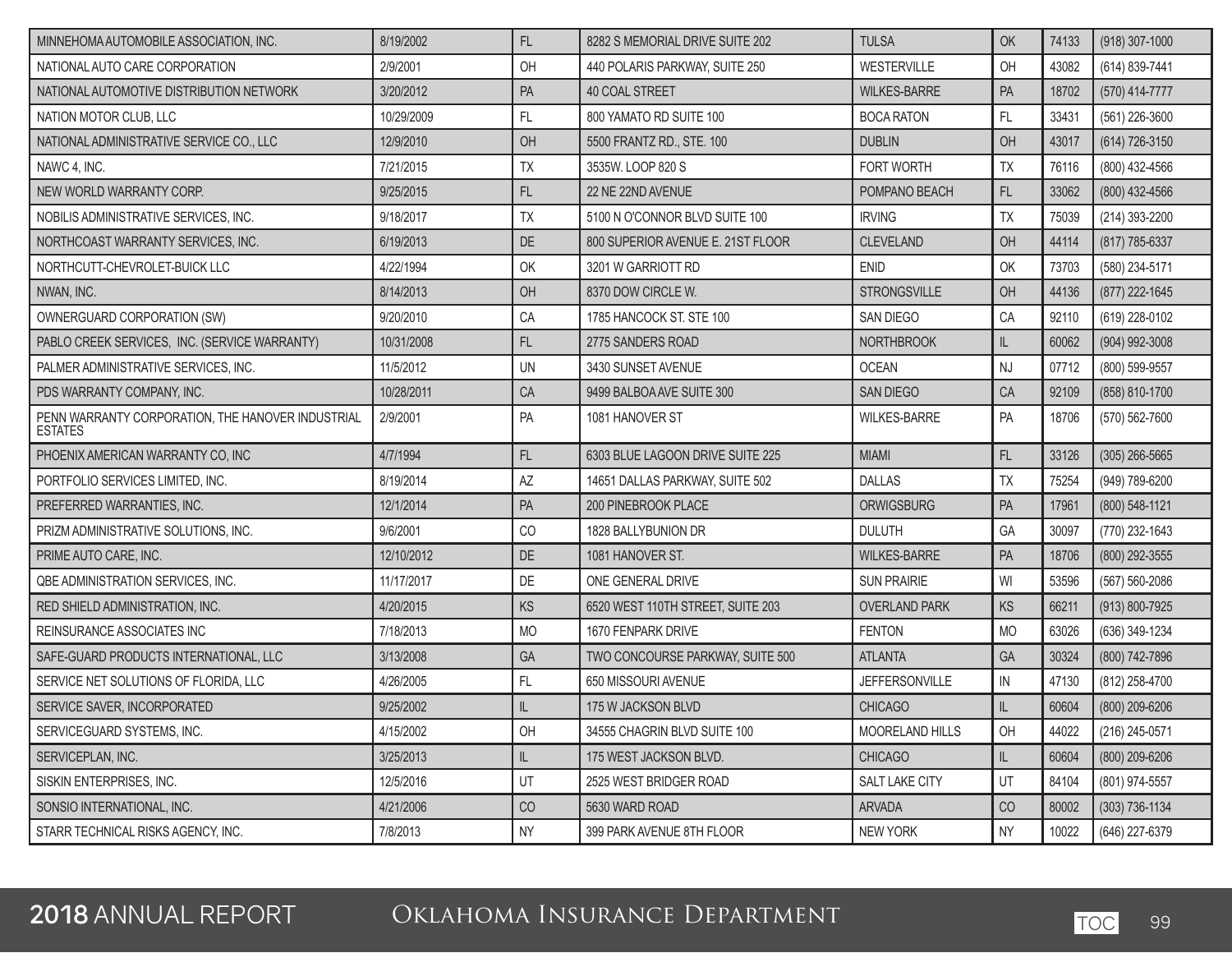| TIRE SHIELD, INC.                          | 11/17/2015 | FL        | <b>155 SUPREME COURT</b>           | ST. AUGUSTINE            | FL             | 32086 | (303) 908-9407     |
|--------------------------------------------|------------|-----------|------------------------------------|--------------------------|----------------|-------|--------------------|
| TRIPLE PROTECTION AUTO CARE, INC.          | 2/1/2017   | CO        | 7200 SOUTH ALTON WAY, SUITE A9350  | CENTENNIAL               | CO             | 80112 | (303) 798-4499     |
| TT OF FIRST MILE SERVICES, INC.            | 9/27/2017  | IL        | 333 E. BUTTERFIELD ROAD, SUITE 820 | <b>LOMBARD</b>           | IL             | 60148 | (800) 870-6856     |
| TWG HOME WARRANTY SERVICES. INC.           | 4/8/2003   | DE        | 175 W JACKSON BLVD                 | <b>CHICAGO</b>           | $\mathsf{IL}$  | 60604 | (312) 356-2432     |
| UNITED CAR CARE, INC. (SW)                 | 2/9/2001   | CO        | 5700 S. QUEBEC STREET, SUITE 110   | <b>GREENWOOD VILLAGE</b> | CO             | 80111 | (303) 306-0502     |
| UNITED STATES WARRANTY CORP. OF FLORIDA    | 3/6/2002   | FL        | 22 NE 22ND AVENUE                  | POMPANO BEACH            | FL             | 33062 | (954) 784-9400     |
| UNITED STATES WARRANTY E.S.P. CORPORATION  | 12/5/2007  | OH        | 6150 PARKLAND BLVD #100            | <b>MAYFIELD HEIGHTS</b>  | OH             | 44124 | (800) 233-9878     |
| UNIVERSAL UNDERWRITERS SER. CORP.          | 12/17/1993 | <b>MO</b> | 7045 COLLEGE BOULEVARD             | <b>OVERLAND PARK</b>     | KS             | 66211 | (847) 762-7401     |
| UNIVERSAL WARRANTY CORPORATION             | 11/13/2001 | <b>NE</b> | 500 WOODWARD AVE                   | <b>DETROIT</b>           | M <sub>l</sub> | 48226 | $(313) 656 - 3586$ |
| VANTAGE WARRANTY, INC.                     | 6/12/2012  | <b>TX</b> | 8834 N. CAP TX HWY                 | <b>AUSTIN</b>            | <b>TX</b>      | 78759 | (855) 955-7623     |
| VISION WARRANTY CORPORATION                | 9/18/2017  | <b>TX</b> | 17555 EL CAMINO REAL               | <b>HOUSTON</b>           | <b>TX</b>      | 77058 | (877) 635-3143     |
| WARRANTECH AUTOMOTIVE OF FLORIDA, INC.     | 3/31/2009  | <b>TX</b> | 2200 HIGHWAY 121, SUITE 100        | <b>BEDFORD</b>           | TX             | 76021 | (817) 785-6100     |
| WARRANTECH CONSUMER PRODUCT SERVICES, INC. | 1/4/2008   | <b>CT</b> | 2200 HIGHWAY 121, SUITE 100        | <b>BEDFORD</b>           | <b>TX</b>      | 76021 | (800) 833-8801     |
| WARRANTY BUSINESS SERVICES CORPORATION     | 9/30/2009  | <b>MO</b> | 14755 NORTH OUTER FORTY SUITE 400  | ST. LOUIS                | <b>MO</b>      | 63017 | (636) 536-5686     |
| WARRANTY GLOBAL GROUP, INC.                | 3/12/2009  | <b>TX</b> | 15920 ADDISON ROAD                 | <b>ADDISON</b>           | <b>TX</b>      | 75001 | (877) 853-7613     |
| WARRANTY SUPPORT SERVICES, LLC             | 9/6/2001   | DE        | 6010 ATLANTIC BLVD                 | <b>NORCROSS</b>          | GA             | 30071 | (678) 255-1000     |
| WESTERN GENERAL WARRANTY CORPORATION       | 8/16/1994  | CA        | C/O PROTECTIVE ASSET PROTECTION    | <b>ST. LOUIS</b>         | <b>MO</b>      | 63017 | (800) 950-6060     |
| WESTERN SERVICE CONTRACT CORP.             | 2/26/2016  | CA        | 2200 GENG ROAD, SUITE 200          | PALO ALTO                | CA             | 94303 | (650) 556-8233     |
| WS AFTERMARKET SERVICES CORPORATION        | 4/6/1994   | DE        | 7125 W. JEFFERSON AVE., SUITE 200  | <b>LAKEWOOD</b>          | CO             | 80235 | (303) 987-5509     |
| WYNN'S EXTENDED CARE, INC.                 | 8/20/2001  | CA        | 6303 BLUE LAGOON DR STE 225        | <b>MIAMI</b>             | FL             | 33126 | (305) 266-5665     |
| YOCKEY PRODUCT CO., LTD.                   | 1/23/2012  | <b>TX</b> | 5215 O'CONNOR BOULEVARD SUITE 1200 | <b>IRVING</b>            | <b>TX</b>      | 75039 | $(972)$ 331-1000   |
| ZALE INDEMNITY COMPANY                     | 11/22/2011 | <b>TX</b> | 901 W. WALNUT HILL LANE MS 5A-9    | <b>IRVING</b>            | TX             | 75038 | (972) 580-4499     |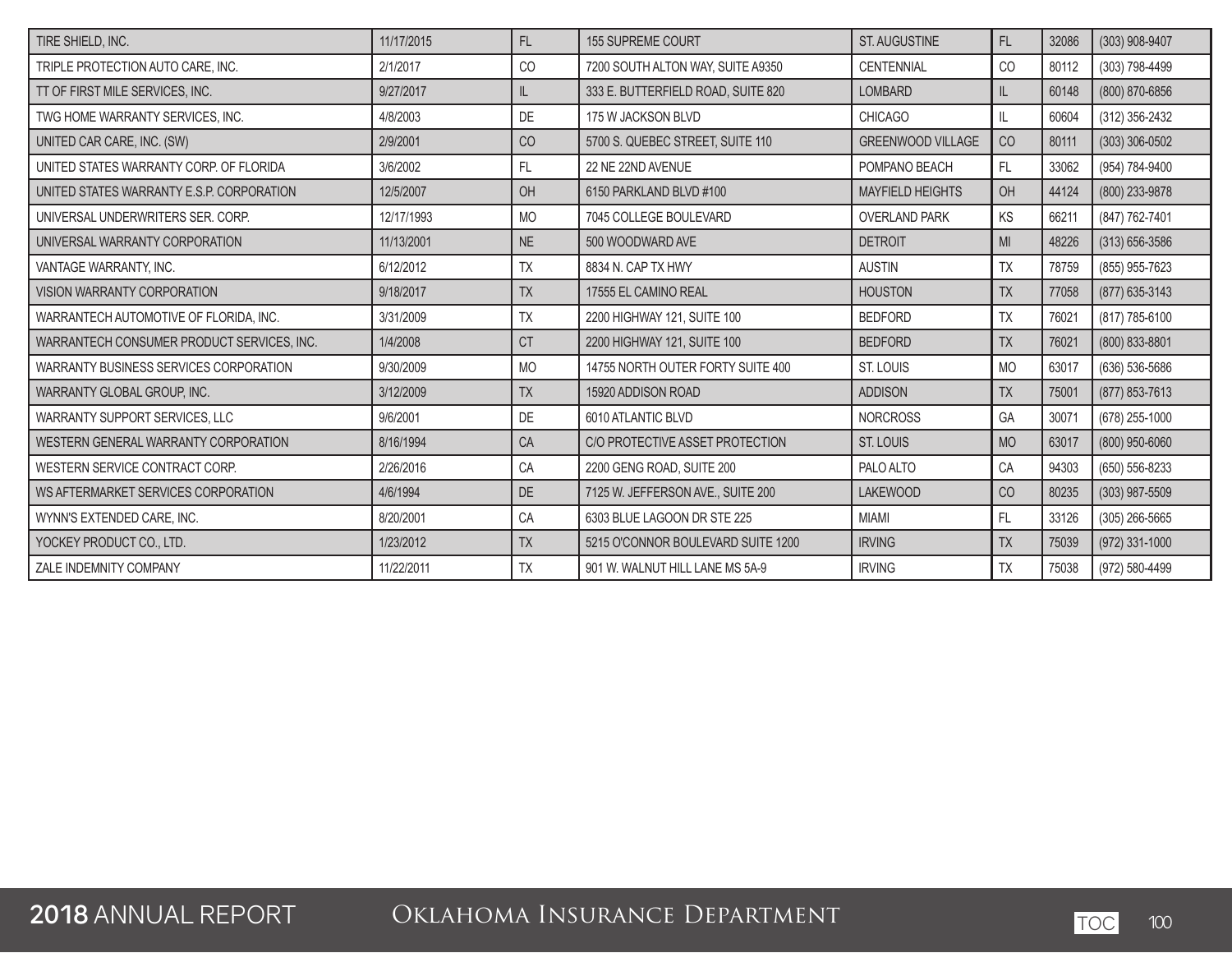# **SURPLUS LINES**

| <b>NAME</b>                                               | NAIC# | ORIGINAL<br>APPROVAL DATE | <b>DOMICILE</b> | <b>ADDRESS</b>                      | <b>CITY</b>             | <b>STATE</b>   | <b>ZIP</b> |              |
|-----------------------------------------------------------|-------|---------------------------|-----------------|-------------------------------------|-------------------------|----------------|------------|--------------|
| ADMIRAL INSURANCE COMPANY                                 | 24856 | 7/10/1974                 | DE              | 7233 E. BUTHERUS DRIVE              | <b>SCOTTSDALE</b>       | AZ             | 85260      | 480-951-0905 |
| ADRIATIC INSURANCE COMPANY                                | 39381 | 6/28/1983                 | <b>ND</b>       | 3501 N. CAUSEWAY BLVE., STE. 1000   | <b>METAIRIE</b>         | LA             | 70002      | 504-838-8100 |
| AGENT ALLIANCE INSURANCE COMPANY                          | 10389 | 4/16/2013                 | <b>AL</b>       | P.O. BOX 3199                       | <b>WINSTON-SALEM</b>    | <b>NC</b>      | 27102      | 336-435-2000 |
| AIG SPECIALTY INSURANCE COMPANY                           | 26883 | 11/18/2013                | IL.             | 175 WATER STREET                    | <b>NEW YORK</b>         | <b>NY</b>      | 10038      | 212-770-7000 |
| AIX SPECIALTY INSURANCE COMPANY                           | 12833 | 7/23/2007                 | DE              | <b>440 LINCOLN STREET</b>           | <b>WORCESTER</b>        | <b>MA</b>      | 01653      | 508-855-2316 |
| ALLIANZ UNDERWRITERS INSURANCE COMPANY                    | 36420 | 5/2/1980                  | IL.             | 225 W. WASHINGTON STREET, STE. 1800 | <b>CHICAGO</b>          | IL             | 60606      | 312-224-3469 |
| ALLIED WORLD ASSURANCE COMPANY (U.S.) INC.                | 19489 | 12/19/1994                | DE              | 199 WATER STREET, 29TH FLOOR        | <b>NEW YORK</b>         | <b>NY</b>      | 10038      | 212-635-5327 |
| ALLIED WORLD SURPLUS LINES INSURANCE COMPANY              | 24319 | 2/24/1999                 | <b>AR</b>       | 1690 NEW BRITAIN AVENUE, STE, 101   | <b>FARMINGTON</b>       | <b>CT</b>      | 06032      | 860-284-1300 |
| AMERICAN EMPIRE SURPLUS LINES INSURANCE<br><b>COMPANY</b> | 35351 | 12/1/1977                 | DE              | P.O. BOX 5370                       | <b>CINCINNATI</b>       | OH             | 45201      | 513-369-3000 |
| AMERICAN EQUITY INSURANCE COMPANY                         | 43117 | 1/17/1991                 | <b>AZ</b>       | 1 TOWER SQUARE                      | <b>HARTFORD</b>         | <b>CT</b>      | 06183      | 860-277-0111 |
| AMERICAN MODERN SELECT INSURANCE COMPANY                  | 38652 | 5/19/1997                 | OH              | P.O. BOX 5323                       | <b>CINCINNATI</b>       | OH             | 45201      | 800-543-2644 |
| AMERICAN NATIONAL LLOYDS INSURANCE COMPANY                | 10043 | 9/19/2014                 | <b>TX</b>       | 1949 E. SUNSHINE                    | <b>SPRINGFIELD</b>      | <b>MO</b>      | 65899      | 417-887-0220 |
| AMERICAN SOUTHERN INSURANCE COMPANY                       | 10235 | 1/1/1977                  | KS              | P.O. BOX 723030                     | <b>ATLANTA</b>          | GA             | 31139      | 404-266-9599 |
| APPALACHIAN INSURANCE COMPANY                             | 10316 | 2/6/1973                  | $\mathsf{RI}$   | P.O. BOX 7500                       | <b>JOHNSTON</b>         | R <sub>l</sub> | 02919      | 401-275-3000 |
| ARCH EXCESS & SURPLUS INSURANCE COMPANY                   | 10946 | 4/9/2001                  | <b>MO</b>       | 300 PLAZA 3. FLOOR 3                | <b>JERSEY CITY</b>      | <b>NJ</b>      | 07311      | 201-743-4000 |
| ARCH SPECIALTY INSURANCE COMPANY                          | 21199 | 7/15/2003                 | <b>MO</b>       | 300 PLAZA THREE                     | <b>JERSEY CITY</b>      | <b>NJ</b>      | 07311      | 201-743-4000 |
| ARROWOOD SURPLUS LINES INSURANCE COMPANY                  | 41807 | 9/28/1983                 | <b>CT</b>       | 3600 ARCO CORPORATE DRIVE           | CHARLOTTE               | <b>NC</b>      | 28273      | 704-522-2000 |
| ASPEN SPECIALTY INSURANCE COMPANY                         | 10717 | 7/3/2001                  | <b>MA</b>       | 175 CAPITAL BOULEVARD, STE. 103     | <b>ROCKY HILL</b>       | <b>CT</b>      | 06067      | 860-656-2940 |
| ASSOCIATED INDUSTRIES INSURANCE COMPANY                   | 23140 | 10/6/2011                 | FL.             | P.O. BOX 812319                     | <b>BOCA RATON</b>       | <b>FL</b>      | 33481      | 561-962-9320 |
| ATAIN SPECIALTY INSURANCE COMPANY                         | 17159 | 1/24/2013                 | MI              | 30833 NORTHWEST HIGHWAY, STE, 220   | <b>FARMINGTON HILLS</b> | MI             | 48334      | 248-538-4530 |
| ATLANTIC CASUALTY INSURANCE COMPANY                       | 42846 | 5/3/1999                  | <b>NC</b>       | P.O. BOX 8010                       | <b>GOLDSBORO</b>        | <b>NC</b>      | 27534      | 919-759-3200 |
| AXIS SURPLUS INSURANCE COMPANY                            | 26620 | 9/29/2008                 | IL.             | 11680 GREAT OAKS WAY, STE, 500      | <b>ALPHARETTA</b>       | GA             | 30022      | 678-746-9400 |
| <b>BERKLEY ASSURANCE COMPANY</b>                          | 39462 | 7/15/1985                 | IA              | 7233 E. BUTHERUS DRIVE              | <b>SCOTTSDALE</b>       | <b>AZ</b>      | 85260      | 480-951-0905 |
| BERKLEY REGIONAL SPECIALTY INSURANCE COMPANY              | 31295 | 1/5/2006                  | <b>DE</b>       | 7233 E. BUTHERUS DRIVE              | <b>SCOTTSDALE</b>       | AZ             | 85260      | 480-951-0905 |
| BLUE HILL SPECIALTY INSURANCE COMPANY                     | 15643 | 7/9/2015                  | <b>ILLINOIS</b> | 104 S. MICHIGAN AVE., STE. 600      | <b>CHICAGO</b>          | IL             | 60603      | 312-380-5555 |
| BRACKEN HILL SPECIALTY INSURANCE COMPANY INC.             | 13578 | 10/5/2012                 | <b>ILLINOIS</b> | 777 3RD AVE., FLOOR 28              | <b>NEW YORK</b>         | <b>NY</b>      | 10017      | 312-380-5555 |
| <b>BURLINGTON INSURANCE COMPANY</b>                       | 23620 | 1/29/1992                 | <b>NC</b>       | 238 INTERNATIONAL ROAD              | <b>BURLINGTON</b>       | <b>NC</b>      | 27215      | 336-586-2500 |
| CANAL INDEMNITY COMPANY                                   | 27790 | 4/13/1981                 | <b>SC</b>       | P.O. BOX 7                          | <b>GREENVILLE</b>       | <b>SC</b>      | 29602      | 864-242-5365 |
| CANOPIUS US INSURANCE, INC.                               | 12961 | 3/20/2013                 | DE              | 1450 E. AMERICAN LANE, #1775        | <b>SCHAUMBURG</b>       | IL             | 60173      | 630-994-5600 |
| CAPITOL SPECIALTY INSURANCE CORPORATION                   | 10328 | 8/22/1994                 | WI              | P.O. BOX 5900                       | <b>MADISON</b>          | WI             | 53705      | 608-829-4200 |
| CATLIN SPECIALTY INSURANCE COMPANY                        | 15989 | 4/15/1992                 | DE              | 4250 N DRINKWATER BLVD.             | SCOTTSDALE              | AZ             | 85251      | 480-755-6700 |
| CENTENNIAL CASUALTY COMPANY                               | 34568 | 9/23/2004                 | AL              | 2200 WOODCREST PLACE, STE. 200      | <b>BIRMINGHAM</b>       | AL             | 35209      | 205-877-4500 |
| <b>CENTURY SURETY COMPANY</b>                             | 36951 | 1/2/1991                  | OH              | P.O. BOX 163340                     | <b>COLUMBUS</b>         | OH             | 43216      | 614-895-2000 |
| CHUBB CUSTOM INSURANCE COMPANY                            | 38989 | 1/1/1983                  | <b>NJ</b>       | <b>15 MOUNTAIN VIEW ROAD</b>        | <b>WARREN</b>           | <b>NJ</b>      | 07059      | 215-640-2029 |
| CINCINNATI SPECIALTY UNDERWRITERS INS. CO., THE           | 13037 | 4/15/2008                 | DE              | P.O. BOX 145496                     | <b>CINCINNATI</b>       | OH             | 45250      | 856-216-0220 |
| CLEAR BLUE SPECIALTY INSURANCE COMPANY                    | 37745 | 6/2/2016                  | $\sf NC$        | 6100 FAIRVIEW ROAD, UNIT 103        | <b>CHARLOTTE</b>        | <b>NC</b>      | 28210      | 787-205-0098 |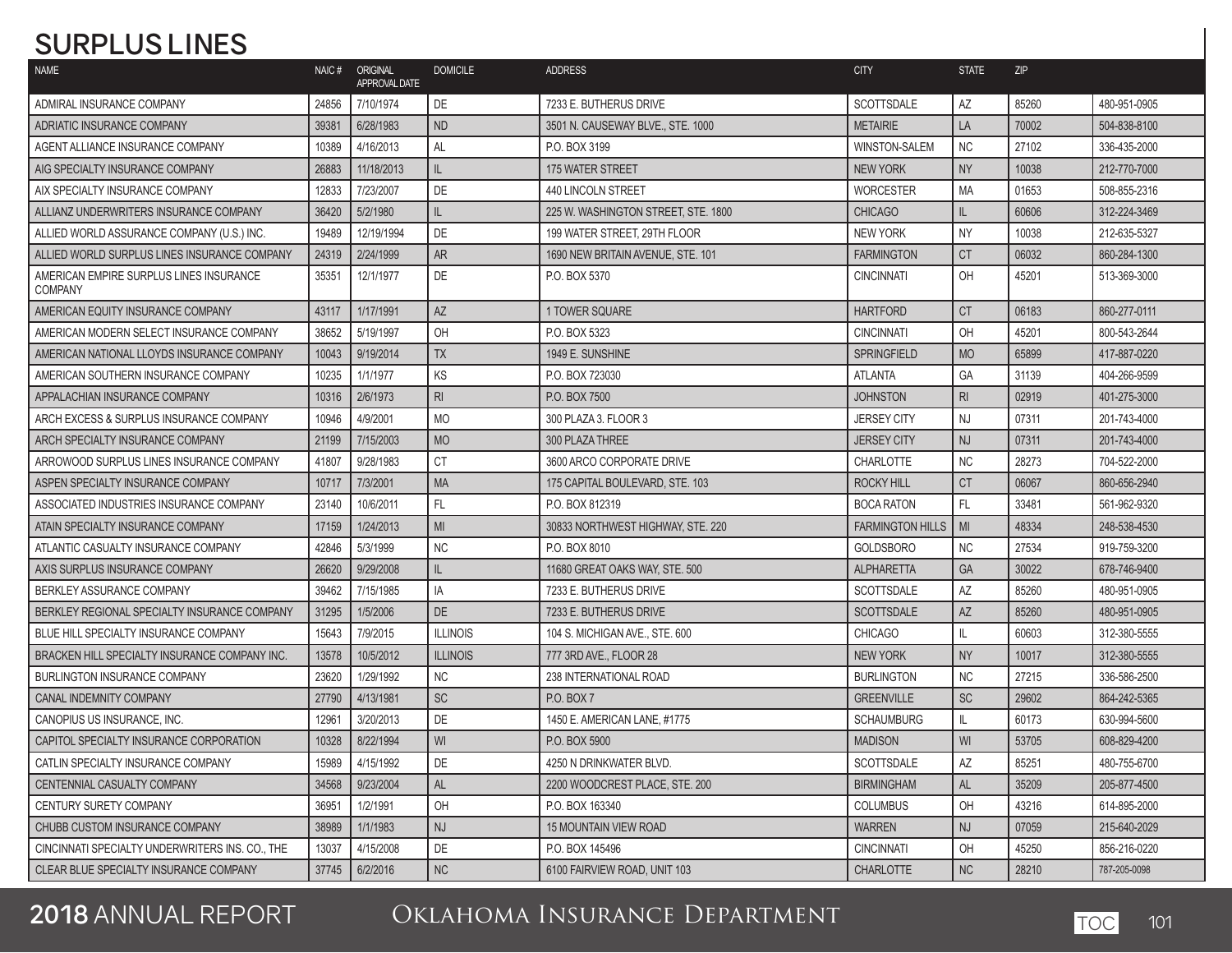| COLONY INSURANCE COMPANY                                 | 39993 | 4/29/1985  | VA        | P.O. BOX 469012                  | <b>SAN ANTIONIO</b>   | <b>TX</b> | 78246 | 800-577-6614 |
|----------------------------------------------------------|-------|------------|-----------|----------------------------------|-----------------------|-----------|-------|--------------|
| <b>COLUMBIA CASUALTY COMPANY</b>                         | 31127 | 11/30/1973 | IL.       | 333 SOUTH WABASH AVENUE          | <b>CHICAGO</b>        | IL.       | 60604 | 312-822-5000 |
| CONIFER INSURANCE COMPANY                                | 29734 | 1/9/2015   | MI        | 550 W. MERRILL STREET, STE. 200  | <b>BIRMINGHAM</b>     | MI        | 48009 | 248-559-0840 |
| COVERYS SPECIALTY INSURANCE COMPANY                      | 15686 | 8/24/2015  | <b>NJ</b> | 1 FINANCIAL CENTER, FLOOR 13     | <b>BOSTON</b>         | <b>MA</b> | 02111 | 800-225-6168 |
| COVINGTON SPECIALTY INSURANCE COMPANY                    | 13027 | 1/28/2008  | <b>NH</b> | 945 EAST PACES FERRY ROAD, #1800 | <b>ATLANTA</b>        | GA        | 30326 | 404-260-3862 |
| CRUM & FORSTER SPECIALTY INSURANCE COMPANY               | 44520 | 8/31/2000  | <b>DE</b> | P.O. BOX 1973                    | <b>MORRISTOWN</b>     | <b>NJ</b> | 07962 | 973-490-6600 |
| CUMIS SPECIALTY INSURANCE COMPANY. INC.                  | 12758 | 8/12/2013  | IA        | P.O. BOX 1084                    | <b>MADISON</b>        | WI        | 53701 | 608-238-5851 |
| DISCOVER SPECIALTY INSURANCE COMPANY                     | 10213 | 2/9/2001   | <b>CT</b> | ONE TOWER SQUARE                 | <b>HARTFORD</b>       | <b>CT</b> | 06183 | 860-277-0111 |
| EMPIRE FIRE AND MARINE INSURANCE COMPANY                 | 21326 | 6/16/1997  | <b>NE</b> | 13810 FNB PARKWAY                | <b>OMAHA</b>          | <b>NE</b> | 68154 | 402-963-5000 |
| ENDURANCE AMERICAN SPECIALTY INSURANCE<br><b>COMPANY</b> | 41718 | 1/17/2006  | DE        | 4 MANHATTANVILLE ROAD, FLOOR 3   | <b>PURCHASE</b>       | <b>NY</b> | 10577 | 914-468-8602 |
| EVANSTON INSURANCE COMPANY                               | 35378 | 7/10/1979  | IL        | TEN PARKWAY NORTH                | <b>DEERFIELD</b>      | IL        | 60015 | 847-572-6000 |
| EVEREST INDEMNITY INSURANCE COMPANY                      | 10851 | 9/20/2000  | <b>DE</b> | P.O. BOX 830                     | <b>LIBERTY CORNER</b> | <b>NJ</b> | 07938 | 908-604-3000 |
| EXECUTIVE RISK SPECIALTY INSURANCE COMPANY               | 44792 | 12/31/1993 | <b>CT</b> | <b>15 MOUNTAIN VIEW ROAD</b>     | <b>WARREN</b>         | <b>NJ</b> | 07059 | 908-903-2000 |
| FAIR AMERICAN SELECT INSURANCE COMPANY                   | 15201 | 11/27/2013 | DE        | 165 BROADWAY                     | <b>NEW YORK</b>       | <b>NY</b> | 10006 | 212-365-2287 |
| FIRST MERCURY INSURANCE COMPANY                          | 10657 | 8/11/2004  | DE        | 26600 TELEGRAPH ROAD             | <b>SOUTHFIELD</b>     | MI        | 48033 | 248-213-5196 |
| FIRST SPECIALTY INSURANCE CORPORATION                    | 34916 | 5/18/1994  | <b>MO</b> | P.O. BOX 2991                    | <b>OVERLAND PARK</b>  | <b>KS</b> | 66202 | 913-676-5200 |
| <b>GEMINI INSURANCE COMPANY</b>                          | 10833 | 6/28/2001  | DE        | 7233 E. BUTHERUS DRIVE           | <b>SCOTTSDALE</b>     | AZ        | 85260 | 480-951-0905 |
| <b>GENERAL SECURITY INDEMNITY COMPANY OF ARIZONA</b>     | 20559 | 11/21/1995 | AZ        | 199 WATER STREET, STE, 2100      | <b>NEW YORK</b>       | <b>NY</b> | 10038 | 212-480-1900 |
| <b>GENERAL STAR INDEMNITY COMPANY</b>                    | 37362 | 5/9/1980   | DE        | 120 LONG RIDGE ROAD              | <b>STAMFORD</b>       | <b>CT</b> | 06902 | 203-328-5700 |
| <b>GEOVERA SPECIALTY INSURANCE COMPANY</b>               | 10182 | 3/10/1998  | CA        | 1455 OLIVER ROAD                 | <b>FAIRFIELD</b>      | CA        | 94534 | 707-863-3681 |
| GOLDEN BEAR INSURANCE COMPANY                            | 39861 | 3/16/2015  | CA        | 709 N. CENTER STREET, STE. SA    | <b>STOCKTON</b>       | CA        | 95202 | 209-870-2916 |
| <b>GOTHAM INSURANCE COMPANY</b>                          | 25569 | 4/16/1987  | <b>NY</b> | 412 MT. KEMBLE AVENUE, #300C     | <b>MORRISTOWN</b>     | <b>NJ</b> | 07960 | 973-532-1969 |
| <b>GREAT AMERICAN E &amp; S INSURANCE COMPANY</b>        | 37532 | 8/25/1981  | DE        | 301 E. FOURTH STREET             | <b>CINCINNATI</b>     | OH        | 45202 | 800-545-4269 |
| <b>GREAT AMERICAN FIDELITY INSURANCE COMPANY</b>         | 41858 | 6/1/1984   | DE        | 301 E. FOURTH STREET             | <b>CINCINNATI</b>     | OH        | 45202 | 513-369-5000 |
| GUIDEONE NATIONAL INSURANCE COMPANY                      | 14167 | 10/1/2012  | IA        | 1111 ASHWORTH ROAD               | WEST DES MOINES       | IA        | 50265 | 515-267-5000 |
| <b>GUILFORD INSURANCE COMPANY</b>                        | 10956 | 8/27/2007  | IL.       | 238 INTERNATIONAL ROAD           | <b>BURLINGTON</b>     | <b>NC</b> | 27215 | 336-586-2855 |
| GULF UNDERWRITERS INSURANCE COMPANY                      | 42811 | 3/25/1993  | <b>CT</b> | ONE TOWER SQUARE                 | <b>HARTFORD</b>       | <b>CT</b> | 06183 | 972-650-2800 |
| HALLMARK NATIONAL INSURANCE COMPANY                      | 19530 | 3/1/2013   | AZ        | 777 MAIN STREET, STE. 1000       | FT. WORTH             | <b>TX</b> | 76102 | 817-348-1600 |
| HAMILTON SPECIALTY INSURANCE COMPANY                     | 13551 | 1/7/2015   | DE        | 600 COLLEGE ROAD E, STE. 3500    | <b>PRINCETON</b>      | <b>NJ</b> | 08540 | 609-349-7700 |
| HDI SPECIALTY INSURANCE COMPANY                          | 16131 | 9/27/2017  | IL        | 161 N. CLARK STREET, 48TH FLOOR  | <b>CHICAGO</b>        | IL        | 60601 | 312-456-6780 |
| HOMELAND INSURANCE COMPANY OF NEW YORK                   | 34452 | 12/3/2002  | <b>NY</b> | 1 BEACON LANE                    | <b>CANTON</b>         | <b>MA</b> | 02021 | 617-725-6000 |
| HOUSING SPECIALTY INSURANCE COMPANY, INC.                | 15381 | 11/22/2017 | VT        | <b>189 COMMERCE COURT</b>        | <b>CHESHIRE</b>       | <b>CT</b> | 06410 | 203-272-8220 |
| HOUSTON CASUALTY COMPANY                                 | 42374 | 2/27/1986  | TX        | 13403 NORTHWEST FREEWAY          | <b>HOUSTON</b>        | <b>TX</b> | 77040 | 713-462-1000 |
| HOUSTON SPECIALTY INSURANCE COMPANY                      | 12936 | 11/27/2007 | <b>TX</b> | 800 GESSNER, STE. 600            | <b>HOUSTON</b>        | <b>TX</b> | 77024 | 713-935-4857 |
| HSB SPECIALTY INSURANCE COMPANY                          | 14438 | 4/16/2013  | CT        | P.O. BOX 5024                    | <b>HARTFORD</b>       | <b>CT</b> | 06102 | 860-722-1866 |
| HUDSON EXCESS INSURANCE COMPANY                          | 14481 | 10/24/2013 | DE        | 100 WILLIAM STREET. 5TH FLOOR    | NEW YORK              | <b>NY</b> | 10038 | 212-978-2800 |
| HUDSON SPECIALTY INSURANCE COMPANY                       | 37079 | 7/11/2000  | <b>NY</b> | 100 WILLIAM STREET, 5TH FLOOR    | <b>NEW YORK</b>       | <b>NY</b> | 10038 | 212-978-2800 |
| ILLINOIS EMCASCO INSURANCE COMPANY                       | 32808 | 3/24/1981  | IA        | 717 MULBERRY STREET              | <b>DES MOINES</b>     | IA        | 50303 | 515-280-2511 |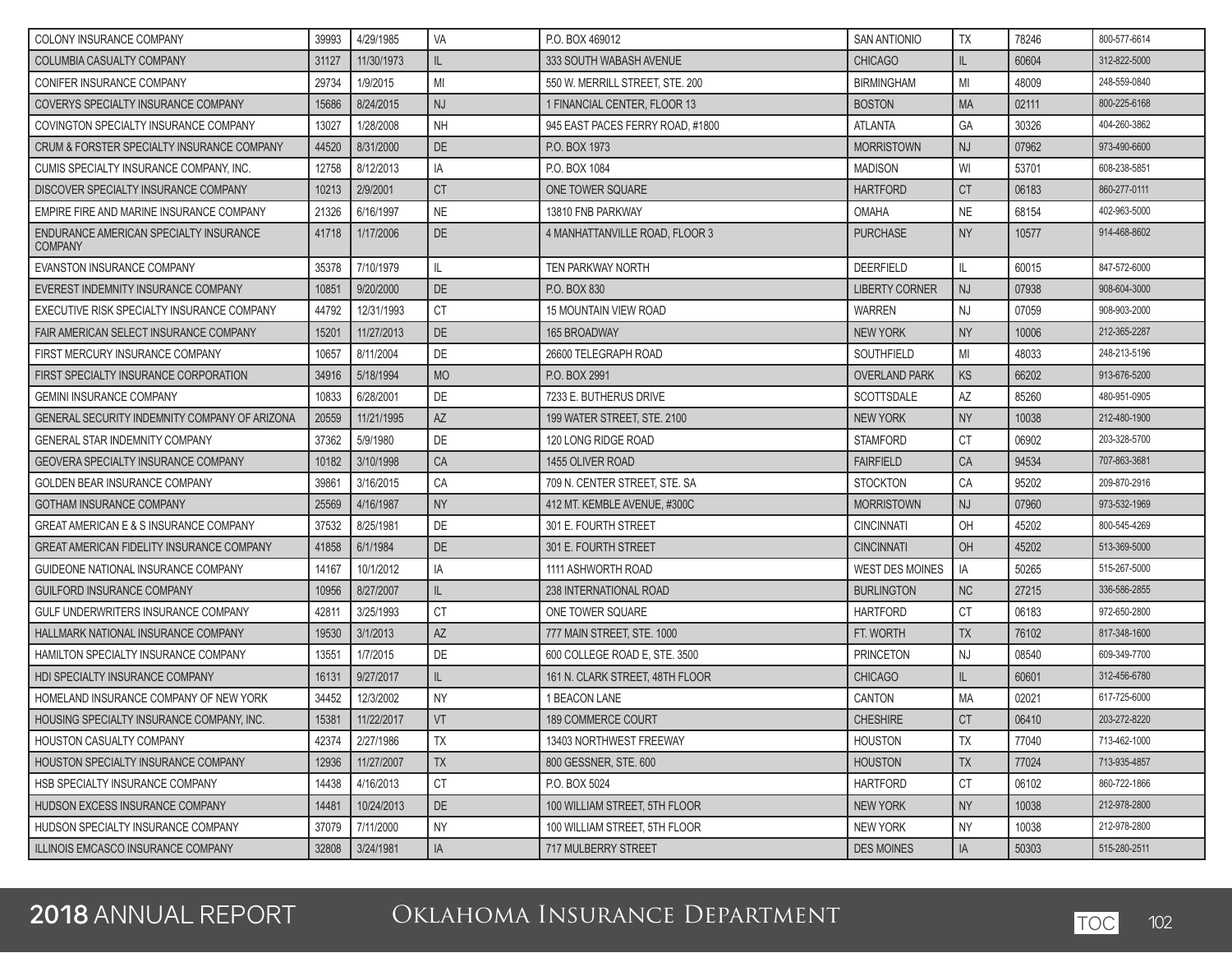| ILLINOIS UNION INSURANCE COMPANY                                    | 27960 | 8/23/1979          | L                      | 436 WALNUT STREET, WAO7C            | PHILADELPHIA         | PA               | 19106 | 800-352-4462 |
|---------------------------------------------------------------------|-------|--------------------|------------------------|-------------------------------------|----------------------|------------------|-------|--------------|
| INDEPENDENT SPECIALTY INSURANCE COMPANY                             | 39640 | 4/17/2017          | <b>DE</b>              | 1900 L.DON DODSON DR.               | <b>BEDFORD</b>       | <b>TX</b>        | 76021 | 817-265-2000 |
| <b>INDIAN HARBOR INSURANCE COMPANY</b>                              | 36940 | 7/11/2000          | DE                     | 70 SEAVIEW AVENUE                   | <b>STAMFORD</b>      | <b>CT</b>        | 06902 | 203-964-5200 |
| INTERSTATE FIRE & CASUALTY COMPANY                                  | 22829 | 8/23/1972          | IL.                    | 225 W. WASHINGTON STREET, STE. 1800 | <b>CHICAGO</b>       | $\mathbb{L}$     | 60606 | 888-466-7883 |
| IRONSHORE SPECIALTY INSURANCE COMPANY                               | 25445 | 2/9/1987           | ΑZ                     | 75 FEDERAL STREET, 5TH FLOOR        | <b>BOSTON</b>        | <b>ME</b>        | 02110 | 617-391-5680 |
| JAMES RIVER INSURANCE COMPANY                                       | 12203 | 9/1/1988           | OH                     | P.O. BOX 27648                      | <b>RICHMOND</b>      | <b>VA</b>        | 23261 | 804-289-2700 |
| KINSALE INSURANCE COMPANY                                           | 38920 | 7/5/2000           | AR                     | P.O. BOX 17008                      | <b>RICHMOND</b>      | VA               | 23226 | 804-289-1315 |
| LANDMARK AMERICAN INSURANCE COMPANY                                 | 33138 | 9/28/2007          | OK                     | 945 E. PACES FERRY ROAD, STE. 1800  | <b>ATLANTA</b>       | <b>GA</b>        | 30326 | 404-231-2366 |
| LEXINGTON INSURANCE COMPANY                                         | 19437 | 4/7/2003           | DE                     | 99 HIGH STREET, FLOOR 23            | <b>BOSTON</b>        | <b>MA</b>        | 02110 | 617-330-1100 |
| LIBERTY SURPLUS INSURANCE CORPORATION                               | 10725 | 11/16/1994         | <b>NH</b>              | 175 BERKELEY STREET                 | <b>BOSTON</b>        | <b>MA</b>        | 02116 | 617-357-9500 |
| MAXUM INDEMNITY COMPANY                                             | 26743 | 8/10/1976          | DE                     | 3655 NORTH POINT PARKWAY, #500      | <b>ALPHARETTA</b>    | GA               | 30005 | 678-597-4500 |
| MESA UNDERWRITERS SPECIALTY INSURANCE<br><b>COMPANY</b>             | 36838 | 1/26/2012          | <b>NJ</b>              | <b>40 WANTAGE AVENUE</b>            | <b>BRANCHVILLE</b>   | <b>NJ</b>        | 07890 | 973-948-3000 |
| MID-CONTINENT EXCESS AND SURPLUS INSURANCE<br><b>COMPANY</b>        | 13794 | 10/13/2010         | DE                     | P.O. BOX 3127                       | <b>TULSA</b>         | OK               | 74101 | 918-587-7221 |
| <b>MOUNT VERNON FIRE INSURANCE COMPANY</b>                          | 26522 | 1/3/1974           | PA                     | 1190 DEVON PARK DRIVE               | <b>WAYNE</b>         | PA               | 19087 | 610-688-2535 |
| MOUNT VERNON SPECIALTY INSURANCE COMPANY                            | 14420 | 4/13/2015          | <b>NE</b>              | 1190 DEVON PARK DRIVE               | WAYNE                | PA               | 19087 | 888-523-5545 |
| MT. HAWLEY INSURANCE COMPANY                                        | 37974 | 11/17/1981         | IL.                    | 9025 N. LINDBERGH DRIVE             | <b>PEORIA</b>        | IL               | 61615 | 309-692-1000 |
| NATIONAL FIRE & MARINE INSURANCE COMPANY                            | 20079 | 1/1/1977           | <b>NE</b>              | 1314 DOUGLAS ST., STE. 1400         | <b>OMAHA</b>         | <b>NE</b>        | 68102 | 402-916-3000 |
| NAUTILUS INSURANCE COMPANY                                          | 17370 | 3/3/1986           | AZ                     | 7233 EAST BUTHERUS DRIVE            | <b>SCOTTSDALE</b>    | AZ               | 85260 | 800-842-8972 |
| NAVIGATORS SPECIALTY INSURANCE COMPANY                              | 36056 | 4/9/2007           | <b>NY</b>              | 400 ATLANTIC STREET, FLOOR 8        | <b>STAMFORD</b>      | <b>CT</b>        | 06901 | 203-905-6335 |
| NOETIC SPECIALTY INSURANCE COMPANY                                  | 17400 | 6/7/1994           | VT                     | 14280 PARK MEADOW DRIVE, #20151     | <b>CHANTILLY</b>     | <b>VA</b>        | 20151 | 703-652-1300 |
| NORCAL SPECIALTY INSURANCE COMPANY                                  | 35114 | 9/30/2013          | PA                     | 1700 BENT CREEK BLVD.               | <b>MECHANICSBURG</b> | PA               | 17050 | 800-445-1212 |
| NORTH AMERICAN CAPACITY INSURANCE COMPANY                           | 25038 | 6/30/1986          | <b>NH</b>              | 650 ELM STREET, 6TH FLOOR           | <b>MANCHESTER</b>    | <b>NH</b>        | 03101 | 603-644-6600 |
| NORTH LIGHT SPECIALTY INSURANCE COMPANY                             | 13167 | 5/6/2010           | IL                     | 3075 SANDERS ROAD, STE. H1A         | <b>NORTHBROOK</b>    | IL               | 60062 | 847-402-5000 |
| NORTHFIELD INSURANCE COMPANY                                        | 27987 | 1/1/1977           | IA                     | 1 TOWER SQUARE                      | <b>HARTFORD</b>      | <b>CT</b>        | 06183 | 860-277-0111 |
| OLD REPUBLIC UNION INSURANCE COMPANY                                | 31143 | 7/19/1982          | IL                     | 307 NORTH MICHIGAN AVENUE           | <b>CHICAGO</b>       | IL               | 60601 | 312-346-8100 |
| PACIFIC INSURANCE COMPANY, LIMITED                                  | 10046 | 6/29/1982          | <b>CT</b>              | 1 HARTFORD PLAZA                    | <b>HARTFORD</b>      | <b>CT</b>        | 06155 | 860-547-5000 |
| PELEUS INSURANCE COMPANY                                            | 34118 | 2/25/2015          | VA                     | P.O. BOX 469012                     | <b>SAN ANTIONIO</b>  | <b>TX</b>        | 78246 | 804-560-2000 |
| PENN-AMERICA INSURANCE COMPANY                                      | 32859 | 12/26/1979         | PA                     | 3 BALA PLAZE E. STE. 300            | <b>BALA CYNWYD</b>   | <b>PA</b>        | 19004 | 610-668-6956 |
| PRIME INSURANCE COMPANY                                             | 12588 | 7/15/2008          | IL                     | 303 WEST MADISON, STE, 2075         | <b>CHICAGO</b>       | IL               | 12588 | 801-304-5561 |
| PRINCETON EXCESS AND SURPLUS LINES INSURANCE<br><b>COMPANY, THE</b> | 10786 | 5/5/2003           | <b>DE</b>              | P.O. BOX 5241                       | <b>PRINCETON</b>     | <b>NJ</b>        | 08543 | 609-243-4200 |
| PROASSURANCE SPECIALTY INSURANCE COMPANY, INC.                      |       | 10179    5/21/2004 | AL                     | 100 BROOKWOOD PLACE                 | <b>BIRMINGHAM</b>    | $\Delta I$<br>∩⊾ | 35209 | 205-445-2600 |
| PROFESSIONAL SECURITY INSURANCE COMPANY                             | 11811 | 2/24/2010          | AZ                     | P.O. BOX 52979                      | <b>ATLANTA</b>       | <b>GA</b>        | 30355 | 404-842-5627 |
| PROTECTIVE SPECIALTY INSURANCE COMPANY                              | 13149 | 6/30/2008          | IN                     | 111 CONGRESSIONAL BLVD., STE. 500   | CARMEL               | IN               | 46032 | 317-636-9800 |
| OBE SPECIALTY INSURANCE COMPANY                                     | 11515 | 9/17/2003          | ND                     | 314 THAYER AVENUE                   | <b>BISMARK</b>       | <b>ND</b>        | 58501 | 212-422-9888 |
| RELIAMAX SURETY COMPANY                                             | 12623 | 2/12/2014          | SD                     | 2300 E. 54TH STREET N.              | SIOUX FALLS          | <b>SD</b>        | 57104 | 605-444-4800 |
| REPUBLIC-VANGUARD INSURANCE COMPANY                                 | 40479 | 3/2/2005           | $\mathsf{A}\mathsf{Z}$ | P.O. BOX 809076                     | DALLAS               | <b>TX</b>        | 75380 | 972-788-6000 |
| ROCKHILL INSURANCE COMPANY                                          | 28053 | 3/26/1986          | $\mathsf{A}\mathsf{Z}$ | 700 W. 47TH STREET, STE. 350        | <b>KANSAS CITY</b>   | <b>MO</b>        | 64112 | 203-223-5000 |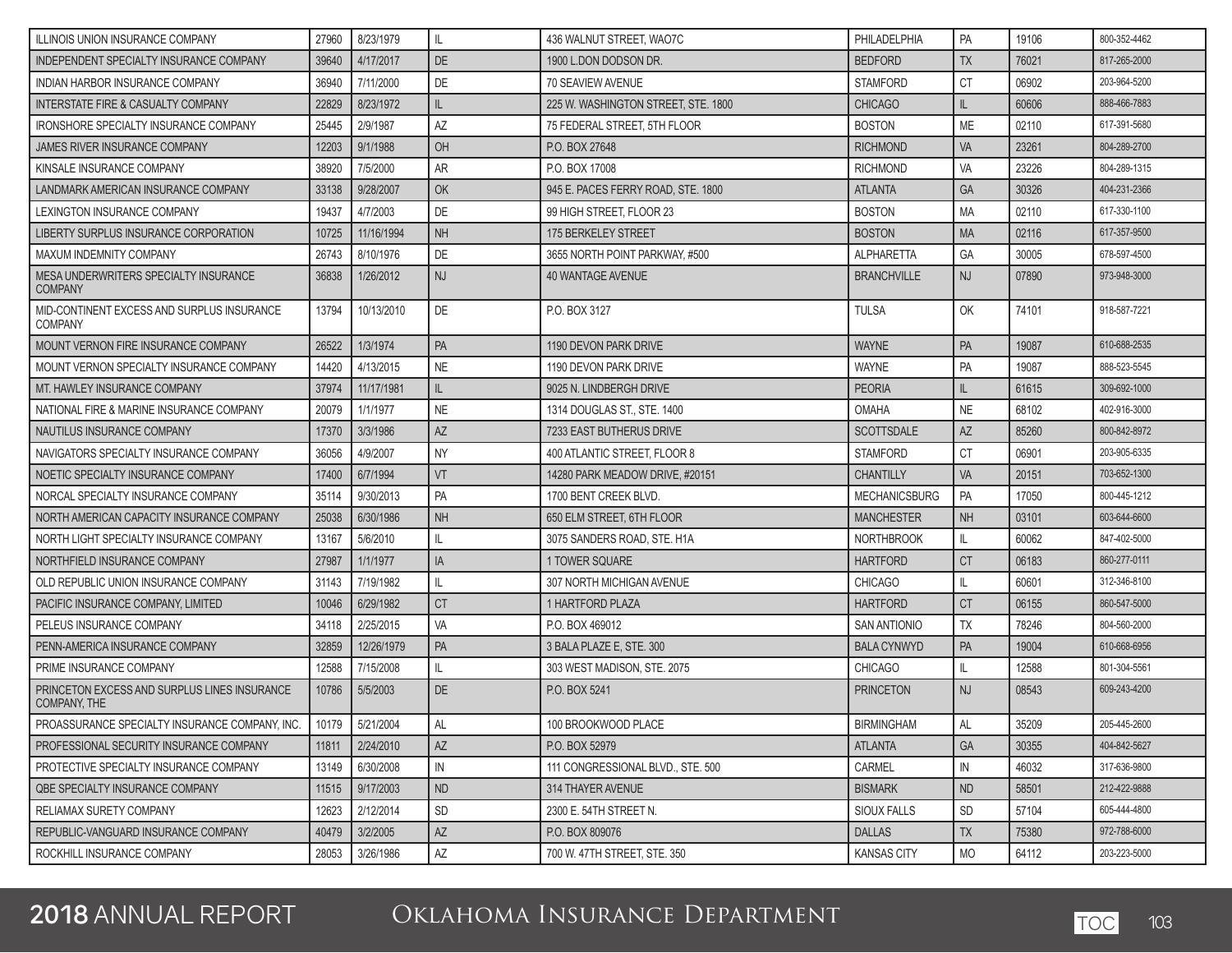| ROCKINGHAM CASUALTY COMPANY                              | 42595 | 7/1/2015   | VA        | 633 E. MARKET STREET              | <b>HARRISBURG</b>    | VA        | 22804 | 540-434-5344 |
|----------------------------------------------------------|-------|------------|-----------|-----------------------------------|----------------------|-----------|-------|--------------|
| SAFECO SURPLUS LINES INSURANCE COMPANY                   | 11100 | 1/1/1987   | <b>NH</b> | 175 BERKELEY STREET               | <b>BOSTON</b>        | <b>MA</b> | 02116 | 617-357-9500 |
| SAFETY SPECIALTY INSURANCE COMPANY                       | 13815 | 12/30/2015 | <b>MO</b> | 1832 SCHUETZ ROAD                 | ST. LOUIS            | <b>MO</b> | 63146 | 314-995-5300 |
| SAVERS PROPERTY AND CASUALTY INSURANCE<br><b>COMPANY</b> | 16551 | 10/24/1986 | <b>MO</b> | 11880 COLLEGE BLVD., STE. 500     | <b>OVERLAND PARK</b> | KS        | 66210 | 913-339-5000 |
| SCOTTSDALE INSURANCE COMPANY                             | 41297 | 3/25/1983  | OH        | ONE W. NATIONWIDE BLVD. DSPF-76   | <b>COLUMBUS</b>      | OH        | 43215 | 480-365-4000 |
| SCOTTSDALE SURPLUS LINES INSURANCE COMPANY               | 10672 | 3/5/2014   | AZ        | 1 W. NATIONWIDE BLVD 1-04-701     | <b>COLUMBUS</b>      | OH        | 43215 | 614-249-1545 |
| SENECA SPECIALTY INSURANCE COMPANY                       | 10729 | 5/18/2004  | <b>DE</b> | 160 WATER STREET. FLOOR 16        | <b>NEW YORK</b>      | <b>NY</b> | 10038 | 212-344-3000 |
| ST. PAUL SURPLUS LINES INSURANCE COMPANY                 | 30481 | 11/26/1974 | DE        | ONE TOWER SQUARE                  | <b>HARTFORD</b>      | <b>CT</b> | 06183 | 651-310-7911 |
| STARR SURPLUS LINES INSURANCE COMPANY                    | 13604 | 6/25/2009  | IL.       | 399 PARK AVENUE, 8TH FLOOR        | <b>NEW YORK</b>      | <b>NY</b> | 10022 | 646-227-6611 |
| STARSTONE SPECIALTY INSURANCE COMPANY                    | 44776 | 9/21/2015  | DE        | 1209 ORANGE ST. PLAZA 5 STE. 2900 | <b>WILMINGTON</b>    | DE        | 19801 | 201-743-7700 |
| STEADFAST INSURANCE COMPANY                              | 26387 | 10/28/1991 | <b>DE</b> | 1400 AMERICAN LN., FLOOR 19       | <b>SCHAUMBURG</b>    | IL        | 60196 | 847-605-6000 |
| TDC SPECIALTY INSURANCE COMPANY                          | 34487 | 10/20/2013 | DC        | 185 GREENWOOD ROAD                | <b>NAPA</b>          | CA        | 94558 | 707-226-0100 |
| TOKIO MARINE SPECIALTY INSURANCE COMPANY                 | 23850 | 11/28/2012 | DE        | 1 BALA PLAZA, STE, 100            | <b>BALA CYNWYD</b>   | PA        | 19004 | 610-617-7900 |
| TRAVELERS EXCESS AND SURPLUS LINES COMPANY               | 29696 | 3/10/1998  | <b>CT</b> | ONE TOWER SQUARE                  | <b>HARTFORD</b>      | <b>CT</b> | 06183 | 860-277-0111 |
| TRISURA SPECIALTY INSURANCE COMPANY                      | 16188 | 7/11/2017  | OK        | 210 PARK AVE., FLOOR 14           | OKLAHOMA CITY        | OK        | 73102 | 646-226-0200 |
| TUDOR INSURANCE COMPANY                                  | 37982 | 9/25/1980  | <b>NH</b> | 300 KIMBALL DR., STE, 500         | <b>PARSIPPANY</b>    | <b>NY</b> | 07054 | 201-847-8600 |
| UNITED NATIONAL INSURANCE COMPANY                        | 13064 | 12/23/1991 | PA        | THREE BALA PLAZA E. STE. 300      | <b>BALA CYNWYD</b>   | PA        | 19004 | 610-660-6817 |
| UNITED SPECIALTY INSURANCE COMPANY                       | 12537 | 2/13/2007  | DE        | 1900 L. DON DODSON DRIVE          | <b>BEDFORD</b>       | <b>TX</b> | 76124 | 817-265-2000 |
| VOYAGER INDEMNITY INSURANCE COMPANY                      | 40428 | 2/5/1991   | GA        | 260 INTERSTATE NORTH CIRCLE. NW   | <b>ATLANTA</b>       | GA        | 30339 | 770-763-1000 |
| WATFORD SPECIALTY INSURANCE COMPANY                      | 15824 | 12/30/2015 | <b>NJ</b> | P.O. BOX 1988                     | <b>MORRISTOWN</b>    | <b>NJ</b> | 07962 | 973-889-6447 |
| WESTCHESTER SURPLUS LINES INSURANCE COMPANY              | 10172 | 3/17/1994  | GA        | 436 WALNUT STREET, WA04R          | PHILADELPHIA         | PA        | 19106 | 800-352-4462 |
| WESTERN HERITAGE INSURANCE COMPANY                       | 37150 | 6/8/1988   | AZ        | ONE WEST NATIONWIDE BLVD. DSPF-76 | <b>COLUMBUS</b>      | OH        | 43215 | 480-951-0703 |
| WESTERN WORLD INSURANCE COMPANY                          | 13196 | 8/23/1972  | <b>NH</b> | 300 KIMBALL DR., STE, 500         | <b>PARSIPPANY</b>    | <b>NY</b> | 07054 | 201-847-8600 |
| WILSHIRE INSURANCE COMPANY                               | 13234 | 1/2/1980   | <b>NC</b> | P.O. BOX 10800                    | <b>RALEIGH</b>       | <b>NC</b> | 27605 | 919-833-1600 |
| I XAVIER INSURANCE COMPANY                               | 10516 | 5/29/1992  | VT        | 76 ST. PAUL STREET. STE. 500      | <b>BURLINGTON</b>    | VT        | 05401 | 802-862-4400 |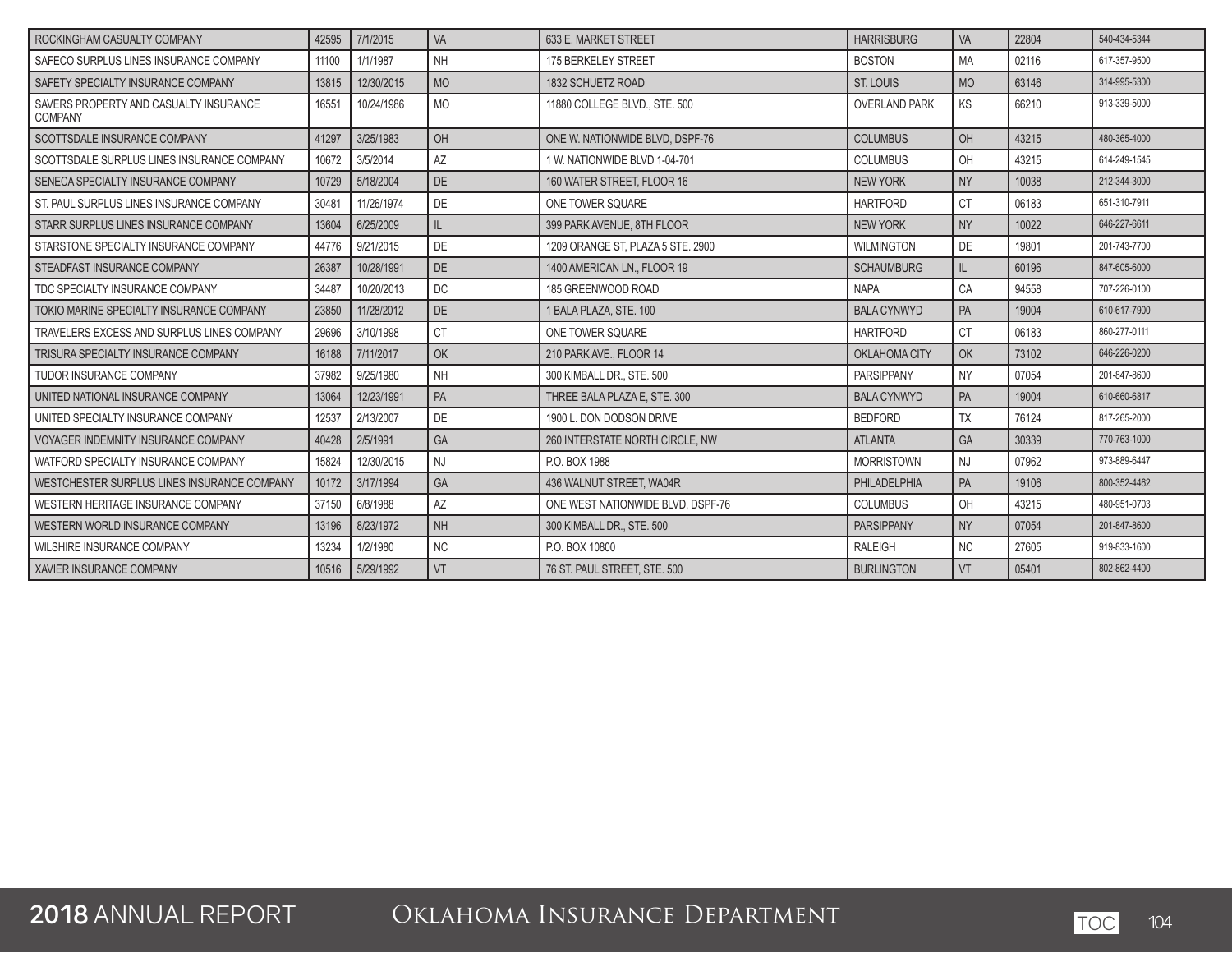## **THIRD PARTY ADMINISTRATORS**

| <b>COMPANY NAME</b>                              | <b>ISSUE DATE STREET</b> |                                   | <b>CITY</b>            | STATE ZIP |       | <b>PHONE</b>       |
|--------------------------------------------------|--------------------------|-----------------------------------|------------------------|-----------|-------|--------------------|
| 1-2-1 CLAIMS INC                                 | 5/29/2014                | 29620 IH 10 W                     | <b>BOERNE</b>          | <b>TX</b> | 78006 | (210) 695-6947     |
| A.G.I.A., INC.                                   | 5/24/1991                | 1155 EUGENIA PL                   | <b>CARPENTERIA</b>     | CA        | 93013 | (805) 566-9191     |
| AAFP INSURANCE SERVICES, INC.                    | 4/24/1989                | 11400 TOMAHAWK CREEK PKWY STE 430 | <b>LEAWOOD</b>         | KS        | 66211 | (816) 391-2736     |
| AC BRANCH HOLDINGS LLC                           | 3/4/2014                 | 3817 NW EXPRESSWAY STE 1050       | OKLAHOMA CITY          | OK        | 73112 | (405) 330-4146     |
| ACCENTURE INSURANCE SERVICES LLC                 | 5/2/2012                 | 161 N CLARK ST                    | <b>CHICAGO</b>         | IL.       | 60601 | (816) 742-1515     |
| <b>ACCLARIS INC</b>                              | 12/30/2016               | 1511 N WESTSHORE BLVD STE 350     | <b>TAMPA</b>           | FL        | 33607 | (703) 850-9068     |
| ACTUARIAL MANAGEMENT RESOURCES. INC.             | 11/19/2004               | 4964 UNIVERSITY PKWY STE 203      | <b>WINSTON-SALEM</b>   | <b>NC</b> | 27106 | (336) 714-2909     |
| ADROIT MUTUAL BENEFITS LLC                       | 3/15/2017                | 400 CHISHOLM PL STE 304           | <b>PLANO</b>           | <b>TX</b> | 75057 | (972) 578-0414     |
| AETNA HEALTH MANAGEMENT LLC                      | 7/18/2014                | 151 FARMINGTON AVE RW61           | <b>HARTFORD</b>        | <b>CT</b> | 06156 | (860) 273-0123     |
| AETNA MEDICAID ADMINISTRATORS LLC                | 8/19/2016                | 4500 E COTTON CENTER BLVD         | <b>PHOENIX</b>         | <b>AZ</b> | 85040 | (860) 273-4912     |
| AFFINION BENEFITS GROUP LLC                      | 2/12/2008                | 801 CRESCENT CENTRE DR STE 500    | <b>FRANKLIN</b>        | <b>TN</b> | 37067 | (615) 764-2128     |
| AFFINITY INSURANCE SERVICES INC                  | 6/21/1990                | 1100 VIRGINIA DR STE 250          | FORT WASHINGTON        | PA        | 19034 | (847) 442-1876     |
| AFIC ADMINISTRATORS, INC.                        | 11/1/2004                | 5722 I-55 N FRONTAGE RD           | <b>JACKSON</b>         | <b>MS</b> | 39211 | (601) 956-2028     |
| A-G ADMINISTRATORS LLC                           | 3/28/2002                | 860 FIRST AVE STE 2               | <b>KING OF PRUSSIA</b> | PA        | 19406 | $(610)$ 933-0800   |
| AGA SERVICE COMPANY                              | 3/10/1994                | 9950 MAYLAND DR                   | <b>RICHMOND</b>        | VA        | 23233 | (804) 673-7130     |
| AIG CLAIMS INC                                   | 5/14/2014                | 175 WATER ST FL 18                | <b>NEW YORK</b>        | <b>NY</b> | 10038 | (212) 770-7000     |
| <b>ALICARE INC</b>                               | 1/10/2008                | 333 WESTCHESTER AVE               | <b>WHITE PLAINS</b>    | <b>NY</b> | 10604 | (914) 367-5581     |
| ALLEGIANCE COBRA SERVICES INC                    | 10/28/2011               | 2806 S GARFIELD ST                | <b>MISSOULA</b>        | <b>MT</b> | 59801 | (406) 721-2222     |
| ALLIANCE-ONE SERVICES INC                        | 3/2/1998                 | 99 BUCKSHIRE PL                   | <b>HOLLAND</b>         | PA        | 18966 | $(215) 582 - 0086$ |
| ALLIANT SERVICES HOUSTON INC                     | 8/31/1994                | 701 B ST FL 6                     | <b>SAN DIEGO</b>       | CA        | 92101 | (619) 849-3963     |
| ALLIED BENEFIT SYSTEMS, INC.                     | 11/7/2007                | 200 W ADAMS ST STE 500            | <b>CHICAGO</b>         | IL        | 60606 | (850) 294-1928     |
| ALLIED NATIONAL, INC.                            | 3/17/1993                | 4551 W 107TH ST STE 100           | <b>OVERLAND PARK</b>   | KS        | 66207 | $(913)$ 945-4100   |
| ALWAYSCARE BENEFITS, INC.                        | 6/11/2003                | 8485 GOODWOOD BLVD                | <b>BATON ROUGE</b>     | LA        | 70806 | (423) 294-9241     |
| AMA INSURANCE AGENCY, INC.                       | 7/22/1991                | 330 N WABASH AVE STE 39300        | <b>CHICAGO</b>         | IL        | 60611 | $(312)$ 464-5458   |
| AMERICAN INSURANCE ADMINISTRATORS, LLC           | 8/31/2009                | 2650 MCCORMICK DR                 | <b>CLEARWATER</b>      | FL        | 33759 | (727) 726-0726     |
| AMERICAN SPECIALTY HEALTH GROUP INC              | 1/24/2001                | 12318 HANCOCK ST                  | <b>CARMEL</b>          | IN        | 46032 | (800) 848-3555     |
| AMERICAN SPECIALTY INSURANCE & RISK SERVICES INC | 4/19/2005                | 7609 W JEFFERSON BLVD STE 100     | <b>FORT WAYNE</b>      | IN        | 46804 | (260) 969-5203     |
| AMERICAN THERAPY ADMINISTRATORS LLC              | 10/14/2010               | N92W14612 ANTHONY AVE             | <b>MENOMONEE FALLS</b> | WI        | 53051 | (262) 834-6130     |
| AMERICAN TRUST ADMINISTRATORS, INC.              | 12/2/1985                | 7223 W 95TH ST STE 301            | <b>OVERLAND PARK</b>   | KS        | 66212 | (913) 378-9938     |
| AMERIHEALTH ADMINISTRATORS, INC.                 | 8/16/2005                | 1900 MARKET ST STE 500            | PHILADELPHIA           | PA        | 19103 | $(215) 657 - 8900$ |
| AMWINS GROUP BENEFITS INC                        | 7/26/2004                | 50 WHITECAP DR                    | <b>NORTH KINGSTOWN</b> | <b>RI</b> | 02852 | (401) 734-4154     |
| ANDESA SERVICES INC                              | 10/28/2016               | 6575 SNOWDRIFT RD STE 108         | <b>ALLENTOWN</b>       | PA        | 18106 | (850) 323-0144     |
| ARGUS DENTAL & VISION INC                        | 9/28/2016                | 4010 W STATE ST                   | <b>TAMPA</b>           | FL.       | 33609 | $(813) 666 - 6418$ |
| ARMADA ADMINISTRATORS LLC                        | 11/8/2016                | 230 SCHILLING CIR STE 140         | <b>HUNT VALLEY</b>     | <b>MD</b> | 21031 | (410) 308-6792     |
| ASRM LLC                                         | 5/10/2013                | 505 S LENOLA RD STE 231           | <b>MOORESTOWN</b>      | <b>NJ</b> | 08057 | (856) 231-9100     |

**2018** ANNUAL REPORT Oklahoma Insurance Department TOC <sup>105</sup>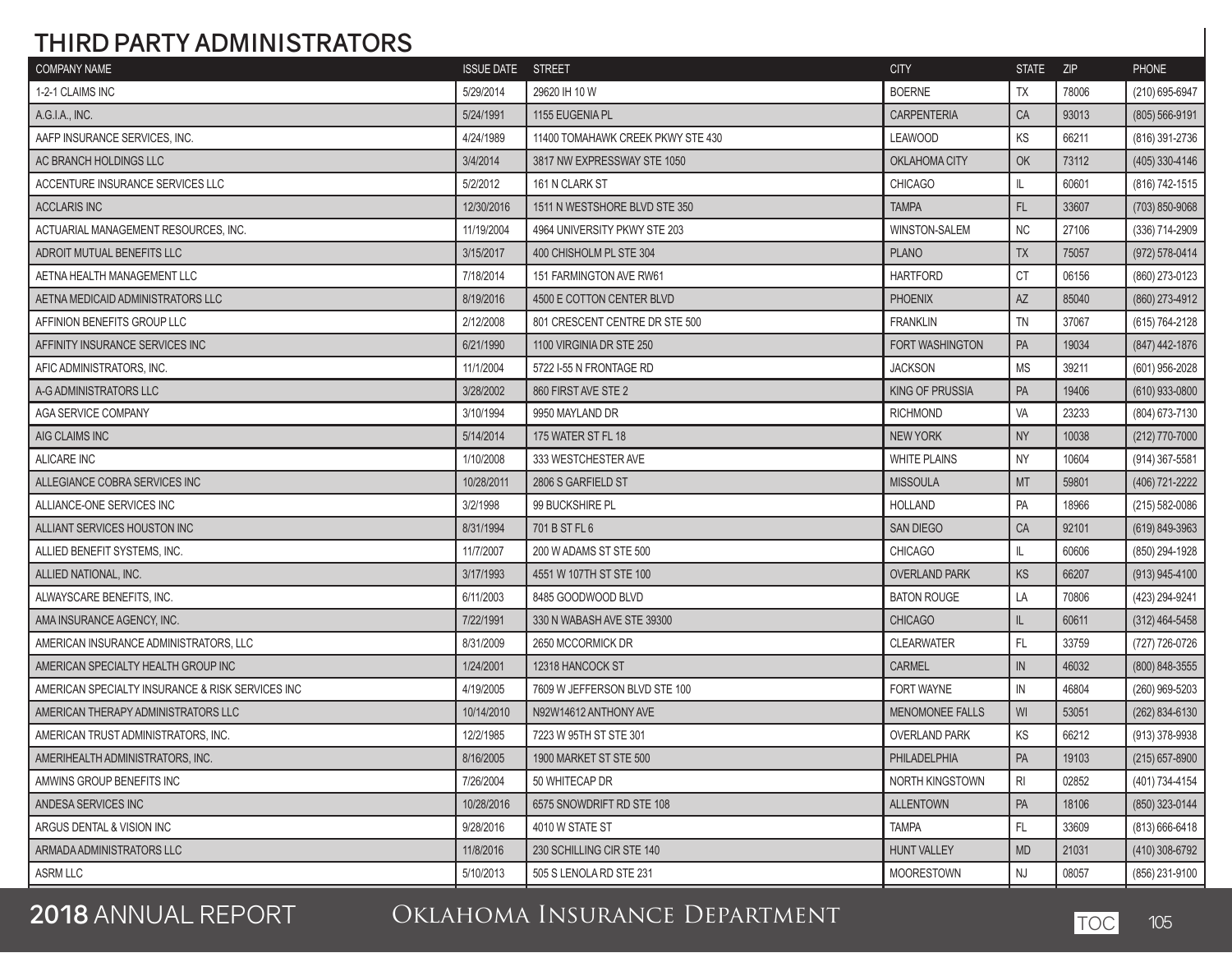| ATLAS ADMINISTRATORS. INC.                         | 1/11/1999  | 7301 N 16TH ST STE 201                                 | <b>PHOENIX</b>          | <b>AZ</b>               | 85020  | (602) 371-3860   |
|----------------------------------------------------|------------|--------------------------------------------------------|-------------------------|-------------------------|--------|------------------|
| AUTOMATED BENEFIT SERVICES, INC.                   | 5/13/2003  | 8220 IRVING RD                                         | <b>STERLING HEIGHTS</b> | MI                      | 48312  | (586) 693-4741   |
| AVESIS THIRD PARTY ADMINISTRATORS, INC.            | 3/28/2006  | 10400 N 25TH AVE STE 200                               | PHOENIX                 | AZ                      | 85021  | (410) 413-9237   |
| AXA ASSISTANCE USA INC                             | 12/9/2011  | 122 S MICHIGAN AVE STE 1100                            | <b>CHICAGO</b>          | IL                      | 60603  | (786) 515-0771   |
| BAY BRIDGE ADMINISTRATORS, LLC                     | 1/16/2004  | 1101 S CAPITAL OF TX HWY E-200                         | <b>AUSTIN</b>           | <b>TX</b>               | 78746  | (512) 329-5069   |
| BEACON HEALTH OPTIONS, INC.                        | 12/4/2002  | 240 CORPORATE BLVD STE 100                             | <b>NORFOLK</b>          | VA                      | 23502  | $(757)$ 459-5168 |
| <b>BENECARD SERVICES INC</b>                       | 7/1/2010   | 3131 PRINCETON PIKE STE 103 BLDG 2B                    | LAWRENCEVILLE           | NJ                      | 08648  | (609) 434-5102   |
| BENEFIT MANAGEMENT CONSULTANTS, INC.               | 10/16/2002 | 2660 E 32ND ST STE 100                                 | <b>JOPLIN</b>           | <b>MO</b>               | 64804  | (417) 782-1515   |
| BENEFIT MANAGEMENT LLC DBA RISK POOL MANAGEMENT    | 6/11/2008  | 2015 16TH ST                                           | <b>GREAT BEND</b>       | KS                      | 67530  | (816) 391-2736   |
| BENEFIT MARKETING SOLUTIONS, LLC                   | 10/11/2004 | 900 36TH AVE NW STE 105                                | <b>NORMAN</b>           | OK                      | 73072  | (847) 442-1876   |
| BENEFIT TRANSACT SOLUTIONS LLC                     | 1/26/2016  | 9055 KATY FREEWAY SUITE 302                            | <b>HOUSTON</b>          | <b>TX</b>               | 77024  | (832) 956-0976   |
| <b>BENICOMP, INC.</b>                              | 9/3/2003   | 8310 CLINTON PARK DR                                   | <b>FORT WAYNE</b>       | IN                      | 46825  | (260) 482-7400   |
| BENISTAR ADMIN SERVICES INC                        | 8/13/2004  | 10 TOWER LN FL 1                                       | <b>AVON</b>             | <b>CT</b>               | 06001  | (203) 969-6000   |
| <b>BESTOW AGENCY LLC</b>                           | 12/22/2017 | 1920 MCKINNEY AVE FL 7                                 | <b>DALLAS</b>           | <b>TX</b>               | 75201  | (214) 505-9444   |
| <b>BMI BENEFITS, LLC</b>                           | 9/28/2007  | 1100 CAMPUS DR W                                       | MORGANVILLE             | <b>NJ</b>               | 07751  | (732) 583-1181   |
| <b>BOLLINGER, INC.</b>                             | 10/10/1997 | 200 JEFFERSON PARK                                     | <b>WHIPPANY</b>         | <b>NJ</b>               | 07981  | (973) 921-8316   |
| <b>BOON ADMINISTRATIVE SERVICES INC</b>            | 11/7/1996  | 6300 BRIDGEPOINT PKWY STE 3-500                        | <b>AUSTIN</b>           | <b>TX</b>               | 78730  | $(512)$ 652-7575 |
| BOON-CHAPMAN BENEFIT ADMINISTRATORS. INC.          | 6/26/1991  | 9401 AMBERGLEN BLVD BLDG 1 STE 100                     | <b>AUSTIN</b>           | <b>TX</b>               | 78729  | $(512)$ 454-2681 |
| BRENTWOOD SERVICES ADMINISTRATORS INC              | 1/27/2011  | 104 CONTINENTAL PL STE 200                             | <b>BRENTWOOD</b>        | <b>TN</b>               | 37027  | $(615)$ 263-1300 |
| BRIGHTON HEALTH PLAN SOLUTIONS, LLC                | 6/9/2010   | 1600 STEWART AVE STE 700                               | <b>WESTBURY</b>         | <b>NY</b>               | 11590  | (732) 242-6851   |
| <b>BSWIFT, LLC</b>                                 | 2/28/2017  | 10 S RIVERSIDE PLZ STE 1100                            | <b>CHICAGO</b>          | IL.                     | 60606  | (877) 927-9438   |
| CAIDAN MANAGEMENT COMPANY LLC                      | 11/3/2016  | 1 CAMPUS MARTIUS STE 700                               | <b>DETROIT</b>          | MI                      | 48226  | $(313)$ 324-3746 |
| CAMBRIDGE ADMINISTRATORS LLC                       | 9/17/2013  | 5832 S 142ND ST STE A                                  | <b>OMAHA</b>            | <b>NE</b>               | 68137  | (402) 505-3870   |
| CAREMARK, L.L.C.                                   | 7/5/2007   | 2211 SANDERS RD                                        | <b>NORTHBROOK</b>       | $\mathsf{IL}$           | 60062  | (480) 314-8319   |
| CAREMARKPCS HEALTH, L.L.C.                         | 3/28/1996  | 9501 E SHEA BLVD MC024                                 | SCOTSDALE               | AZ                      | 85260  | (480) 314-8319   |
| CHCS SERVICES INC.                                 | 5/30/1995  | 411 N BAYLEN ST                                        | PENSACOLA               | FL                      | 32501  | (850) 435-8020   |
| CIGNA BEHAVIORAL HEALTH, INC.                      | 11/20/1991 | 11095 VIKING DR STE 350                                | <b>EDEN PRAIRIE</b>     | <b>MN</b>               | 55344  | (860) 226-7803   |
| CITIZENS, INC                                      | 5/29/2002  | 400 E ANDERSON LANE                                    | <b>AUSTIN</b>           | <b>TX</b>               | 78752  | $(512)$ 837-7100 |
| CNO SERVICES, LLC                                  | 3/21/2002  | 11825 N PENNSYLVANIA ST                                | CARMEL                  | $\mathsf{IN}$           | 46032  | (317) 817-6100   |
| COGNIZANT TECHNOLOGY SOLUTIONS SERVICES, LLC       | 7/2/2004   | 500 FRANK W BURR BLVD                                  | <b>TEANECK</b>          | <b>NJ</b>               | 07666  | $(612)$ 501-8680 |
| COGNIZANT TRIZETTO SOFTWARE GROUP, INC.            | 9/27/2013  | 9655 MAROON CIRCLE                                     | <b>ENGLEWOOD</b>        | CO                      | 80112  | (303) 542-2640   |
| COLLECTIVEHEALTH ADMINISTRATORS LLC                | 1/15/2015  | 85 BLUXOME ST                                          | <b>SAN FRANCISO</b>     | CA                      | 94107  | (703) 850-9068   |
| CONCENTRIX DAKSH SERVICES INDIA PRIVATE LIMITED    | 8/2/2011   | DLF SEZ, BLDG 14, FL 17, TOWER C                       | <b>GURGAON HARYANA</b>  | <b>INDIA</b>            | 122002 | (911) 244-6351   |
| CONCENTRIX DAKSH SERVICES PHILIPPINES CORPORATION  | 2/19/2013  | GROUND FLR TO 4TH FL, BLDG F, U.P. AYALALAND TECHNOHUB | <b>QUEZON CITY</b>      | PHILIP-<br><b>PINES</b> | 1101   | (856) 216-0220   |
| CONCENTRIX INSURANCE ADMINISTRATION SOLUTIONS CORP | 1/21/1993  | 2000 WADE HAMPTON BLVD                                 | <b>GREENVILLE</b>       | SC                      | 29615  | (864) 248-9174   |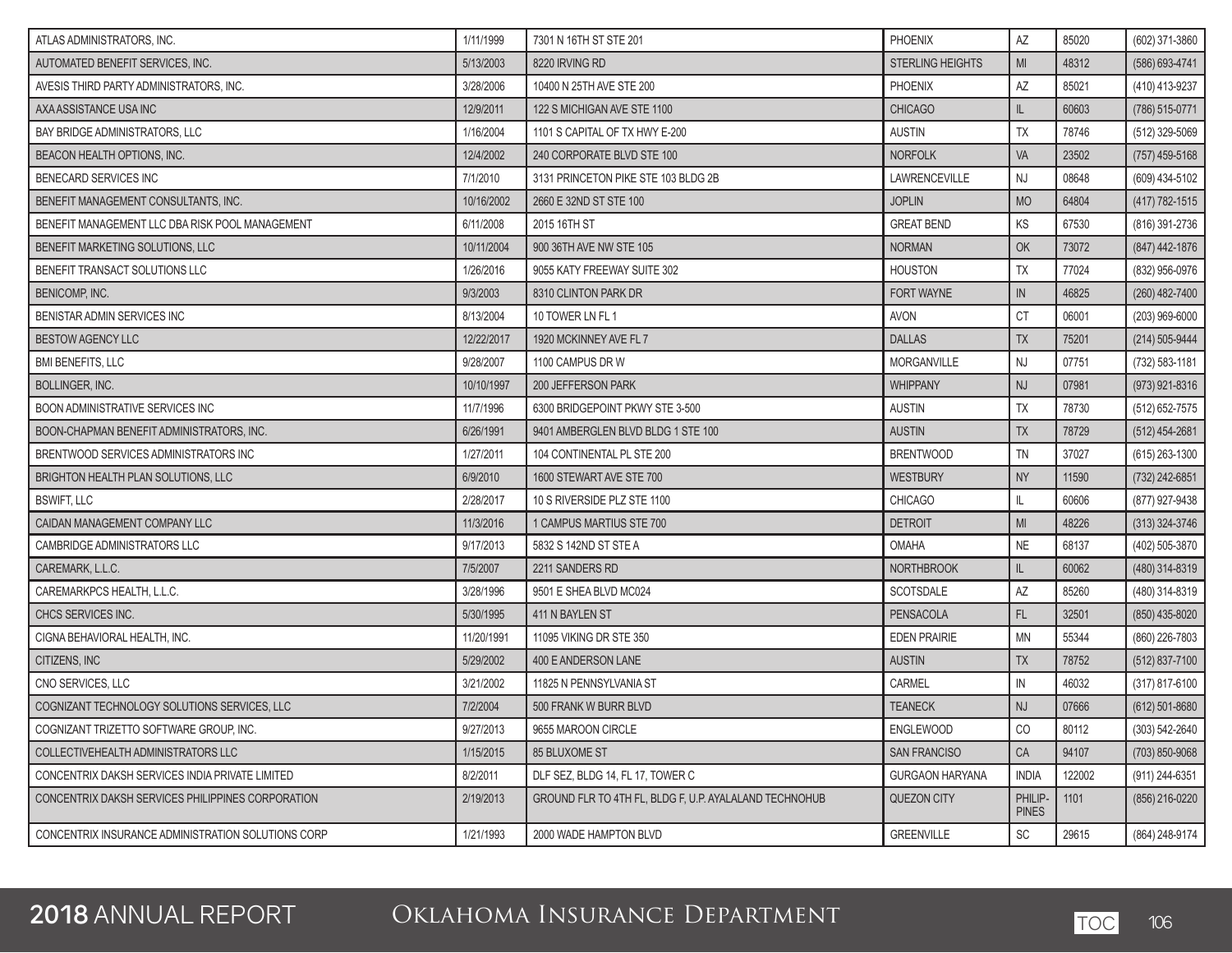| CONNECTYOURCARE LLC                                    | 2/18/2016  | 307 INTERNATIONAL CIR STE 200     | <b>HUNT VALLEY</b> | <b>MD</b> | 21030 | $(410)$ 891-1000   |
|--------------------------------------------------------|------------|-----------------------------------|--------------------|-----------|-------|--------------------|
| CONSOLIDATED HEALTH PLANS, LLC                         | 8/3/2007   | 2077 ROOSEVELT AVE                | <b>SPRINGFIELD</b> | <b>MA</b> | 01104 | (413) 733-4540     |
| <b>CONTINENTAL BENEFITS LLC</b>                        | 4/20/2015  | 422 S KINGS AVE                   | <b>BRANDON</b>     | FL        | 33511 | (863) 825-4180     |
| CO-ORDINATED BENEFIT PLANS, LLC.                       | 12/22/2006 | 18167 US HIGHWAY 19 N STE 180     | <b>CLEARWATER</b>  | FL        | 33764 | (727) 799-9188     |
| CORE V SOLUTIONS. INC.                                 | 10/18/2006 | 7400 GAYLORD PARKWAY              | <b>FRISCO</b>      | <b>TX</b> | 75034 | (800) 441-0380     |
| CORESOURCE INC                                         | 6/25/1993  | 400 FIELD DR                      | <b>LAKE FOREST</b> | IL        | 60045 | (847) 283-2406     |
| COVENTRY CARELINK INSURANCE SERVICES LLC               | 4/1/2010   | 1302 CONCOURSE DR STE 303         | <b>LINTHICUM</b>   | <b>MD</b> | 21090 | (410) 850-9060     |
| COVERDELL & COMPANY, INC.                              | 12/30/1991 | 8770 W BRYN MAWR STE 1000         | <b>CHICAGO</b>     | IL        | 60631 | (773) 867-4400     |
| CRESCENT HEALTH SOLUTIONS INC                          | 4/16/2010  | 1200 RIDGEFIELD BLVD STE 215      | <b>ASHEVILLE</b>   | <b>NC</b> | 28806 | (828) 670-9145     |
| CUENCA & ASSOCIATES INSURANCE AGENCY. INC.             | 1/23/1998  | 2990 INNSBRUCK DR                 | <b>REDDING</b>     | CA        | 96003 | (530) 223-7700     |
| CULTURAL INSURANCE SERVICES INTERNATIONAL, INC.        | 9/26/2008  | 1 HIGH RIDGE PARK                 | <b>STAMFORD</b>    | <b>CT</b> | 06905 | (203) 399-5508     |
| <b>CWIBENEFITS INC</b>                                 | 5/24/2016  | 80 INTERNATIONAL DR STE 500       | <b>GREENVILLE</b>  | <b>SC</b> | 29615 | (864) 234-8200     |
| DAN SERVICES, INC.                                     | 6/7/2000   | <b>6 W COLONY PL</b>              | <b>DURHAM</b>      | <b>NC</b> | 27705 | (919) 684-2948     |
| DAVIS VISION, INC.                                     | 7/18/2006  | 175 E HOUSTON ST                  | <b>SAN ANTONIO</b> | <b>TX</b> | 78205 | (210) 245-2143     |
| DECARE DENTAL HEALTH INTERNATIONAL, LLC                | 5/4/2004   | 3560 DELTA DENTAL DR              | <b>EAGAN</b>       | <b>MN</b> | 55122 | (502) 889-2259     |
| DELTA DENTAL INSURANCE COMPANY                         | 6/27/2005  | 560 MISSION ST STE 1300           | SAN FRANCISCO      | CA        | 94105 | (415) 974-8642     |
| DELTA DENTAL PLAN OF MICHIGAN. INC.                    | 10/29/2003 | 4100 OKEMOS RD                    | <b>OKEMOS</b>      | MI        | 48864 | $(517)$ 347-5258   |
| DENTAL BENEFIT PROVIDERS, INC.                         | 6/28/2005  | 6220 OLD DOBBIN LN STE 200        | <b>COLUMBIA</b>    | <b>MD</b> | 21045 | (443) 896-0629     |
| DENTAL NETWORK OF AMERICA LLC                          | 12/16/1996 | 701 E 22ND ST STE 300             | LOMBARD            | IL.       | 60148 | $(630) 691 - 0367$ |
| DENTAQUEST, LLC                                        | 2/28/2012  | 465 MEDFORD ST                    | <b>BOSTON</b>      | <b>MA</b> | 02129 | (617) 886-1027     |
| DIRECT RESPONSE INSURANCE ADMINISTRATIVE SERVICES, INC | 5/28/1991  | 7930 CENTURY BLVD                 | CHANHASSEN         | <b>MN</b> | 55317 | $(952) 556 - 5600$ |
| DIRECTWEB ADMINISTRATIVE SERVICES LLC                  | 6/20/2012  | 15300 N 90TH ST STE 400           | SCOTTSDALE         | AZ        | 85260 | (520) 202-4375     |
| DISABILITY INSURANCE SPECIALISTS, LLC                  | 8/7/2000   | 1297A BLUE HILLS AVE              | <b>BLOOMFIELD</b>  | <b>CT</b> | 06002 | (860) 761-1835     |
| DISABILITY MANAGEMENT SERVICES, INC.                   | 6/8/1999   | 1350 MAIN ST                      | <b>SPRINGFIELD</b> | <b>MA</b> | 01103 | $(315)$ 399-1325   |
| DISABILITY REINSURANCE MANAGEMENT SERVICES, INC.       | 4/19/1999  | 300 SOUTHBOROUGH DR STE 200       | SOUTH PORTLAND     | <b>ME</b> | 04106 | (207) 766-3215     |
| DISCOVERY BENEFITS INC                                 | 5/20/2014  | 4321 20TH AVENUE SW               | <b>FARGO</b>       | <b>ND</b> | 58103 | (866) 451-3399     |
| DST INSURANCE SOLUTIONS, LLC                           | 9/13/2011  | 333 W 11TH ST FL 5                | <b>KANSAS CITY</b> | <b>MO</b> | 64105 | $(310) 889 - 0986$ |
| EBIX HEALTH ADMINISTRATION EXCHANGE INC                | 12/26/2002 | 20430 N 19TH AVE STE 120 BLDG B   | PHOENIX            | AZ        | 85027 | (602) 861-6035     |
| EBSO INC.                                              | 6/10/1988  | 7020 N PORT WASHINGTON RD STE 206 | <b>GLENDALE</b>    | WI        | 53217 | $(414)$ 365-4600   |
| EMPIRICAL LOSS MANAGEMENT. LLC                         | 1/6/2012   | 750 E BRITTON RD STE 100          | OKLAHOMA CITY      | OK        | 73114 | (405) 241-9474     |
| EMPLOYEE BENEFIT MANAGEMENT SERVICES, LLC              | 2/24/2003  | 2075 OVERLAND AVE                 | <b>BILLINGS</b>    | MT        | 59102 | $(406)$ 245-3575   |
| ENVISION PHARMACEUTICAL SERVICES LLC                   | 3/6/2015   | 2181 E AURORA RD                  | <b>TWINSBURG</b>   | OH        | 44087 | $(330)$ 405-8080   |
| ENVOLVE DENTAL, INC.                                   | 11/9/2017  | 5130 SUNFOREST DR STE 200         | <b>TAMPA</b>       | FL        | 33634 | (844) 431-9565     |
| ENVOLVE PHARMACY SOLUTIONS INC                         | 10/10/2014 | 8427 S PARK CIR STE 400           | ORLANDO            | <b>FL</b> | 32819 | (407) 587-0980     |
| ENVOLVE VISION, INC.                                   | 4/7/2017   | 112 ZEBULON COURT                 | <b>ROCKY MOUNT</b> | <b>NC</b> | 27804 | (252) 544-9200     |
| EVICORE HEALTHCARE MSI. LLC                            | 8/11/2004  | 730 COOL SPRINGS BLVD STE 800     | <b>FRANKLIN</b>    | TN        | 37067 | (800) 918-8924     |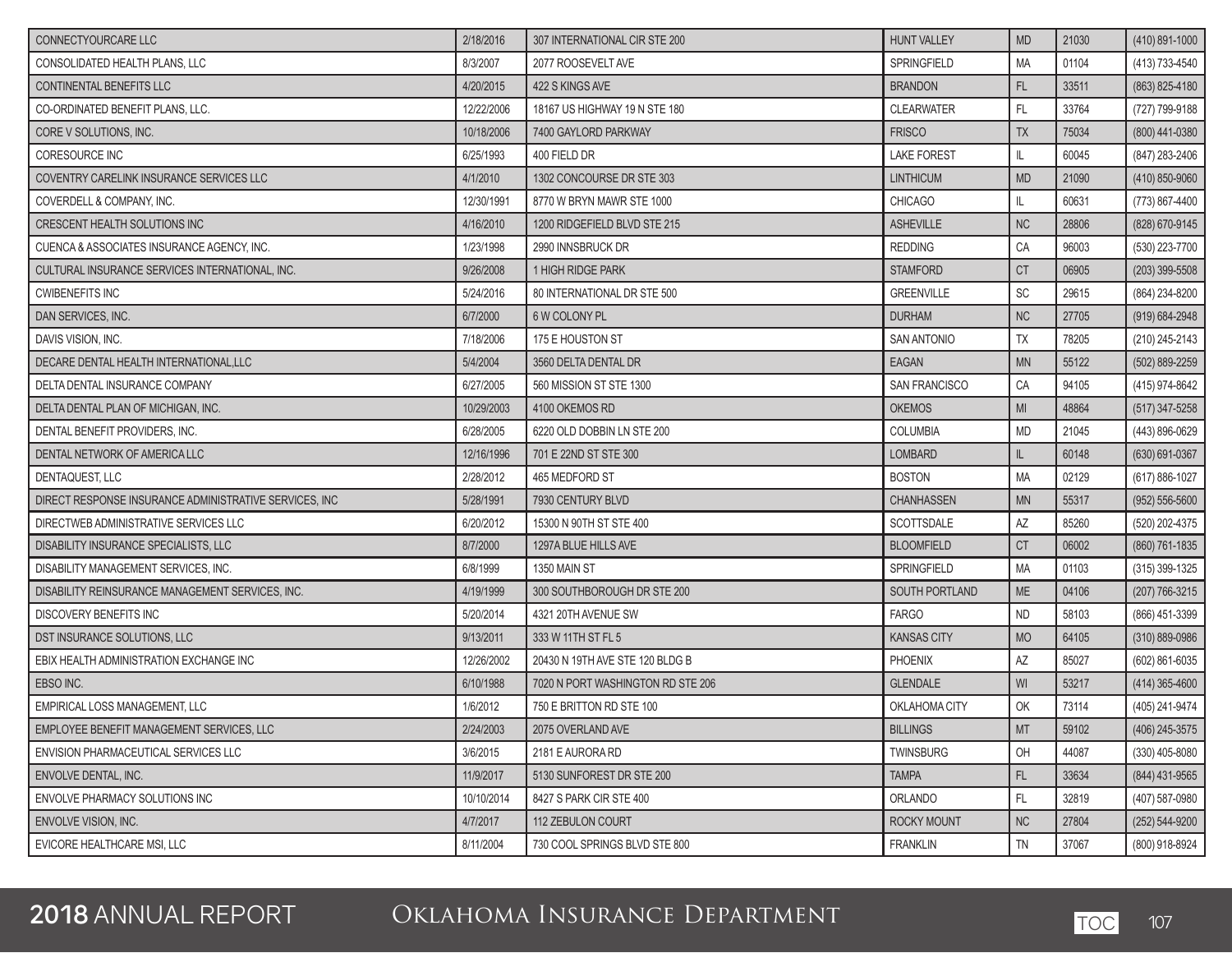| EXL SERVICE.COM (INDIA) PRIVATE LIMITED         | 6/21/2004  | 280 PARK AVE FL 38               | <b>NEW YORK</b>          | <b>NY</b>     | 10017 | (617) 854-1448     |
|-------------------------------------------------|------------|----------------------------------|--------------------------|---------------|-------|--------------------|
| EXLSERVICE TECHNOLOGY SOLUTIONS LLC             | 1/6/2012   | 10201 N ILLINOIS ST STE 240      | <b>INDIANAPOLIS</b>      | IN            | 46290 | (317) 844-7750     |
| EXPRESS SCRIPTS ADMINISTRATORS, LLC             | 7/13/2006  | 1 EXPRESS WAY MS HQ2E03          | <b>ST LOUIS</b>          | <b>MO</b>     | 63121 | (314) 684-6924     |
| <b>EXTEND HEALTH INC</b>                        | 8/19/2016  | 10975 S STERLING DR STE A1       | SOUTH JORDAN             | UT            | 84095 | (801) 415-0579     |
| FARMINGTON ADMINISTRATIVE SERVICES INC          | 11/4/2013  | 30 WATERSIDE DR                  | <b>FARMINGTON</b>        | <b>CT</b>     | 06032 | (860) 674-0501     |
| FASCORE, LLC                                    | 10/6/1995  | 8515 E ORCHARD RD                | <b>GREENWOOD VILLAGE</b> | CO            | 80111 | (303) 737-3000     |
| FBMC BENEFITS MANAGEMENT INC                    | 8/1/1997   | 3101 SESSIONS RD STE 200         | TALLAHASSEE              | FL            | 32303 | (850) 425-6200     |
| FCE BENEFIT ADMINISTRATORS INC                  | 11/22/2013 | 1528 S EL CAMINO REAL STE 307    | <b>SAN MATEO</b>         | CA            | 94402 | (650) 341-0306     |
| FIRST AMERICAN ADMINISTRATORS, INC.             | 9/7/2000   | 4000 LUXOTTICA PL                | <b>MASON</b>             | OH            | 45040 | (513) 765-6326     |
| FIRST FINANCIAL ADMINISTRATORS INC              | 5/27/1998  | 11811 NORTH FWY STE 900          | <b>HOUSTON</b>           | TΧ            | 77060 | (281) 847-8422     |
| FIRSTNATION HEALTHCARE, LLC                     | 7/23/2015  | 10129 S YALE AVE STE 300         | <b>TULSA</b>             | OK            | 74137 | (918) 845-4419     |
| FORREST T JONES & COMPANY INC                   | 10/26/1989 | 3130 BROADWAY ST                 | <b>KANSAS CITY</b>       | <b>MO</b>     | 64111 | (816) 756-1060     |
| FORREST T. JONES CONSULTING CO.                 | 6/21/1990  | 3130 BROADWAY                    | <b>KANSAS CITY</b>       | <b>MO</b>     | 64111 | $(816) 756 - 1060$ |
| FORT WAYNE INTERMEDIARIES. INC.                 | 10/31/2017 | 1670 MAGNAVOX WAY                | <b>FORT WAYNE</b>        | $\mathsf{IN}$ | 46804 | (914) 828-8034     |
| FRINGE BENEFIT GROUP, INC.                      | 11/26/2001 | 11910 ANDERSON MILL RD STE 401   | <b>AUSTIN</b>            | <b>TX</b>     | 78726 | (512) 349-4760     |
| <b>FUZION ANALYTICS INC</b>                     | 1/8/2016   | 550 CONGRESSIONAL BLVD STE 200   | CARMEL                   | ${\sf IN}$    | 46032 | (317) 566-7562     |
| <b>GBS ADMINISTRATORS, INC</b>                  | 7/23/2013  | 777 108TH AVE NE STE 200         | <b>BELLEVUE</b>          | <b>WA</b>     | 98004 | $(614)$ 356-4522   |
| GENPACT INSURANCE ADMINISTRATION SERVICES, INC. | 7/2/2010   | 1155 AVENUE OF THE AMERICAS FL 4 | <b>NEW YORK</b>          | <b>NY</b>     | 10036 | (212) 221-5874     |
| GILSBAR, LLC                                    | 9/8/1997   | 2100 COVINGTON CENTRE            | <b>COVINGTON</b>         | LA            | 70433 | (985) 892-3520     |
| <b>GLATFELTER CLAIMS MANAGEMENT INC</b>         | 7/3/2013   | 183 LEADER HEIGHTS RD            | <b>YORK</b>              | PA            | 17402 | (717) 741-0911     |
| <b>GLOBAL CLAIMS ADMINISTRATION LLC</b>         | 11/30/2006 | 3195 LINWOOD RD STE 201          | <b>CINCINNATI</b>        | OH            | 45208 | $(513) 533 - 1500$ |
| <b>GLOBALHEALTH HOLDINGS LLC</b>                | 12/8/2008  | 210 PARK AVE STE 2800            | OKLAHOMA CITY            | OK            | 73102 | (405) 280-5600     |
| GROUP & PENSION ADMINISTRATORS INC              | 2/10/1992  | 12770 MERIT DR STE 200           | <b>DALLAS</b>            | <b>TX</b>     | 75251 | (972) 744-2530     |
| <b>GROUP BENEFIT SERVICES INC</b>               | 2/25/2009  | 6 N PARK DR STE 310              | COCKEYSVILLE             | <b>MD</b>     | 21030 | (410) 832-1300     |
| <b>GROUP DENTAL SERVICE, INC</b>                | 1/4/2007   | 15400 CALHOUN DR STE 300         | <b>ROCKVILLE</b>         | <b>MD</b>     | 20855 | $(202)$ 360-0902   |
| GROUP SERVICES & ADMINISTRATION, INC.           | 7/29/1992  | 3113 CLASSEN BLVD STE 4          | OKLAHOMA CITY            | OK            | 73118 | (405) 528-4400     |
| <b>HAGAN BARRON INTERMEDIARIES LLC</b>          | 10/27/2015 | 431 N PHILIPS AVE STE 220        | <b>SIOUX FALLS</b>       | <b>SD</b>     | 57104 | $(605)$ 444-1006   |
| HARVEY W. WATT & CO., INC.                      | 7/28/2000  | 475 N CENTRAL AVE                | <b>HAPEVILLE</b>         | GA            | 30354 | (404) 767-7501     |
| HAWAII MAINLAND ADMINISTRATORS, LLC             | 10/31/2017 | 1600 W BROADWAY RD STE 300       | <b>TEMPE</b>             | <b>AZ</b>     | 85282 | (480) 921-8944     |
| HEALTH PLAN INTERMEDIARIES HOLDINGS LLC         | 4/20/2015  | 15438 N FLORDIA AVE STE 201      | <b>TAMPA</b>             | FL            | 33613 | (877) 376-5831     |
| HEALTH SPECIAL RISK, INC.                       | 4/18/1994  | 880 SIBLEY MEMORIAL HWY STE 101  | MENDOTA HEIGHTS          | <b>MN</b>     | 55118 | (972) 512-5710     |
| HEALTHCARE HIGHWAYS HEALTH PLAN (ASO), LLC      | 12/14/2017 | 6300 FALLWATER TRAIL STE 120     | THE COLONY               | TX            | 75056 | (850) 294-1928     |
| HEALTHCARE SOLUTIONS GROUP, INC.                | 5/30/2003  | 325 N MAIN                       | <b>MUSKOGEE</b>          | OK            | 74401 | $(918) 687 - 1261$ |
| HEALTHFIRST TPA, INC.                           | 2/9/1995   | 821 ESE LOOP 323 STE 200         | <b>TYLER</b>             | ТX            | 75701 | $(903) 581 - 2600$ |
| <b>HEALTHMINE SERVICES INC</b>                  | 9/21/2006  | 2911 TURTLE CREEK BLVD STE 1010  | <b>DALLAS</b>            | <b>TX</b>     | 75219 | (850) 323-0144     |
| HEALTHPLAN SERVICES. INC.                       | 11/14/1991 | 6700 LAKE VIEW CENTER DR         | <b>TAMPA</b>             | FL.           | 33607 | (813) 289-1000     |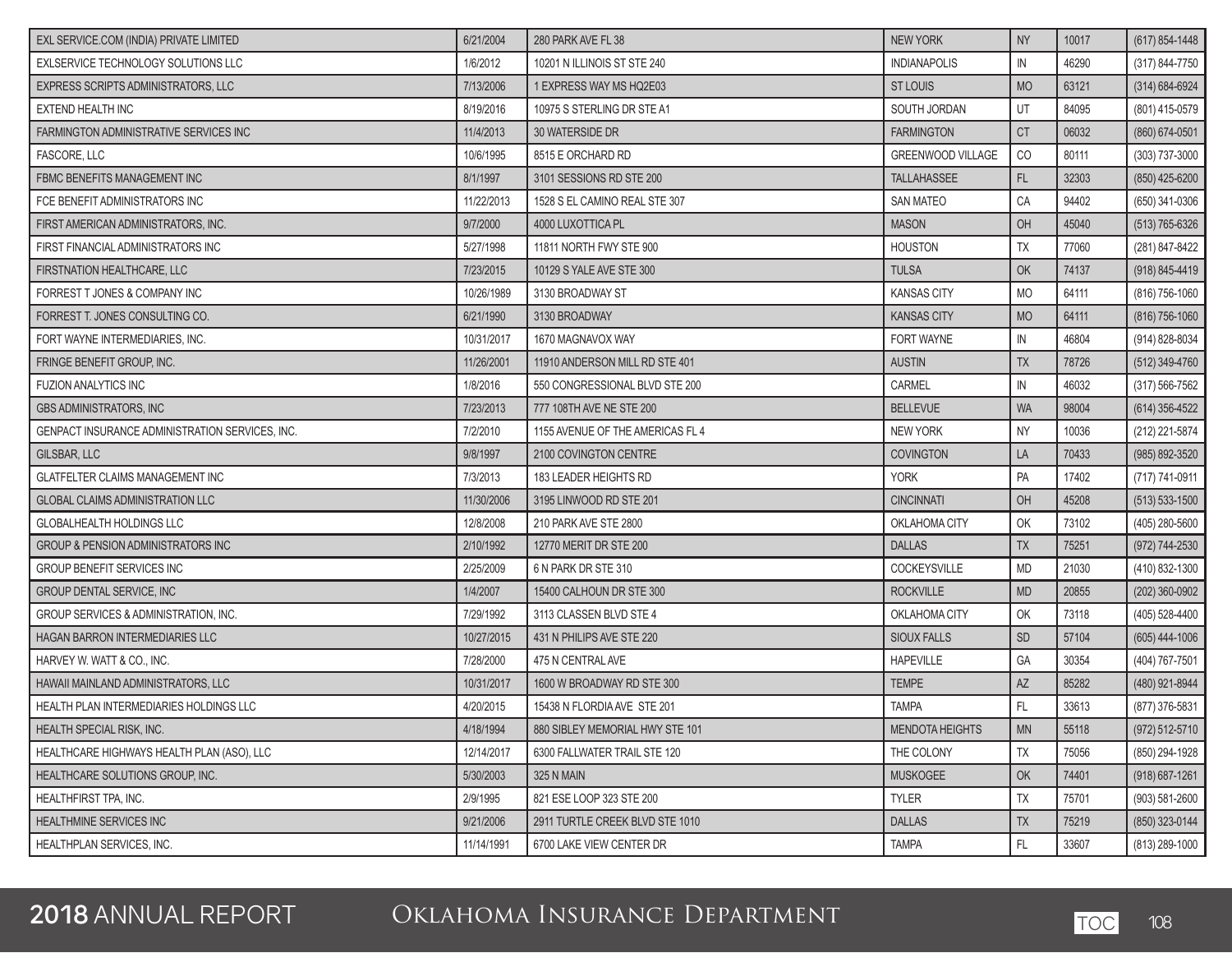| HEALTHSCOPE BENEFITS, INC.                                | 9/19/2003  | 27 CORPORATE HILL DR           | <b>LITTLE ROCK</b>  | <b>AR</b> | 72205 | (501) 218-7511     |
|-----------------------------------------------------------|------------|--------------------------------|---------------------|-----------|-------|--------------------|
| HEALTHSMART BENEFIT SOLUTIONS INC                         | 2/14/1997  | 222 LAS COLINAS BLVD STE 600N  | <b>IRVING</b>       | <b>TX</b> | 75039 | $(214) 574 - 3961$ |
| <b>HGS HEALTHCARE LLC</b>                                 | 2/24/2016  | 4933 LINCOLN AVE               | <b>LISLE</b>        | IL        | 60532 | (309) 229-2840     |
| HOSPITAL CLAIMS, INC.                                     | 12/1/1989  | 2 W 2ND ST STE 100             | <b>TULSA</b>        | OK        | 74119 | (918) 594-5374     |
| HPHG, LLC                                                 | 2/18/2016  | 4401 82ND ST STE 1200          | <b>LUBBOCK</b>      | <b>TX</b> | 79424 | (210) 442-4615     |
| <b>HRMP LLC</b>                                           | 4/22/1996  | 300 ROSEWOOD DR STE 250        | <b>DANVERS</b>      | MA        | 01923 | (978) 762-4462     |
| HS1 MEDICAL MANAGEMENT INC                                | 8/31/2010  | 2001 S ANDREWS AVE             | FORT LAUDERDALE     | FL        | 33316 | $(305)$ 614-0100   |
| HUB INTERNATIONAL MIDWEST LIMITED                         | 12/30/2016 | 6100 S YALE AVE STE 1900       | <b>TULSA</b>        | OK        | 74136 | (918) 747-8619     |
| <b>IEC GROUP, INC.</b>                                    | 2/24/2017  | 2888 W EXCURSION LN            | <b>MERIDIAN</b>     | ID        | 83642 | (208) 287-3487     |
| IISI INSURANCE SERVICES, INC.                             | 2/10/2006  | 315 W UNIVERSITY DR            | ARLINGTON HEIGHTS   | IL.       | 60004 | (847) 797-8500     |
| IMS MARKETING, INC.                                       | 2/17/1995  | 731 N TAYLOR ST                | AMARILLO            | <b>TX</b> | 79107 | (806) 373-5944     |
| <b>INFOSYS MCCAMISH SYSTEMS, LLC</b>                      | 2/16/2001  | 6425 POWERS FERRY RD FL 3      | <b>ATLANTA</b>      | GA        | 30339 | (770) 690-1534     |
| INSURANCE ADMINISTRATIVE SOLUTIONS, L.L.C.                | 6/9/2003   | 17757 US HWY 19 N STE 660      | <b>CLEARWATER</b>   | <b>FL</b> | 33764 | $(727) 584 - 0007$ |
| INSURANCETPA.COM INC                                      | 1/14/2008  | 14 N PARKER DR STE 300         | <b>JANESVILLE</b>   | WI        | 53545 | (608) 755-7955     |
| <b>INTER-AMERICAS INS CORP INC</b>                        | 9/8/1989   | 1035 S 183RD ST W              | <b>GODDARD</b>      | <b>KS</b> | 67052 | $(316) 794 - 2200$ |
| INTERNATIONAL BENEFITS ADMINISTRATORS LLC                 | 10/4/2010  | 100 GARDEN CITY PLZ STE 102    | <b>GARDEN CITY</b>  | <b>NY</b> | 11530 | (845) 356-8390     |
| INTERNATIONAL MEDICAL ADMINISTRATORS INC                  | 3/2/2004   | 2960 N MERIDIAN ST             | <b>INDIANAPOLIS</b> | IN        | 46208 | $(317)$ 655-4556   |
| <b>JERRY WHORTON L.L.C.</b>                               | 7/23/2015  | PO BOX 581630                  | <b>TULSA</b>        | OK        | 74158 | (918) 594-5170     |
| JOHNSON ROONEY WELCH, INC.                                | 12/9/2011  | 2250 DOUGLAS BLVD STE 210      | <b>ROSEVILLE</b>    | CA        | 95661 | (847) 442-1876     |
| <b>JOHNSTON &amp; ASSOCIATES INC</b>                      | 8/19/2016  | 830 CRESCENT CENTRE DR STE 220 | <b>FRANKLIN</b>     | <b>TN</b> | 37067 | (615) 515-1793     |
| KELLY & ASSOCIATES INSURANCE GROUP INC                    | 6/24/2009  | 1 KELLY WAY                    | <b>SPARKS</b>       | <b>MD</b> | 21152 | (410) 527-3400     |
| KEY BENEFIT ADMINISTRATORS, INC.                          | 5/14/2003  | 8330 ALLISON POINTE TRAIL      | <b>INDIANAPOLIS</b> | IN        | 46250 | (317) 284-7100     |
| LADDER INSURANCE SERVICES, LLC                            | 11/17/2017 | 444 HIGH ST FL 3               | PALO ALTO           | CA        | 94301 | (650) 863-3447     |
| <b>LIAZON CORPORATION</b>                                 | 7/28/2014  | 199 SCOTT ST STE 800           | <b>BUFFALO</b>      | <b>NY</b> | 14204 | (850) 323-0144     |
| LOMBARD INTERNATIONAL ADMINISTRATION SERVICES COMPANY LLC | 5/25/2012  | 1650 MARKET ST FL 54           | PHILADELPHIA        | PA        | 19103 | (484) 530-4805     |
| LONG TERM CARE GROUP INC DBA LTCG                         | 3/30/1998  | 11000 PRAIRIE LAKES DR STE 600 | <b>EDEN PRAIRIE</b> | MN        | 55344 | (952) 516-6800     |
| LONG TERM CARE PARTNERS LLC                               | 2/18/2016  | 100 ARBORETUM DR               | <b>PORTSMOUTH</b>   | <b>NH</b> | 03801 | $(603)$ 433-4510   |
| LOTSOLUTIONS INC                                          | 9/12/2007  | 2350 PRINCE AVE BLDG 1 STE 4   | <b>ATHENS</b>       | GA        | 30603 | (845) 356-8390     |
| MAGELLAN BEHAVIORAL HEALTH SYSTEMS, LLC                   | 10/28/1996 | 8621 ROBERT FULTON DR          | <b>COLUMBIA</b>     | <b>MD</b> | 21046 | (410) 953-4721     |
| MASS BENEFITS CONSULTANTS, INC.                           | 11/7/1995  | 7212 POPLAR ST                 | ANNANDALE           | VA        | 22003 | (703) 256-7800     |
| MASS GROUP MARKETING INC DBA FBS ADMINISTRATORS           | 9/20/1999  | 2121 N GLENVILLE DR            | <b>RICHARDSON</b>   | <b>TX</b> | 75082 | $(214) 242 - 5773$ |
| MASSMARK ADMINISTRATIVE SERVICES INC                      | 2/2/1993   | 223 LEPHILLIP CT NE            | CONCORD             | NC        | 28022 | (704) 723-6366     |
| MATRIX ABSENCE MANAGMENT. INC.                            | 11/27/2000 | 2421 W PEORIA AVE STE 200      | <b>PHOENIX</b>      | <b>AZ</b> | 85029 | (800) 866-2301     |
| MCA SERVICES LLC                                          | 1/26/2015  | 915 N ROBINSON                 | OKLAHOMA CITY       | OK        | 73102 | (405) 843-2722     |
| MEDEX INSURANCE SERVICES, INC.                            | 2/28/2012  | 8501 LASALLE RD STE 200        | <b>TOWSON</b>       | <b>MD</b> | 21286 | $(410)$ 453-6000   |
| MEDICAL BENEFITS ADMINISTRATORS, INC.                     | 2/20/2002  | 1975 TAMARACK RD               | <b>NEWARK</b>       | OH        | 43055 | (740) 522-7339     |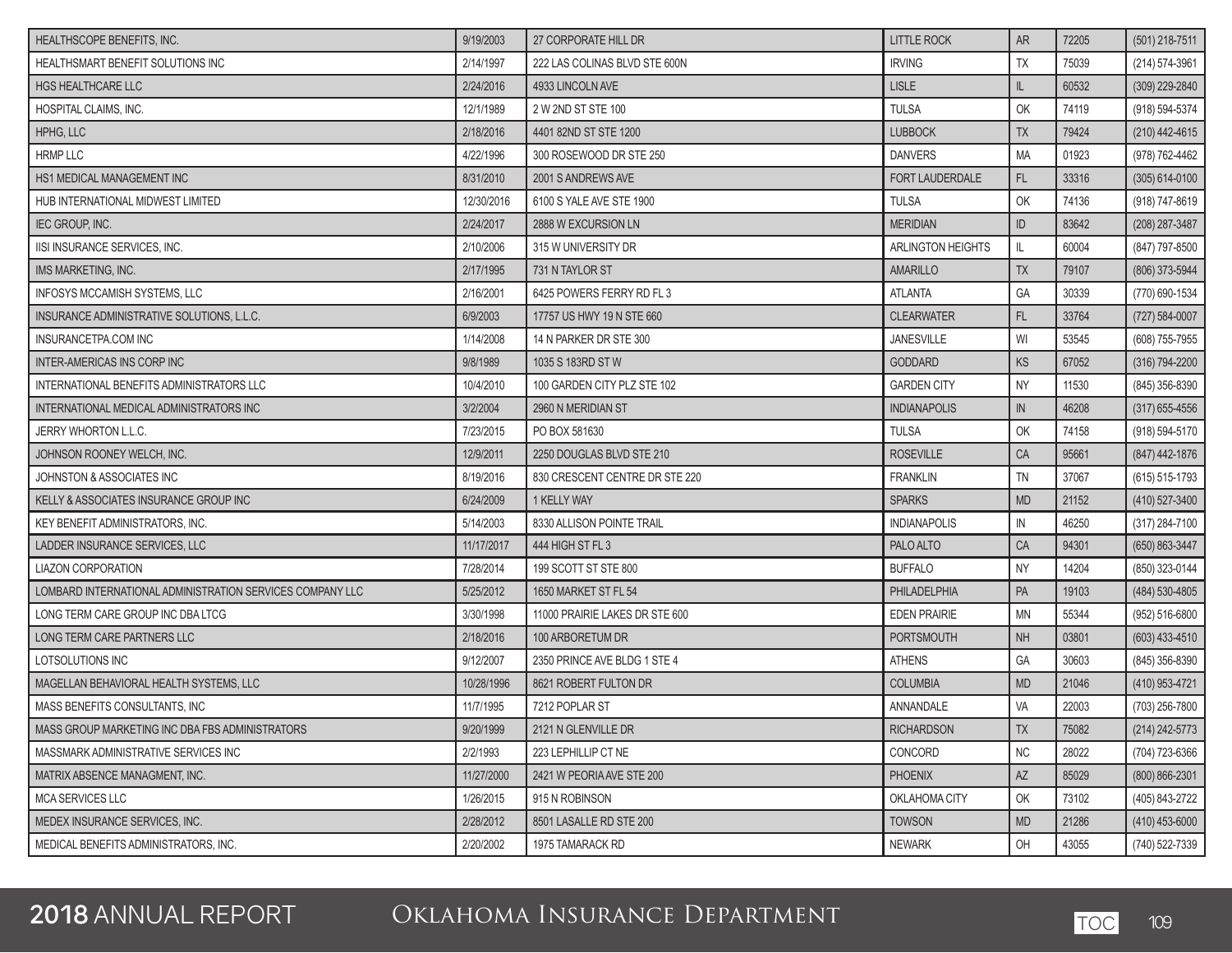| MEDICAL EYE SERVICES, INC.                           | 1/25/2000  | 345 BAKER ST                                     | <b>COSTA MESA</b>     | <b>CA</b>                    | 92626  | $(714)$ 619-4660   |
|------------------------------------------------------|------------|--------------------------------------------------|-----------------------|------------------------------|--------|--------------------|
| MEDICAL GROUP INSURANCE SERVICES, INC.               | 3/22/2002  | 111 S MAIN ST STE 400                            | <b>SALT LAKE CITY</b> | UT                           | 84111  | (801) 990-2400     |
| MEDICAL MUTUAL SERVICES, L.L.C.                      | 7/12/2000  | 15885 W SPRAGUE RD                               | <b>STRONGSVILLE</b>   | OH                           | 44136  | (440) 572-6300     |
| MEDIMPACT HEALTHCARE SYSTEMS INC                     | 2/13/2006  | 10181 SCRIPPS GATEWAY CT                         | SAN DIEGO             | CA                           | 92131  | (858) 790-6249     |
| MEDOVA HEALTHCARE FINANCIAL GROUP LLC                | 9/13/2011  | 345 N RIVERVIEW STE 600                          | <b>WICHITA</b>        | KS                           | 67203  | (703) 850-9068     |
| MERCER HEALTH & BENEFITS ADMINISTRATION LLC          | 8/18/2006  | 12421 MEREDITH DR                                | URBANDALE             | IA                           | 50398  | (212) 345-6000     |
| MERCHANTS BENEFIT ADMINISTRATION INC                 | 8/4/2011   | 15974 N 77TH ST STE 102                          | <b>SCOTTSDALE</b>     | <b>AZ</b>                    | 85260  | (480) 289-5082     |
| MERCY BENEFIT ADMINISTRATORS LLC                     | 10/21/2015 | 3265 S NATIONAL STE 210                          | <b>SPRINGFIELD</b>    | <b>MO</b>                    | 65807  | (417) 820-3826     |
| <b>MERITAIN HEALTH. INC</b>                          | 9/14/2006  | 300 CORPORATE PKWY                               | <b>AMHERST</b>        | <b>NY</b>                    | 14226  | (716) 319-5067     |
| METLIFE GLOBAL OPERATIONS SUPPORT CENTER PRIVATE LTD | 12/14/2010 | MAPLE, PAHARPUR BUSINESS CENTRE, 21, NEHRU PLACE | NEW DELHI             | <b>INDIA</b>                 | 110019 | (814) 269-8320     |
| METLIFE SERVICES AND SOLUTIONS, LLC                  | 12/6/2017  | 200 PARK AVE                                     | <b>NEW YORK</b>       | <b>NY</b>                    | 10166  | (814) 269-8320     |
| <b>MEYER AND ASSOCIATES</b>                          | 4/9/2002   | 18 WASHINGTON AVE                                | CHATHAM               | NJ                           | 07928  | (973) 635-7800     |
| MHN SERVICES, LLC                                    | 10/25/1999 | 2370 KERNER BLVD                                 | <b>SAN RAFAEL</b>     | CA                           | 94901  | $(916)$ 935-8137   |
| MID-AMERICA ASSOCIATES, INC.                         | 10/17/2001 | 560 KIRTS BLVD STE 125                           | <b>TROY</b>           | MI                           | 48084  | (248) 585-7900     |
| MIDLANDS CLAIM ADMINISTRATORS, INC                   | 8/22/2000  | 3817 NW EXPRESSWAY STE 1000                      | OKLAHOMA CITY         | OK                           | 73112  | (405) 898-8027     |
| MILITIA ADMINISTRATIVE SERVICES, INC.                | 2/3/1998   | 6 BLAIR RD                                       | <b>WILLINGTON</b>     | CT                           | 06279  | (508) 347-5355     |
| <b>MMSI INC</b>                                      | 9/30/2014  | 4001 41ST ST NW                                  | <b>ROCHESTER</b>      | <b>MN</b>                    | 55901  | (952) 992-3308     |
| MORGAN-WHITE ADMINISTRATORS INC                      | 3/20/1998  | 5722 I-55 N FRONTAGE RD                          | <b>JACKSON</b>        | <b>MS</b>                    | 39211  | (601) 956-2028     |
| <b>NAHGA INC</b>                                     | 9/13/2011  | 88 MAIN ST                                       | <b>BRIDGTON</b>       | <b>ME</b>                    | 04009  | (207) 803-2690     |
| NATIONAL PLAN ADMINISTRATORS. INC.                   | 9/26/2008  | PO BOX 161630                                    | <b>AUSTIN</b>         | <b>TX</b>                    | 78716  | (512) 329-5069     |
| NATIONAL VISION ADMINISTRATORS LLC                   | 4/12/2006  | 1200 RT 46 W                                     | <b>CLIFTON</b>        | <b>NJ</b>                    | 08013  | (973) 574-2400     |
| NATIVE CARE HEALTH LLC                               | 5/25/2012  | 160 NW VETERAN'S BLVD                            | <b>MIAMI</b>          | OK                           | 74354  | (417) 624-2200     |
| NBFSA, LLC                                           | 10/21/2009 | 221 EXECUTIVE PARK BLVD                          | <b>WINSTON SALEM</b>  | <b>NC</b>                    | 27103  | $(336) 608 - 3218$ |
| NORTH AMERICAN BENEFITS COMPANY                      | 1/2/2002   | 20 VALLEY STREAM PKWY STE 310                    | <b>MALVERN</b>        | PA                           | 19355  | (610) 995-0169     |
| OCEAN CONSULTING GROUP INC                           | 9/28/2016  | 160 EILEEN WAY STE 200                           | SYOSSET               | <b>NY</b>                    | 11791  | (817) 881-0480     |
| OPTUMHEALTH CARE SOLUTIONS, LLC                      | 7/25/2002  | 11000 OPTUM CIR                                  | <b>EDEN PRAIRIE</b>   | <b>MN</b>                    | 55344  | (360) 254-1940     |
| OPTUMRX PBM OF MARYLAND, LLC                         | 8/8/2008   | 1600 MCCONNOR PKWY                               | <b>SCHAUMBURG</b>     | IL.                          | 60173  | (262) 377-5225     |
| OPTUMRX, INC                                         | 8/12/1997  | 2300 MAIN ST                                     | <b>IRVINE</b>         | CA                           | 92614  | (949) 988-5894     |
| PAYCHEX INSURANCE AGENCY, INC.                       | 3/29/2005  | 150 SAWGRASS DR                                  | <b>ROCHESTER</b>      | <b>NY</b>                    | 14620  | (585) 338-4576     |
| PAYERFUSION HOLDINGS L.L.C.                          | 2/19/2014  | 5200 BLUE LAGOON DR STE 100                      | <b>MIAMI</b>          | FL                           | 33126  | (305) 760-8739     |
| PAYLOGIX, LLC                                        | 2/18/2004  | 1025 OLD COUNTRY RD STE 310                      | <b>WESTBURY</b>       | <b>NY</b>                    | 11590  | $(516)$ 408-7800   |
| PEARL INSURANCE GROUP LLC                            | 5/19/1986  | 1200 E GLEN AVE                                  | PEORIA HEIGHTS        | IL.                          | 61616  | (309) 679-0196     |
| PEOPLE 1ST HEALTH STRATEGIES INC                     | 8/15/2012  | 275 E COURT ST STE 201                           | <b>KANKAKEE</b>       | IL.                          | 60901  | (260) 424-8737     |
| PHARMASTAR LLC                                       | 1/31/2013  | 2503 N HILLCREST PKWY                            | <b>ALTOONA</b>        | WI                           | 54720  | (715) 852-2064     |
| PHYSICIANS PLANNING SERVICE CORP OF CONNECTICUT      | 2/28/2012  | 550 FAIRWAY DR STE 107                           | DEERFIELD BEACH       | FL                           | 33441  | (800) 221-2168     |
| PLANNED ADMINISTRATORS, INC                          | 12/22/2003 | 17 TECHNOLOGY CIR STE E2AG                       | <b>COLUMBIA</b>       | $\operatorname{\textsf{SC}}$ | 29203  | (803) 462-3106     |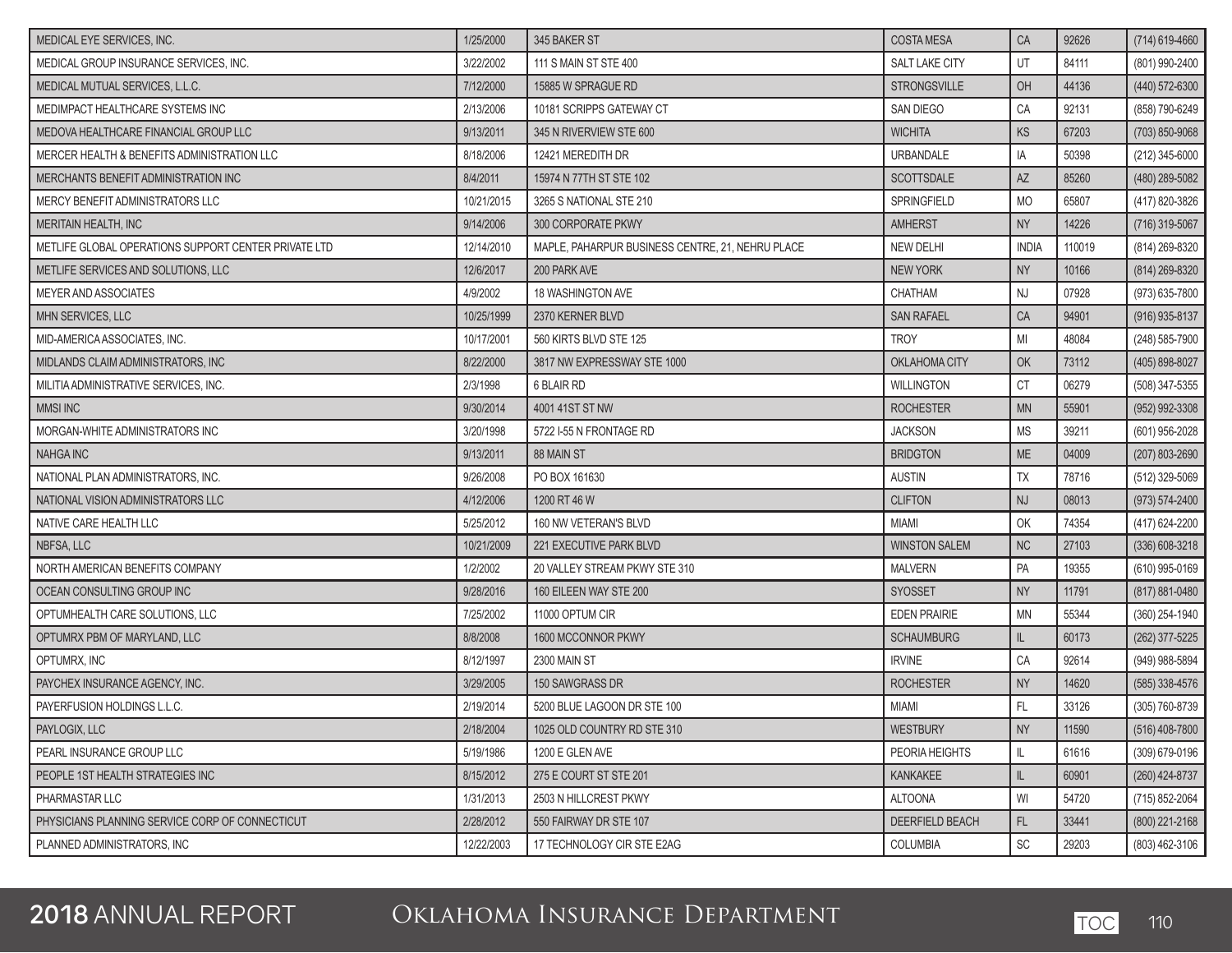| PLANSOURCE BENEFITS ADMINISTRATION. INC.                      | 9/27/2017  | 101 S GARLAND AVE STE 203      | <b>ORLANDO</b>         | FL.       | 32801 | (616) 260-8845     |
|---------------------------------------------------------------|------------|--------------------------------|------------------------|-----------|-------|--------------------|
| POMCO, INC.                                                   | 2/8/2008   | 2425 JAMES ST                  | SYRACUSE               | <b>NY</b> | 13206 | (315) 432-9171     |
| PRECISION ADMINISTRATORS, INC.                                | 5/11/1988  | 3240 W BRITTON RD STE 202      | OKLAHOMA CITY          | OK        | 73120 | (405) 507-0800     |
| PREMIER ADMINISTRATIVE SOLUTIONS. INC.                        | 12/3/1996  | 13600 ICOT BLVD BLDG A         | <b>CLEARWATER</b>      | FL.       | 33760 | (727) 498-4500     |
| PREMIER HEALTH SOLUTIONS LLC                                  | 8/8/2017   | 6801 GAYLORD PKWY STE 402      | <b>FRISCO</b>          | <b>TX</b> | 75034 | $(214)$ 436-8000   |
| PRIMARY VISION CARE SERVICES, INC.                            | 7/2/2002   | 2518 W GORE BLVD STE C         | <b>LAWTON</b>          | OK        | 73505 | (580) 357-6912     |
| PRIME THERAPEUTICS LLC                                        | 9/25/2008  | 1305 CORPORATE CENTER DR       | <b>EAGAN</b>           | <b>MN</b> | 55121 | (612) 777-5477     |
| PRINCETON CORPORATION, THE                                    | 9/9/1996   | 600 PRINCETON PKWY             | <b>KENTLAND</b>        | IN        | 47951 | (219) 474-5100     |
| PROFESSIONAL BENEFIT ADMINISTRATORS INC                       | 1/8/2013   | 900 JORIE BLVD STE 250         | OAK BROOK              | IL        | 60523 | $(918) 516 - 7302$ |
| PROFESSIONAL BENEFIT ADMINISTRATORS WEST, LLC                 | 12/5/2012  | 130 N GREENWOOD AVE STE 100    | <b>TULSA</b>           | OK        | 74120 | (918) 516-7302     |
| PROFESSIONAL DISABILITY ASSOCIATES, LLC                       | 11/19/2012 | 1 MONUMENT SQ STE 201          | <b>PORTLAND</b>        | <b>ME</b> | 04101 | (207) 747-4300     |
| PROFESSIONAL RISK AND ASSET MANAGEMENT INSURANCE SERVICES INC | 2/28/2012  | 1 POINTE DR STE 102            | <b>BREA</b>            | CA        | 92821 | (714) 672-6840     |
| PROGYNY INC                                                   | 3/14/2016  | 245 5TH AVE FL 4               | <b>NEW YORK</b>        | <b>NY</b> | 10016 | (646) 759-8469     |
| PROVIDENCE ADMINISTRATIVE SERVICES, INC.                      | 3/15/2017  | 16414 SAN PEDRO AVE            | <b>SAN ANTONIO</b>     | <b>TX</b> | 78232 | (210) 495-7595     |
| PROVIDENCE RISK & INSURANCE SERVICES INC                      | 9/4/2013   | 16414 SAN PEDRO AVE STE 800    | <b>SAN ANTONIO</b>     | <b>TX</b> | 78323 | (800) 495-5950     |
| PROVIDENT AGENCY INC                                          | 10/28/2011 | 272 ALPHA DR                   | <b>PITTSBURGH</b>      | PA        | 15238 | (850) 294-1928     |
| <b>QUALCARE INC</b>                                           | 11/3/2016  | <b>30 KNIGHTSBRIDGE RD</b>     | <b>PISCATAWAY</b>      | <b>NJ</b> | 08854 | $(732) 562 - 0833$ |
| RADIANT SERVICES, LLC                                         | 1/18/2012  | 161 N CLARK ST FL 11           | <b>CHICAGO</b>         | IL.       | 60601 | (703) 947-5469     |
| <b>REED GROUP MANAGEMENT LLC</b>                              | 3/12/2003  | 10355 WESTMOOR DR              | <b>WESTMINSTER</b>     | CO        | 80021 | (860) 519-3580     |
| REGIONAL INSURANCE SERVICE COMPANY, INC.                      | 3/21/1994  | 2400 N WOODLAWN STE 110        | <b>WICHITA</b>         | KS        | 67208 | $(316) 686 - 6553$ |
| RELATION INSURANCE SERVICES - SPECIALTY RISK, INC.            | 2/28/2012  | 9225 INDIAN CREEK PKWY STE 700 | <b>OVERLAND PARK</b>   | KS        | 66210 | $(925)$ 956-1639   |
| RESOURCEONE ADMINISTRATORS, INC.                              | 5/29/2012  | 1350 S BOULDER STE 300         | <b>TULSA</b>           | OK        | 74119 | (918) 280-7724     |
| REVOLV, INC                                                   | 8/4/2011   | 5415 AIRPORT RD                | <b>ROANOKE</b>         | VA        | 24102 | (816) 391-2736     |
| RICHARD A. BEALE, INC., DBA BEALE PROFESSIONAL SERVICES       | 9/2/2004   | 3000 NW 149TH ST               | OKLAHOMA CITY          | OK        | 73134 | (405) 521-1600     |
| RIGHTCHOICE MANAGED CARE INC                                  | 5/2/2012   | 1831 CHESTNUT ST               | <b>ST LOUIS</b>        | <b>MO</b> | 63103 | (502) 889-2259     |
| <b>RMJP EQUITY INC</b>                                        | 6/17/2014  | 13439 BROADWAY EXT STE 110     | OKLAHOMA CITY          | OK        | 73114 | (405) 290-5666     |
| RMS CLAIMS & RISK SERVICES LLC                                | 4/28/2016  | 3232 W BRITTON RD STE 100      | OKLAHOMA CITY          | OK        | 73156 | (405) 751-0943     |
| SCION DENTAL, LLC                                             | 8/17/2009  | N92 W14612 ANTHONY AVE         | <b>MENOMONEE FALLS</b> | WI        | 53051 | (262) 834-6130     |
| SE2, LLC                                                      | 9/27/2005  | ONE SECURITY BENEFIT PLACE     | <b>TOPEKA</b>          | KS        | 66636 | (785) 438-3051     |
| SECURE ADMINISTRATIVE SOLUTIONS LLC                           | 1/8/2016   | 1405 W 2200 S                  | <b>SALT LAKE CITY</b>  | UT        | 84119 | (801) 478-4023     |
| SEDGWICK CLAIMS MANAGEMENT SERVICES, INC.                     | 5/22/1992  | 1100 RIDGEWAY LOOP RD STE 200  | <b>MEMPHIS</b>         | TN        | 38120 | $(901)$ 415-7621   |
| SELF INSURED SERVICES COMPANY                                 | 10/9/2012  | 800 MAIN ST                    | <b>DUBUQUE</b>         | IA        | 52001 | (412) 446-4639     |
| <b>SELMAN &amp; COMPANY LLC</b>                               | 1/30/2013  | 6110 PARKLAND BLVD             | <b>CLEVELAND</b>       | OH        | 44124 | (440) 646-9336     |
| SENIORDENT OF ILLINOIS, INC.                                  | 1/15/2009  | 18622 S RT 59 UNIT A-1         | <b>SHERWOOD</b>        | IL        | 60404 | (708) 744-9188     |
| <b>SEVEN CORNERS INC</b>                                      | 8/15/2012  | 303 CONGRESSIONAL BLVD         | <b>CARMEL</b>          | IN        | 46032 | $(501) 664 - 8044$ |
| SHASTA ADMINISTRATIVE SERVICES                                | 9/4/2013   | 2751 SW AIRPORT WAY            | <b>REDMOND</b>         | OR        | 97756 | (541) 504-2742     |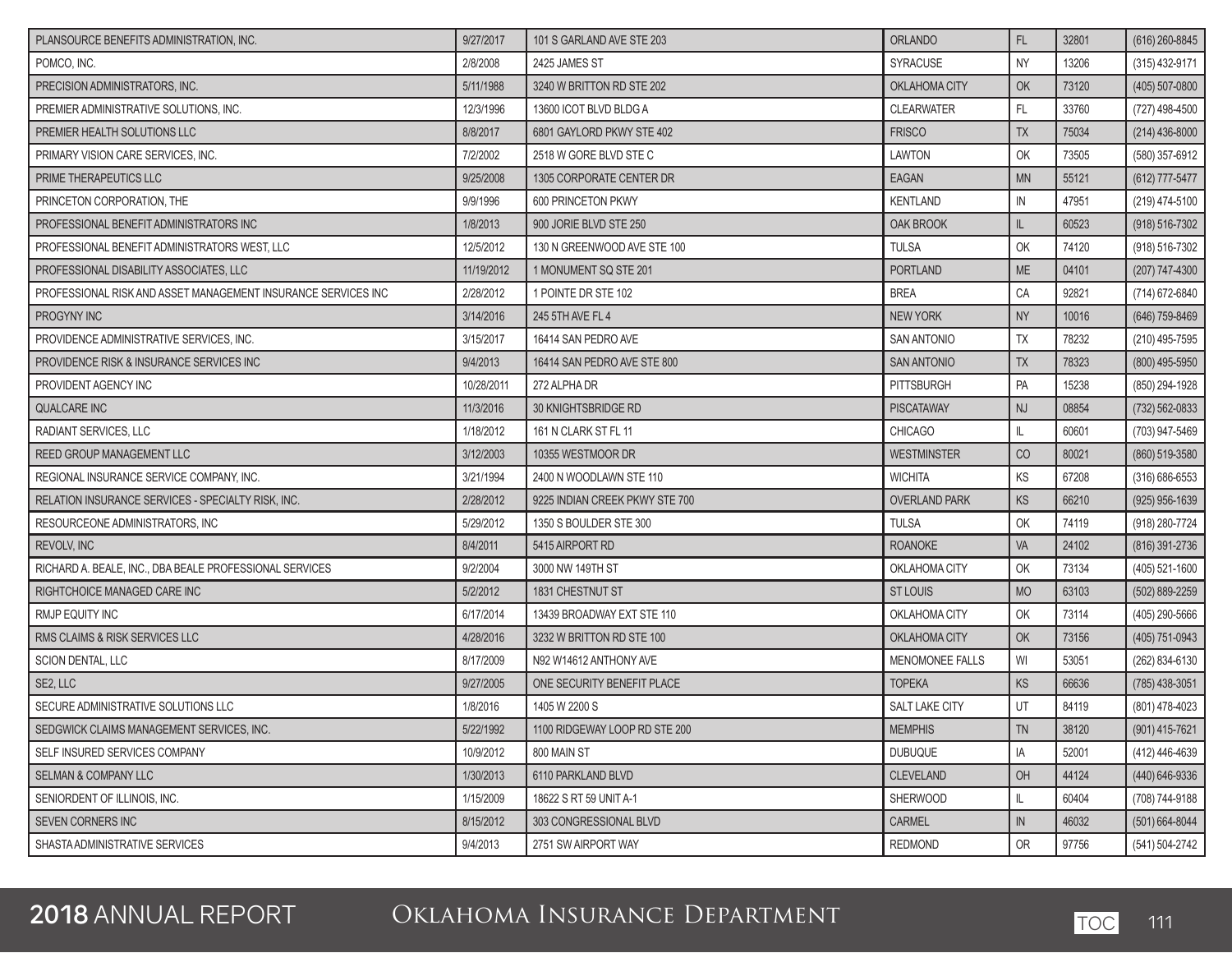| SIGNIFICA BENEFIT SERVICES, INC.               | 6/18/2002  | 118 W AIRPORT RD                               | <b>LITITZ</b>                               | PA           | 17543  | $(717) 581 - 1300$ |
|------------------------------------------------|------------|------------------------------------------------|---------------------------------------------|--------------|--------|--------------------|
| SIMPLAN ADMINISTRATORS, INC                    | 11/30/2006 | 5502 58TH ST STE 700                           | <b>LUBBOCK</b>                              | TX           | 79414  | (806) 784-3501     |
| SOUTHLAND BENEFIT SOLUTIONS LLC                | 7/1/2014   | 2200 JACK WARNER PKWY STE 150                  | <b>TUSCALOOSA</b>                           | <b>AL</b>    | 35401  | (205) 343-1222     |
| SPECIAL INSURANCE SERVICES, INC.               | 2/16/2001  | 2740 DALLAS PKWY STE 100                       | <b>PLANO</b>                                | <b>TX</b>    | 75093  | (214) 291-1258     |
| SPECIALTY BENEFITS, INC.                       | 1/20/2000  | 1712 MAGNAVOX WAY                              | FORT WAYNE                                  | ${\sf IN}$   | 46804  | (260) 459-5000     |
| SPECTERA, INC.                                 | 10/19/1998 | 6220 OLD DOBBIN LN STE 200                     | COLUMBIA                                    | <b>MD</b>    | 21045  | (443) 896-0418     |
| STAR MARKETING AND ADMINISTRATION, INC.        | 1/16/1990  | 400 FIELD DR                                   | <b>LAKE FOREST</b>                          | IL           | 60045  | (847) 615-1500     |
| STUDENT ASSURANCE SERVICES, INC.               | 3/23/1989  | 333 N MAIN ST STE 300                          | <b>STILLWATER</b>                           | <b>MN</b>    | 55082  | (651) 439-7098     |
| SUMMIT ADMINISTRATORS INC                      | 8/26/2015  | 110 W ROSAMOND ST                              | <b>HOUSTON</b>                              | <b>TX</b>    | 77076  | (713) 694-2380     |
| SUPERIOR VISION BENEFIT MANAGEMENT INC         | 10/5/2011  | 939 ELKRIDGE LANDING RD STE 200                | <b>LINTHICUM</b>                            | <b>MD</b>    | 21090  | (800) 923-6766     |
| SUPERIOR VISION SERVICES INC                   | 6/25/2003  | 11090 WHITE ROCK RD STE 175                    | RANCHO CORDOVA                              | CA           | 95670  | (800) 923-6766     |
| TCS E-SERVE AMERICA, INC.                      | 11/17/2017 | 101 PARK AVE FL 26                             | <b>NEW YORK</b>                             | <b>NY</b>    | 10178  | (646) 313-4560     |
| TCS E-SERVE INTERNATIONAL LIMITED              | 12/22/2010 | 11 OLD MAHABALIPURAM RD FL 4 TOWER A TEK TOWER | THORAIPAKKAM CHEN-<br><b>NAI TAMIL NADU</b> | <b>INDIA</b> | 600096 | (972) 484-6465     |
| TEXAS SERVICE LIFE INSURANCE CO                | 11/17/2006 | 1010 RANCH RD 620 S STE 200                    | <b>AUSTIN</b>                               | TX           | 78734  | (512) 263-6977     |
| THE GENERAL AGENCY INC                         | 2/3/1997   | 1527 HIGHWAY 7                                 | <b>CHARLESTON</b>                           | <b>SC</b>    | 29407  | (843) 766-9091     |
| THE HEALTH EXCHANGE INC.                       | 8/14/2007  | 2800 ROCKCREEK PKWY                            | NORTH KANSAS CITY                           | <b>MO</b>    | 64117  | (816) 201-8975     |
| THE KEMPTON COMPANY                            | 10/5/1992  | 13431 N BROADWAY EXT STE 130                   | OKLAHOMA CITY                               | OK           | 73114  | (405) 521-1711     |
| THE KEMPTON GROUP ADMINISTRATORS, INC.         | 9/28/1988  | 13431 N BROADWAY EXT STE 130                   | OKLAHOMA CITY                               | OK           | 73114  | (405) 608-5129     |
| THE LEWER AGENCY INC                           | 3/23/1990  | 4534 WORNALL RD                                | <b>KANSAS CITY</b>                          | <b>MO</b>    | 64111  | (816) 753-4390     |
| THE LITTLETON GROUP WESTERN DIVISION INC       | 5/20/2014  | 1250 S CAPITAL OF TEXAS HWY BLDG 1 STE 550     | <b>AUSTIN</b>                               | TX           | 78746  | (254) 279-6145     |
| THE LOOMIS CO                                  | 11/7/1994  | 850 N PARK RD                                  | <b>WYOMISSING</b>                           | PA           | 19610  | (610) 374-4040     |
| THE VANGUARD GROUP, INC.                       | 7/17/1997  | 100 VANGUARD BLVD                              | <b>MALVERN</b>                              | PA           | 19355  | (610) 503-8315     |
| THOMAS H. COOPER & CO., INC.                   | 6/10/2007  | 4400 LEEDS AVE STE 130                         | NORTH CHARLESTON                            | <b>SC</b>    | 29405  | (843) 579-3137     |
| THP INSURANCE COMPANY                          | 4/20/2015  | 1110 MAIN ST                                   | <b>WHEELING</b>                             | WV           | 26003  | (703) 850-9068     |
| TMG HEALTH, INC.                               | 6/13/2005  | 100 4 FALLS CORPORATE CENTER STE 406           | CONSHOHOCKEN                                | PA           | 19428  | $(610)$ 878-9111   |
| TOTAL PLAN SERVICES, INC.                      | 8/29/1997  | 15455 DALLAS PKWY STE 450                      | <b>ADDISON</b>                              | TX           | 75001  | (469) 791-5900     |
| TOWERS ADMINISTRATORS INC                      | 4/13/1998  | 4510 COX RD STE 111                            | <b>GLEN ALLEN</b>                           | VA           | 23060  | (804) 273-9797     |
| TOWERS WATSON RETIREE INSURANCE SERVICES, INC. | 6/16/2016  | 335 MADISON AVE                                | NEW YORK                                    | <b>NY</b>    | 10017  | (856) 216-0220     |
| TPA PROCESSING, LLC                            | 6/9/2009   | 4127 NEW PRUE RD                               | <b>SAND SPRINGS</b>                         | OK           | 74063  | (918) 245-1400     |
| TRANSACTION APPLICATIONS GROUP, INC.           | 8/5/1994   | 2300 W PLANO PKWY                              | <b>PLANO</b>                                | <b>TX</b>    | 75075  | (972) 577-6988     |
| TRIP MATE INC                                  | 4/29/1992  | 9225 WARD PKWY STE 200                         | <b>KANSAS CITY</b>                          | <b>MO</b>    | 64114  | (816) 523-0280     |
| TRIPLUS SERVICES INC                           | 9/1/2009   | 35 PARKWOOD DR STE 150                         | <b>HOPKINTON</b>                            | MA           | 01748  | (508) 598-1450     |
| TRISTAR BENEFIT ADMINISTRATORS, INC            | 10/12/2012 | 100 OCEANGATE STE 700                          | LONG BEACH                                  | CA           | 90802  | $(609)$ 495-0001   |
| TRUSTMARK VOLUNTARY BENEFIT SOLUTIONS, INC.    | 6/22/2000  | 400 FIELD DR                                   | <b>LAKE FOREST</b>                          | L            | 60045  | (847) 615-1500     |
| U.S. IMAGING NETWORK, LLC                      | 1/15/2009  | 733 3RD AVE FL 11                              | NEW YORK                                    | <b>NY</b>    | 10017  | $(212)$ 532-3651   |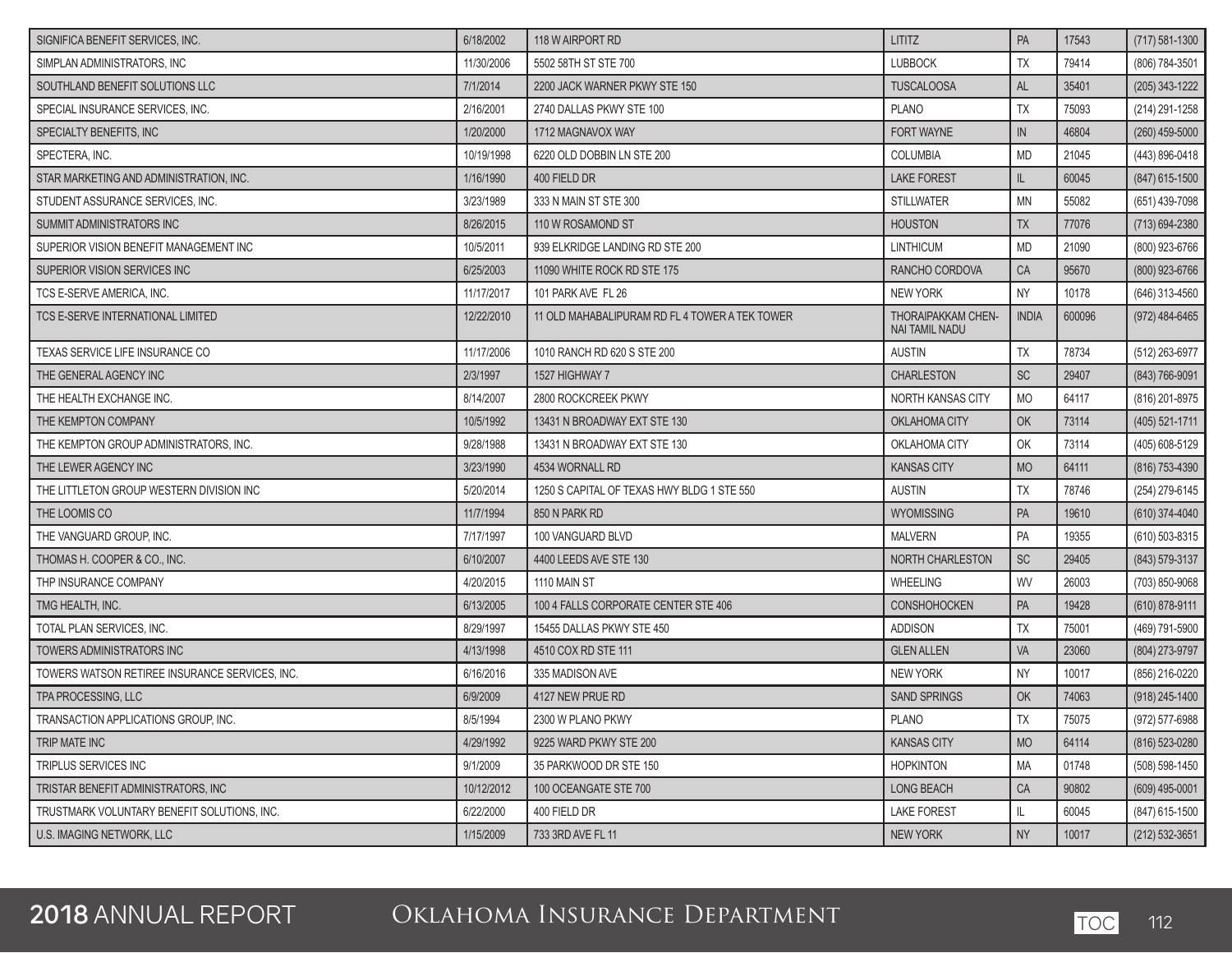| UMR, INC.                                   | 9/12/2000  | 11 SCOTT ST                  | WAUSAU                 | WI        | 54403 | (203) 447-4472     |
|---------------------------------------------|------------|------------------------------|------------------------|-----------|-------|--------------------|
| UNITED BEHAVIORAL HEALTH                    | 12/4/1995  | 425 MARKET ST FL 14          | <b>SAN FRANCISCO</b>   | CA        | 94105 | $(360)$ 258-0427   |
| UNITED CONCORDIA COMPANIES, INC.            | 8/3/2004   | 4401 DEER PATH RD            | <b>HARRISBURG</b>      | PA        | 17110 | (412) 544-1182     |
| UNITED GROUP PROGRAMS INC                   | 4/30/2007  | 2500 N MILITARY TRL STE 450  | <b>BOCA RATON</b>      | FL.       | 33431 | (561) 997-9892     |
| UNITED HEALTHCARE SERVICES, INC.            | 6/22/1994  | 9900 BREN RD E               | <b>MINNETONKA</b>      | <b>MN</b> | 55343 | (203) 447-4472     |
| UNITED SERVICE ASSOCIATION FOR HEALTHCARE   | 12/16/2013 | 2221 E LAMAR BLVD STE 900    | <b>ARLINGTON</b>       | <b>TX</b> | 76006 | (817) 704-7900     |
| UNITEDHEALTHCARE SPECIALITY BENEFITS, LLC   | 2/1/2001   | 300 SOUTHBOROUGH DR          | SOUTH PORTLAND         | <b>ME</b> | 04106 | (203) 447-4472     |
| UNIVERSAL BENEFITS LLC                      | 9/3/1991   | 4333 EDGEWOOD RD NE          | <b>CEDAR RAPIDS</b>    | IA        | 52499 | (727) 299-1720     |
| <b>USAVISION INC</b>                        | 6/6/2007   | 3851-C TUXEDO BLVD           | <b>BARTLESVILLE</b>    | OK        | 74006 | (918) 333-3045     |
| USI INSURANCE SERVICES LLC                  | 2/29/2008  | 1 INTERNATIONAL PLZ STE 400  | PHILADELPHIA           | PA        | 19113 | $(206)$ 676-7466   |
| <b>VESTICA HEALTHCARE LLC</b>               | 3/4/2014   | N92W14612 ANTHONY AVE        | <b>MENOMONEE FALLS</b> | WI        | 53051 | (262) 834-6130     |
| <b>WAGEWORKS INC</b>                        | 10/28/2011 | 1100 PARK PL FL 4            | <b>SAN MATEO</b>       | CA        | 94403 | (650) 577-5200     |
| WEBTPA EMPLOYER SERVICES, LLC               | 10/18/2006 | 8500 FREEPORT PKWY S STE 400 | <b>IRVING</b>          | TΧ        | 75063 | (860) 541-7746     |
| WIPRO INSURANCE SOLUTIONS LLC               | 11/3/2016  | 2 TOWER CENTER BLVD STE 2200 | <b>EAST BRUNSWICK</b>  | <b>NJ</b> | 08816 | (816) 391-2736     |
| WISCONSIN PHYSICIANS SERVICE INSURANCE CORP | 12/31/2009 | 1717 W BROADWAY              | <b>MADISON</b>         | WI        | 53708 | (608) 977-6189     |
| WORLDWIDE INSURANCE SERVICES, LLC           | 6/21/1999  | 933 1ST AVE                  | <b>KING OF PRUSSIA</b> | PA        | 19406 | $(610)$ 254-5852   |
| WYSSTA SERVICES, INC.                       | 4/7/2017   | 2801 HOOVER RD               | <b>STEVENS POINT</b>   | WI        | 54481 | (715) 344-6087     |
| ZENITH AMERICAN SOLUTIONS, INC              | 2/1/1993   | 18861 90TH AVE STE A         | <b>MOKENA</b>          | IL.       | 60448 | $(813) 666 - 6912$ |
| ZON RE-USA LLC                              | 1/26/2015  | 2 CORPORATE DR STE 636       | <b>SHELTON</b>         | <b>CT</b> | 06484 | (203) 446-8061     |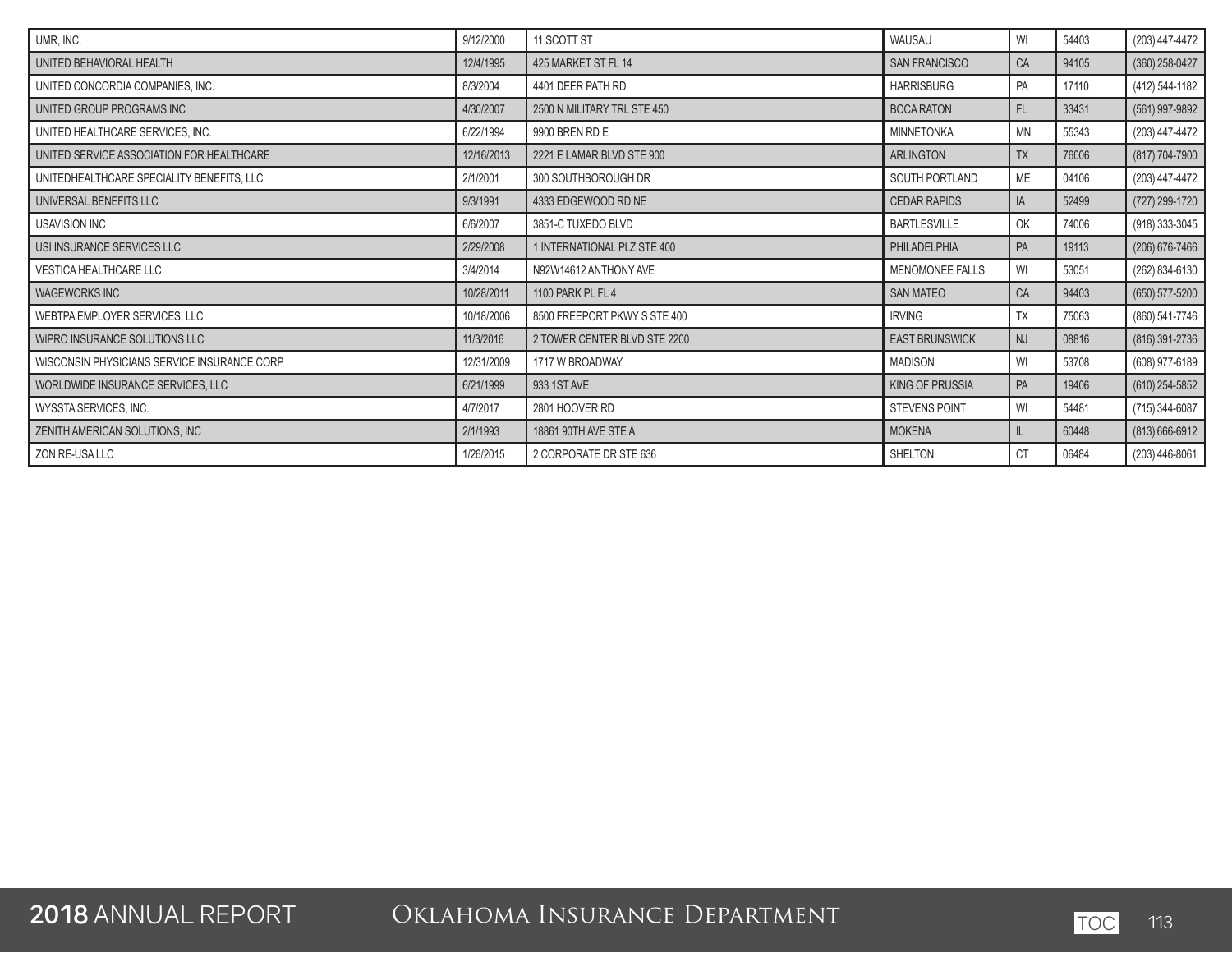#### **VEHICLE PROTECTION PRODUCTS**

| <b>NAME</b>                                                                                          | ORIGINAL LICENSE DATE DOMICILE ADDRESS |            |                                          | <b>CITY</b>            | <b>STATE</b>   | <b>ZIP</b> | <b>PHONE</b> |
|------------------------------------------------------------------------------------------------------|----------------------------------------|------------|------------------------------------------|------------------------|----------------|------------|--------------|
| AAGI, INC.                                                                                           | 7/6/2009                               | IL         | 1700 EAST GOLF ROAD, STE. 700            | <b>SCHAUMBURG</b>      | IL.            | 60173      | 888-442-2886 |
| ADMINISTRATION AMERICA, LLC                                                                          | 1/30/2015                              | <b>MO</b>  | 1670 FENPARK DRIVE                       | <b>FENTON</b>          | <b>MO</b>      | 63026      | 636-349-1234 |
| ADVANTAGE PRODUCT PIPELINE LLC                                                                       | 9/4/2015                               | FL         | 8509 SUNSTATE STREET, STE. 200           | <b>TAMPA</b>           | FL.            | 33634      | 816-249-0277 |
| AMERICAN GUARDIAN WARRANTY SERVICES, INC.                                                            | 9/1/2016                               | IL         | 4450 WEAVER PARKWAY, STE. 200            | <b>WARRENVILLE</b>     | IL.            | 60555      | 630-534-4114 |
| AMT WARRANTY CORPORATION                                                                             | 1/15/2013                              | TX         | 59 MAIDEN LANE, 43RD FLOOR               | <b>NEW YORK</b>        | <b>NY</b>      | 10038      | 212-220-7120 |
| ASSURANT SERVICE PROTECTION, INC.                                                                    | 7/16/2011                              | OK         | 260 INTERSTATE N. CIRCLE SE              | <b>ATLANTA</b>         | GA             | 30339      | 305-253-2244 |
| AUTOMOBILE PROTECTION CORPORATION-APCO                                                               | 12/23/2008                             | GA         | 6010 ATLANTIC BOULEVARD                  | <b>NORCROSS</b>        | GA             | 30071      | 678-225-1000 |
| AUTOMOTIVE WARRANTY SERVICES. INC.                                                                   | 12/8/2011                              | IL         | 175 WEST JACKSON BOULEVARD, STE, 1100    | <b>CHICAGO</b>         | IL.            | 60604      | 312-356-3000 |
| CENTURY AUTOMOTIVE SERVICE CORPORATION                                                               | 12/29/2009                             | <b>NM</b>  | 10555 MONTGOMERY BLVD, NE, BLDG, 2       | ALBUQUERQUE            | <b>NM</b>      | 87111      | 888-338-0389 |
| D&P HOLDINGS, INC.                                                                                   | 5/2/2012                               | TX         | 18 AUGUSTA PINES DRIVE, STE. 220 W       | <b>SPRING</b>          | <b>TX</b>      | 77389      | 281-364-8300 |
| DEALERS ALLIANCE CORPORATION                                                                         | 10/29/2009                             | OH         | 240 N. 5TH STREET, STE. 350              | <b>COLUMBUS</b>        | OH             | 43215      | 800-282-8913 |
| DRIVETIME CAR SALES COMPANY, LLC                                                                     | 9/17/2015                              | AZ         | 4020 E. INDIAN SCHOOL ROAD               | <b>PHOENIX</b>         | AZ             | 85018      | 602-852-6600 |
| ECOBLOCK, INC.                                                                                       | 4/2/2009                               | TX         | 15920 ADDISON ROAD                       | <b>ADDISON</b>         | TX             | 75001      | 972-813-0913 |
| <b>ECP INCORPORATED</b>                                                                              | 12/4/2013                              | IL         | 11210 KATHERINE'S CROSSING, STE. 100     | <b>WOODBRIDGE</b>      | IL.            | 60517      | 630-754-4200 |
| ENTERPRISE FINANCIAL GROUP, INC.                                                                     | 1/15/2013                              | <b>TX</b>  | 122 W. JOHN CARPENTER FREEWAY, 6TH FLOOR | <b>IRVING</b>          | TX             | 75039      | 800-527-1984 |
| ETHOS GROUP. INC.                                                                                    | 10/28/2011                             | <b>TX</b>  | 5215 N. O'CONNOR BOULEVARD, STE. 1200    | <b>IRVING</b>          | <b>TX</b>      | 75039      | 972-331-1020 |
| FCA US LLC                                                                                           | 11/28/2016                             | MI         | 1000 CHRYSLER DRIVE                      | <b>AUBURN HILLS</b>    | MI             | 48326      | 407-399-8091 |
| FIDELITY WARRANTY SERVICES, INC.                                                                     | 10/29/2009                             | FL         | 500 JIM MORAN BOULEVARD                  | <b>DEERFIELD BEACH</b> | FL.            | 33442      | 954-429-2118 |
| FORESIGHT SERVICES GROUP INC.                                                                        | 11/26/2013                             | TX         | 2250 BUSH DRIVE                          | <b>MCKINNEY</b>        | <b>TX</b>      | 75070      | 972-542-1890 |
| <b>IAS WARRANTY, INC.</b>                                                                            | 10/21/2013                             | <b>TX</b>  | 10800 PECAN PARK BOULEVARD, STE. 410     | <b>AUSTIN</b>          | <b>TX</b>      | 78750      | 512-421-8001 |
| MILCO, INC.                                                                                          | 4/12/2019                              | PA         | 415 EAGLEVIEW BLVD., STE. 100            | EXTON                  | PA             | 19341      | 800-479-7702 |
| MPP CO. INC.                                                                                         | 5/15/2009                              | <b>KS</b>  | 8500 SHAWNEE MISSION PARKWAY, #210       | <b>MERRIAM</b>         | <b>KS</b>      | 66202      | 800-747-4400 |
| NATION MOTOR CLUB LLC                                                                                | 10/29/2009                             | DE         | 800 YAMATO ROAD, STE. 100                | <b>BOCA RATON</b>      | FL.            | 33431      | 561-226-3600 |
| NEW WORLD WARRANTY CORP.                                                                             | 3/15/2017                              | FL         | 14755 NORTH OUTER FORTY ROAD, STE. 400   | ST. LOUIS              | <b>MO</b>      | 63017      | 800-432-4566 |
| NOBILIS ADMINISTRATIVE SERVICES, INC.                                                                | 9/28/2017                              | TX         | 5100 O'CONNOR BLVD., STE. 100            | <b>IRVING</b>          | TX             | 75039      | 214-393-2179 |
| NWAN, INC.                                                                                           | 7/22/2013                              | OH         | 8370 DOW CIRCLE, STE. 100                | <b>STRONGSVILLE</b>    | OH             | 44136      | 877-222-1645 |
| NORTHCOAST WARRANTY SERVICES, INC.                                                                   | 10/10/2013                             | OH         | 800 SUPERIOR AVE., 21ST FLOOR            | CLEVELAND              | OH             | 44114      | 216-328-6100 |
| ORION SERVICE CORPORATION                                                                            | 12/16/2013                             | MI         | 301 W. CEDAR STREET                      | KALAMAZOO              | M <sub>l</sub> | 49007      | 269-385-8888 |
| OWNERGUARD CORP.                                                                                     | 5/20/2010                              | CA         | 1775 HANCOCK STREET, STE. 100            | SAN DIEGO              | CA             | 92110      | 619-228-0102 |
| PABLO CREEK SERVICES INC                                                                             | 10/16/2009                             | FL.        | 2775 SANDERS ROAD                        | <b>NORTHBROOK</b>      | IL.            | 60062      | 904-922-3433 |
| PERMAPLATE COMPANY, LLC                                                                              | 7/31/2013                              | UT         | 2525 W. BRIDGER ROAD                     | SALT LAKE CITY         | UT             | 84104      | 801-974-5557 |
| PREMIER DEALER SERVICES, INC.                                                                        | 2/2/2009                               | ${\sf CA}$ | 555 METRO PLACE NORTH, STE, 650          | <b>DUBLIN</b>          | OH             | 43017      | 858-810-7000 |
| SAFE-GUARD PRODUCTS INTERNATIONAL, L.L.C.<br><u> 1989 - Johann Stein, marwolaethau a bhann an t-</u> | 11/17/2009                             | GA         | TWO CONCOURSE PARKWAY, STE. 500          | ATLANTA                | GA             | 30328      | 800-742-7896 |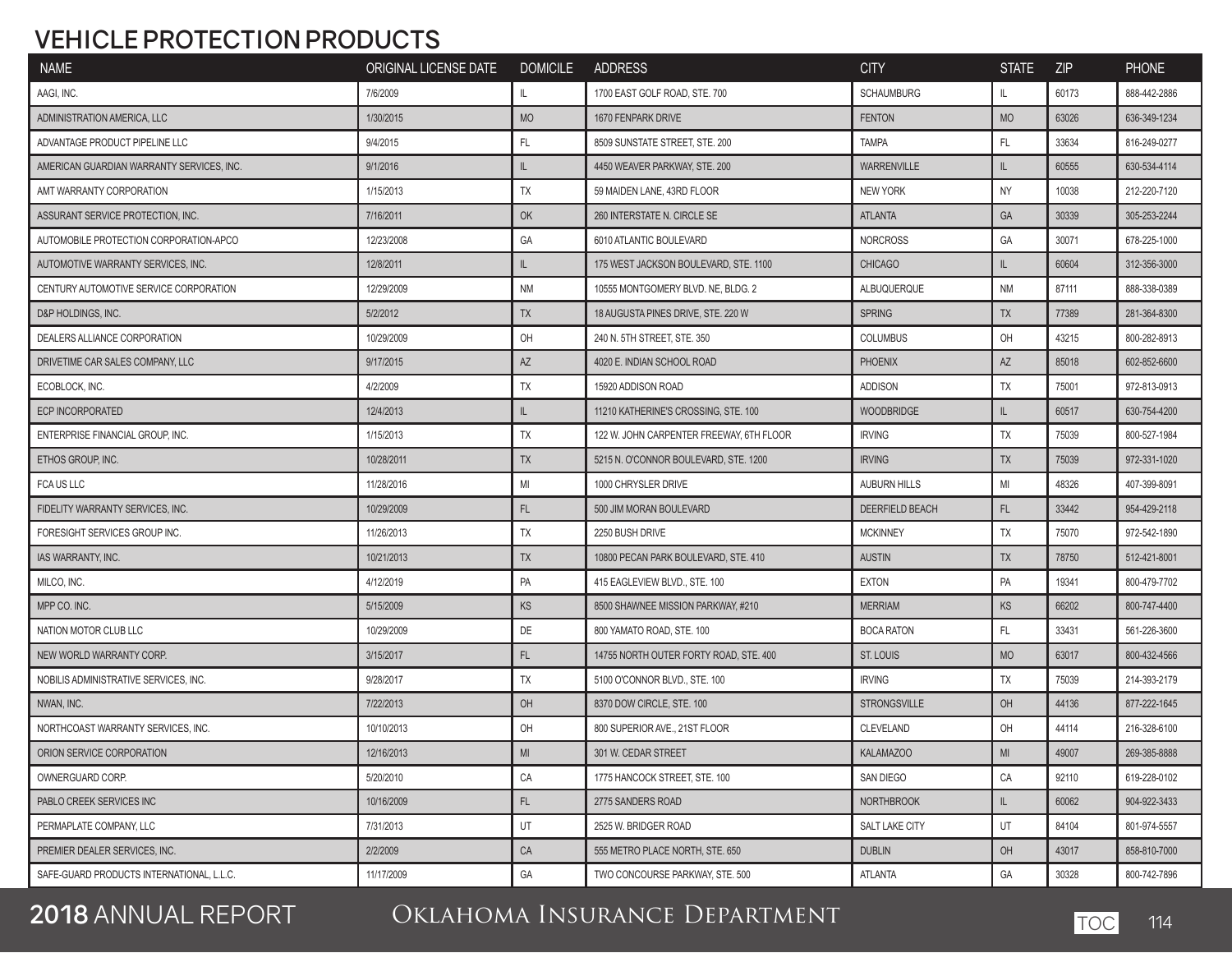| SILVERROCK AUTOMOTIVE. INC.                | 1/19/2016  |           | 1720 W. RIO SALADO PARKWAY                 | <b>TEMPE</b>         | <b>AZ</b> | 85281 | 602-852-6704 |
|--------------------------------------------|------------|-----------|--------------------------------------------|----------------------|-----------|-------|--------------|
| SIMONIZ USA, INC.                          | 10/20/2016 | U         | 201 BOSTON TURNPIKE                        | <b>BOLTON</b>        | СT        | 6043  | 800-227-5536 |
| SISKIN ENTERPRISES, INC.                   | 6/30/2014  |           | 2525 WEST BRIDGER ROAD                     | SALT LAKE CITY       | UT        | 84104 | 801-974-5557 |
| UNITED STATES WARRANTY CORP.               | 10/22/2015 |           | 22 N.E. 22ND AVENUE                        | POMPANO BEACH        | FL        | 33062 | 800-432-4566 |
| UNIVERSAL UNDERWRITERS SERVICE CORPORATION | 12/31/2009 | <b>MO</b> | 7045 COLLEGE BOULEVARD                     | <b>OVERLAND PARK</b> | <b>KS</b> | 66211 | 913-339-1000 |
| VANTAGE WARRANTY INC.                      | 5/2/2012   |           | 8834 N. CAPITAL OF TEXAS HIGHWAY. STE. 250 | <b>AUSTIN</b>        | ТX        | 78759 | 855-955-7623 |
| VISION WARRANTY CORPORATION                | 10/10/2012 |           | 11449 GULF FREEWAY                         | <b>HOUSTON</b>       | <b>TX</b> | 77034 | 877-635-3143 |
| VISTA MARKETS, LLC                         | 5/8/2017   | U         | 201 BOSTON TURNPIKE                        | <b>BOLTON</b>        |           | 6043  | 800-227-5536 |
| WARRENTECH AUTOMOTIVE, INC.                | 5/29/2012  |           | 2200 HIGHWAY 121, STE, 100                 | <b>BEDFORD</b>       | <b>TX</b> | 76021 | 877-785-6100 |
| XZILON, INC.                               | 2/23/2017  | CА        | 10 POINTE DRIVE, STE, 150                  | <b>BREA</b>          | CA        | 92821 | 714-551-5163 |

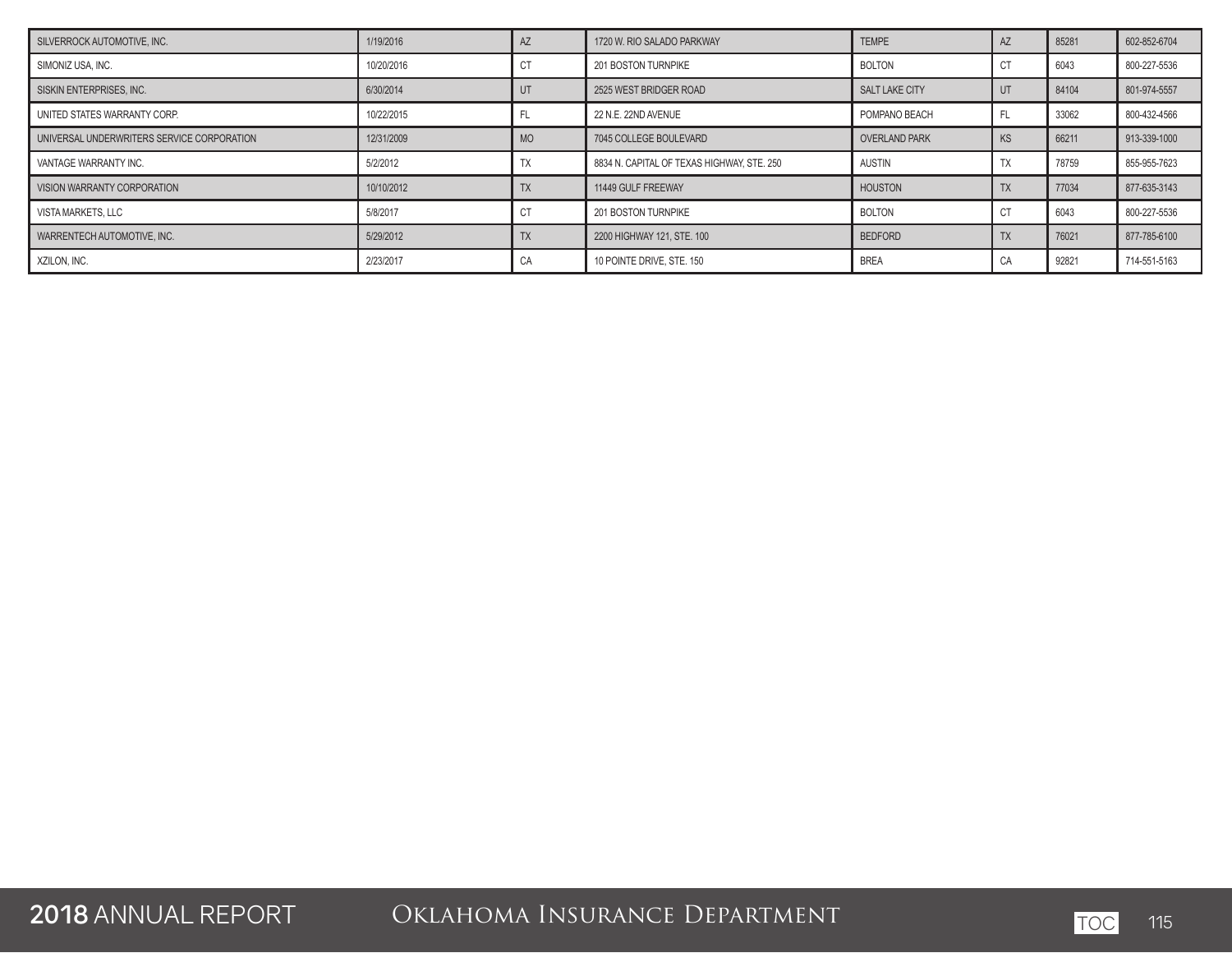#### **VIATICAL SETTLEMENT PROVIDERS AND BROKERS**

| <b>COMPANY NAME</b>                | <b>ISSUE DATE</b> | <b>STREET</b>                   | <b>CITY</b>         | <b>STATE</b> | <b>ZIP</b> | <b>PHONE</b>     |
|------------------------------------|-------------------|---------------------------------|---------------------|--------------|------------|------------------|
| ABACUS SETTLEMENTS, LLC            | 11/1/2008         | 2101 PARK CENTER DR STE 220     | ORLANDO             | <b>FL</b>    | 32835      | (407) 988-1021   |
| ASSET SERVICING GROUP, L.L.C.      | 3/9/2009          | 521 W WILSHIRE BLVD STE 200     | OKLAHOMA CITY       | OK           | 73116      | (405) 753-9100   |
| BERKSHIRE SETTLEMENTS INC.         | 6/9/2014          | 154 KROG ST STE 135             | <b>ATLANTA</b>      | GA           | 30307      | (678) 589-9950   |
| CMG SURETY LLC                     | 12/31/2007        | 1016 COLLIER CENTER WAY STE 200 | <b>NAPLES</b>       | FL           | 34110      | (215) 836-6444   |
| COVENTRY FIRST LLC                 | 10/23/2009        | 7111 VALLEY GREEN RD            | FT WASHINGTON       | PA           | 19034      | (212) 325-1772   |
| CREDIT SUISSE LIFE SETTLEMENTS LLC | 12/17/2009        | 11 MADISON AVE FL 5             | <b>NEW YORK</b>     | <b>NY</b>    | 10010      | $(201)$ 497-1800 |
| EAGIL LIFE SETTLEMENTS, LLC        | 3/23/2009         | 50 TICE BLVD STE 265            | WOODCLIFF LAKE      | <b>NJ</b>    | 7677       | (612) 746-1924   |
| GWG LIFE, LLC                      | 8/30/2011         | 220 S 6TH ST STE 1200           | <b>MINNEAPOLIS</b>  | <b>MN</b>    | 55402      | (404) 233-8275   |
| HABERSHAM FUNDING, LLC             | 11/1/2008         | 3495 PIEDMONT RD NE STE 11-910  | <b>ATLANTA</b>      | GA           | 30305      | (561) 995-4200   |
| IMPERIAL LIFE SETTLEMENTS, LLC     | 11/1/2008         | 5355 TOWN CTR RD STE 701        | <b>BOCA RATON</b>   | <b>FL</b>    | 33486      | (212) 786-5658   |
| INSTITUTIONAL LIFE SERVICES, LLC   | 11/1/2008         | 443 PARK AVE S FL 9             | <b>NEW YORK</b>     | <b>NY</b>    | 10016      | (858) 952-1833   |
| LIFE EQUITY LLC                    | 8/6/2007          | 5611 HUDSON DR STE 100          | <b>HUDSON</b>       | OH           | 44236      | $(330)$ 342-7772 |
| LIFE SETTLEMENT SOLUTIONS, LLC     | 11/1/2008         | 4747 VIEWRIDGE AVE STE 108      | SAN DIEGO           | CA           | 92123      | (858) 576-8067   |
| MAGNA LIFE SETTLEMENTS, INC.       | 6/30/2016         | 805 LAS CIMAS PKWY STE 350      | <b>AUSTIN</b>       | <b>TX</b>    | 78746      | (512) 744-1028   |
| MAPLE LIFE FINANCIAL, LLC          | 11/1/2008         | 4350 EAST WEST HWY STE 900      | <b>BETHESDA</b>     | <b>MD</b>    | 20814      | (240) 477-1448   |
| MONTAGE FINANCIAL GROUP, INC.      | 2/28/2017         | 29222 RANCHO VIEJO RD STE 215   | SAN JUAN CAPISTRANO | CA           | 92675      | (714) 273-2409   |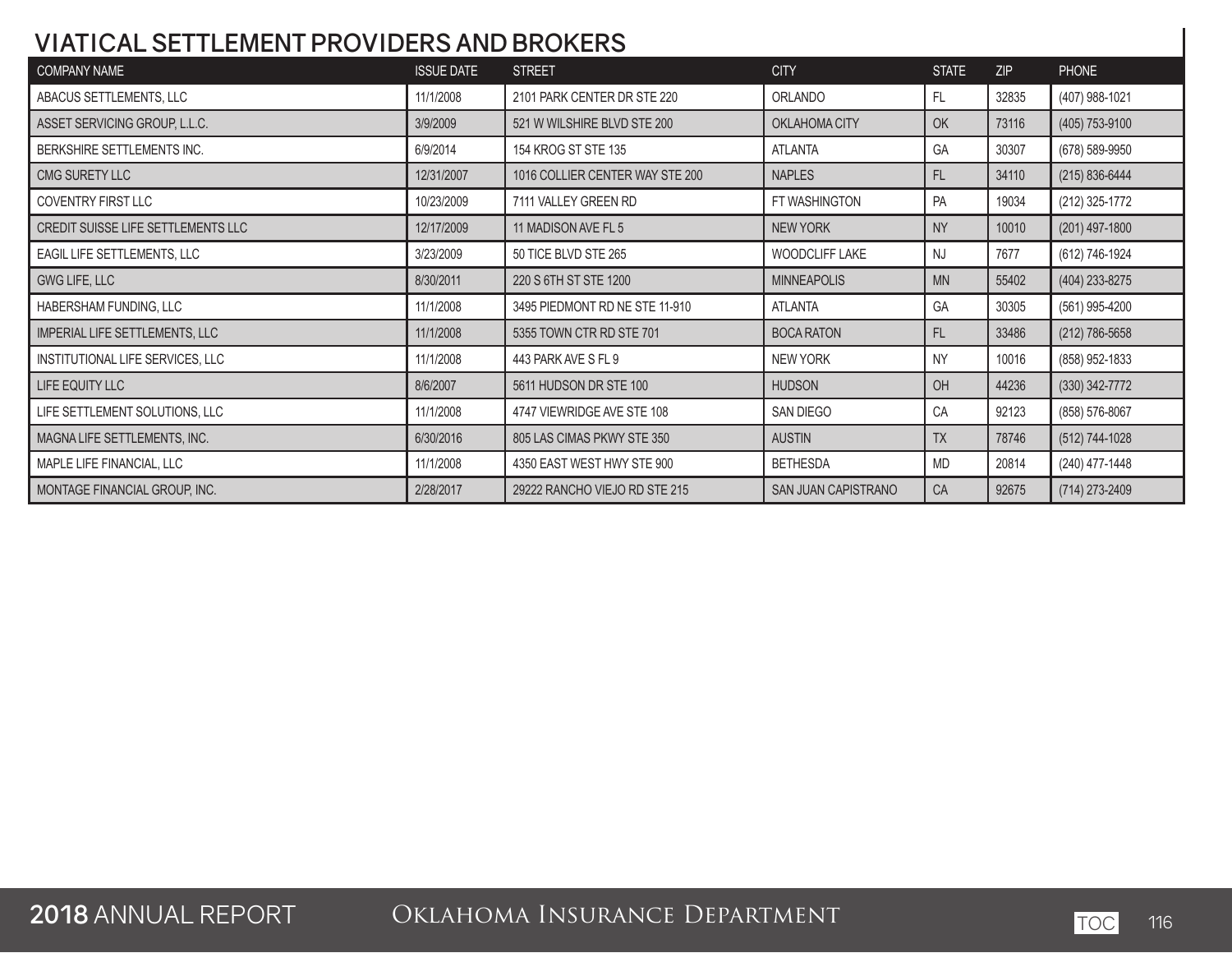## **MARKET SHARE REPORTS**

The following data summarizes market share by the line of business as well as depicting the top premium-producing companies for each major category of insurance sold within the State of Oklahoma. This data is used by the Oklahoma Insurance Department in tracking market problems for specific types of coverage.

Tables I and II are overviews of total premiums written by Life Accident & Health (Table I) and Property & Casualty (Table II) carriers.

Tables III, IV and V are overviews of Fraternal (Table III), Title (Table IV) and Health (Table V) carriers.

Tables VI, VII, VIII, IX and X lists the name, specific premium volume, market share percentage and cumulative market share for each of the top ten writers of each line of insurance for Life (Tables VI), Property & Casualty (Table VII), Fraternal (Table VIII), Title (Table IX) and Health (Table X).

Some companies with financial reporting requirements differing from these categories are not listed in the following tables. Specific information for these companies may be found in their individual profiles in the Licensed Companies section of the report.

#### **TABLE I. LIFE, ACCIDENT AND HEALTH LINES OF BUSINESS**

| LINES OF BUSINESS SUMMARY                     | PREMIUMS WRITTEN |
|-----------------------------------------------|------------------|
| DEPOSIT-TYPE CONTRACT FUNDS                   | 289,306,711      |
| OTHER CONSIDERATIONS                          | 580,732,264      |
| TOTAL OTHER NON-TAXABLE ITEMS                 | 870,038,975      |
| ANNUITY-ORDINARY                              | 1,303,350,775    |
| ANNUITY-CREDIT                                | 653,213          |
| ANNUITY-GROUP                                 | 445,554,716      |
| <b>ANNUITY-TOTAL PREMIUMS</b>                 | 1,749,558,704    |
| A&H-GROUP POLICIES                            | 1,128,470,473    |
| A&H-FEDERAL EMPLOYEES HEALTH BENEFITS PROGRAM | 8,600,745        |
| A&H-CREDIT                                    | 5,860,607        |
| A&H-COLLECTIVELY RENEWABLE                    | 764,218          |
| A&H-MEDICARE TITLE XVIII                      | 115,563,678      |
| A&H-NON-CANCELABLE                            | 35,033,924       |
| A&H-GUARANTEED RENEWABLE                      | 388,059,162      |
| A&H-NON-RENEWABLE FOR STATED REASONS ONLY     | 11,454,243       |
| A&H-OTHER ACCIDENT ONLY                       | 1,517,493        |
| A&H-ALL OTHER                                 | 4,651,580        |
| <b>A&amp;H-TOTAL PREMIUMS</b>                 | 1,699,976,123    |
| <b>TOTAL OKLAHOMA PREMIUMS</b>                | 5,730,391,186    |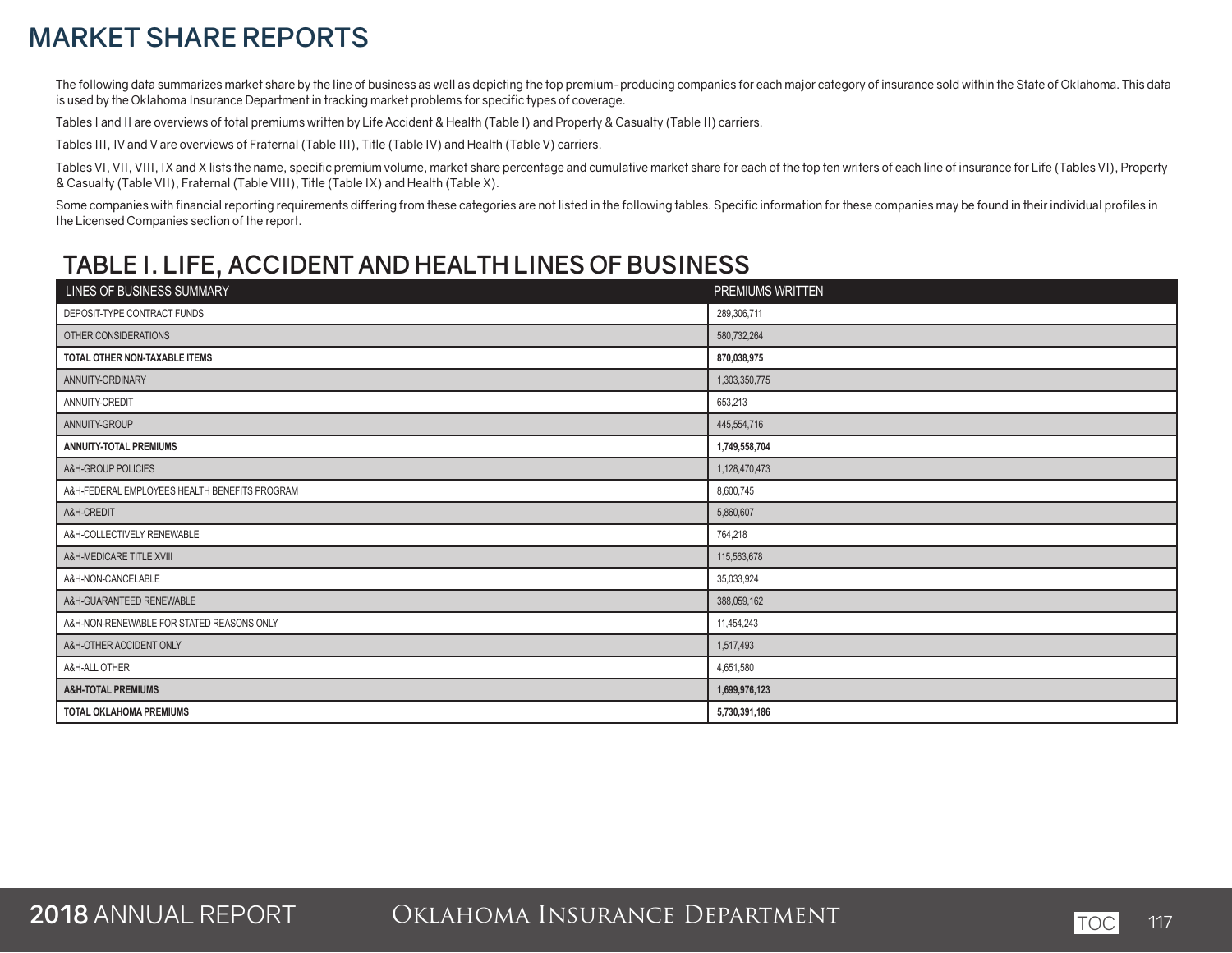#### **TABLE II. PROPERTY AND CASUALTY LINES OF BUSINESS**

| LINES OF BUSINESS SUMMARY                                    | PREMIUMS WRITTEN |
|--------------------------------------------------------------|------------------|
| <b>FIRE</b>                                                  | 151,094,093      |
| <b>ALLIED LINES</b>                                          | 181,668,925      |
| MULTIPLE PERIL CROP                                          | 177,973,661      |
| FEDERAL FLOOD                                                | 8,070,502        |
| PRIVATE CROP                                                 | 10,176,396       |
| PRIVATE FLOOD                                                | 3,507,498        |
| FARMOWNERS MULTIPLE PERIL                                    | 157, 138, 756    |
| HOMEOWNERS MULTIPLE PERIL                                    | 1,642,579,356    |
| COMMERCIAL MULTIPLE PERIL (NON-LIABILITY PORTION)            | 398,586,657      |
| COMMERCIAL MULTIPLE PERIL (LIABILITY PORTION)                | 137,470,865      |
| MORTGAGE GUARANTY                                            | 43,962,783       |
| <b>OCEAN MARINE</b>                                          | 19,265,486       |
| <b>INLAND MARINE</b>                                         | 251,295,292      |
| <b>FINANCIAL GUARANTY</b>                                    | 284,464          |
| MEDICAL PROFESSIONAL LIABILITY                               | 95,893,583       |
| <b>EARTHQUAKE</b>                                            | 21,832,334       |
| GROUP ACCIDENT AND HEALTH                                    | 47,105,199       |
| CREDIT A&H (GROUP AND INDIVIDUAL)                            | 95,334           |
| COLLECTIVELY RENEWABLE A&H                                   | 120              |
| NON-CANCELABLE A&H                                           | $\mathbf 0$      |
| <b>GUARANTEED RENEWABLE A&amp;H</b>                          | 13,342,660       |
| NON-RENEWABLE FOR STATE REASONS ONLY                         | 46,473           |
| OTHER ACCIDENT ONLY                                          | 230,139          |
| MEDICARE TITLE XVIII                                         | $\mathbf{0}$     |
| ALL OTHER A&H                                                | 5,710,713        |
| FEDERAL EMPLOYEES HEALTH BENEFITS PROGRAM                    | $\mathbf 0$      |
| WORKERS COMPENSATION                                         | 662,056,083      |
| OTHER LIABILITY (OCCURRENCE)                                 | 419,186,482      |
| OTHER LIABILITY (CLAIMS-MADE)                                | 155,849,595      |
| EXCESS WORKERS' COMPENSATION                                 | 12,758,199       |
| PRODUCT LIABILITY                                            | 35,353,721       |
| PRIVATE PASSENGER AUTO NO-FAULT (PERSONAL INJURY PROTECTION) | 26,210,227       |
| OTHER PRIVATE PASSENGER AUTO LIABILITY                       | 1,433,473,894    |
| COMMERCIAL AUTO NO-FAULT (PERSONAL INJURY PROTECTION)        | 235,372          |
| OTHER COMMERCIAL AUTO LIABILITY                              | 333,839,156      |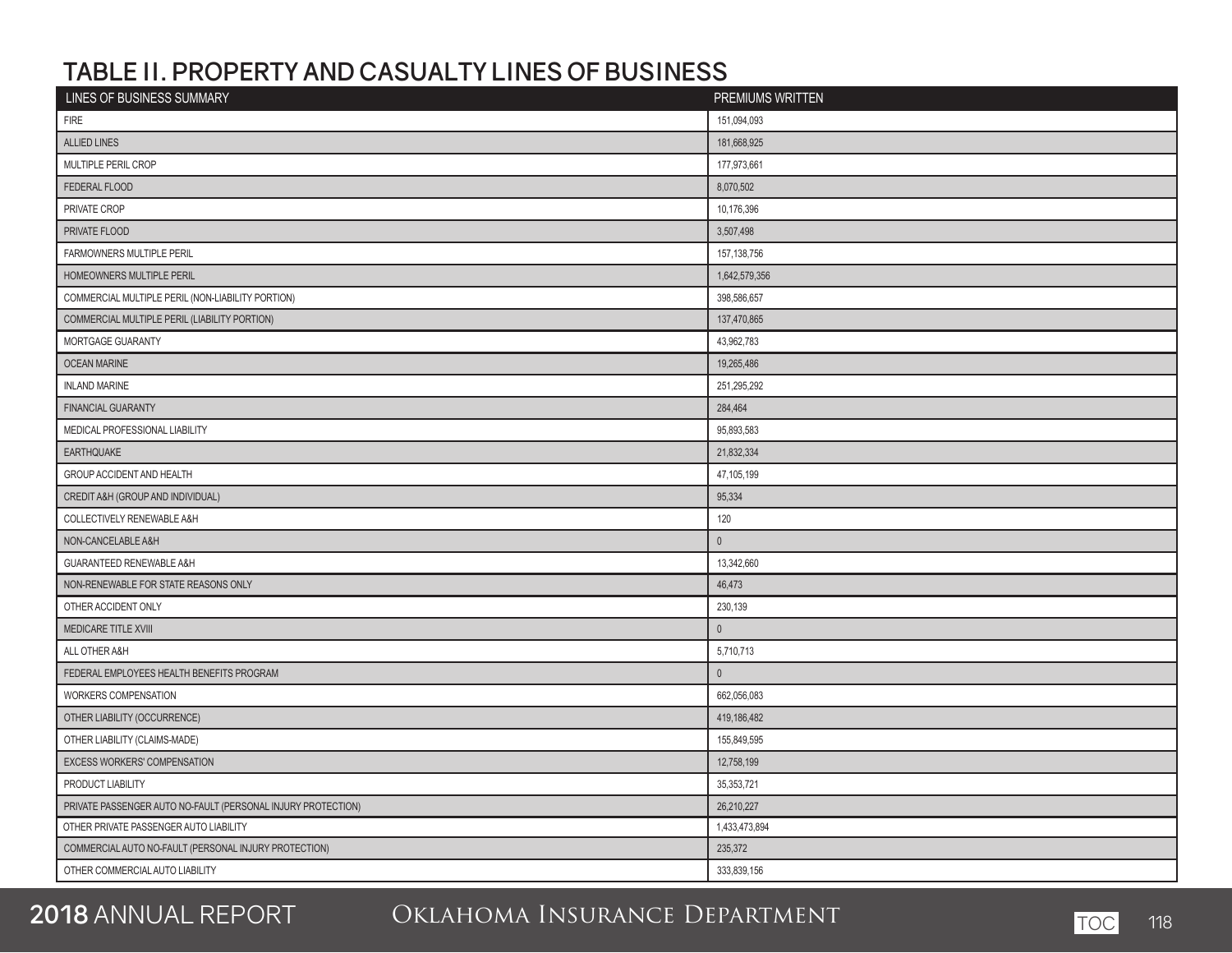| PRIVATE PASSENGER AUTO PHYSICAL DAMAGE         | 1,205,719,300 |
|------------------------------------------------|---------------|
| COMMERCIAL AUTO PHYSICAL DAMAGE                | 144,670,109   |
| AIRCRAFT (ALL PERILS)                          | 18,447,243    |
| <b>FIDELITY</b>                                | 10,948,195    |
| SURETY                                         | 61,848,740    |
| <b>BURGLARY AND THEFT</b>                      | 2,544,627     |
| <b>BOILER AND MACHINERY</b>                    | 19,606,899    |
| <b>CREDIT</b>                                  | 6,281,251     |
| WARRANTY                                       | 15,986,812    |
| AGGREGATE WRITEINS FOR OTHER LINES OF BUSINESS | 15,945,069    |
| <b>FINANCE CHARGES</b>                         | 56,834,389    |
| <b>TOTAL OKLAHOMA PREMIUMS</b>                 | 8,005,126,652 |

## **TABLE III. FRATERNAL LINES OF BUSINESS**

| LINES OF BUSINESS SUMMARY      | PREMIUMS WRITTEN |
|--------------------------------|------------------|
| LIFE INSURANCE                 | 37,222,507       |
| ANNUITY CONSIDERATIONS         | 50,475,490       |
| DEPOSIT-TYPE CONTRACT FUNDS    | 7,928,486        |
| NON-CANCELABLE-A&H             | 286,193          |
| GUARANTEED RENEWABLE-A&H       | 6,443,144        |
| OTHER ACCIDENT ONLY-A&H        | 11,258           |
| ALL OTHER-A&H                  | 28               |
| <b>TOTAL OKLAHOMA PREMIUMS</b> | 102,367,106      |

# **TABLE IV. TITLE LINES OF BUSINESS**

| LINES OF BUSINESS SUMMARY        | <b>PREMIUMS WRITTEN</b> |
|----------------------------------|-------------------------|
| <b>DIRECT OPERATIONS</b>         | 3,114,644               |
| NON-AFFILIATED AGENCY OPERATIONS | 46,374,823              |
| AFFILIATED AGENCY OPERATIONS     | 32,407,422              |
| <b>TOTAL OKLAHOMA PREMIUMS</b>   | 81,896,889              |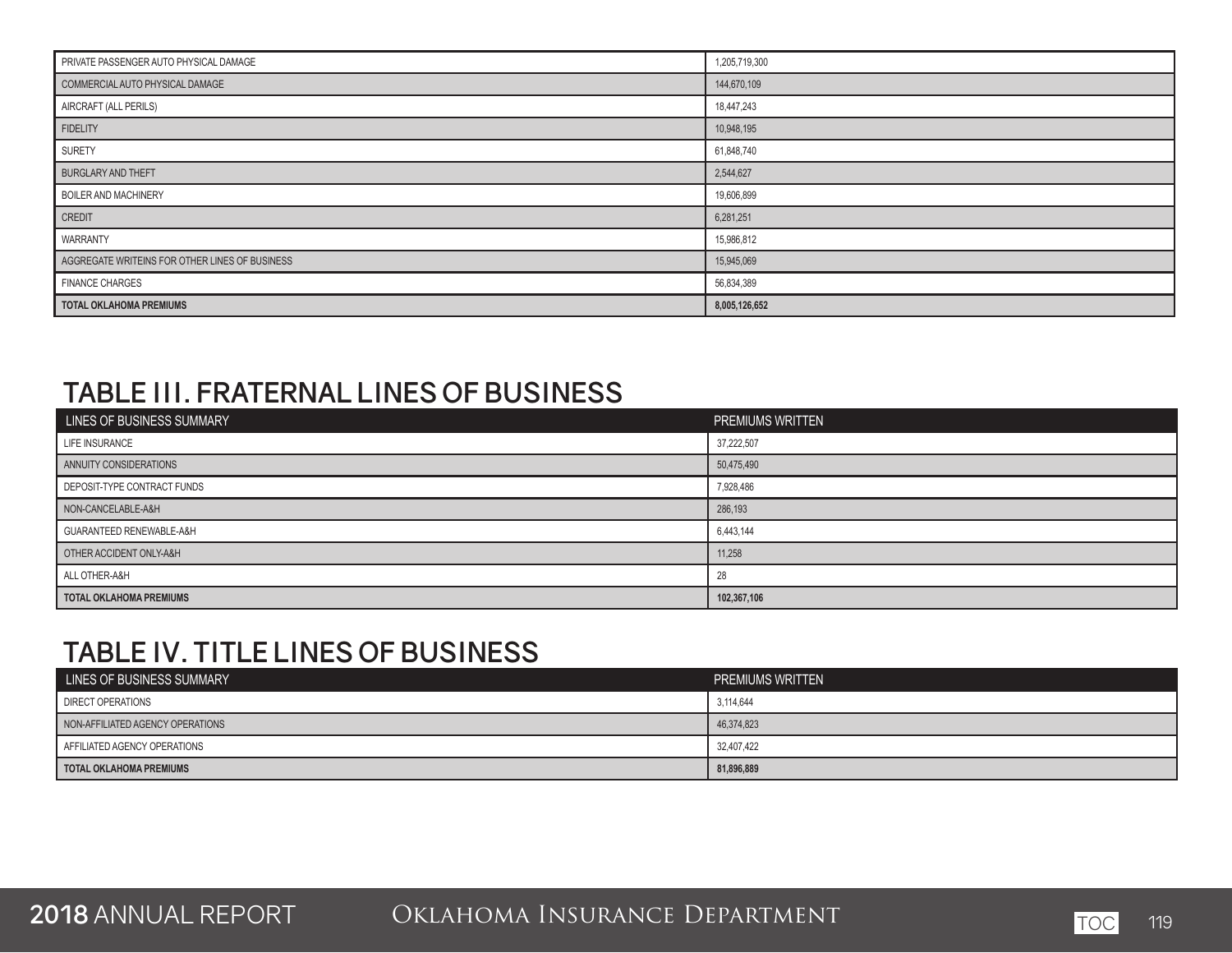#### **TABLE V. HMO, NON-PROFIT ORGANIZATION AND PREPAID DENTAL LINES OF BUSINESS**

| LINES OF BUSINESS SUMMARY                | PREMIUMS WRITTEN |
|------------------------------------------|------------------|
| INDIVIDUAL COMPREHENSIVE                 | 1,021,296,093    |
| <b>GROUP COMPREHENSIVE</b>               | 1,672,429,644    |
| TOTAL COMPREHENSIVE PREMIUMS             | 2,693,725,737    |
| MEDICARE SUPPLEMENT                      | 138,832,252      |
| <b>VISION ONLY</b>                       | 48,149,266       |
| <b>DENTAL ONLY</b>                       | 194,757,800      |
| FEDERAL EMPLOYEES HEALTH BENEFIT PROGRAM | 696,877,510      |
| MEDICARE TITLE XVIII                     | 1,282,453,596    |
| MEDICAID TITLE XIX                       |                  |
| <b>OTHER</b>                             | 230,119,828      |
| <b>TOTAL OKLAHOMA PREMIUMS</b>           | 5,284,915,989    |

#### **TABLE VI. LIFE, ACCIDENT AND HEALTH TOP TEN COMPANIES**

| FOREIGN AND DOMESTIC LIFE COMPANIES MARKET SHARE OF BUSINESS IN 2017 TOP TEN COMPANIES |                               | DIRECT PREMIUMS WRITTEN | <b>MARKET SHARE %</b> | <b>CUMULATIVE MARKET SHARE %</b> |          |
|----------------------------------------------------------------------------------------|-------------------------------|-------------------------|-----------------------|----------------------------------|----------|
| <b>LIFE - ORDINARY</b>                                                                 |                               |                         |                       |                                  |          |
| 65935                                                                                  | MASSACHUSETTS MUT LIFE INS CO | <b>MA</b>               | 74,402,568            | 7.000%                           | 7.000%   |
| 67091                                                                                  | NORTHWESTERN MUT LIFE INS CO  | WI                      | 67,216,423            | 6.324%                           | 13.324%  |
| 69108                                                                                  | STATE FARM LIFE INS CO        |                         | 63,112,315            | 5.938%                           | 19.262%  |
| 66915                                                                                  | NEW YORK LIFE INS CO          | <b>NY</b>               | 43.779.447            | 4.119%                           | 23.381%  |
| 65676                                                                                  | LINCOLN NATL LIFE INS CO      | IN                      | 41,191,889            | 3.876%                           | 27.257%  |
| 63177                                                                                  | FARMERS NEW WORLD LIFE INS CO | <b>WA</b>               | 33,384,167            | 3.141%                           | 30.398%  |
| 65838                                                                                  | JOHN HANCOCK LIFE INS CO USA  | MI                      | 32,160,335            | 3.026%                           | 33.424%  |
| 79227                                                                                  | PRUCO LIFE INS CO             | AZ                      | 30,703,183            | 2.889%                           | 36.313%  |
| 63088                                                                                  | FARM BUREAU LIFE INS CO       | IA.                     | 29,027,992            | 2.731%                           | 39.044%  |
| 65919                                                                                  | PRIMERICA LIFE INS CO         | <b>TN</b>               | 25,754,792            | 2.423%                           | 41.467%  |
|                                                                                        | <b>REMAINING COMPANIES</b>    |                         | 622,124,545           | 58.532%                          | 100.000% |
| <b>TOTAL PREMIUMS WRITTEN</b>                                                          |                               | 1,062,857,656           | 100.000%              |                                  |          |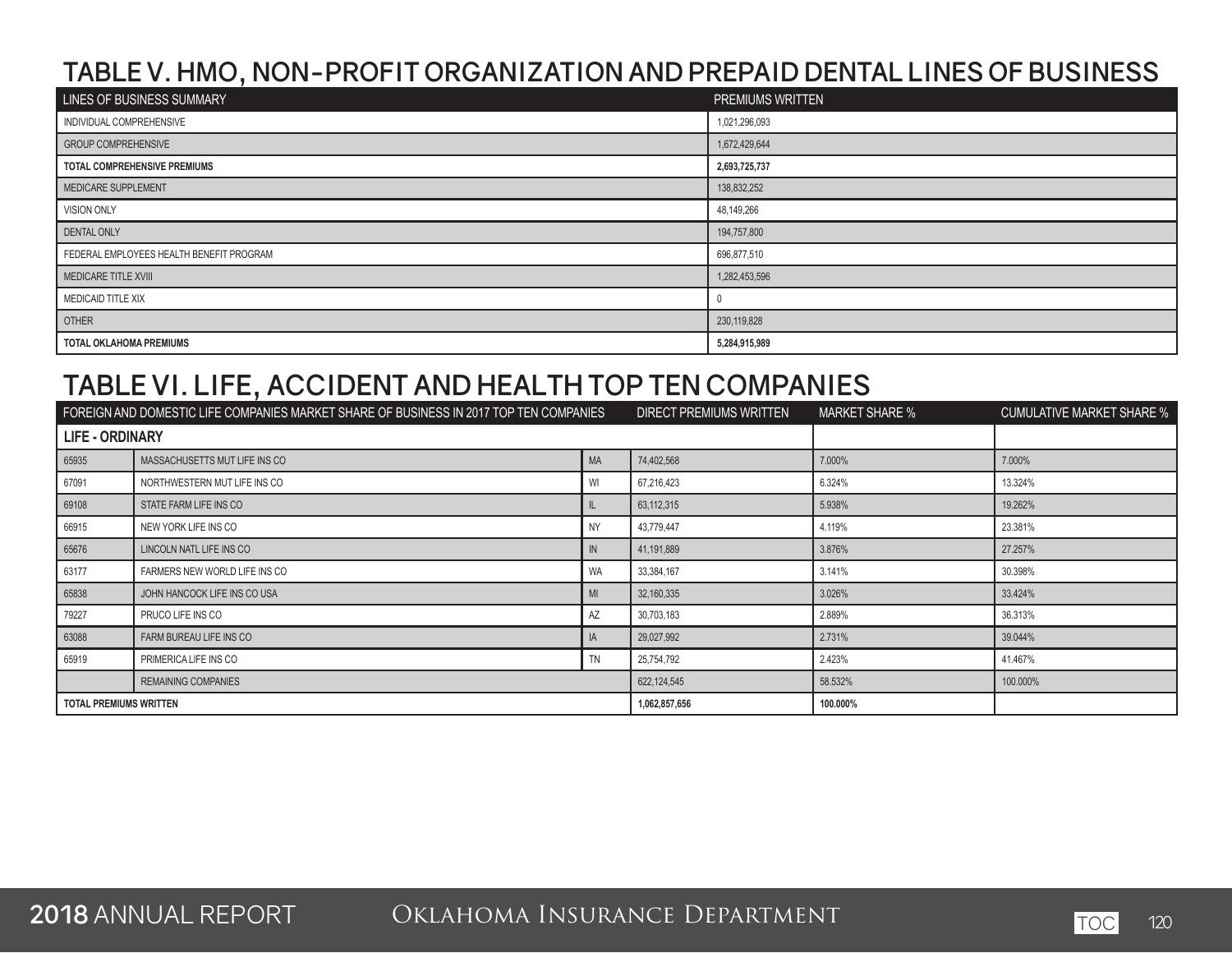|                               | FOREIGN AND DOMESTIC LIFE COMPANIES MARKET SHARE OF BUSINESS IN 2017 TOP TEN COMPANIES |                | DIRECT PREMIUMS WRITTEN | <b>MARKET SHARE %</b> | <b>CUMULATIVE MARKET SHARE %</b> |
|-------------------------------|----------------------------------------------------------------------------------------|----------------|-------------------------|-----------------------|----------------------------------|
| <b>LIFE - CREDIT</b>          |                                                                                        |                |                         |                       |                                  |
| 60518                         | AMERICAN HLTH & LIFE INS CO                                                            | <b>TX</b>      | 2,898,305               | 26.013%               | 26.013%                          |
| 70548                         | WICHITA NATL LIFE INS CO                                                               | OK             | 2,570,348               | 23.070%               | 49.083%**                        |
| 74365                         | SOUTHERN PIONEER LIFE INS CO                                                           | AR             | 2,095,416               | 18.807%               | 67.890%                          |
| 85677                         | LIFE ASSUR CO INC                                                                      | OK             | 1,125,927               | 10.106%               | 77.995%**                        |
| 66168                         | MINNESOTA LIFE INS CO                                                                  | <b>MN</b>      | 861,971                 | 7.737%                | 85.732%                          |
| 62626                         | CMFG LIFE INS CO                                                                       | IA             | 832,784                 | 7.475%                | 93.206%                          |
| 60739                         | AMERICAN NATL INS CO                                                                   | <b>TX</b>      | 442,950                 | 3.976%                | 97.182%                          |
| 97691                         | LIFE OF THE SOUTH INS CO                                                               | GA             | 220,461                 | 1.979%                | 99.161%                          |
| 93777                         | PAVONIA LIFE INS CO OF MI                                                              | M <sub>l</sub> | 116,326                 | 1.044%                | 100.205%                         |
| 98868                         | SHERIDAN LIFE INS CO                                                                   | OK             | 24,331                  | 0.218%                | 100.423%**                       |
|                               | <b>REMAINING COMPANIES</b>                                                             |                | $-47,134$               | $-0.423%$             | 100.000%                         |
| <b>TOTAL PREMIUMS WRITTEN</b> |                                                                                        |                | 11,141,685              | 100.000%              |                                  |
|                               |                                                                                        |                |                         |                       |                                  |
| <b>LIFE - GROUP</b>           |                                                                                        |                |                         |                       |                                  |
| 65978                         | METROPOLITAN LIFE INS CO                                                               | <b>NY</b>      | 58,196,470              | 17.280%               | 17.280%                          |
| 65935                         | MASSACHUSETTS MUT LIFE INS CO                                                          | MA             | 27,693,946              | 8.223%                | 25.503%                          |
| 68241                         | PRUDENTIAL INS CO OF AMER                                                              | <b>NJ</b>      | 27, 152, 122            | 8.062%                | 33.565%                          |
| 66915                         | NEW YORK LIFE INS CO                                                                   | <b>NY</b>      | 21,401,060              | 6.354%                | 39.919%                          |
| 65498                         | LIFE INS CO OF N AMER                                                                  | PA             | 20,640,585              | 6.129%                | 46.048%                          |
| 70815                         | HARTFORD LIFE & ACCIDENT INS CO                                                        | <b>CT</b>      | 17,586,052              | 5.222%                | 51.270%                          |
| 62235                         | UNUM LIFE INS CO OF AMER                                                               | ME             | 15,678,637              | 4.655%                | 55.925%                          |
| 64505                         | HOMESTEADERS LIFE CO                                                                   | IA             | 12,178,829              | 3.616%                | 59.541%                          |
| 66168                         | MINNESOTA LIFE INS CO                                                                  | <b>MN</b>      | 11,414,387              | 3.389%                | 62.930%                          |
| 71129                         | DEARBORN NATL LIFE INS CO                                                              | IL.            | 10,930,583              | 3.246%                | 66.176%                          |
|                               | <b>REMAINING COMPANIES</b>                                                             |                | 113,916,044             | 33.824%               | 100.000%                         |
| <b>TOTAL PREMIUMS WRITTEN</b> |                                                                                        | 336,788,715    | 100.000%                |                       |                                  |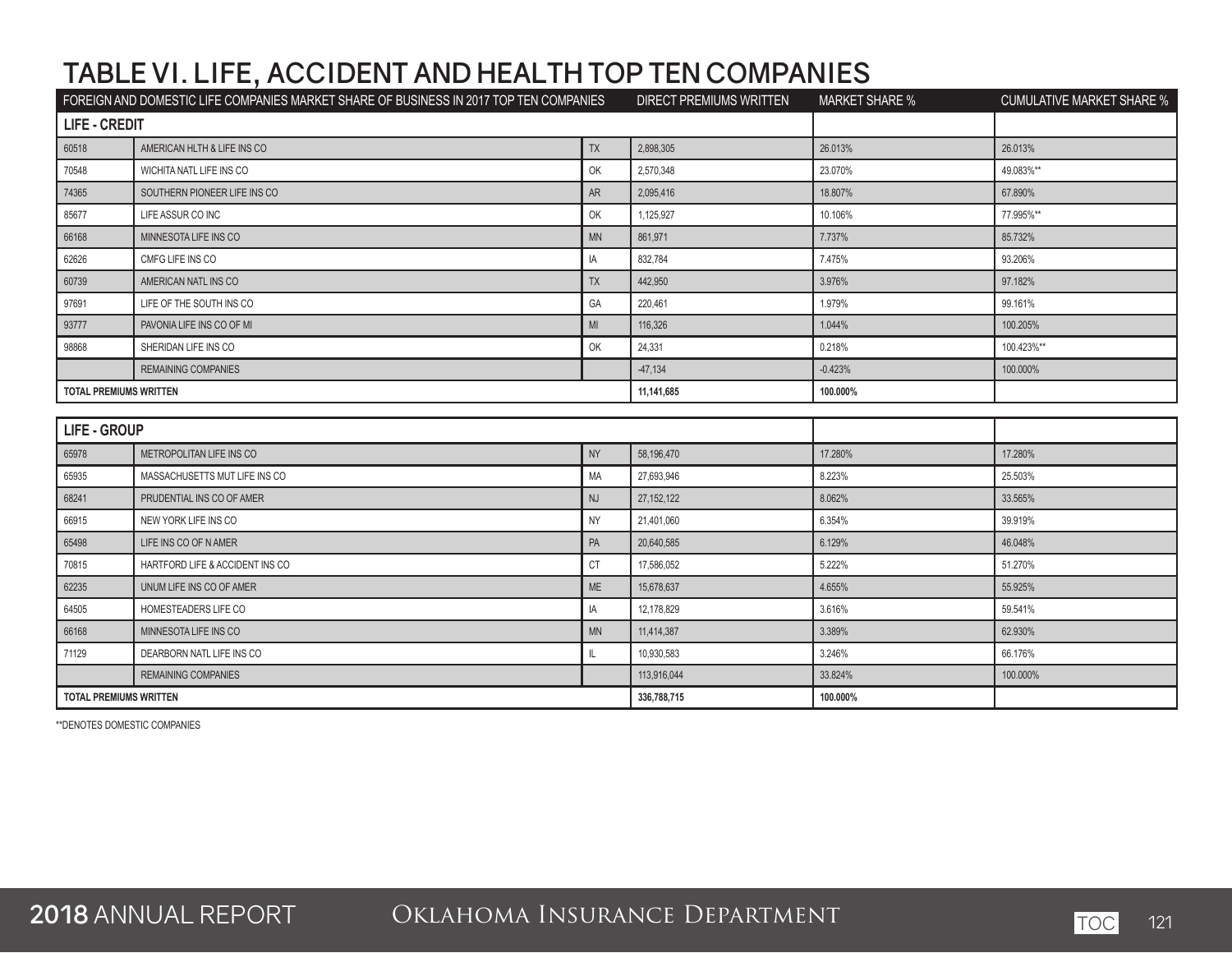|                               | FOREIGN AND DOMESTIC LIFE COMPANIES MARKET SHARE OF BUSINESS IN 2017 TOP TEN COMPANIES |                              | DIRECT PREMIUMS WRITTEN | <b>MARKET SHARE %</b> | <b>CUMULATIVE MARKET SHARE %</b> |
|-------------------------------|----------------------------------------------------------------------------------------|------------------------------|-------------------------|-----------------------|----------------------------------|
| <b>LIFE - INDUSTRIAL</b>      |                                                                                        |                              |                         |                       |                                  |
| 69930                         | UNITED INS CO OF AMER                                                                  | $\mathbb L$                  | 20.296                  | 69.204%               | 69.204%                          |
| 70408                         | UNION SECURITY INS CO                                                                  | KS                           | 1,947                   | 6.639%                | 75.842%                          |
| 70130                         | UNIVERSAL GUAR LIFE INS CO                                                             | OH                           | 1,923                   | 6.557%                | 82.399%                          |
| 69485                         | SECURITY NATL LIFE INS CO                                                              | UT                           | 1,480                   | 5.046%                | 87.445%                          |
| 60739                         | AMERICAN NATL INS CO                                                                   | <b>TX</b>                    | 817                     | 2.786%                | 90.231%                          |
| 70483                         | WESTERN & SOUTHERN LIFE INS CO                                                         | OH                           | 745                     | 2.540%                | 92.771%                          |
| 68357                         | RELIABLE LIFE INS CO                                                                   | <b>MO</b>                    | 602                     | 2.053%                | 94.824%                          |
| 66281                         | TRANSAMERICA PREMIER LIFE INS CO                                                       | IA                           | 396                     | 1.350%                | 96.174%                          |
| 65056                         | <b>JACKSON NATL LIFE INS CO</b>                                                        | MI                           | 312                     | 1.064%                | 97.238%                          |
| 75208                         | MAGNOLIA GUARANTY LIFE INS CO                                                          | <b>MS</b>                    | 174                     | 0.593%                | 97.831%                          |
|                               | <b>REMAINING COMPANIES</b>                                                             |                              | 636                     | 2.169%                | 100.000%                         |
| <b>TOTAL PREMIUMS WRITTEN</b> |                                                                                        |                              | 29,328                  | 100.000%              |                                  |
|                               |                                                                                        |                              |                         |                       |                                  |
|                               | DEPOSIT-TYPE CONTRACT FUNDS                                                            |                              |                         |                       |                                  |
| 60142                         | TIAA CREF LIFE INS CO                                                                  | <b>NY</b>                    | 122,221,082             | 42.246%               | 42.246%                          |
| 61271                         | PRINCIPAL LIFE INS CO                                                                  | IA                           | 86,830,409              | 30.013%               | 72.260%                          |
| 65935                         | MASSACHUSETTS MUT LIFE INS CO                                                          | <b>MA</b>                    | 21,139,106              | 7.307%                | 79.566%                          |
| 88072                         | HARTFORD LIFE INS CO                                                                   | <b>CT</b>                    | 11,649,422              | 4.027%                | 83.593%                          |
| 93629                         | PRUDENTIAL RETIREMENT INS & ANN CO                                                     | <b>CT</b>                    | 10,082,696              | 3.485%                | 87.078%                          |
| 69345                         | TEACHERS INS & ANN ASSOC OF AMER                                                       | <b>NY</b>                    | 5,343,717               | 1.847%                | 88.925%                          |
| 60054                         | AETNA LIFE INS CO                                                                      | <b>CT</b>                    | 4,337,986               | 1.499%                | 90.425%                          |
| 61115                         | ATLANTIC COAST LIFE INS CO                                                             | $\operatorname{\textsf{SC}}$ | 2,870,764               | 0.992%                | 91.417%                          |
| 66168                         | MINNESOTA LIFE INS CO                                                                  | <b>MN</b>                    | 2,646,055               | 0.915%                | 92.332%                          |
| 91596                         | NEW YORK LIFE INS & ANN CORP                                                           | <b>DE</b>                    | 2,594,786               | 0.897%                | 93.228%                          |
|                               | <b>REMAINING COMPANIES</b>                                                             |                              | 19,590,688              | 6.772%                | 100.000%                         |
|                               | <b>TOTAL PREMIUMS WRITTEN</b>                                                          |                              |                         |                       |                                  |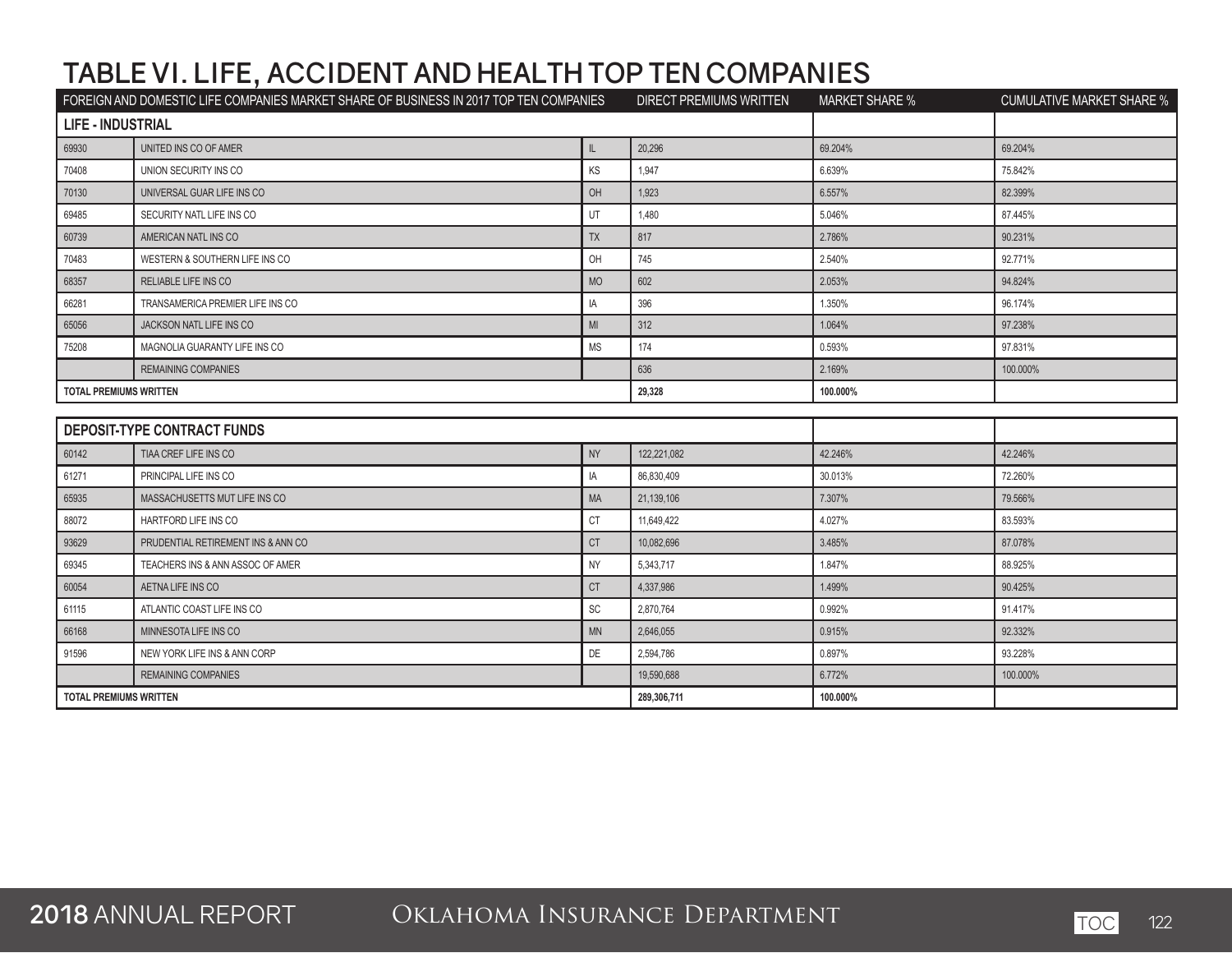| FOREIGN AND DOMESTIC LIFE COMPANIES MARKET SHARE OF BUSINESS IN 2017 TOP TEN COMPANIES |                                    | DIRECT PREMIUMS WRITTEN | <b>MARKET SHARE %</b> | <b>CUMULATIVE MARKET SHARE %</b> |          |
|----------------------------------------------------------------------------------------|------------------------------------|-------------------------|-----------------------|----------------------------------|----------|
|                                                                                        | <b>OTHER CONSIDERATIONS</b>        |                         |                       |                                  |          |
| 65838                                                                                  | JOHN HANCOCK LIFE INS CO USA       | MI                      | 134,840,407           | 23.219%                          | 23.219%  |
| 66869                                                                                  | NATIONWIDE LIFE INS CO             | OH                      | 94,910,282            | 16.343%                          | 39.562%  |
| 86231                                                                                  | TRANSAMERICA LIFE INS CO           | IA                      | 88.067.478            | 15.165%                          | 54.727%  |
| 70688                                                                                  | TRANSAMERICA FINANCIAL LIFE INS CO | <b>NY</b>               | 53,892,190            | 9.280%                           | 64.007%  |
| 65935                                                                                  | MASSACHUSETTS MUT LIFE INS CO      | MA                      | 53,655,842            | 9.239%                           | 73.247%  |
| 69019                                                                                  | STANDARD INS CO                    | OR                      | 37,241,170            | 6.413%                           | 79.659%  |
| 92657                                                                                  | NATIONWIDE LIFE & ANN INS CO       | OH                      | 30,234,637            | 5.206%                           | 84.866%  |
| 66168                                                                                  | MINNESOTA LIFE INS CO              | <b>MN</b>               | 23,096,445            | 3.977%                           | 88.843%  |
| 88668                                                                                  | MUTUAL OF AMER LIFE INS CO         | <b>NY</b>               | 18,032,888            | 3.105%                           | 91.948%  |
| 62626                                                                                  | CMFG LIFE INS CO                   | IA                      | 14,409,692            | 2.481%                           | 94.429%  |
|                                                                                        | <b>REMAINING COMPANIES</b>         |                         | 32,351,233            | 5.571%                           | 100.000% |
| <b>TOTAL PREMIUMS WRITTEN</b>                                                          |                                    |                         | 580,732,264           | 100.000%                         |          |
|                                                                                        |                                    |                         |                       |                                  |          |
| <b>ANNUITY - ORDINARY</b>                                                              |                                    |                         |                       |                                  |          |
| 65056                                                                                  | JACKSON NATL LIFE INS CO           | MI                      | 124,129,027           | 9.524%                           | 9.524%   |
| 65676                                                                                  | LINCOLN NATL LIFE INS CO           | $\mathbb N$             | 90,216,624            | 6.922%                           | 16.446%  |
| 90611                                                                                  | ALLIANZ LIFE INS CO OF N AMER      | <b>MN</b>               | 89,648,147            | 6.878%                           | 23.324%  |
| 91596                                                                                  | NEW YORK LIFE INS & ANN CORP       | DE                      | 84,138,081            | 6.456%                           | 29.780%  |
| 61689                                                                                  | ATHENE ANN & LIFE CO               | IA                      | 67,218,563            | 5.157%                           | 34.937%  |
| 60488                                                                                  | AMERICAN GEN LIFE INS CO           | TX                      | 55,312,312            | 4.244%                           | 39.181%  |
| 92738                                                                                  | AMERICAN EQUITY INVEST LIFE INS CO | IA                      | 47,695,965            | 3.660%                           | 42.840%  |
| 91642                                                                                  | FORETHOUGHT LIFE INS CO            | IN                      | 44,474,534            | 3.412%                           | 46.253%  |
| 62944                                                                                  | AXA EQUITABLE LIFE INS CO          | <b>NY</b>               | 36,024,943            | 2.764%                           | 49.017%  |
| 79227                                                                                  | PRUCO LIFE INS CO                  | AZ                      | 31,505,341            | 2.417%                           | 51.434%  |
|                                                                                        | <b>REMAINING COMPANIES</b>         |                         | 632,987,238           | 48.565%                          | 100.000% |
| <b>TOTAL PREMIUMS WRITTEN</b>                                                          |                                    | 1,303,350,775           | 100.000%              |                                  |          |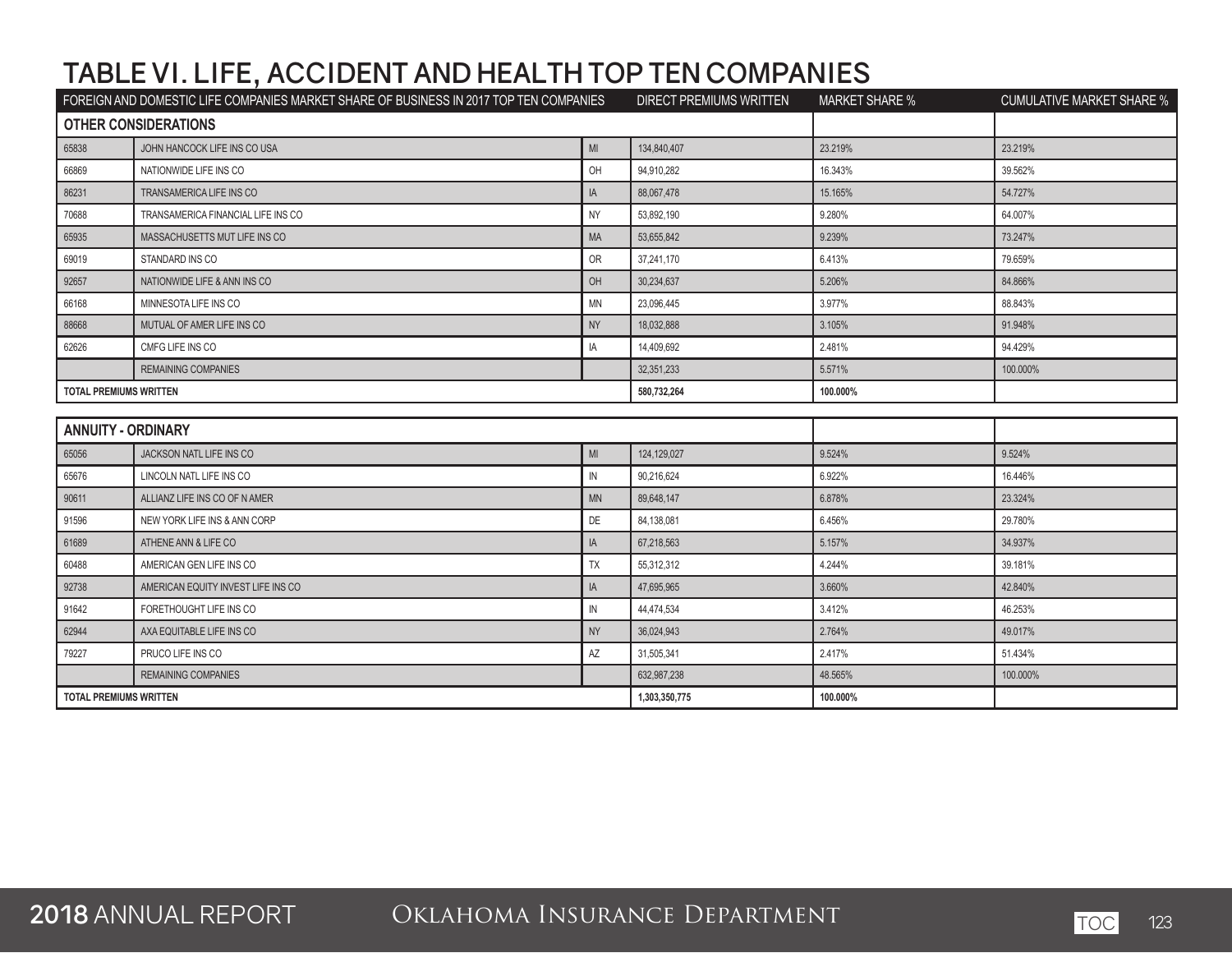|                               | FOREIGN AND DOMESTIC LIFE COMPANIES MARKET SHARE OF BUSINESS IN 2017 TOP TEN |                         | DIRECT PREMIUMS WRITTEN | <b>MARKET SHARE %</b> | <b>CUMULATIVE MARKET SHARE %</b> |
|-------------------------------|------------------------------------------------------------------------------|-------------------------|-------------------------|-----------------------|----------------------------------|
| <b>ANNUITY - CREDIT</b>       |                                                                              |                         |                         |                       |                                  |
| 86630                         | PRUDENTIAL ANN LIFE ASSUR CORP                                               | AZ                      | 653,213                 | 100.000%              | 100.000%                         |
| <b>TOTAL PREMIUMS WRITTEN</b> |                                                                              |                         | 653,213                 | 100.000%              |                                  |
|                               |                                                                              |                         |                         |                       |                                  |
| <b>ANNUITY - GROUP</b>        |                                                                              |                         |                         |                       |                                  |
| 86509                         | VOYA RETIREMENT INS & ANN CO                                                 | CT                      | 82,079,871              | 18.422%               | 18.422%                          |
| 65935                         | MASSACHUSETTS MUT LIFE INS CO                                                | MA                      | 70,610,298              | 15.848%               | 34.270%                          |
| 68241                         | PRUDENTIAL INS CO OF AMER                                                    | <b>NJ</b>               | 50,456,768              | 11.325%               | 45.594%                          |
| 65978                         | METROPOLITAN LIFE INS CO                                                     | <b>NY</b>               | 45,733,070              | 10.264%               | 55.859%                          |
| 69345                         | TEACHERS INS & ANN ASSOC OF AMER                                             | <b>NY</b>               | 40,466,348              | 9.082%                | 64.941%                          |
| 60895                         | AMERICAN UNITED LIFE INS CO                                                  | IN                      | 28,818,429              | 6.468%                | 71.409%                          |
| 62944                         | AXA EQUITABLE LIFE INS CO                                                    | <b>NY</b>               | 23,652,677              | 5.309%                | 76.717%                          |
| 68322                         | GREAT W LIFE & ANN INS CO                                                    | CO                      | 21,667,304              | 4.863%                | 81.580%                          |
| 65676                         | LINCOLN NATL LIFE INS CO                                                     | ${\sf IN}$              | 15,535,775              | 3.487%                | 85.067%                          |
| 61689                         | ATHENE ANN & LIFE CO                                                         | IA                      | 11,927,795              | 2.677%                | 87.744%                          |
|                               | <b>REMAINING COMPANIES</b>                                                   |                         | 54,606,381              | 12.256%               | 100.000%                         |
| <b>TOTAL PREMIUMS WRITTEN</b> |                                                                              |                         | 445,554,716             | 100.000%              |                                  |
|                               |                                                                              |                         |                         |                       |                                  |
|                               | ANNUITY - INDUSTRIAL NO DATA FOUND                                           |                         |                         |                       |                                  |
|                               |                                                                              |                         |                         |                       |                                  |
|                               | <b>A&amp;H - GROUP POLICIES</b>                                              |                         |                         |                       |                                  |
| 79413                         | UNITEDHEALTHCARE INS CO                                                      | $\mathbb{C} \mathbb{T}$ | 441.055.502             | 39.084%               | 39.084%                          |
| 60054                         | AETNA LIFE INS CO                                                            | <b>CT</b>               | 195, 151, 778           | 17.294%               | 56.378%                          |
| 65978                         | METROPOLITAN LIFE INS CO                                                     | <b>NY</b>               | 51,399,748              | 4.555%                | 60.933%                          |
| 67369                         | CIGNA HLTH & LIFE INS CO                                                     | CT                      | 50,640,486              | 4.488%                | 65.420%                          |
| 60410                         | AMERICAN FIDELITY ASSUR CO                                                   | OK                      | 31,946,011              | 2.831%                | 68.251%**                        |
| 62235                         | UNUM LIFE INS CO OF AMER                                                     | ME                      | 27,619,964              | 2.448%                | 70.699%                          |
| 62286                         | <b>GOLDEN RULE INS CO</b>                                                    | IN                      | 24,498,350              | 2.171%                | 72.870%                          |
| 80802                         | US BR SUN LIFE ASSUR CO OF CANADA                                            | MI                      | 23,515,525              | 2.084%                | 74.953%                          |
| 65498                         | LIFE INS CO OF N AMER                                                        | PA                      | 22,945,498              | 2.033%                | 76.987%                          |
| 64246                         | GUARDIAN LIFE INS CO OF AMER                                                 | <b>NY</b>               | 21,468,070              | 1.902%                | 78.889%                          |
|                               | <b>REMAINING COMPANIES</b>                                                   |                         | 238,229,541             | 21.111%               | 100.000%                         |
| <b>TOTAL PREMIUMS WRITTEN</b> |                                                                              |                         | 1,128,470,473           | 100.000%              |                                  |
|                               |                                                                              |                         |                         |                       |                                  |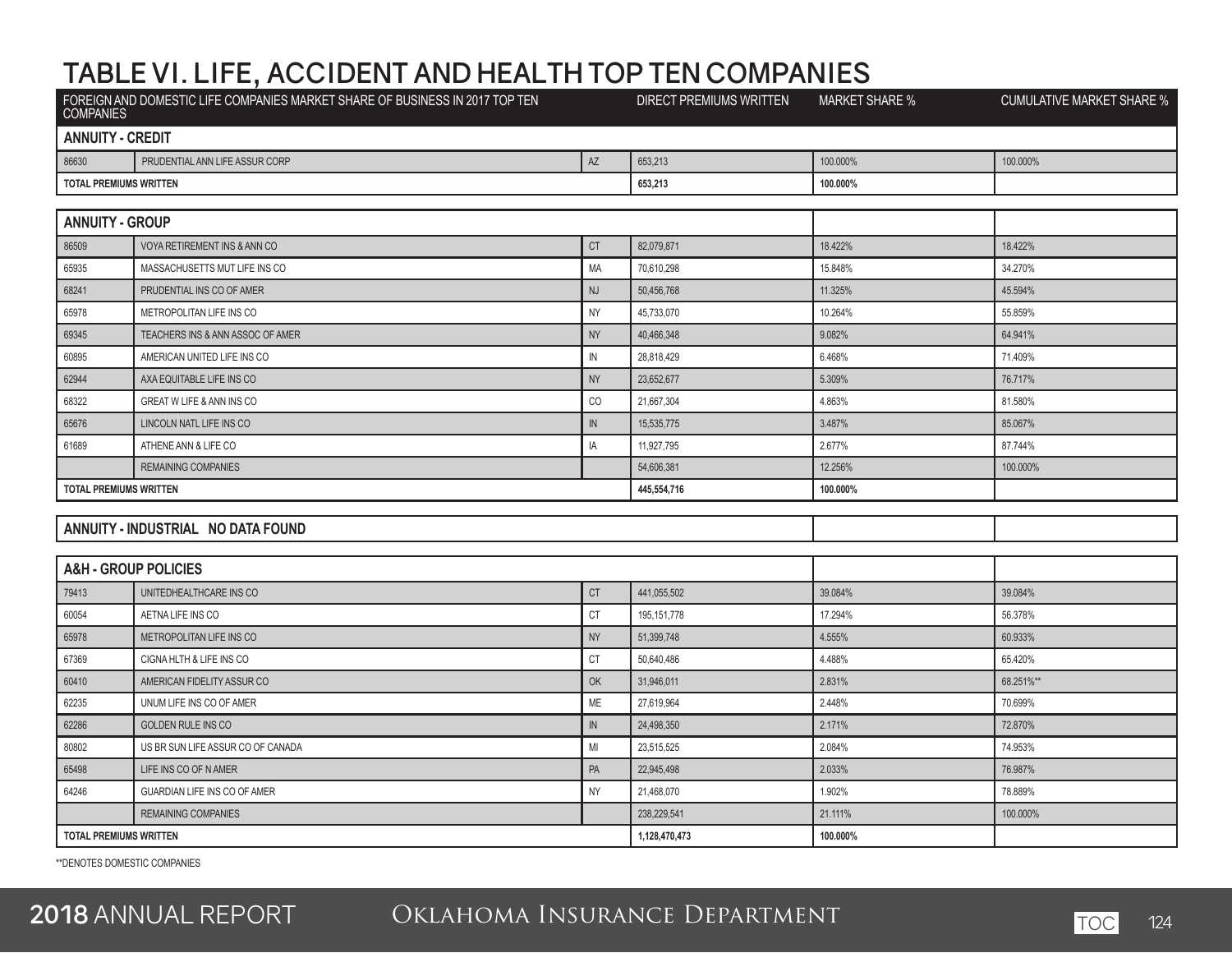|                               | FOREIGN AND DOMESTIC LIFE COMPANIES MARKET SHARE OF BUSINESS IN 2017 TOP TEN COMPANIES |                | DIRECT PREMIUMS WRITTEN | <b>MARKET SHARE %</b> | <b>CUMULATIVE MARKET SHARE %</b> |
|-------------------------------|----------------------------------------------------------------------------------------|----------------|-------------------------|-----------------------|----------------------------------|
|                               | A&H - FEDERAL EMPLOYEES HEALTH BENEFITS PROGRAM                                        |                |                         |                       |                                  |
| 60054                         | AETNA LIFE INS CO                                                                      | CT             | 8,600,745               | 100.000%              | 100.000%                         |
| <b>TOTAL PREMIUMS WRITTEN</b> |                                                                                        |                | 8,600,745               | 100.000%              |                                  |
|                               |                                                                                        |                |                         |                       |                                  |
| <b>A&amp;H - CREDIT</b>       |                                                                                        |                |                         |                       |                                  |
| 60518                         | AMERICAN HLTH & LIFE INS CO                                                            | TX             | 2,212,294               | 37.749%               | 37.749%                          |
| 66168                         | MINNESOTA LIFE INS CO                                                                  | <b>MN</b>      | 793,175                 | 13.534%               | 51.283%                          |
| 74365                         | SOUTHERN PIONEER LIFE INS CO                                                           | AR             | 764,054                 | 13.037%               | 64.320%                          |
| 70548                         | WICHITA NATL LIFE INS CO                                                               | OK             | 723,783                 | 12.350%               | 76.670%**                        |
| 62626                         | CMFG LIFE INS CO                                                                       | IA             | 638,175                 | 10.889%               | 87.559%                          |
| 97691                         | LIFE OF THE SOUTH INS CO                                                               | GA             | 383,812                 | 6.549%                | 94.108%                          |
| 85677                         | LIFE ASSUR CO INC                                                                      | OK             | 376,074                 | 6.417%                | 100.525%**                       |
| 60739                         | AMERICAN NATL INS CO                                                                   | TX             | 86,712                  | 1.480%                | 102.004%                         |
| 93777                         | PAVONIA LIFE INS CO OF MI                                                              | M <sub>l</sub> | 55,166                  | 0.941%                | 102.946%                         |
| 71323                         | ZALE LIFE INS CO                                                                       | AZ             | 11,020                  | 0.188%                | 103.134%                         |
|                               | <b>REMAINING COMPANIES</b>                                                             |                | $-183,658$              | $-3.134%$             | 100.000%                         |
| <b>TOTAL PREMIUMS WRITTEN</b> |                                                                                        |                | 5,860,607               | 100.000%              |                                  |
|                               |                                                                                        |                |                         |                       |                                  |
|                               | A&H - COLLECTIVELY RENEWABLE                                                           |                |                         |                       |                                  |
| 66915                         | NEW YORK LIFE INS CO                                                                   | <b>NY</b>      | 704.384                 | 92.171%               | 92.171%                          |
| 71412                         | MUTUAL OF OMAHA INS CO                                                                 | <b>NE</b>      | 30,810                  | 4.032%                | 96.202%                          |
| 97691                         | LIFE OF THE SOUTH INS CO                                                               | GA             | 11,541                  | 1.510%                | 97.712%                          |
| 71404                         | CONTINENTAL GEN INS CO                                                                 | TX             | 4,374                   | 0.572%                | 98.285%                          |
| 62596                         | UNION FIDELITY LIFE INS CO                                                             | KS             | 3,154                   | 0.413%                | 98.697%                          |
| 70319                         | WASHINGTON NATL INS CO                                                                 | IN             | 2,592                   | 0.339%                | 99.037%                          |
| 65919                         | PRIMERICA LIFE INS CO                                                                  | <b>TN</b>      | 1,992                   | 0.261%                | 99.297%                          |
| 64513                         | HORACE MANN LIFE INS CO                                                                | $\mathbb L$    | 1,751                   | 0.229%                | 99.526%                          |
| 68047                         | PROFESSIONAL INS CO                                                                    | <b>TX</b>      | 888                     | 0.116%                | 99.643%                          |
| 62146                         | COMBINED INS CO OF AMER                                                                | IL             | 804                     | 0.105%                | 99.748%                          |
|                               | REMAINING COMPANIES                                                                    |                | 1,928                   | 0.252%                | 100.000%                         |
| <b>TOTAL PREMIUMS WRITTEN</b> |                                                                                        |                | 764,218                 | 100.000%              |                                  |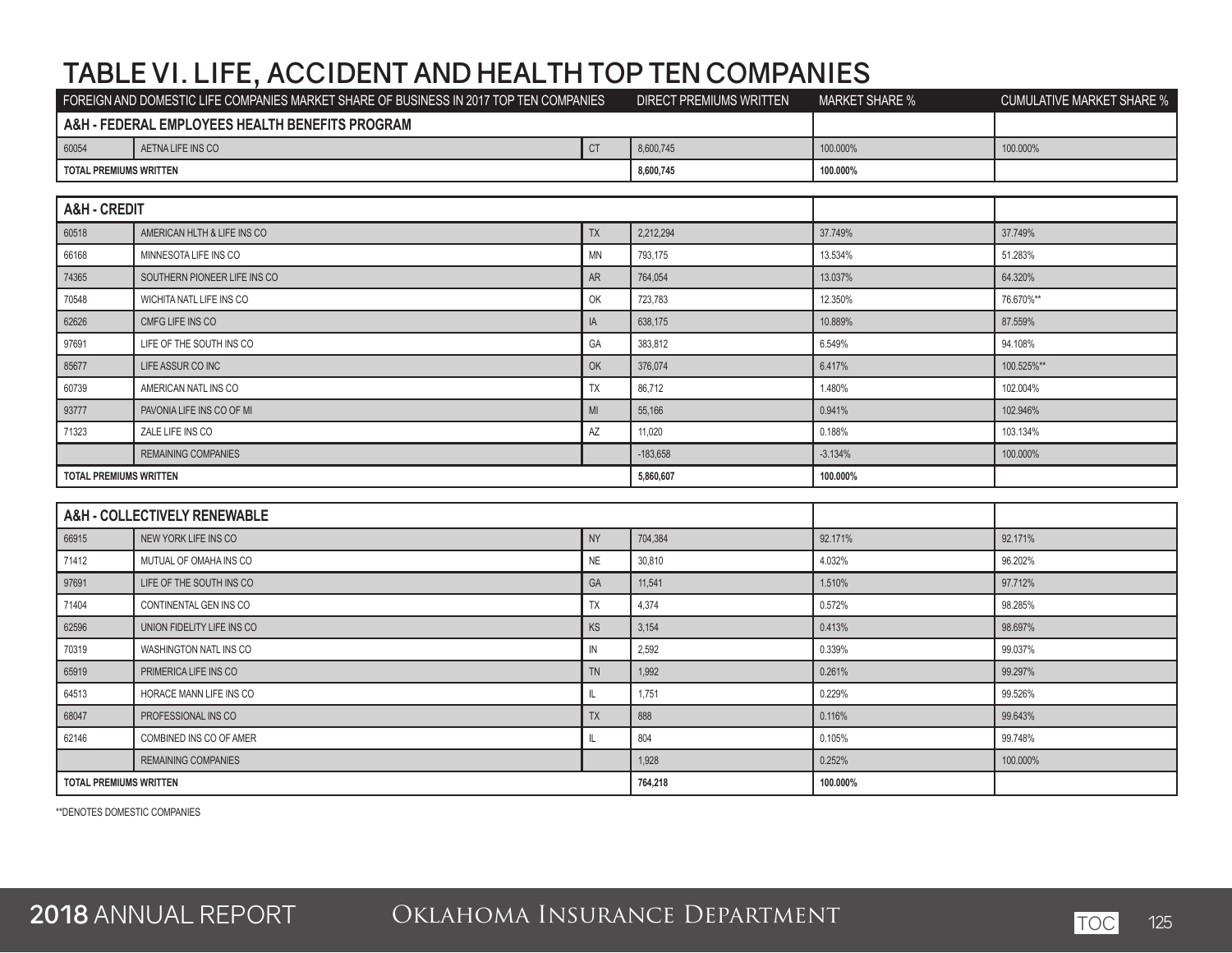| FOREIGN AND DOMESTIC LIFE COMPANIES MARKET SHARE OF BUSINESS IN 2017 TOP TEN COMPANIES |                                       | <b>DIRECT PREMIUMS WRITTEN</b> | <b>MARKET SHARE %</b> | <b>CUMULATIVE MARKET SHARE %</b> |          |
|----------------------------------------------------------------------------------------|---------------------------------------|--------------------------------|-----------------------|----------------------------------|----------|
|                                                                                        | <b>A&amp;H - MEDICARE TITLE XVIII</b> |                                |                       |                                  |          |
| 60054                                                                                  | AETNA LIFE INS CO                     | <b>CT</b>                      | 49,582,847            | 42.905%                          | 42.905%  |
| 79413                                                                                  | UNITEDHEALTHCARE INS CO               | <b>CT</b>                      | 41,947,564            | 36.298%                          | 79.203%  |
| 67369                                                                                  | CIGNA HLTH & LIFE INS CO              | <b>CT</b>                      | 12,795,793            | 11.073%                          | 90.276%  |
| 90328                                                                                  | FIRST HLTH LIFE & HLTH INS CO         | <b>TX</b>                      | 11,202,161            | 9.694%                           | 99.969%  |
| 86231                                                                                  | TRANSAMERICA LIFE INS CO              | IA                             | 30,699                | 0.027%                           | 99.996%  |
| 80314                                                                                  | UNICARE LIFE & HLTH INS CO            | $\mathsf{IN}$                  | 4,614                 | 0.004%                           | 100.000% |
| 80314                                                                                  | UNICARE LIFE & HLTH INS CO            | ${\sf IN}$                     | 2,875                 | 0.002%                           | 100.000% |
| <b>TOTAL PREMIUMS WRITTEN</b>                                                          |                                       |                                | 115,563,678           | 100.000%                         |          |
|                                                                                        |                                       |                                |                       |                                  |          |
|                                                                                        | A&H - NON-CANCELABLE                  |                                |                       |                                  |          |
| 67091                                                                                  | NORTHWESTERN MUT LIFE INS CO          | WI                             | 6,013,607             | 17.165%                          | 17.165%  |
| 65935                                                                                  | MASSACHUSETTS MUT LIFE INS CO         | <b>MA</b>                      | 4,968,999             | 14.183%                          | 31.349%  |
| 61271                                                                                  | PRINCIPAL LIFE INS CO                 | IA                             | 2,870,628             | 8.194%                           | 39.542%  |
| 71714                                                                                  | BERKSHIRE LIFE INS CO OF AMER         | MA                             | 2,757,572             | 7.871%                           | 47.414%  |
| 65978                                                                                  | METROPOLITAN LIFE INS CO              | <b>NY</b>                      | 2,344,801             | 6.693%                           | 54.106%  |
| 68195                                                                                  | PROVIDENT LIFE & ACCIDENT INS CO      | <b>TN</b>                      | 2,336,655             | 6.670%                           | 60.776%  |
| 97691                                                                                  | LIFE OF THE SOUTH INS CO              | GA                             | 2,210,691             | 6.310%                           | 67.086%  |
| 70319                                                                                  | WASHINGTON NATL INS CO                | ${\sf IN}$                     | 1,554,453             | 4.437%                           | 71.523%  |
| 62146                                                                                  | COMBINED INS CO OF AMER               | $\mathsf{II}$                  | 1,293,252             | 3.691%                           | 75.215%  |
| 69019                                                                                  | STANDARD INS CO                       | <b>OR</b>                      | 1,079,204             | 3.081%                           | 78.295%  |
|                                                                                        | <b>REMAINING COMPANIES</b>            |                                | 7,604,062             | 21.705%                          | 100.000% |
| <b>TOTAL PREMIUMS WRITTEN</b>                                                          |                                       | 35,033,924                     | 100.000%              |                                  |          |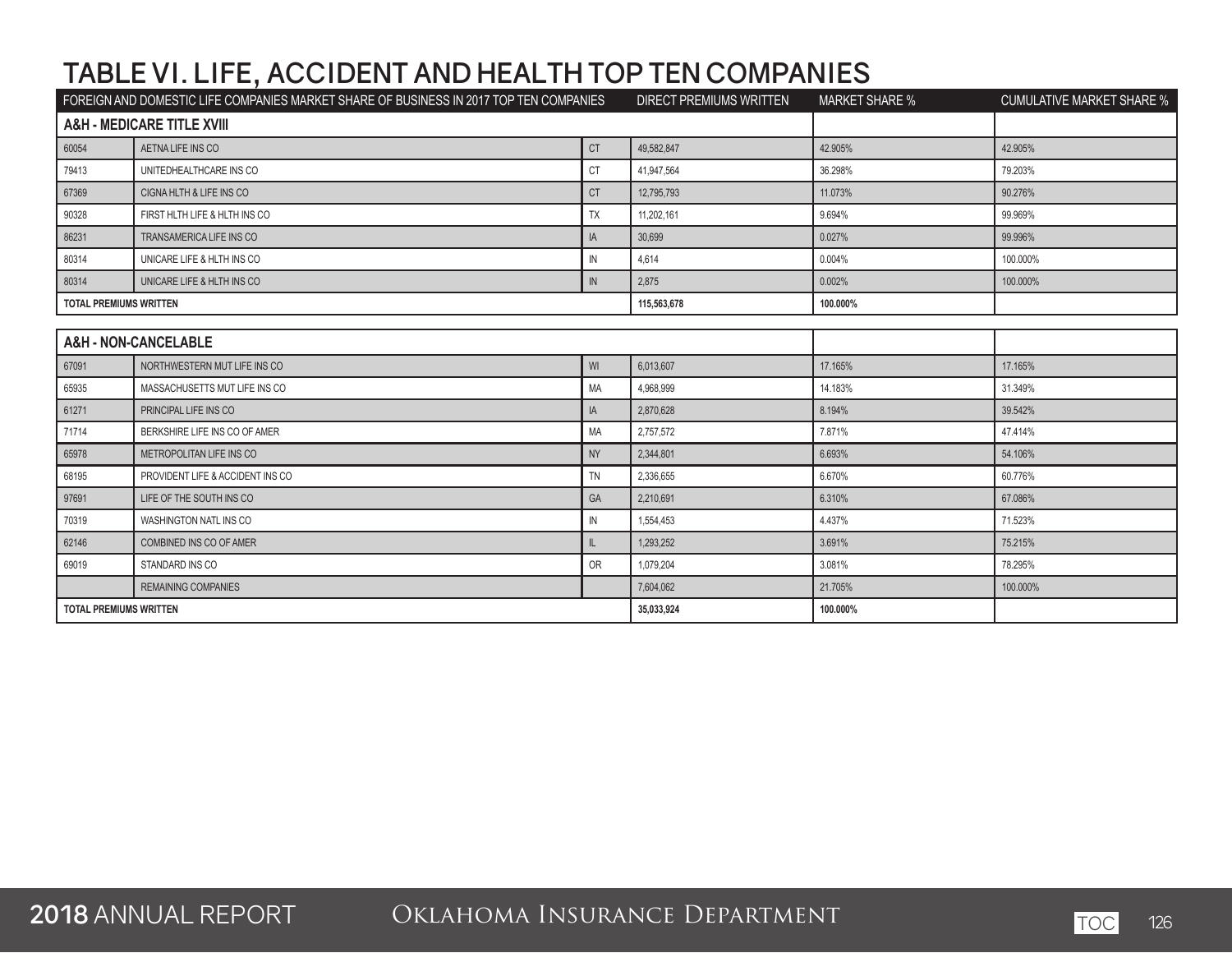|                               | FOREIGN AND DOMESTIC LIFE COMPANIES MARKET SHARE OF BUSINESS IN 2017 TOP TEN COMPANIES |              | <b>DIRECT PREMIUMS WRITTEN</b> | <b>MARKET SHARE %</b> | <b>CUMULATIVE MARKET SHARE %</b> |
|-------------------------------|----------------------------------------------------------------------------------------|--------------|--------------------------------|-----------------------|----------------------------------|
|                               | A&H - GUARANTEED RENEWABLE                                                             |              |                                |                       |                                  |
| 60380                         | AMERICAN FAMILY LIFE ASSUR CO OF COL                                                   | NE           | 63,032,067                     | 16.243%               | 16.243%                          |
| 60410                         | AMERICAN FIDELITY ASSUR CO                                                             | OK           | 32,556,655                     | 8.390%                | 24.633%**                        |
| 13100                         | OMAHA INS CO                                                                           | <b>NE</b>    | 29.471.600                     | 7.595%                | 32.227%                          |
| 69868                         | UNITED OF OMAHA LIFE INS CO                                                            | <b>NE</b>    | 24,506,923                     | 6.315%                | 38.542%                          |
| 70025                         | <b>GENWORTH LIFE INS CO</b>                                                            | DE           | 17,905,353                     | 4.614%                | 43.157%                          |
| 70319                         | WASHINGTON NATL INS CO                                                                 | $\mathbb{N}$ | 12,502,556                     | 3.222%                | 46.378%                          |
| 80578                         | PHYSICIANS MUT INS CO                                                                  | NE           | 10,567,078                     | 2.723%                | 49.101%                          |
| 78700                         | AETNA HLTH & LIFE INS CO                                                               | <b>CT</b>    | 9,387,347                      | 2.419%                | 51.520%                          |
| 88366                         | AMERICAN RETIREMENT LIFE INS CO                                                        | OH           | 9.258.568                      | 2.386%                | 53.906%                          |
| 65838                         | JOHN HANCOCK LIFE INS CO USA                                                           | MI           | 8,892,369                      | 2.292%                | 56.198%                          |
|                               | <b>REMAINING COMPANIES</b>                                                             |              | 169,978,646                    | 43.802%               | 100.000%                         |
| <b>TOTAL PREMIUMS WRITTEN</b> |                                                                                        |              | 388,059,162                    | 100.000%              |                                  |
|                               |                                                                                        |              |                                |                       |                                  |
|                               | A&H - NON-RENEWABLE FOR STATED REASONS ONLY                                            |              |                                |                       |                                  |
| 61832                         | CHESAPEAKE LIFE INS CO                                                                 | OK           | 5,876,479                      | 51.304%               | 51.304%**                        |
| 80578                         | PHYSICIANS MUT INS CO                                                                  | <b>NE</b>    | 1,733,468                      | 15.134%               | 66.438%                          |
| 68462                         | RESERVE NATL INS CO                                                                    | OK           | 1,651,631                      | 14.419%               | 80.857%**                        |
| 67784                         | PHILADELPHIA AMER LIFE INS CO                                                          | <b>TX</b>    | 1,324,387                      | 11.562%               | 92.420%                          |
| 60054                         | AETNA LIFE INS CO                                                                      | <b>CT</b>    | 239.296                        | 2.089%                | 94.509%                          |
| 65935                         | MASSACHUSETTS MUT LIFE INS CO                                                          | <b>MA</b>    | 139,285                        | 1.216%                | 95.725%                          |
| 71412                         | MUTUAL OF OMAHA INS CO                                                                 | <b>NE</b>    | 77,204                         | 0.674%                | 96.399%                          |
| 60836                         | AMERICAN REPUBLIC INS CO                                                               | IA           | 66,589                         | 0.581%                | 96.980%                          |
| 71773                         | AMERICAN NATL LIFE INS CO OF TX                                                        | <b>TX</b>    | 56,817                         | 0.496%                | 97.476%                          |
| 71714                         | BERKSHIRE LIFE INS CO OF AMER                                                          | <b>MA</b>    | 52,213                         | 0.456%                | 97.932%                          |
|                               | <b>REMAINING COMPANIES</b>                                                             |              | 236.874                        | 2.068%                | 100.000%                         |
| <b>TOTAL PREMIUMS WRITTEN</b> |                                                                                        | 11,454,243   | 100.000%                       |                       |                                  |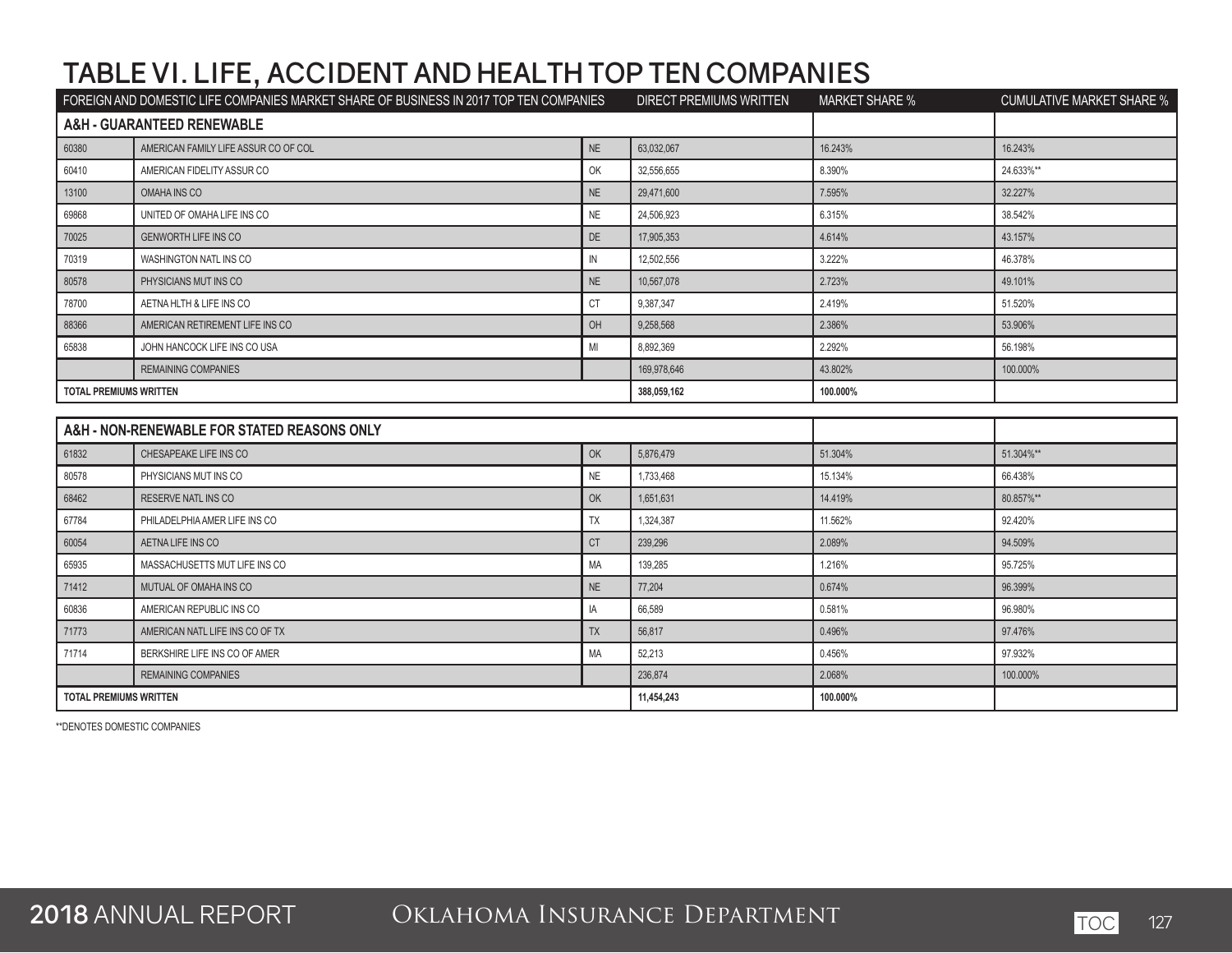|                               | FOREIGN AND DOMESTIC LIFE COMPANIES MARKET SHARE OF BUSINESS IN 2017 TOP TEN COMPANIES |               | DIRECT PREMIUMS WRITTEN | <b>MARKET SHARE %</b> | <b>CUMULATIVE MARKET SHARE %</b> |
|-------------------------------|----------------------------------------------------------------------------------------|---------------|-------------------------|-----------------------|----------------------------------|
|                               | <b>A&amp;H - OTHER ACCIDENT ONLY</b>                                                   |               |                         |                       |                                  |
| 71412                         | MUTUAL OF OMAHA INS CO                                                                 | NE            | 519.312                 | 34.222%               | 34.222%                          |
| 64211                         | GUARANTEE TRUST LIFE INS CO                                                            | IL            | 473,460                 | 31.200%               | 65.422%                          |
| 74799                         | LEADERS LIFE INS CO                                                                    | OK            | 288,050                 | 18.982%               | 84.404%**                        |
| 61476                         | BOSTON MUT LIFE INS CO                                                                 | MA            | 127,467                 | 8.400%                | 92.804%                          |
| 62286                         | <b>GOLDEN RULE INS CO</b>                                                              | $\mathsf{IN}$ | 41,603                  | 2.742%                | 95.545%                          |
| 62944                         | AXA EQUITABLE LIFE INS CO                                                              | <b>NY</b>     | 25,748                  | 1.697%                | 97.242%                          |
| 65498                         | LIFE INS CO OF N AMER                                                                  | PA            | 11,479                  | 0.756%                | 97.998%                          |
| 86231                         | TRANSAMERICA LIFE INS CO                                                               | IA            | 6,691                   | 0.441%                | 98.439%                          |
| 60186                         | ALLSTATE LIFE INS CO                                                                   | $\mathbb{L}$  | 4,349                   | 0.287%                | 98.726%                          |
| 11121                         | UNIFIED LIFE INS CO                                                                    | <b>TX</b>     | 4,251                   | 0.280%                | 99.006%                          |
|                               | <b>REMAINING COMPANIES</b>                                                             |               | 15,083                  | 0.994%                | 100.000%                         |
| <b>TOTAL PREMIUMS WRITTEN</b> |                                                                                        |               | 1,517,493               | 100.000%              |                                  |
|                               |                                                                                        |               |                         |                       |                                  |
| <b>A&amp;H - ALL OTHER</b>    |                                                                                        |               |                         |                       |                                  |
| 81779                         | INDIVIDUAL ASSUR CO LIFE HLTH & ACC                                                    | OK            | 1,083,116               | 23.285%               | 23.285%**                        |
| 62286                         | <b>GOLDEN RULE INS CO</b>                                                              | IN            | 1,073,884               | 23.086%               | 46.371%                          |
| 61301                         | AMERITAS LIFE INS CORP                                                                 | NE            | 631,032                 | 13.566%               | 59.937%                          |
| 67784                         | PHILADELPHIA AMER LIFE INS CO                                                          | TX            | 450,519                 | 9.685%                | 69.623%                          |
| 70408                         | UNION SECURITY INS CO                                                                  | KS            | 285,243                 | 6.132%                | 75.755%                          |
| 68985                         | STARMOUNT LIFE INS CO                                                                  | LA            | 208,427                 | 4.481%                | 80.236%                          |
| 69078                         | STANDARD SECURITY LIFE INS CO OF NY                                                    | <b>NY</b>     | 195,836                 | 4.210%                | 84.446%                          |
| 68462                         | <b>RESERVE NATL INS CO</b>                                                             | OK            | 176,459                 | 3.794%                | 88.239%**                        |
| 92711                         | HCC LIFE INS CO                                                                        | $\mathsf{IN}$ | 155,032                 | 3.333%                | 91.572%                          |
| 61271                         | PRINCIPAL LIFE INS CO                                                                  | IA            | 79,931                  | 1.718%                | 93.290%                          |
|                               | <b>REMAINING COMPANIES</b>                                                             |               | 312,101                 | 6.710%                | 100.000%                         |
| <b>TOTAL PREMIUMS WRITTEN</b> |                                                                                        | 4,651,580     | 100.000%                |                       |                                  |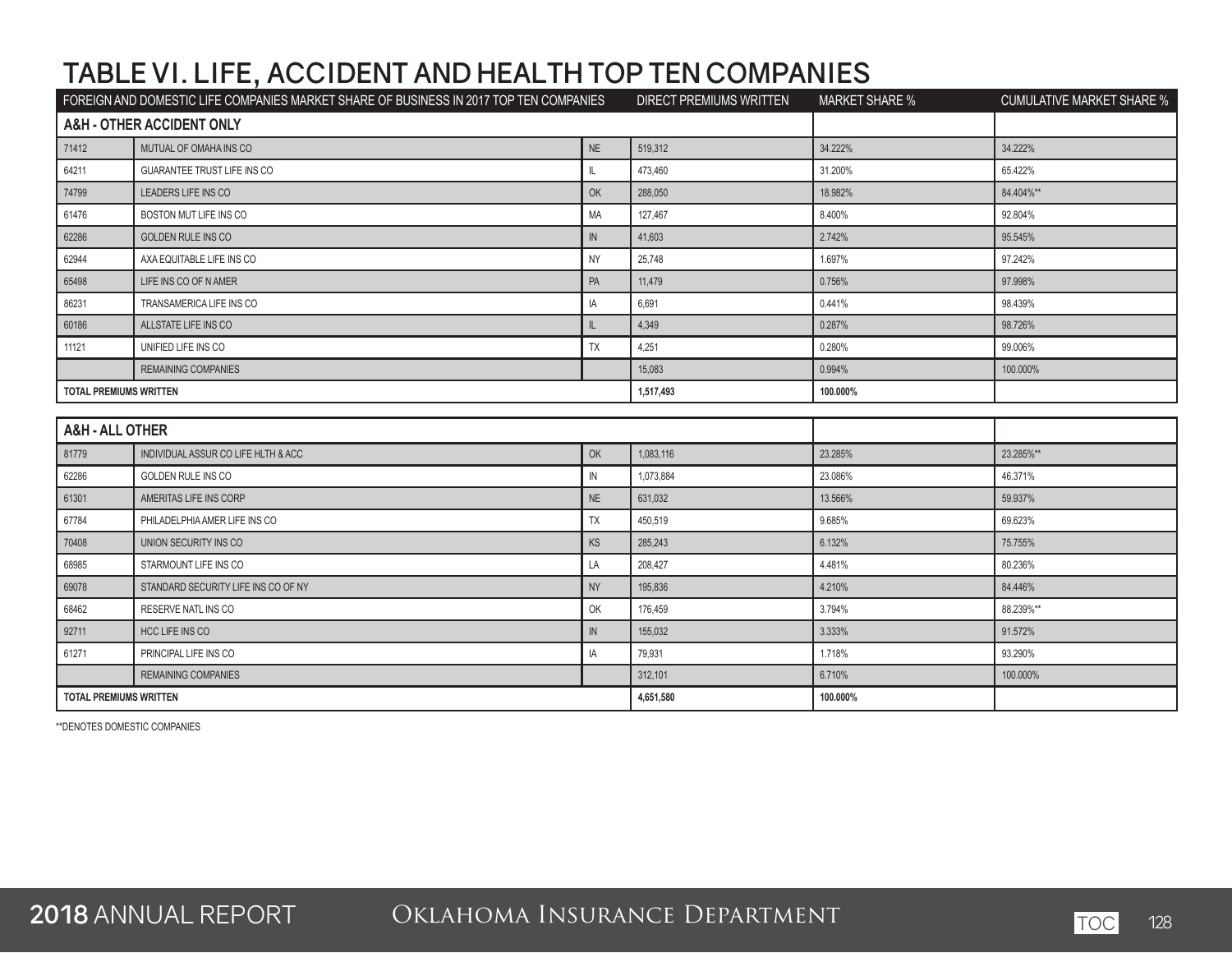| TOP TEN COMPANIES             | FOREIGN AND DOMESTIC PROPERTY AND CASUALTY COMPANIES MARKET SHARE OF BUSINESS IN 2017 |           | DIRECT PREMIUMS WRITTEN | <b>MARKET SHARE %</b> | <b>CUMULATIVE MARKET SHARE %</b> |
|-------------------------------|---------------------------------------------------------------------------------------|-----------|-------------------------|-----------------------|----------------------------------|
| <b>FIRE</b>                   |                                                                                       |           |                         |                       |                                  |
| 19437                         | LEXINGTON INS CO                                                                      | DE        | 11,485,271              | 7.601%                | 7.601%                           |
| 11185                         | FOREMOST INS CO GRAND RAPIDS MI                                                       | MI        | 10,291,741              | 6.812%                | 14.413%                          |
| 23388                         | SHELTER MUT INS CO                                                                    | <b>MO</b> | 7,402,329               | 4.899%                | 19.312%                          |
| 10921                         | CSAA FIRE & CAS INS CO                                                                | IN        | 5,381,375               | 3.562%                | 22.874%                          |
| 16535                         | ZURICH AMER INS CO                                                                    | <b>NY</b> | 4,703,497               | 3.113%                | 25.987%                          |
| 24740                         | SAFECO INS CO OF AMER                                                                 | <b>NH</b> | 4,326,674               | 2.864%                | 28.850%                          |
| 19380                         | AMERICAN HOME ASSUR CO                                                                | <b>NY</b> | 4,186,432               | 2.771%                | 31.621%                          |
| 23469                         | AMERICAN MODERN HOME INS CO                                                           | OH        | 4,186,212               | 2.771%                | 34.392%                          |
| 41475                         | AMERICAN FARMERS & RANCHERS MUT INS                                                   | OK        | 4,053,480               | 2.683%                | 37.074%**                        |
| 21482                         | FACTORY MUT INS CO                                                                    | RI        | 3,609,140               | 2.389%                | 39.463%                          |
|                               | <b>REMAINING COMPANIES</b>                                                            |           | 91,467,942              | 60.536%               | 100.000%                         |
| <b>TOTAL PREMIUMS WRITTEN</b> |                                                                                       |           | 151,094,093             | 100.000%              |                                  |
|                               |                                                                                       |           |                         |                       |                                  |
| <b>ALLIED LINES</b>           |                                                                                       |           |                         |                       |                                  |
| 23388                         | SHELTER MUT INS CO                                                                    | <b>MO</b> | 21,665,375              | 11.926%               | 11.926%                          |
| 24740                         | SAFECO INS CO OF AMER                                                                 | <b>NH</b> | 12,463,308              | 6.861%                | 18.786%                          |
| 19437                         | <b>LEXINGTON INS CO</b>                                                               | <b>DE</b> | 10.145.916              | 5.585%                | 24.371%                          |
| 11185                         | FOREMOST INS CO GRAND RAPIDS MI                                                       | MI        | 9,218,330               | 5.074%                | 29.445%                          |
| 42986                         | STANDARD GUAR INS CO                                                                  | DE        | 8,455,681               | 4.654%                | 34.100%                          |
| 25941                         | UNITED SERV AUTOMOBILE ASSN                                                           | TX        | 7,304,198               | 4.021%                | 38.120%                          |
| 21482                         | <b>FACTORY MUT INS CO</b>                                                             | RI        | 6,783,886               | 3.734%                | 41.855%                          |
| 33138                         | LANDMARK AMER INS CO                                                                  | <b>NH</b> | 4,767,697               | 2.624%                | 44.479%                          |
| 28401                         | AMERICAN NATL PROP & CAS CO                                                           | <b>MO</b> | 4,676,654               | 2.574%                | 47.053%                          |
| 16535                         | ZURICH AMER INS CO                                                                    | NY        | 4,629,034               | 2.548%                | 49.601%                          |
|                               | <b>REMAINING COMPANIES</b>                                                            |           | 91,558,846              | 50.398%               | 100.000%                         |
| <b>TOTAL PREMIUMS WRITTEN</b> |                                                                                       |           | 181,668,925             | 100.000%              |                                  |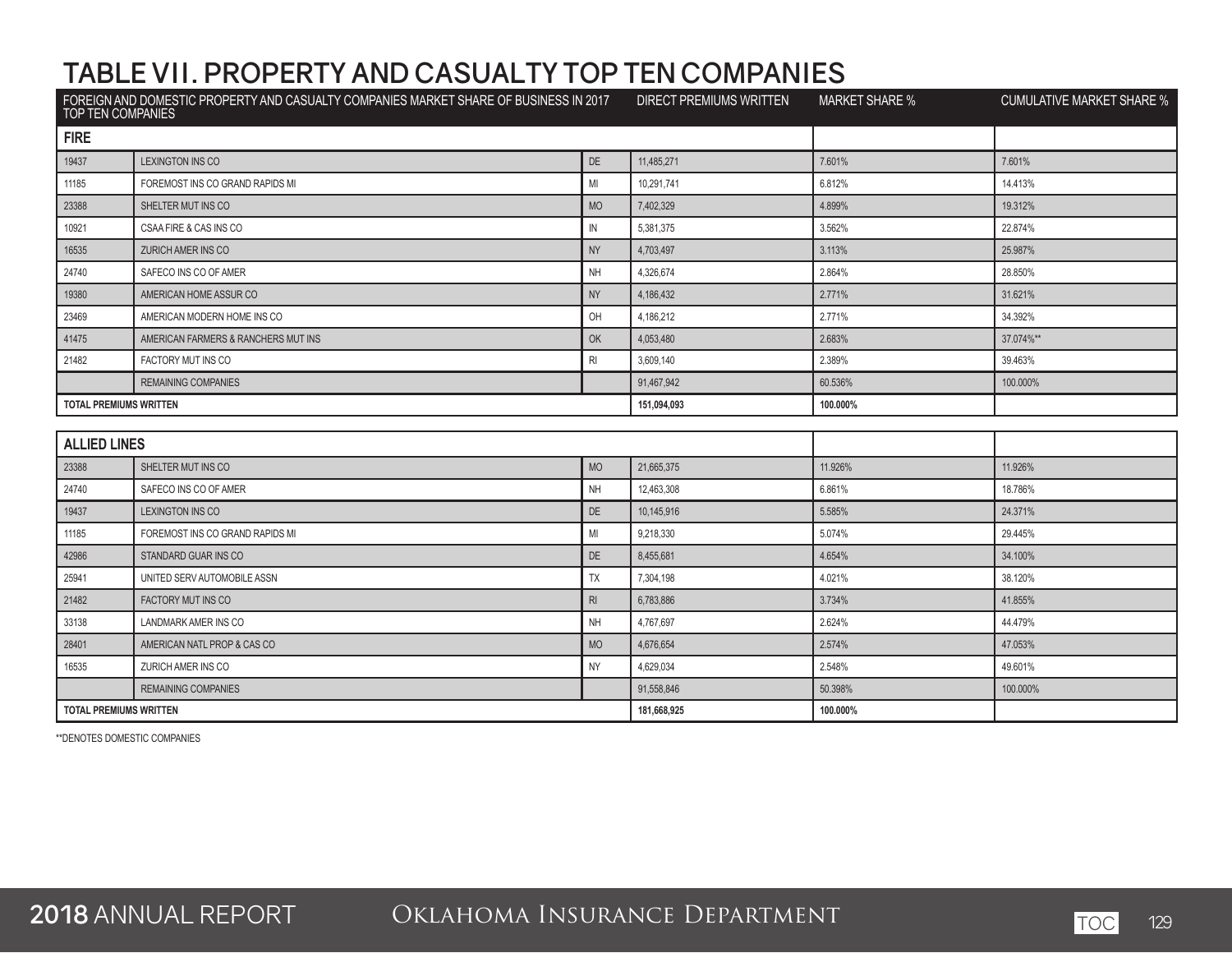| FOREIGN AND DOMESTIC PROPERTY AND CASUALTY COMPANIES MARKET SHARE OF BUSINESS IN 2017<br>TOP TEN COMPANIES |                                   | <b>DIRECT PREMIUMS WRITTEN</b> | <b>MARKET SHARE %</b> | <b>CUMULATIVE MARKET SHARE %</b> |          |
|------------------------------------------------------------------------------------------------------------|-----------------------------------|--------------------------------|-----------------------|----------------------------------|----------|
| <b>MULTIPLE PERIL CROP</b>                                                                                 |                                   |                                |                       |                                  |          |
| 11445                                                                                                      | CGB INS CO                        | IN                             | 27,976,080            | 15.719%                          | 15.719%  |
| 40436                                                                                                      | STRATFORD INS CO                  | <b>NH</b>                      | 27,760,163            | 15.598%                          | 31.317%  |
| 25240                                                                                                      | NAU COUNTRY INS CO                | MN                             | 27,583,302            | 15.499%                          | 46.816%  |
| 34312                                                                                                      | PRODUCERS AGRICULTURE INS CO      | TX                             | 26,031,810            | 14.627%                          | 61.442%  |
| 39039                                                                                                      | RURAL COMM INS CO                 | <b>MN</b>                      | 18,000,731            | 10.114%                          | 71.557%  |
| 12548                                                                                                      | AMERICAN AGRI BUSINESS INS CO     | TX                             | 17,173,399            | 9.649%                           | 81.206%  |
| 16691                                                                                                      | <b>GREAT AMER INS CO</b>          | OH                             | 9,431,130             | 5.299%                           | 86.505%  |
| 10103                                                                                                      | AMERICAN AGRICULTURAL INS CO      | $\mathsf{IN}$                  | 7,751,935             | 4.356%                           | 90.861%  |
| 20699                                                                                                      | ACE PROP & CAS INS CO             | PA                             | 7,695,482             | 4.324%                           | 95.185%  |
| 43460                                                                                                      | ASPEN AMER INS CO                 | <b>TX</b>                      | 5,875,160             | 3.301%                           | 98.486%  |
|                                                                                                            | <b>REMAINING COMPANIES</b>        |                                | 2,694,469             | 1.514%                           | 100.000% |
| <b>TOTAL PREMIUMS WRITTEN</b><br>177,973,661                                                               |                                   |                                |                       | 100.000%                         |          |
|                                                                                                            |                                   |                                |                       |                                  |          |
| <b>FEDERAL FLOOD</b>                                                                                       |                                   |                                |                       |                                  |          |
| 10111                                                                                                      | AMERICAN BANKERS INS CO OF FL     | FL                             | 1.983.494             | 24.577%                          | 24.577%  |
| 11523                                                                                                      | WRIGHT NATL FLOOD INS CO          | <b>TX</b>                      | 1,353,576             | 16.772%                          | 41.349%  |
| 21628                                                                                                      | FARMERS INS CO INC                | <b>KS</b>                      | 1,190,893             | 14.756%                          | 56.105%  |
| 37478                                                                                                      | HARTFORD INS CO OF THE MIDWEST    | ${\sf IN}$                     | 752,442               | 9.323%                           | 65.429%  |
| 18600                                                                                                      | USAA GEN IND CO                   | <b>TX</b>                      | 727,237               | 9.011%                           | 74.440%  |
| 19232                                                                                                      | ALLSTATE INS CO                   | $\mathbf{I}$                   | 499,147               | 6.185%                           | 80.624%  |
| 18058                                                                                                      | PHILADELPHIA IND INS CO           | PA                             | 435,874               | 5.401%                           | 86.025%  |
| 39926                                                                                                      | SELECTIVE INS CO OF THE SOUTHEAST | ${\sf IN}$                     | 326,487               | 4.045%                           | 90.071%  |
| 23035                                                                                                      | LIBERTY MUT FIRE INS CO           | WI                             | 156,949               | 1.945%                           | 92.015%  |
| 28401                                                                                                      | AMERICAN NATL PROP & CAS CO       | MO                             | 97,942                | 1.214%                           | 93.229%  |
|                                                                                                            | <b>REMAINING COMPANIES</b>        |                                | 546,461               | 6.771%                           | 100.000% |
| <b>TOTAL PREMIUMS WRITTEN</b>                                                                              |                                   | 8,070,502                      | 100.000%              |                                  |          |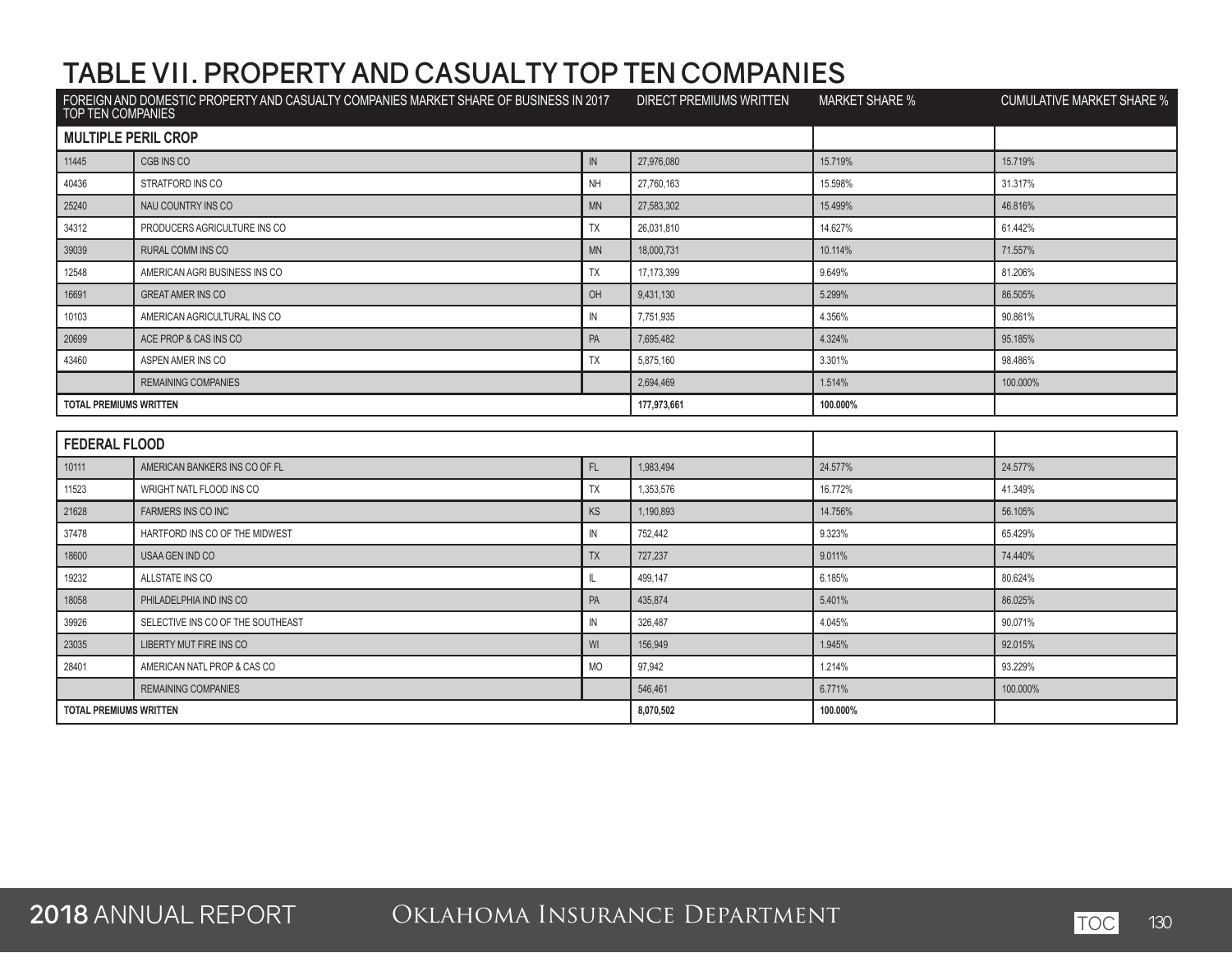| FOREIGN AND DOMESTIC PROPERTY AND CASUALTY COMPANIES MARKET SHARE OF BUSINESS IN 2017<br>TOP TEN COMPANIES |                                | <b>DIRECT PREMIUMS WRITTEN</b> | <b>MARKET SHARE %</b> | <b>CUMULATIVE MARKET SHARE %</b> |          |
|------------------------------------------------------------------------------------------------------------|--------------------------------|--------------------------------|-----------------------|----------------------------------|----------|
| <b>PRIVATE CROP</b>                                                                                        |                                |                                |                       |                                  |          |
| 33987                                                                                                      | ADM INS CO                     | AZ                             | 2,414,879             | 23.730%                          | 23.730%  |
| 34312                                                                                                      | PRODUCERS AGRICULTURE INS CO   | TX                             | 1,571,618             | 15.444%                          | 39.174%  |
| 11445                                                                                                      | CGB INS CO                     | $\mathsf{IN}$                  | 1,423,476             | 13.988%                          | 53.162%  |
| 39039                                                                                                      | RURAL COMM INS CO              | <b>MN</b>                      | 1,233,069             | 12.117%                          | 65.279%  |
| 12548                                                                                                      | AMERICAN AGRI BUSINESS INS CO  | <b>TX</b>                      | 1,047,787             | 10.296%                          | 75.575%  |
| 25240                                                                                                      | NAU COUNTRY INS CO             | <b>MN</b>                      | 763,509               | 7.503%                           | 83.078%  |
| 43460                                                                                                      | ASPEN AMER INS CO              | <b>TX</b>                      | 380,712               | 3.741%                           | 86.819%  |
| 16691                                                                                                      | <b>GREAT AMER INS CO</b>       | OH                             | 302.069               | 2.968%                           | 89.787%  |
| 13897                                                                                                      | FARMERS MUT HAIL INS CO OF IA  | IA                             | 256,827               | 2.524%                           | 92.311%  |
| 20699                                                                                                      | ACE PROP & CAS INS CO          | PA                             | 241.070               | 2.369%                           | 94.680%  |
|                                                                                                            | <b>REMAINING COMPANIES</b>     |                                | 541,380               | 5.320%                           | 100.000% |
| <b>TOTAL PREMIUMS WRITTEN</b><br>10,176,396                                                                |                                |                                |                       | 100.000%                         |          |
|                                                                                                            |                                |                                |                       |                                  |          |
| <b>PRIVATE FLOOD</b>                                                                                       |                                |                                |                       |                                  |          |
| 21482                                                                                                      | FACTORY MUT INS CO             | R <sub>l</sub>                 | 843.368               | 24.045%                          | 24.045%  |
| 26247                                                                                                      | AMERICAN GUAR & LIAB INS       | <b>NY</b>                      | 458,456               | 13.071%                          | 37.116%  |
| 42978                                                                                                      | AMERICAN SECURITY INS CO       | <b>DE</b>                      | 424,000               | 12.088%                          | 49.204%  |
| 29700                                                                                                      | NORTH AMER ELITE INS CO        | NH                             | 417,136               | 11.893%                          | 61.097%  |
| 16535                                                                                                      | <b>ZURICH AMER INS CO</b>      | <b>NY</b>                      | 374.282               | 10.671%                          | 71.768%  |
| 10014                                                                                                      | AFFILIATED FM INS CO           | R <sub>l</sub>                 | 308,798               | 8.804%                           | 80.571%  |
| 34916                                                                                                      | FIRST SPECIALTY INS CORP       | <b>MO</b>                      | 177.399               | 5.058%                           | 85.629%  |
| 35300                                                                                                      | ALLIANZ GLOBAL RISKS US INS CO | IL.                            | 128,022               | 3.650%                           | 89.279%  |
| 23035                                                                                                      | LIBERTY MUT FIRE INS CO        | WI                             | 83,542                | 2.382%                           | 91.661%  |
| 39845                                                                                                      | WESTPORT INS CORP              | <b>MO</b>                      | 64,160                | 1.829%                           | 93.490%  |
|                                                                                                            | <b>REMAINING COMPANIES</b>     |                                | 228,335               | 6.510%                           | 100.000% |
| <b>TOTAL PREMIUMS WRITTEN</b>                                                                              |                                |                                | 3,507,498             | 100.000%                         |          |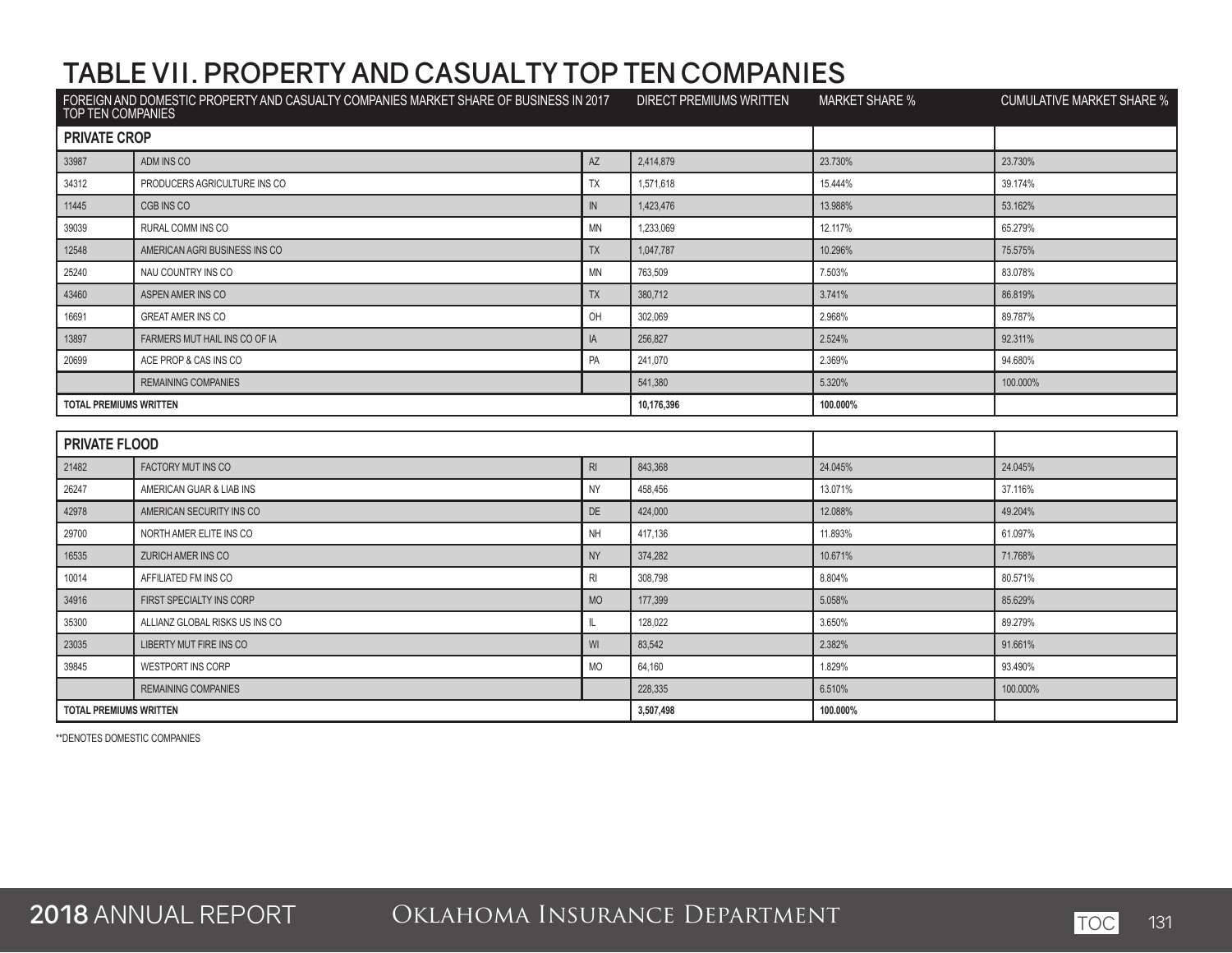| FOREIGN AND DOMESTIC PROPERTY AND CASUALTY COMPANIES MARKET SHARE OF BUSINESS IN 2017<br>TOP TEN COMPANIES |                                     | <b>DIRECT PREMIUMS WRITTEN</b> | <b>MARKET SHARE %</b> | <b>CUMULATIVE MARKET SHARE %</b> |           |
|------------------------------------------------------------------------------------------------------------|-------------------------------------|--------------------------------|-----------------------|----------------------------------|-----------|
|                                                                                                            | <b>FARMOWNERS MULTIPLE PERIL</b>    |                                |                       |                                  |           |
| 21563                                                                                                      | OKLAHOMA FARM BUREAU MUT INS CO     | OK                             | 61,046,350            | 38.849%                          | 38.849%** |
| 41475                                                                                                      | AMERICAN FARMERS & RANCHERS MUT INS | OK                             | 36,095,622            | 22.971%                          | 61.819%** |
| 12810                                                                                                      | <b>MDOW INS CO</b>                  | <b>TX</b>                      | 15,657,291            | 9.964%                           | 71.783%   |
| 25143                                                                                                      | STATE FARM FIRE & CAS CO            | $\mathbb L$                    | 12,946,248            | 8.239%                           | 80.022%   |
| 19194                                                                                                      | FARMERS ALLIANCE MUT INS CO         | KS                             | 7,753,468             | 4.934%                           | 84.956%   |
| 14850                                                                                                      | NORTH STAR MUT INS CO               | <b>MN</b>                      | 4,197,709             | 2.671%                           | 87.628%   |
| 23388                                                                                                      | SHELTER MUT INS CO                  | <b>MO</b>                      | 2,565,486             | 1.633%                           | 89.260%   |
| 43575                                                                                                      | INDEMNITY INS CO OF NORTH AMER      | PA                             | 2,443,276             | 1.555%                           | 90.815%   |
| 25666                                                                                                      | TRAVELERS IND CO OF AMER            | <b>CT</b>                      | 2,147,764             | 1.367%                           | 92.182%   |
| 19704                                                                                                      | AMERICAN STATES INS CO              | $\mathsf{IN}$                  | 1,989,355             | 1.266%                           | 93.448%   |
|                                                                                                            | <b>REMAINING COMPANIES</b>          |                                | 10,296,187            | 6.552%                           | 100.000%  |
| <b>TOTAL PREMIUMS WRITTEN</b>                                                                              |                                     |                                | 157, 138, 756         | 100.000%                         |           |
|                                                                                                            |                                     |                                |                       |                                  |           |
|                                                                                                            | <b>HOMEOWNERS MULTIPLE PERIL</b>    |                                |                       |                                  |           |
| 25143                                                                                                      | STATE FARM FIRE & CAS CO            | IL.                            | 455.685.484           | 27.742%                          | 27.742%   |
| 21628                                                                                                      | <b>FARMERS INS CO INC</b>           | KS                             | 252,177,448           | 15.353%                          | 43.095%   |
| 10921                                                                                                      | CSAA FIRE & CAS INS CO              | IN                             | 93,767,695            | 5.709%                           | 48.803%   |
| 24740                                                                                                      | SAFECO INS CO OF AMER               | <b>NH</b>                      | 85,603,824            | 5.212%                           | 54.015%   |
| 42404                                                                                                      | <b>LIBERTY INS CORP</b>             | $\mathbb{L}$                   | 71,207,240            | 4.335%                           | 58.350%   |
| 37907                                                                                                      | ALLSTATE VEHICLE & PROP INS CO      | $\mathbb I$                    | 62,793,047            | 3.823%                           | 62.173%   |
| 25941                                                                                                      | UNITED SERV AUTOMOBILE ASSN         | <b>TX</b>                      | 53,626,887            | 3.265%                           | 65.437%   |
| 21563                                                                                                      | OKLAHOMA FARM BUREAU MUT INS CO     | OK                             | 41,651,754            | 2.536%                           | 67.973%** |
| 23388                                                                                                      | SHELTER MUT INS CO                  | <b>MO</b>                      | 40,967,083            | 2.494%                           | 70.467%   |
| 41475                                                                                                      | AMERICAN FARMERS & RANCHERS MUT INS | OK                             | 33,242,489            | 2.024%                           | 72.491%** |
|                                                                                                            | <b>REMAINING COMPANIES</b>          |                                | 451,856,405           | 27.510%                          | 100.000%  |
| <b>TOTAL PREMIUMS WRITTEN</b>                                                                              |                                     | 1,642,579,356                  | 100.000%              |                                  |           |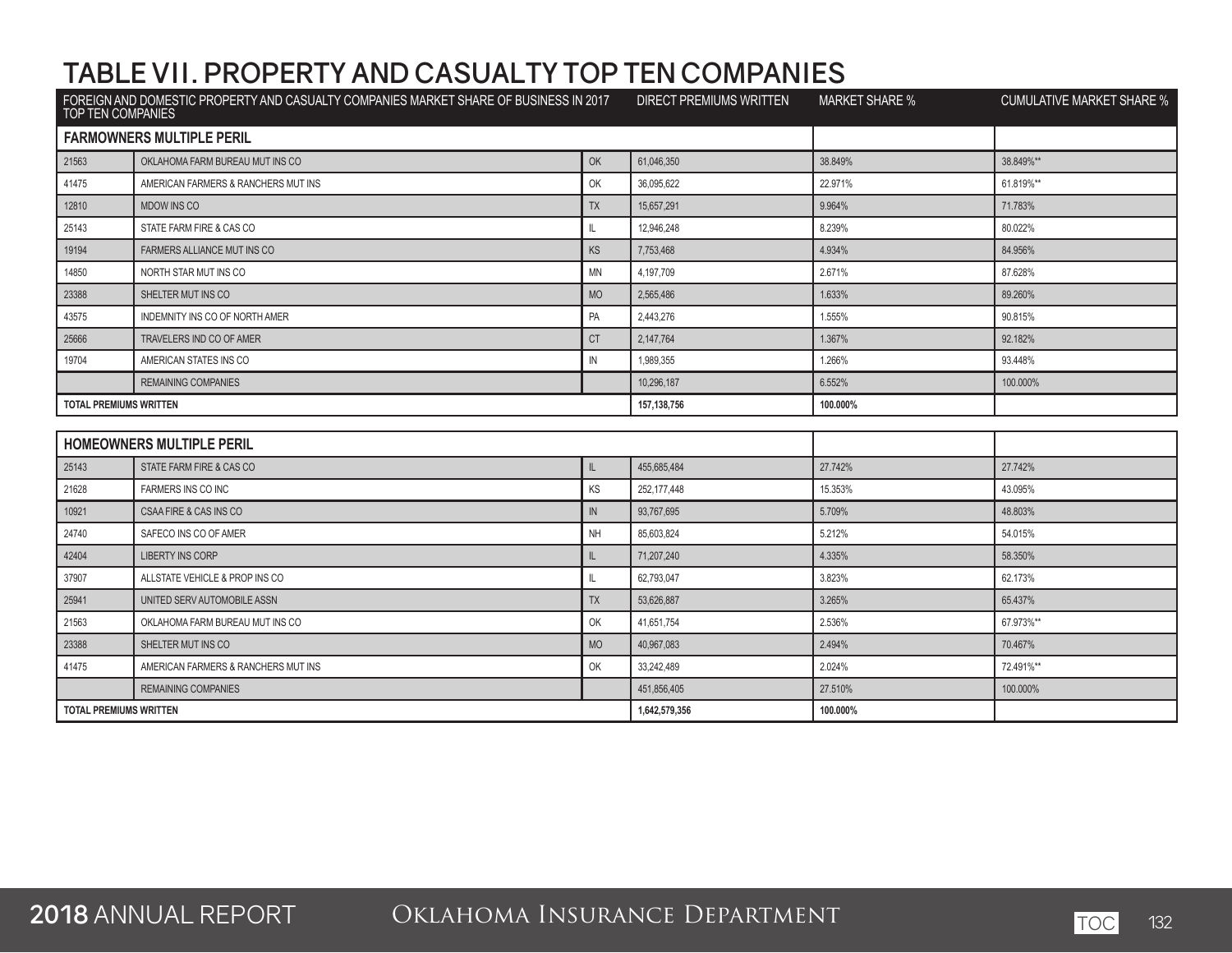| FOREIGN AND DOMESTIC PROPERTY AND CASUALTY COMPANIES MARKET SHARE OF BUSINESS IN 2017<br>TOP TEN COMPANIES |                                                          | <b>DIRECT PREMIUMS WRITTEN</b> | <b>MARKET SHARE %</b> | <b>CUMULATIVE MARKET SHARE %</b> |           |
|------------------------------------------------------------------------------------------------------------|----------------------------------------------------------|--------------------------------|-----------------------|----------------------------------|-----------|
|                                                                                                            | <b>COMMERCIAL MULTIPLE PERIL (NON-LIABILITY PORTION)</b> |                                |                       |                                  |           |
| 25143                                                                                                      | STATE FARM FIRE & CAS CO                                 | $\mathsf{IL}$                  | 24,626,100            | 6.178%                           | 6.178%    |
| 21628                                                                                                      | FARMERS INS CO INC                                       | KS                             | 21,503,561            | 5.395%                           | 11.573%   |
| 13528                                                                                                      | BROTHERHOOD MUT INS CO                                   | $\mathsf{IN}$                  | 20,790,927            | 5.216%                           | 16.790%   |
| 20281                                                                                                      | FEDERAL INS CO                                           | $\mathbb N$                    | 13,596,295            | 3.411%                           | 20.201%   |
| 18058                                                                                                      | PHILADELPHIA IND INS CO                                  | PA                             | 12.655.545            | 3.175%                           | 23.376%   |
| 12537                                                                                                      | UNITED SPECIALTY INS CO                                  | DE                             | 12,270,119            | 3.078%                           | 26.454%   |
| 18767                                                                                                      | CHURCH MUT INS CO                                        | WI                             | 10,791,683            | 2.708%                           | 29.162%   |
| 24082                                                                                                      | OHIO SECURITY INS CO                                     | <b>NH</b>                      | 9,616,253             | 2.413%                           | 31.574%   |
| 19046                                                                                                      | TRAVELERS CAS INS CO OF AMER                             | <b>CT</b>                      | 9,613,301             | 2.412%                           | 33.986%   |
| 21571                                                                                                      | AG SECURITY INS CO                                       | OK                             | 8,661,696             | 2.173%                           | 36.159%** |
|                                                                                                            | <b>REMAINING COMPANIES</b>                               |                                | 254,461,177           | 63.840%                          | 100.000%  |
| <b>TOTAL PREMIUMS WRITTEN</b>                                                                              |                                                          |                                | 398,586,657           | 100.000%                         |           |
|                                                                                                            | <b>COMMERCIAL MULTIPLE PERIL (LIABILITY PORTION)</b>     |                                |                       |                                  |           |
| 18058                                                                                                      | PHILADELPHIA IND INS CO                                  | PA                             | 8.258.854             | 6.008%                           | 6.008%    |
| 24082                                                                                                      | OHIO SECURITY INS CO                                     | NH                             | 7,950,652             | 5.784%                           | 11.791%   |
| 25143                                                                                                      | STATE FARM FIRE & CAS CO                                 | $\mathbb{L}$                   | 7,649,260             | 5.564%                           | 17.356%   |
| 20095                                                                                                      | <b>BITCO GEN INS CORP</b>                                | IL                             | 5,350,850             | 3.892%                           | 21.248%   |
| 22098                                                                                                      | <b>GRAIN DEALERS MUT INS CO</b>                          | $\sf IN$                       | 5,287,681             | 3.846%                           | 25.094%   |
| 20281                                                                                                      | FEDERAL INS CO                                           | $\mathbb N$                    | 4,543,580             | 3.305%                           | 28.399%   |
| 35289                                                                                                      | CONTINENTAL INS CO                                       | PA                             | 4,287,847             | 3.119%                           | 31.519%   |
| 25623                                                                                                      | PHOENIX INS CO                                           | <b>CT</b>                      | 4,087,340             | 2.973%                           | 34.492%   |
| 20508                                                                                                      | VALLEY FORGE INS CO                                      | PA                             | 3,285,620             | 2.390%                           | 36.882%   |
| 19046                                                                                                      | TRAVELERS CAS INS CO OF AMER                             | СT                             | 2,943,778             | 2.141%                           | 39.023%   |
|                                                                                                            | <b>REMAINING COMPANIES</b>                               |                                | 83,825,403            | 60.977%                          | 100.000%  |
| <b>TOTAL PREMIUMS WRITTEN</b>                                                                              |                                                          |                                | 137,470,865           | 100.000%                         |           |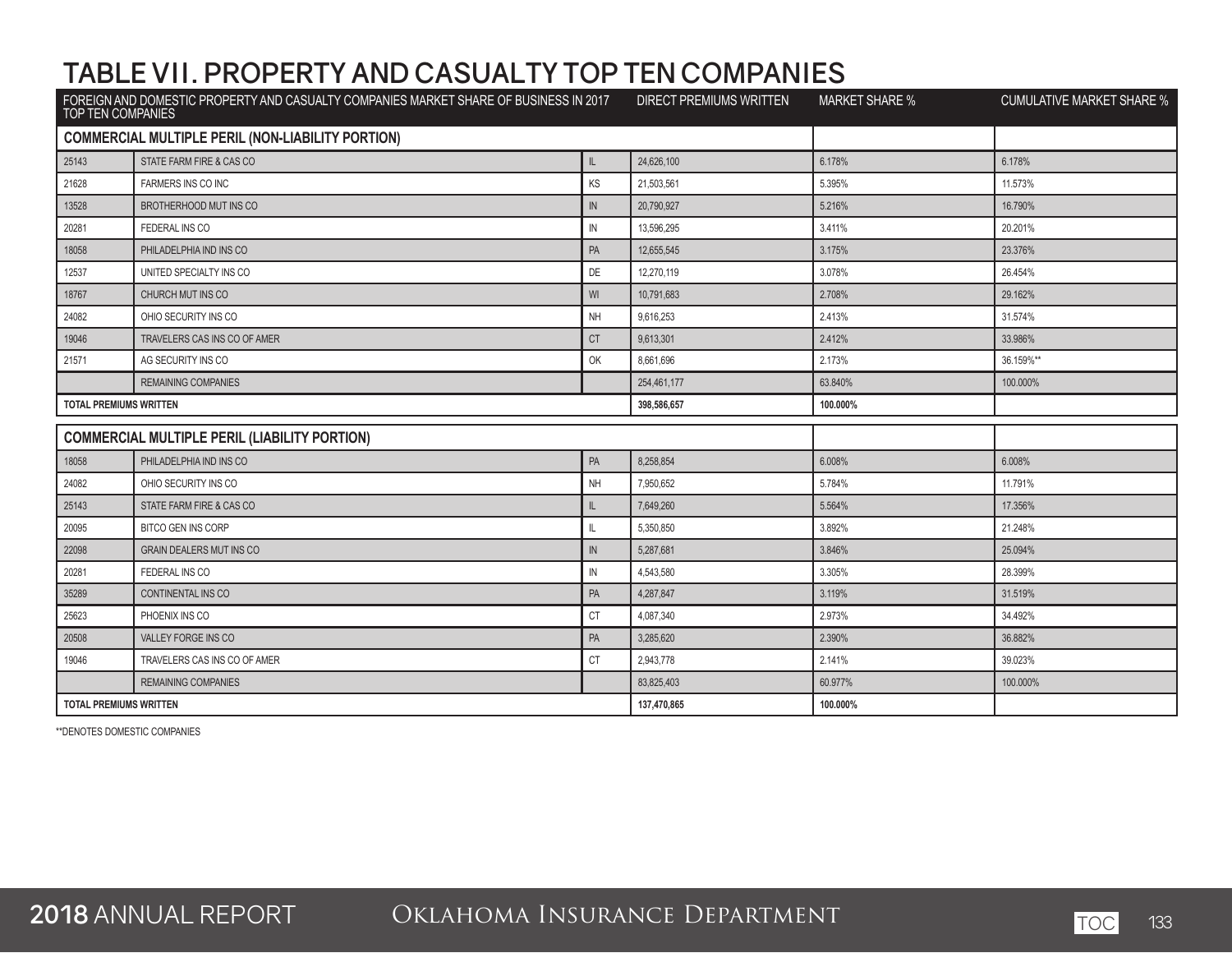| FOREIGN AND DOMESTIC PROPERTY AND CASUALTY COMPANIES MARKET SHARE OF BUSINESS IN 2017 DIRECT PREMIUMS WRITTEN<br><b>TOP TEN COMPANIES</b> |                                     |            | <b>MARKET SHARE %</b> | <b>CUMULATIVE MARKET SHARE %</b> |          |
|-------------------------------------------------------------------------------------------------------------------------------------------|-------------------------------------|------------|-----------------------|----------------------------------|----------|
| <b>MORTGAGE GUARANTY</b>                                                                                                                  |                                     |            |                       |                                  |          |
| 33790                                                                                                                                     | <b>RADIAN GUAR INC</b>              | PA         | 11.488.007            | 26.131%                          | 26.131%  |
| 38458                                                                                                                                     | <b>GENWORTH MORTGAGE INS CORP</b>   | <b>NC</b>  | 9,138,435             | 20.787%                          | 46.918%  |
| 15873                                                                                                                                     | UNITED GUAR RESIDENTIAL INS CO      | <b>NC</b>  | 7,278,976             | 16.557%                          | 63.475%  |
| 13634                                                                                                                                     | <b>ESSENT GUAR INC</b>              | PA         | 6,696,495             | 15.232%                          | 78.707%  |
| 29858                                                                                                                                     | <b>MORTGAGE GUAR INS CORP</b>       | WI         | 3,799,336             | 8.642%                           | 87.349%  |
| 40266                                                                                                                                     | ARCH MORTGAGE INS CO                | WI         | 2,532,950             | 5.762%                           | 93.111%  |
| 28452                                                                                                                                     | REPUBLIC MORTGAGE INS CO            | NC         | 894,850               | 2.036%                           | 95.147%  |
| 13695                                                                                                                                     | NATIONAL MORTGAGE INS CORP          | WI         | 749.154               | 1.704%                           | 96.851%  |
| 26999                                                                                                                                     | UNITED GUAR MORTGAGE IND CO         | <b>NC</b>  | 662,660               | 1.507%                           | 98.358%  |
| 27251                                                                                                                                     | PMI MORTGAGE INS CO                 | AZ         | 661,151               | 1.504%                           | 99.862%  |
|                                                                                                                                           | <b>REMAINING COMPANIES</b>          |            | 60,769                | 0.138%                           | 100.000% |
| <b>TOTAL PREMIUMS WRITTEN</b>                                                                                                             |                                     |            | 43,962,783            | 100.000%                         |          |
| <b>OCEAN MARINE</b>                                                                                                                       |                                     |            |                       |                                  |          |
| 19445                                                                                                                                     | NATIONAL UNION FIRE INS CO OF PITTS | PA         | 4,047,331             | 21.008%                          | 21.008%  |
| 42374                                                                                                                                     | <b>HOUSTON CAS CO</b>               | TX         | 2,749,977             | 14.274%                          | 35.282%  |
| 11185                                                                                                                                     | FOREMOST INS CO GRAND RAPIDS MI     | MI         | 1,837,781             | 9.539%                           | 44.822%  |
| 27154                                                                                                                                     | ATLANTIC SPECIALTY INS CO           | <b>NY</b>  | 1,448,946             | 7.521%                           | 52.343%  |
| 37923                                                                                                                                     | <b>GEICO MARINE INS CO</b>          | <b>MD</b>  | 1,053,164             | 5.467%                           | 57.809%  |
| 40045                                                                                                                                     | STARNET INS CO                      | DE         | 719,757               | 3.736%                           | 61.545%  |
| 20281                                                                                                                                     | FEDERAL INS CO                      | $\sf IN$   | 548,378               | 2.846%                           | 64.392%  |
| 22667                                                                                                                                     | ACE AMER INS CO                     | PA         | 544,037               | 2.824%                           | 67.215%  |
| 28932                                                                                                                                     | MARKEL AMER INS CO                  | VA         | 531,848               | 2.761%                           | 69.976%  |
| 37885                                                                                                                                     | XL SPECIALTY INS CO                 | DE         | 439,926               | 2.284%                           | 72.260%  |
|                                                                                                                                           | <b>REMAINING COMPANIES</b>          |            | 5,344,341             | 27.741%                          | 100.000% |
| <b>TOTAL PREMIUMS WRITTEN</b>                                                                                                             |                                     | 19,265,486 | 100.000%              |                                  |          |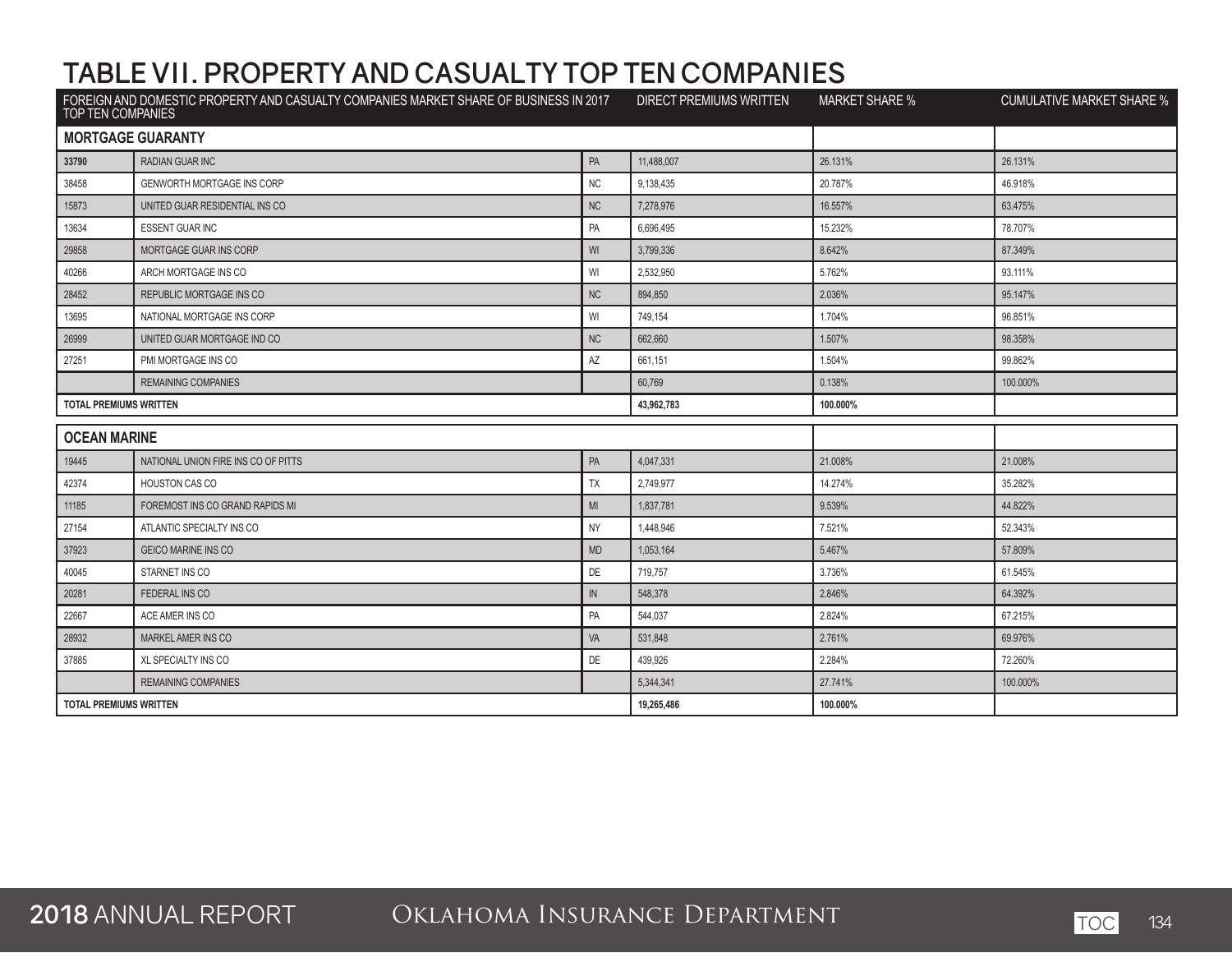|                               | FOREIGN AND DOMESTIC PROPERTY AND CASUALTY COMPANIES MARKET SHARE OF BUSINESS IN 2017<br>TOP TEN COMPANIES |               | DIRECT PREMIUMS WRITTEN | <b>MARKET SHARE %</b> | <b>CUMULATIVE MARKET SHARE %</b> |
|-------------------------------|------------------------------------------------------------------------------------------------------------|---------------|-------------------------|-----------------------|----------------------------------|
| <b>INLAND MARINE</b>          |                                                                                                            |               |                         |                       |                                  |
| 20443                         | CONTINENTAL CAS CO                                                                                         | L             | 73,409,788              | 29.213%               | 29.213%                          |
| 19917                         | LIBERTY INS UNDERWRITERS INC                                                                               | IL            | 12,777,182              | 5.085%                | 34.297%                          |
| 25143                         | STATE FARM FIRE & CAS CO                                                                                   | IL            | 11,073,051              | 4.406%                | 38.704%                          |
| 19682                         | HARTFORD FIRE INS CO                                                                                       | <b>CT</b>     | 7,293,179               | 2.902%                | 41.606%                          |
| 25674                         | TRAVELERS PROP CAS CO OF AMER                                                                              | <b>CT</b>     | 6,528,711               | 2.598%                | 44.204%                          |
| 12936                         | HOUSTON SPECIALTY INS CO                                                                                   | <b>TX</b>     | 5,786,630               | 2.303%                | 46.507%                          |
| 40142                         | AMERICAN ZURICH INS CO                                                                                     | IL.           | 5,562,563               | 2.214%                | 48.720%                          |
| 10054                         | SECURIAN CAS CO                                                                                            | <b>MN</b>     | 5,421,555               | 2.157%                | 50.878%                          |
| 23418                         | MID CONTINENT CAS CO                                                                                       | OH            | 5,339,148               | 2.125%                | 53.002%                          |
| 21482                         | FACTORY MUT INS CO                                                                                         | RI            | 4,759,710               | 1.894%                | 54.896%                          |
|                               | <b>REMAINING COMPANIES</b>                                                                                 |               | 113,343,775             | 45.104%               | 100.000%                         |
| <b>TOTAL PREMIUMS WRITTEN</b> |                                                                                                            |               | 251,295,292             | 100.000%              |                                  |
|                               |                                                                                                            |               |                         |                       |                                  |
| <b>FINANCIAL GUARANTY</b>     |                                                                                                            |               |                         |                       |                                  |
| 14380                         | <b>BUILD AMER MUT ASSUR CO</b>                                                                             | <b>NY</b>     | 284.464                 | 100.000%              | 100.000%                         |
| <b>TOTAL PREMIUMS WRITTEN</b> |                                                                                                            |               | 284,464                 | 100.000%              |                                  |
|                               | <b>MEDICAL PROFESSIONAL LIABILITY</b>                                                                      |               |                         |                       |                                  |
|                               |                                                                                                            |               |                         |                       |                                  |
| 39594                         | PLICO INC                                                                                                  | OK            | 24,885,846              | 25.952%               | 25.952%**                        |
| 11843                         | MEDICAL PROTECTIVE CO                                                                                      | IN            | 24,880,296              | 25.946%               | 51.897%                          |
| 20443                         | CONTINENTAL CAS CO                                                                                         | $\mathsf{IL}$ | 6,673,318               | 6.959%                | 58.856%                          |
| 33391                         | PROASSURANCE IND CO INC                                                                                    | AL            | 3,955,558               | 4.125%                | 62.981%                          |
| 31127                         | COLUMBIA CAS CO                                                                                            | L             | 2,456,652               | 2.562%                | 65.543%                          |
| 11692                         | <b>TECUMSEH HLTH RECIP RRG</b>                                                                             | VT            | 2,335,645               | 2.436%                | 67.979%                          |
| 20427                         | AMERICAN CAS CO OF READING PA                                                                              | PA            | 2,189,758               | 2.284%                | 70.262%                          |
| 34495                         | DOCTORS CO AN INTERINS EXCH                                                                                | CA            | 1,730,228               | 1.804%                | 72.067%                          |
| 33200                         | NORCAL MUT INS CO                                                                                          | CA            | 1,364,496               | 1.423%                | 73.490%                          |
| 11832                         | HEALTH CARE INDUSTRY LIAB RECIP INS                                                                        | DC            | 1,250,391               | 1.304%                | 74.794%                          |
|                               | <b>REMAINING COMPANIES</b>                                                                                 |               | 24,171,395              | 25.206%               | 100.000%                         |
| <b>TOTAL PREMIUMS WRITTEN</b> |                                                                                                            | 95,893,583    | 100.000%                |                       |                                  |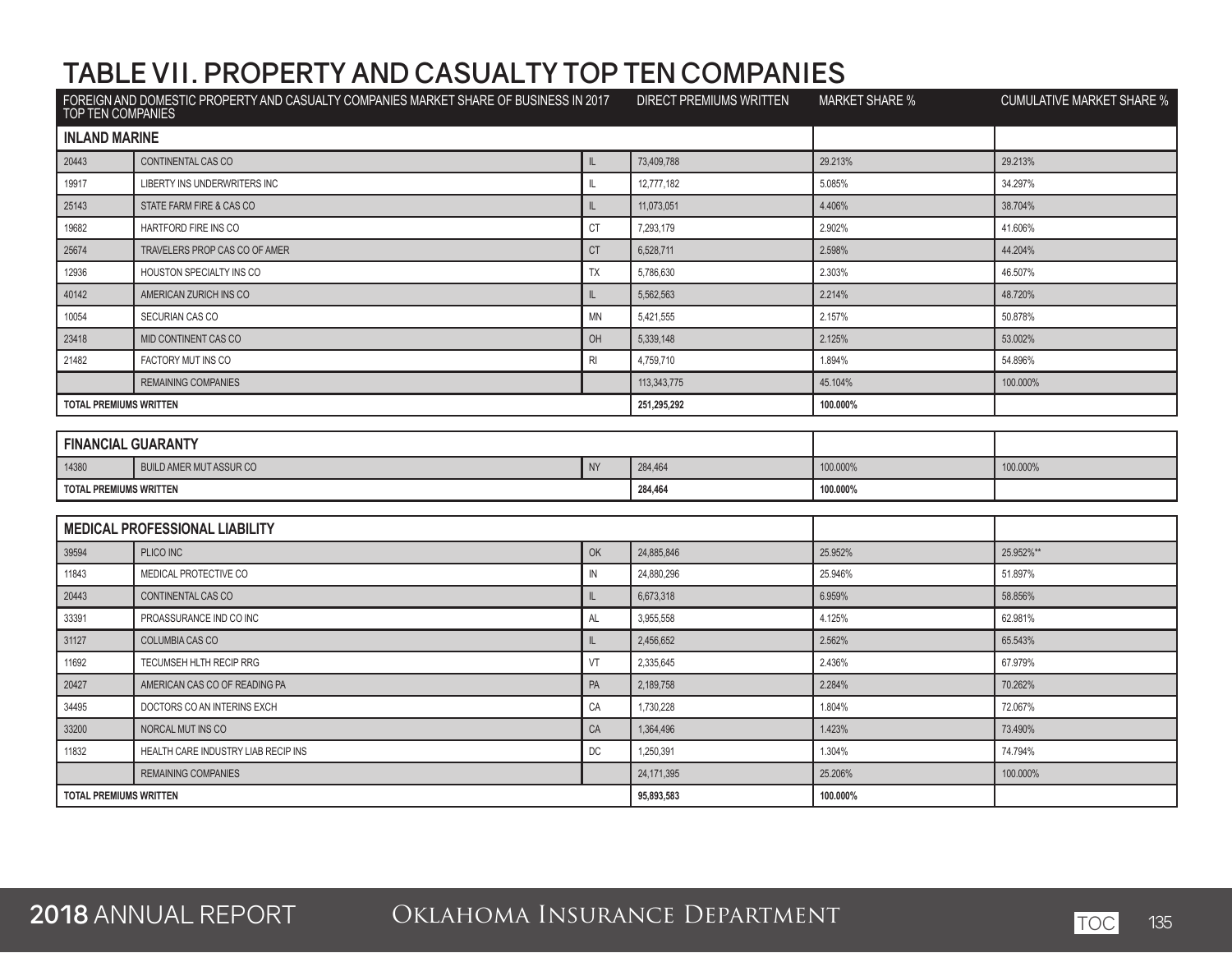| FOREIGN AND DOMESTIC PROPERTY AND CASUALTY COMPANIES MARKET SHARE OF BUSINESS IN 2017<br>TOP TEN COMPANIES |                                              | <b>DIRECT PREMIUMS WRITTEN</b> | <b>MARKET SHARE %</b> | <b>CUMULATIVE MARKET SHARE %</b> |          |
|------------------------------------------------------------------------------------------------------------|----------------------------------------------|--------------------------------|-----------------------|----------------------------------|----------|
| <b>EARTHQUAKE</b>                                                                                          |                                              |                                |                       |                                  |          |
| 25143                                                                                                      | STATE FARM FIRE & CAS CO                     | IL                             | 5,911,359             | 27.076%                          | 27.076%  |
| 10921                                                                                                      | CSAA FIRE & CAS INS CO                       | IN                             | 2,474,747             | 11.335%                          | 38.411%  |
| 25941                                                                                                      | UNITED SERV AUTOMOBILE ASSN                  | TX                             | 1,534,257             | 7.028%                           | 45.439%  |
| 21628                                                                                                      | FARMERS INS CO INC                           | KS                             | 1,318,283             | 6.038%                           | 51.477%  |
| 20338                                                                                                      | PALOMAR SPECIALTY INS CO                     | <b>OR</b>                      | 1,299,712             | 5.953%                           | 57.430%  |
| 37850                                                                                                      | PACIFIC SPECIALTY INS CO                     | CA                             | 1,292,191             | 5.919%                           | 63.349%  |
| 19437                                                                                                      | <b>LEXINGTON INS CO</b>                      | DE                             | 1,142,600             | 5.234%                           | 68.582%  |
| 25968                                                                                                      | USAA CAS INS CO                              | <b>TX</b>                      | 686,887               | 3.146%                           | 71.729%  |
| 20303                                                                                                      | <b>GREAT NORTHERN INS CO</b>                 | $\mathsf{IN}$                  | 469,269               | 2.149%                           | 73.878%  |
| 42404                                                                                                      | <b>LIBERTY INS CORP</b>                      | $\mathbf{I}$                   | 450,885               | 2.065%                           | 75.943%  |
|                                                                                                            | <b>REMAINING COMPANIES</b>                   |                                | 5,252,144             | 24.057%                          | 100.000% |
| <b>TOTAL PREMIUMS WRITTEN</b>                                                                              |                                              |                                | 21,832,334            | 100.000%                         |          |
|                                                                                                            | <b>GROUP ACCIDENT AND HEALTH</b>             |                                |                       |                                  |          |
| 13935                                                                                                      | FEDERATED MUT INS CO                         | <b>MN</b>                      | 6,768,354             | 14.369%                          | 14.369%  |
| 25178                                                                                                      | STATE FARM MUT AUTO INS CO                   | $\mathbb{I}$                   | 5,680,854             | 12.060%                          | 26.429%  |
| 19445                                                                                                      | NATIONAL UNION FIRE INS CO OF PITTS          | PA                             | 4,849,465             | 10.295%                          | 36.724%  |
| 16535                                                                                                      | ZURICH AMER INS CO                           | <b>NY</b>                      | 4,708,078             | 9.995%                           | 46.718%  |
| 39217                                                                                                      | <b>QBE INS CORP</b>                          | PA                             | 4,382,688             | 9.304%                           | 56.022%  |
| 21113                                                                                                      | UNITED STATES FIRE INS CO                    | DE                             | 4,199,717             | 8.916%                           | 64.938%  |
| 38776                                                                                                      | SIRIUS AMER INS CO                           | <b>NY</b>                      | 3,163,433             | 6.716%                           | 71.654%  |
| 38245                                                                                                      | BCS INS CO                                   | OH                             | 2,910,077             | 6.178%                           | 77.832%  |
| 20281                                                                                                      | FEDERAL INS CO                               | ${\sf IN}$                     | 1,479,321             | 3.141%                           | 80.972%  |
| 18694                                                                                                      | <b>GREAT MIDWEST INS CO</b>                  | TX                             | 1,351,494             | 2.869%                           | 83.841%  |
|                                                                                                            | <b>REMAINING COMPANIES</b>                   |                                | 7,611,718             | 16.159%                          | 100.000% |
| <b>TOTAL PREMIUMS WRITTEN</b>                                                                              |                                              |                                | 47,105,199            | 100.000%                         |          |
|                                                                                                            | <b>CREDIT A&amp;H (GROUP AND INDIVIDUAL)</b> |                                |                       |                                  |          |
| 10111                                                                                                      | AMERICAN BANKERS INS CO OF FL                | FL                             | 54,336                | 56.995%                          | 56.995%  |
| 42978                                                                                                      | AMERICAN SECURITY INS CO                     | DE                             | 34,550                | 36.241%                          | 93.236%  |
| 34274                                                                                                      | CENTRAL STATES IND CO OF OMAHA               | <b>NE</b>                      | 25,613                | 26.867%                          | 120.103% |
| 10952                                                                                                      | TRANSAMERICA CAS INS CO                      | OH                             | 7,276                 | 7.632%                           | 127.735% |
|                                                                                                            | <b>REMAINING COMPANIES</b>                   |                                | $-26,441$             | $-27.735%$                       | 100.000% |
| <b>TOTAL PREMIUMS WRITTEN</b>                                                                              |                                              |                                | 95,334                | 100.000%                         |          |
|                                                                                                            |                                              |                                |                       |                                  |          |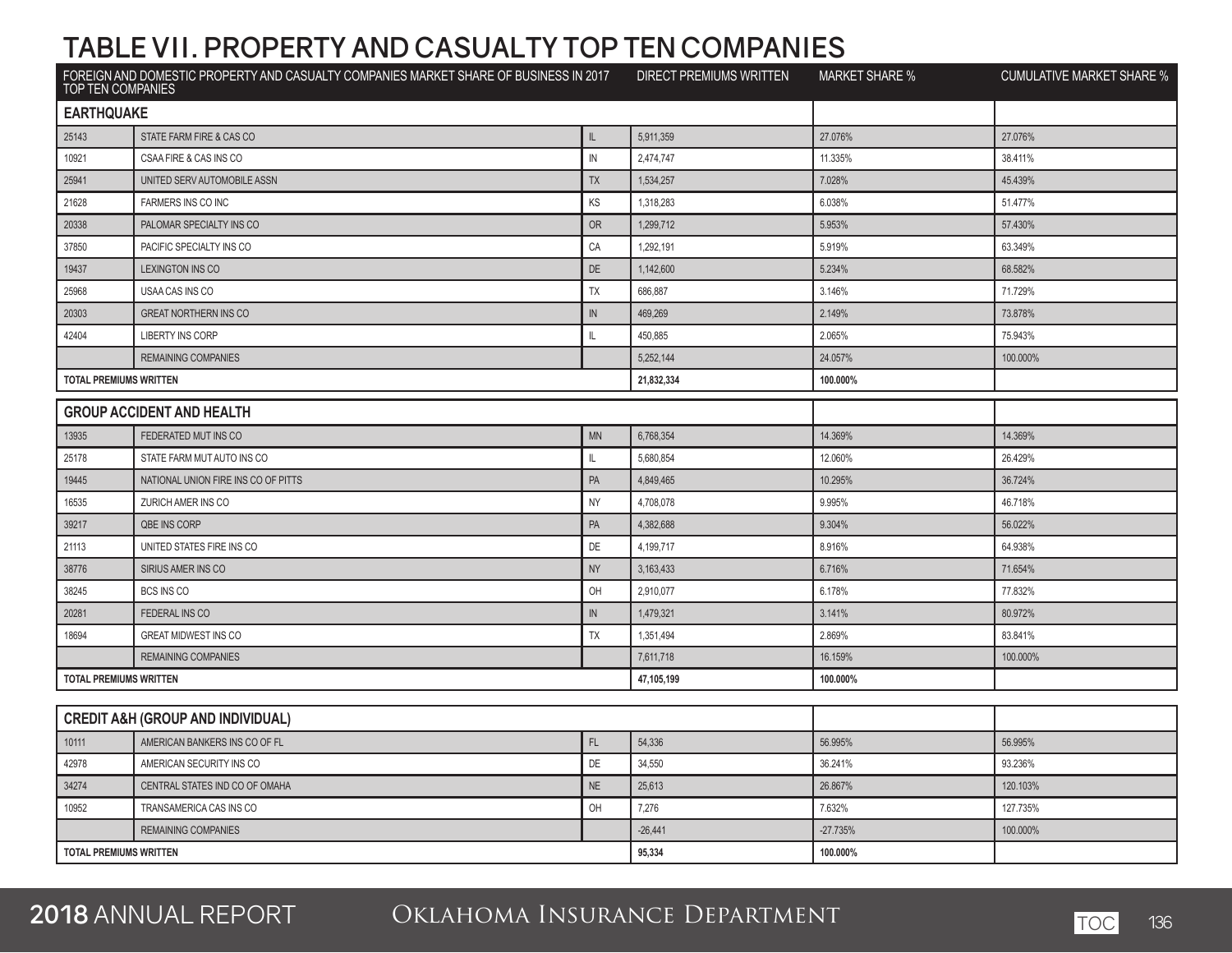| FOREIGN AND DOMESTIC PROPERTY AND CASUALTY COMPANIES MARKET SHARE OF BUSINESS IN 2017<br>TOP TEN COMPANIES |                                       | <b>DIRECT PREMIUMS WRITTEN</b> | <b>MARKET SHARE %</b> | <b>CUMULATIVE MARKET SHARE %</b> |          |
|------------------------------------------------------------------------------------------------------------|---------------------------------------|--------------------------------|-----------------------|----------------------------------|----------|
|                                                                                                            | <b>COLLECTIVELY RENEWABLE A&amp;H</b> |                                |                       |                                  |          |
| 11991                                                                                                      | NATIONAL CAS CO                       | OH                             | 120                   | 100.000%                         | 100.000% |
| <b>TOTAL PREMIUMS WRITTEN</b>                                                                              |                                       |                                | 120                   | 100.000%                         |          |
|                                                                                                            |                                       |                                |                       |                                  |          |
|                                                                                                            | NON-CANCELABLE A&H NO DATA FOUND      |                                |                       |                                  |          |
| <b>GUARANTEED RENEWABLE A&amp;H</b>                                                                        |                                       |                                |                       |                                  |          |
| 25178                                                                                                      | STATE FARM MUT AUTO INS CO            | L                              | 10,964,958            | 82.180%                          | 82.180%  |
| 20443                                                                                                      | CONTINENTAL CAS CO                    | $\mathbb L$                    | 1,518,883             | 11.384%                          | 93.563%  |
| 34274                                                                                                      | CENTRAL STATES IND CO OF OMAHA        | <b>NE</b>                      | 492,815               | 3.694%                           | 97.257%  |
| 19445                                                                                                      | NATIONAL UNION FIRE INS CO OF PITTS   | PA                             | 365,439               | 2.739%                           | 99.996%  |
| 11991                                                                                                      | NATIONAL CAS CO                       | OH                             | 374                   | 0.003%                           | 99.999%  |
| 26581                                                                                                      | <b>INDEPENDENCE AMER INS CO</b>       | <b>DE</b>                      | 191                   | 0.001%                           | 100.000% |
| 26581                                                                                                      | <b>INDEPENDENCE AMER INS CO</b>       | DE                             | 197                   | 0.002%                           | 100.000% |
| <b>TOTAL PREMIUMS WRITTEN</b>                                                                              |                                       |                                | 13,342,660            | 100.000%                         |          |
|                                                                                                            |                                       |                                |                       |                                  |          |
|                                                                                                            | NON-RENEWABLE FOR STATED REASONS ONLY |                                |                       |                                  |          |
| 25178                                                                                                      | STATE FARM MUT AUTO INS CO            | L                              | 46,473                | 100.000%                         | 100.000% |
| <b>TOTAL PREMIUMS WRITTEN</b>                                                                              |                                       |                                | 46,473                | 100.000%                         |          |
|                                                                                                            |                                       |                                |                       |                                  |          |
|                                                                                                            | <b>OTHER ACCIDENT ONLY</b>            |                                |                       |                                  |          |
| 20281                                                                                                      | <b>FEDERAL INS CO</b>                 | ${\sf IN}$                     | 226,648               | 98.483%                          | 98.483%  |
| 19380                                                                                                      | AMERICAN HOME ASSUR CO                | <b>NY</b>                      | 2,875                 | 1.249%                           | 99.732%  |
| 10051                                                                                                      | LYNDON SOUTHERN INS CO                | <b>DE</b>                      | 575                   | 0.250%                           | 99.982%  |
| 11991                                                                                                      | NATIONAL CAS CO                       | OH                             | 41                    | 0.018%                           | 100.000% |
| 11991                                                                                                      | NATIONAL CAS CO                       | OH                             | 41                    | 0.016%                           | 100.000% |
| <b>TOTAL PREMIUMS WRITTEN</b>                                                                              |                                       |                                | 230,139               | 100.000%                         |          |
| MEDICARE TITLE XVIII EXEMPT FROM STATE TAXES OR FEES NO DATA FOUND                                         |                                       |                                |                       |                                  |          |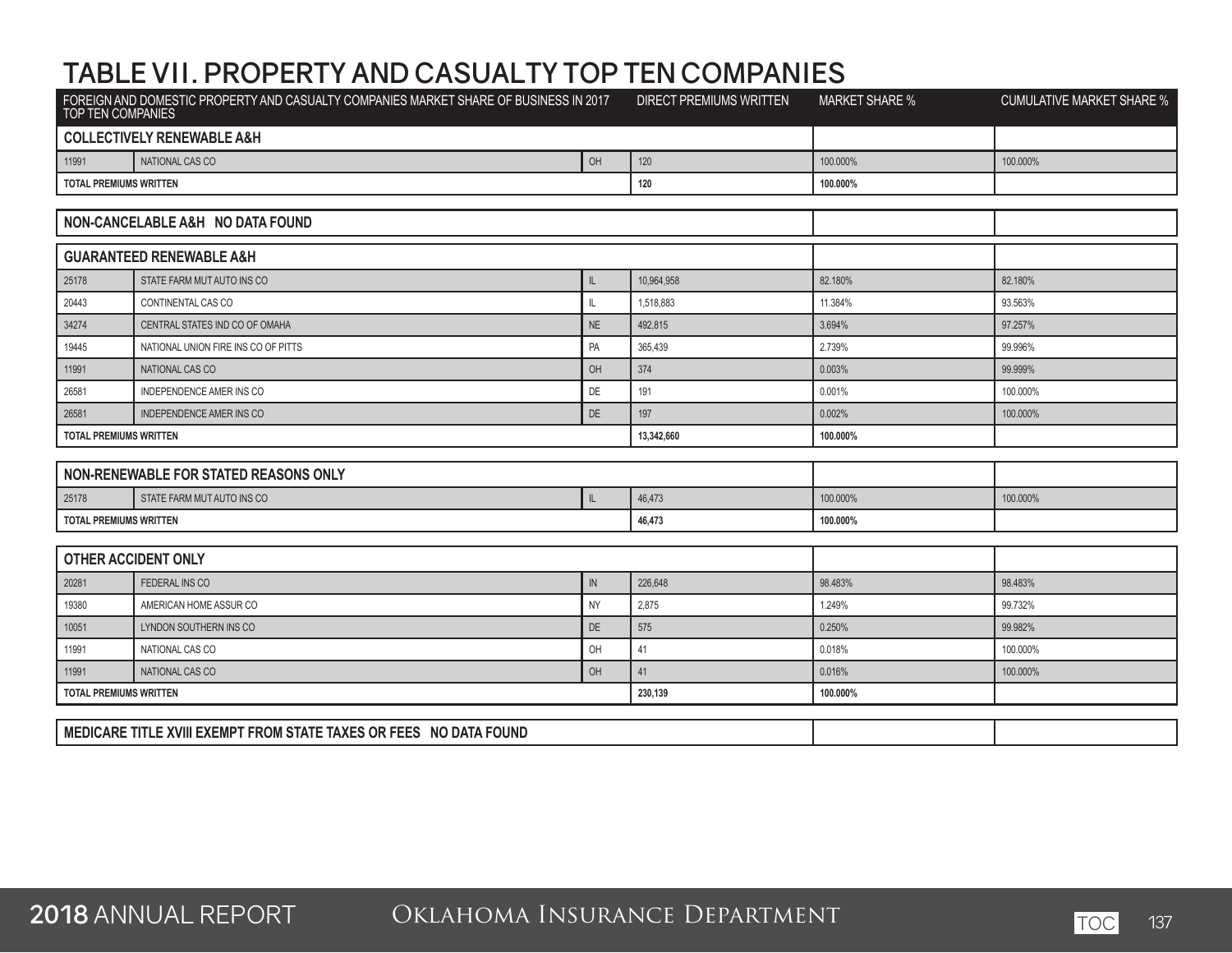| FOREIGN AND DOMESTIC PROPERTY AND CASUALTY COMPANIES MARKET SHARE OF BUSINESS IN 2017<br>TOP TEN COMPANIES |                                                                 | DIRECT PREMIUMS WRITTEN | <b>MARKET SHARE %</b> | <b>CUMULATIVE MARKET SHARE %</b> |           |
|------------------------------------------------------------------------------------------------------------|-----------------------------------------------------------------|-------------------------|-----------------------|----------------------------------|-----------|
| <b>ALL OTHER A&amp;H</b>                                                                                   |                                                                 |                         |                       |                                  |           |
| 38970                                                                                                      | <b>MARKEL INS CO</b>                                            | IL                      | 1,984,048             | 34.743%                          | 34.743%   |
| 11835                                                                                                      | PARTNERRE AMER INS CO                                           | DE                      | 1,614,096             | 28.264%                          | 63.007%   |
| 19720                                                                                                      | AMERICAN ALT INS CORP                                           | DE                      | 1,228,802             | 21.518%                          | 84.524%   |
| 22276                                                                                                      | BERKSHIRE HATHAWAY SPECIALTY INS CO                             | NE                      | 639,055               | 11.191%                          | 95.715%   |
| 25178                                                                                                      | STATE FARM MUT AUTO INS CO                                      | IL                      | 149,110               | 2.611%                           | 98.326%   |
| 23469                                                                                                      | AMERICAN MODERN HOME INS CO                                     | OH                      | 33,640                | 0.589%                           | 98.915%   |
| 11515                                                                                                      | QBE SPECIALTY INS CO                                            | <b>ND</b>               | 21,000                | 0.368%                           | 99.283%   |
| 42374                                                                                                      | <b>HOUSTON CAS CO</b>                                           | TX                      | 15,000                | 0.263%                           | 99.545%   |
| 26581                                                                                                      | <b>INDEPENDENCE AMER INS CO</b>                                 | <b>DE</b>               | 12,193                | 0.214%                           | 99.759%   |
| 34274                                                                                                      | CENTRAL STATES IND CO OF OMAHA                                  | <b>NE</b>               | 10,301                | 0.180%                           | 99.939%   |
|                                                                                                            | <b>REMAINING COMPANIES</b>                                      |                         | 3.468                 | 0.061%                           | 100.000%  |
| <b>TOTAL PREMIUMS WRITTEN</b>                                                                              |                                                                 |                         | 5,710,713             | 100.000%                         |           |
|                                                                                                            |                                                                 |                         |                       |                                  |           |
|                                                                                                            | FEDERAL EMPLOYEES HEALTH BENEFITS PROGRAM PREMIUM NO DATA FOUND |                         |                       |                                  |           |
|                                                                                                            |                                                                 |                         |                       |                                  |           |
|                                                                                                            | <b>WORKERS' COMPENSATION</b>                                    |                         |                       |                                  |           |
| 36188                                                                                                      | COMPSOURCE MUT INS CO                                           | OK                      | 202,126,376           | 30.530%                          | 30.530%** |
| 23663                                                                                                      | NATIONAL AMER INS CO                                            | OK                      | 22,500,201            | 3.399%                           | 33.929%** |
| 16535                                                                                                      | <b>ZURICH AMER INS CO</b>                                       | <b>NY</b>               | 19,123,893            | 2.889%                           | 36.817%   |
| 11042                                                                                                      | STONETRUST COMMERCIAL INS CO                                    | <b>NE</b>               | 15,031,182            | 2.270%                           | 39.088%   |
| 25666                                                                                                      | TRAVELERS IND CO OF AMER                                        | <b>CT</b>               | 14,228,800            | 2.149%                           | 41.237%   |
| 20095                                                                                                      | BITCO GEN INS CORP                                              | IL                      | 9,292,282             | 1.404%                           | 42.640%   |
| 25674                                                                                                      | TRAVELERS PROP CAS CO OF AMER                                   | <b>CT</b>               | 9,183,684             | 1.387%                           | 44.028%   |
| 31895                                                                                                      | AMERICAN INTERSTATE INS CO                                      | <b>NE</b>               | 8,848,593             | 1.337%                           | 45.364%   |
| 40142                                                                                                      | AMERICAN ZURICH INS CO                                          | $\mathsf{L}$            | 8,500,622             | 1.284%                           | 46.648%   |
| 19046                                                                                                      | TRAVELERS CAS INS CO OF AMER                                    | <b>CT</b>               | 8,481,701             | 1.281%                           | 47.929%   |
|                                                                                                            | <b>REMAINING COMPANIES</b>                                      |                         | 344,738,749           | 52.071%                          | 100.000%  |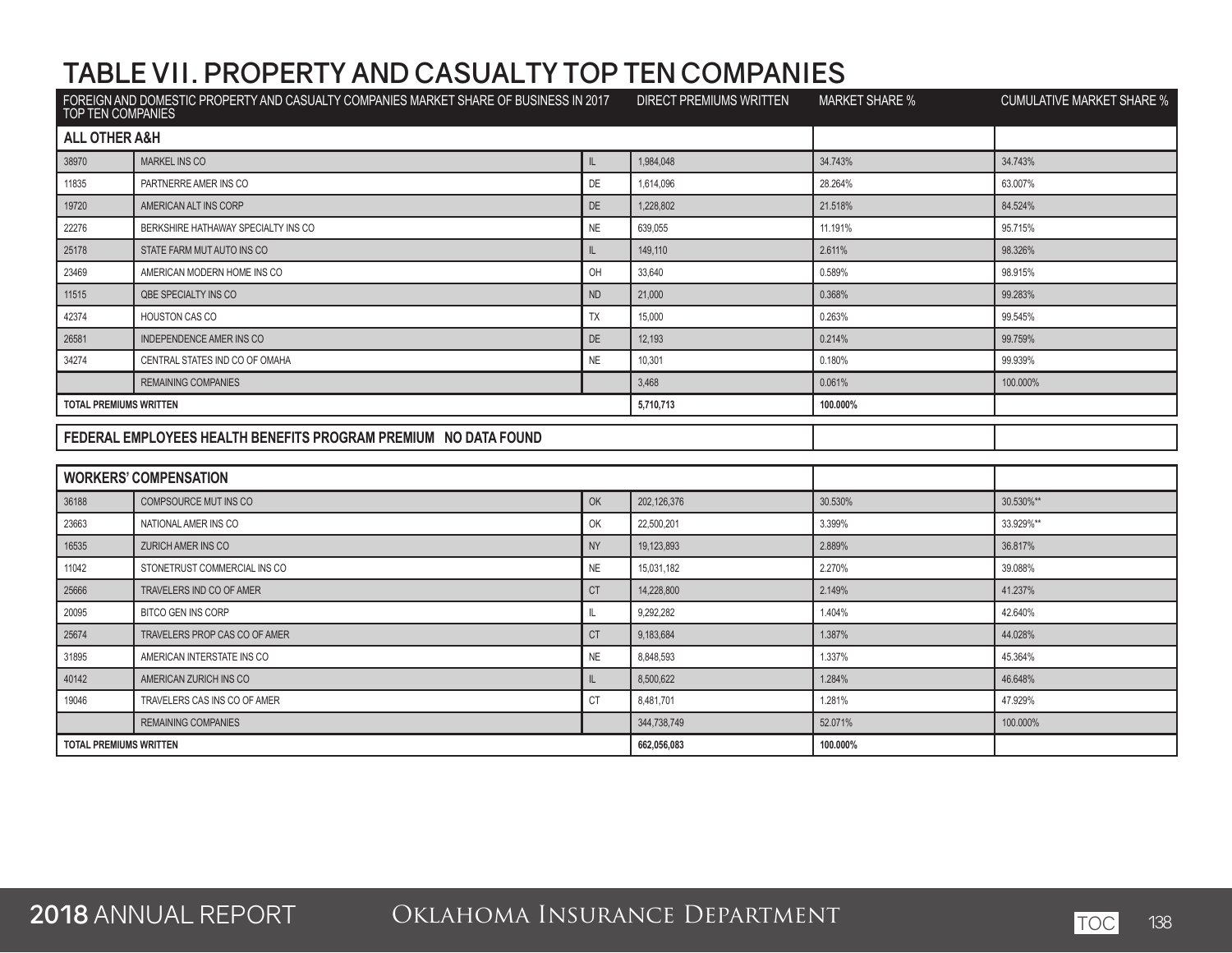| FOREIGN AND DOMESTIC PROPERTY AND CASUALTY COMPANIES MARKET SHARE OF BUSINESS IN 2017<br>TOP TEN COMPANIES |                                      | <b>DIRECT PREMIUMS WRITTEN</b> | <b>MARKET SHARE %</b> | <b>CUMULATIVE MARKET SHARE %</b> |           |
|------------------------------------------------------------------------------------------------------------|--------------------------------------|--------------------------------|-----------------------|----------------------------------|-----------|
|                                                                                                            | <b>OTHER LIABILITY - OCCURRENCE</b>  |                                |                       |                                  |           |
| 23663                                                                                                      | NATIONAL AMER INS CO                 | OK                             | 15.116.810            | 3.606%                           | 3.606%**  |
| 10051                                                                                                      | LYNDON SOUTHERN INS CO               | DE                             | 14,176,057            | 3.382%                           | 6.988%    |
| 11150                                                                                                      | ARCH INS CO                          | <b>MO</b>                      | 12.748.243            | 3.041%                           | 10.029%   |
| 23418                                                                                                      | MID CONTINENT CAS CO                 | OH                             | 12,588,111            | 3.003%                           | 13.032%   |
| 25674                                                                                                      | TRAVELERS PROP CAS CO OF AMER        | <b>CT</b>                      | 12,517,477            | 2.986%                           | 16.018%   |
| 10111                                                                                                      | AMERICAN BANKERS INS CO OF FL        | FL.                            | 11,735,135            | 2.800%                           | 18.818%   |
| 16535                                                                                                      | <b>ZURICH AMER INS CO</b>            | <b>NY</b>                      | 11,677,822            | 2.786%                           | 21.604%   |
| 20281                                                                                                      | FEDERAL INS CO                       | $\mathbb{N}$                   | 10,455,661            | 2.494%                           | 24.098%   |
| 25143                                                                                                      | STATE FARM FIRE & CAS CO             | L                              | 7,576,449             | 1.807%                           | 25.905%   |
| 35289                                                                                                      | CONTINENTAL INS CO                   | PA                             | 7,400,161             | 1.765%                           | 27.671%   |
|                                                                                                            | <b>REMAINING COMPANIES</b>           |                                | 303,194,556           | 72.329%                          | 100.000%  |
| <b>TOTAL PREMIUMS WRITTEN</b><br>419,186,482                                                               |                                      |                                |                       | 100.000%                         |           |
|                                                                                                            |                                      |                                |                       |                                  |           |
|                                                                                                            | <b>OTHER LIABILITY - CLAIMS-MADE</b> |                                |                       |                                  |           |
| 20281                                                                                                      | <b>FEDERAL INS CO</b>                | $\mathbb{N}$                   | 11.490.914            | 7.373%                           | 7.373%    |
| 39411                                                                                                      | OKLAHOMA ATTORNEYS MUT INS CO        | OK                             | 11,283,830            | 7.240%                           | 14.613%** |
| 31194                                                                                                      | TRAVELERS CAS & SURETY CO OF AMER    | <b>CT</b>                      | 10,925,132            | 7.010%                           | 21.623%   |
| 19445                                                                                                      | NATIONAL UNION FIRE INS CO OF PITTS  | PA                             | 10,385,099            | 6.664%                           | 28.287%   |
| 20443                                                                                                      | CONTINENTAL CAS CO                   | IL.                            | 7,507,134             | 4.817%                           | 33.104%   |
| 37885                                                                                                      | XL SPECIALTY INS CO                  | DE                             | 7,167,417             | 4.599%                           | 37.703%   |
| 25445                                                                                                      | IRONSHORE SPECIALTY INS CO           | AZ                             | 4,672,308             | 2.998%                           | 40.701%   |
| 18058                                                                                                      | PHILADELPHIA IND INS CO              | PA                             | 4,479,149             | 2.874%                           | 43.575%   |
| 29599                                                                                                      | US SPECIALTY INS CO                  | <b>TX</b>                      | 3,812,726             | 2.446%                           | 46.021%   |
| 16535                                                                                                      | ZURICH AMER INS CO                   | NY                             | 3,631,440             | 2.330%                           | 48.351%   |
|                                                                                                            | <b>REMAINING COMPANIES</b>           |                                | 80,494,446            | 51.649%                          | 100.000%  |
|                                                                                                            | <b>TOTAL PREMIUMS WRITTEN</b>        |                                | 155,849,595           | 100.000%                         |           |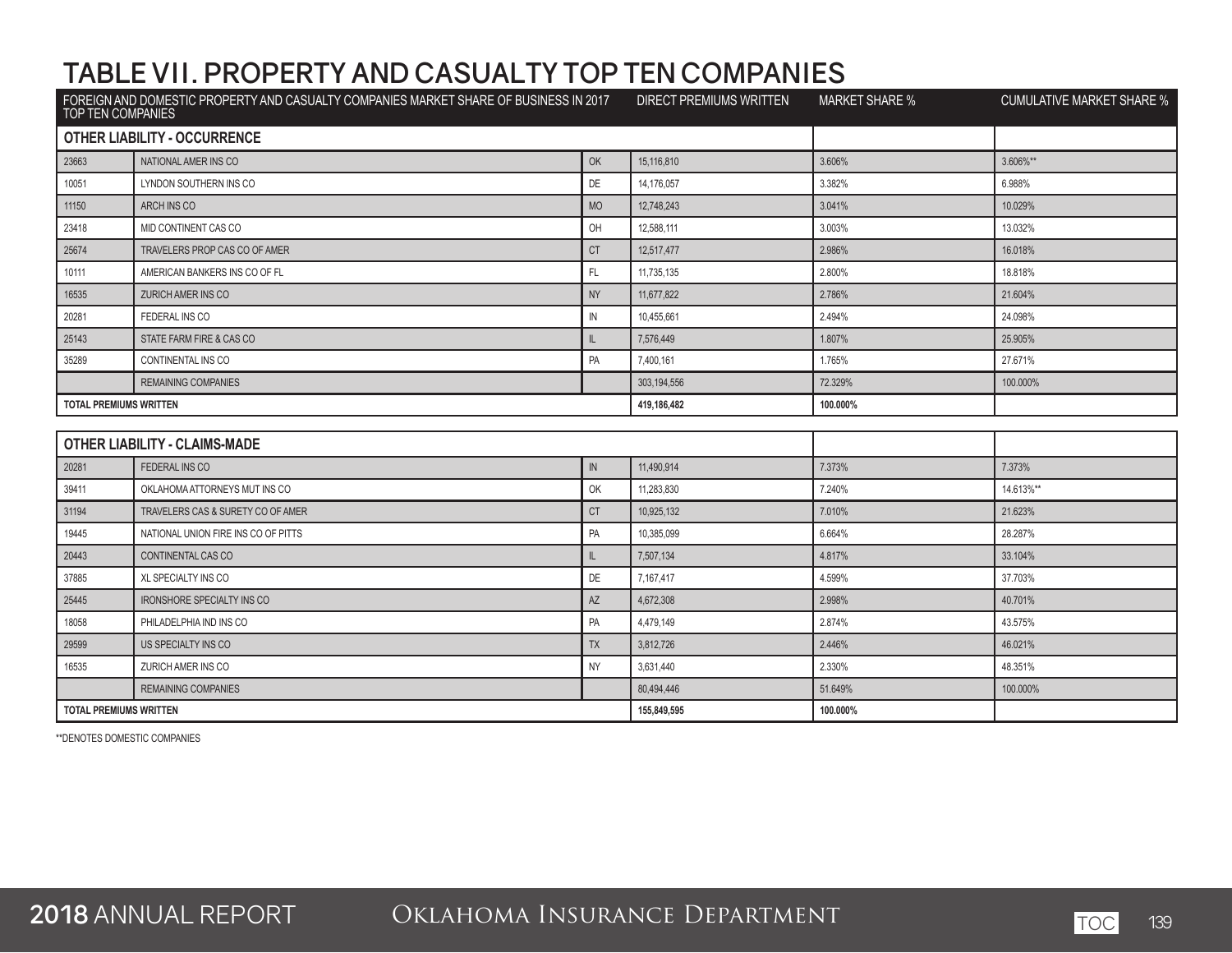| FOREIGN AND DOMESTIC PROPERTY AND CASUALTY COMPANIES MARKET SHARE OF BUSINESS IN 2017<br>TOP TEN COMPANIES |                                     | <b>DIRECT PREMIUMS WRITTEN</b> | <b>MARKET SHARE %</b> | <b>CUMULATIVE MARKET SHARE %</b> |           |
|------------------------------------------------------------------------------------------------------------|-------------------------------------|--------------------------------|-----------------------|----------------------------------|-----------|
|                                                                                                            | <b>EXCESS WORKERS' COMPENSATION</b> |                                |                       |                                  |           |
| 15105                                                                                                      | SAFETY NATL CAS CORP                | <b>MO</b>                      | 6.836.965             | 53.589%                          | 53.589%   |
| 16608                                                                                                      | NEW YORK MARINE & GEN INS CO        | <b>NY</b>                      | 2,835,177             | 22.222%                          | 75.811%   |
| 22667                                                                                                      | ACE AMER INS CO                     | PA                             | 709,786               | 5.563%                           | 81.375%   |
| 33600                                                                                                      | <b>LM INS CORP</b>                  | IL.                            | 697,414               | 5.466%                           | 86.841%   |
| 16535                                                                                                      | <b>ZURICH AMER INS CO</b>           | <b>NY</b>                      | 559,673               | 4.387%                           | 91.228%   |
| 29424                                                                                                      | HARTFORD CAS INS CO                 | IN                             | 303,124               | 2.376%                           | 93.604%   |
| 24147                                                                                                      | OLD REPUBLIC INS CO                 | PA                             | 235,679               | 1.847%                           | 95.451%   |
| 19445                                                                                                      | NATIONAL UNION FIRE INS CO OF PITTS | PA                             | 229,410               | 1.798%                           | 97.249%   |
| 11371                                                                                                      | <b>GREAT WEST CAS CO</b>            | NE                             | 197,013               | 1.544%                           | 98.793%   |
| 25674                                                                                                      | TRAVELERS PROP CAS CO OF AMER       | <b>CT</b>                      | 189,660               | 1.487%                           | 100.280%  |
|                                                                                                            | <b>REMAINING COMPANIES</b>          |                                | $-35,702$             | $-0.280%$                        | 100.000%  |
| <b>TOTAL PREMIUMS WRITTEN</b>                                                                              |                                     |                                | 12,758,199            | 100.000%                         |           |
|                                                                                                            |                                     |                                |                       |                                  |           |
| <b>PRODUCTS - LIABILITY</b>                                                                                |                                     |                                |                       |                                  |           |
| 23418                                                                                                      | MID CONTINENT CAS CO                | OH                             | 4,251,134             | 12.025%                          | 12.025%   |
| 20281                                                                                                      | FEDERAL INS CO                      | IN                             | 3,105,287             | 8.784%                           | 20.808%   |
| 23663                                                                                                      | NATIONAL AMER INS CO                | OK                             | 2,547,235             | 7.205%                           | 28.013%** |
| 20303                                                                                                      | <b>GREAT NORTHERN INS CO</b>        | IN                             | 1,717,924             | 4.859%                           | 32.872%   |
| 23035                                                                                                      | LIBERTY MUT FIRE INS CO             | WI                             | 1,230,610             | 3.481%                           | 36.353%   |
| 16535                                                                                                      | ZURICH AMER INS CO                  | <b>NY</b>                      | 1,137,066             | 3.216%                           | 39.569%   |
| 23426                                                                                                      | OKLAHOMA SURETY CO                  | OH                             | 1,050,530             | 2.972%                           | 42.541%   |
| 24767                                                                                                      | ST PAUL FIRE & MARINE INS CO        | CT                             | 885,082               | 2.504%                           | 45.044%   |
| 24856                                                                                                      | <b>ADMIRAL INS CO</b>               | DE                             | 795,556               | 2.250%                           | 47.295%   |
| 24147                                                                                                      | OLD REPUBLIC INS CO                 | PA                             | 780,598               | 2.208%                           | 49.503%   |
|                                                                                                            | <b>REMAINING COMPANIES</b>          |                                | 17,852,699            | 50.498%                          | 100.000%  |
| <b>TOTAL PREMIUMS WRITTEN</b>                                                                              |                                     |                                | 35,353,721            | 100.000%                         |           |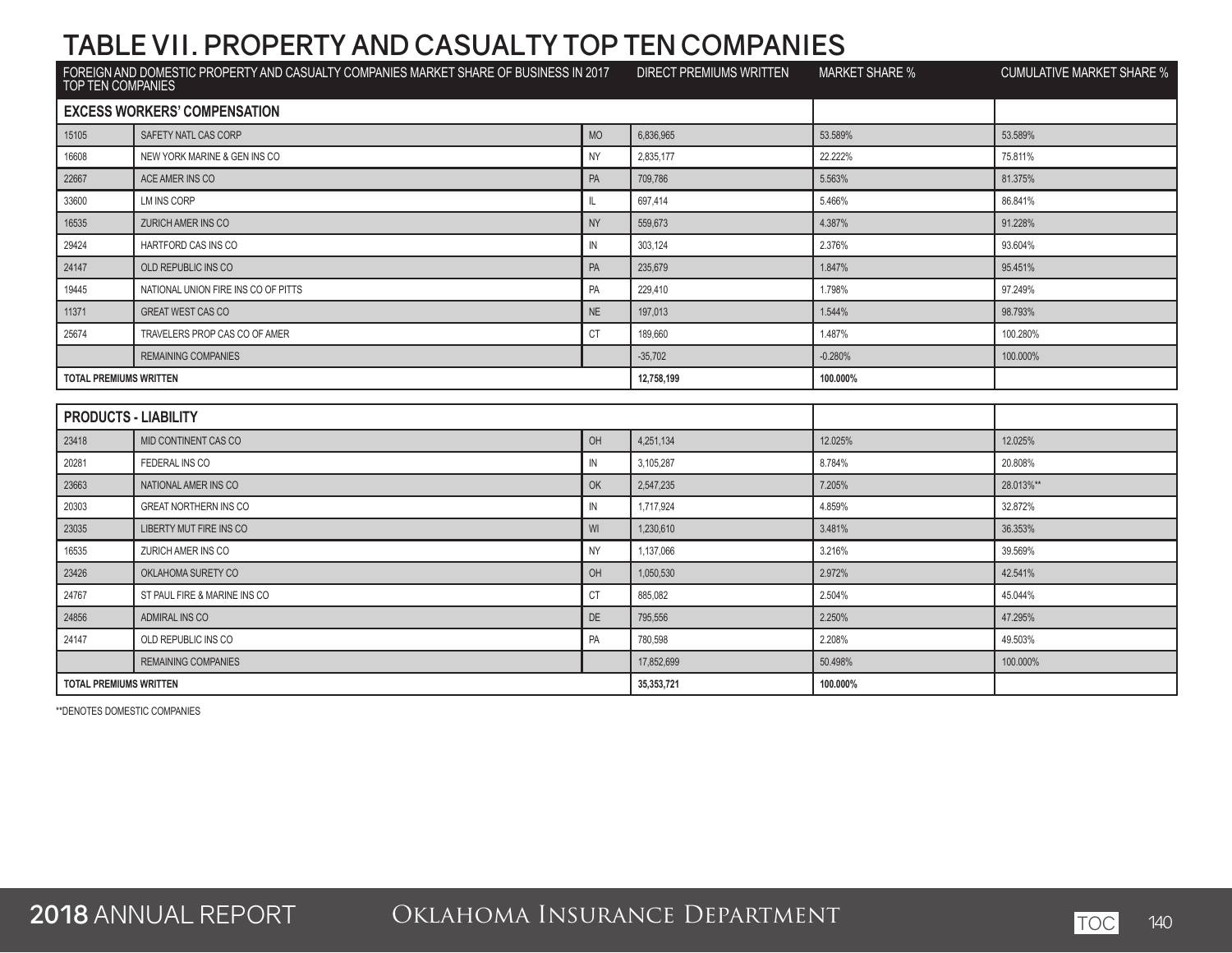| FOREIGN AND DOMESTIC PROPERTY AND CASUALTY COMPANIES MARKET SHARE OF BUSINESS IN 2017<br>TOP TEN COMPANIES |                                                              | <b>DIRECT PREMIUMS WRITTEN</b> | <b>MARKET SHARE %</b> | <b>CUMULATIVE MARKET SHARE %</b> |           |
|------------------------------------------------------------------------------------------------------------|--------------------------------------------------------------|--------------------------------|-----------------------|----------------------------------|-----------|
|                                                                                                            | PRIVATE PASSENGER AUTO NO-FAULT (PERSONAL INJURY PROTECTION) |                                |                       |                                  |           |
| 41475                                                                                                      | AMERICAN FARMERS & RANCHERS MUT INS                          | OK                             | 25,656,507            | 97.887%                          | 97.887%** |
| 12810                                                                                                      | MDOW INS CO                                                  | TX                             | 470,122               | 1.794%                           | 99.681%   |
| 17647                                                                                                      | UNITED HOME INS CO                                           | <b>AR</b>                      | 60,965                | 0.233%                           | 99.914%   |
| 28681                                                                                                      | UNION MUT INS CO                                             | OK                             | 14,763                | 0.056%                           | 99.970%** |
| 11665                                                                                                      | OLD AMER IND CO                                              | KY                             | 3.945                 | 0.015%                           | 99.985%   |
| 28746                                                                                                      | EQUITY INS CO                                                | TX                             | 3,925                 | 0.015%                           | 100.000%  |
| 11000                                                                                                      | SENTINEL INS CO LTD                                          | <b>CT</b>                      | 83                    | 0.000%                           | 100.000%  |
| <b>TOTAL PREMIUMS WRITTEN</b>                                                                              |                                                              |                                | 26,210,227            | 100.000%                         |           |
|                                                                                                            |                                                              |                                |                       |                                  |           |
|                                                                                                            | OTHER PRIVATE PASSENGER AUTO LIABILITY                       |                                |                       |                                  |           |
| 25178                                                                                                      | STATE FARM MUT AUTO INS CO                                   | $\mathbb L$                    | 333.264.951           | 23.249%                          | 23.249%   |
| 21628                                                                                                      | FARMERS INS CO INC                                           | KS                             | 162,677,987           | 11.349%                          | 34.597%   |
| 38628                                                                                                      | PROGRESSIVE NORTHERN INS CO                                  | WI                             | 85.950.031            | 5.996%                           | 40.593%   |
| 41491                                                                                                      | GEICO CAS CO                                                 | <b>MD</b>                      | 81,270,753            | 5.670%                           | 46.263%   |
| 29688                                                                                                      | ALLSTATE FIRE & CAS INS CO                                   | $\mathbb{L}$                   | 72.505.491            | 5.058%                           | 51.321%   |
| 37770                                                                                                      | CSAA GEN INS CO                                              | IN                             | 57,689,743            | 4.025%                           | 55.345%   |
| 21563                                                                                                      | OKLAHOMA FARM BUREAU MUT INS CO                              | OK                             | 53,516,805            | 3.733%                           | 59.079%** |
| 16322                                                                                                      | PROGRESSIVE DIRECT INS CO                                    | OH                             | 53,397,838            | 3.725%                           | 62.804%   |
| 23388                                                                                                      | SHELTER MUT INS CO                                           | <b>MO</b>                      | 50,531,423            | 3.525%                           | 66.329%   |
| 24740                                                                                                      | SAFECO INS CO OF AMER                                        | <b>NH</b>                      | 46,809,409            | 3.266%                           | 69.594%   |
|                                                                                                            | <b>REMAINING COMPANIES</b>                                   |                                | 435,859,463           | 30.406%                          | 100.000%  |
| <b>TOTAL PREMIUMS WRITTEN</b>                                                                              |                                                              |                                | 1,433,473,894         | 100.000%                         |           |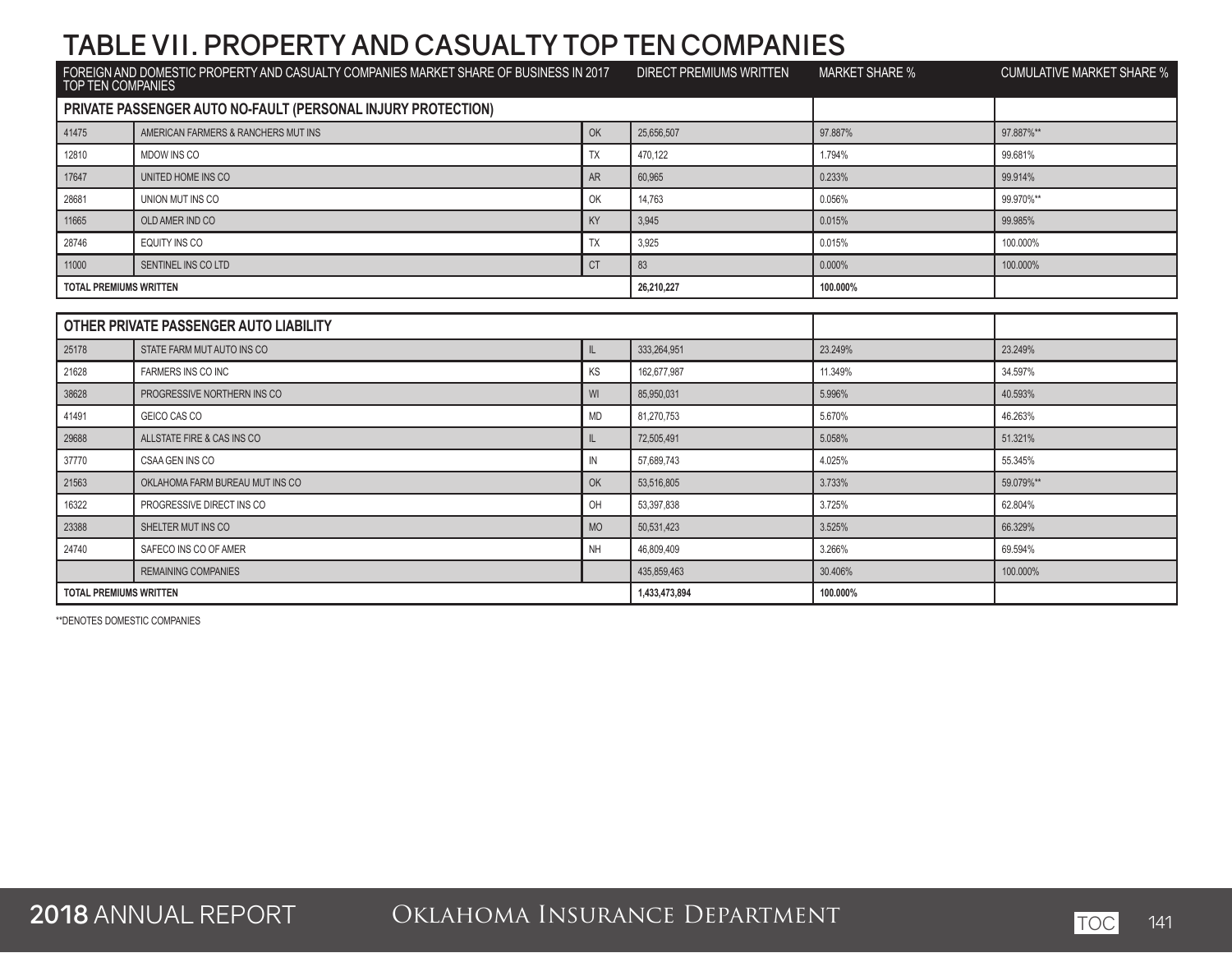| FOREIGN AND DOMESTIC PROPERTY AND CASUALTY COMPANIES MARKET SHARE OF BUSINESS IN 2017<br>TOP TEN COMPANIES |                                                              | <b>DIRECT PREMIUMS WRITTEN</b> | <b>MARKET SHARE %</b> | <b>CUMULATIVE MARKET SHARE %</b> |           |
|------------------------------------------------------------------------------------------------------------|--------------------------------------------------------------|--------------------------------|-----------------------|----------------------------------|-----------|
|                                                                                                            | <b>COMMERCIAL AUTO NO-FAULT (PERSONAL INJURY PROTECTION)</b> |                                |                       |                                  |           |
| 14207                                                                                                      | SPIRIT COMMERCIAL AUTO RRG INC                               | <b>NV</b>                      | 242.325               | 102.954%                         | 102.954%  |
| 15989                                                                                                      | CATLIN SPECIALTY INS CO                                      | DE                             | 5,932                 | 2.520%                           | 105.474%  |
| 41343                                                                                                      | <b>HDI GLOBAL INS CO</b>                                     | $\mathbf{I}$                   | 2,666                 | 1.133%                           | 106.607%  |
| 19488                                                                                                      | AMERISURE INS CO                                             | MI                             | 510                   | 0.217%                           | 106.824%  |
| 12831                                                                                                      | STATE NATL INS CO INC                                        | <b>TX</b>                      | 165                   | 0.070%                           | 106.894%  |
| 38318                                                                                                      | STARR IND & LIAB CO                                          | TX                             | 127                   | 0.054%                           | 106.948%  |
| 19445                                                                                                      | NATIONAL UNION FIRE INS CO OF PITTS                          | PA                             | 25                    | 0.011%                           | 106.958%  |
| 33898                                                                                                      | AEGIS SECURITY INS CO                                        | PA                             | 20                    | 0.009%                           | 106.967%  |
| 38970                                                                                                      | <b>MARKEL INS CO</b>                                         | IL                             | 3 <sup>1</sup>        | 0.001%                           | 106.968%  |
|                                                                                                            | <b>REMAINING COMPANIES</b>                                   |                                | $-16,401$             | $-6.968%$                        | 100.000%  |
|                                                                                                            | <b>REMAINING COMPANIES</b>                                   |                                | $-288$                | $-0.575%$                        | 100.000%  |
| <b>TOTAL PREMIUMS WRITTEN</b>                                                                              |                                                              |                                | 235,372               | 100.000%                         |           |
|                                                                                                            |                                                              |                                |                       |                                  |           |
|                                                                                                            | OTHER COMMERCIAL AUTO LIABILITY                              |                                |                       |                                  |           |
| 38628                                                                                                      | PROGRESSIVE NORTHERN INS CO                                  | WI                             | 32,119,357            | 9.621%                           | 9.621%    |
| 23663                                                                                                      | NATIONAL AMER INS CO                                         | OK                             | 11,454,452            | 3.431%                           | 13.052%** |
| 16535                                                                                                      | ZURICH AMER INS CO                                           | <b>NY</b>                      | 11,403,254            | 3.416%                           | 16.468%   |
| 20052                                                                                                      | NATIONAL LIAB & FIRE INS CO                                  | <b>CT</b>                      | 11,138,531            | 3.337%                           | 19.805%   |
| 11371                                                                                                      | <b>GREAT WEST CAS CO</b>                                     | <b>NE</b>                      | 9,191,403             | 2.753%                           | 22.558%   |
| 18058                                                                                                      | PHILADELPHIA IND INS CO                                      | PA                             | 7,779,300             | 2.330%                           | 24.888%   |
| 24015                                                                                                      | NORTHLAND INS CO                                             | <b>CT</b>                      | 7,730,382             | 2.316%                           | 27.204%   |
| 16810                                                                                                      | AMERICAN MERCURY INS CO                                      | OK                             | 7,715,017             | 2.311%                           | 29.515%** |
| 20095                                                                                                      | <b>BITCO GEN INS CORP</b>                                    | IL.                            | 7,115,047             | 2.131%                           | 31.646%   |
| 25674                                                                                                      | TRAVELERS PROP CAS CO OF AMER                                | <b>CT</b>                      | 6,758,716             | 2.025%                           | 33.671%   |
|                                                                                                            | <b>REMAINING COMPANIES</b>                                   |                                | 221,433,697           | 66.328%                          | 100.000%  |
| <b>TOTAL PREMIUMS WRITTEN</b>                                                                              |                                                              |                                | 333,839,156           | 100.000%                         |           |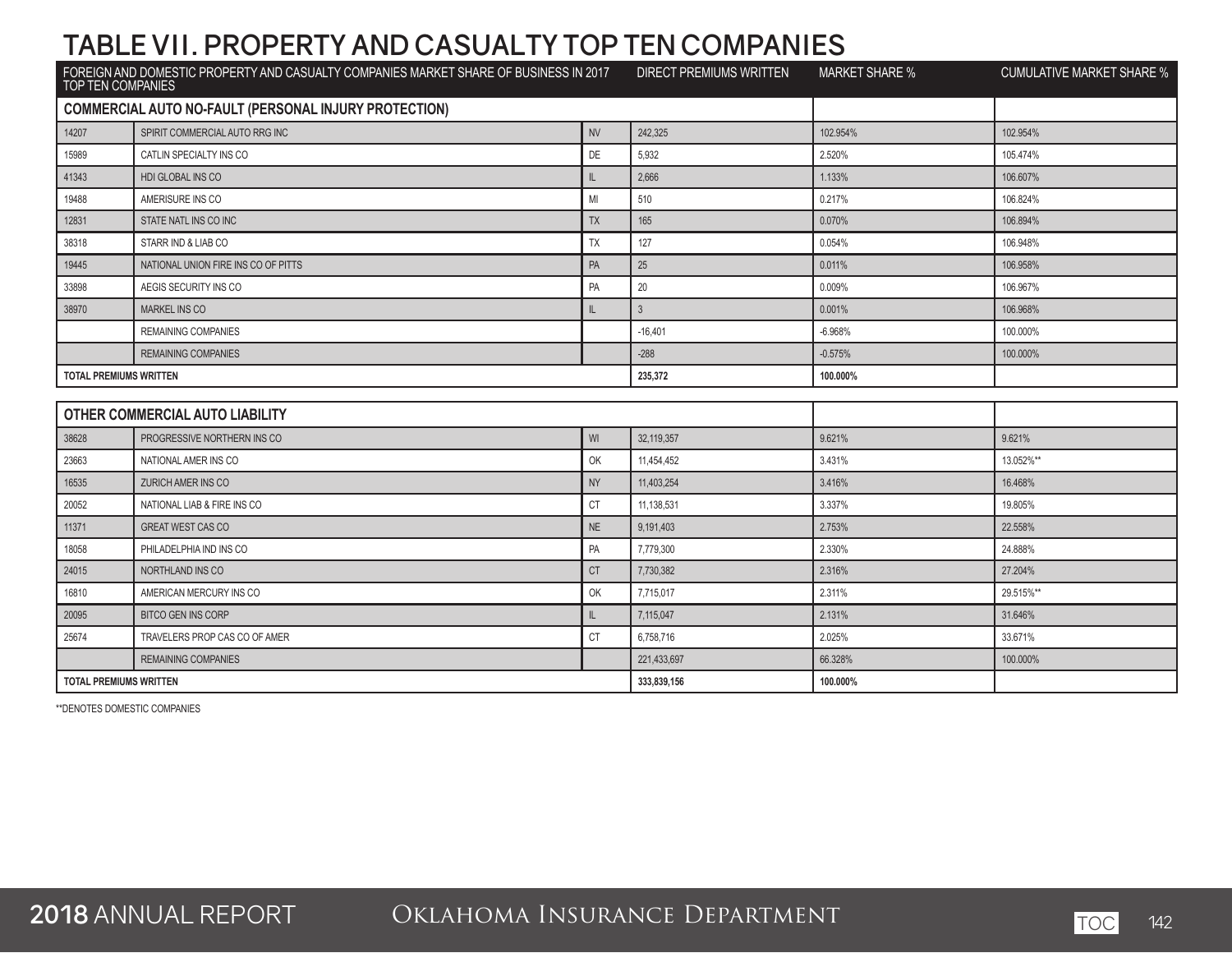| FOREIGN AND DOMESTIC PROPERTY AND CASUALTY COMPANIES MARKET SHARE OF BUSINESS IN 2017<br><b>TOP TEN COMPANIES</b> |                                        | <b>DIRECT PREMIUMS WRITTEN</b> | <b>MARKET SHARE %</b> | <b>CUMULATIVE MARKET SHARE %</b> |           |  |  |
|-------------------------------------------------------------------------------------------------------------------|----------------------------------------|--------------------------------|-----------------------|----------------------------------|-----------|--|--|
|                                                                                                                   | PRIVATE PASSENGER AUTO PHYSICAL DAMAGE |                                |                       |                                  |           |  |  |
| 25178                                                                                                             | STATE FARM MUT AUTO INS CO             | L                              | 299.919.281           | 24.875%                          | 24.875%   |  |  |
| 21628                                                                                                             | FARMERS INS CO INC                     | KS                             | 120.694.985           | 10.010%                          | 34.885%   |  |  |
| 38628                                                                                                             | PROGRESSIVE NORTHERN INS CO            | WI                             | 64,475,297            | 5.348%                           | 40.232%   |  |  |
| 41491                                                                                                             | GEICO CAS CO                           | <b>MD</b>                      | 59,720,824            | 4.953%                           | 45.186%   |  |  |
| 29688                                                                                                             | ALLSTATE FIRE & CAS INS CO             | IL.                            | 55,214,489            | 4.579%                           | 49.765%   |  |  |
| 21563                                                                                                             | OKLAHOMA FARM BUREAU MUT INS CO        | OK                             | 52,189,786            | 4.329%                           | 54.093%** |  |  |
| 24740                                                                                                             | SAFECO INS CO OF AMER                  | <b>NH</b>                      | 50,082,973            | 4.154%                           | 58.247%   |  |  |
| 37770                                                                                                             | CSAA GEN INS CO                        | IN                             | 45,687,994            | 3.789%                           | 62.037%   |  |  |
| 23388                                                                                                             | SHELTER MUT INS CO                     | <b>MO</b>                      | 41,626,304            | 3.452%                           | 65.489%   |  |  |
| 16322                                                                                                             | PROGRESSIVE DIRECT INS CO              | OH                             | 35, 128, 323          | 2.914%                           | 68.402%   |  |  |
|                                                                                                                   | <b>REMAINING COMPANIES</b>             |                                | 380,979,044           | 31.598%                          | 100.000%  |  |  |
| <b>TOTAL PREMIUMS WRITTEN</b>                                                                                     |                                        |                                | 1,205,719,300         | 100.000%                         |           |  |  |
|                                                                                                                   |                                        |                                |                       |                                  |           |  |  |
|                                                                                                                   | <b>COMMERCIAL AUTO PHYSICAL DAMAGE</b> |                                |                       |                                  |           |  |  |
| 22012                                                                                                             | <b>MOTORS INS CORP</b>                 | MI                             | 16.293.783            | 11.263%                          | 11.263%   |  |  |
| 38628                                                                                                             | PROGRESSIVE NORTHERN INS CO            | WI                             | 14,532,702            | 10.045%                          | 21.308%   |  |  |
| 16535                                                                                                             | <b>ZURICH AMER INS CO</b>              | <b>NY</b>                      | 4,745,073             | 3.280%                           | 24.588%   |  |  |
| 25178                                                                                                             | STATE FARM MUT AUTO INS CO             | IL.                            | 4,596,949             | 3.178%                           | 27.766%   |  |  |
| 23663                                                                                                             | NATIONAL AMER INS CO                   | OK                             | 4,588,665             | 3.172%                           | 30.937%** |  |  |
| 11371                                                                                                             | GREAT WEST CAS CO                      | NE                             | 4,391,782             | 3.036%                           | 33.973%   |  |  |
| 24015                                                                                                             | NORTHLAND INS CO                       | <b>CT</b>                      | 4,330,816             | 2.994%                           | 36.967%   |  |  |
| 21571                                                                                                             | AG SECURITY INS CO                     | OK                             | 3,932,576             | 2.718%                           | 39.685%** |  |  |
| 16810                                                                                                             | AMERICAN MERCURY INS CO                | OK                             | 3,309,634             | 2.288%                           | 41.973%** |  |  |
| 20095                                                                                                             | <b>BITCO GEN INS CORP</b>              | IL                             | 3,165,340             | 2.188%                           | 44.161%   |  |  |
|                                                                                                                   | <b>REMAINING COMPANIES</b>             |                                | 80,782,789            | 55.839%                          | 100.000%  |  |  |
| <b>TOTAL PREMIUMS WRITTEN</b>                                                                                     |                                        |                                | 144,670,109           | 100.000%                         |           |  |  |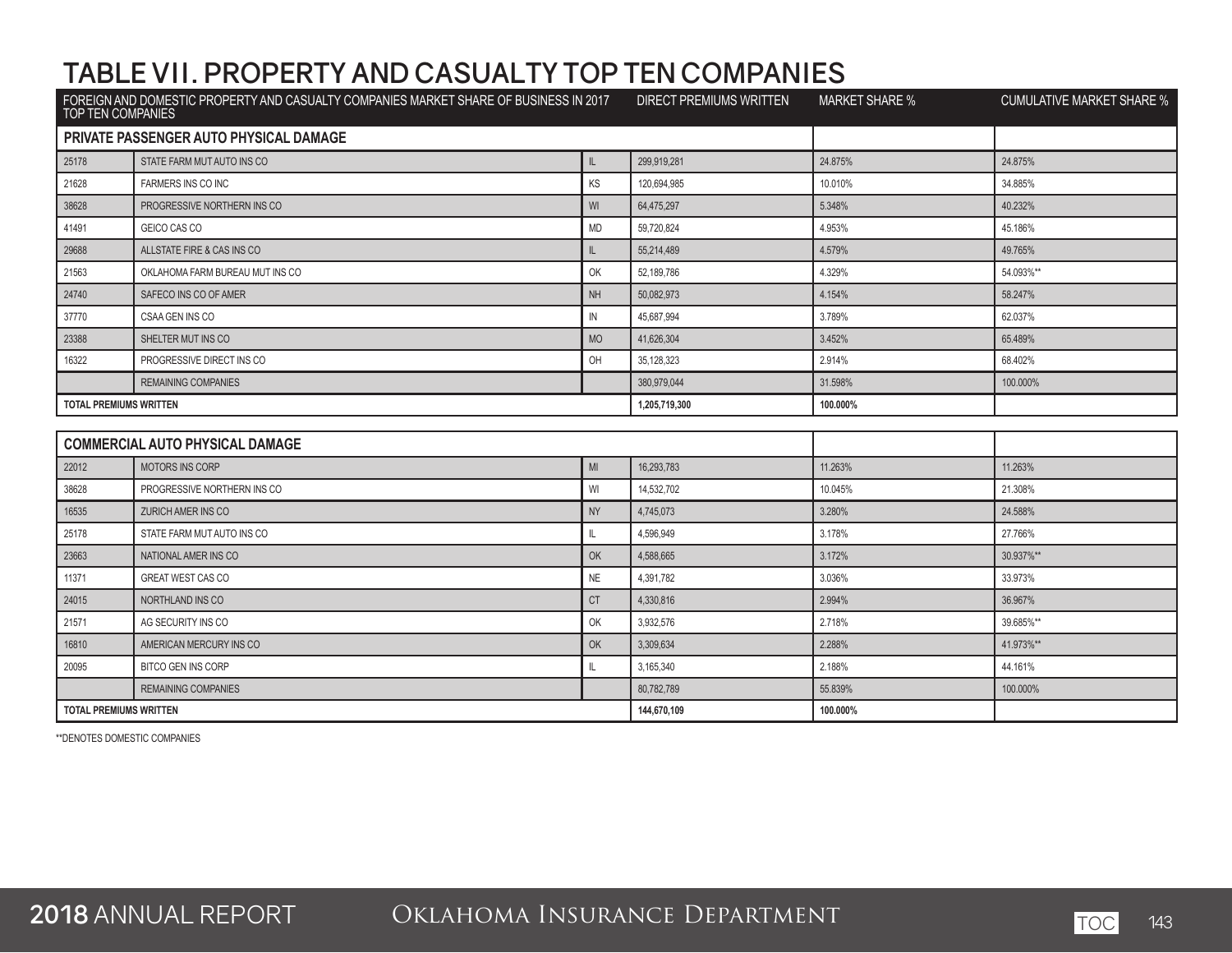| FOREIGN AND DOMESTIC PROPERTY AND CASUALTY COMPANIES MARKET SHARE OF BUSINESS IN 2017<br>TOP TEN COMPANIES |                                     | <b>DIRECT PREMIUMS WRITTEN</b> | <b>MARKET SHARE %</b> | <b>CUMULATIVE MARKET SHARE %</b> |          |  |  |
|------------------------------------------------------------------------------------------------------------|-------------------------------------|--------------------------------|-----------------------|----------------------------------|----------|--|--|
|                                                                                                            | <b>AIRCRAFT (ALL PERILS)</b>        |                                |                       |                                  |          |  |  |
| 19445                                                                                                      | NATIONAL UNION FIRE INS CO OF PITTS | PA                             | 3,123,989             | 16.935%                          | 16.935%  |  |  |
| 38318                                                                                                      | STARR IND & LIAB CO                 | <b>TX</b>                      | 2,859,019             | 15.498%                          | 32.433%  |  |  |
| 10641                                                                                                      | ENDURANCE AMER INS CO               | DE                             | 2,016,101             | 10.929%                          | 43.362%  |  |  |
| 24147                                                                                                      | OLD REPUBLIC INS CO                 | PA                             | 1,523,049             | 8.256%                           | 51.618%  |  |  |
| 37885                                                                                                      | <b>XL SPECIALTY INS CO</b>          | DE                             | 1,174,627             | 6.368%                           | 57.986%  |  |  |
| 29599                                                                                                      | US SPECIALTY INS CO                 | <b>TX</b>                      | 1,088,217             | 5.899%                           | 63.885%  |  |  |
| 19720                                                                                                      | AMERICAN ALT INS CORP               | DE                             | 861,887               | 4.672%                           | 68.557%  |  |  |
| 40045                                                                                                      | STARNET INS CO                      | <b>DE</b>                      | 708,001               | 3.838%                           | 72.395%  |  |  |
| 39217                                                                                                      | <b>QBE INS CORP</b>                 | PA                             | 590,641               | 3.202%                           | 75.597%  |  |  |
| 20087                                                                                                      | NATIONAL IND CO                     | <b>NE</b>                      | 550,558               | 2.985%                           | 78.581%  |  |  |
|                                                                                                            | <b>REMAINING COMPANIES</b>          |                                | 3,951,154             | 21.419%                          | 100.000% |  |  |
| <b>TOTAL PREMIUMS WRITTEN</b>                                                                              |                                     |                                | 18,447,243            | 100.000%                         |          |  |  |
|                                                                                                            |                                     |                                |                       |                                  |          |  |  |
| <b>FIDELITY</b>                                                                                            |                                     |                                |                       |                                  |          |  |  |
| 20281                                                                                                      | FEDERAL INS CO                      | ${\sf IN}$                     | 2.149.300             | 19.632%                          | 19.632%  |  |  |
| 31194                                                                                                      | TRAVELERS CAS & SURETY CO OF AMER   | <b>CT</b>                      | 1,821,588             | 16.638%                          | 36.270%  |  |  |
| 16691                                                                                                      | <b>GREAT AMER INS CO</b>            | OH                             | 1,474,648             | 13.469%                          | 49.739%  |  |  |
| 10847                                                                                                      | <b>CUMIS INS SOCIETY INC</b>        | IA                             | 804,336               | 7.347%                           | 57.086%  |  |  |
| 13188                                                                                                      | WESTERN SURETY CO                   | <b>SD</b>                      | 515,942               | 4.713%                           | 61.798%  |  |  |
| 19445                                                                                                      | NATIONAL UNION FIRE INS CO OF PITTS | PA                             | 437,928               | 4.000%                           | 65.798%  |  |  |
| 10120                                                                                                      | <b>EVEREST NATL INS CO</b>          | DE                             | 419,974               | 3.836%                           | 69.635%  |  |  |
| 16535                                                                                                      | ZURICH AMER INS CO                  | <b>NY</b>                      | 351,208               | 3.208%                           | 72.842%  |  |  |
| 19879                                                                                                      | SECURITY NATL INS CO                | DE                             | 265,574               | 2.426%                           | 75.268%  |  |  |
| 19682                                                                                                      | HARTFORD FIRE INS CO                | СT                             | 195,323               | 1.784%                           | 77.052%  |  |  |
|                                                                                                            | <b>REMAINING COMPANIES</b>          |                                | 2,512,374             | 22.948%                          | 100.000% |  |  |
| <b>TOTAL PREMIUMS WRITTEN</b>                                                                              |                                     |                                | 10,948,195            | 100.000%                         |          |  |  |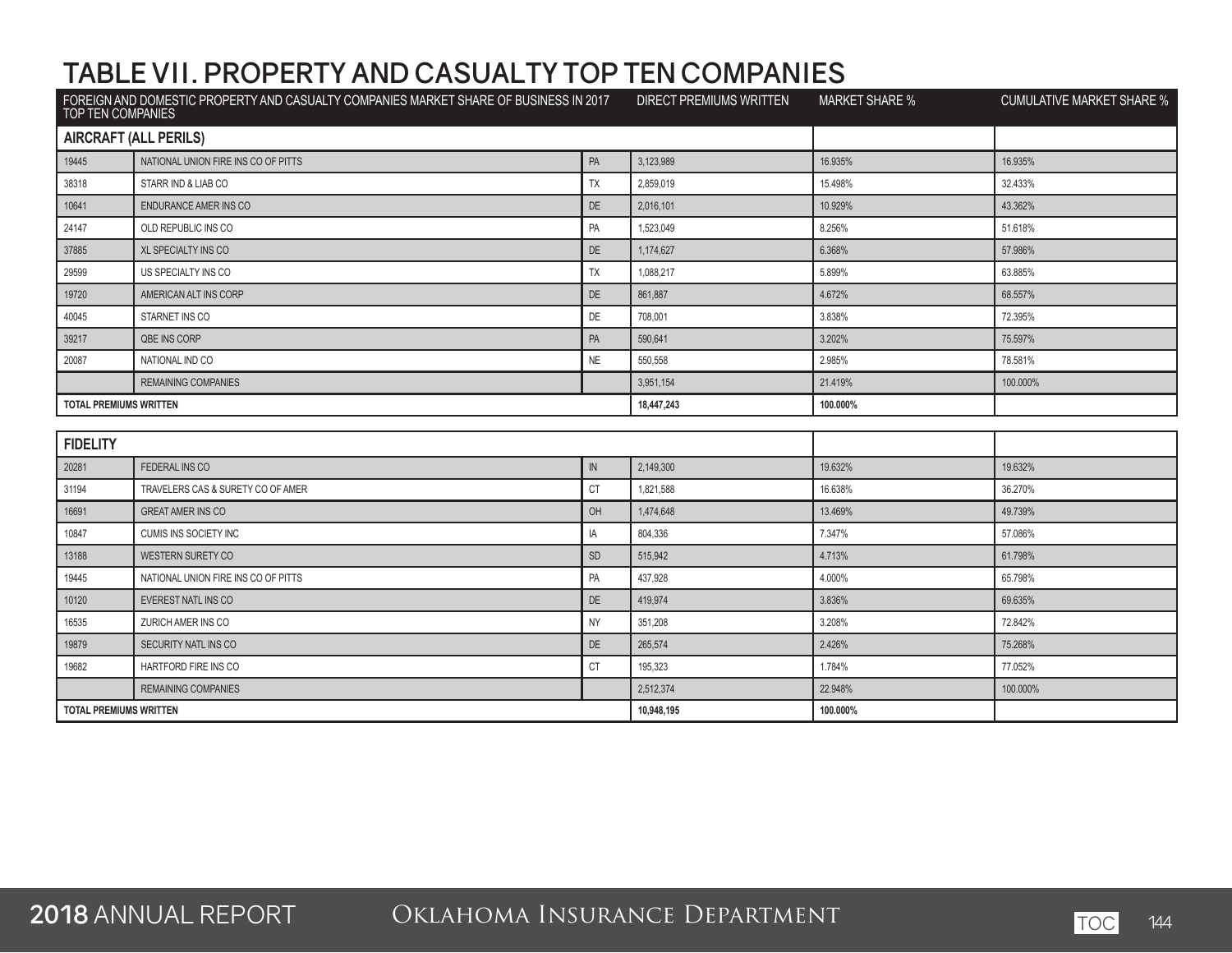| TOP TEN COMPANIES             | FOREIGN AND DOMESTIC PROPERTY AND CASUALTY COMPANIES MARKET SHARE OF BUSINESS IN 2017 |              | <b>DIRECT PREMIUMS WRITTEN</b> | <b>MARKET SHARE %</b> | <b>CUMULATIVE MARKET SHARE %</b> |
|-------------------------------|---------------------------------------------------------------------------------------|--------------|--------------------------------|-----------------------|----------------------------------|
| <b>SURETY</b>                 |                                                                                       |              |                                |                       |                                  |
| 39306                         | FIDELITY & DEPOSIT CO OF MD                                                           | <b>MD</b>    | 7,875,406                      | 12.733%               | 12.733%                          |
| 31194                         | TRAVELERS CAS & SURETY CO OF AMER                                                     | CT           | 7,620,071                      | 12.321%               | 25.054%                          |
| 13188                         | <b>WESTERN SURETY CO</b>                                                              | <b>SD</b>    | 3,865,894                      | 6.251%                | 31.304%                          |
| 26310                         | <b>GRANITE RE INC</b>                                                                 | OK           | 3,711,418                      | 6.001%                | 37.305%**                        |
| 23418                         | MID CONTINENT CAS CO                                                                  | OH           | 3,704,240                      | 5.989%                | 43.294%                          |
| 13056                         | RLI INS CO                                                                            | IL.          | 3,138,807                      | 5.075%                | 48.369%                          |
| 23043                         | LIBERTY MUT INS CO                                                                    | MA           | 2,762,013                      | 4.466%                | 52.835%                          |
| 24074                         | OHIO CAS INS CO                                                                       | <b>NH</b>    | 2,505,392                      | 4.051%                | 56.886%                          |
| 20281                         | FEDERAL INS CO                                                                        | ${\sf IN}$   | 2,103,567                      | 3.401%                | 60.287%                          |
| 29874                         | NORTH AMER SPECIALTY INS CO                                                           | <b>NH</b>    | 1,893,818                      | 3.062%                | 63.349%                          |
|                               | <b>REMAINING COMPANIES</b>                                                            |              | 22,668,114                     | 36.651%               | 100.000%                         |
| <b>TOTAL PREMIUMS WRITTEN</b> |                                                                                       |              | 61,848,740                     | 100.000%              |                                  |
|                               |                                                                                       |              |                                |                       |                                  |
| <b>BURGLARY AND THEFT</b>     |                                                                                       |              |                                |                       |                                  |
| 31194                         | TRAVELERS CAS & SURETY CO OF AMER                                                     | <b>CT</b>    | 555,470                        | 21.829%               | 21.829%                          |
| 23388                         | SHELTER MUT INS CO                                                                    | <b>MO</b>    | 319,407                        | 12.552%               | 34.381%                          |
| 20281                         | FEDERAL INS CO                                                                        | ${\sf IN}$   | 307,346                        | 12.078%               | 46.460%                          |
| 16535                         | ZURICH AMER INS CO                                                                    | <b>NY</b>    | 149,732                        | 5.884%                | 52.344%                          |
| 16691                         | <b>GREAT AMER INS CO</b>                                                              | OH           | 141,883                        | 5.576%                | 57.920%                          |
| 10200                         | HISCOX INS CO INC                                                                     | IL           | 109,956                        | 4.321%                | 62.241%                          |
| 19445                         | NATIONAL UNION FIRE INS CO OF PITTS                                                   | PA           | 106,643                        | 4.191%                | 66.432%                          |
| 10120                         | <b>EVEREST NATL INS CO</b>                                                            | DE           | 83,407                         | 3.278%                | 69.709%                          |
| 20303                         | <b>GREAT NORTHERN INS CO</b>                                                          | $\mathbb{N}$ | 65,273                         | 2.565%                | 72.275%                          |
| 29599                         | US SPECIALTY INS CO                                                                   | TX           | 62,520                         | 2.457%                | 74.732%                          |
|                               | <b>REMAINING COMPANIES</b>                                                            |              | 642,990                        | 25.268%               | 100.000%                         |
| <b>TOTAL PREMIUMS WRITTEN</b> |                                                                                       |              | 2,544,627                      | 100.000%              |                                  |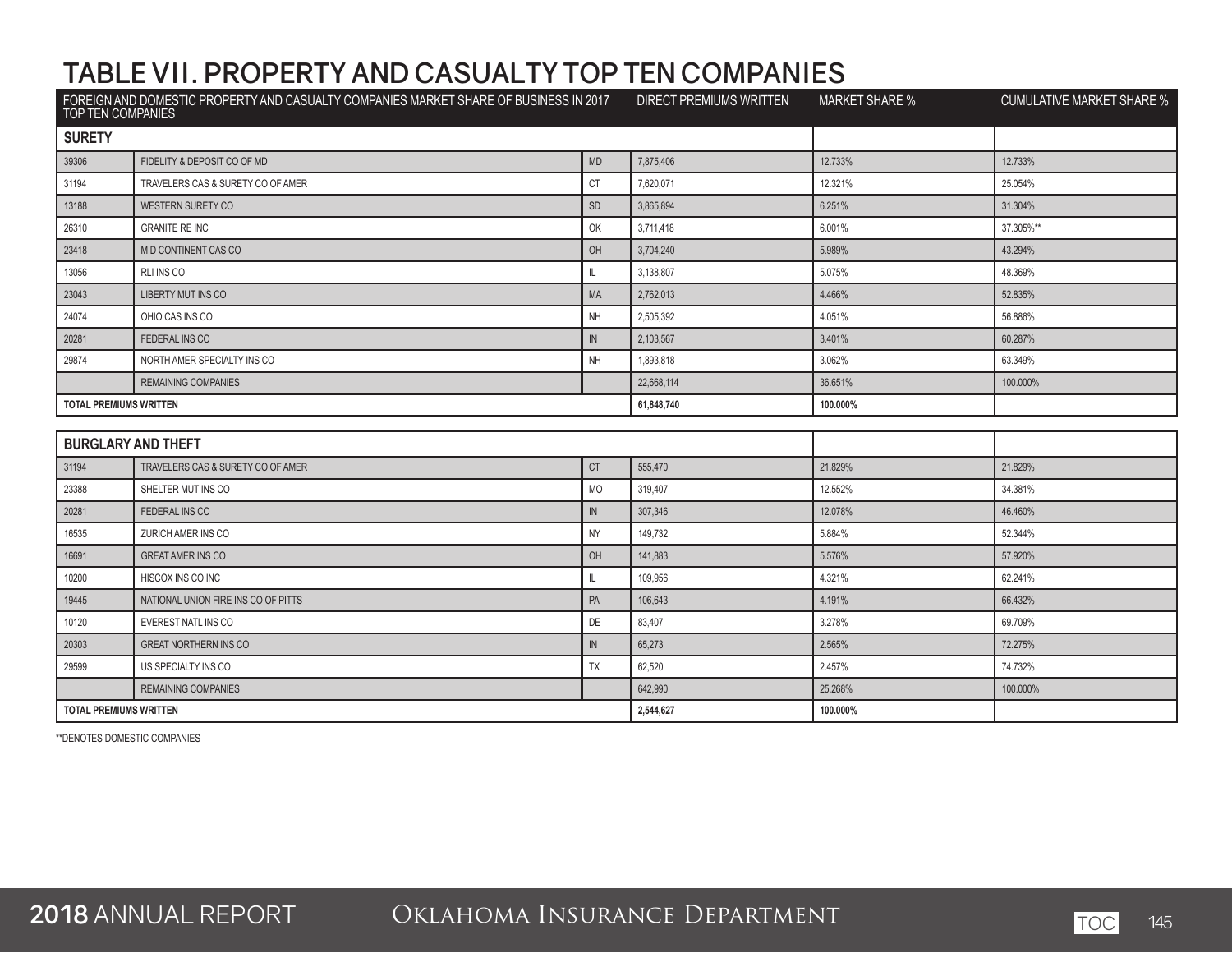| <b>TOP TEN COMPANIES</b>      | FOREIGN AND DOMESTIC PROPERTY AND CASUALTY COMPANIES MARKET SHARE OF BUSINESS IN 2017 DIRECT PREMIUMS WRITTEN |                 |               | <b>MARKET SHARE %</b> | <b>CUMULATIVE MARKET SHARE %</b> |
|-------------------------------|---------------------------------------------------------------------------------------------------------------|-----------------|---------------|-----------------------|----------------------------------|
|                               | <b>BOILER AND MACHINERY</b>                                                                                   |                 |               |                       |                                  |
| 21482                         | <b>FACTORY MUT INS CO</b>                                                                                     | $R_{\parallel}$ | 7.498.920     | 38.246%               | 38.246%                          |
| 19445                         | NATIONAL UNION FIRE INS CO OF PITTS                                                                           | PA              | 1,288,525     | 6.572%                | 44.818%                          |
| 19437                         | LEXINGTON INS CO                                                                                              | <b>DE</b>       | 1,143,989     | 5.835%                | 50.653%                          |
| 25674                         | TRAVELERS PROP CAS CO OF AMER                                                                                 | <b>CT</b>       | 998,800       | 5.094%                | 55.747%                          |
| 20281                         | <b>FEDERAL INS CO</b>                                                                                         | IN              | 793,654       | 4.048%                | 59.795%                          |
| 24554                         | <b>XL INS AMER INC</b>                                                                                        | DE              | 599,310       | 3.057%                | 62.851%                          |
| 13528                         | BROTHERHOOD MUT INS CO                                                                                        | $\mathbb N$     | 529,623       | 2.701%                | 65.553%                          |
| 19380                         | AMERICAN HOME ASSUR CO                                                                                        | <b>NY</b>       | 476.942       | 2.433%                | 67.985%                          |
| 20303                         | <b>GREAT NORTHERN INS CO</b>                                                                                  | $\mathbb{N}$    | 443,171       | 2.260%                | 70.245%                          |
| 10014                         | AFFILIATED FM INS CO                                                                                          | RI              | 433,446       | 2.211%                | 72.456%                          |
|                               | <b>REMAINING COMPANIES</b>                                                                                    |                 | 5,400,519     | 27.545%               | 100.000%                         |
| <b>TOTAL PREMIUMS WRITTEN</b> |                                                                                                               |                 | 19,606,899    | 100.000%              |                                  |
| <b>CREDIT</b>                 |                                                                                                               |                 |               |                       |                                  |
| 28401                         | AMERICAN NATL PROP & CAS CO                                                                                   | <b>MO</b>       | 4, 157, 794   | 66.194%               | 66.194%                          |
| 16691                         | <b>GREAT AMER INS CO</b>                                                                                      | OH              | 3,575,726     | 56.927%               | 123.121%                         |
| 26344                         | <b>GREAT AMER ASSUR CO</b>                                                                                    | OH              | 2,175,989     | 34.643%               | 157.763%                         |
| 29742                         | <b>INTEGON NATL INS CO</b>                                                                                    | <b>NC</b>       | 1,981,320     | 31.543%               | 189.307%                         |
| 26565                         | OHIO IND CO                                                                                                   | OH              | 1,843,710     | 29.353%               | 218.659%                         |
| 29980                         | FIRST COLONIAL INS CO                                                                                         | FL.             | 1,556,637     | 24.782%               | 243.441%                         |
| 37532                         | <b>GREAT AMER E&amp;S INS CO</b>                                                                              | DE              | 1,262,252     | 20.096%               | 263.537%                         |
| 20516                         | EULER HERMES N AMER INS CO                                                                                    | <b>MD</b>       | 1,117,110     | 17.785%               | 281.322%                         |
| 10054                         | SECURIAN CAS CO                                                                                               | <b>MN</b>       | 944,805       | 15.042%               | 296.363%                         |
| 24147                         | OLD REPUBLIC INS CO                                                                                           | PA              | 211,999       | 3.375%                | 299.738%                         |
|                               | <b>REMAINING COMPANIES</b>                                                                                    |                 | $-12.546.084$ | -199.738%             | 100.000%                         |
| <b>TOTAL PREMIUMS WRITTEN</b> |                                                                                                               | 6,281,258       | 100.000%      |                       |                                  |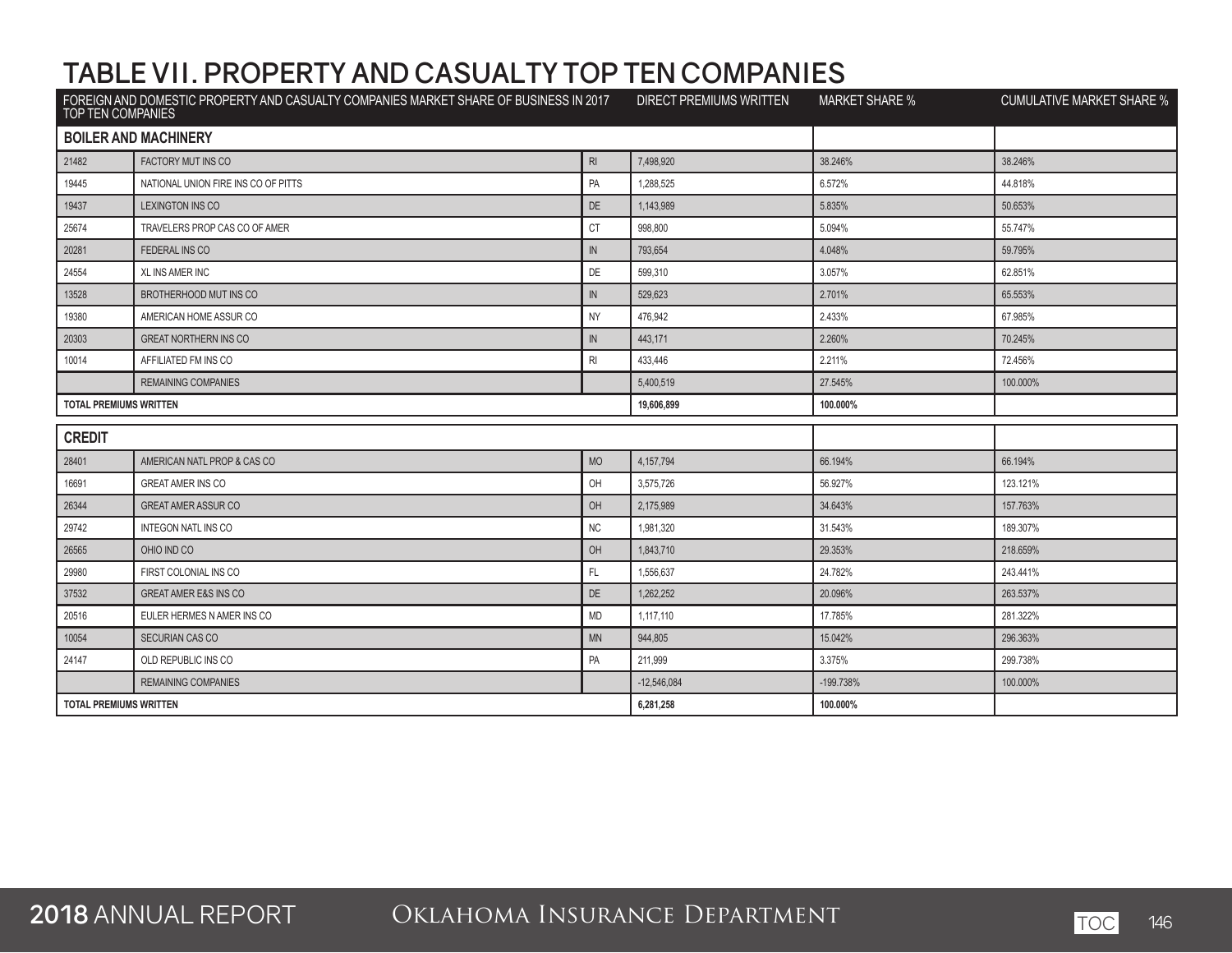| TOP TEN COMPANIES             | FOREIGN AND DOMESTIC PROPERTY AND CASUALTY COMPANIES MARKET SHARE OF BUSINESS IN 2017 |              | DIRECT PREMIUMS WRITTEN | <b>MARKET SHARE %</b> | <b>CUMULATIVE MARKET SHARE %</b> |
|-------------------------------|---------------------------------------------------------------------------------------|--------------|-------------------------|-----------------------|----------------------------------|
| <b>WARRANTY</b>               |                                                                                       |              |                         |                       |                                  |
| 41181                         | UNIVERSAL UNDERWRITERS INS CO                                                         | $\mathbb{L}$ | 4.111.695               | 25.719%               | 25.719%                          |
| 25011                         | WESCO INS CO                                                                          | DE           | 3,250,868               | 20.335%               | 46.054%                          |
| 35769                         | PROTECTIVE PROP & CAS INS CO                                                          | <b>MO</b>    | 2,998,315               | 18.755%               | 64.809%                          |
| 10051                         | LYNDON SOUTHERN INS CO                                                                | DE           | 2,657,087               | 16.621%               | 81.429%                          |
| 30325                         | ZALE IND CO                                                                           | <b>TX</b>    | 1,845,619               | 11.545%               | 92.974%                          |
| 24147                         | OLD REPUBLIC INS CO                                                                   | PA           | 456,793                 | 2.857%                | 95.831%                          |
| 16810                         | AMERICAN MERCURY INS CO                                                               | OK           | 445,802                 | 2.789%                | 98.620%**                        |
| 11991                         | NATIONAL CAS CO                                                                       | OH           | 223,656                 | 1.399%                | 100.019%                         |
| 20443                         | CONTINENTAL CAS CO                                                                    | IL.          | 99,693                  | 0.624%                | 100.643%                         |
| 39527                         | <b>HERITAGE IND CO</b>                                                                | CA           | 56,450                  | 0.353%                | 100.996%                         |
|                               | <b>REMAINING COMPANIES</b>                                                            |              | $-159,166$              | $-0.995%$             | 100.000%                         |
| <b>TOTAL PREMIUMS WRITTEN</b> |                                                                                       |              | 15,986,812              | 100.000%              |                                  |
|                               | AGGREGATE WRITE-INS FOR OTHER LINES OF BUSINESS                                       |              |                         |                       |                                  |
| 36940                         | <b>INDIAN HARBOR INS CO</b>                                                           | DE           | 5,234,527               | 32.829%               | 32.829%                          |
| 23612                         | MIDWEST EMPLOYERS CAS CO                                                              | <b>DE</b>    | 3.806.281               | 23.871%               | 56.700%                          |
| 19631                         | AMERICAN ROAD INS CO                                                                  | MI           | 3,133,643               | 19.653%               | 76.353%                          |
| 28681                         | UNION MUT INS CO                                                                      | OK           | 1,355,345               | 8.500%                | 84.853%**                        |
| 26492                         | <b>COURTESY INS CO</b>                                                                | FL.          | 562,454                 | 3.527%                | 88.380%                          |
| 41211                         | TRITON INS CO                                                                         | TX           | 537,586                 | 3.372%                | 91.752%                          |
| 21199                         | ARCH SPECIALTY INS CO                                                                 | <b>MO</b>    | 371.274                 | 2.329%                | 94.080%                          |
| 37869                         | PRE PAID LEGAL CAS INC                                                                | OK           | 270,942                 | 1.699%                | 95.779%**                        |
| 30210                         | ESURANCE PROP & CAS INS CO                                                            | WI           | 213,450                 | 1.339%                | 97.118%                          |
| 22322                         | <b>GREENWICH INS CO</b>                                                               | DE           | 200,964                 | 1.260%                | 98.378%                          |
|                               | <b>REMAINING COMPANIES</b>                                                            |              | 258,603                 | 1.622%                | 100.000%                         |
| <b>TOTAL PREMIUMS WRITTEN</b> |                                                                                       | 15,945,069   | 100.000%                |                       |                                  |

\*\*DENOTES DOMESTIC COMPANIES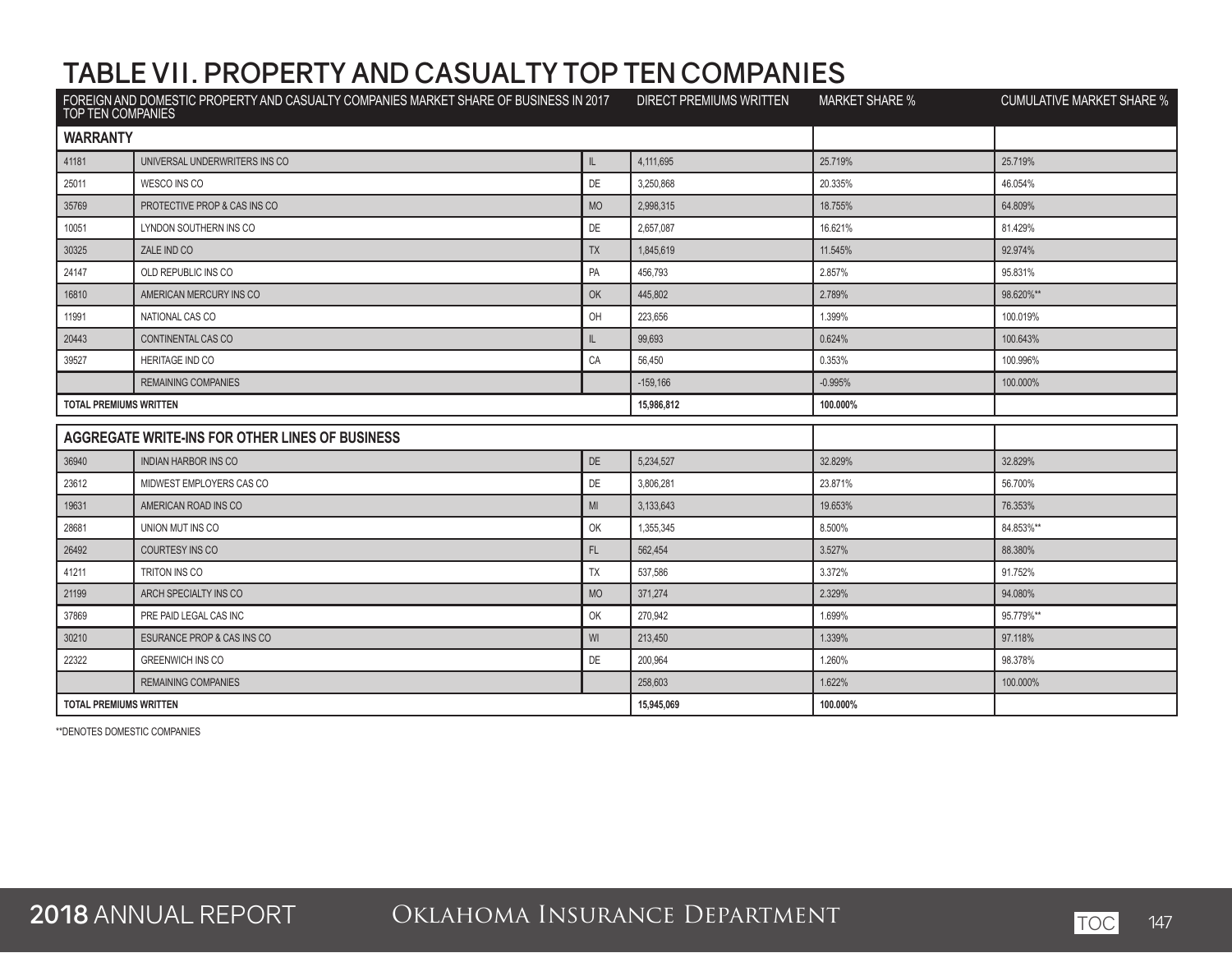| FOREIGN AND DOMESTIC PROPERTY AND CASUALTY COMPANIES MARKET SHARE OF BUSINESS IN 2017<br>TOP TEN COMPANIES |                                        | DIRECT PREMIUMS WRITTEN | <b>MARKET SHARE %</b> | CUMULATIVE MARKET SHARE % |           |
|------------------------------------------------------------------------------------------------------------|----------------------------------------|-------------------------|-----------------------|---------------------------|-----------|
| <b>FINANCE CHARGES</b>                                                                                     |                                        |                         |                       |                           |           |
| 24740                                                                                                      | SAFECO INS CO OF AMER                  | NH                      | 4,897,669             | 8.617%                    | 8.617%    |
| 28746                                                                                                      | EQUITY INS CO                          | <b>TX</b>               | 4,247,055             | 7.473%                    | 16.090%   |
| 21628                                                                                                      | <b>FARMERS INS CO INC</b>              | KS                      | 4,204,753             | 7.398%                    | 23.488%   |
| 38628                                                                                                      | PROGRESSIVE NORTHERN INS CO            | WI                      | 4,037,856             | 7.105%                    | 30.593%   |
| 25178                                                                                                      | STATE FARM MUT AUTO INS CO             | -ll                     | 3,572,589             | 6.286%                    | 36.879%   |
| 41491                                                                                                      | GEICO CAS CO                           | MD                      | 2,942,493             | 5.177%                    | 42.056%   |
| 10216                                                                                                      | AMERICAN CONTRACTORS IND               | CA                      | 2,929,666             | 5.155%                    | 47.211%   |
| 42749                                                                                                      | TRADERS INS CO                         | <b>MO</b>               | 2,303,792             | 4.054%                    | 51.265%   |
| 41475                                                                                                      | AMERICAN FARMERS & RANCHERS MUT INS CO | OK                      | 1,978,221             | 3.481%                    | 54.745%** |
| 21563                                                                                                      | OKLAHOMA FARM BUREAU MUT INS CO        | OK                      | 1,853,982             | 3.262%                    | 58.007%** |
|                                                                                                            | <b>REMAINING COMPANIES</b>             |                         | 23,866,313            | 41.993%                   | 100.000%  |
| <b>TOTAL PREMIUMS WRITTEN</b>                                                                              |                                        | 56,834,389              | 100.000%              |                           |           |

#### **TABLE VIII. FRATERNAL TOP TEN COMPANIES**

|                               | FRATERNAL COMPANIES MARKET SHARE OF BUSINESS IN 2017 TOP TEN COMPANIES |            | DIRECT PREMIUMS WRITTEN | <b>MARKET SHARE %</b> | <b>CUMULATIVE MARKET SHARE %</b> |
|-------------------------------|------------------------------------------------------------------------|------------|-------------------------|-----------------------|----------------------------------|
| <b>LIFE INSURANCE</b>         |                                                                        |            |                         |                       |                                  |
| 58033                         | KNIGHTS OF COLUMBUS                                                    | <b>CT</b>  | 9,254,310               | 24.862%               | 24.862%                          |
| 56014                         | THRIVENT FINANCIAL FOR LUTHERANS                                       | WI         | 8,852,321               | 23.782%               | 48.644%                          |
| 57541                         | MODERN WOODMEN OF AMER                                                 |            | 8,097,243               | 21.754%               | 70.398%                          |
| 58068                         | INDEPENDENT ORDER OF FORESTERS US BR                                   | <b>NY</b>  | 4,587,232               | 12.324%               | 82.722%                          |
| 57320                         | WOODMEN WORLD LIFE INS SOC                                             | NE         | 3,678,109               | 9.881%                | 92.603%                          |
| 57657                         | ROYAL NEIGHBORS OF AMER                                                |            | 1,936,248               | 5.202%                | 97.805%                          |
| 58017                         | WESTERN FRATERNAL LIFE ASSN                                            | IA         | 554,904                 | 1.491%                | 99.296%                          |
| 56030                         | CATHOLIC FINANCIAL LIFE                                                | WI         | 54,830                  | 0.147%                | 99.443%                          |
| 56413                         | UNITED TRANSPORTATION UNION INS ASSN                                   | OH         | 49,261                  | 0.132%                | 99.575%                          |
| 57991                         | EVERENCE ASSN INC                                                      | IN         | 41,754                  | 0.112%                | 99.688%                          |
|                               | <b>REMAINING COMPANIES</b>                                             |            | 116,295                 | 0.313%                | 100.000%                         |
| <b>TOTAL PREMIUMS WRITTEN</b> |                                                                        | 37,222,507 | 100.000%                |                       |                                  |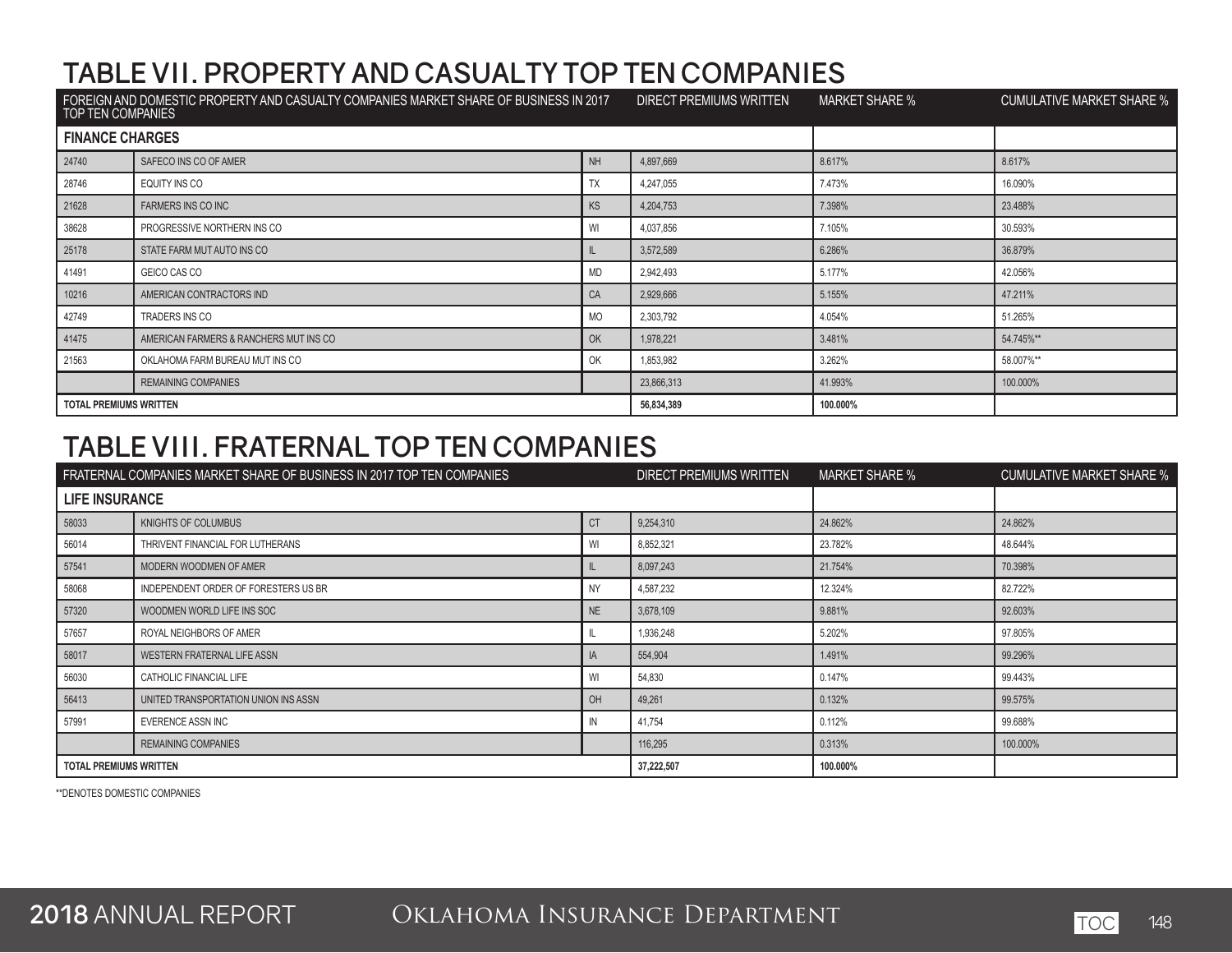## **TABLE VIII. FRATERNAL TOP TEN COMPANIES**

|                                          | FRATERNAL COMPANIES MARKET SHARE OF BUSINESS IN 2017 TOP TEN COMPANIES |             | <b>DIRECT PREMIUMS WRITTEN</b> | <b>MARKET SHARE %</b> | <b>CUMULATIVE MARKET SHARE %</b> |
|------------------------------------------|------------------------------------------------------------------------|-------------|--------------------------------|-----------------------|----------------------------------|
|                                          | <b>ANNUITY CONSIDERATIONS</b>                                          |             |                                |                       |                                  |
| 57541                                    | MODERN WOODMEN OF AMER                                                 | IL.         | 30,016,809                     | 59.468%               | 59.468%                          |
| 56014                                    | THRIVENT FINANCIAL FOR LUTHERANS                                       | WI          | 16,546,036                     | 32.780%               | 92.248%                          |
| 57320                                    | WOODMEN WORLD LIFE INS SOC                                             | NE          | 2,640,605                      | 5.232%                | 97.480%                          |
| 58017                                    | WESTERN FRATERNAL LIFE ASSN                                            | IA          | 726,896                        | 1.440%                | 98.920%                          |
| 57487                                    | CATHOLIC ORDER OF FORESTERS                                            | IL          | 241,728                        | 0.479%                | 99.399%                          |
| 57657                                    | ROYAL NEIGHBORS OF AMER                                                | IL.         | 163,423                        | 0.324%                | 99.723%                          |
| 56685                                    | <b>GBU FINANCIAL LIFE</b>                                              | PA          | 53,894                         | 0.107%                | 99.829%                          |
| 56456                                    | UNITED STATES LETTER CARRIERS MUT BE                                   | TN          | 38,583                         | 0.076%                | 99.906%                          |
| 57010                                    | <b>WILLIAM PENN ASSN</b>                                               | PA          | 20,120                         | 0.040%                | 99.946%                          |
| 57991                                    | EVERENCE ASSN INC                                                      | $\mathbb N$ | 19,500                         | 0.039%                | 99.984%                          |
|                                          | <b>REMAINING COMPANIES</b>                                             |             | 7,896                          | 0.016%                | 100.000%                         |
| <b>TOTAL PREMIUMS WRITTEN</b>            |                                                                        |             | 50,475,490                     | 100.000%              |                                  |
|                                          | <b>DEPOSIT - TYPE CONTRACT FUNDS</b>                                   |             |                                |                       |                                  |
| 58033                                    | KNIGHTS OF COLUMBUS                                                    | <b>CT</b>   | 7,501,092                      | 94.609%               | 94.609%                          |
| 57320                                    | WOODMEN WORLD LIFE INS SOC                                             | <b>NE</b>   | 353,937                        | 4.464%                | 99.074%                          |
| 57657                                    | ROYAL NEIGHBORS OF AMER                                                | IL.         | 63,871                         | 0.806%                | 99.879%                          |
| 57541                                    | MODERN WOODMEN OF AMER                                                 | IL.         | 6,703                          | 0.085%                | 99.964%                          |
| 58017                                    | WESTERN FRATERNAL LIFE ASSN                                            | IA          | 1,987                          | 0.025%                | 99.989%                          |
| 56170                                    | WOMANS LIFE INS SOCIETY                                                | MI          | 520                            | 0.007%                | 99.995%                          |
| 56154                                    | <b>GLEANER LIFE INS SOCIETY</b>                                        | MI          | 153                            | 0.002%                | 99.997%                          |
| 57010                                    | <b>WILLIAM PENN ASSN</b>                                               | PA          | 144                            | 0.002%                | 99.999%                          |
| 58009                                    | POLICE & FIREMENS INS ASSN                                             | ${\sf IN}$  | 46                             | 0.001%                | 100.000%                         |
| 58068                                    | INDEPENDENT ORDER OF FORESTERS US BR                                   | <b>NY</b>   | 33                             | 0.000%                | 100.000%                         |
| <b>TOTAL PREMIUMS WRITTEN</b>            |                                                                        |             | 7,928,486                      | 100.000%              |                                  |
|                                          |                                                                        |             |                                |                       |                                  |
|                                          | COLLECTIVELY RENEWABLE CERTIFICATES - A&H NO DATA FOUND                |             |                                |                       |                                  |
|                                          |                                                                        |             |                                |                       |                                  |
|                                          | NON-CANCELABLE - A&H                                                   |             |                                |                       |                                  |
| 56014                                    | THRIVENT FINANCIAL FOR LUTHERANS                                       | WI          | 168,785                        | 58.976%               | 58.976%                          |
| 58068                                    | INDEPENDENT ORDER OF FORESTERS US BR                                   | <b>NY</b>   | 114,598                        | 40.042%               | 99.018%                          |
| 57320                                    | WOODMEN WORLD LIFE INS SOC                                             | NE          | 2,693                          | 0.941%                | 99.959%                          |
| 58009                                    | POLICE & FIREMENS INS ASSN                                             | ${\sf IN}$  | 117                            | 0.041%                | 100.000%                         |
| <b>TOTAL PREMIUMS WRITTEN</b><br>286.193 |                                                                        |             | 100.000%                       |                       |                                  |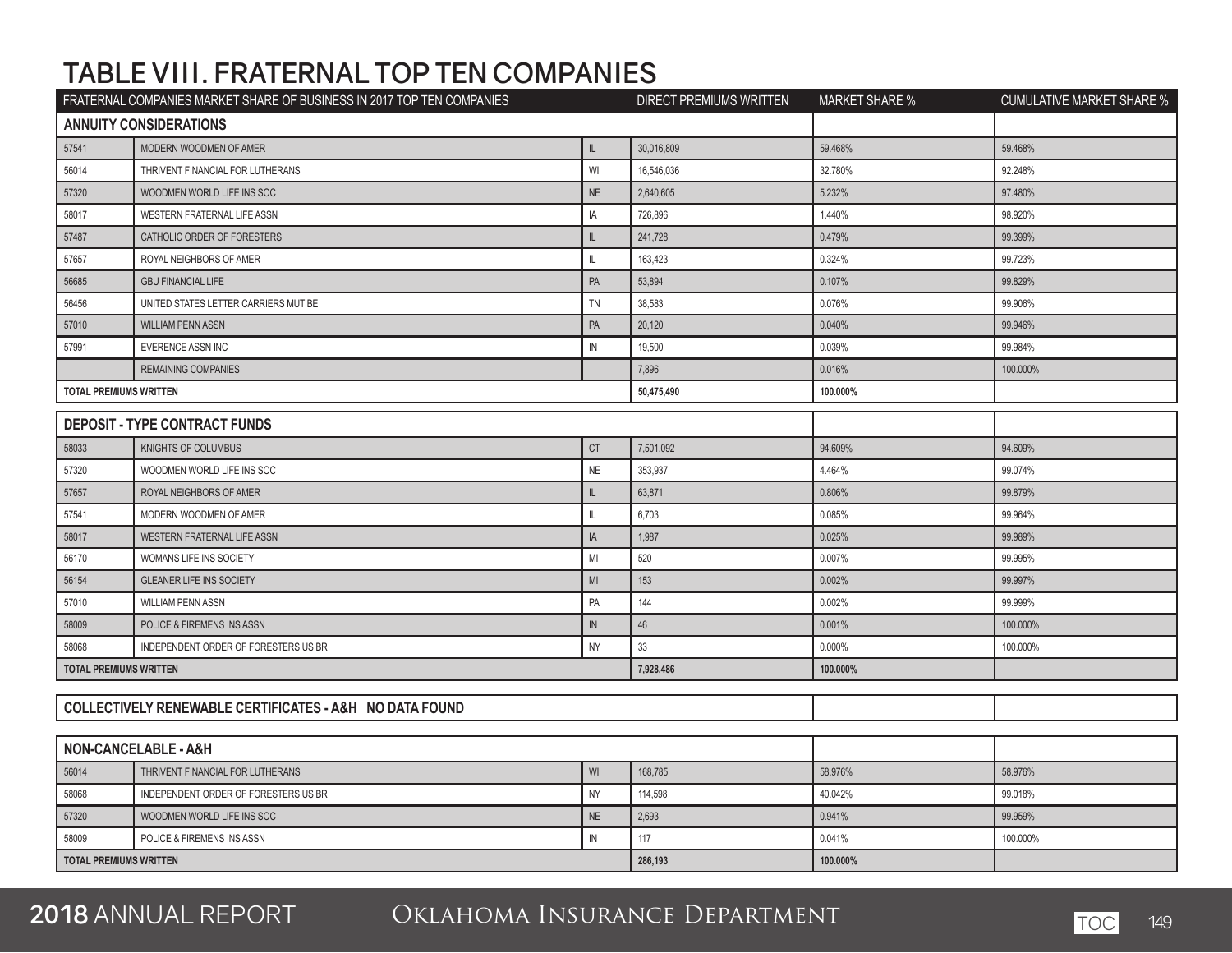## **TABLE VIII. FRATERNAL TOP TEN COMPANIES**

|                               | FRATERNAL COMPANIES MARKET SHARE OF BUSINESS IN 2017 TOP TEN COMPANIES |               | <b>DIRECT PREMIUMS WRITTEN</b> | <b>MARKET SHARE %</b> | <b>CUMULATIVE MARKET SHARE %</b> |
|-------------------------------|------------------------------------------------------------------------|---------------|--------------------------------|-----------------------|----------------------------------|
|                               | <b>GUARANTEED RENEWABLE - A&amp;H</b>                                  |               |                                |                       |                                  |
| 56014                         | THRIVENT FINANCIAL FOR LUTHERANS                                       | WI            | 2,376,131                      | 36.878%               | 36.878%                          |
| 56499                         | <b>ASSURED LIFE ASSN</b>                                               | CO            | 1,121,749                      | 17.410%               | 54.288%                          |
| 58033                         | <b>KNIGHTS OF COLUMBUS</b>                                             | <b>CT</b>     | 663,401                        | 10.296%               | 64.585%                          |
| 57657                         | ROYAL NEIGHBORS OF AMER                                                | IL            | 658,441                        | 10.219%               | 74.804%                          |
| 57991                         | EVERENCE ASSN INC                                                      | IN            | 561,155                        | 8.709%                | 83.513%                          |
| 56383                         | ORDER OF UNITED COMMERCIAL TRAVELERS                                   | OH            | 455,925                        | 7.076%                | 90.589%                          |
| 56758                         | LOYAL CHRISTIAN BENEFIT ASSN                                           | PA            | 413,395                        | 6.416%                | 97.005%                          |
| 57320                         | WOODMEN WORLD LIFE INS SOC                                             | <b>NE</b>     | 150,828                        | 2.341%                | 99.346%                          |
| 58009                         | POLICE & FIREMENS INS ASSN                                             | $\mathsf{IN}$ | 25,035                         | 0.389%                | 99.735%                          |
| 56413                         | UNITED TRANSPORTATION UNION INS ASSN                                   | OH            | 14,012                         | 0.218%                | 99.952%                          |
|                               | <b>REMAINING COMPANIES</b>                                             |               | 3,072                          | 0.048%                | 100.000%                         |
| <b>TOTAL PREMIUMS WRITTEN</b> |                                                                        |               | 6,443,144                      | 100.000%              |                                  |
|                               |                                                                        |               |                                |                       |                                  |
|                               | NON-RENEWABLE FOR STATED REASONS ONLY - A&H NO DATA FOUND              |               |                                |                       |                                  |
|                               |                                                                        |               |                                |                       |                                  |
|                               | <b>OTHER ACCIDENT ONLY - A&amp;H</b>                                   |               |                                |                       |                                  |
| 56383                         | ORDER OF UNITED COMMERCIAL TRAVELERS                                   | OH            | 8,936                          | 79.375%               | 79.375%                          |
| 56006                         | TRAVELERS PROTECTIVE ASSN OF AMER                                      | <b>MO</b>     | 2,296                          | 20.394%               | 99.769%                          |
| 58033                         | KNIGHTS OF COLUMBUS                                                    | <b>CT</b>     | 26                             | 0.231%                | 100.000%                         |
| <b>TOTAL PREMIUMS WRITTEN</b> |                                                                        |               | 11,258                         | 100.000%              |                                  |
|                               |                                                                        |               |                                |                       |                                  |
|                               | MEDICARE TITLE XVIII EXEMPT FROM STATE TAXES OR FEES NO DATA FOUND     |               |                                |                       |                                  |
|                               |                                                                        |               |                                |                       |                                  |
| <b>ALL OTHER - A&amp;H</b>    |                                                                        |               |                                |                       |                                  |
| 58068                         | INDEPENDENT ORDER OF FORESTERS US BR                                   | <b>NY</b>     | 28                             | 100.000%              | 100.000%                         |
| <b>TOTAL PREMIUMS WRITTEN</b> |                                                                        |               | 28                             | 100.000%              |                                  |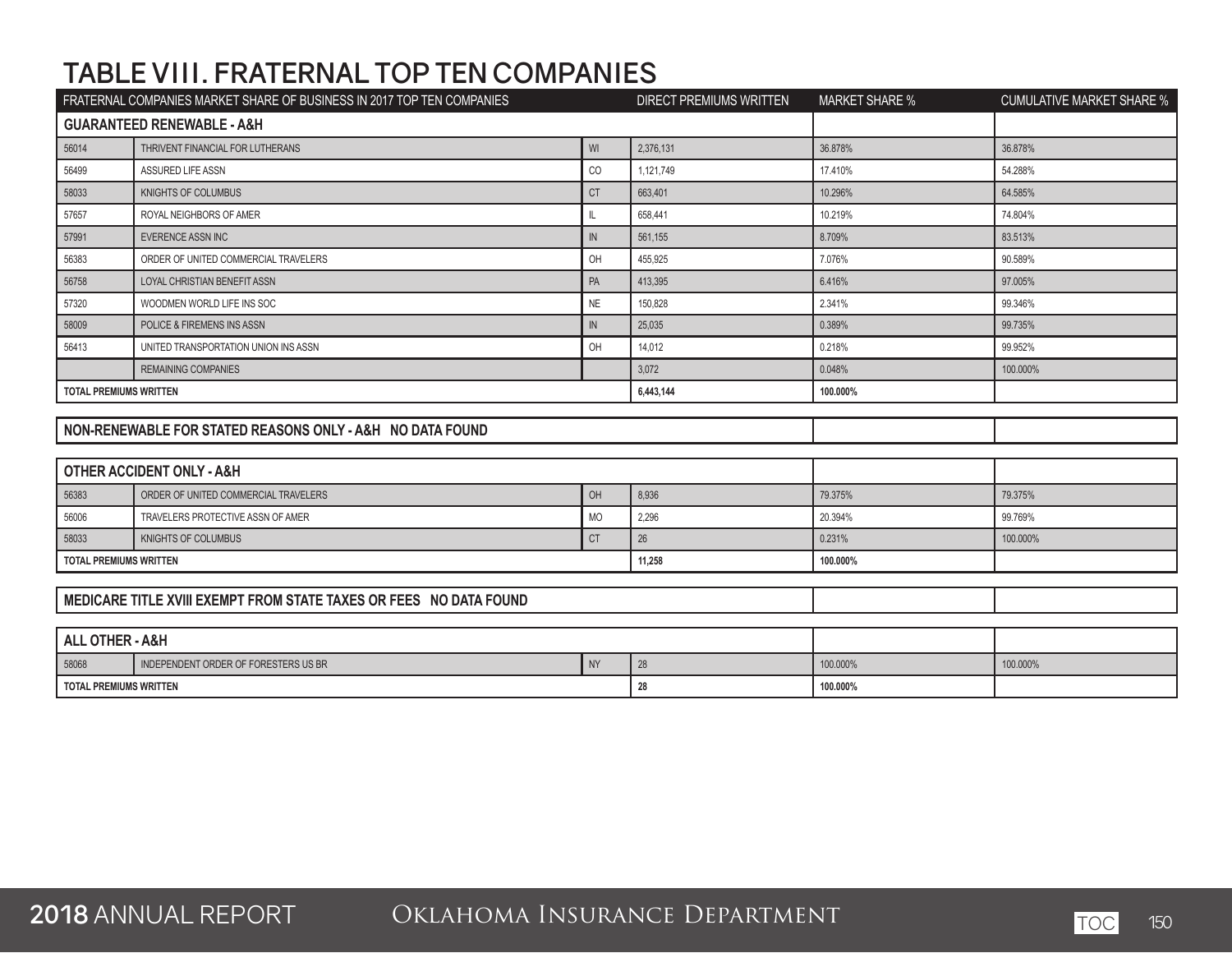# **TABLE IX. TITLE TOP TEN COMPANIES**

| TITLE COMPANIES MARKET SHARE OF BUSINESS IN 2017 TOP TEN COMPANIES |                                         | DIRECT PREMIUMS WRITTEN | <b>MARKET SHARE %</b> | <b>CUMULATIVE MARKET SHARE %</b> |           |
|--------------------------------------------------------------------|-----------------------------------------|-------------------------|-----------------------|----------------------------------|-----------|
| <b>DIRECT OPERATIONS</b>                                           |                                         |                         |                       |                                  |           |
| 50814                                                              | FIRST AMER TITLE INS CO                 | CA                      | 2,258,637             | 72.517%                          | 72.517%   |
| 50229                                                              | CHICAGO TITLE INS CO                    | <b>NE</b>               | 579,954               | 18.620%                          | 91.137%   |
| 50520                                                              | OLD REPUBLIC NATL TITLE INS CO          | MN                      | 216,805               | 6.961%                           | 98.098%   |
| 50050                                                              | WESTCOR LAND TITLE INS CO               | CA                      | 23,425                | 0.752%                           | 98.850%   |
| 50151                                                              | STEWART TITLE GUAR CO                   | <b>TX</b>               | 22,772                | 0.731%                           | 99.581%   |
| 51586                                                              | FIDELITY NATL TITLE INS CO              | CA                      | 13,051                | 0.419%                           | 100.000%  |
| 51586                                                              | FIDELITY NATL TITLE INS CO              | CA                      | 5,540                 | 0.237%                           | 99.980%   |
| 51152                                                              | WFG NATL TITLE INS CO                   | SC                      | 461                   | 0.020%                           | 100.000%  |
|                                                                    | <b>REMAINING COMPANIES</b>              |                         | $\mathbb O$           | 0.000%                           | 100.000%  |
| <b>TOTAL PREMIUMS WRITTEN</b>                                      |                                         |                         | 3,114,644             | 100.000%                         |           |
|                                                                    |                                         |                         |                       |                                  |           |
|                                                                    | <b>NON-AFFILIATED AGENCY OPERATIONS</b> |                         |                       |                                  |           |
| 50814                                                              | FIRST AMER TITLE INS CO                 | CA                      | 14,309,908            | 30.857%                          | 30.857%   |
| 50520                                                              | OLD REPUBLIC NATL TITLE INS CO          | <b>MN</b>               | 9.040.315             | 19.494%                          | 50.351%   |
| 51586                                                              | FIDELITY NATL TITLE INS CO              | CA                      | 8,405,570             | 18.125%                          | 68.476%   |
| 51365                                                              | AMERICAN SECURITY TITLE INS CO          | OK                      | 4,140,381             | 8.928%                           | 77.404%** |
| 50001                                                              | AMERICAN EAGLE TITLE INS CO             | OK                      | 3,256,864             | 7.023%                           | 84.427%** |
| 50229                                                              | CHICAGO TITLE INS CO                    | <b>NC</b>               | 1.838.069             | 3.964%                           | 88.391%   |
| 51152                                                              | WFG NATL TITLE INS CO                   | $\mathsf{SC}$           | 1,748,242             | 3.770%                           | 92.161%   |
| 50121                                                              | STEWART TITLE GUAR CO                   | <b>TX</b>               | 1,687,812             | 3.640%                           | 95.800%   |
| 14199                                                              | <b>AVSURE INC</b>                       | OK                      | 1.302.494             | 2.809%                           | 98.609%** |
| 12309                                                              | ALLIANT NATL TITLE INS CO INC           | CO                      | 345,185               | 0.744%                           | 99.353%   |
|                                                                    | <b>REMAINING COMPANIES</b>              |                         | 299.983               | 0.647%                           | 100.000%  |
| <b>TOTAL PREMIUMS WRITTEN</b>                                      |                                         | 46,374,823              | 100.000%              |                                  |           |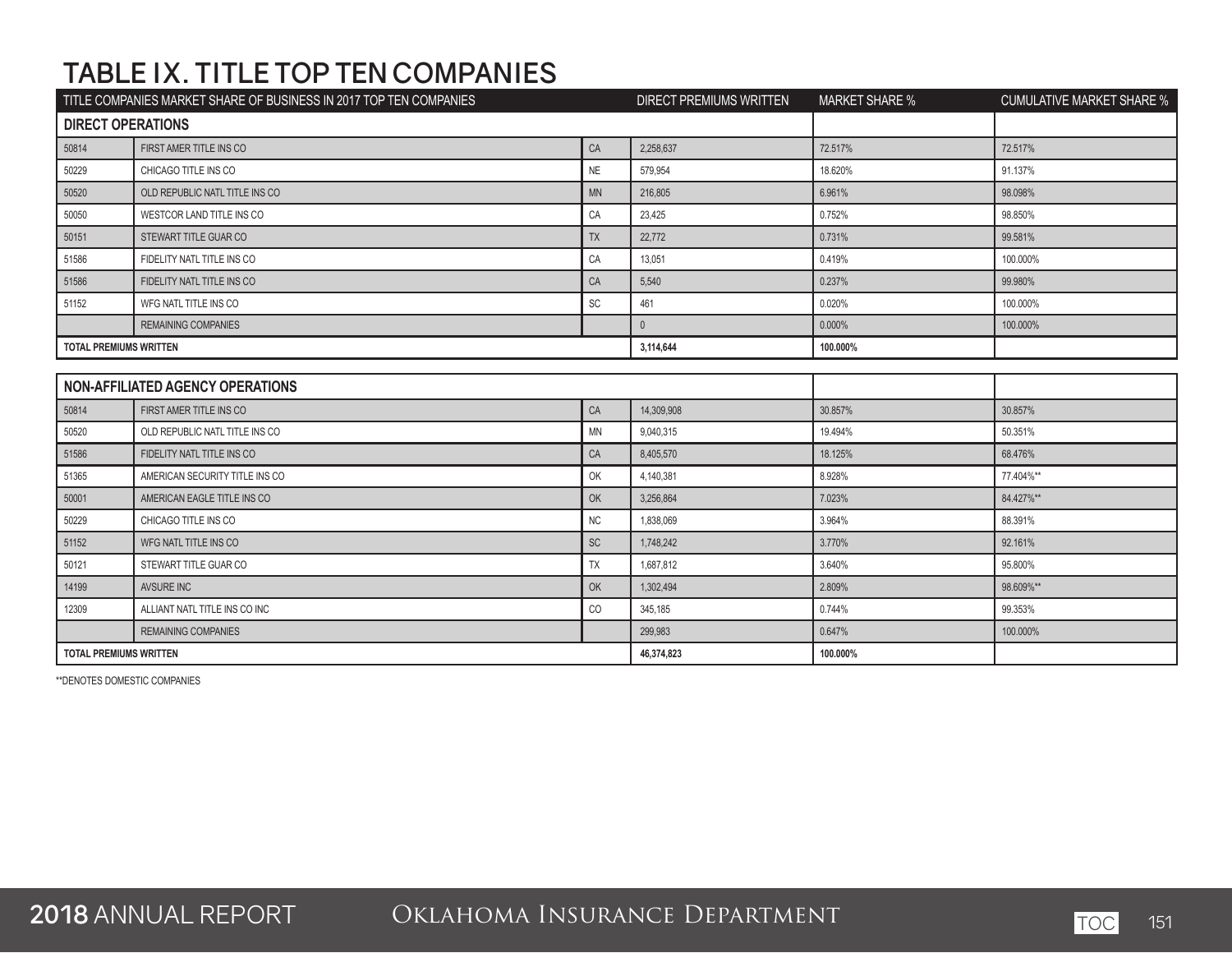# **TABLE IX. TITLE TOP TEN COMPANIES**

| TITLE COMPANIES MARKET SHARE OF BUSINESS IN 2017 TOP TEN COMPANIES |                                | <b>DIRECT PREMIUMS WRITTEN</b> | <b>MARKET SHARE %</b> | <b>CUMULATIVE MARKET SHARE %</b> |           |
|--------------------------------------------------------------------|--------------------------------|--------------------------------|-----------------------|----------------------------------|-----------|
|                                                                    | AFFILIATED AGENCY OPERATIONS   |                                |                       |                                  |           |
| 50814                                                              | FIRST AMER TITLE INS CO        | CA                             | 7.769.081             | 23.973%                          | 23.973%   |
| 50229                                                              | CHICAGO TITLE INS CO           | NE                             | 8,989,139             | 27.738%                          | 51.711%   |
| 50001                                                              | AMERICAN EAGLE TITLE INS CO    | OK                             | 5,640,844             | 17.406%                          | 69.117%** |
| 50121                                                              | STEWART TITLE GUAR CO          | <b>TX</b>                      | 4,928,039             | 15.207%                          | 84.324%   |
| 51411                                                              | AMERICAN GUAR TITLE INS CO     | OK                             | 3,540,448             | 10.925%                          | 95.248%** |
| 50520                                                              | OLD REPUBLIC NATL TITLE INS CO | <b>MN</b>                      | 898,394               | 2.772%                           | 98.021%   |
| 51586                                                              | FIDELITY NATL TITLE INS CO     | CA                             | 617,356               | 1.905%                           | 99.926%   |
| 50083                                                              | COMMONWEALTH LAND TITLE INS CO | NE.                            | 24,121                | 0.074%                           | 100.000%  |
|                                                                    | <b>REMAINING COMPANIES</b>     |                                |                       | 0.000%                           | 100.000%  |
| <b>TOTAL PREMIUM WRITTEN</b>                                       |                                | 32,407,422                     | 100.000%              |                                  |           |

## **TABLE X. HEALTH TOP TEN COMPANIES**

|                        | FOREIGN AND DOMESTIC HEALTH COMPANIES MARKET SHARE OF BUSINESS IN 2017 TOP TEN COMPANIES DIRECT PREMIUMS WRITTEN | <b>MARKET SHARE %</b> | <b>CUMULATIVE MARKET SHARE %</b> |           |            |
|------------------------|------------------------------------------------------------------------------------------------------------------|-----------------------|----------------------------------|-----------|------------|
|                        | HEALTH - INDIVIDUAL COMPREHENSIVE                                                                                |                       |                                  |           |            |
| 70670                  | HEALTH CARE SERV CORP A MUT LEGAL RE                                                                             |                       | 1,008,313,570                    | 98.729%   | 98.729%    |
| 11691                  | COMMUNITYCARE HMO INC                                                                                            | OK                    | 11,352,923                       | 1.112%    | 99.840%**  |
| 96903                  | UNITEDHEATHCARE OF OK INC                                                                                        | OK                    | 1,236,113                        | 0.121%    | 99.962%**  |
| 89008                  | COMMUNITYCARE LIFE & HLTH INS CO                                                                                 | OK                    | 399,134                          | 0.039%    | 100.001%** |
| 81973                  | COVENTRY HLTH & LIFE INS CO                                                                                      | <b>MO</b>             | 14,364                           | 0.001%    | 100.002%   |
| 95489                  | COVENTRY HLTH CARE OF KS INC                                                                                     | KS                    | 5,722                            | 0.001%    | 100.003%   |
|                        | <b>REMAINING COMPANIES</b>                                                                                       |                       | $-25,733$                        | $-0.003%$ | 100.000%   |
| 95109                  | AETNA HLTH INC PA CORP                                                                                           | PA                    | $-244$                           | $0.000\%$ | 100.091%   |
| 95489                  | COVENTRY HLTH CARE OF KS INC                                                                                     | <b>KS</b>             | $-10.442$                        | $-0.001%$ | 100.089%   |
| 81973                  | COVENTRY HLTH & LIFE INS CO                                                                                      | <b>MO</b>             | $-672.817$                       | $-0.089%$ | 100.000%   |
| TOTAL PREMIUMS WRITTEN |                                                                                                                  |                       | 1,021,296,093                    | 100.000%  |            |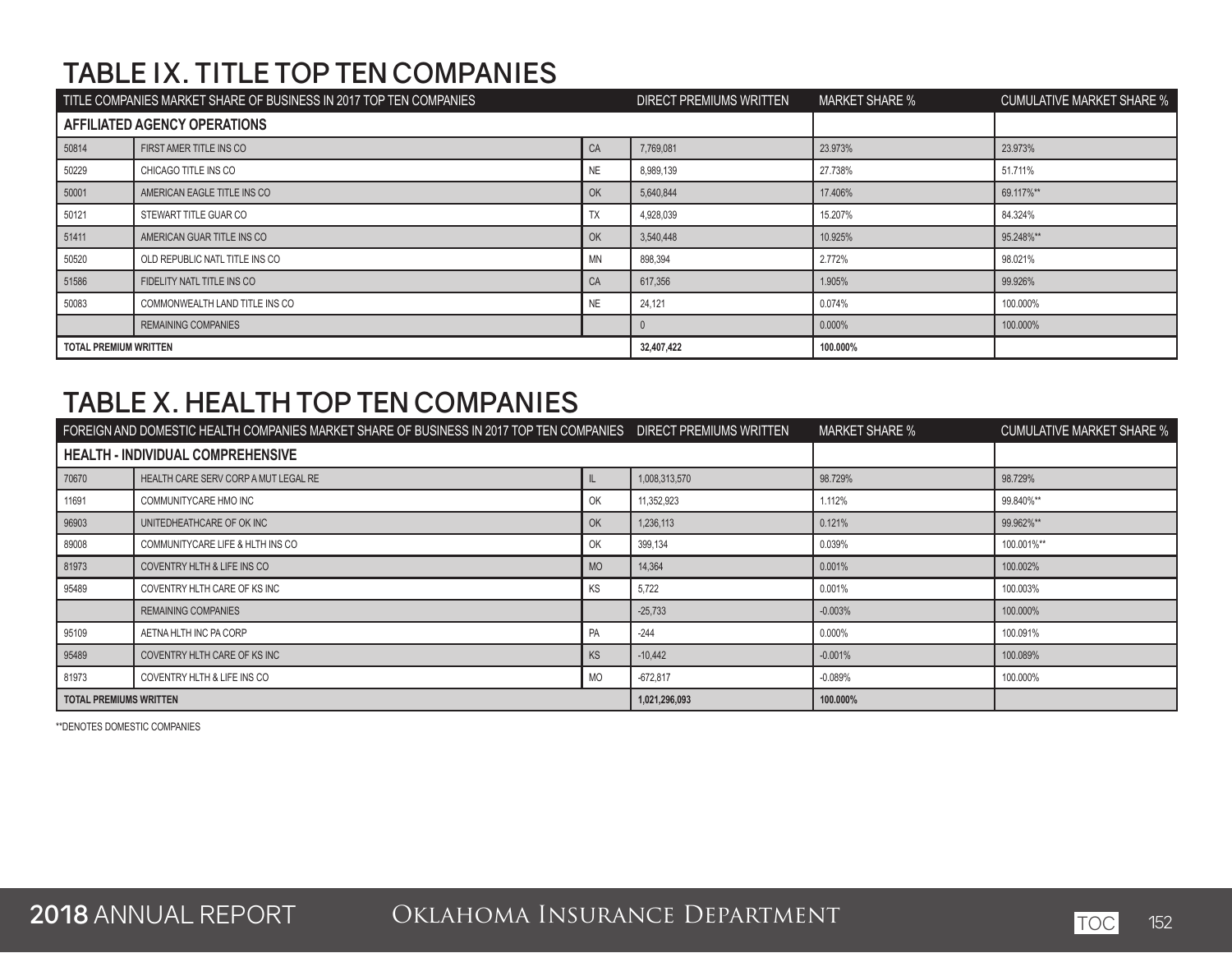## **TABLE X. HEALTH TOP TEN COMPANIES**

|                               | FOREIGN AND DOMESTIC HEALTH COMPANIES MARKET SHARE OF BUSINESS IN 2017 TOP TEN COMPANIES DIRECT PREMIUMS WRITTEN |               |               | <b>MARKET SHARE %</b> | <b>CUMULATIVE MARKET SHARE %</b> |
|-------------------------------|------------------------------------------------------------------------------------------------------------------|---------------|---------------|-----------------------|----------------------------------|
|                               | <b>HEALTH - GROUP COMPREHENSIVE</b>                                                                              |               |               |                       |                                  |
| 70670                         | HEALTH CARE SERV CORP A MUT LEGAL RE                                                                             | IL.           | 995,719,432   | 59.537%               | 59.537%                          |
| 11691                         | COMMUNITYCARE HMO INC                                                                                            | OK            | 313,183,665   | 18.726%               | 78.264%**                        |
| 13667                         | <b>GLOBALHEALTH INC</b>                                                                                          | OK            | 169,956,177   | 10.162%               | 88.426%**                        |
| 96903                         | UNITEDHEATHCARE OF OK INC                                                                                        | OK            | 96,366,199    | 5.762%                | 94.188%**                        |
| 89008                         | COMMUNITYCARE LIFE & HLTH INS CO                                                                                 | OK            | 53,039,307    | 3.171%                | 97.359%**                        |
| 95109                         | AETNA HLTH INC PA CORP                                                                                           | PA            | 30,662,091    | 1.833%                | 99.193%                          |
| 11814                         | GHS HMO INC DBA BLUELINCS HMO                                                                                    | OK            | 7,551,444     | 0.452%                | 99.644%**                        |
| 81973                         | COVENTRY HLTH & LIFE INS CO                                                                                      | <b>MO</b>     | 5,950,239     | 0.356%                | 100.000%                         |
| 95489                         | COVENTRY HLTH CARE OF KS INC                                                                                     | KS            | 1,090         | 0.000%                | 100.000%                         |
| 73288                         | HUMANA INS CO                                                                                                    | WI            | 58,008        | 0.003%                | 100.000%                         |
| <b>TOTAL PREMIUMS WRITTEN</b> |                                                                                                                  |               | 1,672,429,644 | 100.000%              |                                  |
|                               |                                                                                                                  |               |               |                       |                                  |
|                               | <b>HEALTH - MEDICARE SUPPLEMENT</b>                                                                              |               |               |                       |                                  |
| 70670                         | HEALTH CARE SERV CORP A MUT LEGAL RE                                                                             | IL.           | 133,654,511   | 96.271%               | 96.271%                          |
| 73288                         | <b>HUMANA INS CO</b>                                                                                             | WI            | 3,515,255     | 2.532%                | 98.803%                          |
| 89008                         | COMMUNITYCARE LIFE & HLTH INS CO                                                                                 | OK            | 1,257,812     | 0.906%                | 99.709%**                        |
| 94587                         | MEMBERS HLTH INS CO                                                                                              | AZ            | 335,573       | 0.242%                | 99.950%                          |
| 67660                         | PENNSYLVANIA LIFE INS CO                                                                                         | PA            | 36,718        | 0.026%                | 99.977%                          |
| 61700                         | RENAISSANCE LIFE & HLTH INS CO OF AM                                                                             | $\mathsf{IN}$ | 22,715        | 0.016%                | 99.993%                          |
| 80799                         | CELTIC INS CO                                                                                                    | $\mathsf{IL}$ | 9,667         | 0.007%                | 100.000%                         |
|                               | <b>REMAINING COMPANIES</b>                                                                                       |               | $\mathbf{1}$  | 0.000%                | 100.000%                         |
| <b>TOTAL PREMIUMS WRITTEN</b> |                                                                                                                  |               | 138,832,252   | 100.000%              |                                  |
|                               |                                                                                                                  |               |               |                       |                                  |
| <b>HEALTH - VISION ONLY</b>   |                                                                                                                  |               |               |                       |                                  |
| 39616                         | VISION SERV PLAN INS CO                                                                                          | OH            | 47,343,664    | 98.327%               | 98.327%                          |
| 73288                         | HUMANA INS CO                                                                                                    | WI            | 529,012       | 1.099%                | 99.426%                          |
| 53953                         | VISION BENEFITS OF AMER INC                                                                                      | PA            | 129,015       | 0.268%                | 99.694%                          |
| 14343                         | ACCESSCARE GEN OK LLC                                                                                            | OK            | 57,278        | 0.119%                | 99.813%**                        |
| 11082                         | SINGLE VISION SOLUTION INC                                                                                       | MI            | 50.539        | 0.105%                | 99.917%                          |
| 60984                         | <b>COMPBENEFITS INS CO</b>                                                                                       | TX            | 39,104        | 0.081%                | 99.999%                          |
| 61700                         | RENAISSANCE LIFE & HLTH INS CO OF AM                                                                             | IN            | 569           | 0.001%                | 100.000%                         |
| 79014                         | SAFEHEALTH LIFE INS CO                                                                                           | CA            | 84            | 0.000%                | 100.000%                         |
|                               | <b>REMAINING COMPANIES</b>                                                                                       |               | $\mathbf{1}$  | 0.000%                | 100.000%                         |
| <b>TOTAL PREMIUMS WRITTEN</b> |                                                                                                                  | 48,149,266    | 100.000%      |                       |                                  |

\*\*DENOTES DOMESTIC COMPANIES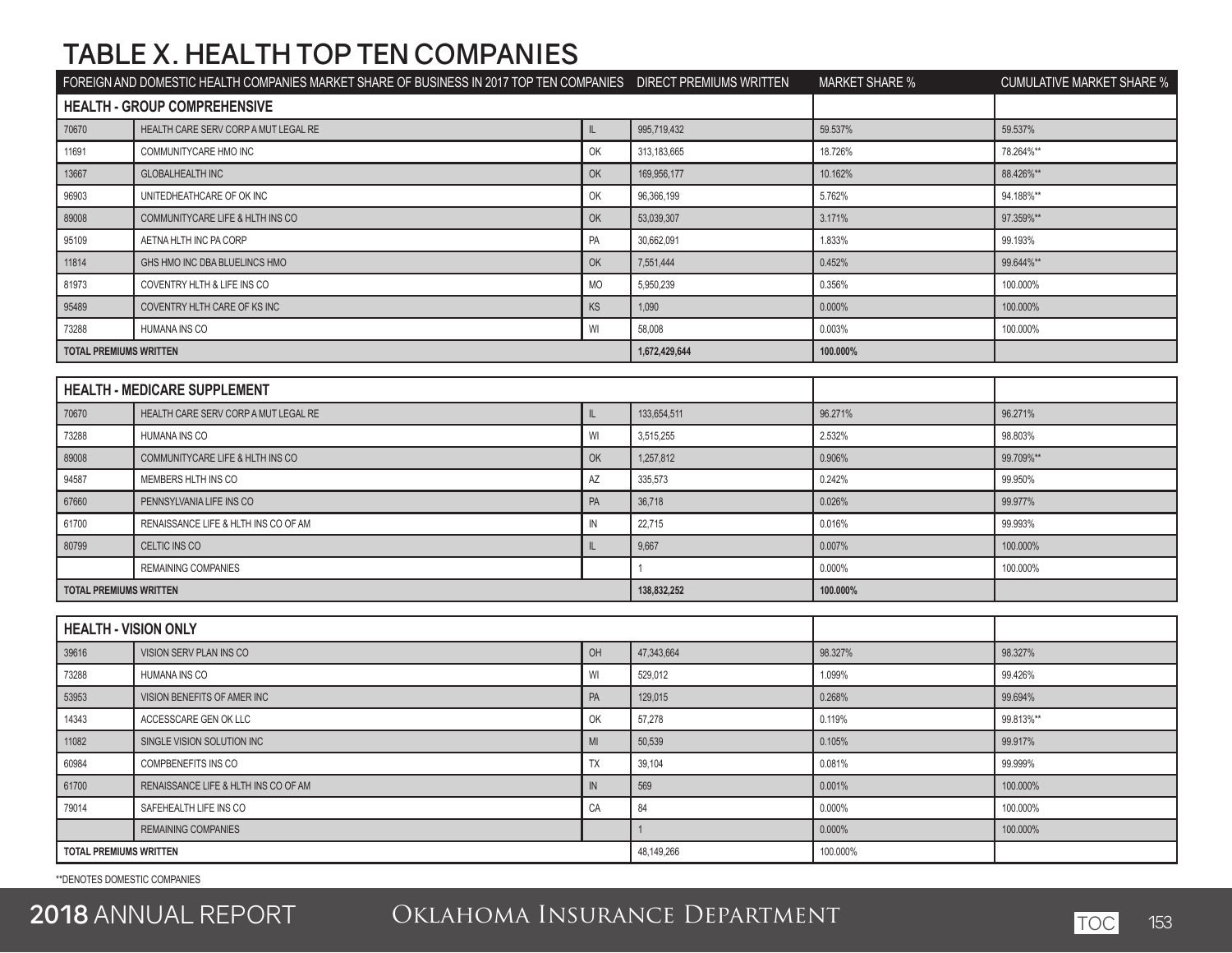# **TABLE X. HEALTH TOP TEN COMPANIES**

|                               | FOREIGN AND DOMESTIC HEALTH COMPANIES MARKET SHARE OF BUSINESS IN 2017 TOP TEN COMPANIES DIRECT PREMIUMS WRITTEN |            |               | <b>MARKET SHARE %</b> | <b>CUMULATIVE MARKET SHARE %</b> |
|-------------------------------|------------------------------------------------------------------------------------------------------------------|------------|---------------|-----------------------|----------------------------------|
| <b>HEALTH - DENTAL ONLY</b>   |                                                                                                                  |            |               |                       |                                  |
| 53937                         | DELTA DENTAL OF OK                                                                                               | OK         | 154,923,877   | 79.547%               | 79.547%**                        |
| 70670                         | HEALTH CARE SERV CORP A MUT LEGAL RE                                                                             | IL         | 30,236,629    | 15.525%               | 95.072%                          |
| 73288                         | <b>HUMANA INS CO</b>                                                                                             | WI         | 2,496,726     | 1.282%                | 96.354%                          |
| 13208                         | PRE PAID DENTAL SERV INC                                                                                         | OK         | 2,436,153     | 1.251%                | 97.605%**                        |
| 73474                         | DENTEGRA INS CO                                                                                                  | DE         | 1,649,080     | 0.847%                | 98.452%                          |
| 61700                         | RENAISSANCE LIFE & HLTH INS CO OF AM                                                                             | ${\sf IN}$ | 991,844       | 0.509%                | 98.961%                          |
| 85766                         | UNITED CONCORDIA INS CO                                                                                          | AZ         | 801,428       | 0.412%                | 99.373%                          |
| 92525                         | TRUASSURE INS CO                                                                                                 | IL.        | 674,005       | 0.346%                | 99.719%                          |
| 14343                         | ACCESSCARE GEN OK LLC                                                                                            | OK         | 526,703       | 0.270%                | 99.989%**                        |
| 67660                         | PENNSYLVANIA LIFE INS CO                                                                                         | PA         | 19,724        | 0.010%                | 99.999%                          |
|                               | <b>REMAINING COMPANIES</b>                                                                                       |            | 1,631         | 0.001%                | 100.000%                         |
| <b>TOTAL PREMIUMS WRITTEN</b> |                                                                                                                  |            | 194,757,800   | 100.000%              |                                  |
|                               |                                                                                                                  |            |               |                       |                                  |
|                               | HEALTH - FEDERAL EMPLOYEES HEALTH BENEFIT PROGRAM                                                                |            |               |                       |                                  |
| 70670                         | HEALTH CARE SERV CORP A MUT LEGAL RE                                                                             | IL.        | 686,522,376   | 98.514%               | 98.514%                          |
| 13667                         | <b>GLOBALHEALTH INC</b>                                                                                          | OK         | 9,314,137     | 1.337%                | 99.851%**                        |
| 73288                         | <b>HUMANA INS CO</b>                                                                                             | WI         | 1,040,996     | 0.149%                | 100.000%                         |
|                               | <b>REMAINING COMPANIES</b>                                                                                       |            | $\mathbf{1}$  | 0.000%                | 100.000%                         |
| <b>TOTAL PREMIUMS WRITTEN</b> |                                                                                                                  |            | 696,877,510   | 100.000%              |                                  |
|                               |                                                                                                                  |            |               |                       |                                  |
|                               | <b>HEALTH - MEDICARE TITLE XVIII</b>                                                                             |            |               |                       |                                  |
| 73288                         | HUMANA INS CO                                                                                                    | WI         | 347,349,791   | 27.085%               | 27.085%                          |
| 96903                         | UNITEDHEATHCARE OF OK INC                                                                                        | OK         | 326,572,543   | 25.465%               | 52.550%**                        |
| 11691                         | COMMUNITYCARE HMO INC                                                                                            | OK         | 306,805,048   | 23.923%               | 76.473%**                        |
| 13667                         | <b>GLOBALHEALTH INC</b>                                                                                          | OK         | 105,145,626   | 8.199%                | 84.672%**                        |
| 11814                         | GHS HMO INC DBA BLUELINCS HMO                                                                                    | OK         | 65,100,387    | 5.076%                | 89.748%**                        |
| 12282                         | HUMANA REGIONAL HLTH PLAN INC                                                                                    | AR         | 34,451,101    | 2.686%                | 92.434%                          |
| 70670                         | HEALTH CARE SERV CORP A MUT LEGAL RE                                                                             | IL.        | 31,524,948    | 2.458%                | 94.892%                          |
| 81973                         | COVENTRY HLTH & LIFE INS CO                                                                                      | <b>MO</b>  | 27,725,325    | 2.162%                | 97.054%                          |
| 14048                         | GHS MANAGED HLTH CARE PLANS INC                                                                                  | OK         | 15,342,531    | 1.196%                | 98.251%**                        |
| 15732                         | COMMUNITYCARE GOVERNMENT PROGRAMS IN                                                                             | OK         | 13,842,131    | 1.079%                | 99.330%**                        |
|                               | <b>REMAINING COMPANIES</b>                                                                                       |            | 8,594,165     | 0.670%                | 100.000%                         |
| <b>TOTAL PREMIUMS WRITTEN</b> |                                                                                                                  |            | 1,282,453,596 | 100.000%              |                                  |
|                               |                                                                                                                  |            |               |                       |                                  |

\*\*DENOTES DOMESTIC COMPANIES